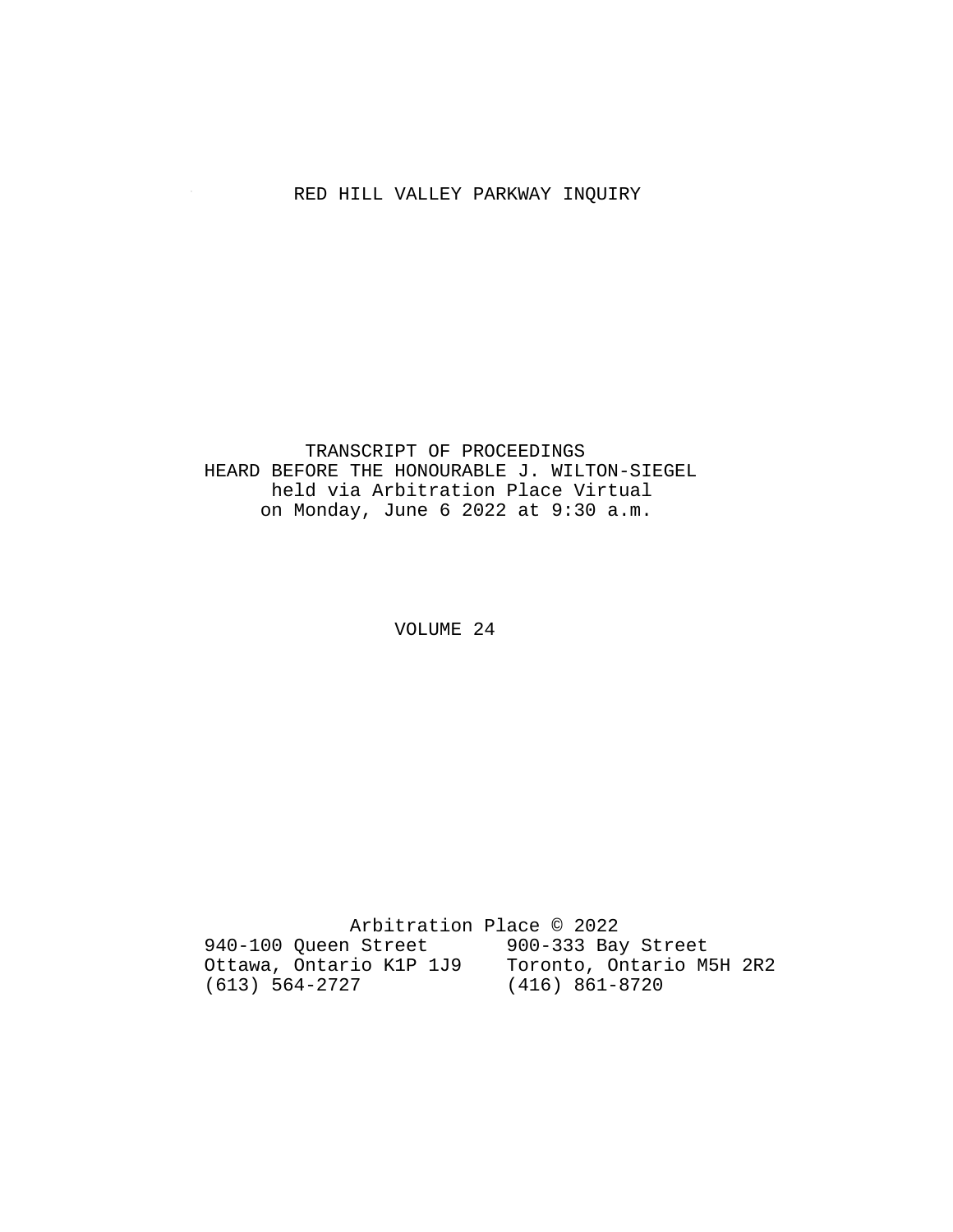### APPEARANCES:

| Emily C. Lawrence<br>Hailey Bruckner              | For Red Hill Valley<br>Parkway |
|---------------------------------------------------|--------------------------------|
| Elna Contractor<br>Eli Lederman<br>Vinayak Mishra | For City of Hamilton           |
| Heather McIvor<br>Colin Bourrier                  | For Province of Ontario        |
| Chris Buck                                        | For Dufferin Construction      |
| Jennifer Roberts                                  | For Golder Associates Inc.     |

Page 3924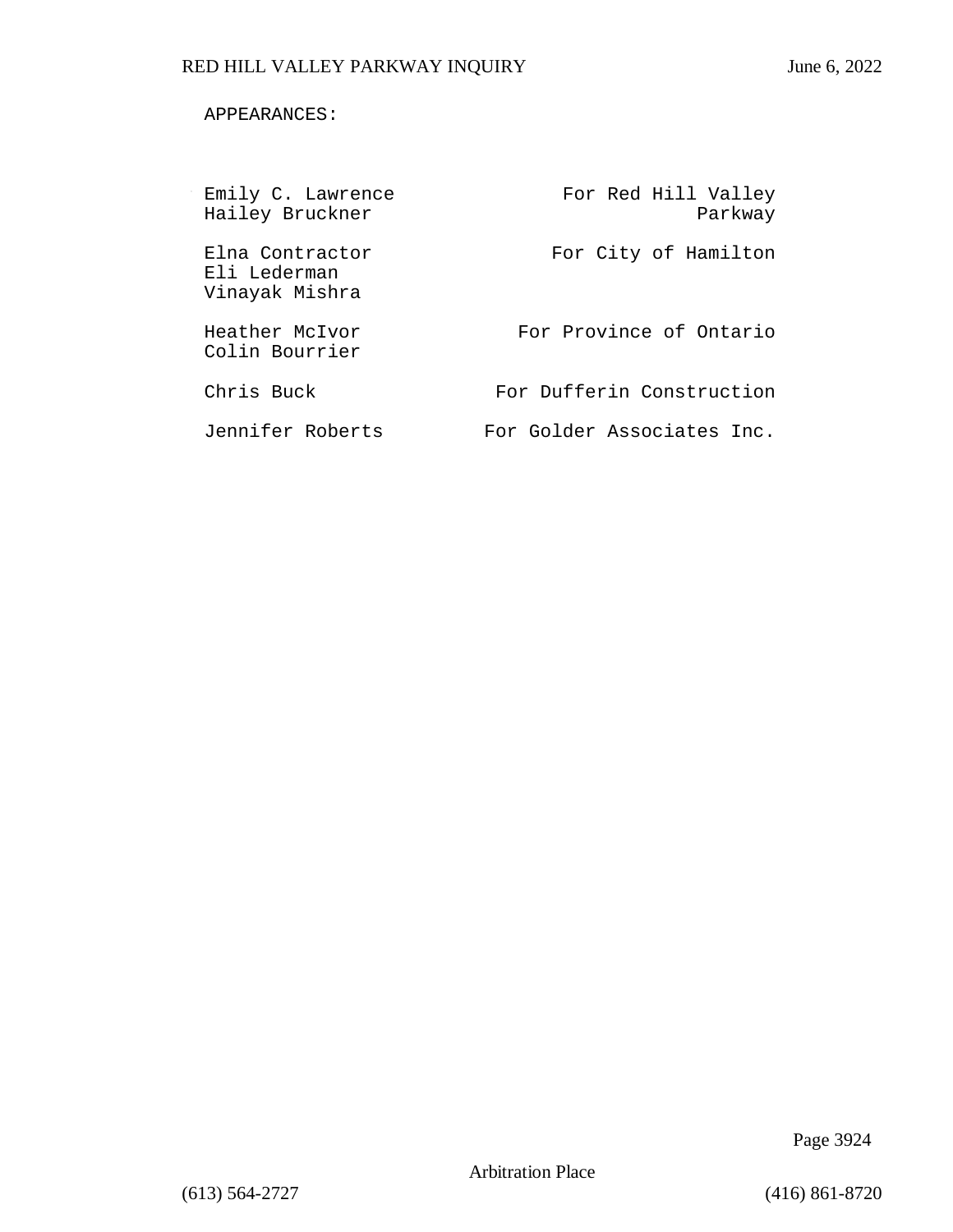### INDEX

|                             | PAGE |
|-----------------------------|------|
| DAVID FERGUSON; AFFIRMED    | 3928 |
| EXAMINATION BY MS. LAWRENCE | 3928 |

Page 3925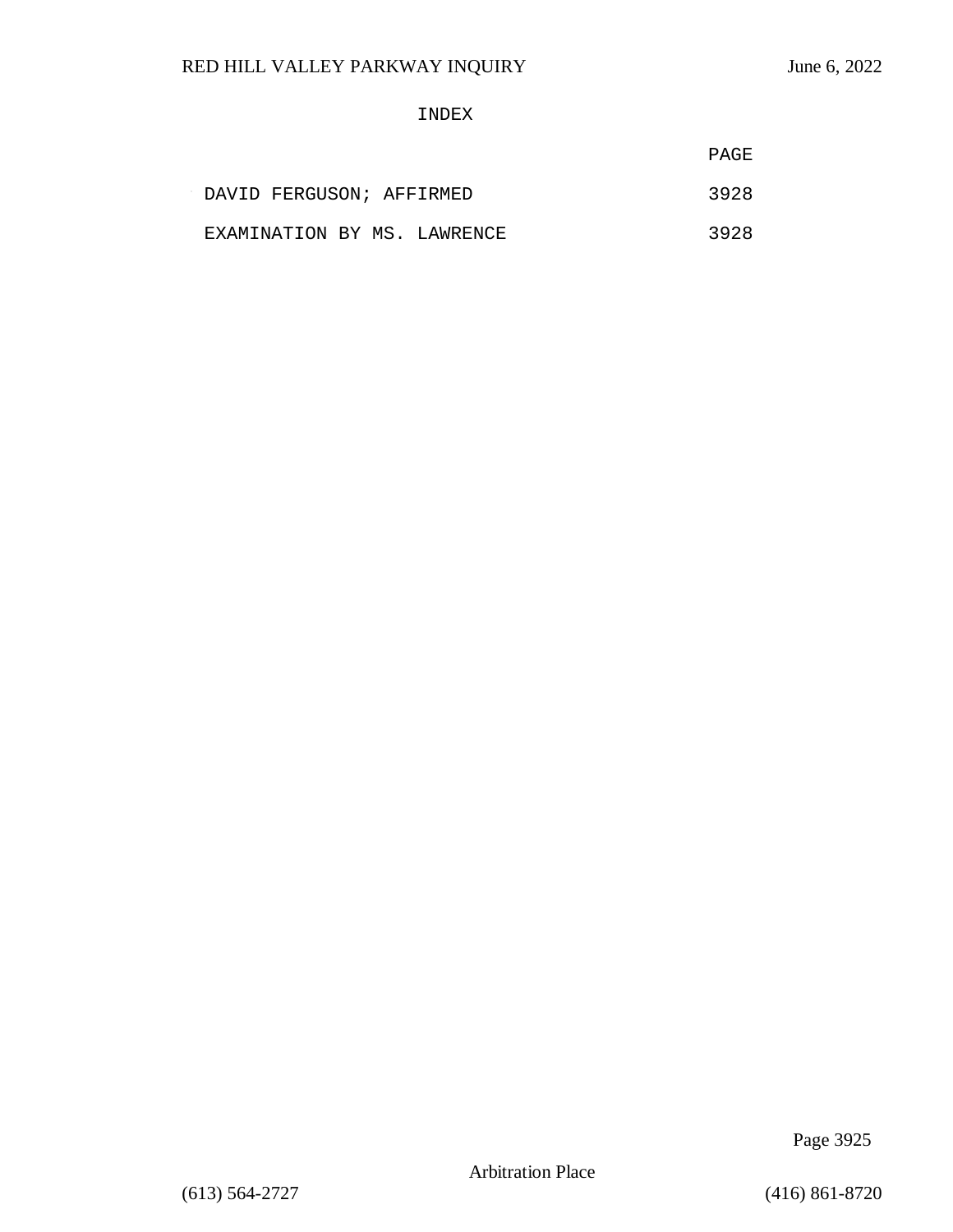### LIST OF EXHIBITS

| NO. | DESCRIPTION                                                                              | <b>PAGE</b> |
|-----|------------------------------------------------------------------------------------------|-------------|
| 64  | Red Hill Valley Parkway Detailed<br>Safety Anylsis, Final Draft,<br>October 2015, HAM690 | 4095        |

Page 3926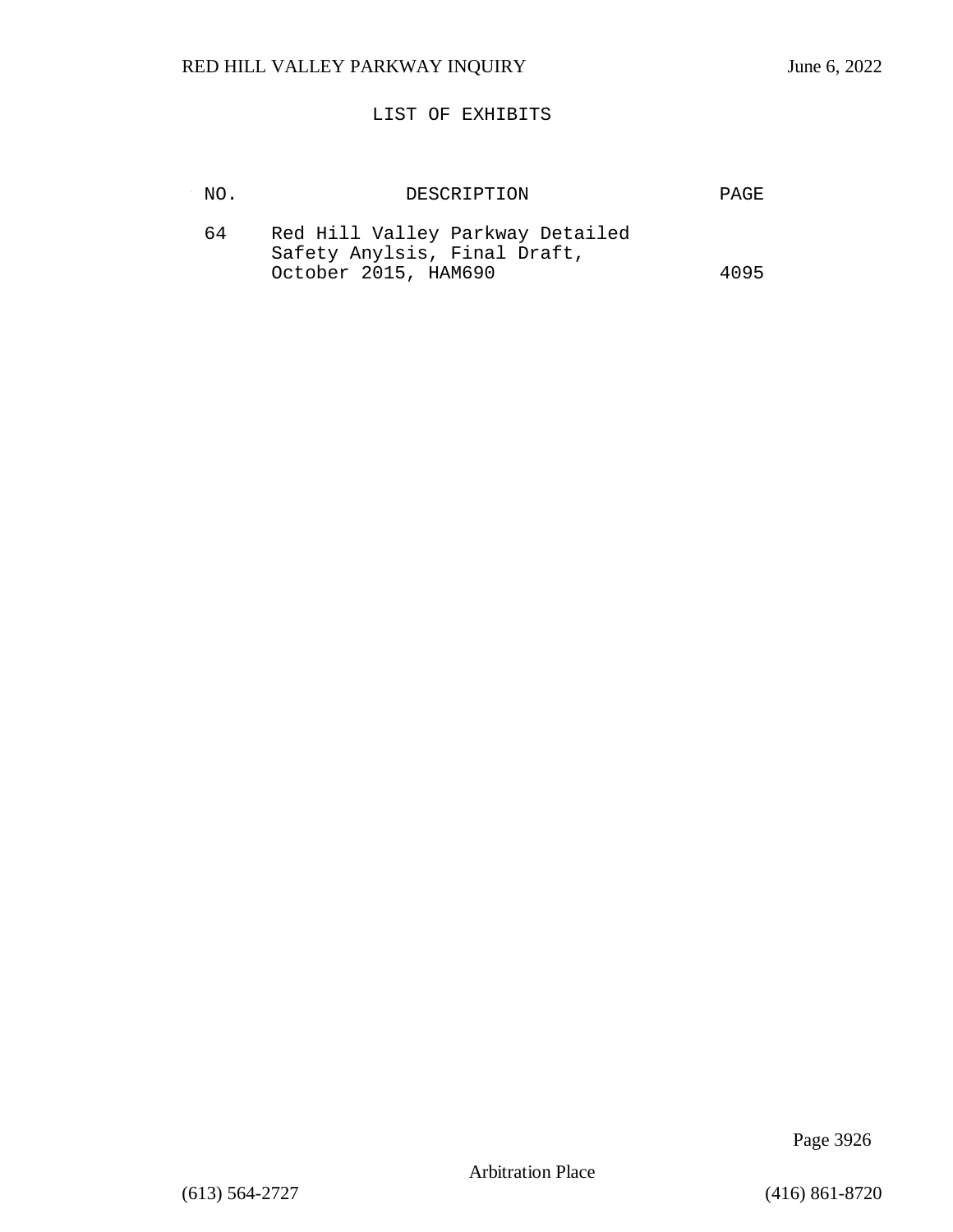| $\mathbf 1$ | Arbitration Place Virtual                          |
|-------------|----------------------------------------------------|
| 2           | --- Upon resuming on Monday, June 6th, 2022 at     |
| 3           | 9:30 a.m.                                          |
| 4           | MS. LAWRENCE: Good morning,                        |
| 5           | Commissioner.                                      |
| 6           | JUSTICE WILTON-SIEGEL: Good                        |
| 7           | morning, Counsel. Mr. Ferguson.                    |
| 8           | THE WITNESS: Good morning.                         |
| 9           | MS. LAWRENCE: Good morning,                        |
| 10          | Mr. Ferguson.                                      |
| 11          | Before we get started, I would                     |
| 12          | like to open this week of hearings by              |
| 13          | acknowledging that the City of Hamilton is         |
| 14          | situated upon the traditional territories of the   |
| 15          | Erie, Neutral, Huron-Wendat, Haudenosaunee and     |
| 16          | Mississaugas. This land is covered by the Dish     |
| 17          | With One Spoon Wampum Belt Covenant which was an   |
| 18          | agreement between the Haudenosaunee and            |
| 19          | Anishinaabek to share and care for the resources   |
| 20          | around the Great Lakes. We further acknowledge     |
| 21          | that the land on which Hamilton sits is covered by |
| 22          | the Between The Lakes purchase 1792 between the    |
| 23          | Crown and the Mississaugas of the Credit First     |
| 24          | Nation.                                            |
|             |                                                    |

25 Many counsel appearing today

Page 3927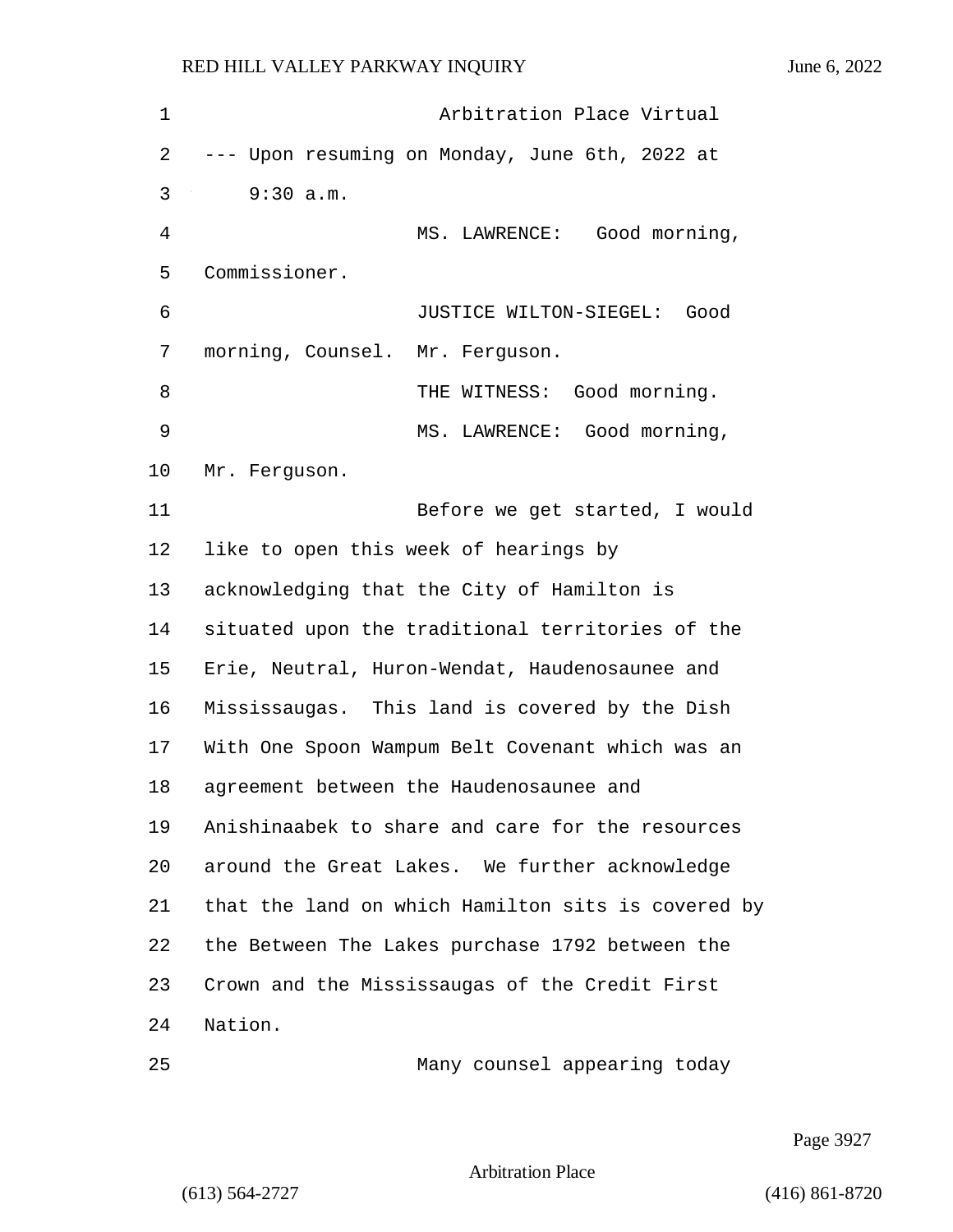| $\mathbf 1$ | at this hearing are located in Toronto, which is   |
|-------------|----------------------------------------------------|
| 2           | on the traditional land of the Huron-Wendat, the   |
| 3           | Seneca, and most recently the Mississaugas of the  |
| 4           | Credit River. Today this meeting place is still    |
| 5           | home to many indigenous people across Turtle       |
| 6           | Island and I'm grateful to have the opportunity to |
| 7           | work on this land.                                 |
| 8           | Thank you. Turning now to our                      |
| 9           | on witness today, Mr. Ferguson. Can the court      |
| 10          | reporter please affirm the witness.                |
| 11          | DAVID FERGUSON; AFFIRMED                           |
| 12          | EXAMINATION BY MS. LAWRENCE:                       |
| 13          | MS. LAWRENCE: Thank you.                           |
| 14          | Commissioner, may I proceed?                       |
| 15          | JUSTICE WILTON-SIEGEL: Yes,                        |
| 16          | please proceed.                                    |
| 17          | BY MS. LAWRENCE:                                   |
| 18          | Q. Good morning,                                   |
| 19          | Mr. Ferguson.                                      |
| 20          | Good morning.<br>Α.                                |
| 21          | I'm going to start with<br>Q.                      |
| 22          | some questions about your professional background. |
| 23          | I understand that you're a graduate of Mohawk      |
| 24          | College transportation engineering technology      |
| 25          | program; is that correct?                          |

Page 3928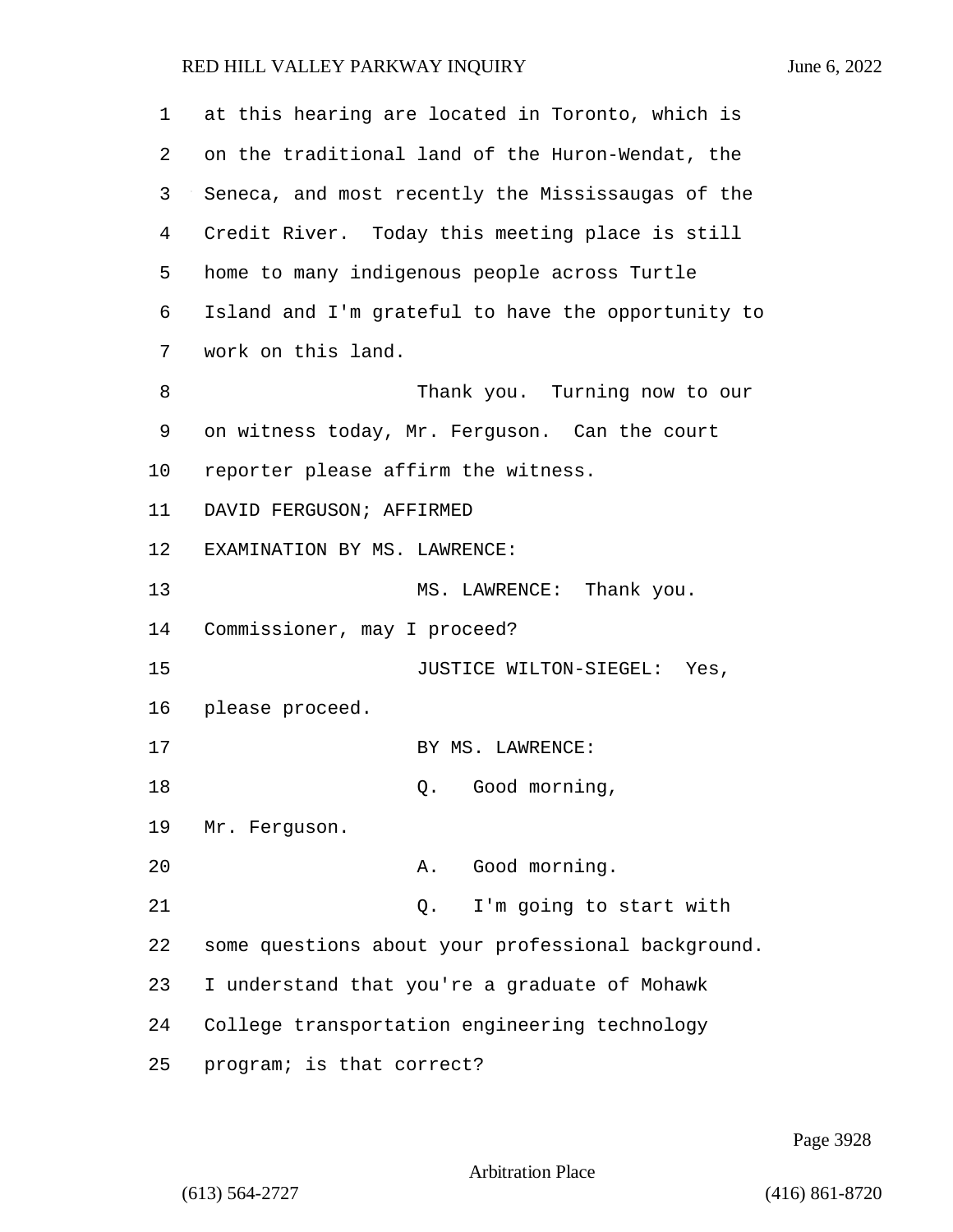1 A. Yes. 2 Q. And you are a certified 3 engineering technologist through the Ontario 4 Association of Certified Engineering Technicians 5 and Technologists? 6 A. Yes. 7 am I correct that prior 8 to working at the City of Hamilton you worked as a 9 manager of traffic and bylaws with the City of 10 Welland? 11 A. That's correct. 12 **12** O. And also with the City of 13 Toronto and the City of Brampton as a traffic 14 technologist? 15 A. Correct. 16 Q. You joined the City of 17 Hamilton in August 2013; is that right? 18 A. Yes. 19 Q. What was your role at 20 that time? 21 A. I was hired as a 22 superintendent of traffic engineering. 23 Q. Can you describe that 24 role, please. 25 A. Yeah. We were

Page 3929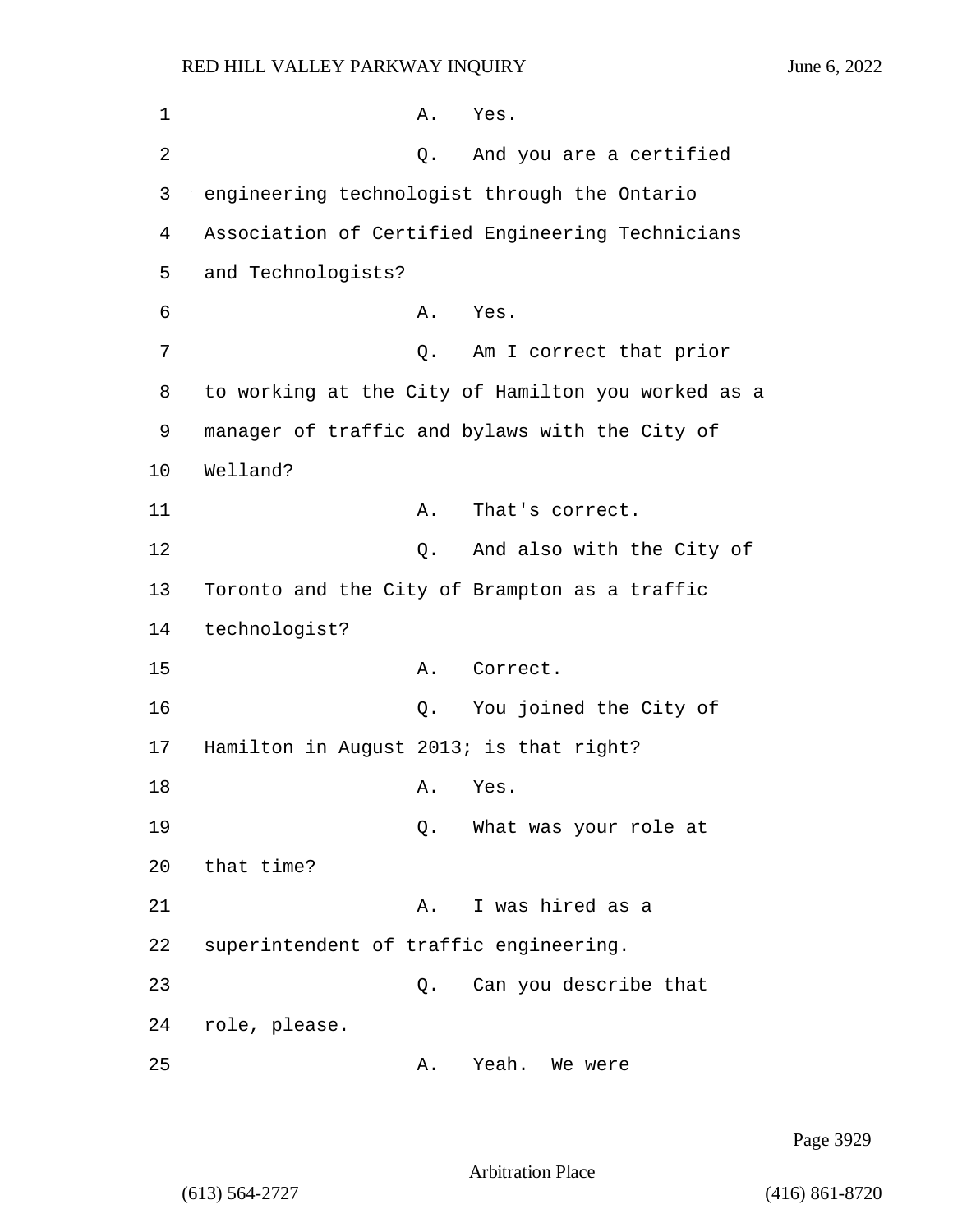| $\mathbf 1$ | responsible for the community traffic group. So    |
|-------------|----------------------------------------------------|
| 2           | they dealt primarily with reviewing safety         |
| 3           | operational concerns around local traffic such as  |
| 4           | all way stop requests, speed concerns, safety      |
| 5           | concerns. We were also responsible for traffic     |
| 6           | signals, so the operation of signals, signal       |
| 7           | timings, new installations. We were also           |
| 8           | responsible for the traffic engineering side which |
| 9           | was the design of traffic signals and pavement     |
| 10          | markings.                                          |
| 11          | Thank you. Who did you<br>Q.                       |
| 12          | report to in that role?                            |
| 13          | My direct report was<br>Α.                         |
| 14          | Mr. White, manager of traffic.                     |
| 15          | That's Martin White?<br>Q.                         |
| 16          | Α.<br>Yes.                                         |
| 17          | And at the time Mr. White<br>Q.                    |
| 18          | reported to Geoff Lupton, is that right, when you  |
| 19          | first started?                                     |
| 20          | Correct.<br>Α.                                     |
| 21          | After Mr. Lupton retired<br>Q.                     |
| 22          | who did Mr. White report to?                       |
| 23          | Α.<br>$Um$ $--$                                    |
| 24          | Mr. Mater?<br>Q.                                   |
| 25          | Yes, it was Mr. Mater.<br>Α.                       |

Page 3930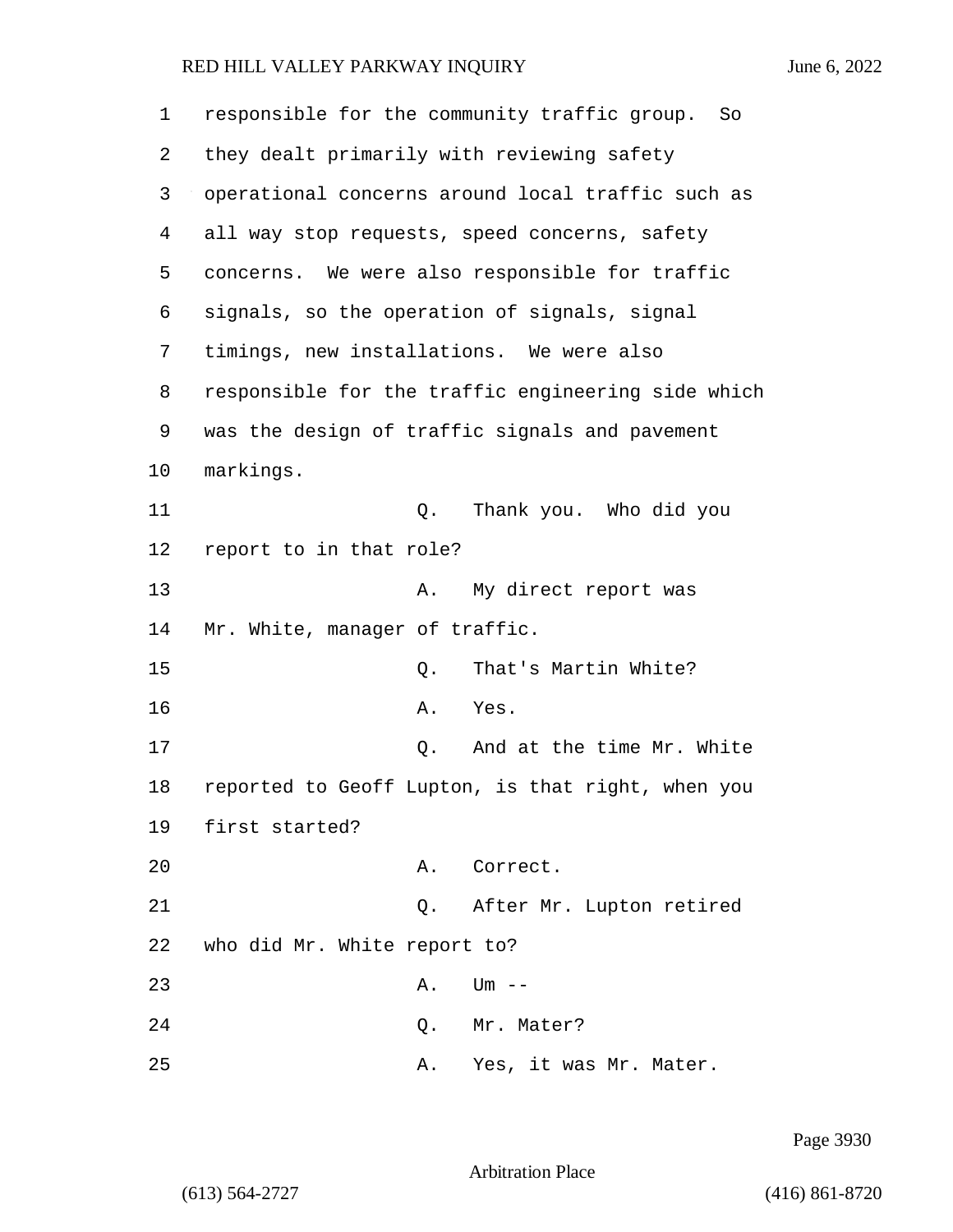1 Thank you. 2 Q. You're welcome. And 3 before Mr. Lupton retired did Mr. Lupton report to 4 Mr. Mater? 5 A. That's correct, yes. 6 Q. And am I correct that 7 Betty Matthews-Malone took over Mr. Mater's 8 position as Mr. White's direct report? 9 A. Correct. 10 Q. In your role as 11 superintendent who reported to you? 12 A. Who reported to me? At 13 that time it was project managers. We had Ron 14 Gallo, we had Stephen Cooper, Sue Russell, and Rob 15 Decleir. 16 Q. Those are all project 17 managers. At some point during your tenure did 18 the City also add a senior project manager? 19 A. Yes. 20 Q. And that role was filled 21 by Jason Warren? 22 A. Correct. 23 Q. What was Mr. Warren's? 24 A. He was a senior project 25 manager. So he oversaw the community traffic

Page 3931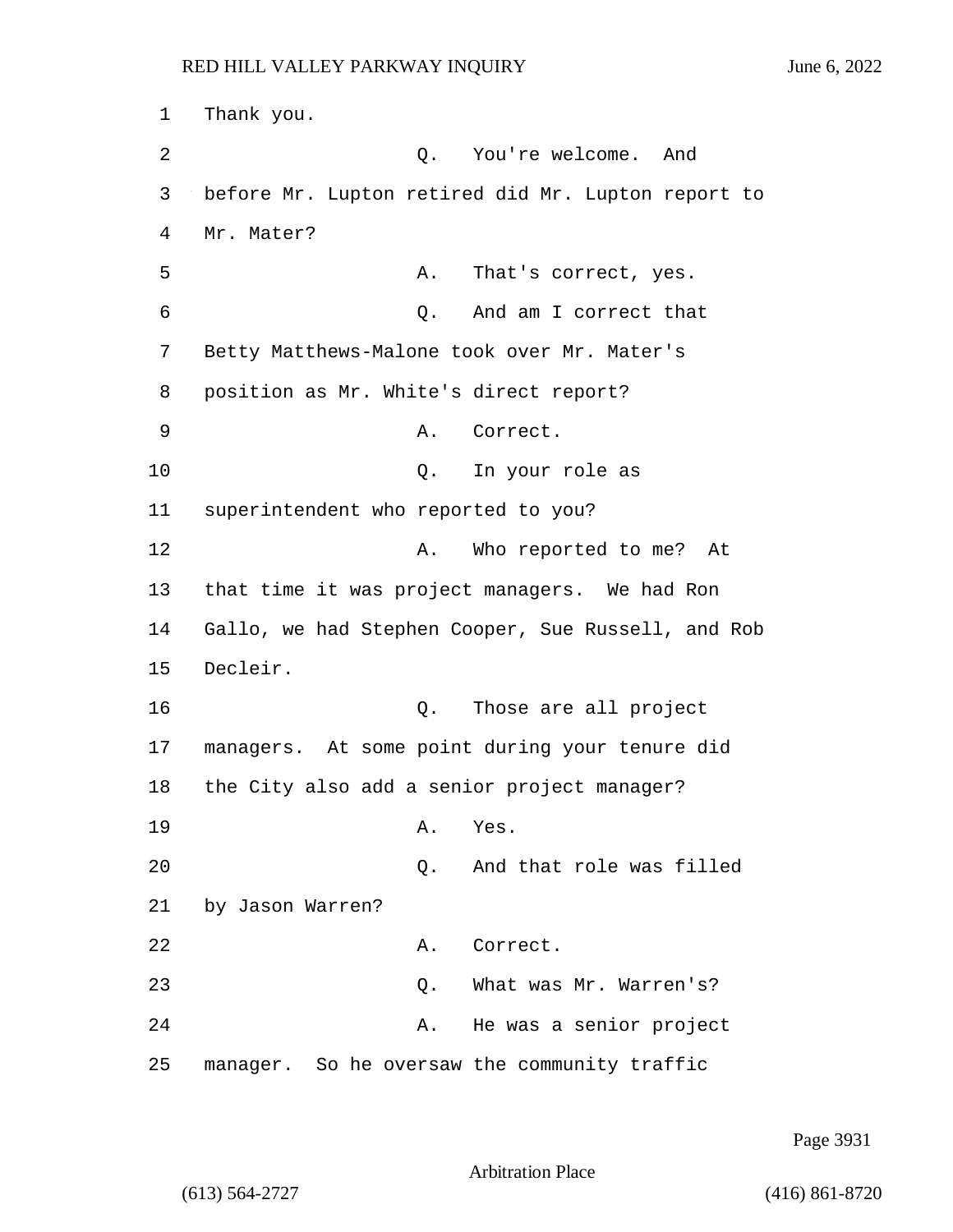| 1  | group.                                            |
|----|---------------------------------------------------|
| 2  | So he oversaw the project<br>Q.                   |
| 3  | managers that you just named?                     |
| 4  | Yeah, he would have<br>Α.                         |
| 5  | overseen Stephen Cooper and Sue Russell.          |
| 6  | Why was Mr. Warren's role<br>Q.                   |
| 7  | of senior project manager added to your team?     |
| 8  | We had a large group, a<br>Α.                     |
| 9  | considerable amount of work, and it aligned with  |
| 10 | the hiring of Rob Decleir. So Mr. Decleir dealt   |
| 11 | with the signal side of operations and Mr. Warren |
| 12 | was going to deal with the traffic technical side |
| 13 | of operations.                                    |
| 14 | Q.<br>I understand in 2019 you                    |
| 15 | switched roles at the City; is that right?        |
| 16 | Around that time, yes.<br>Α.                      |
| 17 | What was your new role?<br>Q.                     |
| 18 | Superintendent of roadway<br>Α.                   |
| 19 | safety.                                           |
| 20 | Can you describe that<br>Q.                       |
| 21 | role in contrast to the -- your first             |
| 22 | superintendent role?                              |
| 23 | So this was just focused<br>Α.                    |
| 24 | on the community traffic roadway safety works.    |
| 25 | In that role was<br>Q.                            |

Page 3932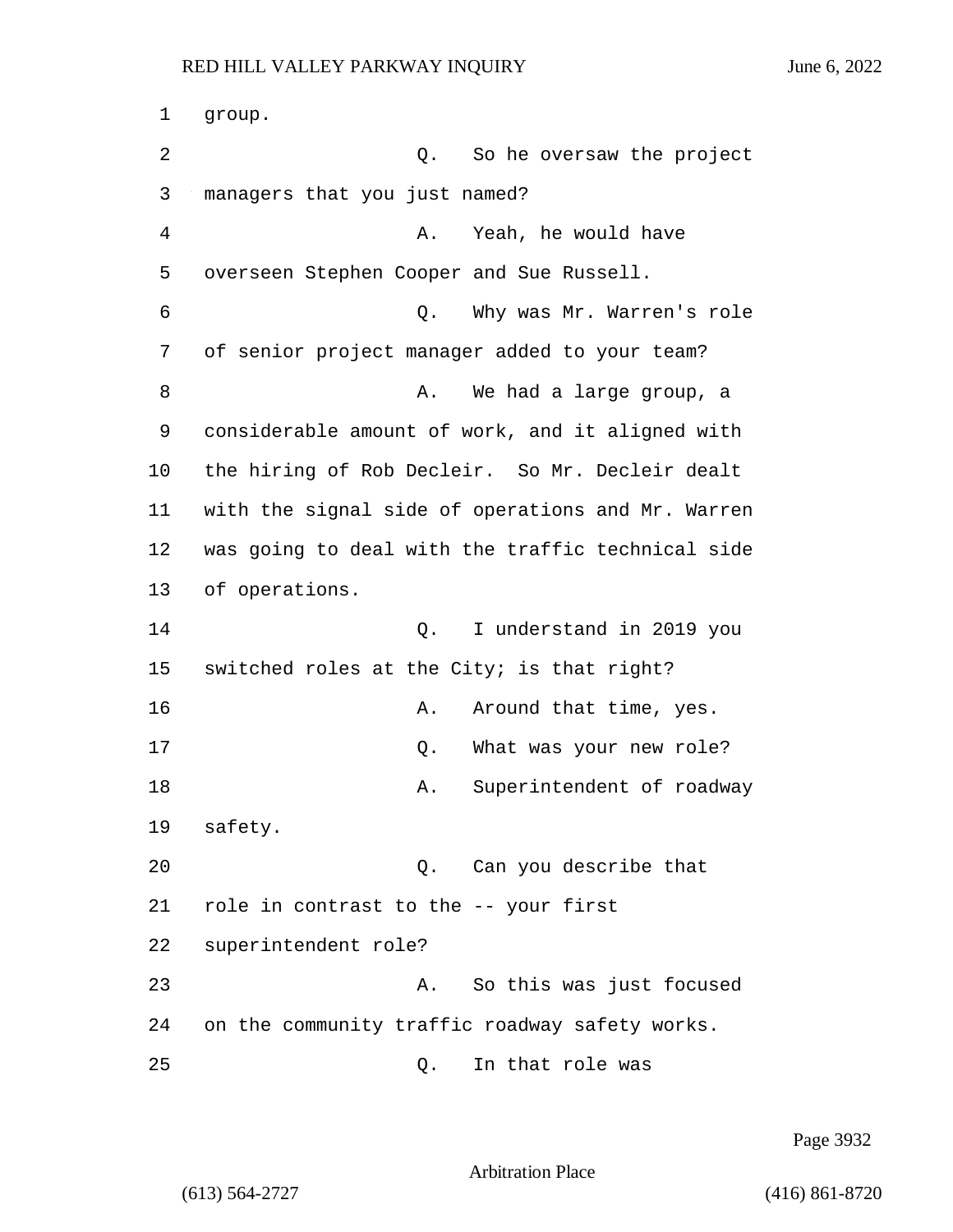1 Mr. Decleir in the sign group still under your 2 responsibility? 3 A. No, the signals group was 4 separated. 5 Q. Who did you report to 6 while in the role of superintendent roadway 7 safety? 8 A. Started with Mr. White 9 and then Mike Fields. 10 Q. Who did they report to? 11 A. Edward Soldo. 12 **Q.** When did you leave your 13 position of superintendent of roadway safety? 14 A. When did I leave? 15 Q. Hm-hmm. 16 A. July '21. 17 Q. July 2021? 18 A. Yes. 19 Q. What is your current 20 role? 21 A. Manager of traffic 22 services. 23 Q. In which municipality? 24 A. City of Brantford. 25 Q. Thank you. I have some

Page 3933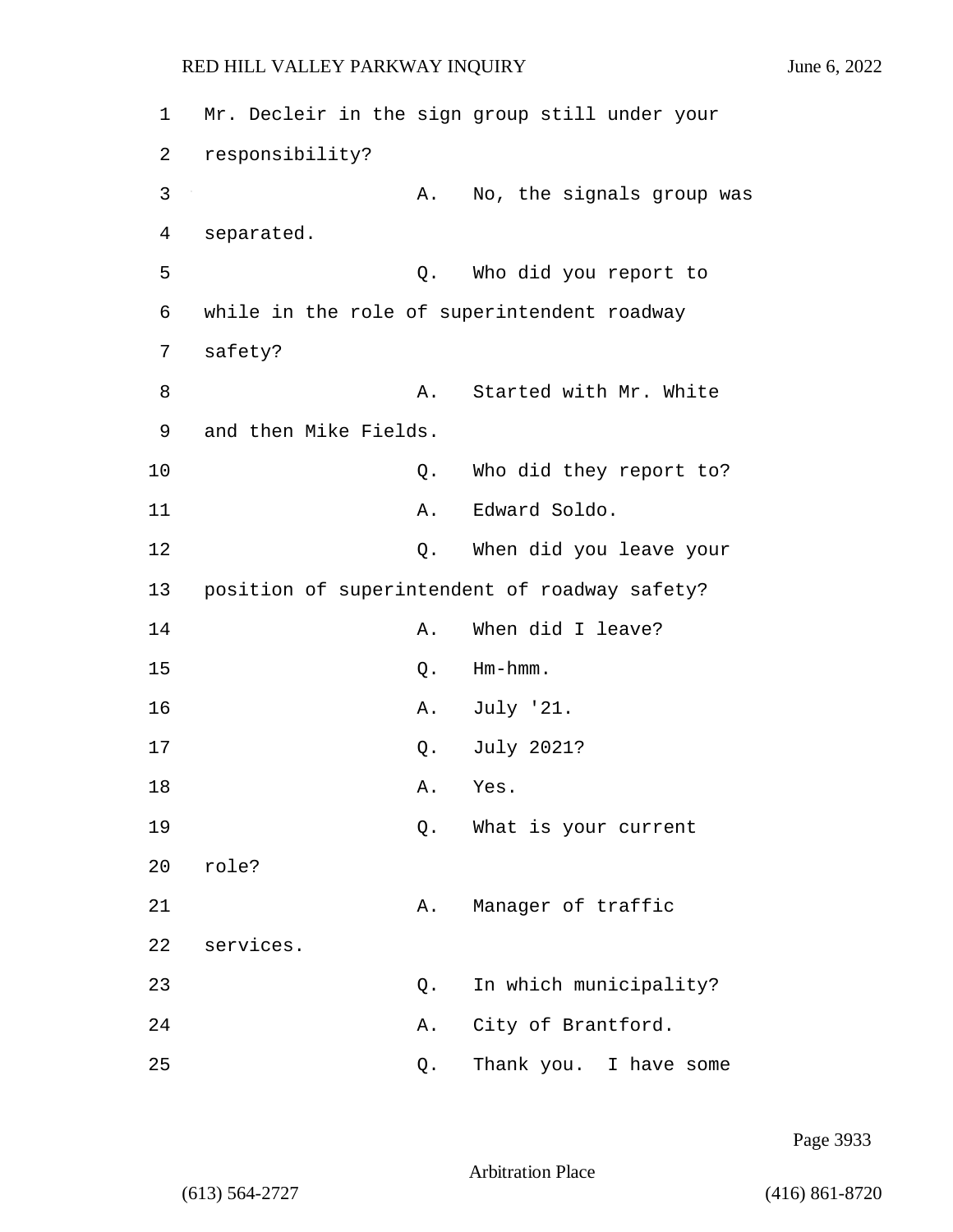| 1              | questions about the City's roster program.<br>$\mathbf{I}$ |
|----------------|------------------------------------------------------------|
| 2              | understand for a time you were a roster captain;           |
| 3              | is that right?                                             |
| $\overline{4}$ | That's correct.<br>Α.                                      |
| 5              | Can you describe how the<br>Q.                             |
| 6              | City of Hamilton roster of consultants worked in           |
| 7              | terms of work distribution to them?                        |
| 8              | So a request would be<br>Α.                                |
| 9              | made to the roster captain by various staff for            |
| 10             | works to be done and the roster captain would              |
| 11             | assign a consultant to that group.                         |
| 12             | The assignment by the<br>Q.                                |
| 13             | roster captain of a consultant, was that based on          |
| 14             | that specific industry areas or expertise?                 |
| 15             | It would be assigned on a<br>Α.                            |
| 16             | number of things. It would obviously take into             |
| 17             | consideration expertise. We also tried to                  |
| 18             | distribute the work through various consultants,           |
| 19             | as well as previous experience.                            |
| 20             | Am I correct that there<br>Q.                              |
| 21             | were a number of roster captains responsible for           |
| 22             | different rosters of specialized consultants?              |
| 23             | Yes, there was different<br>Α.                             |
| 24             | roster captains in different areas, departments.           |
| 25             | I'm going to turn now to<br>Q.                             |

Page 3934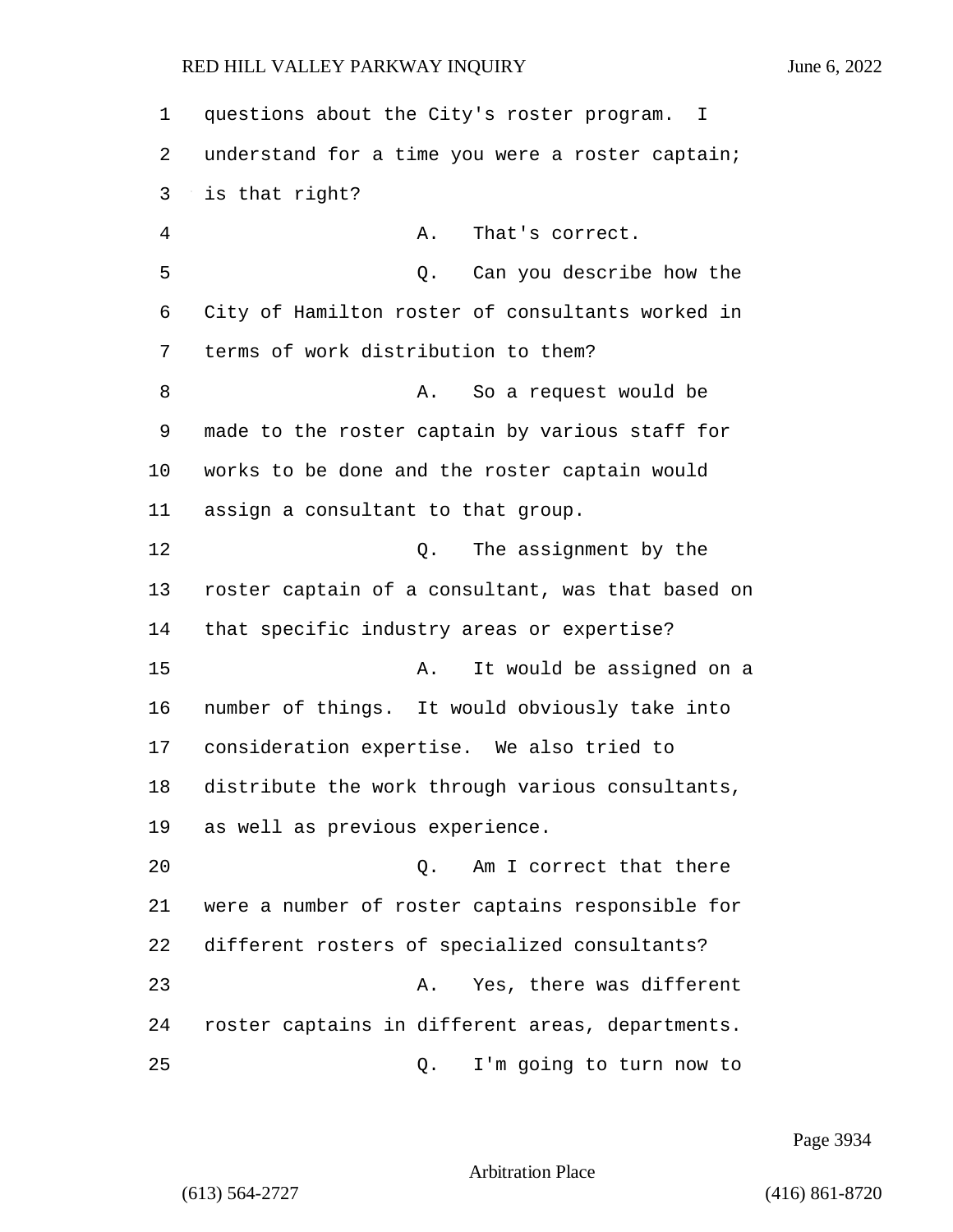1 some questions about the Red Hill Valley Parkway 2 safety review in 2013 which I'm going to refer to 3 as the 2013 CIMA report. 4 You started at the City in 5 August of 2013 and this project was already under 6 way; is that right? 7 A. Correct. 8 a Q. Who was the project 9 manager for the City for this project? 10 A. That would have been 11 Stephen Cooper. 12 C. Ron Gallo is also 13 identified as someone on the team. What was his 14 role to your knowledge? 15 A. So he was a senior PM. 16 He filled sort of that leadership role until the 17 position that I received was filled. 18 C. Did Ron have a traffic 19 safety background? 20 A. He had a traffic 21 background, yes. 22 Q. Did he have a particular 23 focus or expertise within traffic safety? 24 A. Ron was primarily focused 25 on the signal side. That was more his forte. And

Page 3935

Arbitration Place

(613) 564-2727 (416) 861-8720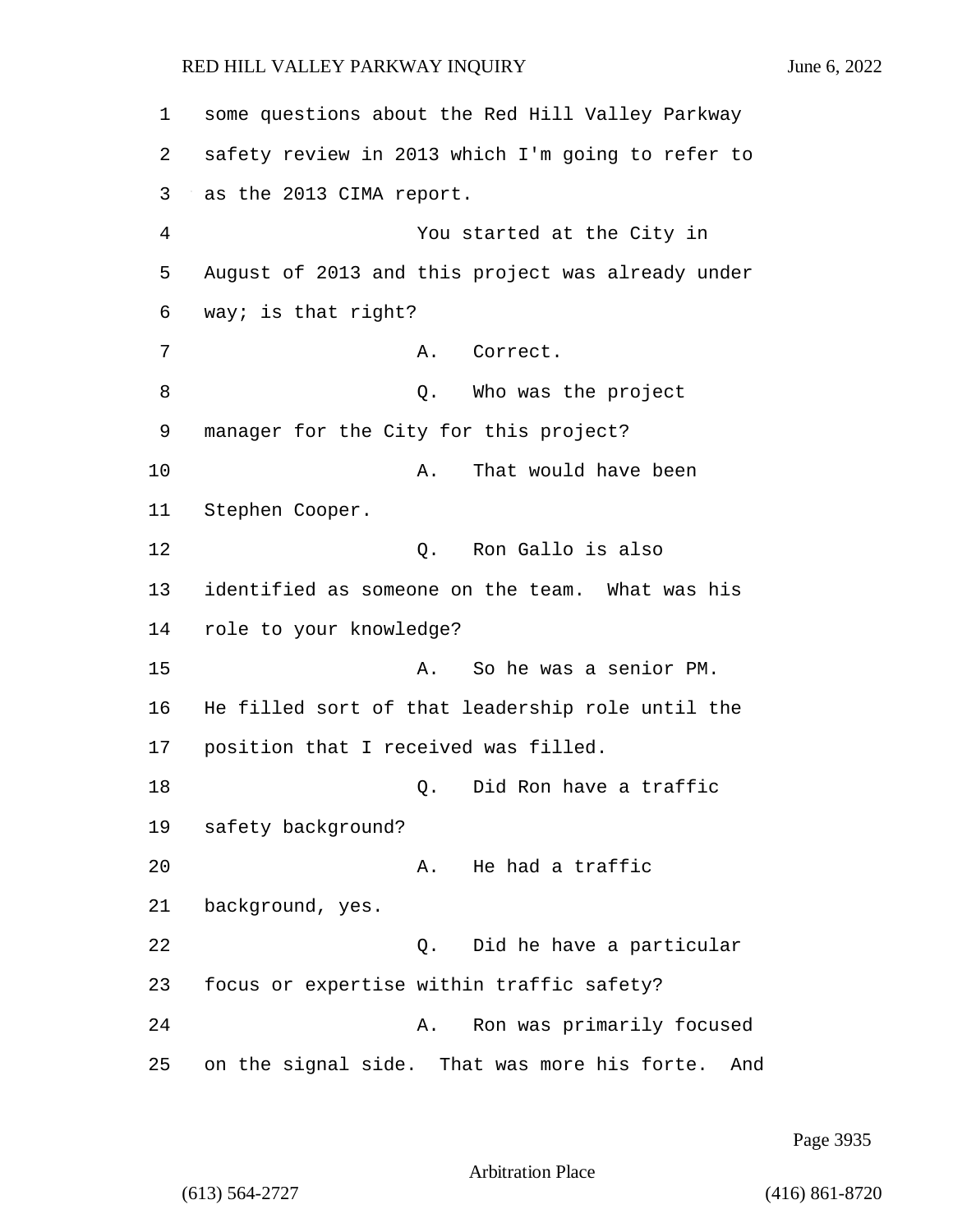| 1  | design of pavement markings and traffic services.  |
|----|----------------------------------------------------|
| 2  | So I understand, we've<br>Q.                       |
| 3  | talked about signs and signals. Can you tell me    |
| 4  | what the difference is between those two things?   |
| 5  | Sorry, signs?<br>Α.                                |
| 6  | Signs and signals. You<br>Q.                       |
| 7  | said Mr. -- Ron was primarily focused on the       |
| 8  | signal sign -- side, the signal side. What is the  |
| 9  | signal side as compared to signs or markings?      |
| 10 | So signals is the actual<br>Α.                     |
| 11 | operation of traffic signals; signal timings,      |
| 12 | reviewing corridors, level of service,             |
| 13 | coordination of signals. So it's the physical      |
| 14 | operation of the signals.                          |
| 15 | Signs and markings and traffic                     |
| 16 | signals design is the physical design --           |
| 17 | developing the pavement marking designs, the       |
| 18 | technical drawings for signal installations, where |
| 19 | poles are going, where signal lights are, et       |
| 20 | cetera.                                            |
| 21 | Thank you. Mr. Field,<br>Q.                        |
| 22 | Mike Field was also part of the internal City team |
| 23 | for this project. In 2013 what role did Mr. Field  |
| 24 | play in this project to your knowledge?            |
| 25 | I believe his title was<br>Α.                      |

Page 3936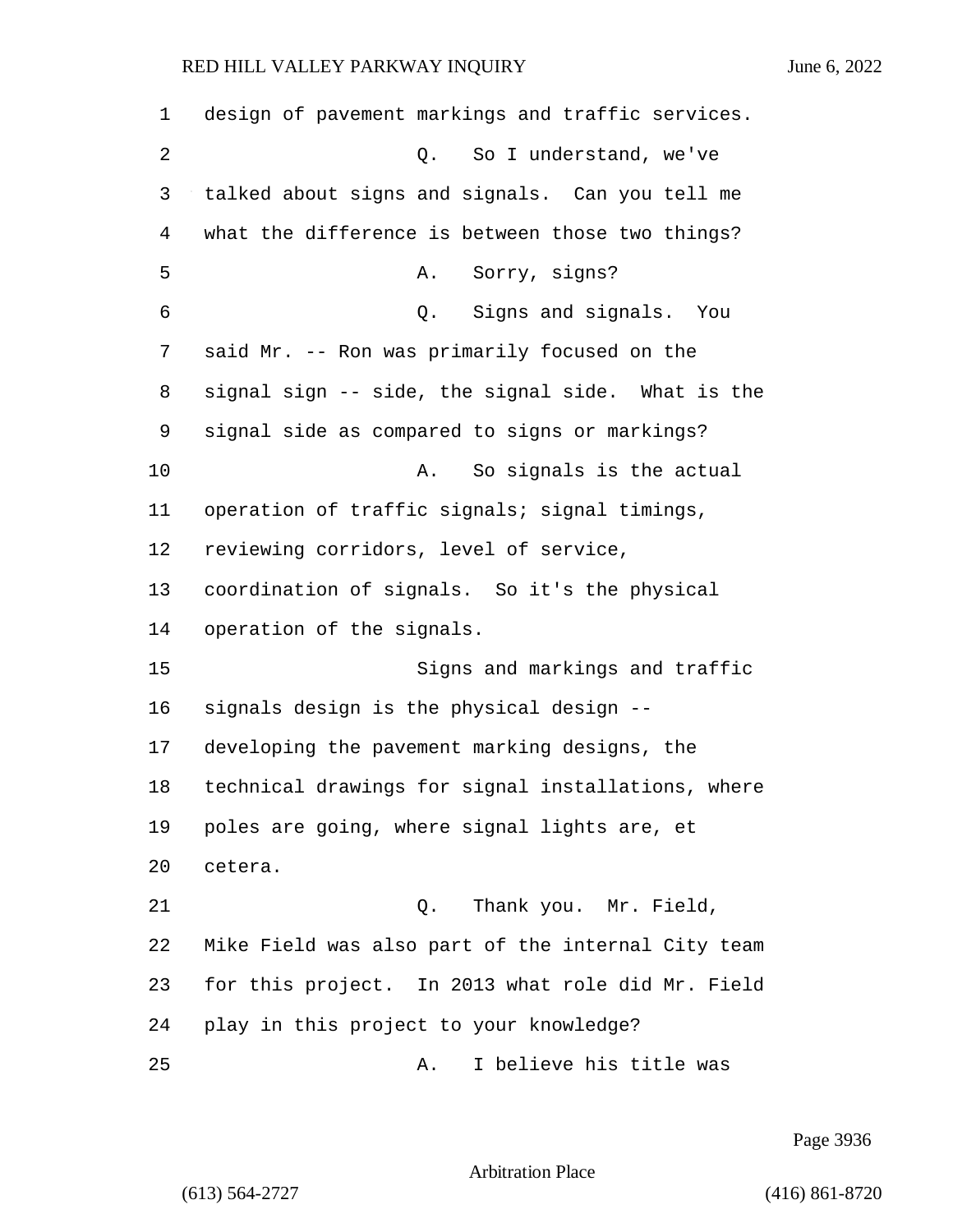1 project manager of street lighting. 2 Q. What expertise did he 3 have, if any, around lighting, to your knowledge? 4 A. As far as I was aware he 5 was trained and specialized in street lighting, 6 electrical. 7 Q. Thank you. The last 8 person on the team according to the documents was 9 Gary Kirchknopf. What was his role in this 10 project to your knowledge? 11 A. I don't recall Gary's 12 interactions with that project. 13 Q. Okay. And what do you 14 recall about his role in the City more generally? 15 A. I believe he was manager, 16 but I'm not sure exactly what his title was. 17 Q. Did he work within 18 traffic safety or was he in another area of public 19 works? 20 A. No, he was in the 21 engineering department. 22 Q. And what about Mr. Field, 23 was he in the engineering department or was he in 24 the traffic safety department? 25 A. They were in engineering.

Page 3937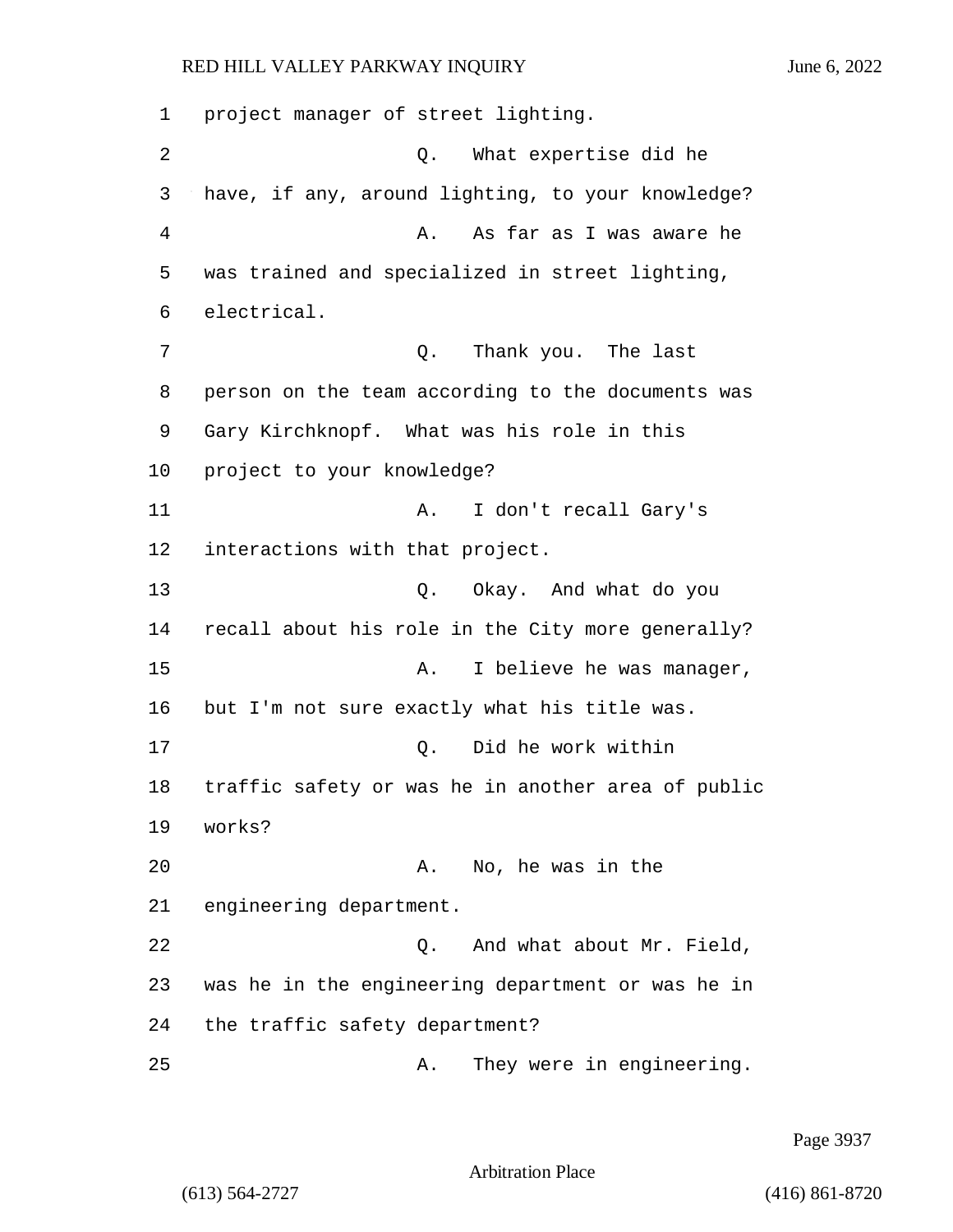1 C. Thank you. Mr. Ferguson, 2 we're going to be spending some time today within 3 the inquiry's review documents and the registrar 4 is going to bring those documents up on the 5 screen. 6 Registrar, if you can bring up 7 chapter 6, page 44, paragraph 104, please. Thank 8 you. 9 Mr. Ferguson, how is your 10 screen share? Can you see both sides of the 11 image? 12 A. Yes. 13 O. And how is the font? 14 A. Good. 15 Q. Thank you. The registrar 16 will occasionally call out things to make them a 17 little bit bigger for us and to highlight them. 18 So you said earlier that you 19 started in August of 2013. On August 22nd traffic 20 engineering services had a meeting and I believe 21 that you were there. There's a reference to DF. 22 Is this one of the first meetings that you had in 23 your new position? 24 A. Yes, with the traffic 25 team, yes.

Page 3938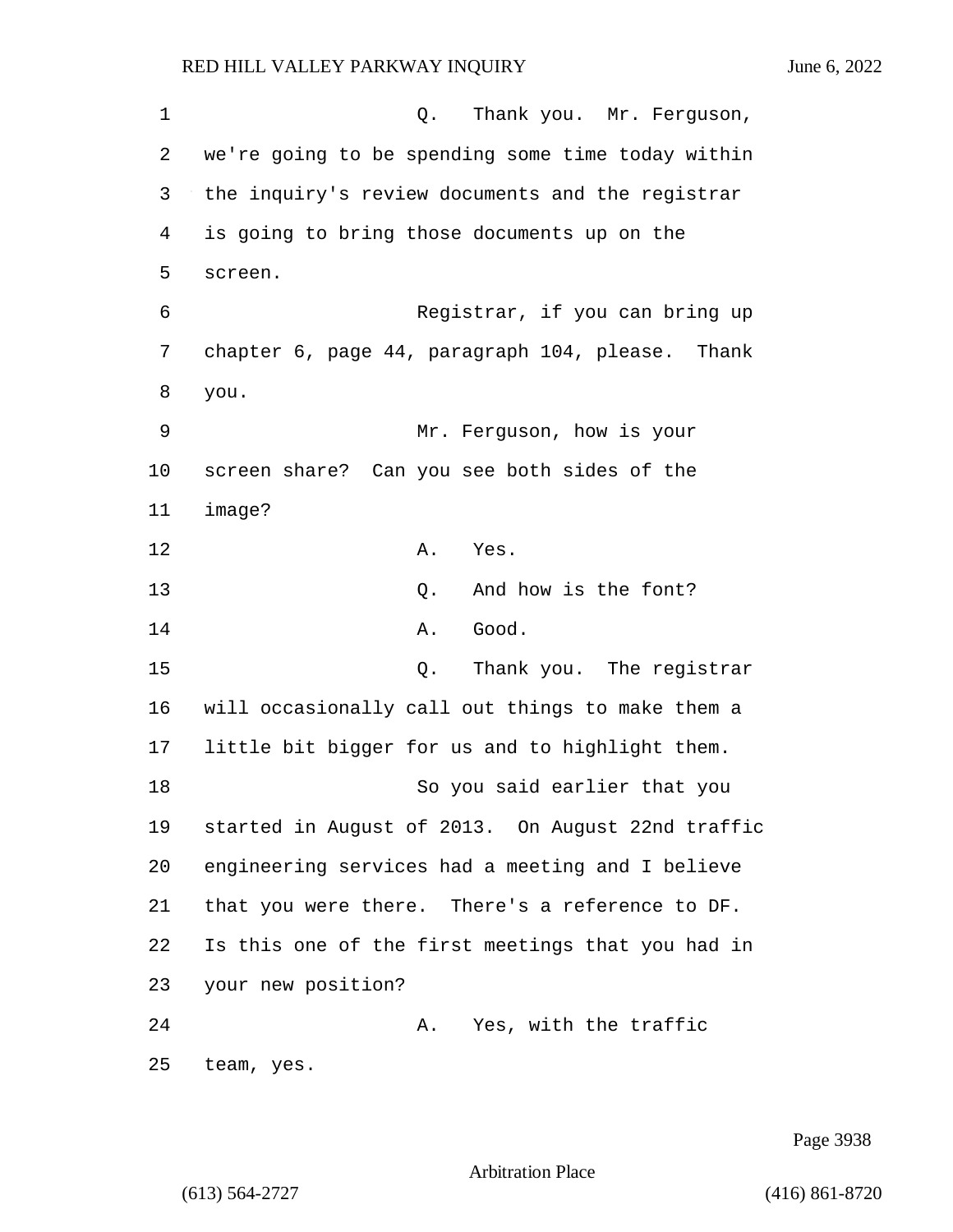| $\mathbf 1$ | The notes of this meeting<br>Q.                   |
|-------------|---------------------------------------------------|
| 2           | include a number of different things going on     |
| 3           | within traffic engineering services, but one of   |
| 4           | them was the Red Hill Valley Parkway safety       |
| 5           | review. You see at the bottom there it's          |
| 6           | excerpted. Comments have been provided to the     |
| 7           | consultant. Revision expected by end of week for  |
| 8           | final review. Once completed will be presented to |
| 9           | council.                                          |
| 10          | Do you recall being briefed on                    |
| 11          | the status of a Red Hill Valley Parkway safety    |
| 12          | review project at this meeting?                   |
| 13          | No, I don't.<br>Α.                                |
| 14          | Registrar, you can close<br>Q.                    |
| 15          | that. Thank you.                                  |
| 16          | Whose responsibility was it                       |
| 17          | within traffic engineering services to bring this |
| 18          | report to completion?                             |
| 19          | It was assigned with<br>A.                        |
| 20          | Mr. Gallo and Mr. Cooper.                         |
| 21          | And that didn't change<br>Q.                      |
| 22          | despite your addition to the team?                |
| 23          | No. They had obviously<br>Α.                      |
| 24          | been involved with the project up to this point   |
| 25          | and I had just started with the City so it would  |

Page 3939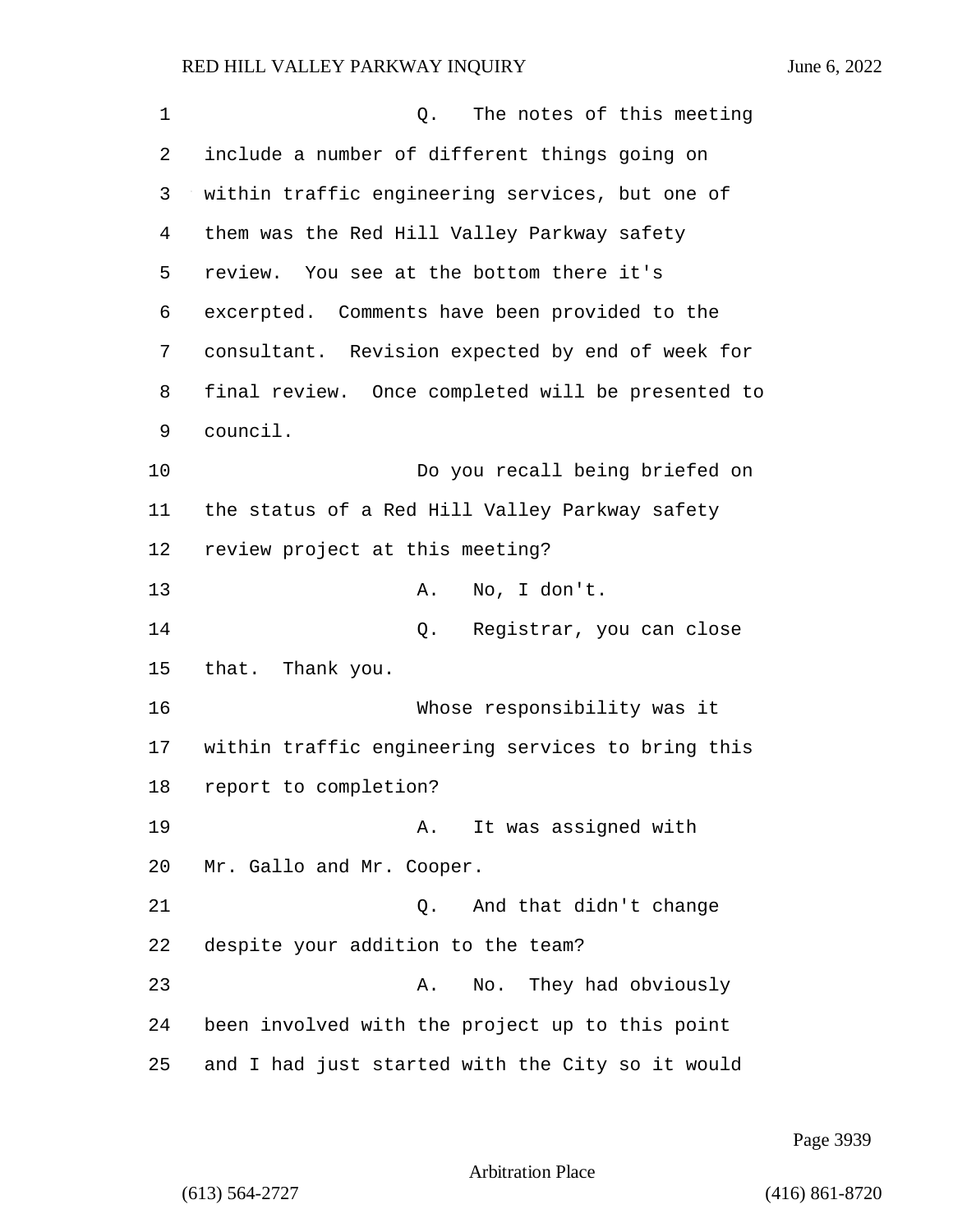be appropriate to keep it with them as they have the background information. 3 Q. Did you understand, in your very early days of your time at the City, that this report was the result of a motion from council -- pardon me -- from the PWC? 7 A. Not specifically at that time, no. 9 Q. When you were first briefed what did you understand the primary focus of this report to be? 12 A. My understanding was that it was related around lighting, concerns with lighting, and review of signage -- signage and any other possible improvements. 16 Q. Thank you. Registrar, can you go to page 47, paragraph 111, please. No need to call it out. Thank you. 19 So in August -- on August 23rd Mr. Cooper forwarded an e-mail message from CIMA that included the attachment of the draft -- final draft of the CIMA report and he asked for comments. 24 Registrar, can you close that and open up HAM41675.

Page 3940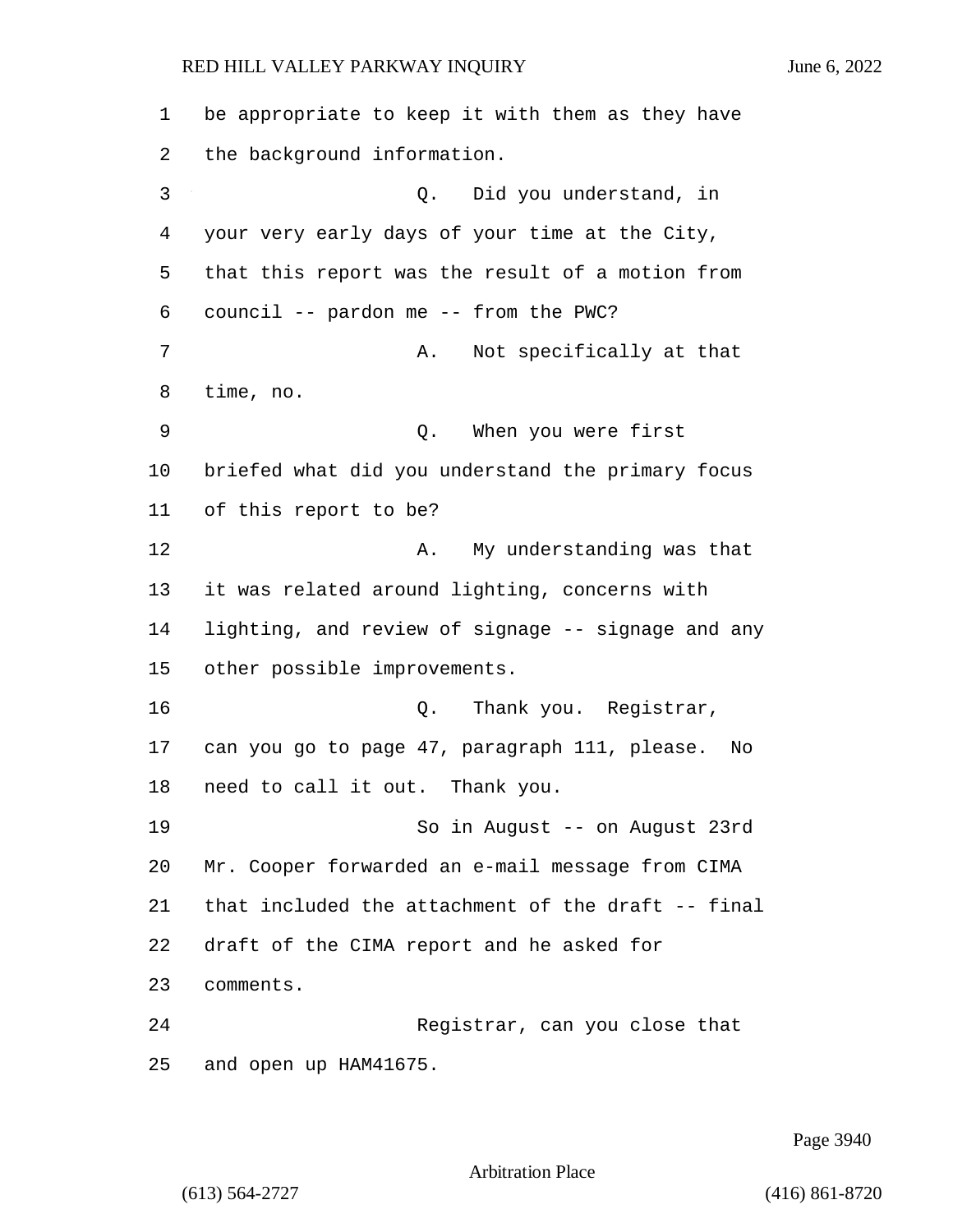1 This is the attachment to that e-mail that was forwarded to you. Did you review this draft of this e-mail report when you received it from Mr. Ferguson? 5 A. When I received it from Mr. Cooper. 7 Q. Pardon me. Yes, when you received it from Mr. Cooper. 9 A. I don't remember specifically, but I would assume that yes, I did review it. 12 and 12 Q. Would it be your practice to review draft reports that hit your in-box? 14 A. Correct. 15 Q. Registrar, you can close this down. Actually no, if you could leave it up. Sorry, Registrar. If you can bring up OD6, page 47, paragraph 113. 19 There was a meeting scheduled with Mr. White and your boss, you, Mr. Cooper, Mr. Gallo, Mr. Field and Mr. Kirchknopf, those on the team, to discuss the safety review scheduled for September 4th, 2013. Would it have been your practice to review the report before that meeting? 25 A. I would say yes.

Page 3941

Arbitration Place

(613) 564-2727 (416) 861-8720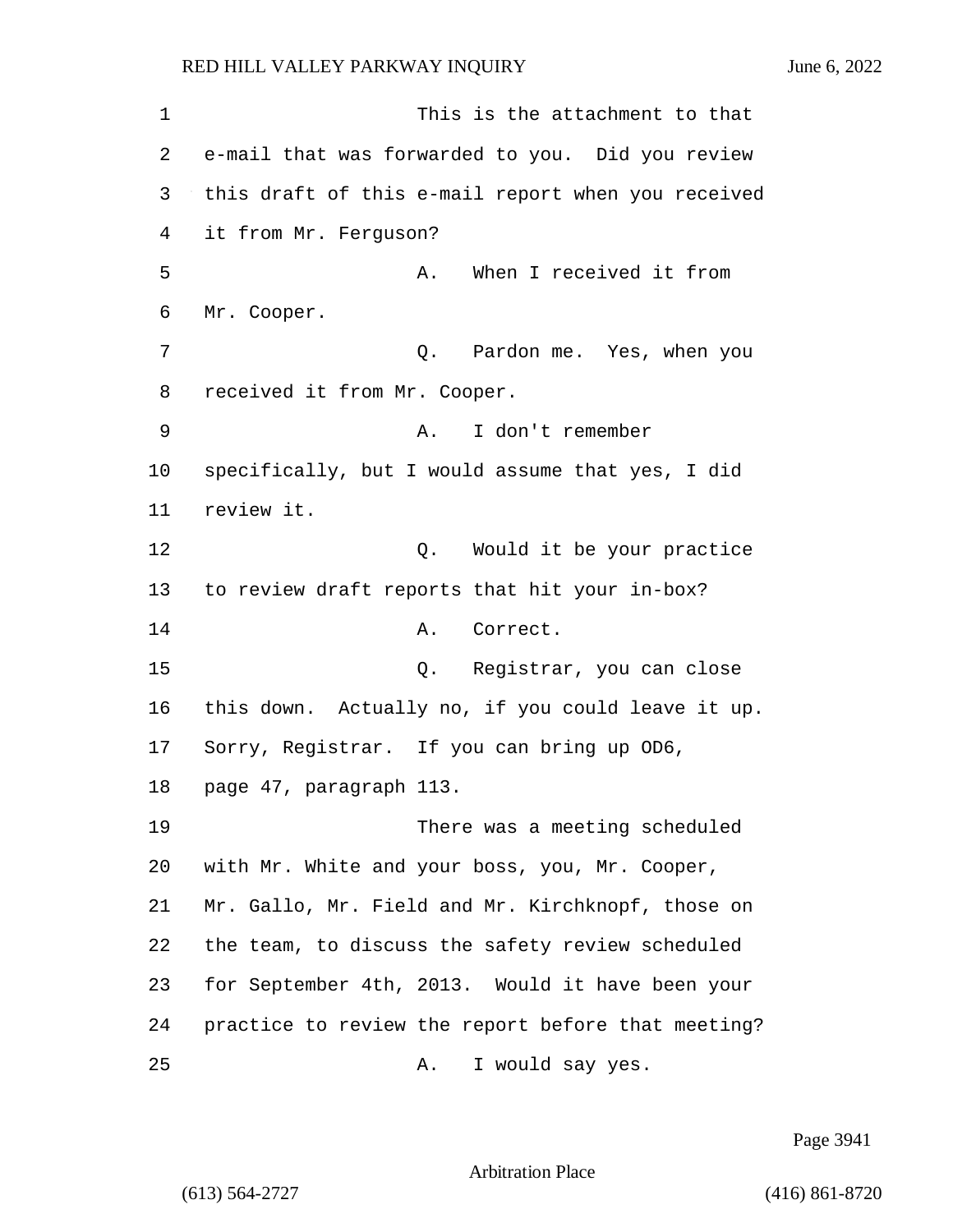| 1  | Q. If you can open up                             |
|----|---------------------------------------------------|
| 2  | HAM41675, please. And you can close this          |
| 3  | document. If you can turn up image 19, please.    |
| 4  | Apologies. I misspoke. Image 18, please. Thank    |
| 5  | you.                                              |
| 6  | So this is -- if you can call                     |
| 7  | out some findings summary, please. So this is     |
| 8  | from the CIMA draft that Mr. Cooper forwarded to  |
| 9  | you, and it is a summary of the most notable      |
| 10 | findings of the collision analysis that CIMA had  |
| 11 | done. Is it fair to say that you had some         |
| 12 | experience with collision reviews from your work  |
| 13 | at other municipalities?                          |
| 14 | Α.<br>Yes.                                        |
| 15 | So you would have<br>Q.                           |
| 16 | reviewed this summary carefully?                  |
| 17 | Α.<br>Yes.                                        |
| 18 | In here there's a number<br>Q.                    |
| 19 | of references to types of collisions, the         |
| 20 | proportion of collisions, and the location of     |
| 21 | collisions. Did these findings cause you to       |
| 22 | conclude that additional countermeasures would be |
| 23 | prudent?                                          |
| 24 | Additional on top of<br>Α.                        |
| 25 | recommendation of the report?                     |

Page 3942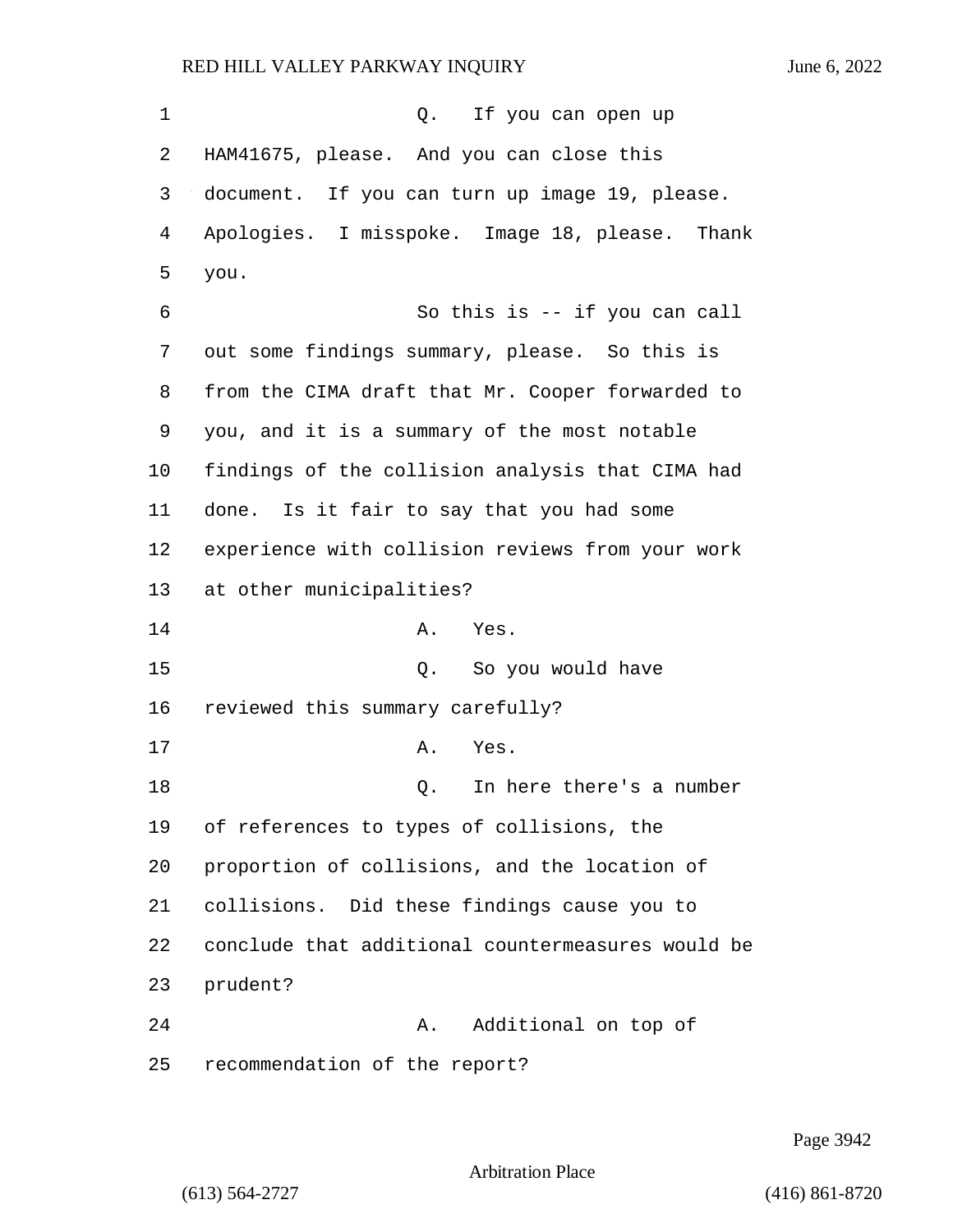1 Q. No. From the current status of the roadway? 3 A. Yes, based on what's identified in the report yes. 5 Q. Thank you. You can close that call out, please, Registrar. 7 You'll see the bottom half of this page there's a reference to the safety analysis that CIMA did using the enhanced interchange safety analyst tool. Were you familiar with that tool? 12 A. No. 13 Q. When you reviewed this draft report did you have any concerns about the methodology that CIMA used? 16 A. It was something that was identified and something that I was aware of. The report itself sort of identifies it as somewhat of a -- I wouldn't say a concern, but a flag that there's some discrepancies with using that tool as a prediction model. 22 Q. Other than those limitations identified by CIMA, did you have any other issues with the methodology or tools used by 25 CIMA?

Page 3943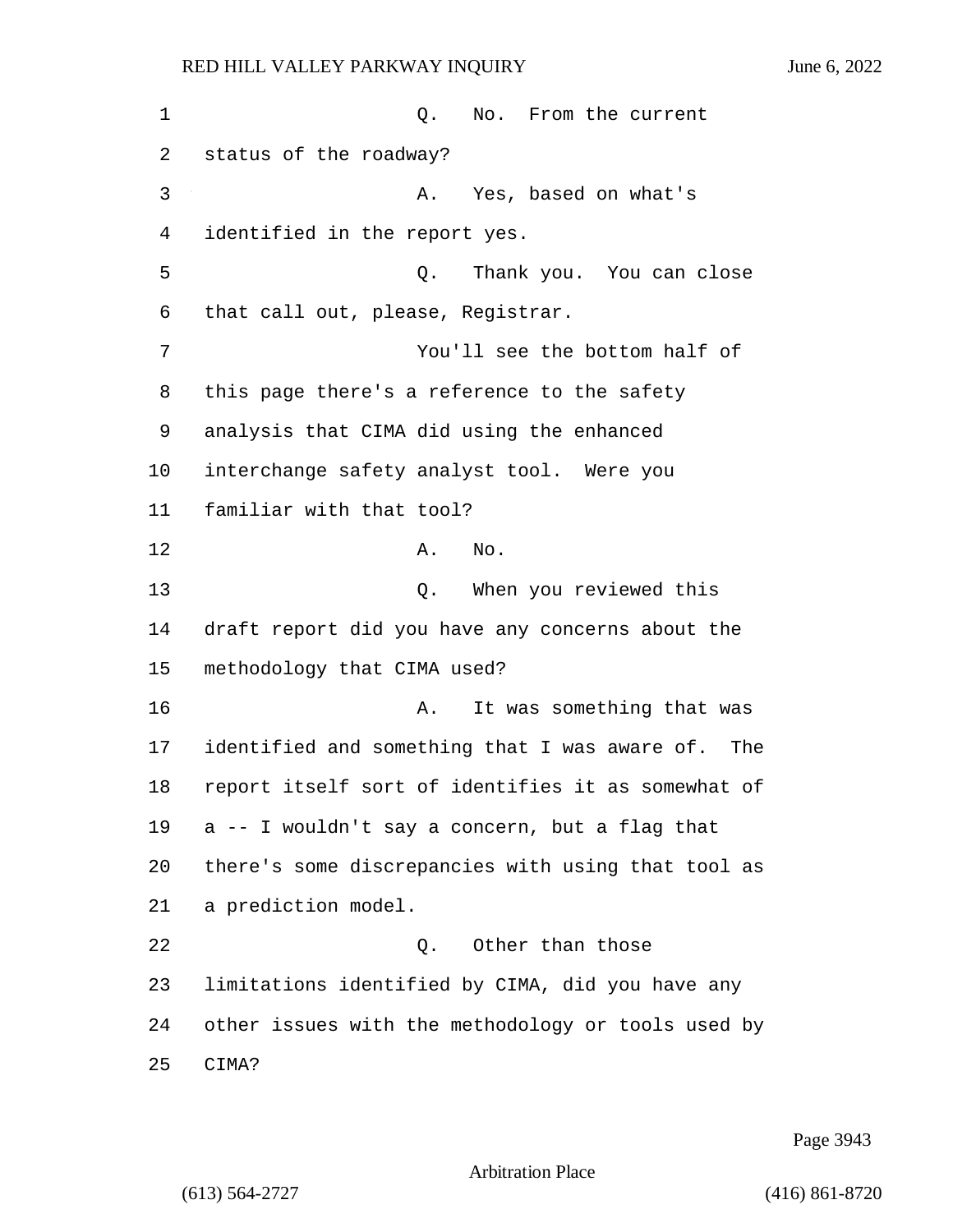1 A. No. CIMA is a reputable 2 consulting firm so always supportive of the 3 information they bring forward. 4 Q. Did you do any review of 5 the underlying data that CIMA was analyzing? 6 A. I don't recall. 7 Q. You didn't go into any of 8 your own collision review analysis based on 9 internal City information, City data? 10 A. Not at this time, no. 11 Q. Registrar, can you go to 12 image 20, please. Sorry, I misspoke. Can you go 13 to image 25, please, and can you bring up the next 14 image as well, please. 15 Mr. Ferguson, under 16 "Illumination Review" at the bottom of image 1 and 17 top of image 2 and in particular in the track 18 changes that are noted at the bottom it says, 19 "illumination of the main line section of the RHVP 20 was not examined for this study." And at the top 21 of image 2: 22 "This is because the 23 illumination design choices 24 that were made during the 25 design phase were intimately

Page 3944

Arbitration Place

(613) 564-2727 (416) 861-8720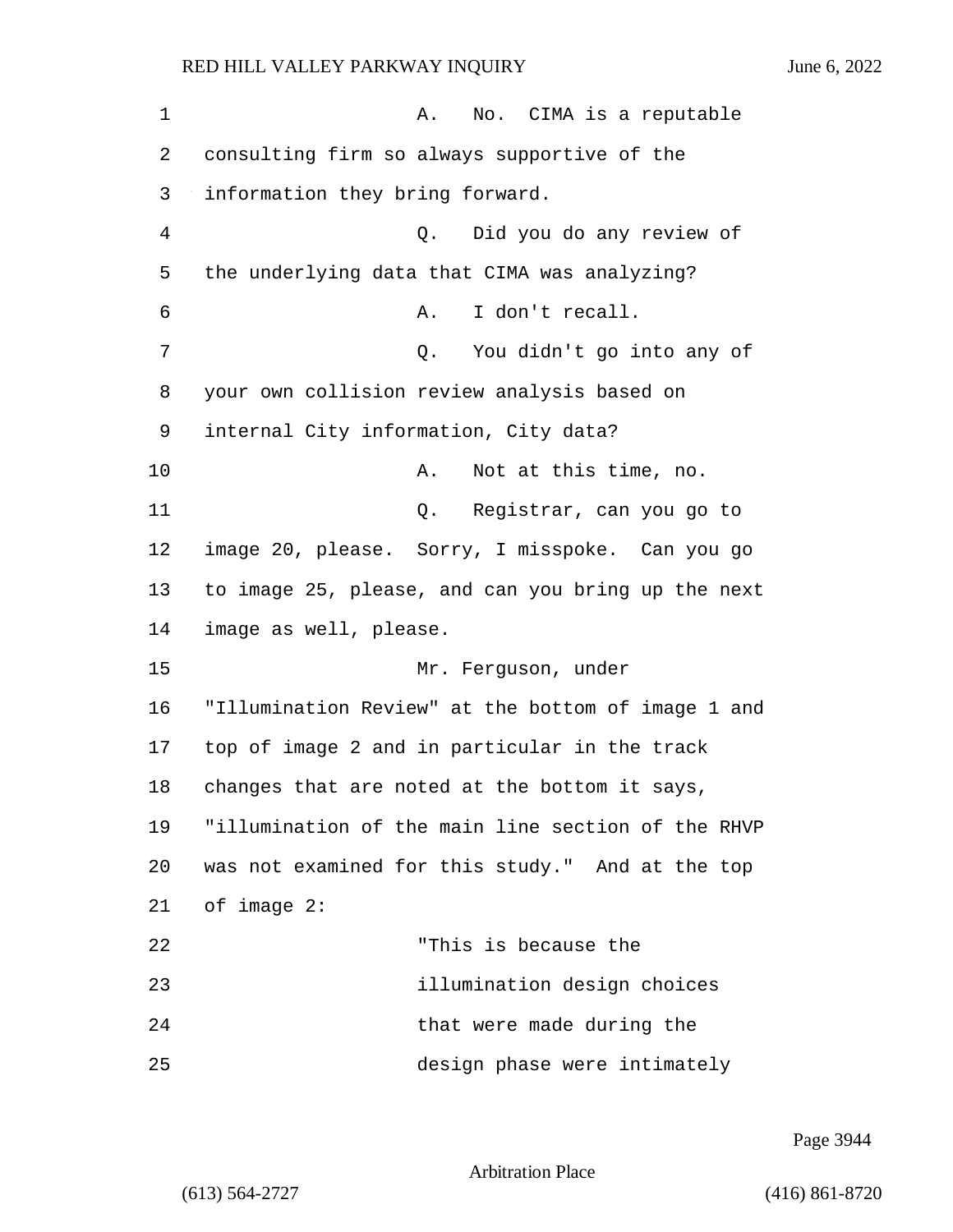| 1  | linked to approvals."                              |
|----|----------------------------------------------------|
| 2  | Did you have any discussion                        |
| 3  | with anyone at the City either that the briefing   |
| 4  | meeting we talked about or the September meeting   |
| 5  | that we just -- calendar invitation we just looked |
| 6  | at about the scope of CIMA's review on             |
| 7  | illumination?                                      |
| 8  | Not that I recall.<br>Α.                           |
| 9  | What limitations, if any,<br>Q.                    |
| 10 | were you aware of about the ability to illuminate  |
| 11 | the main line?                                     |
| 12 | Well, at this point from<br>Α.                     |
| 13 | reading the document my understanding was that the |
| 14 | direction was to review lighting specifically      |
| 15 | around the Mud Street ramps. I didn't take it      |
| 16 | that there was a direction to look at the entire   |
| 17 | main line or study area.                           |
| 18 | Did you come to that<br>Q.                         |
| 19 | conclusion based on looking at this report or      |
| 20 | based on looking at the motion or some from        |
| 21 | discussions? What was the source of that?          |
| 22 | I don't recall<br>Α.                               |
| 23 | specifically what it was. I can't remember if      |
| 24 | there was reference to it at the beginning of the  |
| 25 | report or at some point I had received what the    |

Page 3945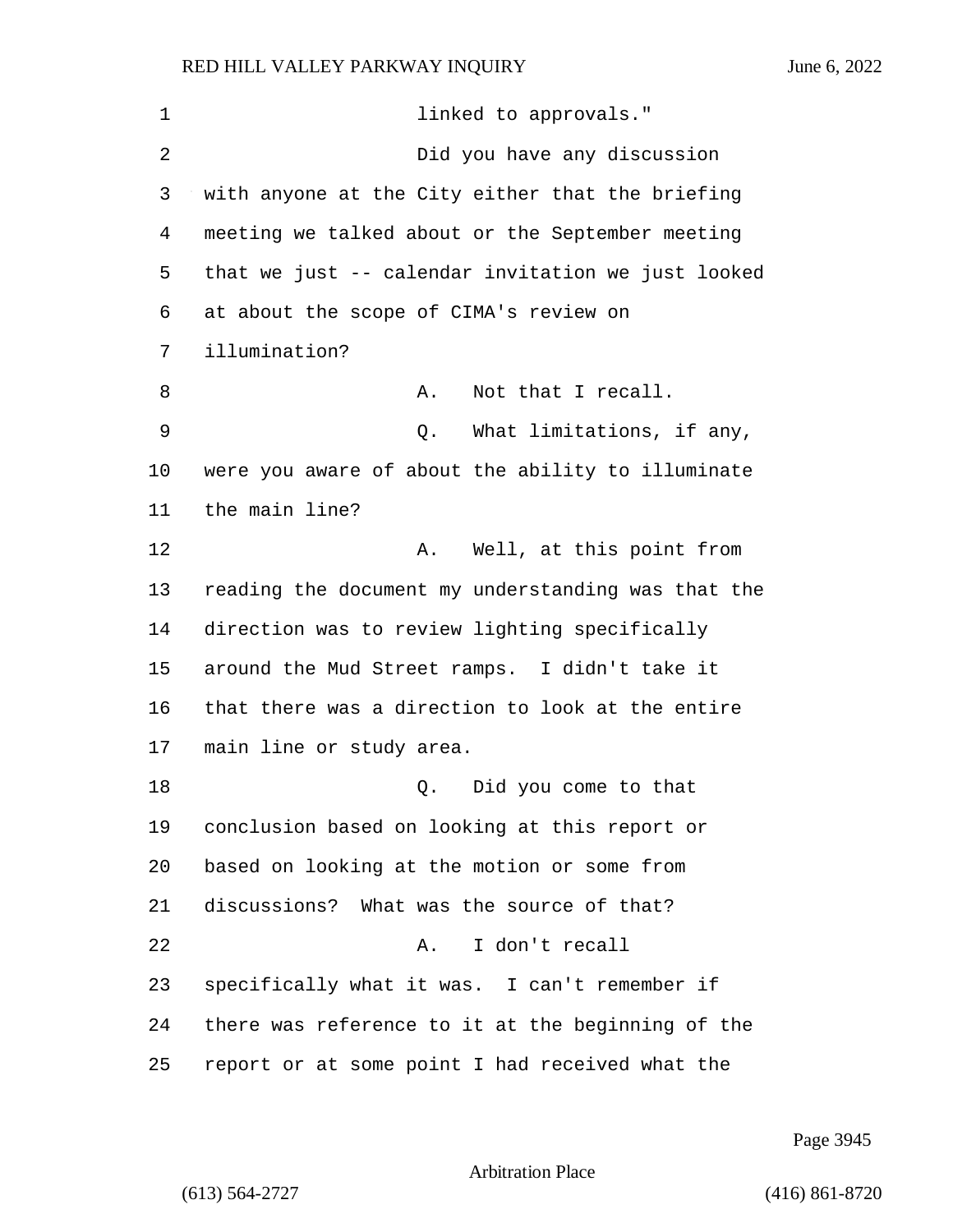| 1  | actual direction was in terms of the study.       |
|----|---------------------------------------------------|
| 2  | Q. So your understanding was                      |
| 3  | that the direction was to review lighting in a    |
| 4  | specific part of the study area. Apart from that  |
| 5  | limitation or that narrowing of scope, were you   |
| 6  | aware of any other limitations about the ability  |
| 7  | or the feasibility to illuminate the main line?   |
| 8  | It's difficult for me to<br>Α.                    |
| 9  | answer because I wasn't with the City when the    |
| 10 | scope document was prepared, so I was just going  |
| 11 | based on what was available with respect to the   |
| 12 | direction and the focus area. So again if it's    |
| 13 | not included within the scope of the project then |
| 14 | of course the consultant wouldn't be looking at   |
| 15 | it.                                               |
| 16 | Q. The top of image 4                             |
| 17 | references the illumination design choices that   |
| 18 | were made during the design phase were intimately |
| 19 | linked to approvals. Did you receive any          |
| 20 | additional information about -- we can have that  |
| 21 | call out if you like.                             |
| 22 | I appreciate that.<br>Α.                          |
| 23 | Registrar, would you mind<br>Q.                   |
| 24 | calling out the first paragraph, please. That's a |
| 25 | bit bigger.                                       |

Page 3946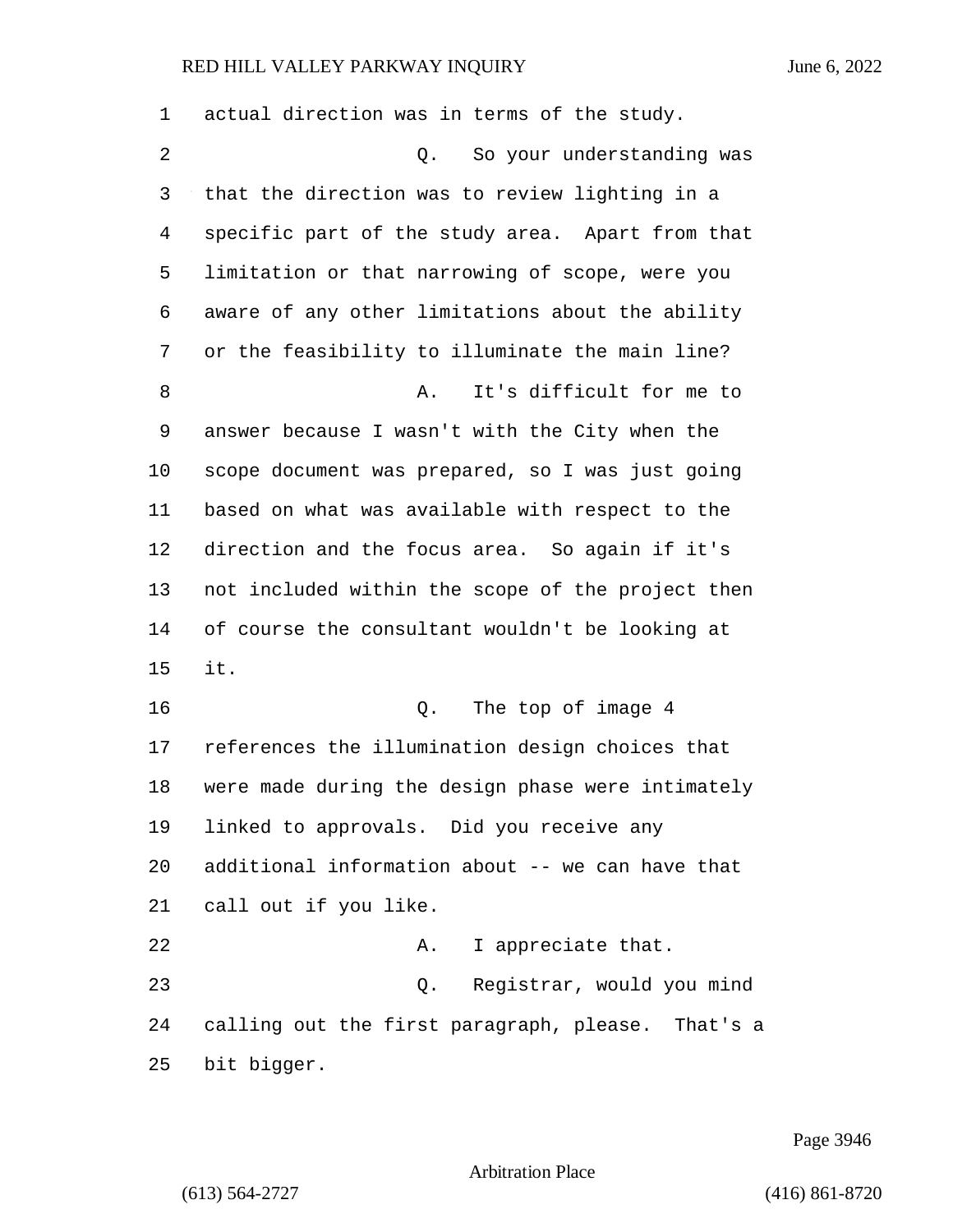| 1       | Thank you.<br>Α.                                  |
|---------|---------------------------------------------------|
| 2       | Did you receive any<br>Q.                         |
| 3       | additional information about the illumination     |
| 4       | design choice or the approvals that is referenced |
| 5       | in that first sentence?                           |
| 6       | Not that I'm aware of,<br>Α.                      |
| 7       | no.                                               |
| 8       | Thank you. You can close<br>Q.                    |
| 9       | this. And can you go to image 34, please. No,     |
| $10 \,$ | pardon me, image 42, please. Apologies, image 40, |
| 11      | please. Jumping all over. Thank you.              |
| 12      | So this is the summary of                         |
| 13      | findings. So we looked at that summary of notable |
| 14      | collision review findings and this is the         |
| 15      | summary -- sort of second summary. Going down to  |
| 16      | the third paragraph from the bottom "it is        |
| 17      | noteworthy that." Registrar, could you pull that  |
| 18      | paragraph out, please. Thank you.                 |
| 19      | Do you recall taking note                         |
| 20      | about the three types of collisions that CIMA had |
| 21      | noted compared to the provincial and City of      |
| 22      | Hamilton averages?                                |
| 23      | Yes.<br>Α.                                        |
| 24      | Q. And did you also find                          |
| 25      | that these three types of collisions occurring in |

Page 3947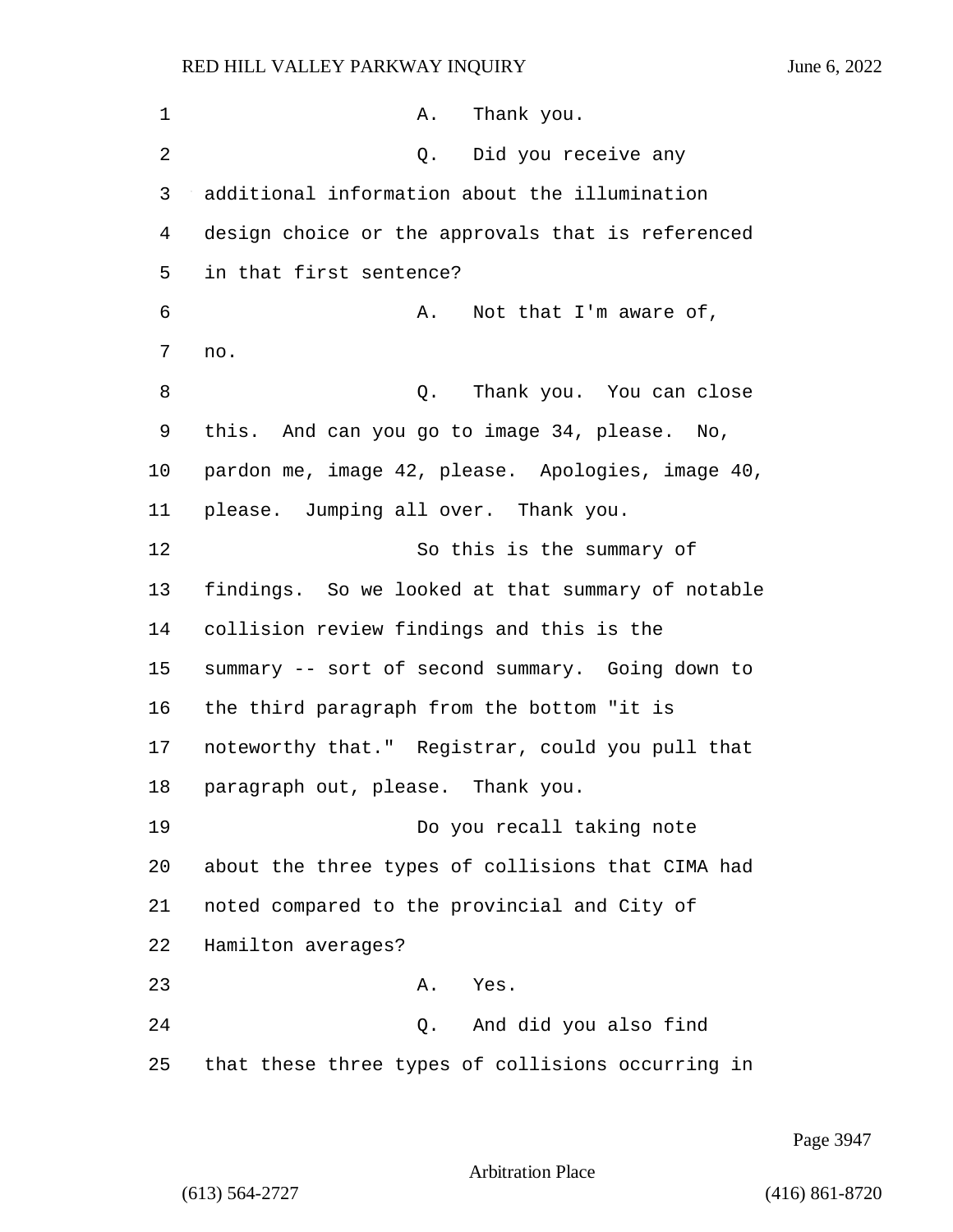1 atypically high proportion compared to provincial 2 and City of Hamilton's averages was also 3 noteworthy? 4 A. What do you mean by -- 5 can I ask just -- what do you mean by 6 "noteworthy"? 7 Q. Was it something that 8 when you review it you said oh, well, this is 9 something I need to keep an eye on? 10 A. Yes. I would say yes. 11 Q. And did it leave with you 12 the impression that there was potential 13 countermeasures, including those that CIMA had 14 suggested, that should be put in place in order to 15 address these types of collisions in particular? 16 A. Correct, yes. 17 and Q. Thank you. Registrar, 18 can you go to image 44, please. Can you call out 19 "Perform Friction Testing," that paragraph. The 20 first paragraph of this recommendation is: 21 "Pavement friction plays a 22 vital role in keeping vehicles 23 on the road by enabling 24 drivers to control and 25 maneuver the vehicle in a safe

Page 3948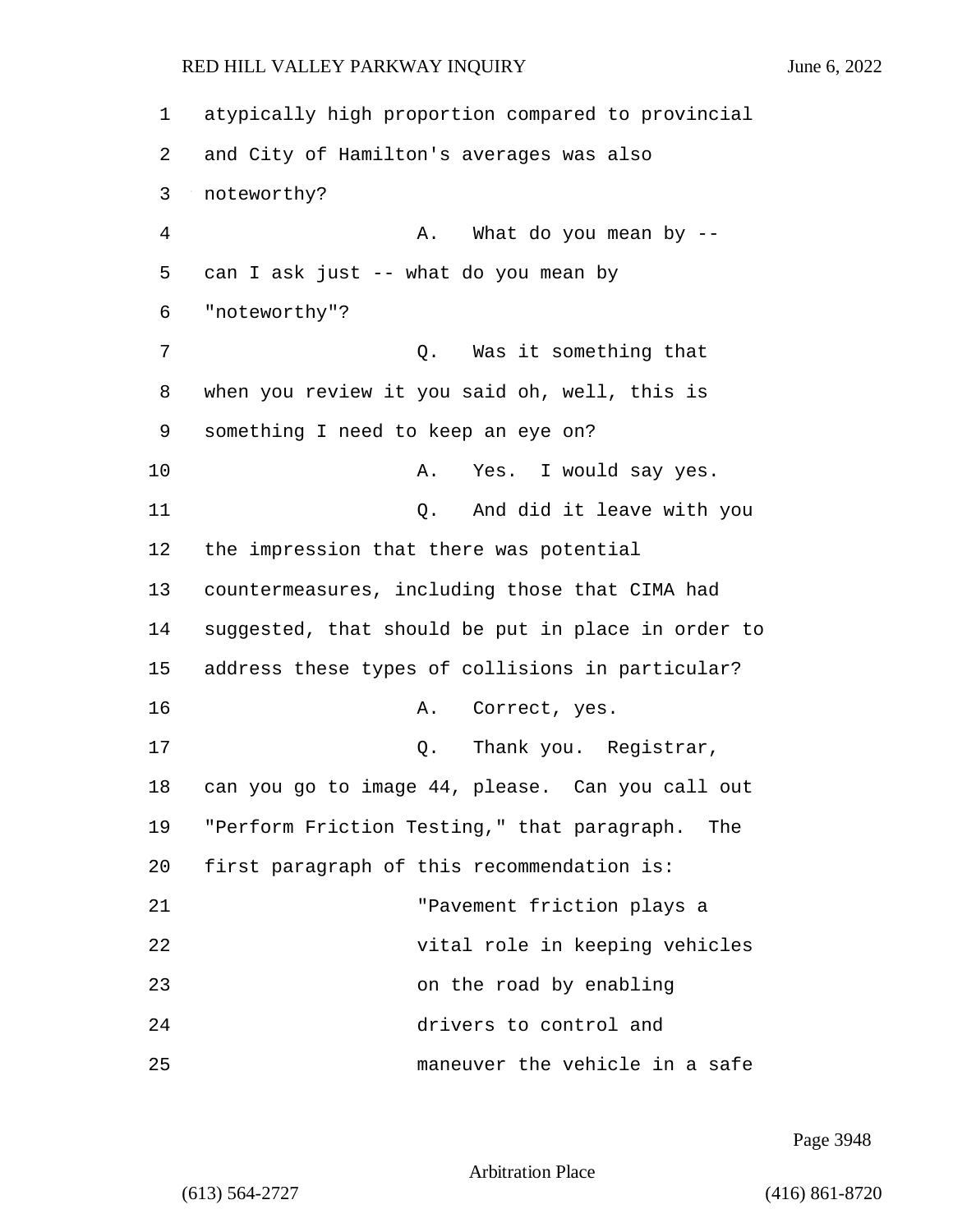| 1  | manner."                                          |                               |  |
|----|---------------------------------------------------|-------------------------------|--|
| 2  |                                                   | As a person with road safety  |  |
| 3  | experience you understood the importance of       |                               |  |
| 4  | pavement friction. Is that fair to say?           |                               |  |
| 5  | Α.                                                | I agree.                      |  |
| 6  | Q.                                                | And you understood its        |  |
| 7  | potential correlation to collisions?              |                               |  |
| 8  | Α.                                                | Yes.                          |  |
| 9  | Q.                                                | In the last sentence of       |  |
| 10 | this callout:                                     |                               |  |
| 11 |                                                   | "Based on the high proportion |  |
| 12 |                                                   | of what wet surface condition |  |
| 13 |                                                   | and single motor vehicle      |  |
| 14 |                                                   | collisions, the City could    |  |
| 15 |                                                   | consider undertaking friction |  |
| 16 |                                                   | testing on the asphalt to get |  |
| 17 |                                                   | a baseline friction           |  |
| 18 |                                                   | coefficient for which to      |  |
| 19 |                                                   | compare to design             |  |
| 20 |                                                   | specifications."              |  |
| 21 |                                                   | Did you know at this point if |  |
| 22 | the City had a system to assess pavement friction |                               |  |
| 23 | on the Red Hill on an ongoing basis?              |                               |  |
| 24 | Α.                                                | No.                           |  |
| 25 | Q.                                                | Do you have any knowledge     |  |

Page 3949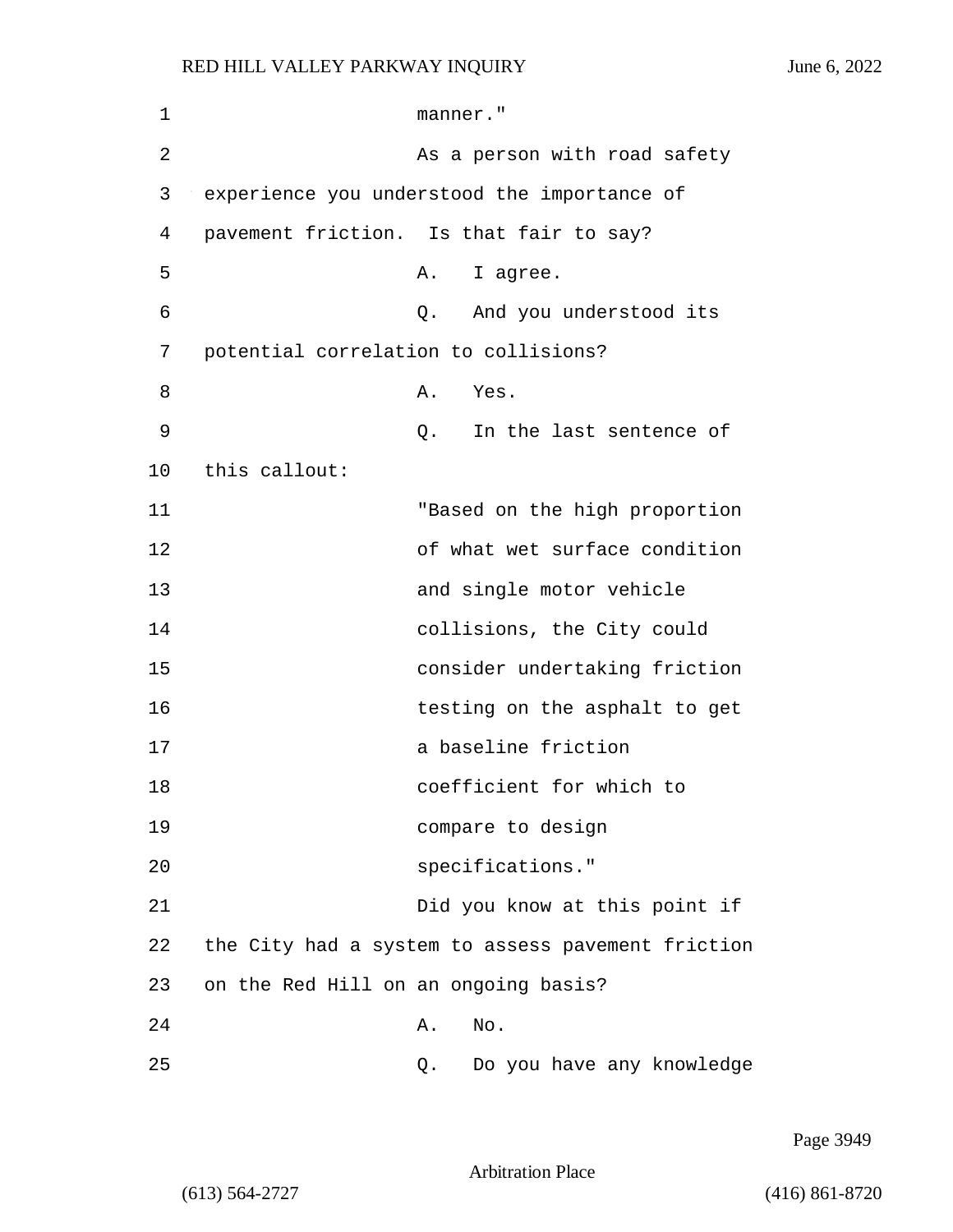2 before 2013?

1 about whether friction testing had been done 3 A. No. 4 Q. In 2013 would you have 5 expected the City of Hamilton to have such a

6 monitoring program? 7 A. No. 8 Q. Why not? 9 A. Well, it's not a 10 regular -- through my experience it's not a 11 regular type of study or assessment that is 12 completed. 13 Q. I'm going to turn now to 14 image -- before I leave this one. You said it's 15 not a regular type of study or assessment that is 16 completed and that's based on your experience 17 working for other municipalities? 18 A. Correct. I've never been 19 involved in a friction test. 20 Q. Do you know why it's not 21 something that the municipalities that you worked 22 in had, at least to your knowledge? 23 A. No. 24 Q. Registrar, can we go to 25 image 60, please. Actually back just a couple.

Page 3950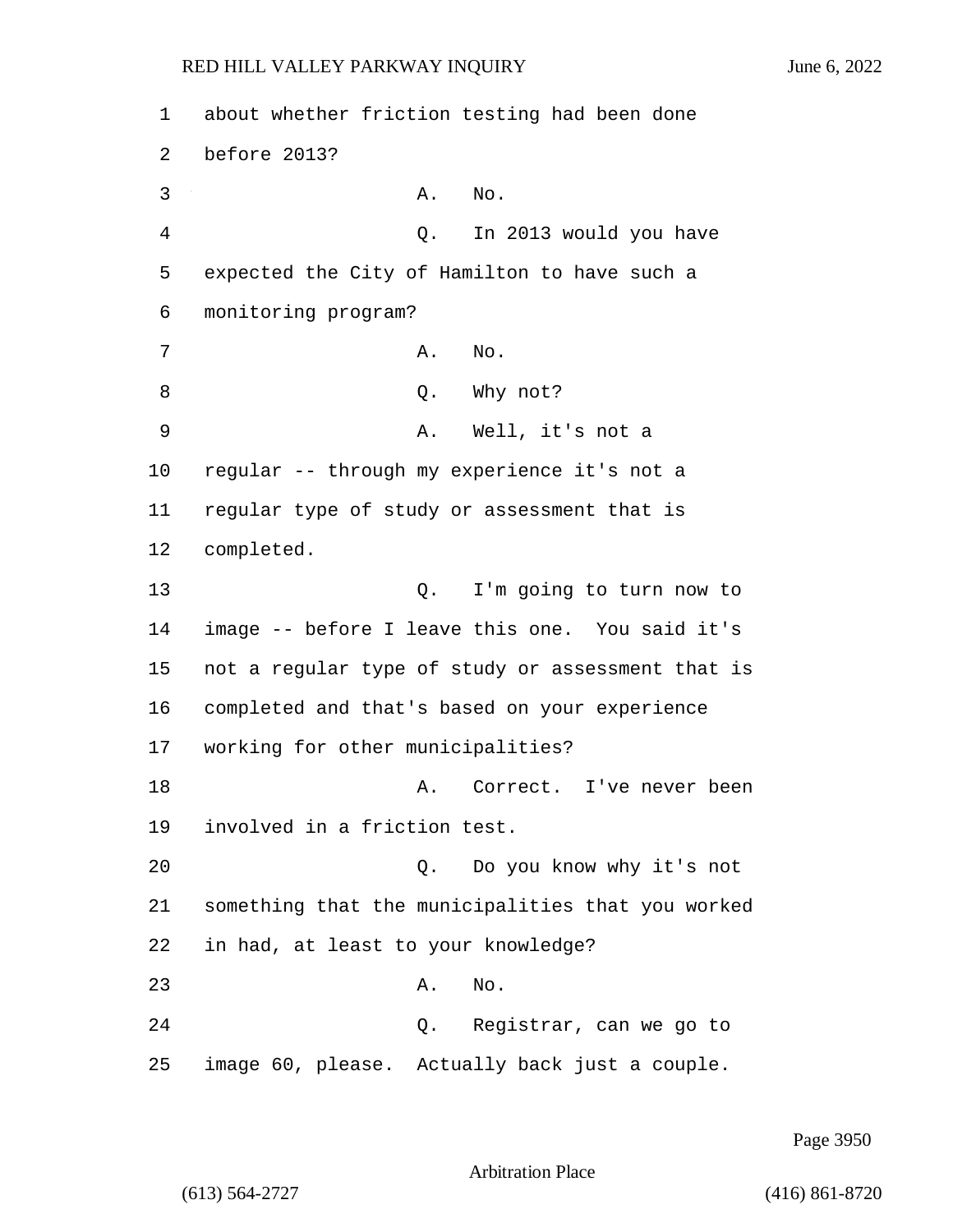| 1  | If you can go to 58 first, please. Thank you.      |
|----|----------------------------------------------------|
| 2  | So this is a summary of                            |
| 3  | countermeasures starting with overall              |
| 4  | countermeasures and then roadside countermeasures, |
| 5  | and then as we just saw second ago, ramp           |
| 6  | countermeasures. Do you remember reviewing these   |
| 7  | potential countermeasures?                         |
| 8  | A. Yes.                                            |
| 9  | Do you recall having or<br>Q.                      |
| 10 | taking any issue with any of the potential         |
| 11 | countermeasures?                                   |
| 12 | Α.<br>No.                                          |
| 13 | Thank you. Registrar,<br>Q.                        |
| 14 | you can close this.                                |
| 15 | So back to that internal                           |
| 16 | meeting that was scheduled for September 4, what   |
| 17 | do you remember about that meeting, if anything?   |
| 18 | Unfortunately nothing.<br>Α.                       |
| 19 | Q. Registrar, can you bring                        |
| 20 | up OD page 43, paragraph 98, please.               |
| 21 | So this is an e-mail between                       |
| 22 | Mr. Field and Mr. Cooper. You're not copied on     |
| 23 | this but I do want to highlight the third          |
| 24 | paragraph. Mr. Field says to Mr. Cooper in this    |
| 25 | $e$ -mail:                                         |

Page 3951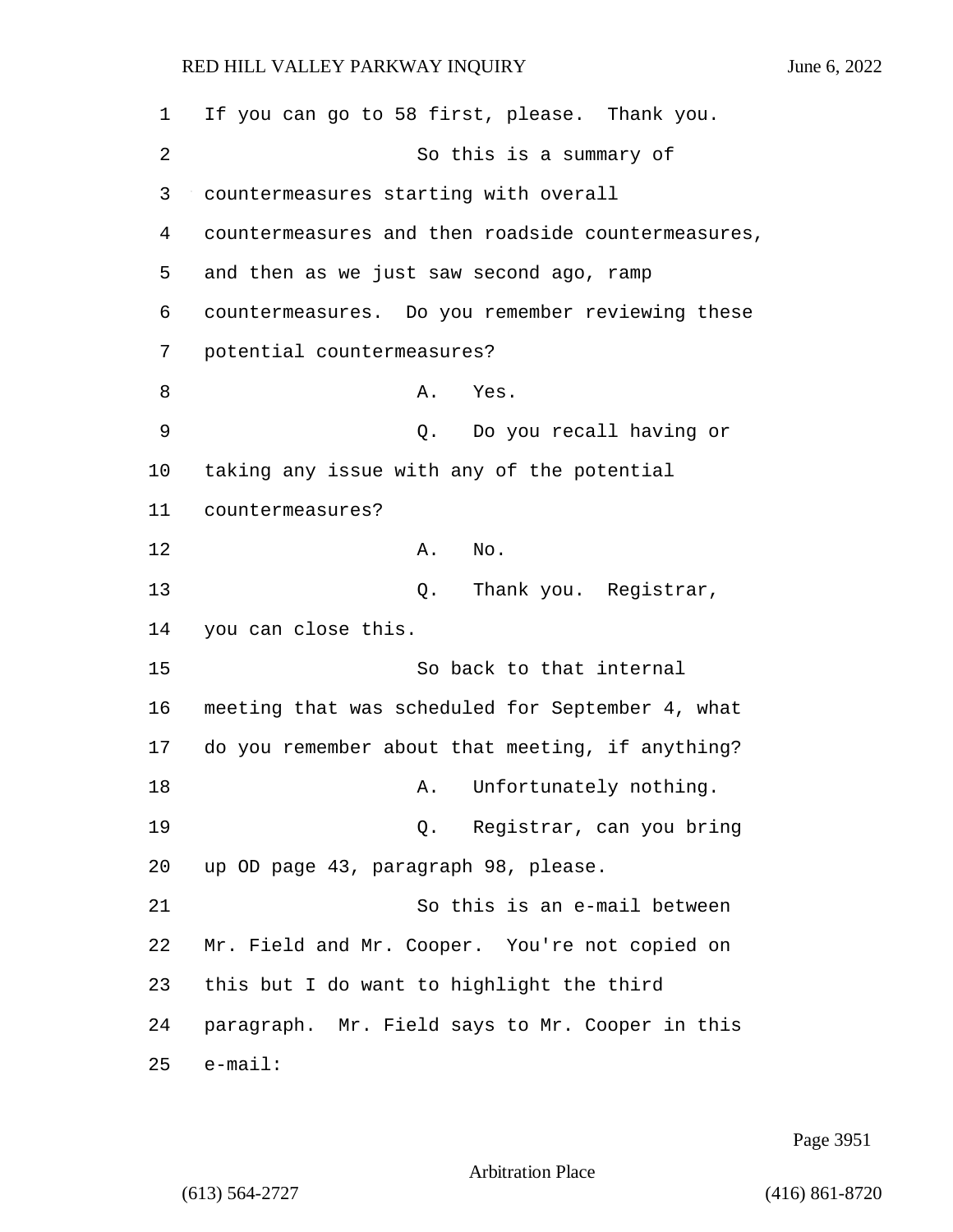| $\mathbf 1$ | "Illumination of the main line                     |  |
|-------------|----------------------------------------------------|--|
| 2           | has been excluded. This is                         |  |
| 3           | decision is based on upon                          |  |
| 4           | information we provided to                         |  |
| 5           | CIMA. The exclusion is not                         |  |
| 6           | well explained. Considering                        |  |
| 7           | that illumination of the main                      |  |
| 8           | line is the first request in a                     |  |
| 9           | council motion to review, I                        |  |
| 10          | think that there should be far                     |  |
| 11          | more explanation as to why it                      |  |
| 12          | was excluded."                                     |  |
| 13          | Was there any discussion at                        |  |
| 14          | the September 4th meeting to your recollection     |  |
| 15          | about the exclusion of the illumination of the     |  |
| 16          | main line from the study?                          |  |
| 17          | I don't recall.<br>Α.                              |  |
| 18          | Can you close this,<br>Q.                          |  |
| 19          | Registrar.                                         |  |
| 20          | Did you provide any comments                       |  |
| 21          | on the draft report that CIMA had sent to          |  |
| 22          | Mr. Cooper and then Mr. Cooper had sent to you and |  |
| 23          | others for comment?                                |  |
| 24          | I don't remember.<br>Α.                            |  |
| 25          | Registrar, can you go to<br>Q.                     |  |

Page 3952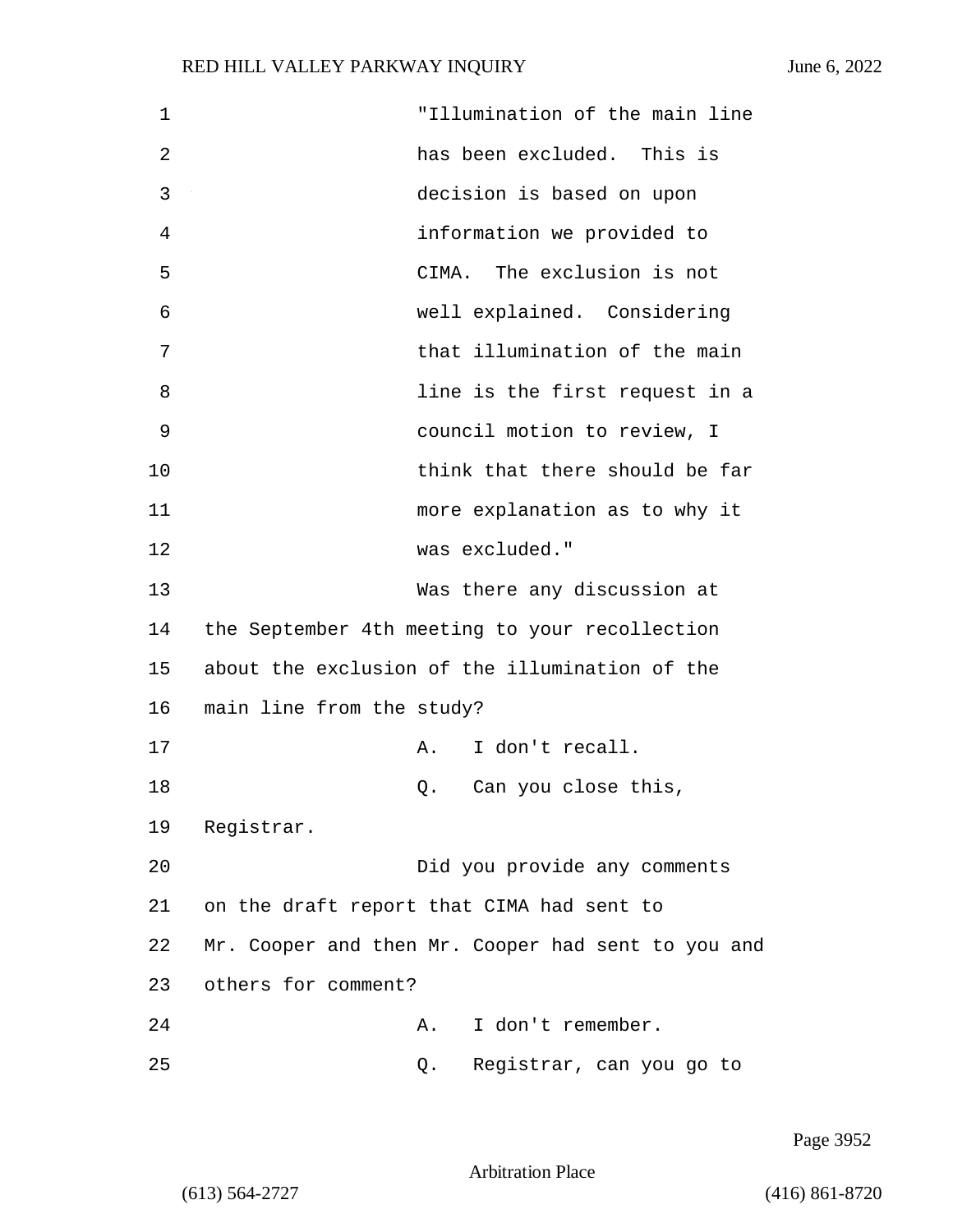page 48, paragraph 114, please. 2 So you sent -- the day after the scheduled meeting, internal meeting, you sent a copy of the reviewed draft report with markups -- so we've moved a little ahead in time; there is a new draft -- to CIMA. Pardon me. The draft from CIMA to Councillor Collins. By this point had you reviewed the motion that led to this project? 10 A. I don't recall specifically, but I would say yes. 12 Q. On whose instruction did you send a copy of the draft report to Councillor Collins? 15 A. I don't recall specifically. It would have been at the direction of the management team. 18 C. You're still pretty brand new to the City. Would you have done this on your own initiative? 21 A. No. 22 and 2. What was the purpose of sending a copy to Councillor Collins? And just referring you to the e-mail you sent, if you would like to set up a meeting, you offer a meeting to

Page 3953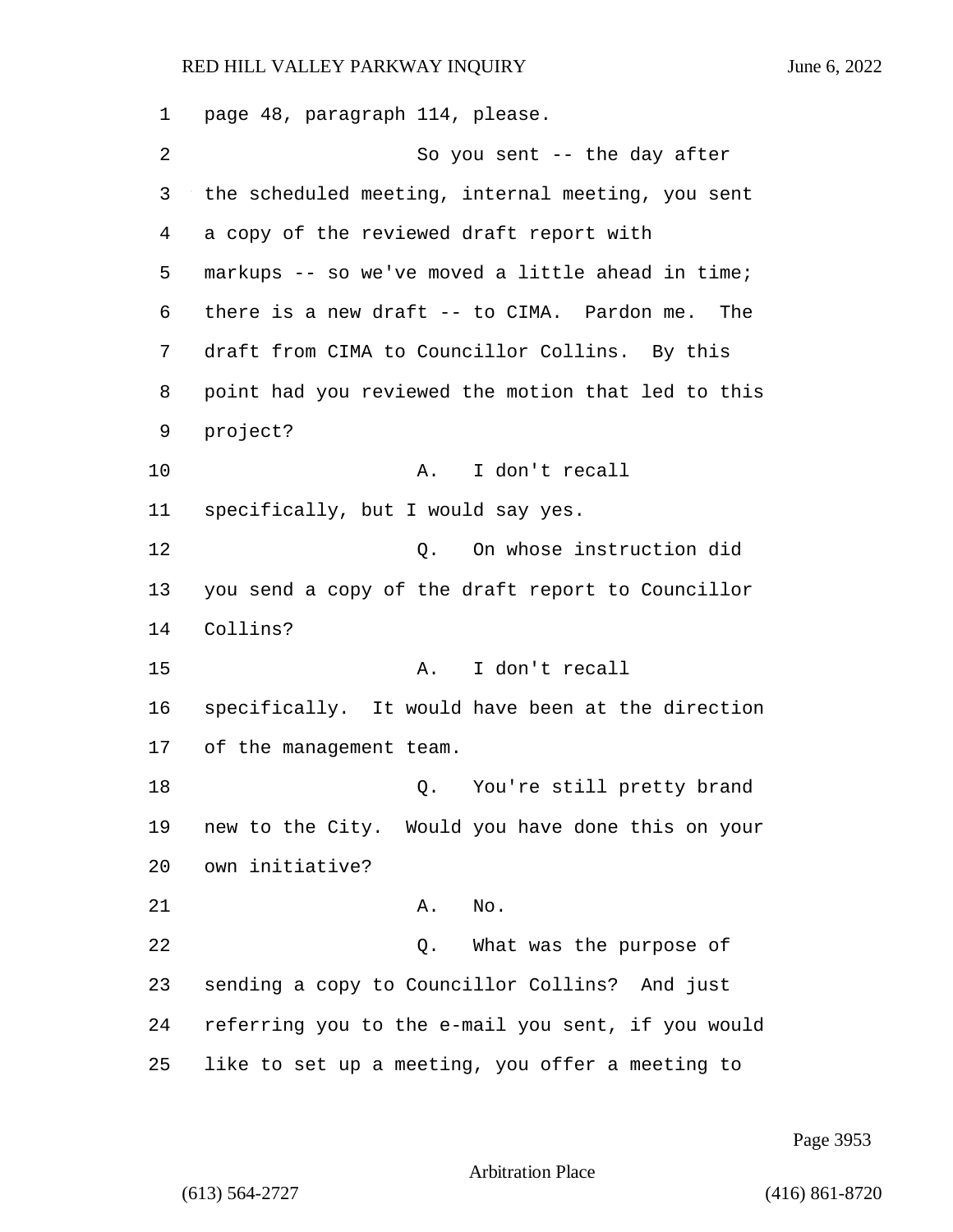Councillor Collins. What is the purpose of both of those things? 3 A. Well, one was at that time the process within -- can't remember what we were called -- was to engage with councillors and specifically discuss with councillors who have either brought forward motions or notices of motion or directions or were impacted or identified within the ward about a report, to have open communication with those councillors to make them aware of what was coming forward. 12 and 12 Q. Did you have any concerns about providing a draft consultant report to a subset of councillors rather than all councillors? 15 A. No. 16 Q. You said that the process at that time was to have that engagement. Did that process change? 19 A. No. It was we would continue pretty much till the time I left to engage councillors on reports and studies. 22 Q. When you say engage, do you mean speak to councillors in advance of coming to the public works committee, for example? 25 A. Correct.

Page 3954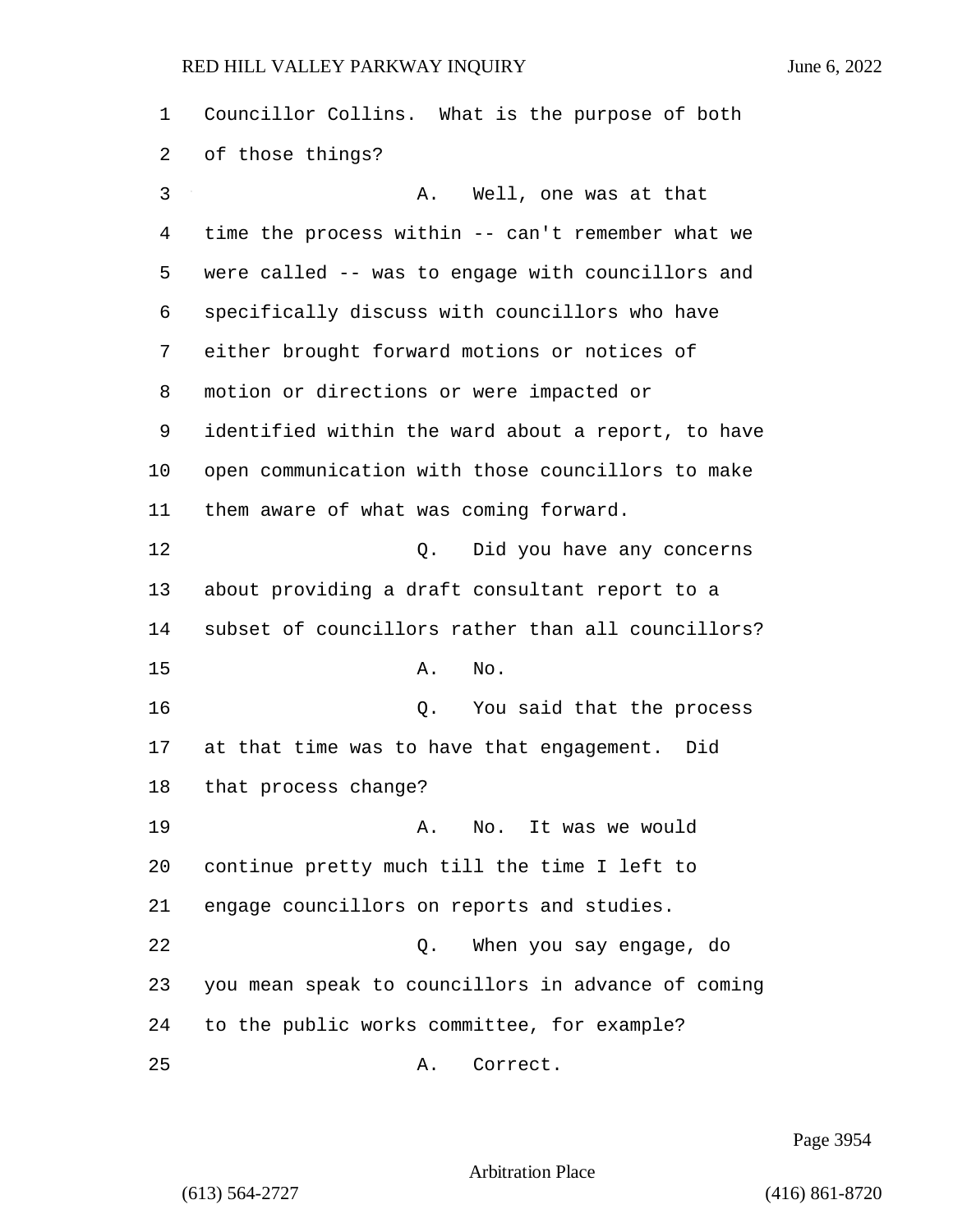1 and 0. At this point, so in September of 2013, was it your intention to provide a copy of the final version of this e-mail report to all of the councillors on the public works committee? 6 A. I don't recall specifically. 8 a. Again recognizing you are quite new to the City at this point, had that been your practice in your other roles at other municipalities, that is, to give councillors final copies of consultant reports? 13 A. Well, we would engage with councillors about upcoming reports. I don't recall specifically providing them with copies of consultant reports. 17 C. So this invitation for a meeting to Councillor Collins actually turns into an invitation to a meeting for a broader group of councillors. 21 Registrar, can you close this callout. 23 And you'll see at paragraph 117 you schedule a meeting with councillors Collins, Jackson and councillor Clark.

Page 3955

Arbitration Place

(613) 564-2727 (416) 861-8720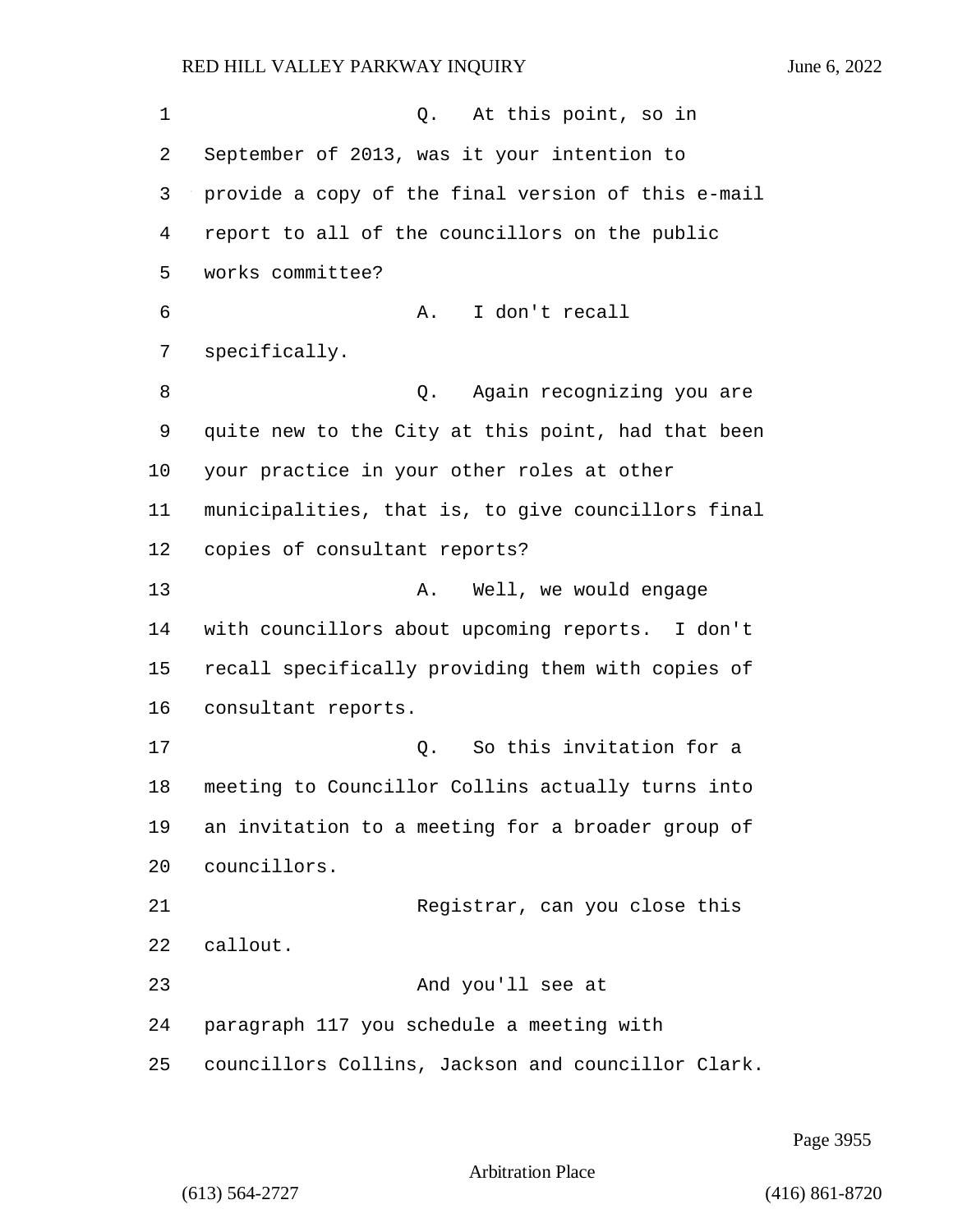1 Registrar, if you can go over 2 to the next image. 3 Councillor Clark ended up 4 being ill, you will see in paragraph 118. Do you 5 remember the meeting with the other two 6 councillors? 7 A. No, I don't remember the 8 meeting at all. 9 Q. You have no recollection 10 of it at all? 11 A. No. 12 O. Registrar, can you go 13 over to the next image, page 50, please. 14 On September 17 and 18 you had 15 an e-mail exchange with Mr. Lupton and Mr. White. 16 So just as a reminder, at this point Mr. Lupton is 17 Mr. White's boss and Mr. White is your boss; is 18 that right? 19 A. Correct. 20 Q. And was it generally a 21 hierarchical communication structure, that is, 22 from you to Mr. White, to Mr. Lupton, or was there 23 collaboration on amongst the three of you, just 24 generally? 25 A. I would say it was

Page 3956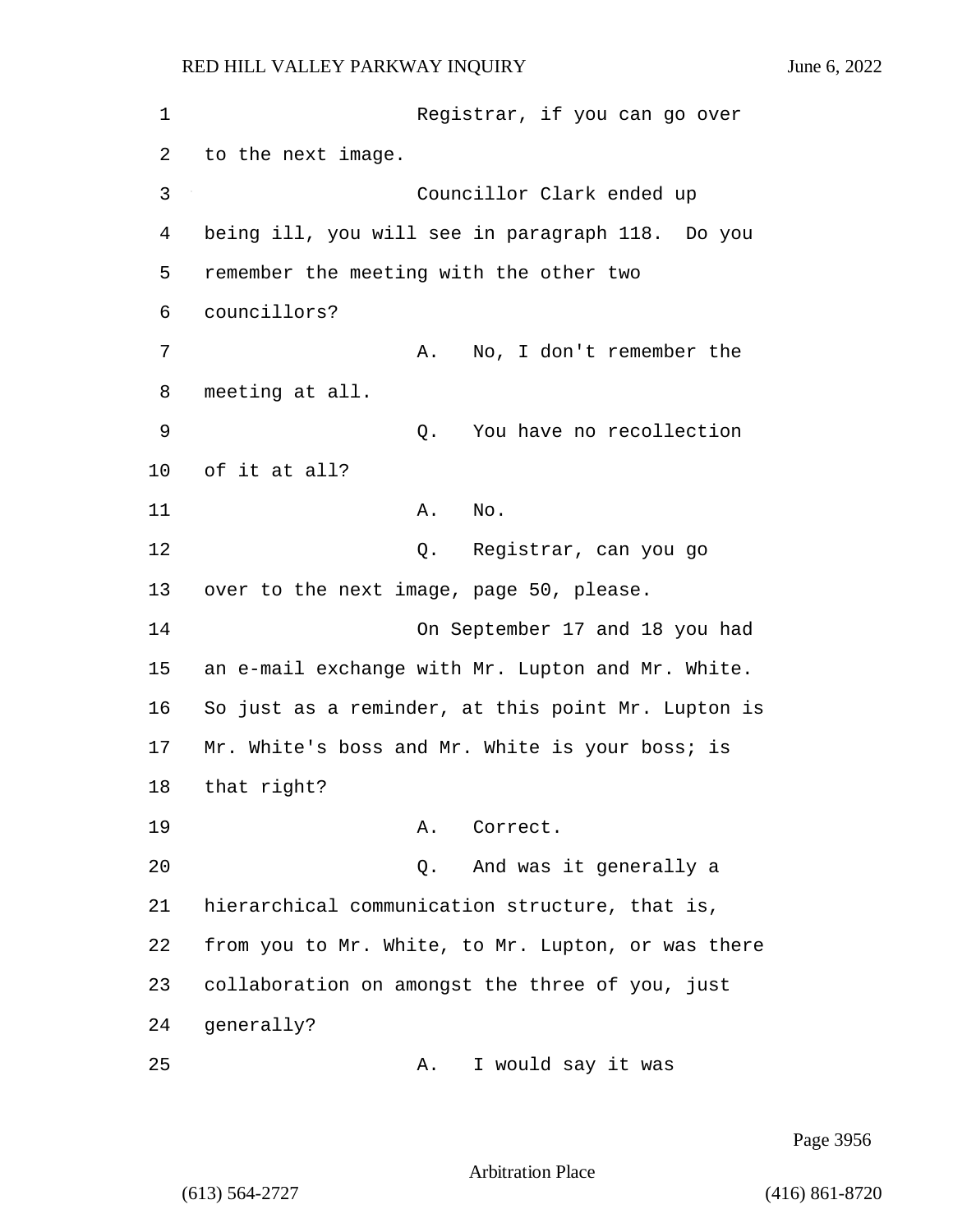1 primarily Mr. White and I but I would also say 2 there was a collaboration approach. 3 Q. Mr. Lupton is not a 4 traffic safety person, is he? 5 A. No, I don't believe he 6 had a background in traffic. 7 0. But Mr. White did? 8 A. Yes. 9 Q. Registrar, can you pull 10 out the first paragraph under paragraph 125 where 11 it says "Mr. Lupton"? Mr. Lupton says: 12 "I generally don't like 13 sending councillors thick 14 technical reports, especially 15 in draft that are thoughts and 16 recommendations. They can be 17 open to misinterpretation." 18 Then he says: 19 "Councillors don't like to 20 *read technical reports.* 21 Did you agree with that 22 statement, that last statement? 23 A. That they don't like to 24 read large, thick reports?

25 Q. Yeah.

Page 3957

Arbitration Place

(613) 564-2727 (416) 861-8720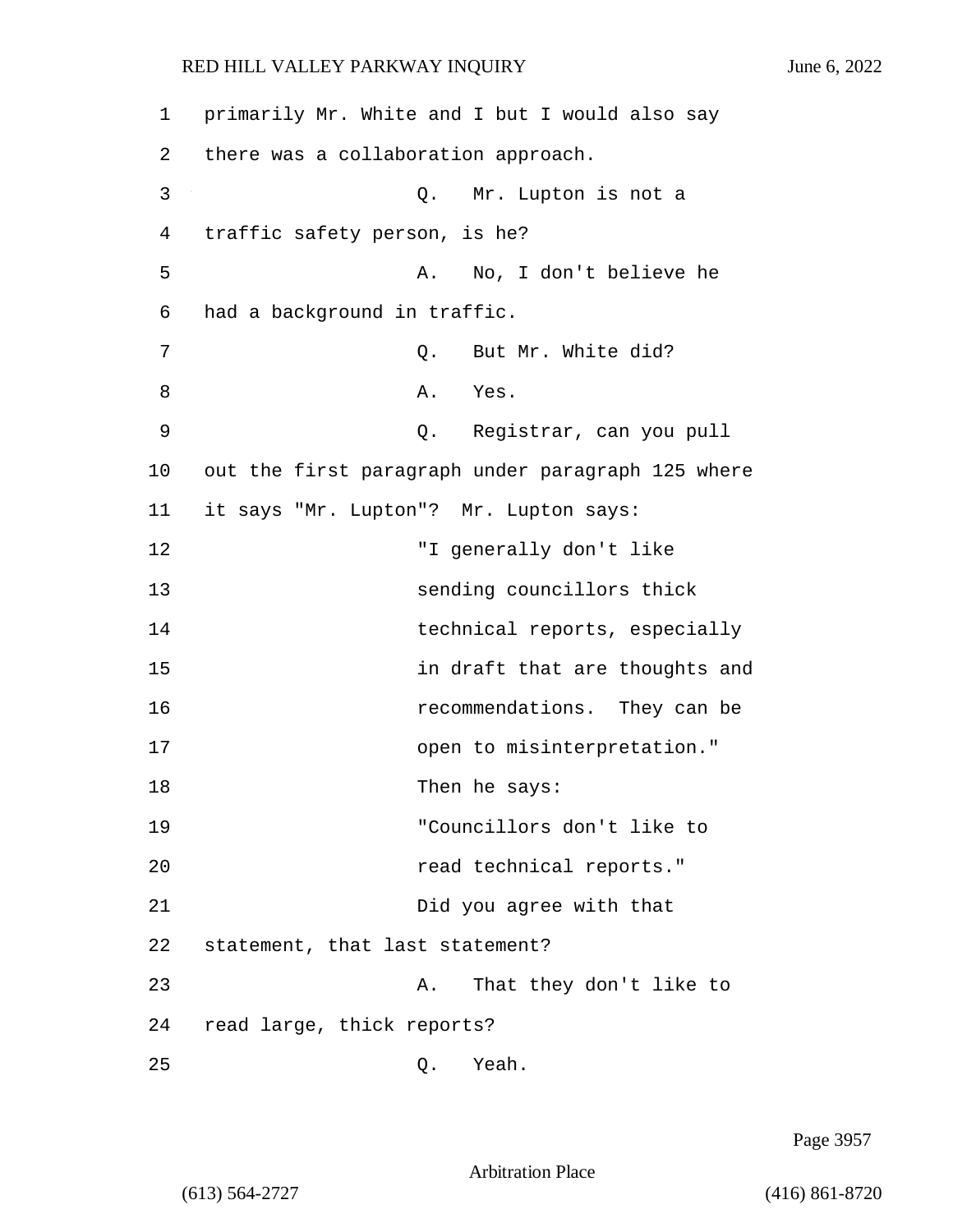1 A. I would agree with that, 2 yes. 3 Q. In your experience would 4 the length of a consultant's report be a factor in 5 whether or not councillors read it? 6 A. It's been my experience 7 that councillors who have an interest will read it 8 and that others will not. 9 Q. If a councillor -- if a 10 consultant's report is attached to a city staff 11 report it becomes a document that is publicly 12 accessible to citizens; is that right? 13 A. Correct. 14 Q. And if it's not attached 15 or appended to a staff report it's not posted on 16 the website with a staff report, for example? 17 A. Correct. 18 a member of the C. How could a member of the 19 public go about getting a copy of a consultant's 20 report that's not appended to a staff report? 21 A. The most common practice 22 is an FOI request. 23 Q. If a staff report is 24 summarizing a consultant's report and that 25 consultant's report is not attached to the staff

Page 3958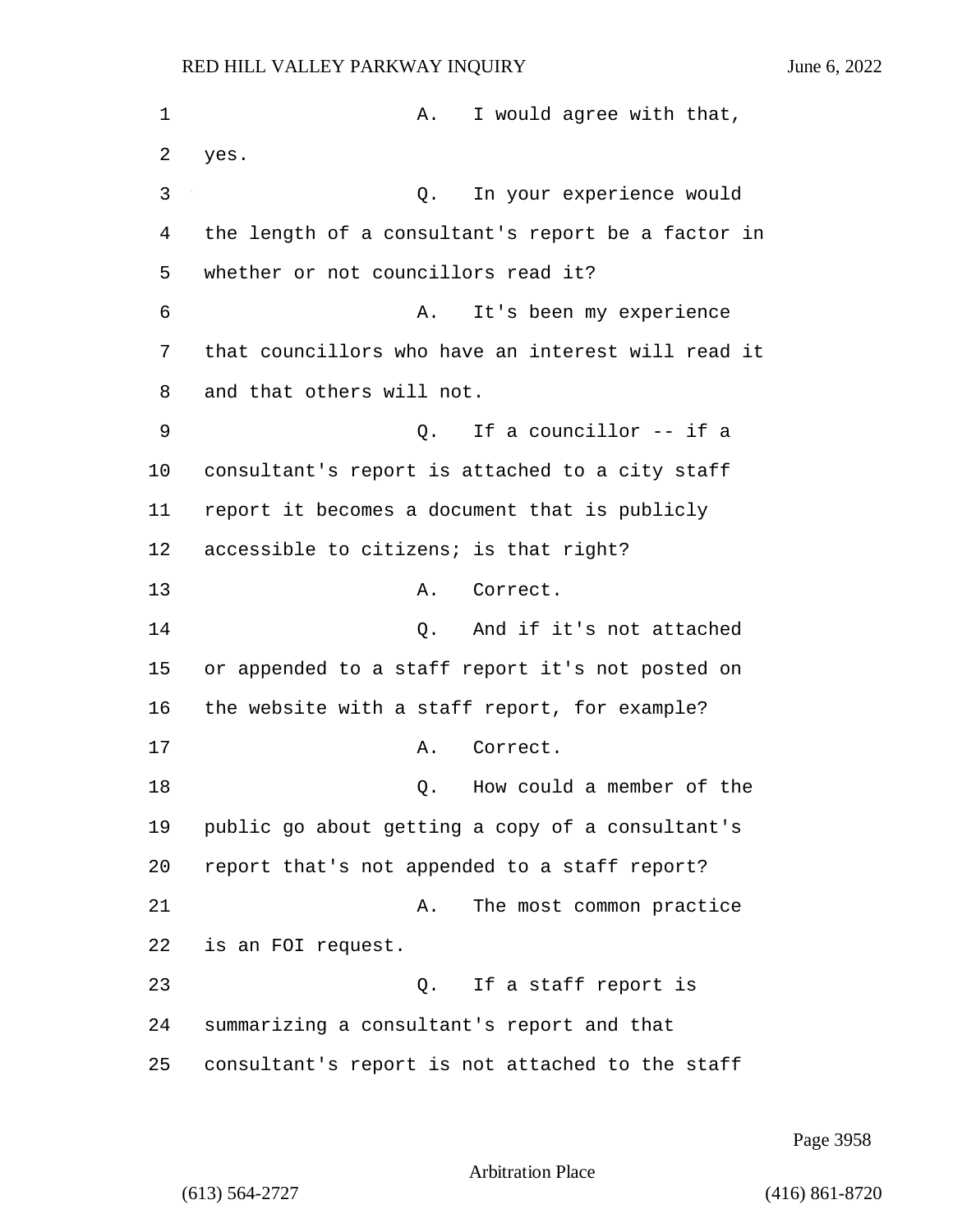| 1  | report do you agree that it is important the staff |
|----|----------------------------------------------------|
| 2  | report accurately and completely describe the      |
| 3  | content of the consultant's report?                |
| 4  | Α.<br>Yes.                                         |
| 5  | Registrar, can you close<br>Q.                     |
| 6  | this down, the callout. And if you can call out    |
| 7  | the next paragraph under Mr. Ferguson.             |
| 8  | So there's a reference to                          |
| 9  | meeting with the councillors and saying that they  |
| 10 | were very supportive and appreciative. Does that   |
| 11 | assist you in refreshing your memory about that    |
| 12 | meeting?                                           |
| 13 | Α.<br>No.                                          |
| 14 | You said the report to<br>Q.                       |
| 15 | council would be exactly what you are commenting   |
| 16 | It will be a summary of findings and the<br>on.    |
| 17 | things we will be implementing.                    |
| 18 | And if you can close that                          |
| 19 | down, Registrar, and call out the next bit of the  |
| 20 | paragraph. Thank you.                              |
| 21 | The whole plan will be                             |
| 22 | outlined in the report you said. At this stage     |
| 23 | did you understand that this was going to be a     |
| 24 | implementation that would be rolled out in stages? |
| 25 | Yes. I mean, the<br>Α.                             |

Page 3959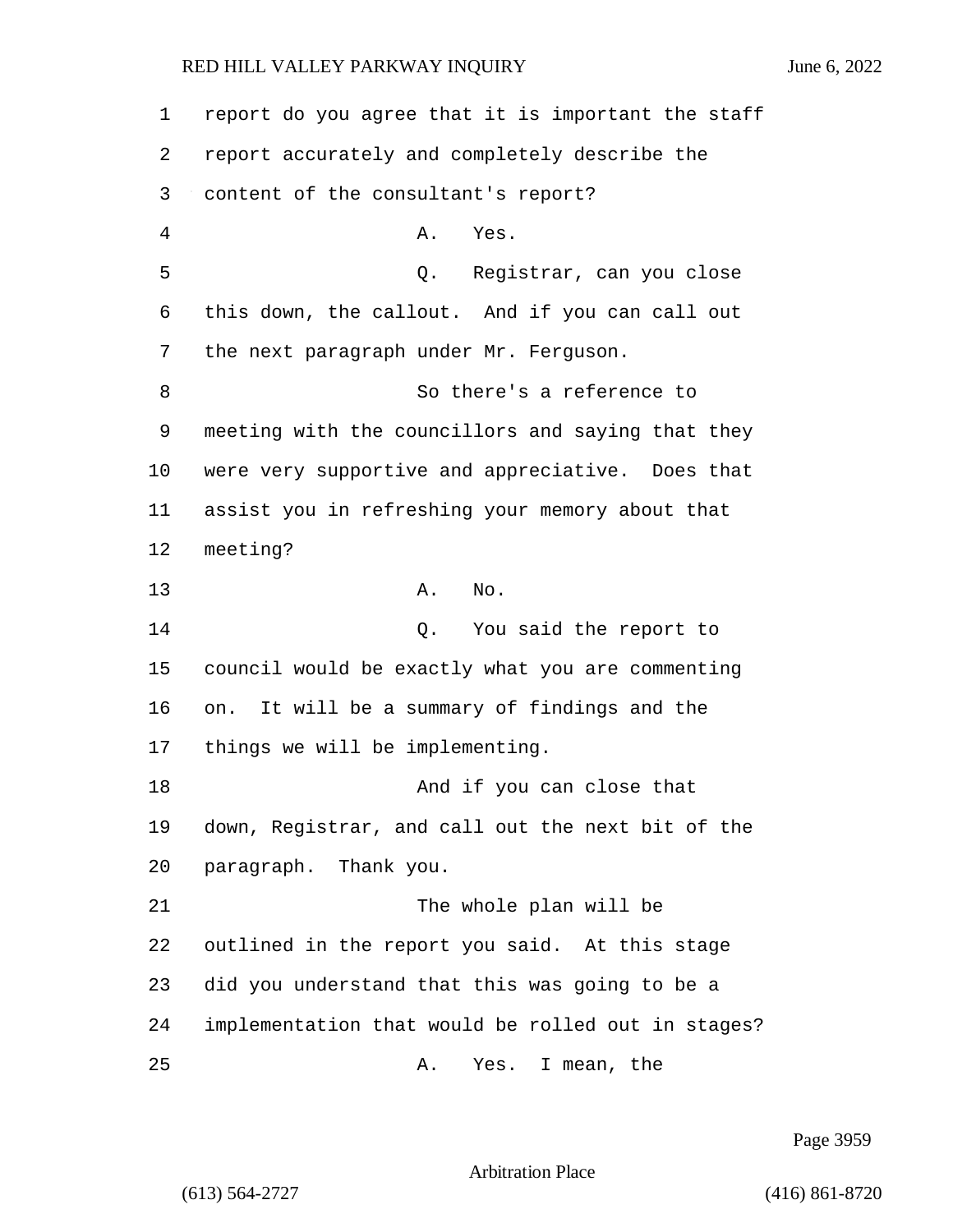| $\mathbf 1$ | consultant report sort of defines timelines and    |
|-------------|----------------------------------------------------|
| 2           | from an implementation perspective obviously it    |
| 3           | takes time to complete works and get works in      |
| 4           | place so it would be completed over a staged       |
| 5           | approach.                                          |
| 6           | Means that there was<br>Q.                         |
| 7           | timelines. Do you mean like reference to short     |
| 8           | term, medium term, long term possible              |
| 9           | countermeasures?                                   |
| 10          | Α.<br>Correct.                                     |
| 11          | And of course things take<br>Q.                    |
| 12          | time to actually roll out. In terms of a stage     |
| 13          | report, did you understand that there was going to |
| 14          | be some countermeasures that were done first and   |
| 15          | then see if they work and then move to other       |
| 16          | countermeasures?                                   |
| 17          | Α.<br>Correct, yes.                                |
| 18          | It's going to be staged<br>Q.                      |
| 19          | in that way?                                       |
| 20          | Correct.<br>Α.                                     |
| 21          | And in particular<br>Ο.                            |
| 22          | illumination was going to be something that was    |
| 23          | going to be deferred until other countermeasures   |
| 24          | were implemented and assessed?                     |
| 25          | Correct.<br>Α.                                     |

Page 3960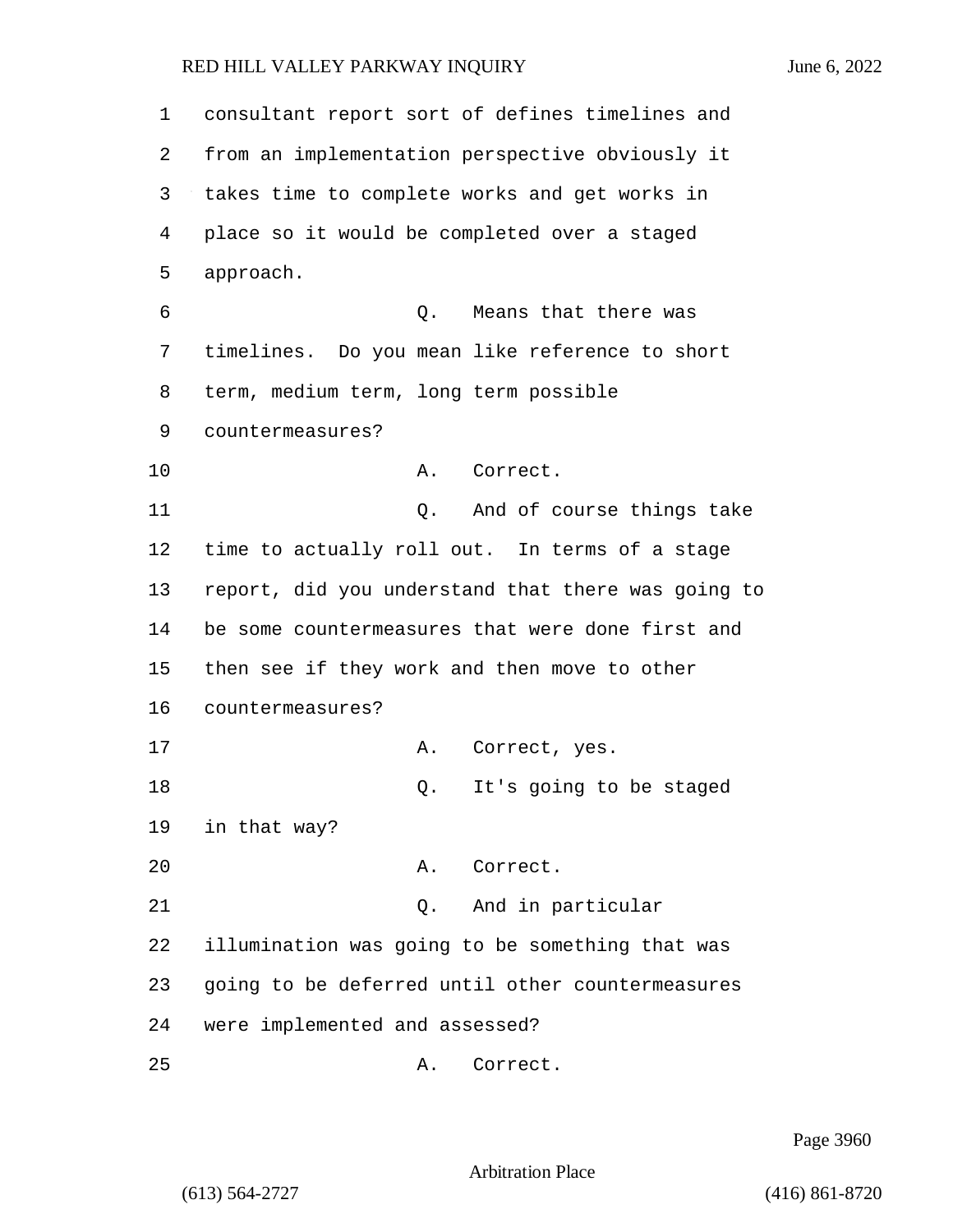| 1  | Q. Thank you. You can close                        |
|----|----------------------------------------------------|
| 2  | this down and open up page 49, paragraph 121,      |
| 3  | please. Thank you.                                 |
| 4  | So just to orient you to time.                     |
| 5  | On September 16 Mr. Applebee from CIMA sent a copy |
| 6  | of the final version of the CIMA report without    |
| 7  | appendices to Mr. Cooper. So that's when CIMA has  |
| 8  | sent its final version.                            |
| 9  | So you can close that down.                        |
| 10 | Thank you, Registrar. If you can go to             |
| 11 | paragraph 126 which is on page 51.                 |
| 12 | Mr. Cooper wrote to you and to                     |
| 13 | Mr. White and he said:                             |
| 14 | "I was speaking to Mike Field                      |
| 15 | this morning. He said Jerry                        |
| 16 | Moore saw the report and was                       |
| 17 | not pleased with the                               |
| 18 | recommendations provide by                         |
| 19 | CIMA. Have either of you                           |
| 20 | spoken to him about this?<br>Are                   |
| 21 | you aware of anything in                           |
| 22 | particular he does not like or                     |
| 23 | agreed with."                                      |
| 24 | Had you spoken with Mr. Moore                      |
| 25 | at this point?                                     |

Page 3961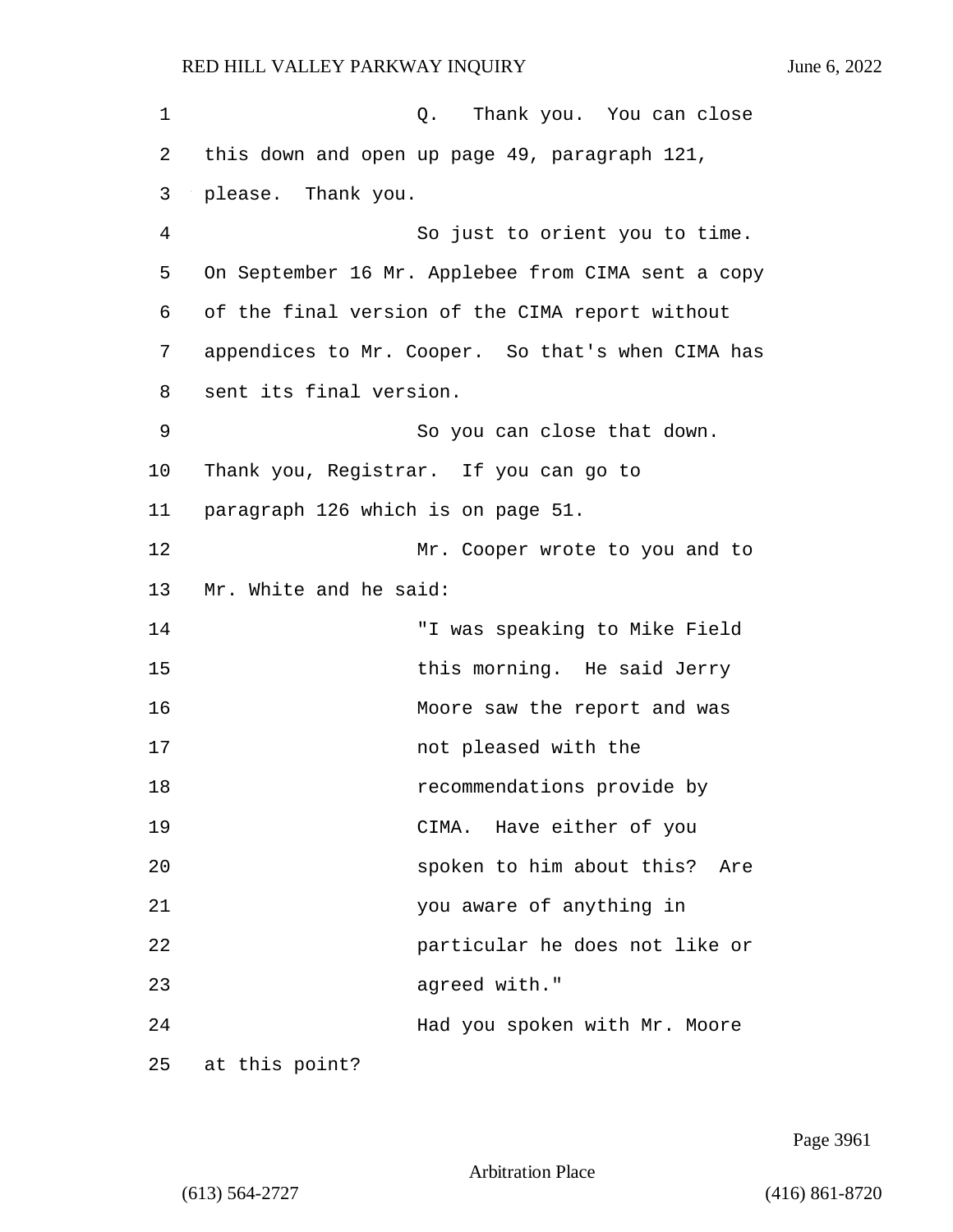1 A. I don't believe so. 2 Q. Did you know Mr. Moore? Again, you're only about a month into your role at the City. 5 A. I believe I had met him once maybe by this time. But I hadn't known him before coming to the City, no. 8 a Q. Were you aware of his past role on the Red Hill? **A.** I don't recall if at this time I was aware. I came to become aware. 12 C. You can close that down, Registrar. If you can pull up 127, please. 14 Just before I get to this callout, did you have an understanding of how Mr. Moore would have come to have a copy of the CIMA report that Mr. Cooper had received a few days before? 19 A. Yes. The CIMA report would have been circulated to other stakeholders or divisions or groups who would have been impacted by works identified in there or areas of their expertise and responsibility. 24 Q. That circulation to other groups, that would have been a best practice?

Page 3962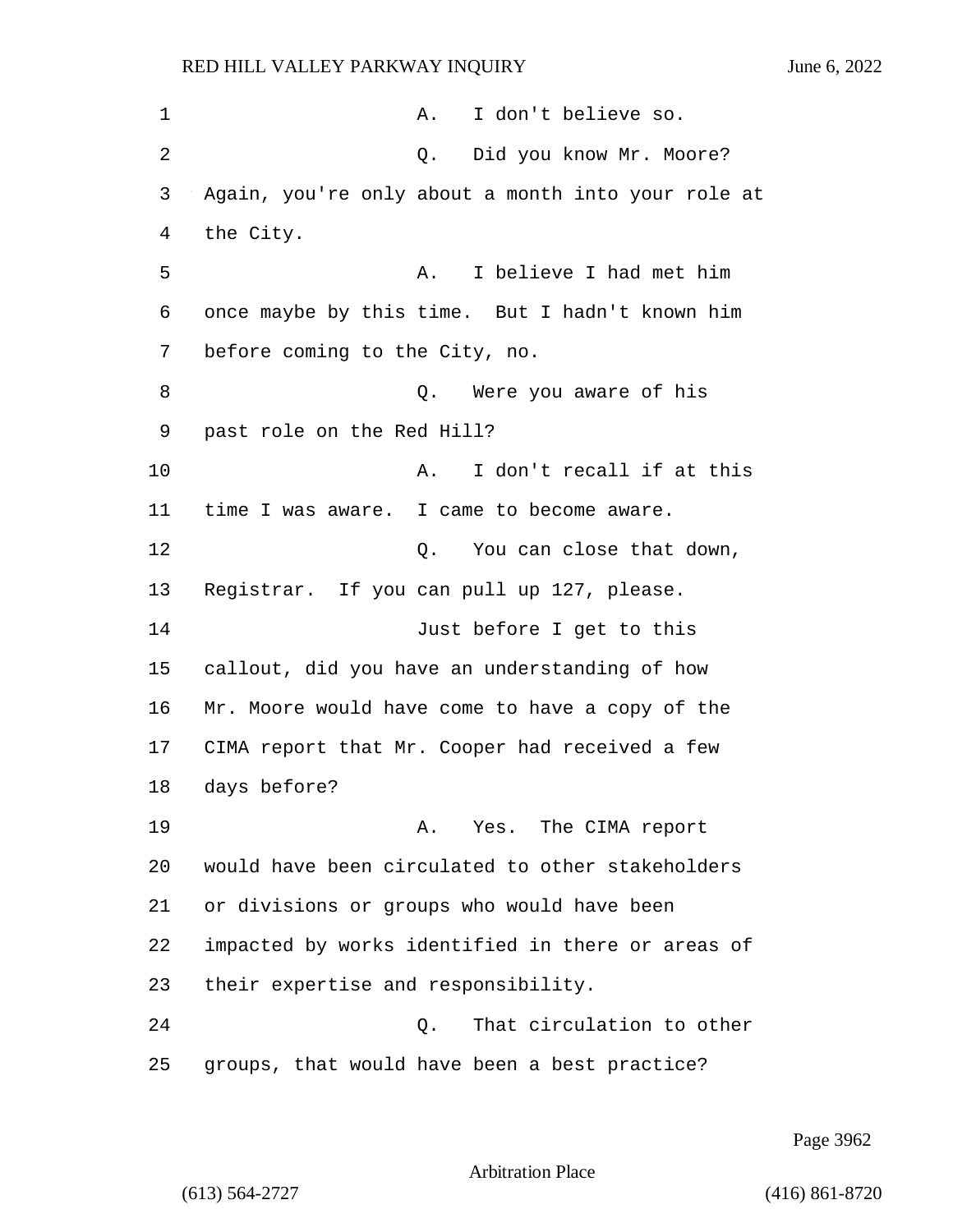1 A. Yes. 2 Q. Were you aware that 3 Mr. Moore was -- that his role at this point was 4 the director of engineering services? 5 A. Yes. 6 Q. And he was Gary 7 Kirchknopf's boss? 8 A. Yes. 9 Q. And without having to go 10 into the hierarchy, he was also Mr. Ferguson's 11 boss? 12 A. He was not my boss. 13 Q. I'm sorry. Mr. Field. 14 Mr. Field. He was also Mr. Field's boss? 15 A. Yes, they fell under it, 16 yes. 17 Q. Sorry about that. Prior 18 to receiving this e-mail from Mr. Cooper, did 19 anyone tell you that Mr. Moore had any concerns 20 about the 2013 draft report? 21 A. Prior to the e-mail, no. 22 Q. Prior to the e-mail from 23 Mr. Cooper? 24 A. No. 25 Q. So you will see that

Page 3963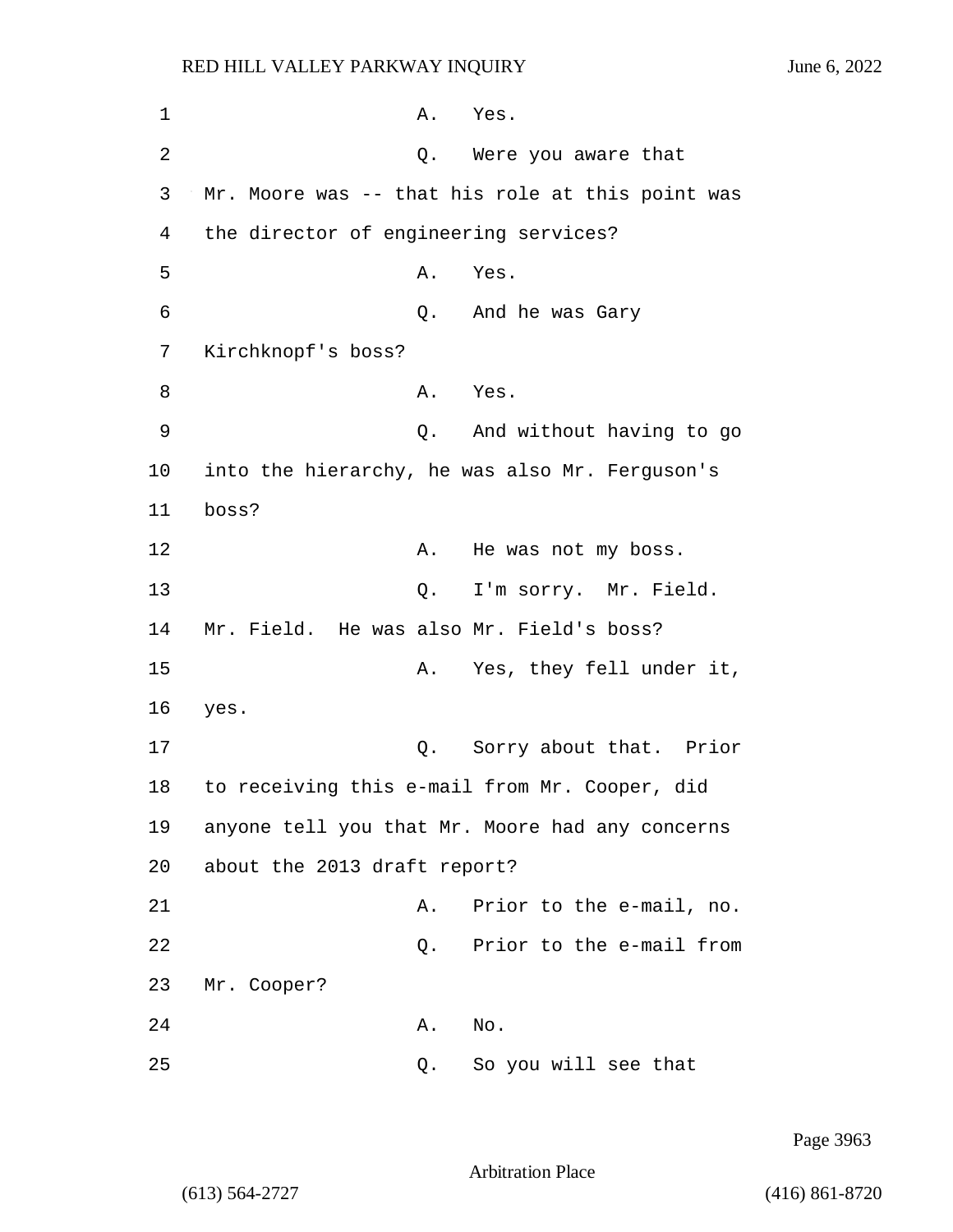| 1  | Mr. White forwards this message to you and        |
|----|---------------------------------------------------|
| 2  | Mr. Lupton and drops Mr. Cooper from the chain,   |
| 3  | and he says:                                      |
| 4  | "Geoff, Gary has a vested                         |
| 5  | interest in this from the                         |
| 6  | beginning and has influenced                      |
| 7  | it somewhat already."                             |
| 8  | What does you understand                          |
| 9  | Mr. White to mean when he said Gary had a vested  |
| 10 | interest?                                         |
| 11 | I believe at some point I<br>Α.                   |
| 12 | had been notified that Mr. Moore was involved in  |
| 13 | the design and construction of the parkway, so I  |
| 14 | believe that is what Mr. White was referring to.  |
| 15 | Mr. White also says, "off<br>Q.                   |
| 16 | the record I think he even spoke to CIMA." To the |
| 17 | extent that that -- assuming for the moment that  |
| 18 | was true, would you have concerns about Mr. Moore |
| 19 | speaking to CIMA?                                 |
| 20 | No.<br>Α.                                         |
| 21 | Mr. White says he deemed<br>Q.                    |
| 22 | this extremely sensitive. Did you share that view |
| 23 | that this was extremely sensitive?                |
| 24 | I don't believe I had a<br>Α.                     |
| 25 | viewpoint at that time. The way I read that is I  |

Page 3964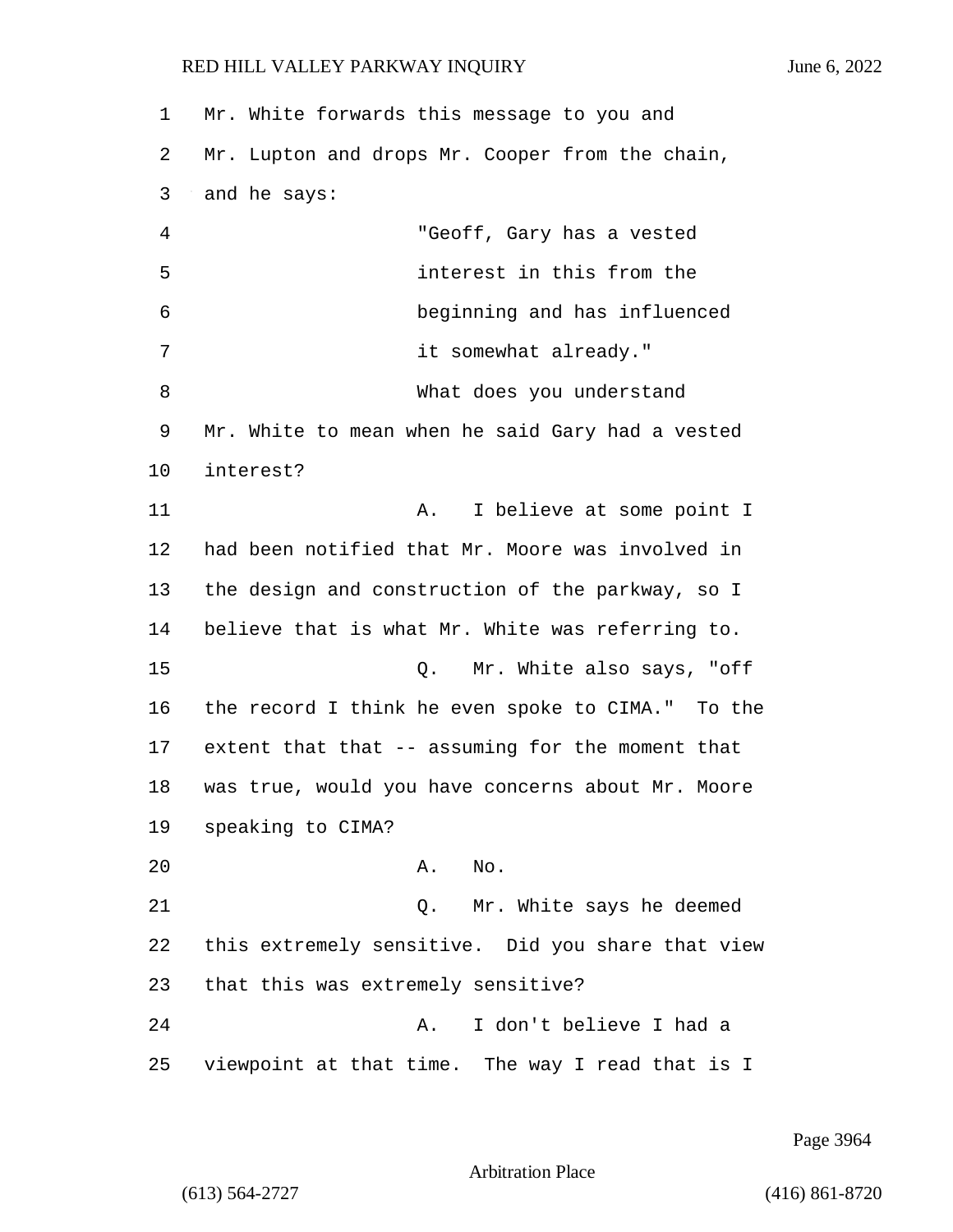| 1  | believe -- we have to confirm with Mr. White, but  |
|----|----------------------------------------------------|
| 2  | how I'm reading it is he would be concerned that   |
| 3  | he is maybe contradicting during the public works  |
| 4  | meeting and will avoid -- would like to avoid      |
| 5  | having that type of contradiction.                 |
| 6  | As a general practice did<br>Q.                    |
| 7  | you also want to avoid different messaging from    |
| 8  | different staff in matters that were going before  |
| 9  | councillors?                                       |
| 10 | In my experience with<br>Α.                        |
| 11 | anything like this you always want to have open    |
| 12 | discussion, communications and engagement with     |
| 13 | other divisions or departments, whoever may be     |
| 14 | responsible for an item, to make sure that one was |
| 15 | aware of what concerns there may be or ideas.      |
| 16 | Okay. So you want to be<br>Q.                      |
| 17 | building consensus among staff members about a     |
| 18 | response back to a committee or to council?        |
| 19 | A. Yes, we want to make sure                       |
| 20 | that whatever is being provided within the         |
| 21 | documents is supported by those groups who are     |
| 22 | going to be responsible for it.                    |
| 23 | Q. Can you close this                              |
| 24 | callout, Registrar. Go to the next image, please.  |
| 25 | In paragraph 29 Mr. Lupton                         |

Page 3965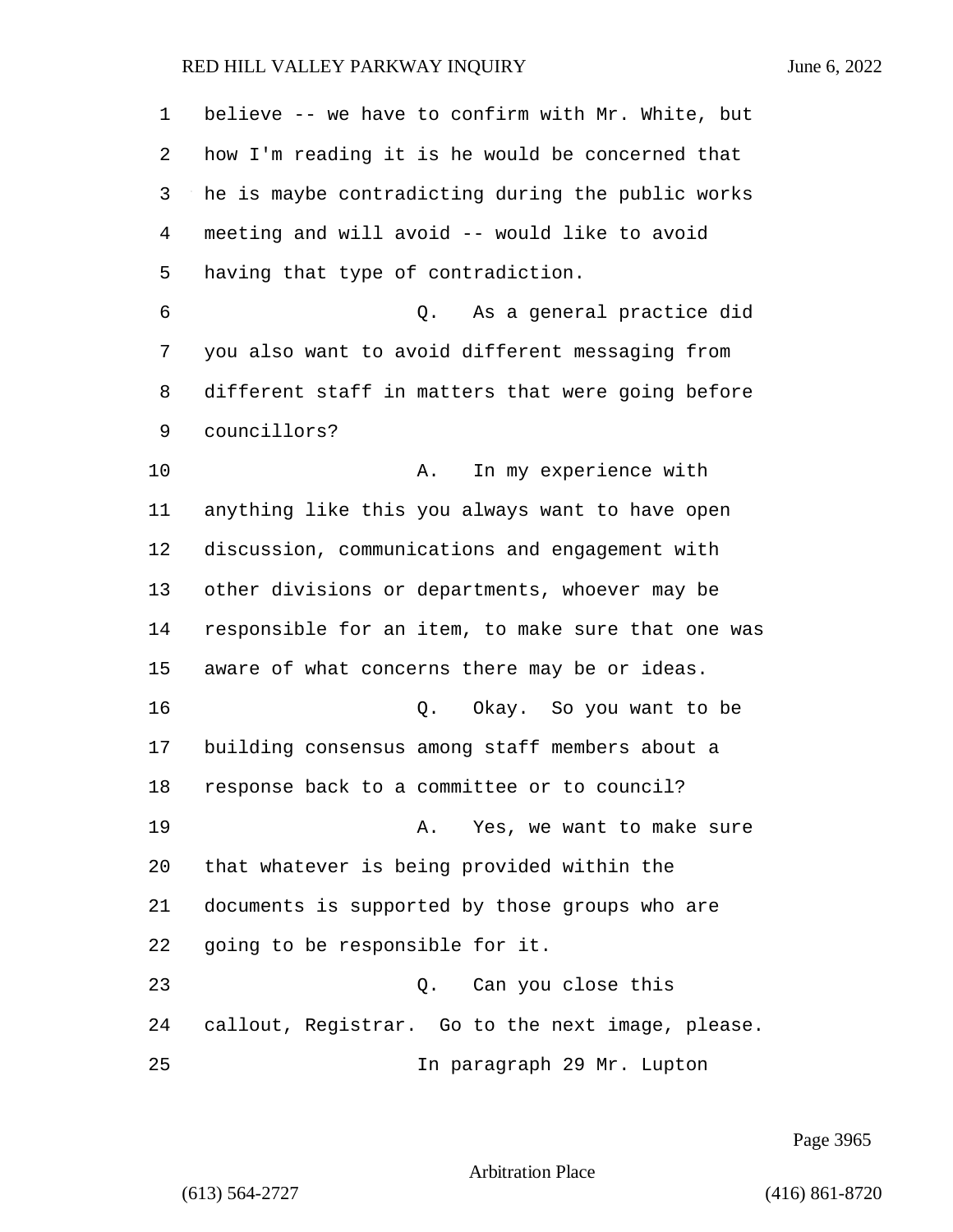forwards this chain to Mr. Mater, his boss, and recommended that they talk to Gary and bring in CIMA if needed. Mr. Lupton directed you to do that, did he? 5 A. Sorry, what paragraph are 6 you on? 7 0. 129 at the top. Registrar, if you could pull it up. 9 A. Yes, sorry, what is the question? 11 Q. The question was did Mr. Lupton direct you to talk to Gary and bring in CIMA if needed? 14 A. I don't recall, not based on 129, no. 16 Q. Okay. And you don't recall either way? 18 A. No. 19 Q. You can close this down, Registrar. And if we can go to page 52 of the same document, image 131. I think we'll have to bring up the next image as well. You don't have to call it out. You can close that callout. Just close it completely. And if you can call out the top of the next image, "Saturday due to heavy

Page 3966

Arbitration Place

(613) 564-2727 (416) 861-8720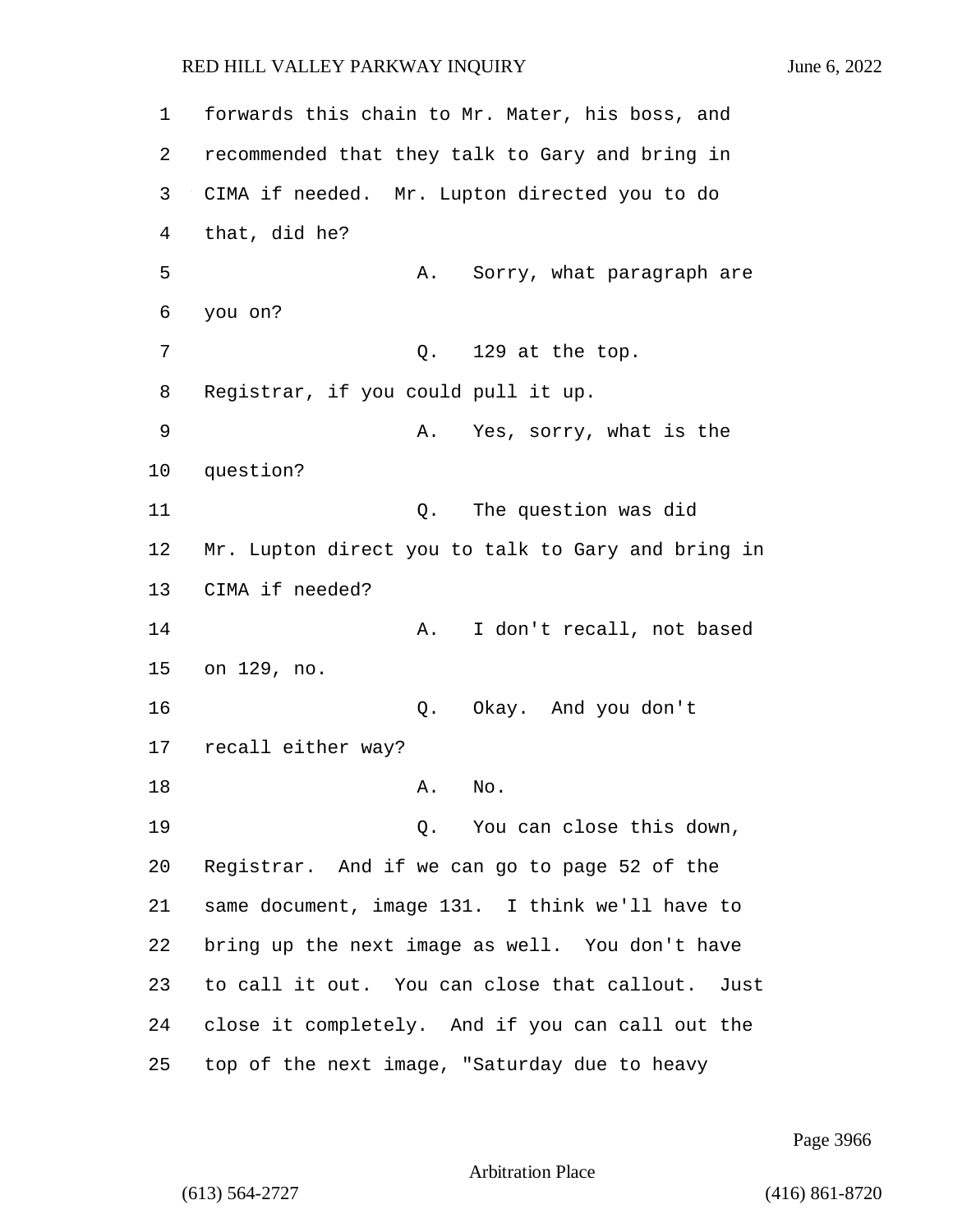1 rain." Thank you. 2 Brian Shynal is the director 3 of operations. So those are the people who are 4 dealing with maintenance on the parkway; is that 5 right? 6 A. Correct. 7 C. And Betty Matthews-Malone 8 eventually takes on his role; is that right? 9 A. I believe so. 10 Q. (Skipped audio). 11 A. Yes. 12 O. So in September of 2013 13 there were heavy rains on the Red Hill and 14 Mr. Shynal sends an e-mail to a number of people 15 forwarding e-mails from his staff about these 16 heavy rains. 17 Can you close that callout 18 please. 19 There's some back and forth. 20 You're not copied at this point. But basically 21 Mr. McCleary in paragraph 133 says "roads is a big 22 issue whenever it rains on these class roadways." 23 And you'll see this request -- 24 so this is from staff and operations -- is to add 25 "slippery when wet" signs on every ramp and along

Page 3967

Arbitration Place

(613) 564-2727 (416) 861-8720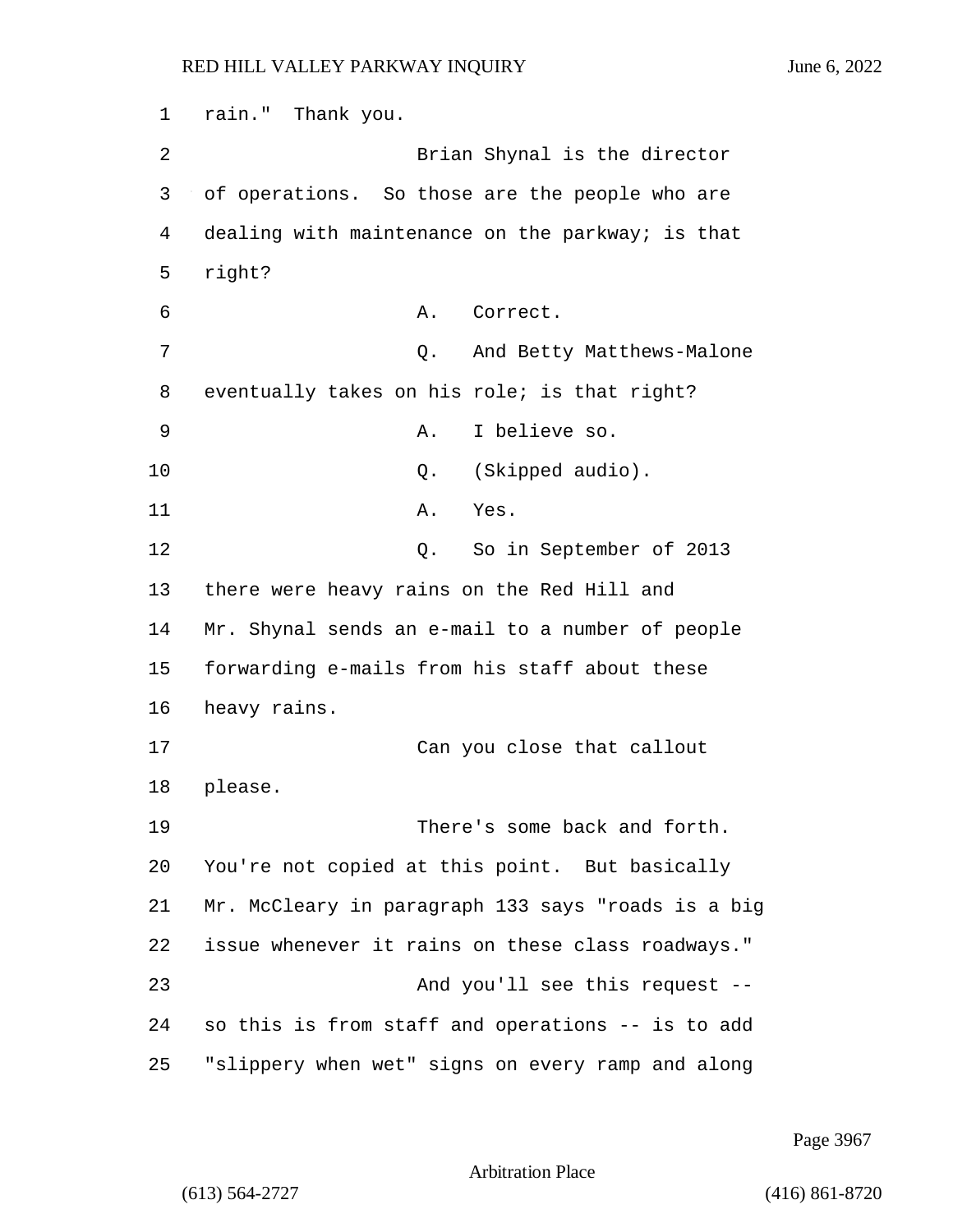1 the route. 2 If you can close that down, 3 Registrar, and if you can go to the next image. 4 And so you'll see in 5 paragraph 134 Mr. White forwards this exchange to 6 you. 7 Registrar, can you pull out -- 8 yeah, perfect. Thank you. And he says: 9 "This is an extraordinary 10 **request** and in my opinion 11 **should be substantiated by** 12 collisions history. Please 13 **13 review the collision history** 14 facility-wide for a 15 significant period and review 16 the percentage of collisions 17 on wet pavement." 18 So just stopping there. Did 19 you agree that a request to install slippery when 20 wet signs on the ramps and along the main line was 21 an extraordinary request? Or sorry, I should say 22 an extraordinary request. 23 A. Yes. 24 Q. Did you agree with 25 Mr. White that it would be prudent to substantiate

Arbitration Place

(613) 564-2727 (416) 861-8720

Page 3968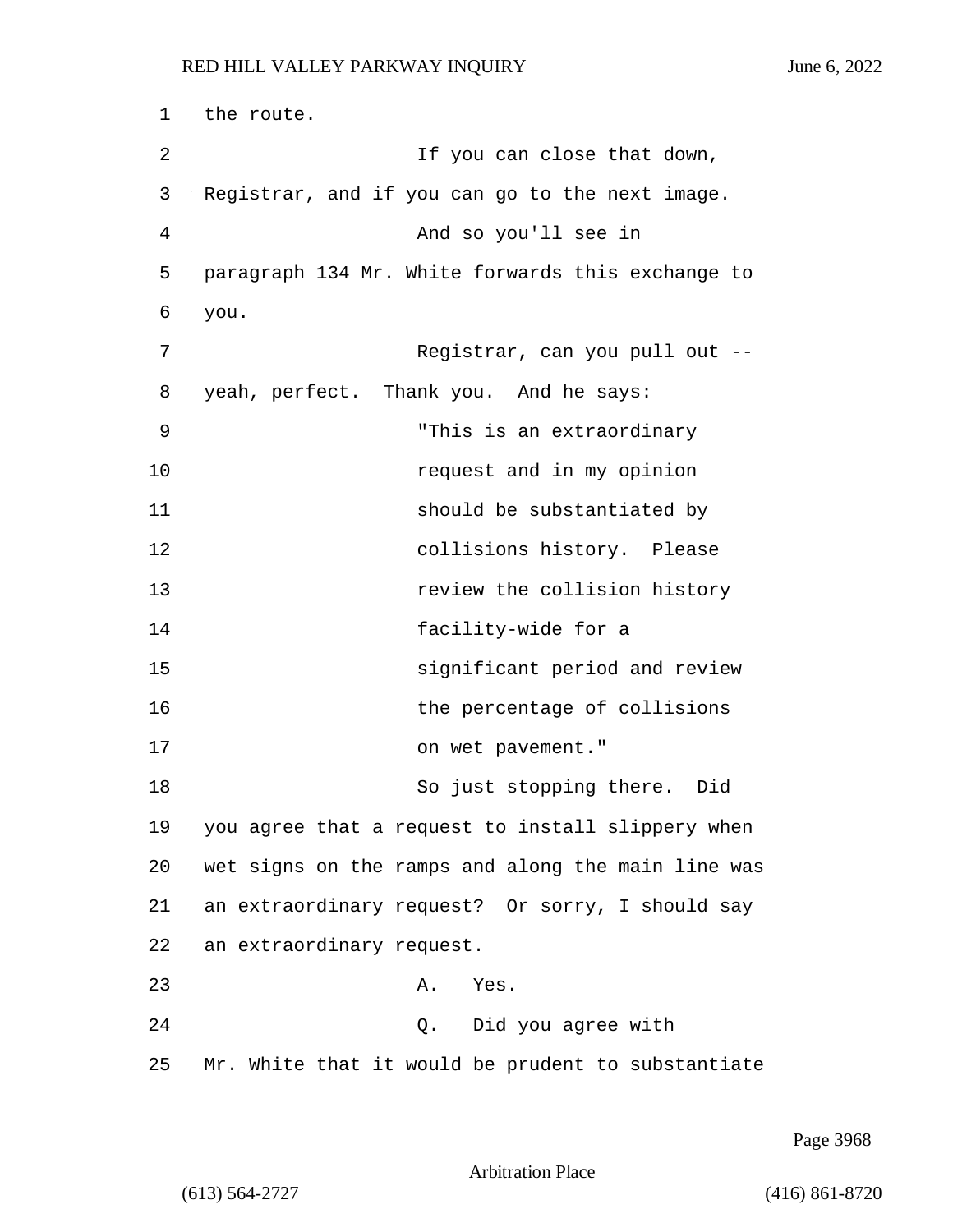such a request by completing a collisions history? 2 A. Correct. 3 Q. By this point you had just recently reviewed the CIMA report. Did you raise with Mr. White that there was already a collisions review history at least of a particular study area that had just been recently done by the consultant? 9 A. I don't recall specifically. **11** Q. Close that down. And if you can go to next image -- pardon me, page 56, please. 14 So skipping over, there is some back and forth about the nature of the pavement and Mr. Norway's (ph) end, and in paragraph 140, if you can call that up. You're not copied on this, but Mr. Mater says this should be discussion at transportation coordinating committee. 21 Now, what is the transportation coordinating committee? 23 A. I don't recall what that committee was. 25 Q. Did you sit on that

Page 3969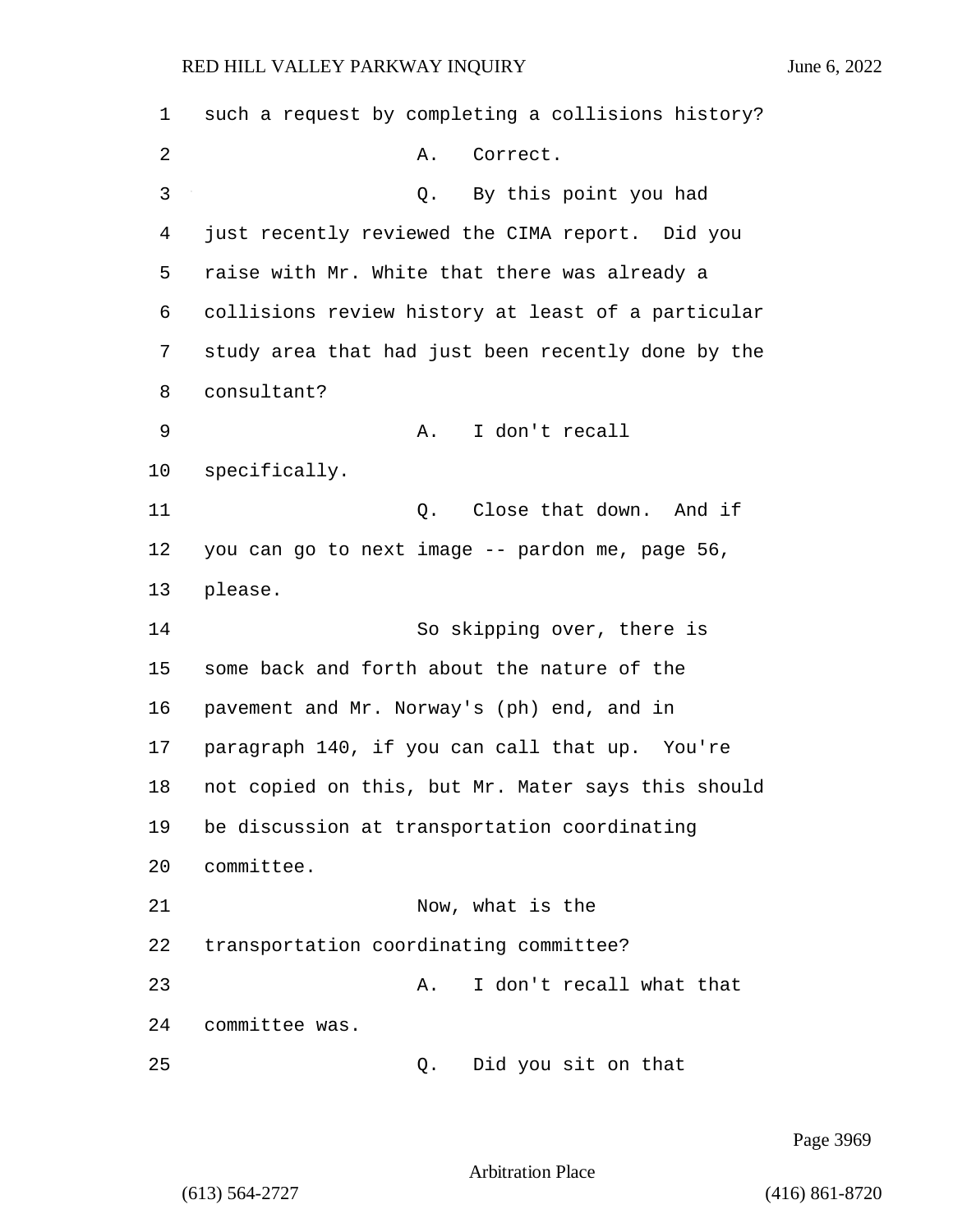committee? 2 A. I don't remember that committee. 4 Q. Can you close that down, please, and call out 145, just the next image. 6 So you see that the transportation coordinating committee met on September 24 and you'll see the list of attendees, Mr. White, Christine Lee Morrison, Al Kirkpatrick, Sally Yung Lee, Susan Jacob, Gary Kirchknopf and I think an assistant, Gord McGuire, Jim Johnson, John Murray regrets, and guests were Geoff Lupton Marissa Scribenac. And then there's a cc to John Mater and Geoff Lupton and others. Does this assist you in refreshing your memory about the transportation coordinating committee and what it is? 18 A. I would say a little bit, yes. It appears to be a combination of traffic, transit, transportation planning, development and engineering. 22 Q. So these are all within public works, but subdepartments within public works; is that right? 25 A. Correct.

Page 3970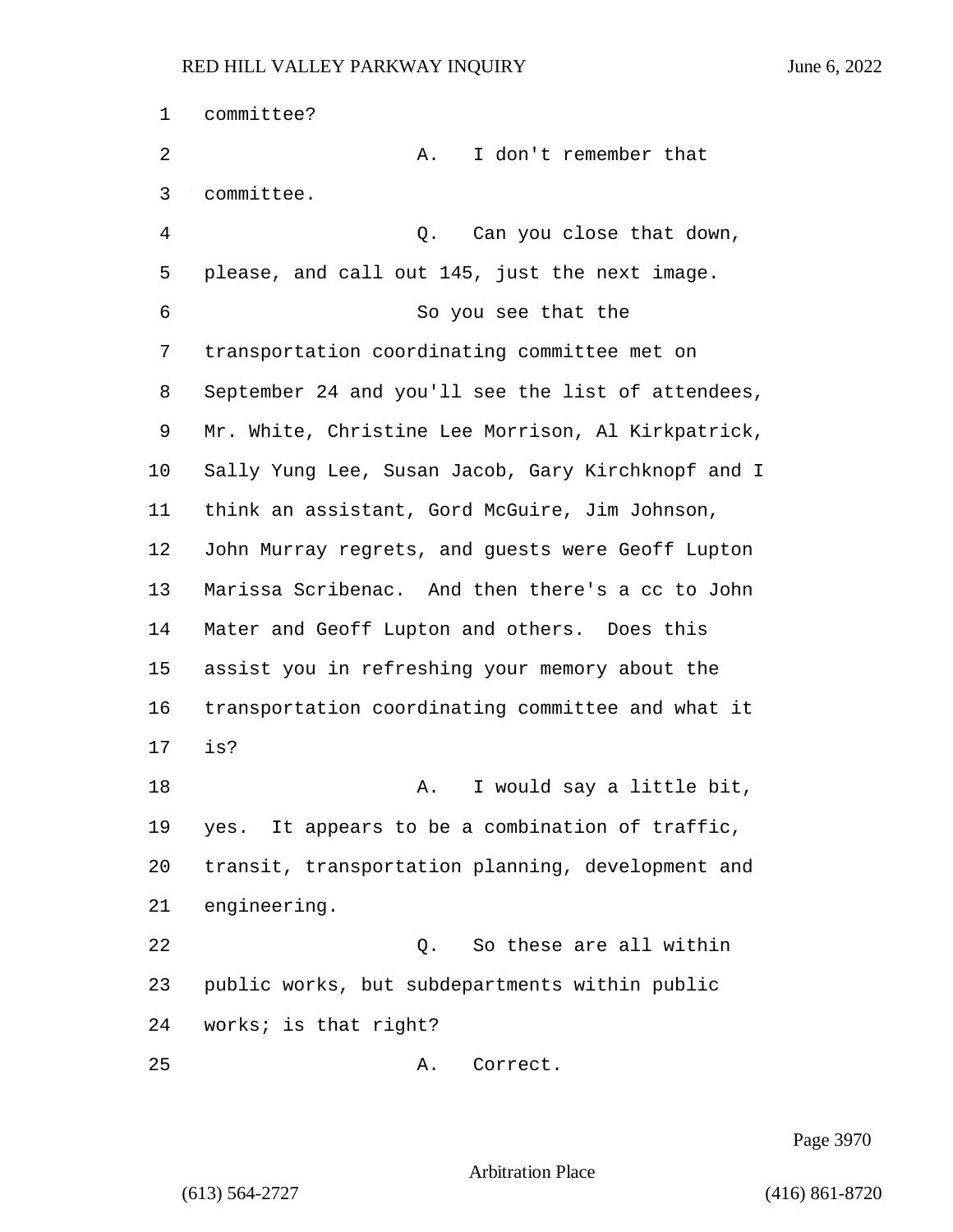1 and 1 Q. Do you recall going to 2 the transportation coordinating committee meetings 3 at any point during your tenure? 4 A. Not specifically, no. 5 Q. Do you know either way 6 whether the transportation coordinating committee 7 disbanded or stopped meeting at some point after 8 2013? 9 A. I don't recall. 10 Q. So you don't attend 11 this -- it doesn't look like you are invited to 12 it. Did you have any discussions with Martin Wade 13 about this meeting? 14 A. I don't recall 15 specifically. 16 Q. Can you close the 17 callouts, Registrar, and bring up paragraph 146. 18 In the minutes of that meeting 19 under the heading "Martin" it says "in reference 20 to the Linc and the Red Hill studies to be 21 completed all on/off ramps." 22 And if you can close that, 23 please. And if you can bring up the excerpted 24 paragraph in 147. 25 The day after that

Page 3971

Arbitration Place

(613) 564-2727 (416) 861-8720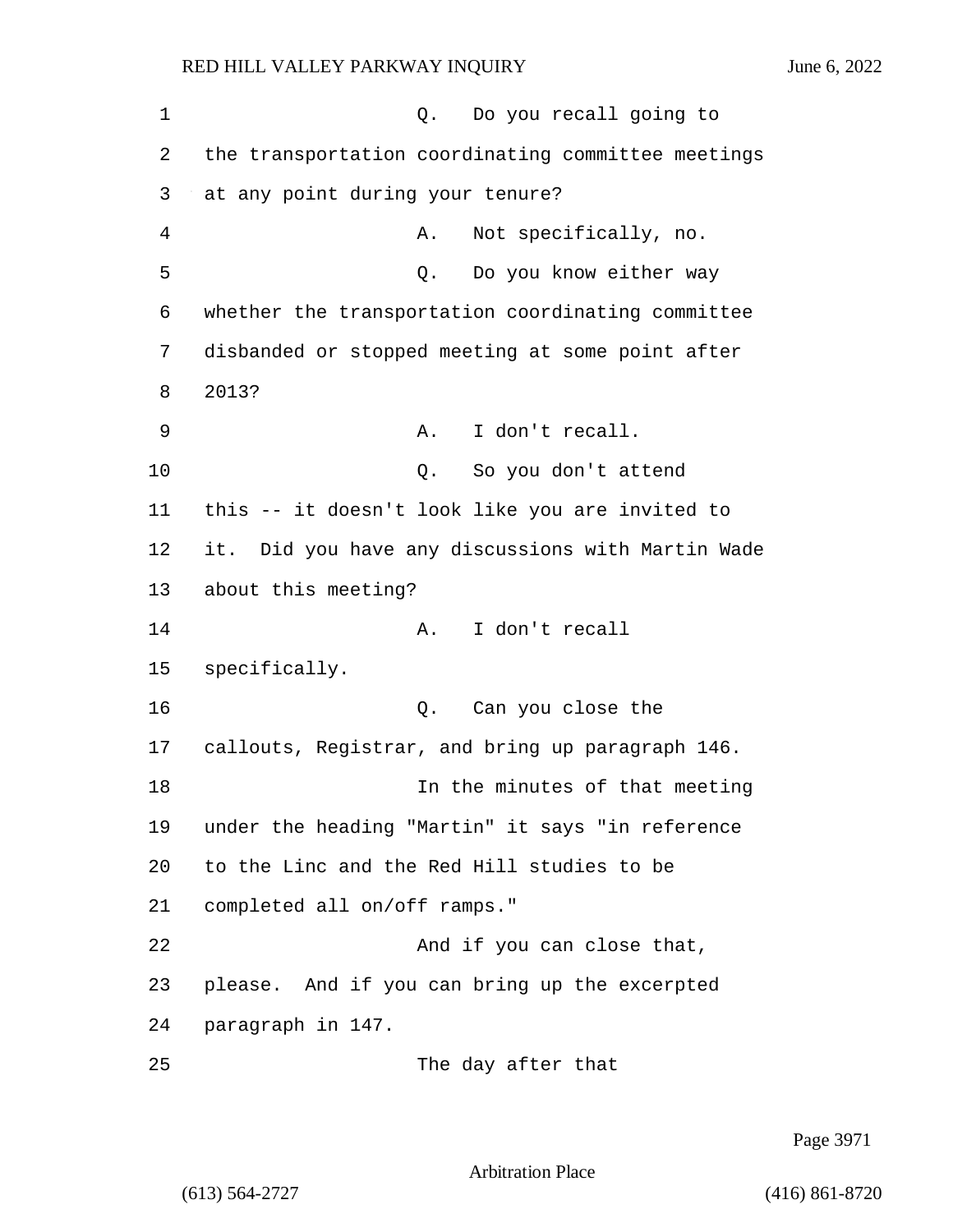| 1  | transportation committee -- coordinating committee |
|----|----------------------------------------------------|
| 2  | meeting -- Registrar, can you highlight the second |
| 3  | sentence, "in order to determine the severity and  |
| 4  | magnitude." You can highlight all the way down to  |
| 5  | "determine higher incidents," several lines down.  |
| 6  | Perfect, thank you.                                |
| 7  | So here Martin is responding                       |
| 8  | back to Mr. Shynal in that previous e-mail         |
| 9  | exchange and says:                                 |
| 10 | "I've asked our traffic                            |
| 11 | engineering section to analyze                     |
| 12 | on the collision history on                        |
| 13 | the entire Linc and Red Hill                       |
| 14 | system to determine if there                       |
| 15 | is proven recorded collision                       |
| 16 | history related to the impacts                     |
| 17 | of weather and road surface."                      |
| 18 | So Mr. White has asked you to                      |
| 19 | do a collision review, has raised at the           |
| 20 | transportation coordinating committee doing -- a   |
| 21 | study is to be conducted on the on/off ramps and   |
| 22 | then has sent this e-mail. Did he direct you to    |
| 23 | do a collision review?                             |
| 24 | Based on that previous<br>Α.                       |
| 25 | correspondence, yes, he's asked for one, yes.      |

Page 3972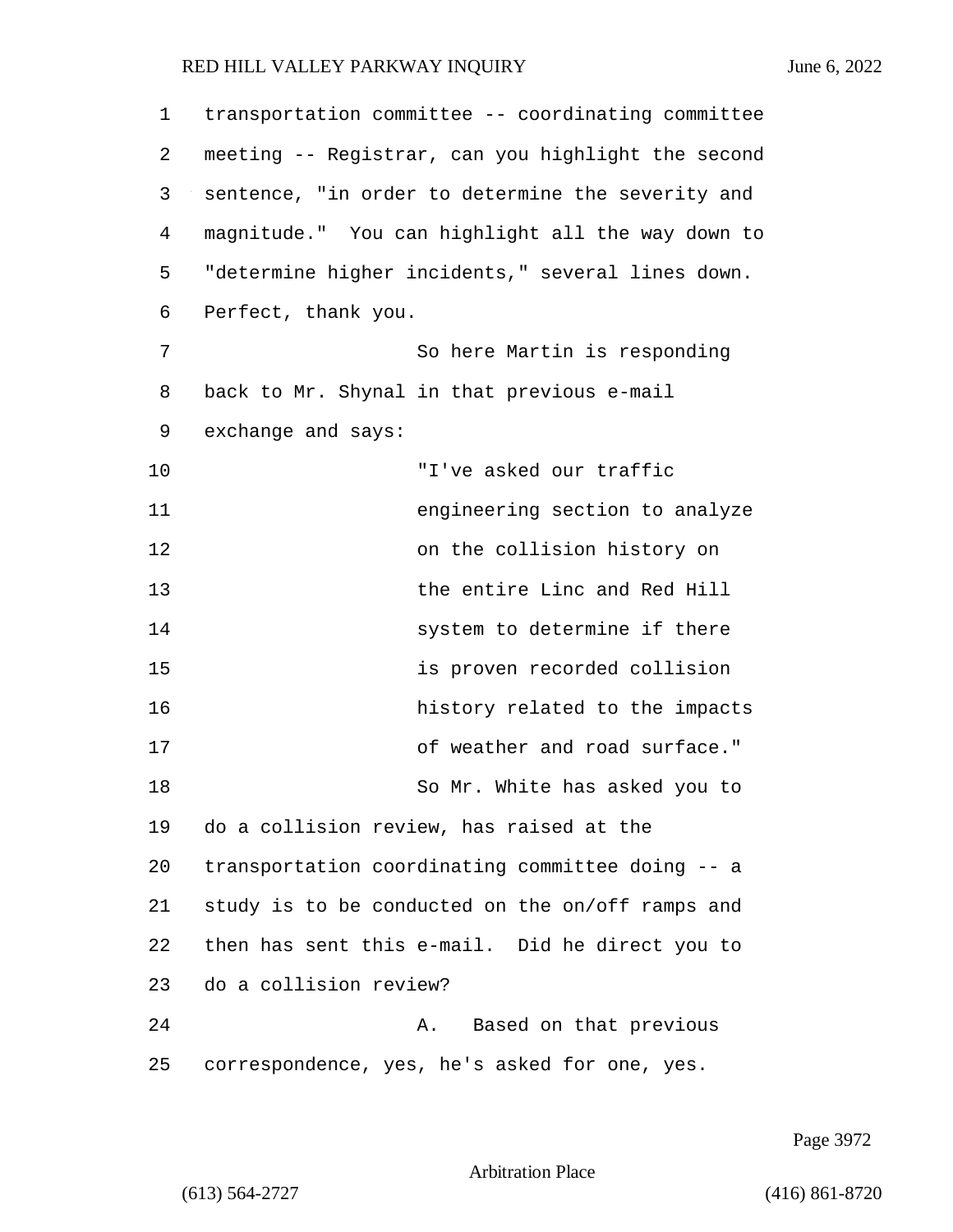1 and 1 Q. In what particular way 2 did he ask you to do in terms of a collision 3 review? 4 A. Mainly would be looking 5 at wet weather collisions based on the request for 6 slippery when wet signs. 7 Q. Did you do this collision 8 review personally? 9 A. No, we would have had our 10 collision analyst pull the collision data from the 11 system. 12 and once that gets pulled 13 then does someone in your department actually 14 analyze it? 15 A. Well, it would have more 16 than likely been submitted to Martin and myself. 17 0. Well, there isn't any 18 documentation to suggest that. Do you have a 19 recollection about whether you received some chart 20 or something from the collision analyst in respect 21 of the collision review that Mr. White wanted? 22 A. I don't have a 23 recollection -- a specific recollection of it, but 24 that would have been our process. 25 Q. Okay. So when was this

Page 3973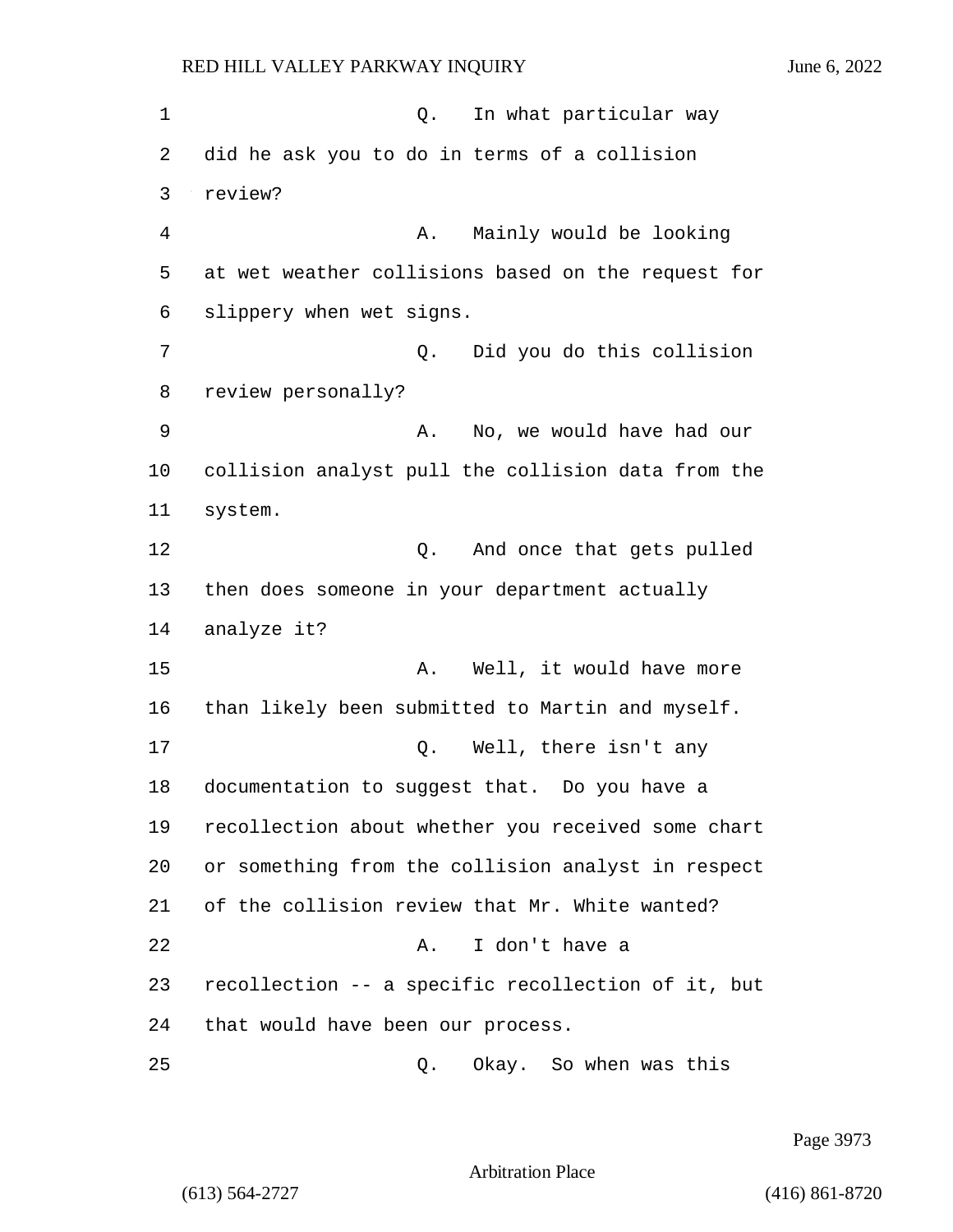1 collision review done? 2 A. Again I don't recall 3 specifically. I would say that's our practice in 4 dealing with requests like this would have been 5 probably within a two- to three-week period would 6 have been completed from the initial request. 7 Q. At this point were you 8 aware of the type of pavement used on the main 9 line? 10 A. Sorry, was I aware? 11 Q. Yeah. 12 A. No. 13 C. You can close this down. 14 So in that exchange of e-mails 15 one of the other things that comes up apart from 16 the collision review is to see if there's a claims 17 history. 18 **If you can go, Registrar, to** 19 paragraph 148, please. Pardon me. Can you go to 20 the next image, please. No. Sorry. I misspoke. 21 149. 22 Mr. McLellan (ph), who was in 23 risk, says: 24 "Off the top of my head I 25 would say there is not a

Page 3974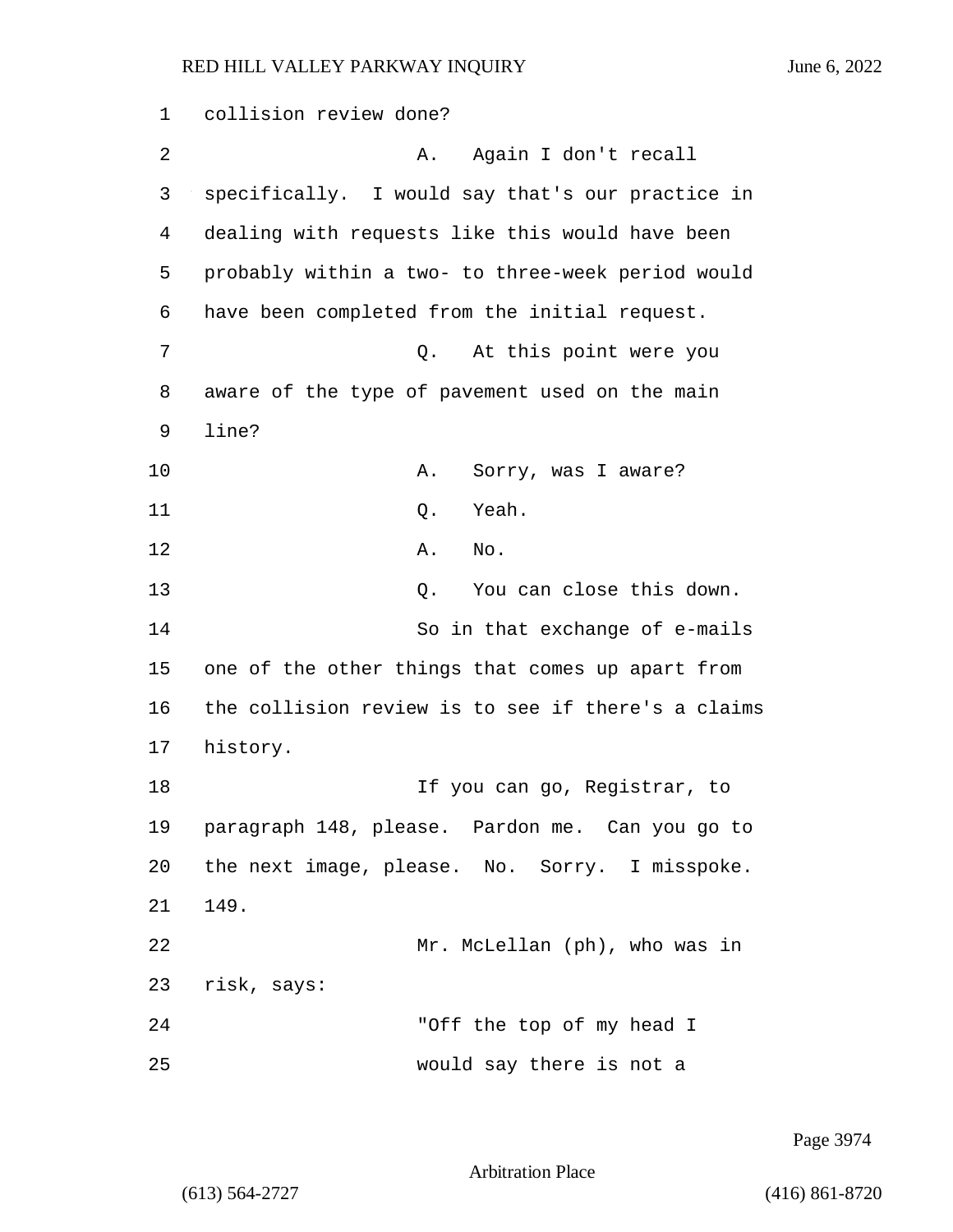| 1  | significant claims history for                     |
|----|----------------------------------------------------|
| 2  | slippery conditions on the Red                     |
| 3  | Hill."                                             |
| 4  | Do you see that? Okay, close                       |
| 5  | that.                                              |
| 6  | Do you recall, Mr. Ferguson,                       |
| 7  | receiving information from Mr. McLellan that there |
| 8  | is not at this point a significant claims history  |
| 9  | for slippery conditions on the parkway?            |
| 10 | Not specifically, no.<br>Α.                        |
| 11 | So this collision review<br>Q.                     |
| 12 | that Mr. White directed, what did you find when    |
| 13 | you did that review?                               |
| 14 | Again, I don't recall<br>Α.                        |
| 15 | specifically, unfortunately.                       |
| 16 | If the collision review<br>$Q$ .                   |
| 17 | of the parkway indicated that there was a higher   |
| 18 | than average incident of wet weather collisions    |
| 19 | across the entirety of the facility would you have |
| 20 | recommended installing slippery when wet signs as  |
| 21 | requested?                                         |
| 22 | Well, the actual process<br>Α.                     |
| 23 | would have been to undertake a more extensive      |
| 24 | review. So the report that is produced by the      |
| 25 | collision analyst is very high level, it's going   |

Page 3975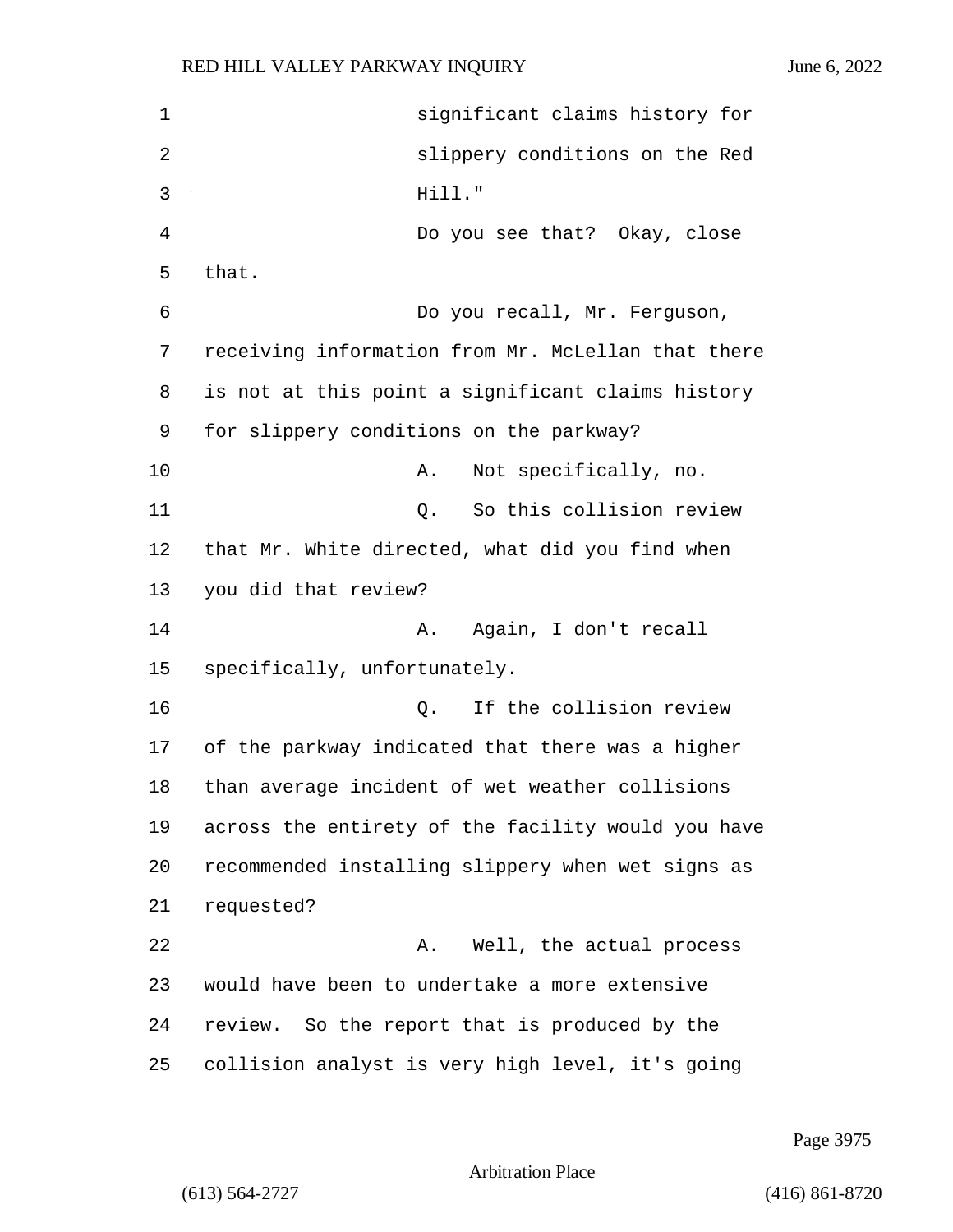to give you a sort of general data information. But to clearly understand where things are, what's occurring, you have to take a more detailed review of the data. 5 Q. Would it have been your process to do some sort of commentary on review of that data in writing? 8 A. In the original request are you referring to? 10 Q. In response to the original request, and then you said if -- I asked if the request would have showed a higher than average incidence you would have done a further -- a deeper dive, if I can paraphrase, would you have documented that more extensive review? **A.** Not specifically, no. It might have been as simple as a sit down with Mr. White to discuss the data, and I know based on reviewing the documents there is discussions later where we've identified concerns around collisions in wet weather. 22 Q. Do you recall ever responding to the request from operation staff to install slippery when wet signs? 25 A. Not specifically, no.

Page 3976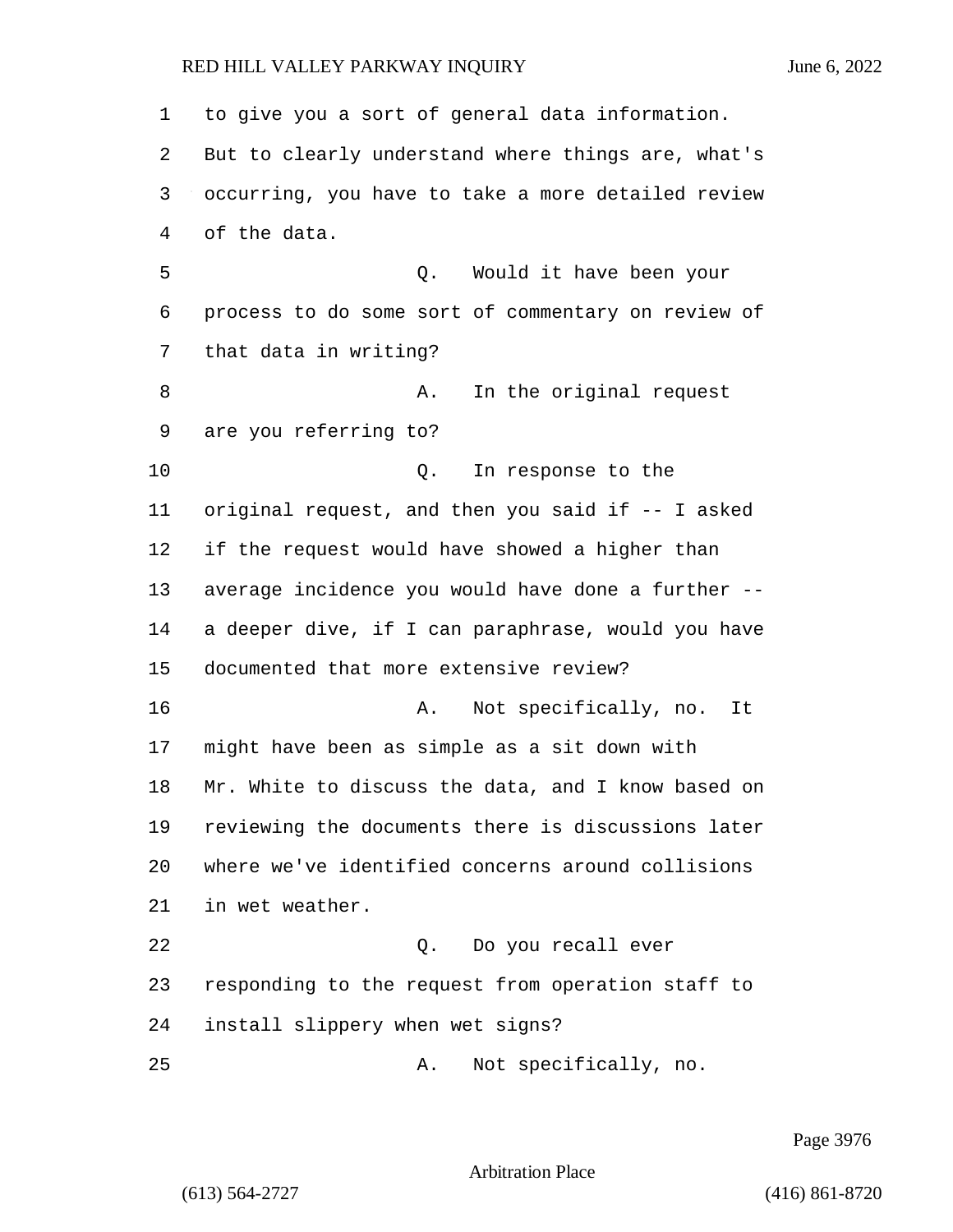| $\mathbf 1$ |                                                    | Q. Registrar, can you bring    |                                |  |     |    |
|-------------|----------------------------------------------------|--------------------------------|--------------------------------|--|-----|----|
| 2           | up CIM8089.0001 at image 52. If you can call out   |                                |                                |  |     |    |
| 3           | 6.2.4.                                             |                                |                                |  |     |    |
| 4           |                                                    | Do you recall one of the       |                                |  |     |    |
| 5           | proposed countermeasures that CIMA recommended was |                                |                                |  |     |    |
| 6           | installing slippery when wet signs in particular   |                                |                                |  |     |    |
| 7           | areas?                                             |                                |                                |  |     |    |
| 8           |                                                    | A. Yes.                        |                                |  |     |    |
| 9           |                                                    | Q. Considering them.           |                                |  | And |    |
| 10          | here you'll see it says in the fourth sentence     |                                |                                |  |     |    |
| 11          | down:                                              |                                |                                |  |     |    |
| 12          |                                                    |                                | "Given the high proportion of  |  |     |    |
| 13          |                                                    | wet surface collisions it may  |                                |  |     |    |
| 14          |                                                    | be determined through friction |                                |  |     |    |
| 15          |                                                    |                                | testing that the skid          |  |     |    |
| 16          |                                                    |                                | resistance of the roadway      |  |     |    |
| 17          |                                                    |                                | surface is lower than normally |  |     |    |
| 18          |                                                    |                                | encountered in some areas.     |  |     | Ιf |
| 19          |                                                    |                                | this is determined the City    |  |     |    |
| 20          |                                                    |                                | could examine the installation |  |     |    |
| 21          |                                                    | of a WC105 sign at the         |                                |  |     |    |
| 22          |                                                    | northbound and southbound      |                                |  |     |    |
| 23          |                                                    | directions in relation to any  |                                |  |     |    |
| 24          |                                                    | areas identified through       |                                |  |     |    |
| 25          |                                                    |                                | friction testing."             |  |     |    |

Page 3977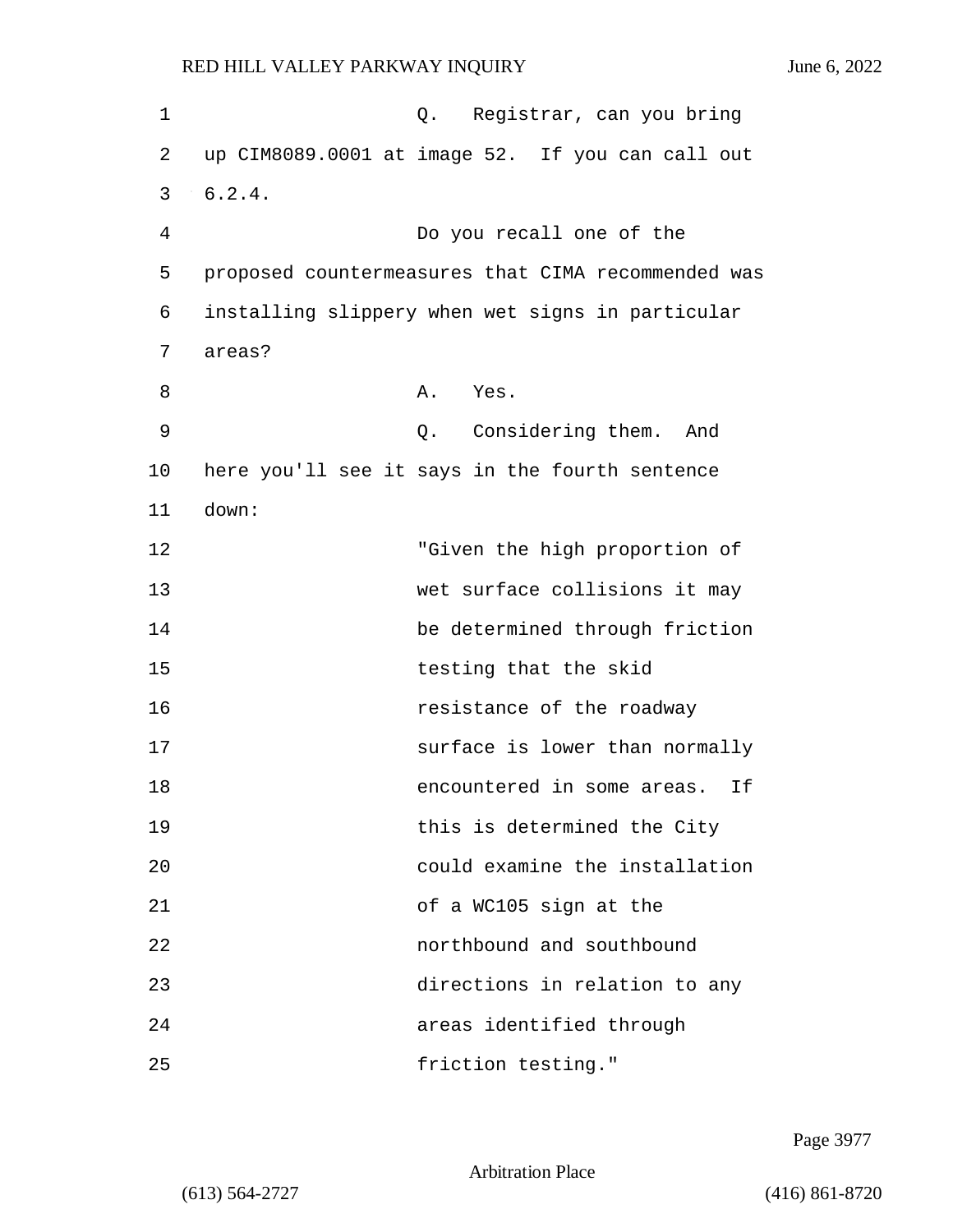1 If you had this section in 2 mind when you were getting the request from 3 operations to install slippery when wet signs, 4 would it have changed anything about your approach 5 to how you addressed the operation staff's 6 request? 7 A. No. 8 and 2. Did you consider this 9 recommendation from CIMA when you were conducting 10 your collision review? 11 A. I don't recall 12 specifically. 13 Q. To your knowledge, were 14 slippery when wet signs ever installed on the main 15 line or the ramps prior to late 2018? 16 **A.** Prior to 2018? 17 Q. Prior to late 2018. 18 A. Where there was a 19 recommendation from the consultants reports the 20 slippery when wet signs were installed. 21 C. So your evidence is that 22 there were slippery when wet signs installed? 23 A. Wherever they were 24 identified in those consultant reports, yes. 25 Q. Were you waiting for

Page 3978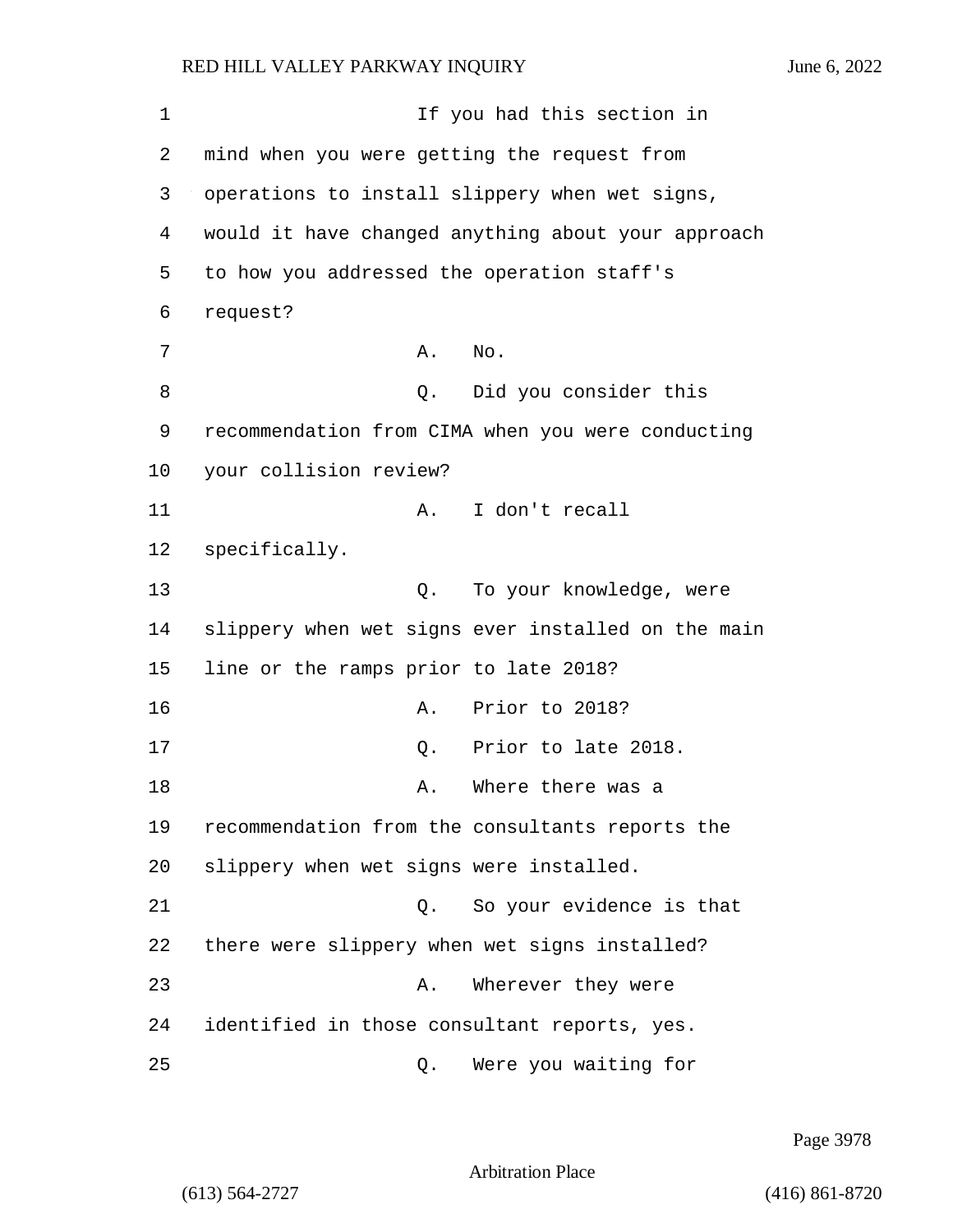1 friction test results to determine where to 2 install slippery when wet signs? 3 A. I would say no, no. 4 Q. Were you waiting on 5 friction test results to assess the request from 6 Mr. Shynal's group to install slippery when wet 7 signs? 8 A. No. 9 Q. Thank you. You can close 10 this callout. 11 So again I'm repeating myself, 12 but do you recall responding directly to 13 Mr. Shynal's staff's request to install slippery 14 when wet signs? 15 A. No. 16 Q. Registrar, can you bring 17 up OD6, page 59, page 160, please. 18 You're not copied on this. 19 This is an e-mail between Mr. Moore and 20 Dr. Uzarowski at Golder. Were you familiar with 21 Golder and Associates? 22 A. No, I was not. 23 Q. Did Mr. Moore tell you he 24 was going to do skid resistance testing? 25 A. No, he did not.

Page 3979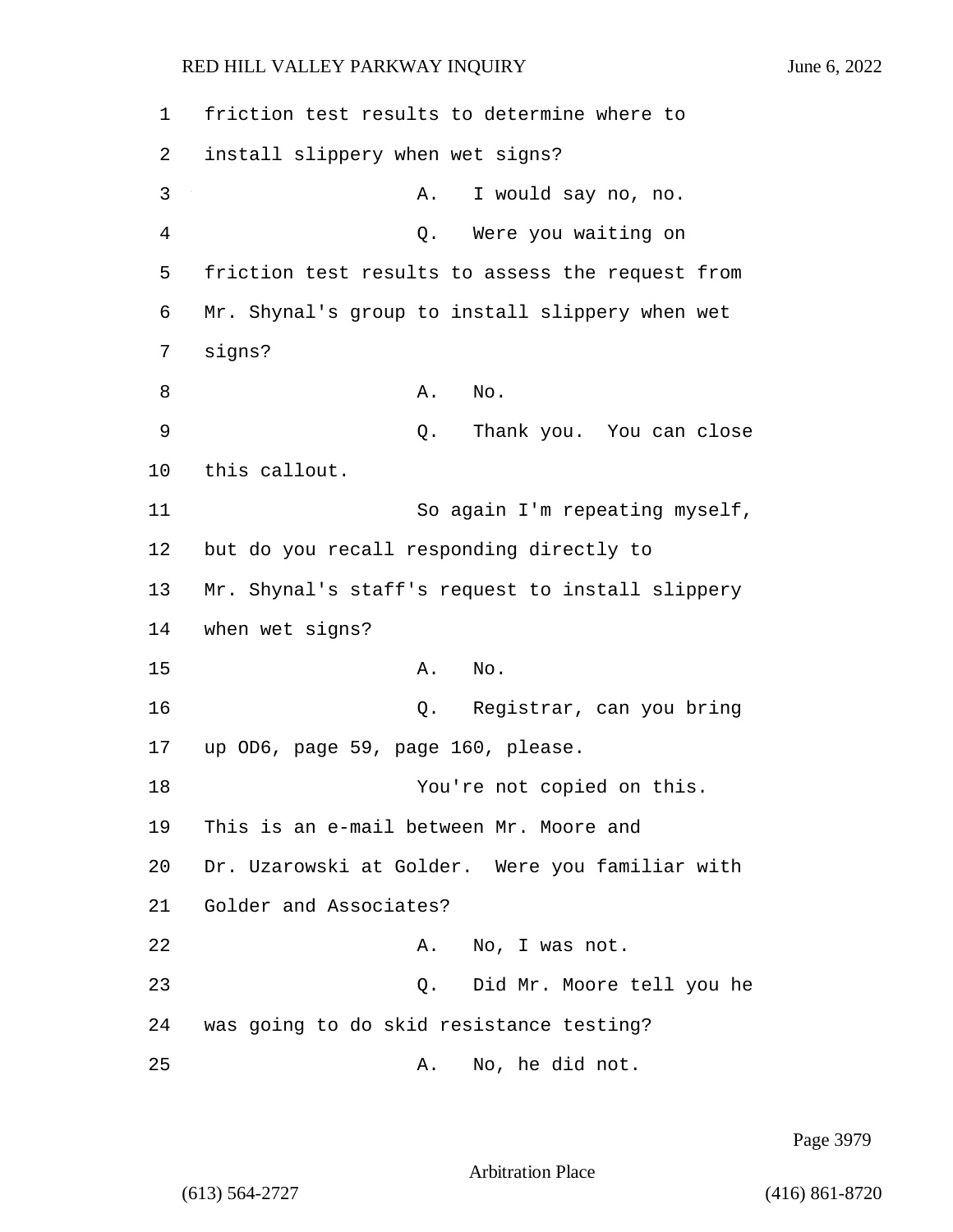| 1  |                                    | Q. Can you close this out,                        |
|----|------------------------------------|---------------------------------------------------|
| 2  |                                    | and, Registrar, can you go to paragraph 160 which |
| 3  |                                    | I believe is the next image. It is not. Sorry.    |
| 4  |                                    | Apologies. Let me find right image. Registrar,    |
| 5  | can you bring up GOL2641.          |                                                   |
| 6  |                                    | If we can go down image 2.                        |
| 7  |                                    | And if you can call out the e-mail from Gary      |
| 8  | Moore, the top half of this.       |                                                   |
| 9  |                                    | So here Mr. Moore says:                           |
| 10 |                                    | "As part of ongoing pavement                      |
| 11 |                                    | monitoring we will have skid                      |
| 12 |                                    | testing completed."                               |
| 13 |                                    | And this is part of the back                      |
| 14 | and forth from Mr. Shynal's group. |                                                   |
| 15 |                                    | "There is a standard by which                     |
| 16 |                                    | we can report on the relative                     |
| 17 |                                    | level of resistance and by                        |
| 18 |                                    | which we can gauge the                            |
| 19 |                                    | performance of each road                          |
| 20 |                                    | surface." (As read)                               |
| 21 |                                    | Did anyone advise you that                        |
| 22 |                                    | Mr. Moore had said he was going to obtain skid    |
| 23 | resistance testing?                |                                                   |
| 24 |                                    | I don't recall that<br>Α.                         |
| 25 | specifically, no.                  |                                                   |

Page 3980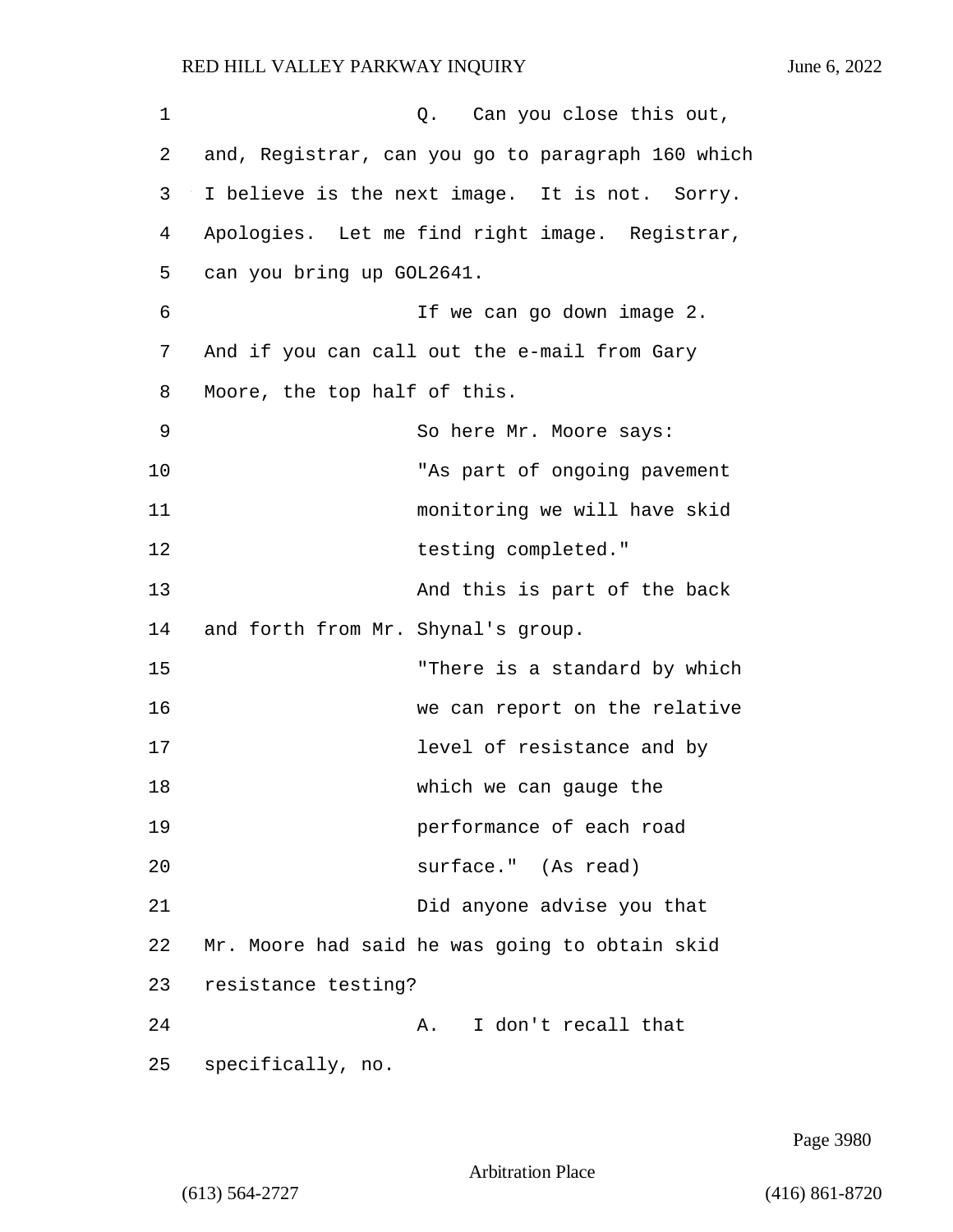| 1       | Did you follow up with<br>Q.                       |
|---------|----------------------------------------------------|
| 2       | Mr. Moore about skid resistance testing or         |
| 3       | friction testing while the 2013 CIMA report was    |
| 4       | being completed?                                   |
| 5       | No, the recommendation of<br>Α.                    |
| 6       | the report is to undertake friction testing as     |
| 7       | part of the short term measures. We're finalizing  |
| 8       | that report, so no, there's no discussion with     |
| 9       | Mr. Moore about that, no.                          |
| $10 \,$ | Q. Okay. And once the                              |
| 11      | report was completed and finalized and the         |
| 12      | recommendations from the report were being         |
| 13      | implemented, did you follow up with Mr. Moore at   |
| 14      | that point about friction testing?                 |
| 15      | I don't recall<br>Α.                               |
| 16      | specifically no. The expectation would have been   |
| 17      | again we had the short term period to complete the |
| 18      | work and we would have expected to have heard      |
| 19      | something back about when that work would have     |
| 20      | been completed.                                    |
| 21      | Q. So I just want to be                            |
| 22      | really clear. I said did you follow up and you     |
| 23      | said I don't recall specifically, no. Can you be   |
| 24      | more specific? Did you follow up or did you not    |
| 25      | follow up?                                         |

Page 3981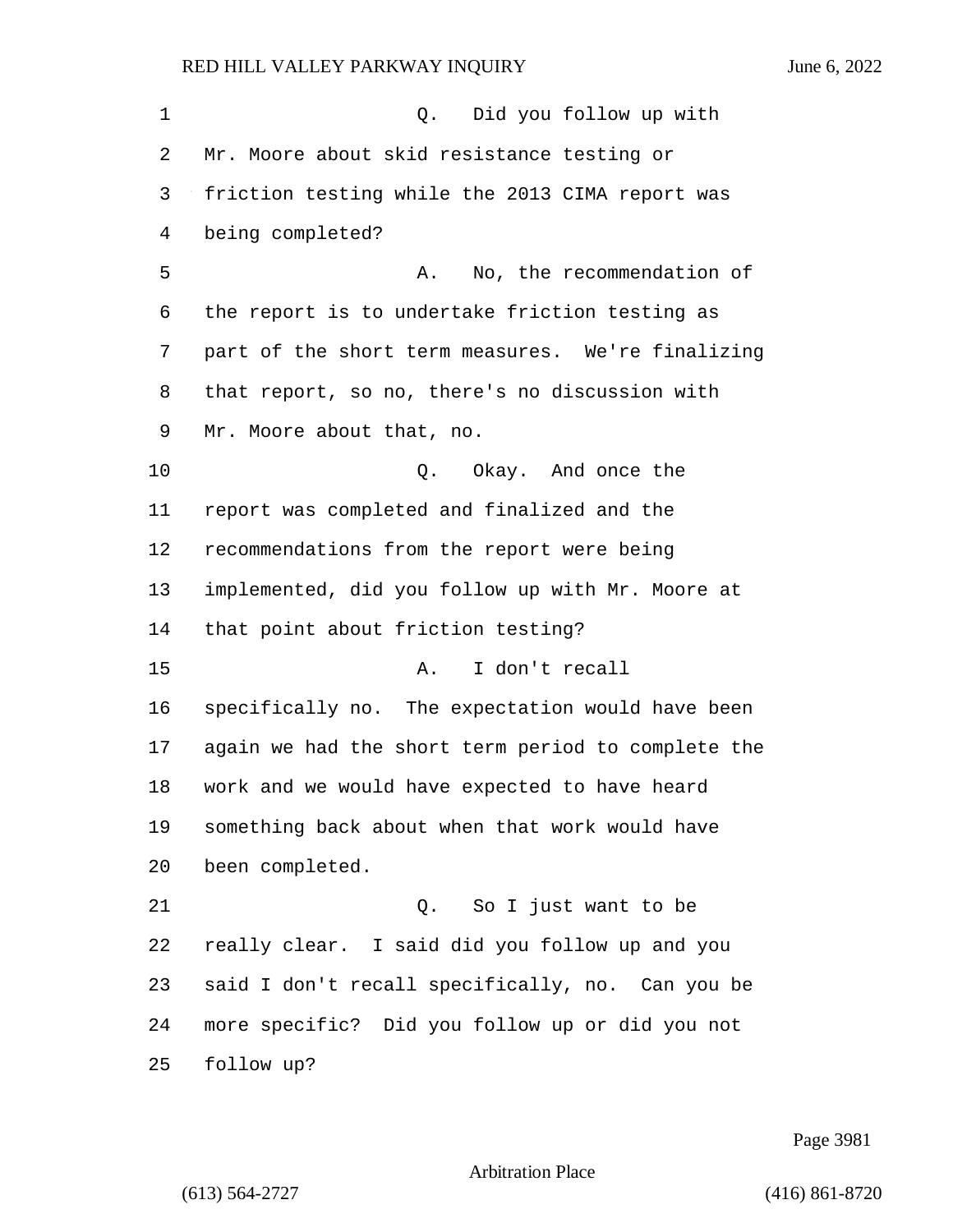1 **A.** No. 2 Q. No, you didn't follow up? 3 A. No, I did not. 4 Q. All right. You can close 5 that down -- that callout down, Registrar, and go 6 to page 62, paragraph 157. Thank you. 7 So is it fair to say that 8 there's a fair bit of lead time before you get to 9 a public works committee meeting during which 10 staff needs to start preparing its staff report? 11 A. Yes. 12 C. A month or two? 13 A. At least. 14 Q. At least, okay. 15 Mr. Cooper did a draft of a staff report in 16 respect of this e-mail report noting that the 17 report was due today when you sent it to 18 Mr. Fields. Not great practice that he's sending 19 it for the first time on the day that it's due; is 20 that fair? 21 A. That is fair, yes. 22 Q. Registrar, can you bring 23 up HAM41767. 24 Do you recall reviewing 25 Mr. Cooper's draft? It's a 10-page draft.

Page 3982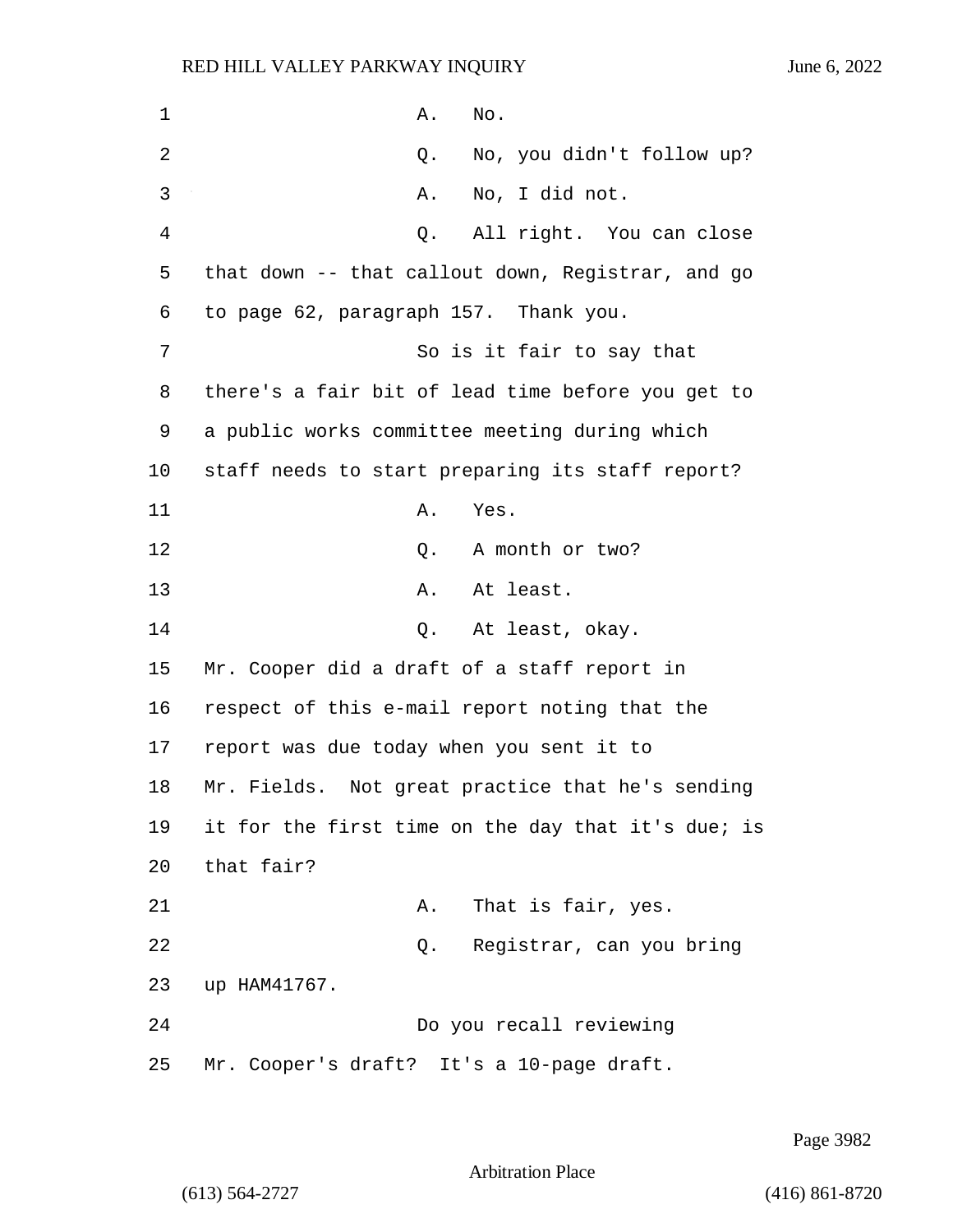1 A. Not specifically, no. 2 Q. Okay. Go to image 3, 3 please. In fact, can you bring up image 2 and 4 image 3 together? 5 Have you had a chance to 6 review this report in advance of your evidence 7 today? 8 A. Is this the draft report? 9 Q. This is the 10-page draft 10 report that Mr. Cooper drafted. 11 A. I believe I have. I 12 believe there is a couple of draft reports. 13 C. Yes. There are several 14 draft reports. On this one there are two 10-page 15 draft reports; one that Mr. Cooper does and then 16 one that you revise. Do you recall that? 17 A. Not specifically but... 18 Q. Okay. So we're looking 19 at the one Mr. Cooper did. 20 A. Okay. 21 Q. And you can see on 22 image 3 -- sorry, let just reorient my screen. At 23 the top under the bullet points -- Registrar, if 24 you can call out -- you don't have to call out the 25 bullet points, just the next paragraph underneath

Page 3983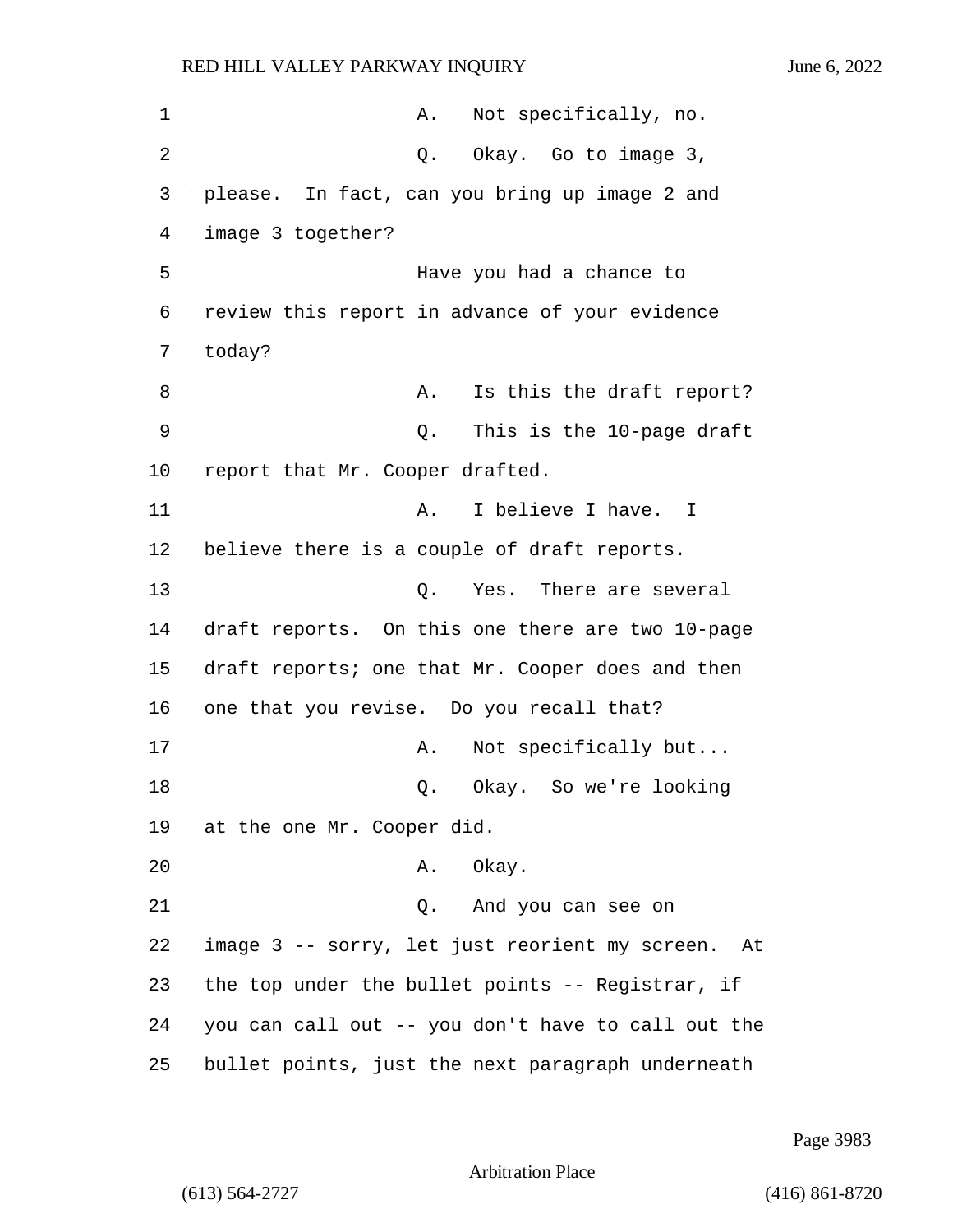1 it, "the findings of the study are indicated." 2 Did this sentence accord with 3 your understanding of this e-mail report? 4 A. Yes. 5 Q. Would you be surprised if 6 in fact it's cut and pasted from the CIMA report? 7 A. No. That was a common 8 practice. 9 Q. You can close that down. 10 Can you go to the next two images, images 4 and 5. 11 So Mr. Cooper has actually set 12 out in the body of this draft report the list of 13 countermeasures for the whole road. We are just 14 in the bottom of image 1 here and image 4 and the 15 top of image 5. And then goes through the series 16 of road segments and ramp segments just like this 17 e-mail report did. Do you recall that? 18 A. Not specifically. 19 Q. Do you recall seeing 20 this? No? 21 So if you can go now, 22 Registrar, to image 7, please. Now, up at the top 23 under Mud Street interchange if you can call out 24 that paragraph. 25 What is the network screening

Page 3984

Arbitration Place

(613) 564-2727 (416) 861-8720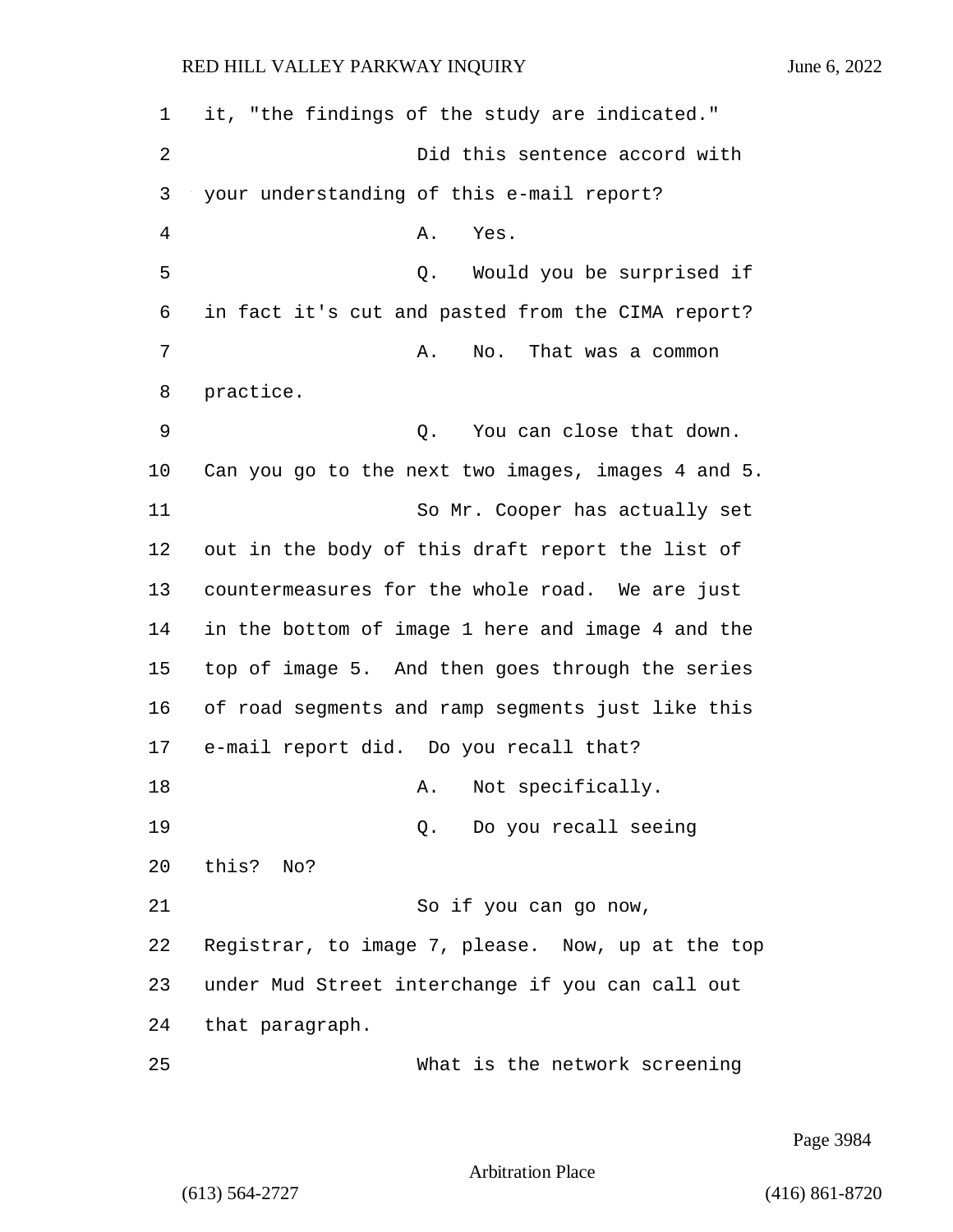| 1  | list?                                              |
|----|----------------------------------------------------|
| 2  | The network screening<br>Α.                        |
| 3  | list was a program that started in City of         |
| 4  | Hamilton prior to my arrival and was a -- using a  |
| 5  | mathematical equation reviewing roadways and       |
| 6  | ranking them based on priority concern.            |
| 7  | Priority concern?<br>Q.                            |
| 8  | Α.<br>Yes.                                         |
| 9  | Q. And here Mr. Cooper lists                       |
| 10 | the eastbound off ramp to Mud Street as number one |
| 11 | on the 2012 network screening list. So what does   |
| 12 | that mean in terms of its ranking as a priority    |
| 13 | concern? Is it the best in the City?               |
| 14 | Be ranked number one in<br>Α.                      |
| 15 | terms of being considered for review.              |
| 16 | The highest priority on<br>Q.                      |
| 17 | the network screening list?                        |
| 18 | Α.<br>Correct.                                     |
| 19 | Were you aware of that<br>Q.                       |
| 20 | before you read Mr. Cooper's draft report?         |
| 21 | I would not have been,<br>Α.                       |
| 22 | no.                                                |
| 23 | You can close that,<br>Q.                          |
| 24 | Registrar. And if you can go back into the OD      |
| 25 | page 62, paragraph 159, please. Thank you.<br>Ιf   |

Page 3985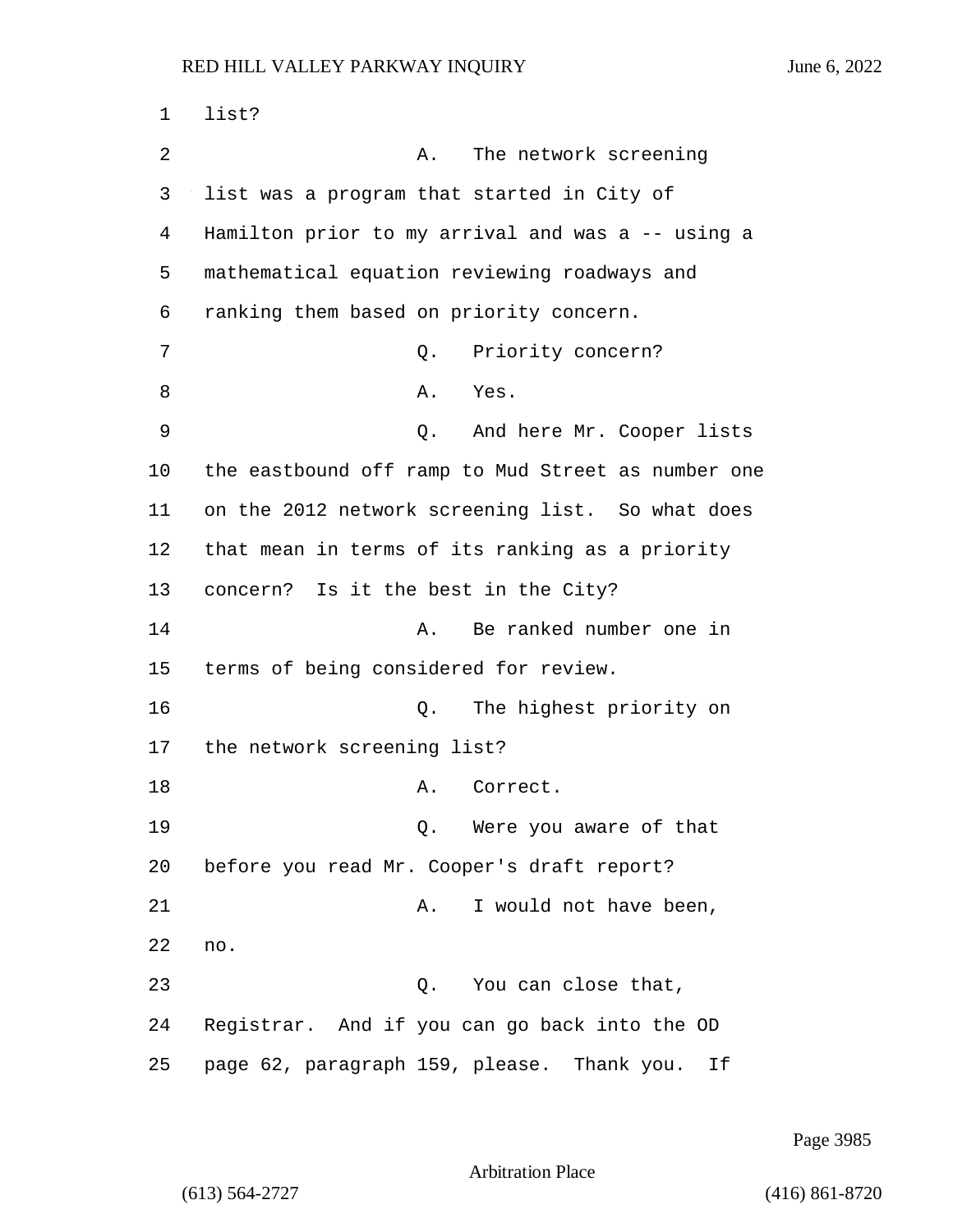1 you can call out all of paragraph 159 and two 2 callouts here. 3 So this is after Mr. Cooper 4 has put together the draft report that we were 5 just looking at and you and Mr. Lupton and 6 Mr. White exchange a series of messages, and 7 Mr. Lupton starts by saying: 8 The can you summarize the 9 actions, I want to get a sense 10 of this before I arm wrestle 11 Gary." 12 So at this point what did you 13 understand was the next step in dealing with this 14 report as it related to Mr. Moore? 15 A. What are the next steps? 16 Q. Yeah, what was the plan 17 as between Mr. Lupton and Mr. White and yourself 18 in order to engage with Mr. Moore in respect of 19 this report? 20 A. In terms of engaging with 21 Mr. Moore, I don't recall being part of any of 22 that. Our focus within traffic was completing 23 this report, finalizing the details of that 24 report. 25 Q. Well, what did you

Page 3986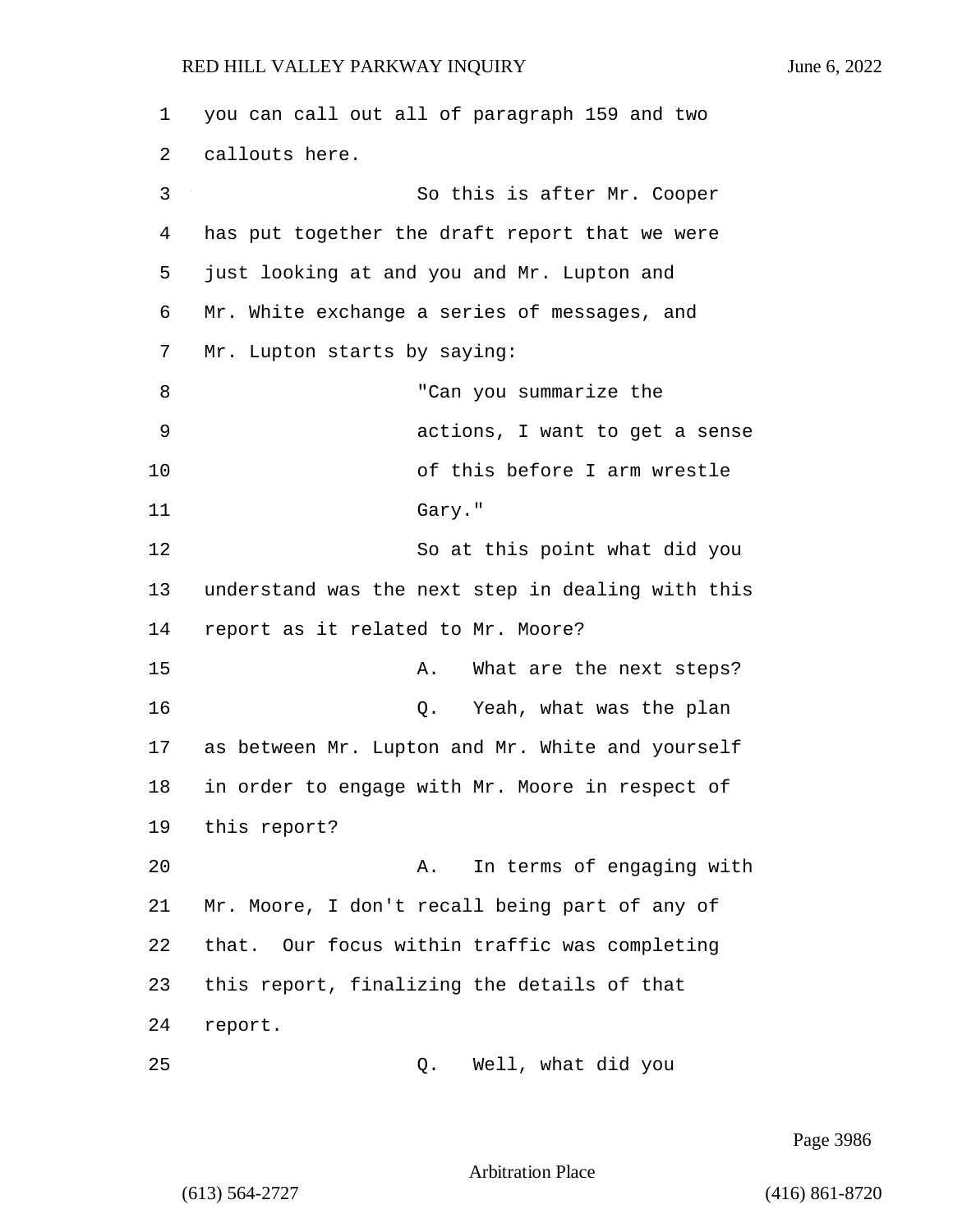| 1  | understand Mr. Lupton then to say, I would like to |
|----|----------------------------------------------------|
| 2  | get a sense before I arm wrestle Gary?             |
| 3  | I think my assumption of<br>Α.                     |
| 4  | it is that he wants to know what the process is    |
| 5  | going to be in terms of the implementation of the  |
| 6  | items before he talks to Gary about it.            |
| 7  | Did you have a sense of<br>Q.                      |
| 8  | what Mr. Moore's concerns were about the report at |
| 9  | this point?                                        |
| 10 | Only based on the<br>Α.                            |
| 11 | previous e-mail that Mr. Cooper had sent           |
| 12 | Mr. Fields.                                        |
| 13 | So you knew that he had<br>Q.                      |
| 14 | some concern but you didn't know the substance of  |
| 15 | those concerns?                                    |
| 16 | Correct.<br>Α.                                     |
| 17 | Mr. White in this e-mail<br>Q.                     |
| 18 | at the bottom says -- there's a back and forth     |
| 19 | about doing another safety review of the entire    |
| 20 | LINC and the remaining portions of the Red Hill,   |
| 21 | and Martin White says:                             |
| 22 | "Geoff, basically there are a                      |
| 23 | statistically significant                          |
| 24 | number of collisions in wet                        |
| 25 | conditions identified that                         |

Page 3987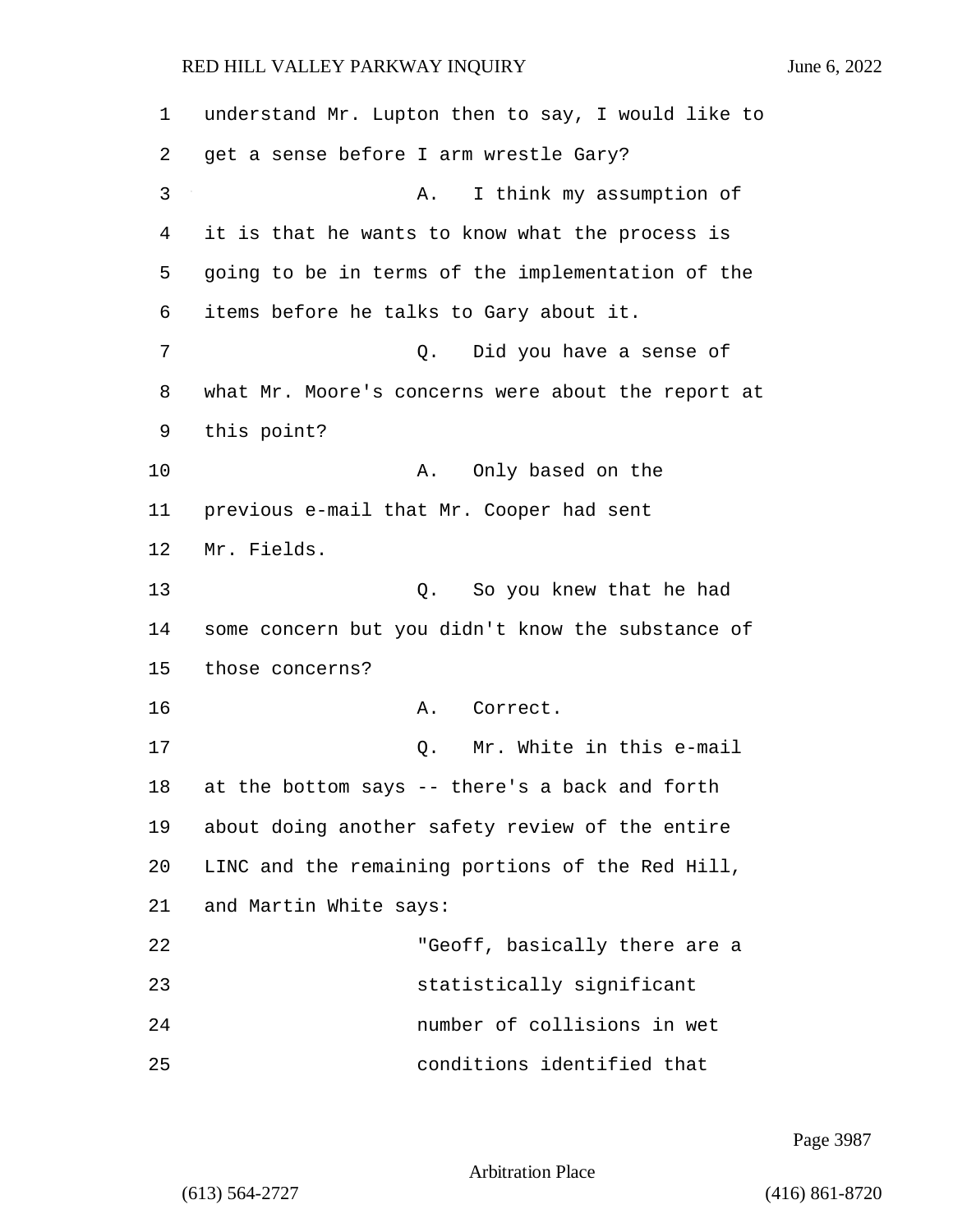1 tells me we may need to do 2 something." 3 Had you done a collision 4 review of the entire facility by this point? 5 A. As I mentioned, I can't 6 remember specifically. Based on the previous 7 request and based on my experience in doing those 8 works I believe that is what he's referring to. 9 Q. But sitting here today 10 it's your evidence that you did do a collision 11 review when Martin White questioned it? 12 A. Again, I can't remember 13 it specifically. 14 Q. Okay. You can close 15 those callouts down. 16 So you revised Mr. Cooper's 17 draft, it's still 10 pages, and you sent it to 18 Mr. White and Mr. Lupton. 19 **And that -- in the next image,** 20 please, Registrar. 21 Do you remember doing that, 22 making some revisions and sending it off but still 23 being 10 pages? 24 A. Again, not specifically. 25 That would have been practice, yes.

Page 3988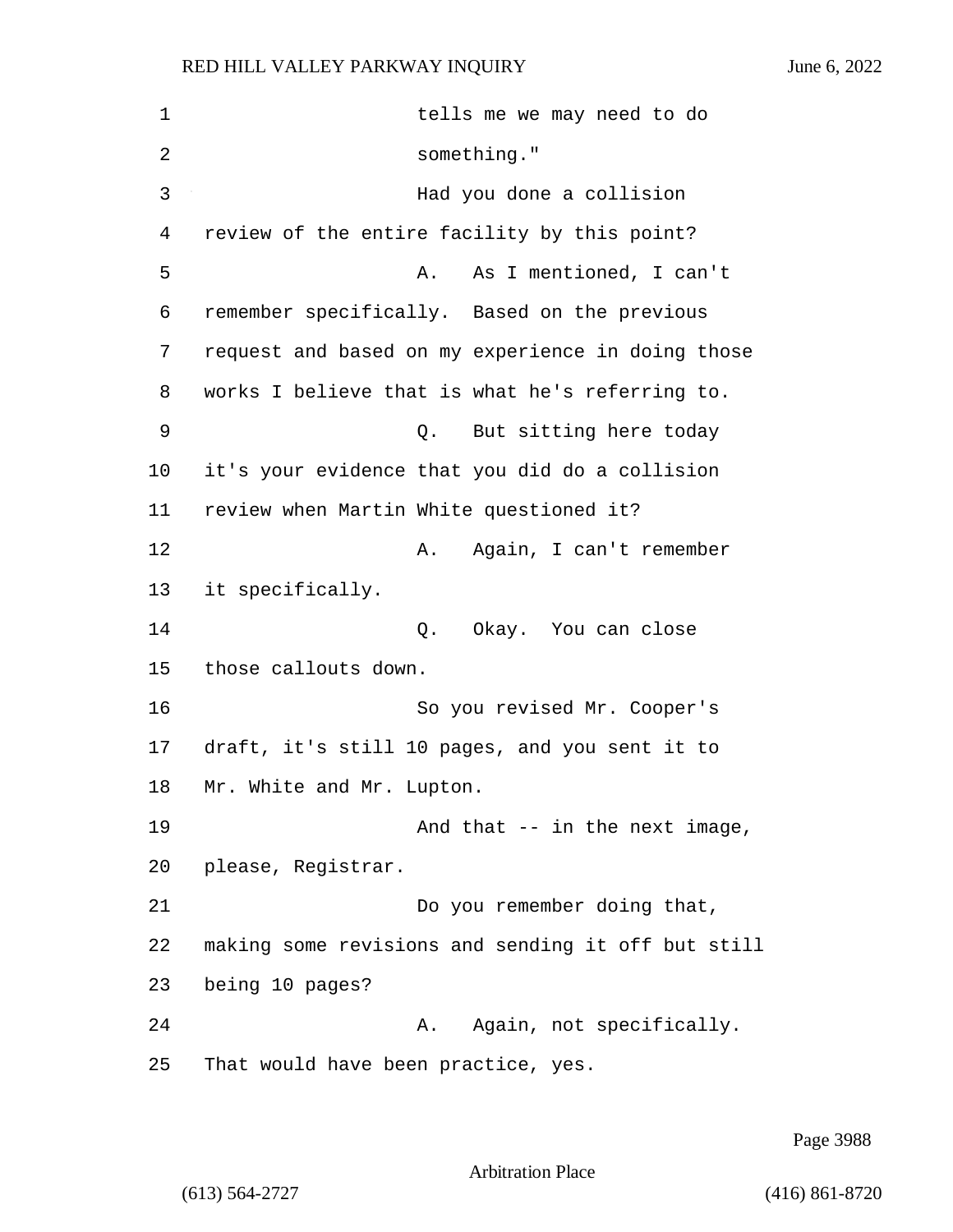| 1  | Registrar, can you bring<br>Q.                     |
|----|----------------------------------------------------|
| 2  | up HAM454, image 6.                                |
| 3  | So this is your draft, and in                      |
| 4  | the full paragraph in addressing number 3 above    |
| 5  | you say, "the engineering division will be         |
| 6  | conducting friction testing on the Red Hill." So   |
| 7  | that's your drafting and you took it from the CIMA |
| 8  | recommendations; is that right?                    |
| 9  | The reference to the<br>Α.                         |
| 10 | friction testing, yes.                             |
| 11 | You can close this down.<br>Q.                     |
| 12 | You didn't explain -- in your                      |
| 13 | draft you didn't explain the purpose for a         |
| 14 | friction testing apart from that sentence, did     |
| 15 | you?                                               |
| 16 | I don't recall<br>Α.                               |
| 17 | specifically. I would have to re-read the whole    |
| 18 | report.                                            |
| 19 | Do you want to do that?<br>Q.                      |
| 20 | Sure, if you want to<br>Α.                         |
| 21 | bring it up.                                       |
| 22 | Q. Sure. It's 10 pages.<br>I                       |
| 23 | can tell you this is the only reference to         |
| 24 | friction testing in here. On the break I'm happy   |
| 25 | to ensure that you get a copy. Does that make      |

Page 3989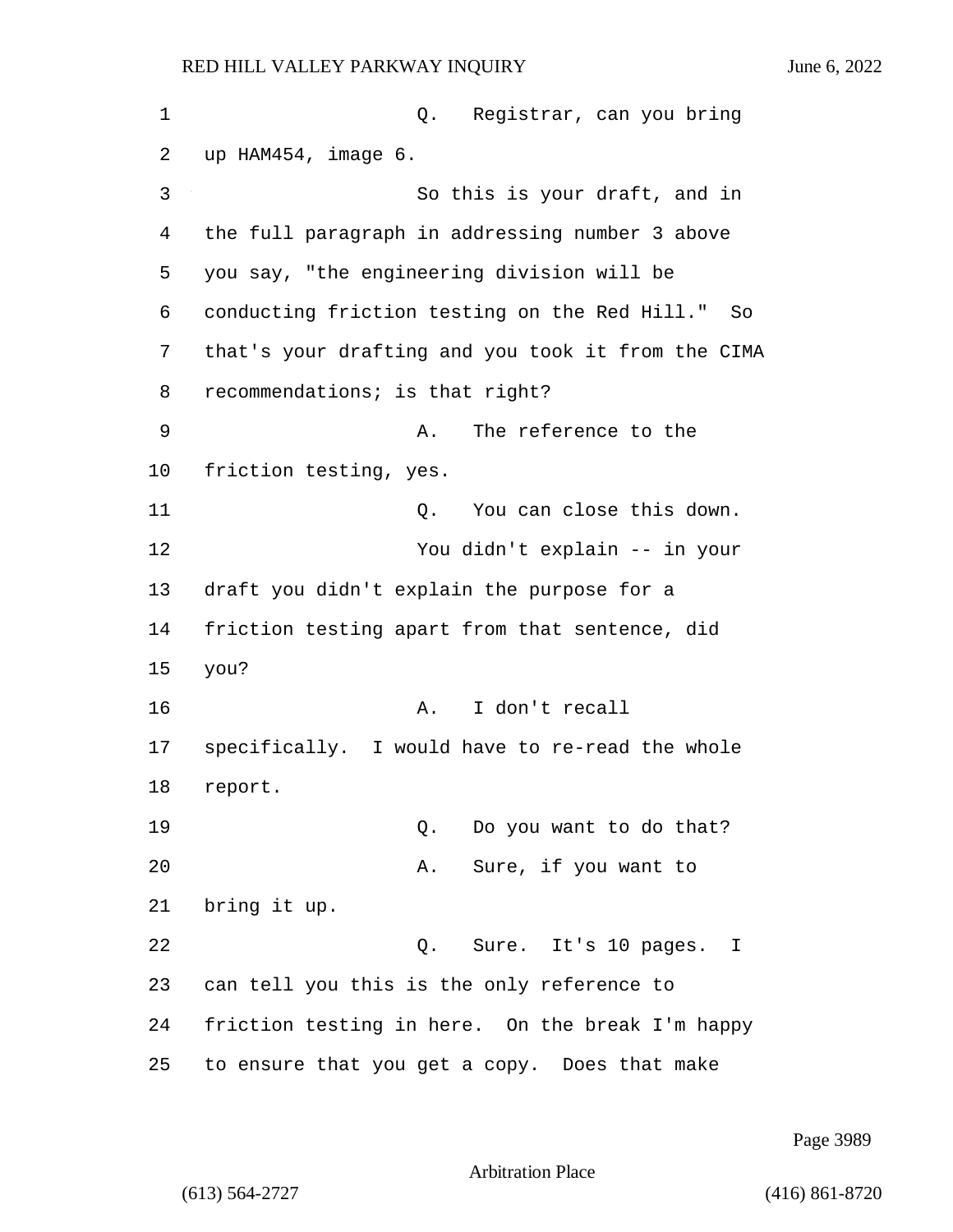sense in terms of efficiency? 2 A. Yeah, that's fine. Yeah. 3 Q. Registrar, can you close this down and bring up page 64, paragraph 163 of OD6, please. 6 Do you recall that Mr. Lupton wanted you to make changes to substantially reduce the page count of the report? 9 A. I vaguely remember. 10 Q. The first thing he says in paragraph 163 is that he wants to change it from -- or that this should be an information report and to this point it was a recommendation report. What's the difference between those two types of reports? 16 A. A recommendation report is something that you submit to committee and council with specific recommendations that require council approval usually associated with funding especially. 21 An information report is exactly that, a report that's providing information to committee, maybe outlining the steps that are being taken. There's no specific requirement for committee or council to approve

Page 3990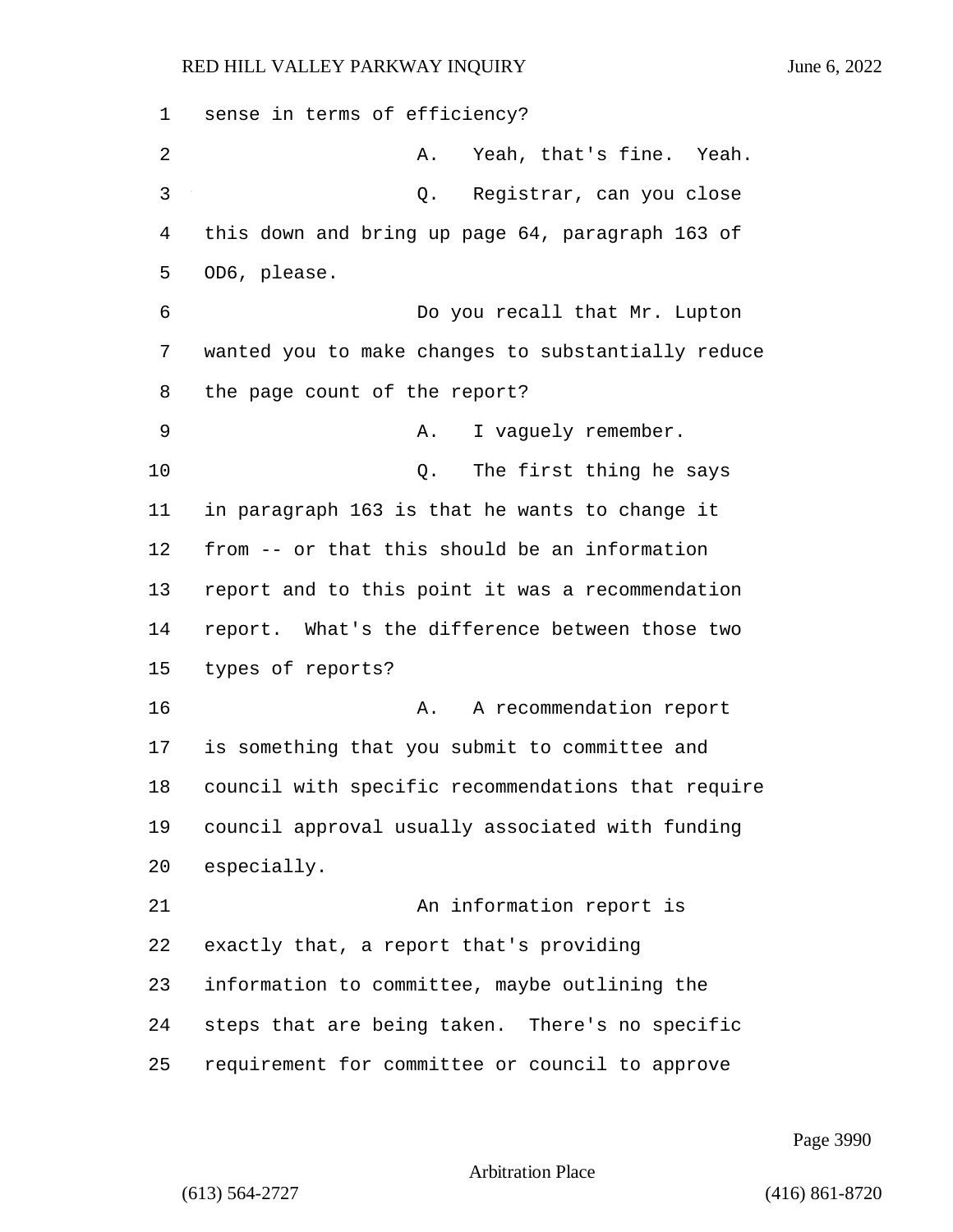1 anything. Those would be the major differences, I 2 think. 3 Q. Can you bring up the next 4 image as well, please. Can you call out the very 5 top paragraph. 6 So Mr. Lupton is talking about 7 moving forward fairly quickly on implementation. 8 And then he says: 9 "Did Gary agree to the 10 frictionless piece? If not 11 take it out. If so, we should 12 be clear that this 13 implementation would be to 14 their schedule." 15 Did you understand this to be 16 the recommendation regarding friction testing? 17 A. That's how I read it. 18 Q. Did you speak to 19 Mr. Moore personally about the friction testing 20 recommendation in that report? 21 A. I don't recall 22 specifically. 23 Q. Would you have -- based 24 on Mr. Lupton's comments here, would you have 25 taken the friction testing reference out if

Page 3991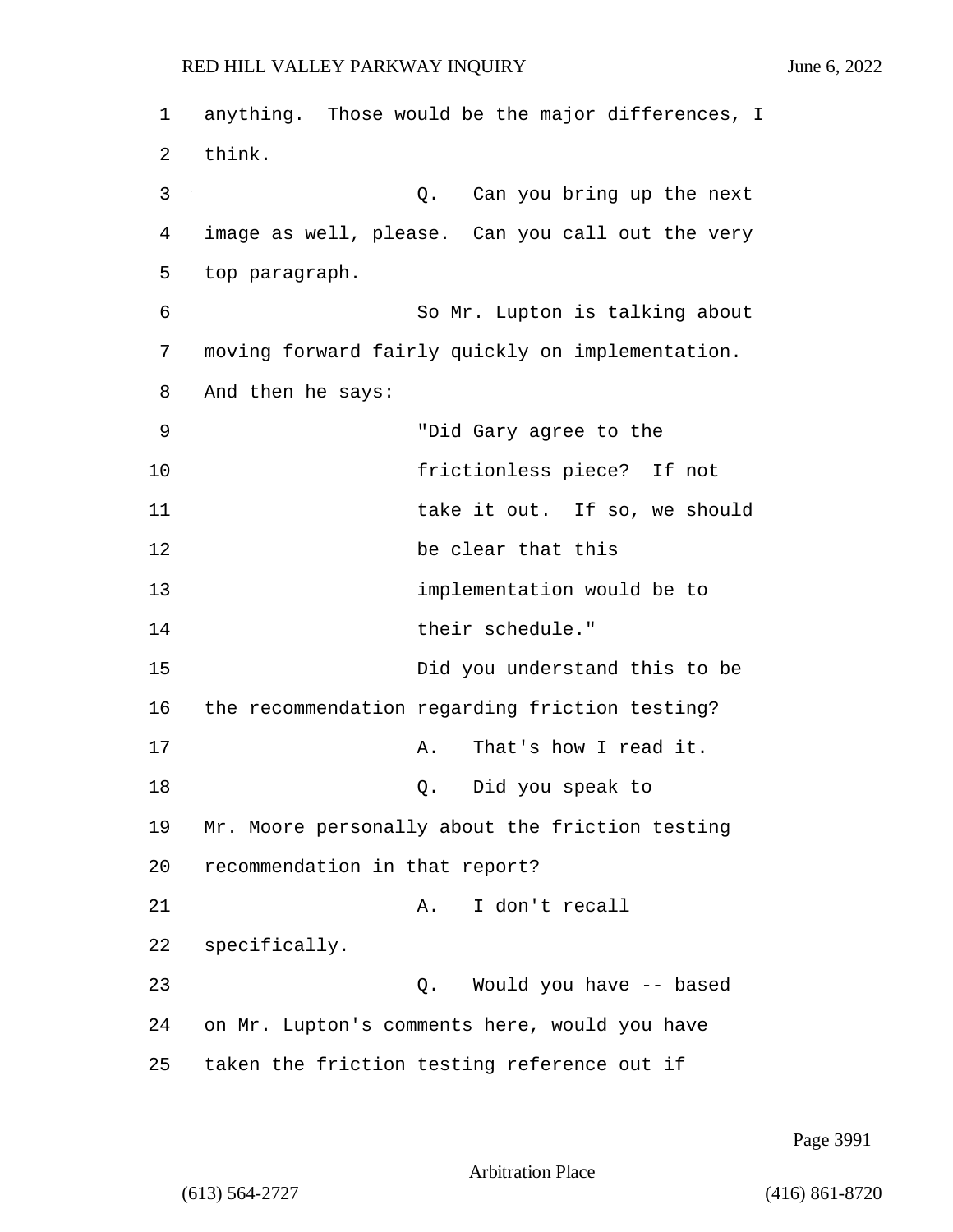1 Mr. Moore had not agreed to it? 2 A. You are asking would I 3 have? 4 Q. I'm trying to understand 5 how you interpreted Mr. Lupton's direction. 6 A. I interpret his direction 7 is that if Gary doesn't agree with the 8 frictionless piece then he's looking forward to it 9 being removed. 10 Q. So you understood that 11 Mr. Moore's agreement to do friction testing was a 12 pre-condition to referencing it in the report? 13 A. That's how I'm reading 14 that. 15 C. And sitting here today 16 you can't recall if you spoke to Mr. Moore about 17 the friction testing recommendation? 18 A. Unfortunately, no. 19 Q. Okay. Registrar, can you 20 bring up RVH688, image 2, please. I think I 21 misspoke. RVH668. 22 THE REGISTRAR: 68? 23 By MS. LAWRENCE: 24 Q. 668. Both images. 25 Mr. Ferguson, this is a

Page 3992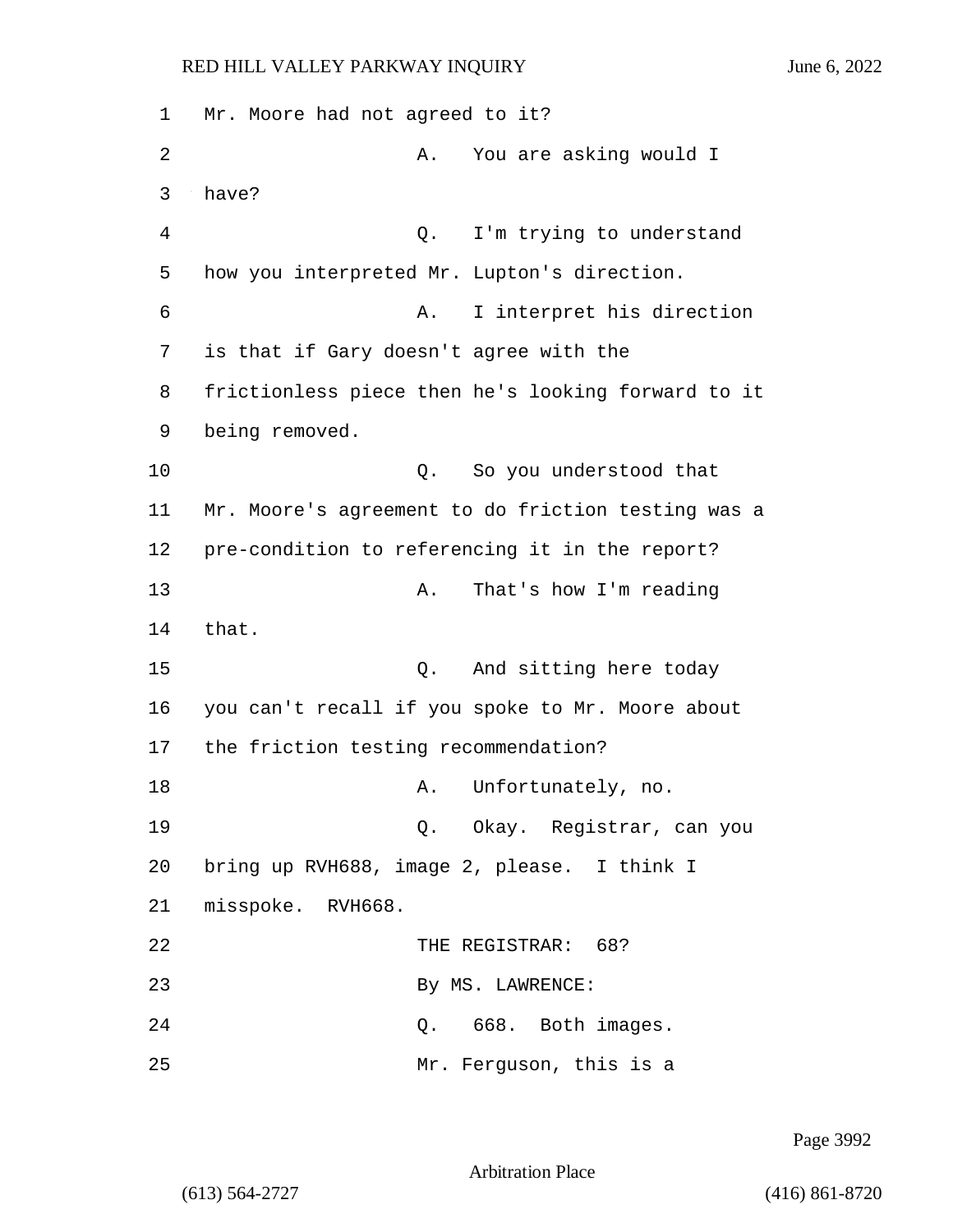| 1  | significantly pared down report that goes to      |
|----|---------------------------------------------------|
| 2  | council -- pardon me -- it goes to PWC. In it, if |
| 3  | you can bring up, Registrar, call out the third   |
| 4  | paragraph on the second image, "the consultant's  |
| 5  | report also recommended." Here we go. So the      |
| 6  | very last line:                                   |
| 7  | "Staff will also review                           |
| 8  | further countermeasures such                      |
| 9  | as friction testing with                          |
| 10 | construction engineering."                        |
| 11 | Do you see that?                                  |
| 12 | Yes.<br>Α.                                        |
| 13 | So that was the line that<br>$Q$ .                |
| 14 | was edited from -- engineering division will be   |
| 15 | conducting friction testing that we just looked   |
| 16 | at. That slight edit, do you see that?            |
| 17 | Yes.<br>Α.                                        |
| 18 | Can you describe for me<br>Q.                     |
| 19 | in detail what further review staff did with      |
| 20 | construction engineering in respect of friction   |
| 21 | testing?                                          |
| 22 | What further review did<br>Α.                     |
| 23 | we have with construction engineering? And is     |
| 24 | this the final report?                            |
| 25 | Yeah.<br>Q.                                       |

Page 3993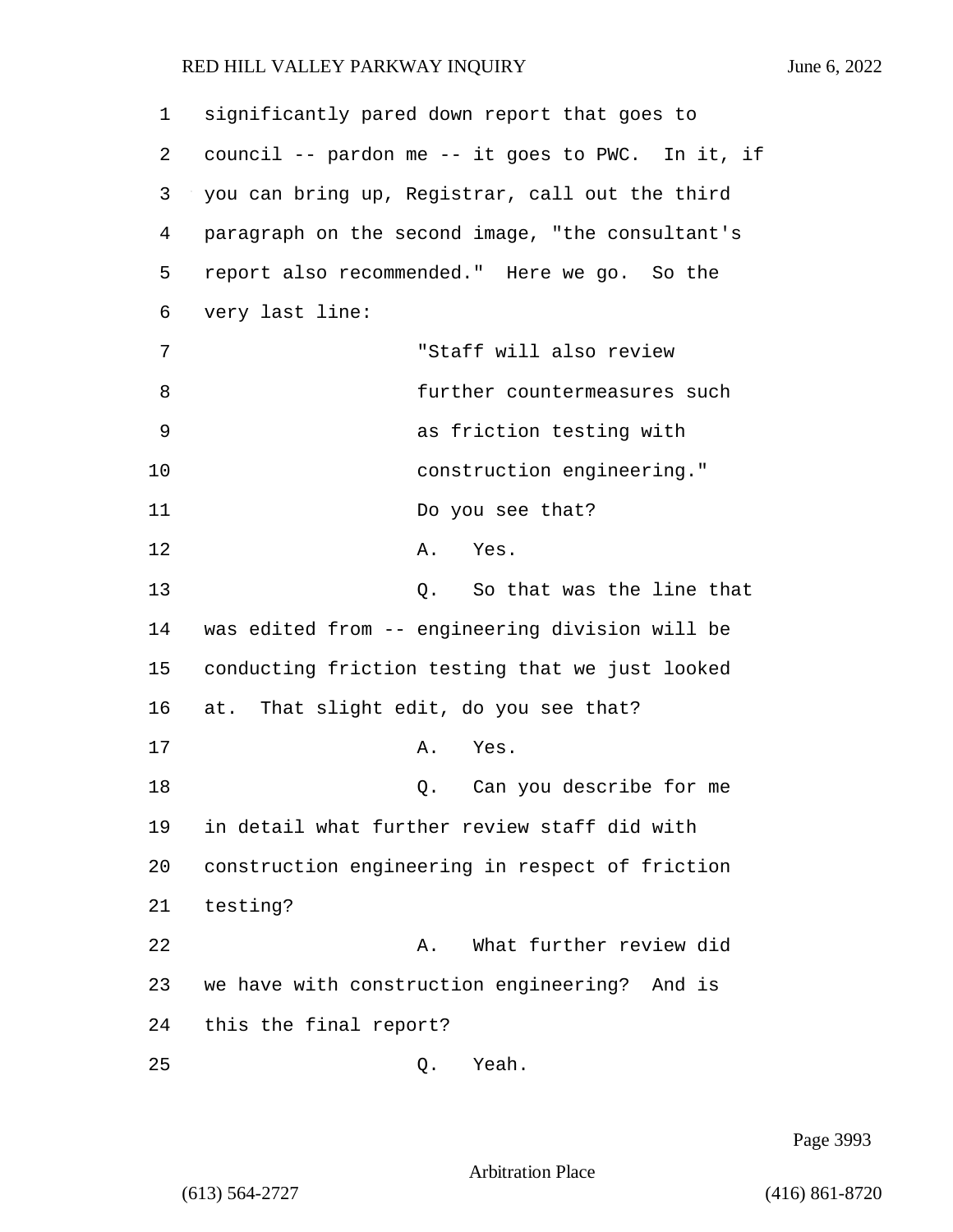| $\mathbf{1}$ | Is there an appendix that<br>Α.                    |
|--------------|----------------------------------------------------|
| 2            | goes with this report?                             |
| 3            | Q. There is.                                       |
| 4            | Registrar, can you close this,                     |
| 5            | close the callout. Is there a -- image. May be a   |
| 6            | different doc ID. There we go. I don't know if     |
| 7            | that's helpful but there's the friction testing    |
| 8            | referenced there as the area short term            |
| 9            | countermeasure, and there's additional appendices. |
| $10 \,$      | You can see they are in the same format as CIMA's  |
| 11           | dealing with other signs, markings, et cetera?     |
| 12           | Yes. So one, we have<br>Α.                         |
| 13           | identified the friction testing as a short term    |
| 14           | measure, so at some point, once this report is     |
| 15           | approved, there would have been the communication  |
| 16           | with the engineering group to say, okay, these     |
| 17           | items are approved, they are identified for        |
| 18           | engineering services to arrange the studies.       |
| 19           | Please proceed accordingly.                        |
| 20           | So you said there would<br>$Q$ .                   |
| 21           | have been communication. Do you remember such      |
| 22           | communication?                                     |
| 23           | Not specifically from<br>Α.                        |
| 24           | myself, no, or from staff. You know, staff also    |
| 25           | obviously worked with project managers, worked     |

Page 3994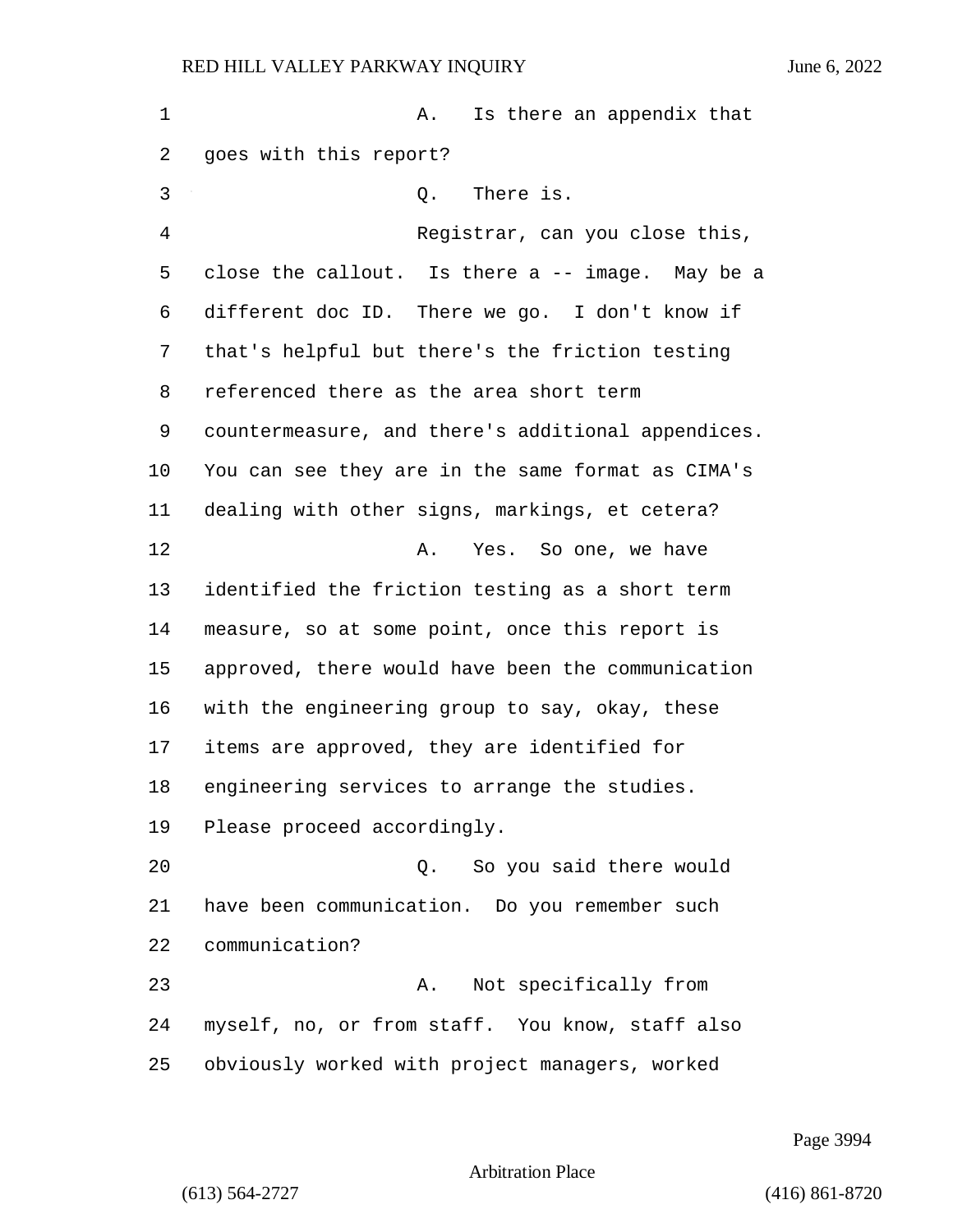| 1  | together, so the expectation would be that staff   |
|----|----------------------------------------------------|
| 2  | would communicate back and forth with each other   |
| 3  | to proceed with the -- inform (ph) engineering of  |
| 4  | the passing of the report.                         |
| 5  | Q. Okay. The inquiry has                           |
| 6  | not received any documents that would suggest that |
| 7  | communication. So I understand what your           |
| 8  | expectation is, but do you have any recollection   |
| 9  | of directing staff to do that?                     |
| 10 | Not specifically, no.<br>Α.                        |
| 11 | Do you have any<br>Q.                              |
| 12 | recollection staff reporting back to you that they |
| 13 | had done that?                                     |
| 14 | Not that I recall, no.<br>Α.                       |
| 15 | Okay. So going back to<br>Q.                       |
| 16 | that statement:                                    |
| 17 | "Staff will review further                         |
| 18 | countermeasures such as                            |
| 19 | friction testing with                              |
| 20 | construction engineering."                         |
| 21 | (As read).                                         |
| 22 | Do you have any knowledge                          |
| 23 | about whether staff in traffic engineering         |
| 24 | consulted with construction engineering about      |
| 25 | friction testing specifically?                     |

Page 3995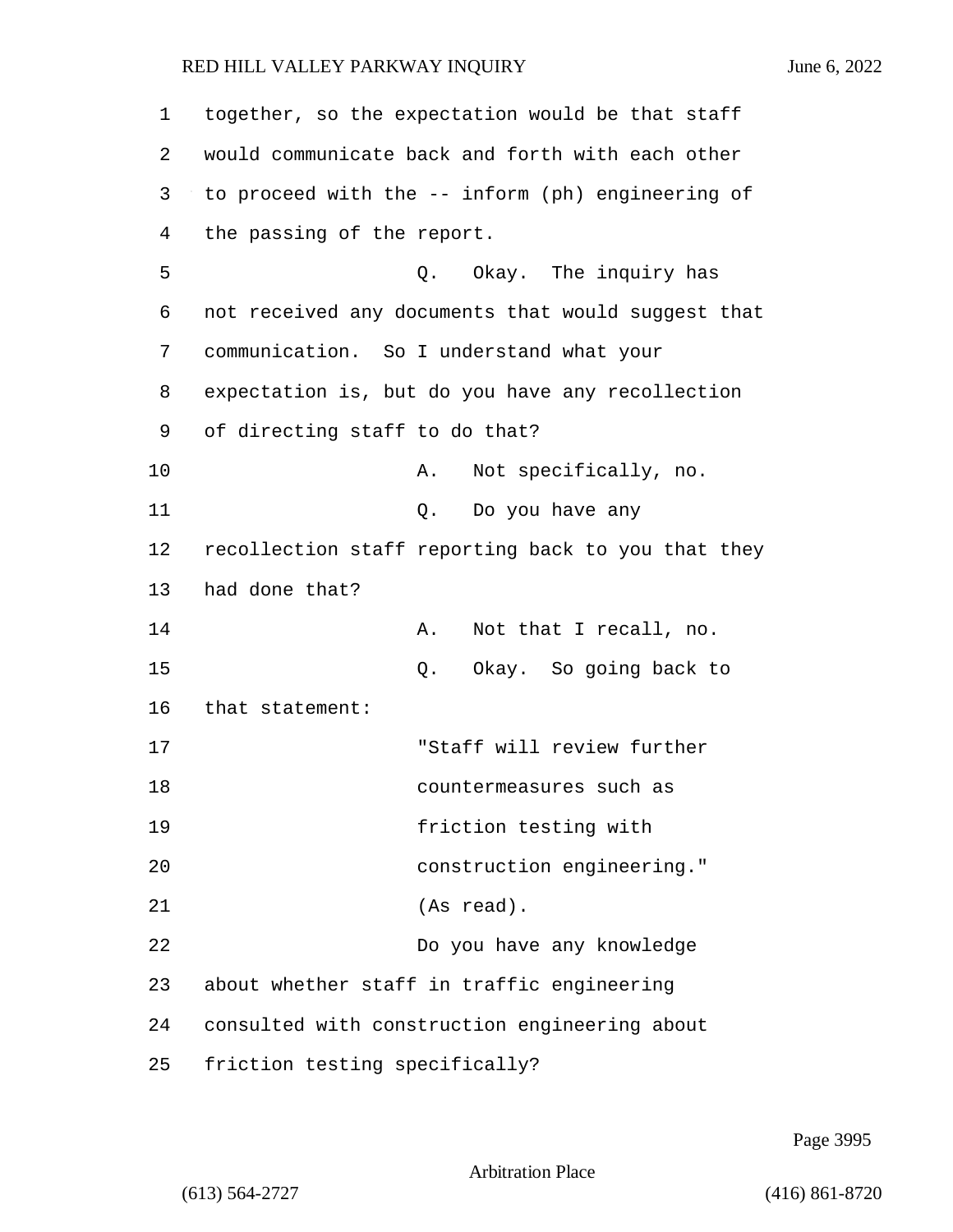| 1  | Α.<br>I don't recall.                              |
|----|----------------------------------------------------|
| 2  | In terms of staff within<br>Q.                     |
| 3  | traffic engineering, who individually by name      |
| 4  | would have been responsible in your view for       |
| 5  | having that discussion with construction           |
| 6  | engineering?                                       |
| 7  | Mr. Gallo and Mr. Cooper.<br>Α.                    |
| 8  | And who in engineering<br>Q.                       |
| 9  | would have been on the other side of that          |
| 10 | discussion?                                        |
| 11 | It would have been, I<br>Α.                        |
| 12 | would say at Mr. Kirchknopf's level.               |
| 13 | Okay. You can close<br>Q.                          |
| 14 | these, please. Can you bring up, Registrar, OD6,   |
| 15 | page 68, paragraph 173. Thank you.                 |
| 16 | So this is -- we were just                         |
| 17 | looking at the final version. So this is before    |
| 18 | the versions are finalized. Mr. Lupton and you     |
| 19 | exchange e-mails, and Mr. Lupton asks if -- why    |
| 20 | there is a reference to the illumination warrant,  |
| 21 | you say, that's a recommendation in the report.    |
| 22 | This is about installing lighting on the ramp, and |
| 23 | Mr. Lupton says, "so I can remove it then," and    |
| 24 | you say, "that's your call pal, that's why you     |
| 25 | make the big bucks."                               |

Page 3996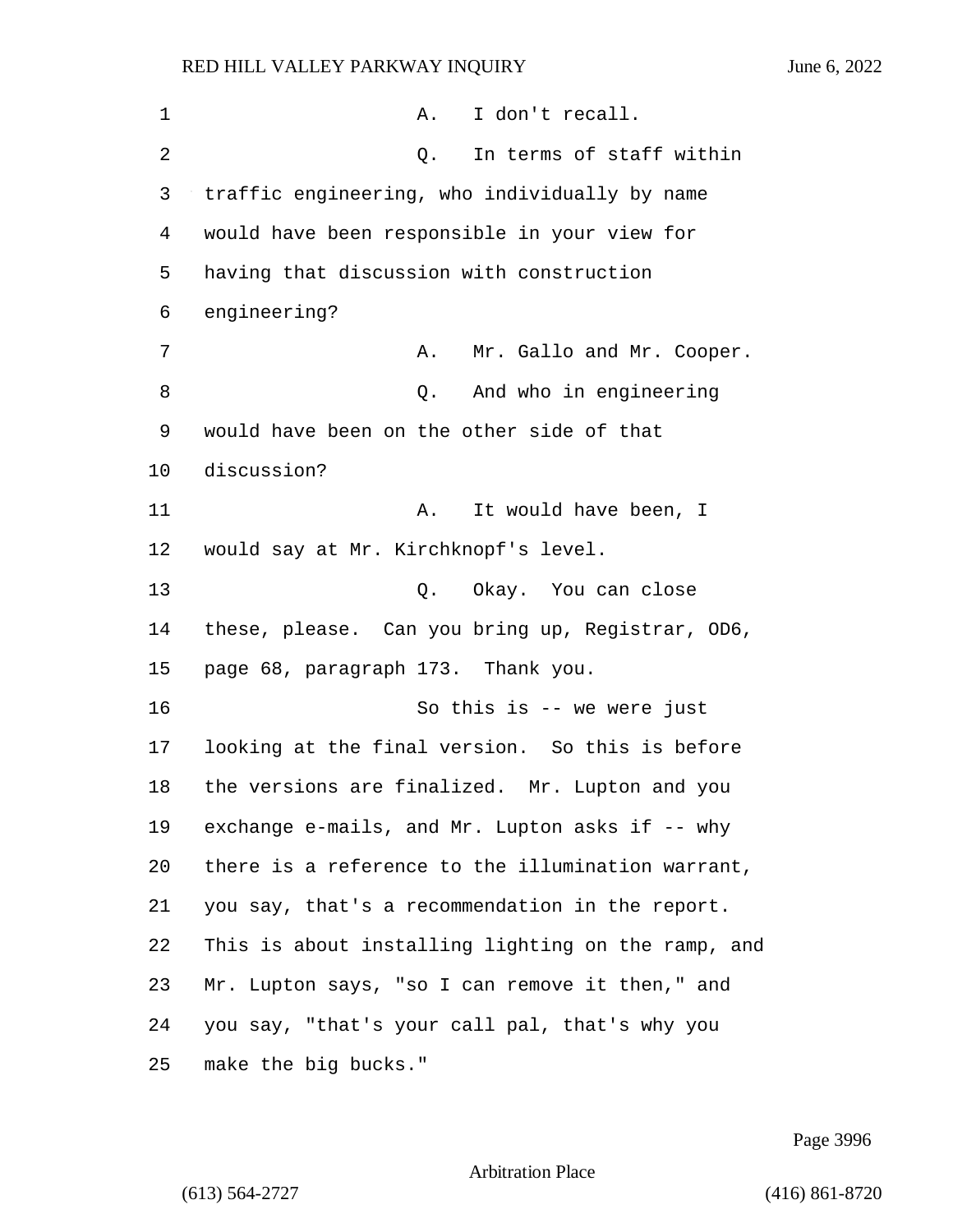| $\mathbf 1$ | And then you reference your                        |
|-------------|----------------------------------------------------|
| 2           | concern which is -- and I'm quoting here:          |
| 3           | "If we remove it, Collins will                     |
| 4           | eat us live as the motion                          |
| 5           | speaks specifically to                             |
| 6           | lighting."                                         |
| 7           | What in particular were your                       |
| 8           | concerns about Councillor Collins' response to     |
| 9           | this staff report?                                 |
| 10          | Well, the motion<br>A.,                            |
| 11          | specifically spoke to reviewing lighting around    |
| 12          | the Mud interchange, so to remove that piece to me |
| 13          | didn't make much sense because we're trying to     |
| 14          | follow the direction of council and what they are  |
| 15          | requesting. I think that's about it.               |
| 16          | Okay. Are you concerned<br>Q.                      |
| 17          | at this point about your staged approach, which    |
| 18          | is, do a number of the countermeasures first,      |
| 19          | defer doing the lighting, come back to lighting    |
| 20          | later. Are you concerned going into finalizing     |
| 21          | the staff report about how that will be received   |
| 22          | by councillors?                                    |
| 23          | No, no. It's common to<br>Α.                       |
| 24          | undertake works and then evaluate and then         |
| 25          | consider additional options if they are required.  |

Page 3997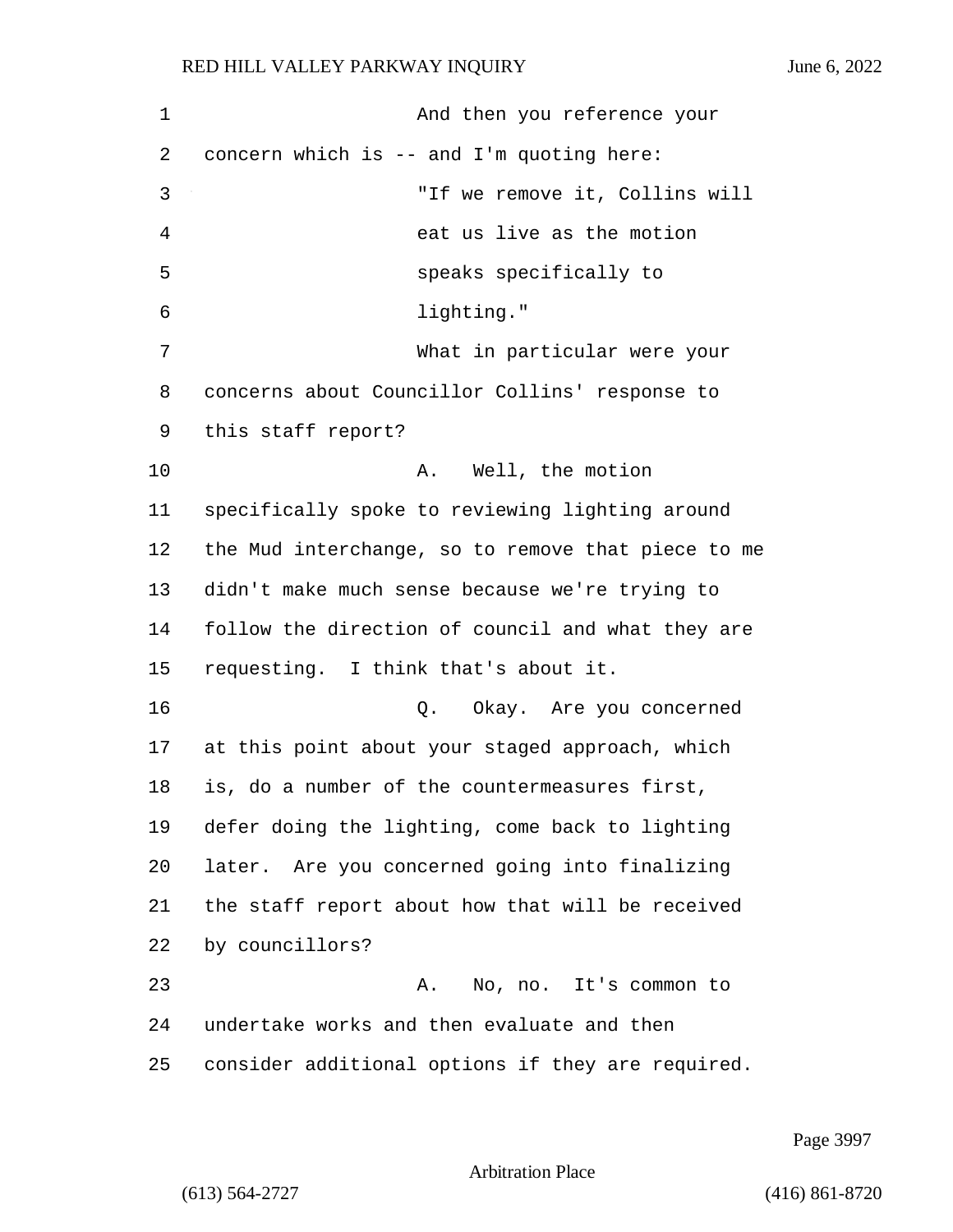| 1  | And I believe the report itself even talks about   |
|----|----------------------------------------------------|
| 2  | various locations, works being evaluated, some     |
| 3  | installations or signage had been completed, and   |
| 4  | they weren't able to determine a full assessment   |
| 5  | of that location -- or a full assessment, assess   |
| 6  | how those new signs or works had affected any      |
| 7  | change with respect to safety, so I wouldn't say I |
| 8  | was concerned with the approach.                   |
| 9  | Q. Okay. Registrar, can you                        |
| 10 | bring up RVH668 again, please. And if you can      |
| 11 | bring up the first and second image.               |
| 12 | Mr. Ferguson, this final                           |
| 13 | version doesn't include -- or doesn't reflect      |
| 14 | CIMA's conclusion that half the collisions on      |
| 15 | ramps occurred on ramp 6, does it?                 |
| 16 | MS. CONTRACTOR: Counsel, I                         |
| 17 | wonder I if we could also allow Mr. Ferguson to    |
| 18 | look at the appendix of this report that was       |
| 19 | included with the body and then submitted to       |
| 20 | council, or to committee rather.                   |
| 21 | MS. LAWRENCE: Of course.                           |
| 22 | It's just hard to show a lot of pages at the same  |
| 23 | time. I think that it is image 4 that deals with   |
| 24 | ramp 6.                                            |
| 25 | BY MS. LAWRENCE:                                   |

Page 3998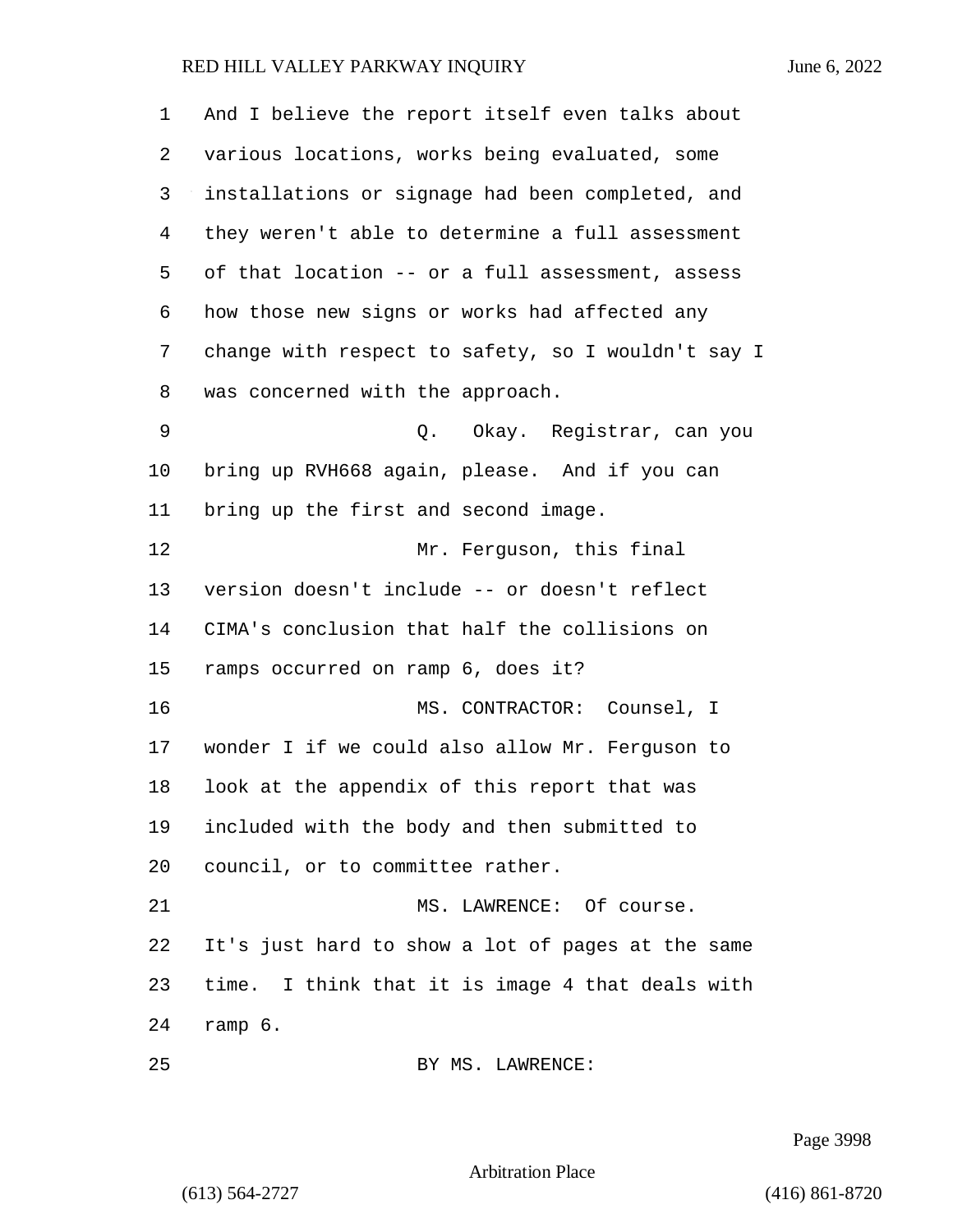| 1  | Q.<br>If you -- Registrar,                         |
|----|----------------------------------------------------|
| 2  | maybe you can keep up image 2 that you have up     |
| 3  | here. Make image 2 -- yes. There we go. And if     |
| 4  | you can call out -- there a reference to -- sorry, |
| 5  | I just want to make sure I'm in the right place    |
| 6  | for you, Mr. Ferguson. That's the Mud segments.    |
| 7  | Apologies. Registrar, if you can close that and    |
| 8  | go to the next image, please. There we go, and if  |
| 9  | you can call up the bottom half of this page, ramp |
| 10 | 5 and ramp 6.                                      |
| 11 | And so to be fair in my                            |
| 12 | question, and I'll just be more specific. In the   |
| 13 | body of the report there's no reference to half of |
| 14 | the ramp collisions, or more than half of ramp     |
| 15 | collisions being on ramp 6, is there?              |
| 16 | In the written text of<br>Α.                       |
| 17 | the report, no.                                    |
| 18 | I think you can close<br>Q.                        |
| 19 | that down, that callout. Thank you.                |
| 20 | And there isn't anything in                        |
| 21 | the text that deals -- that reflects CIMA's        |
| 22 | finding that high proportion of wet surface        |
| 23 | conditions in single motor vehicle collisions were |
| 24 | found during their collision review, is there?     |
| 25 | Well, it's identified in<br>Α.                     |

Page 3999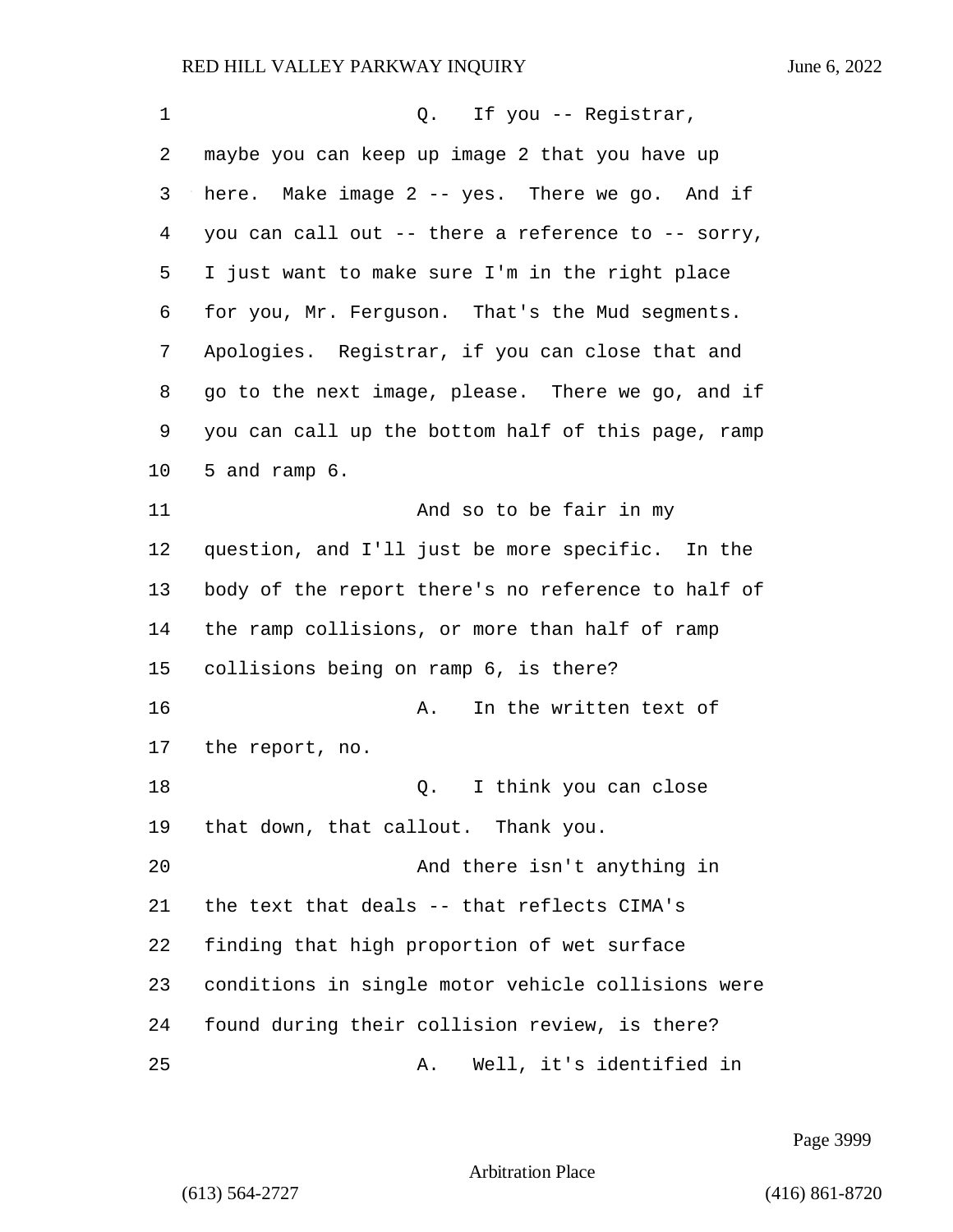the appendix which is part of the overall report. 2 Q. Would you agree that this is relevant information that should have been highlighted in the body of the text? A. No. 6 Q. The information report references friction, and we went to that one reference to it. It's also in the appendix as a short-term countermeasure. The report doesn't explain CIMA's connection between -- its recommendation for friction testing and the high proportion of wet weather collisions. Why isn't that referenced in the body of the report? 14 A. So in the CIMA report itself and the way it's written, the CIMA talks about the potential correlation between wet weather collisions and pavement conditions, and it identifies that if the City -- the City could undertake a friction test to -- I believe it's -- I believe they reference creating a review of the data to the design specs, but there's also the correlation within traffic between more vehicle collisions and wet weather, especially when you take into account the geometrics of the roadways. You have grade changes, you have curvature

Page 4000

## Arbitration Place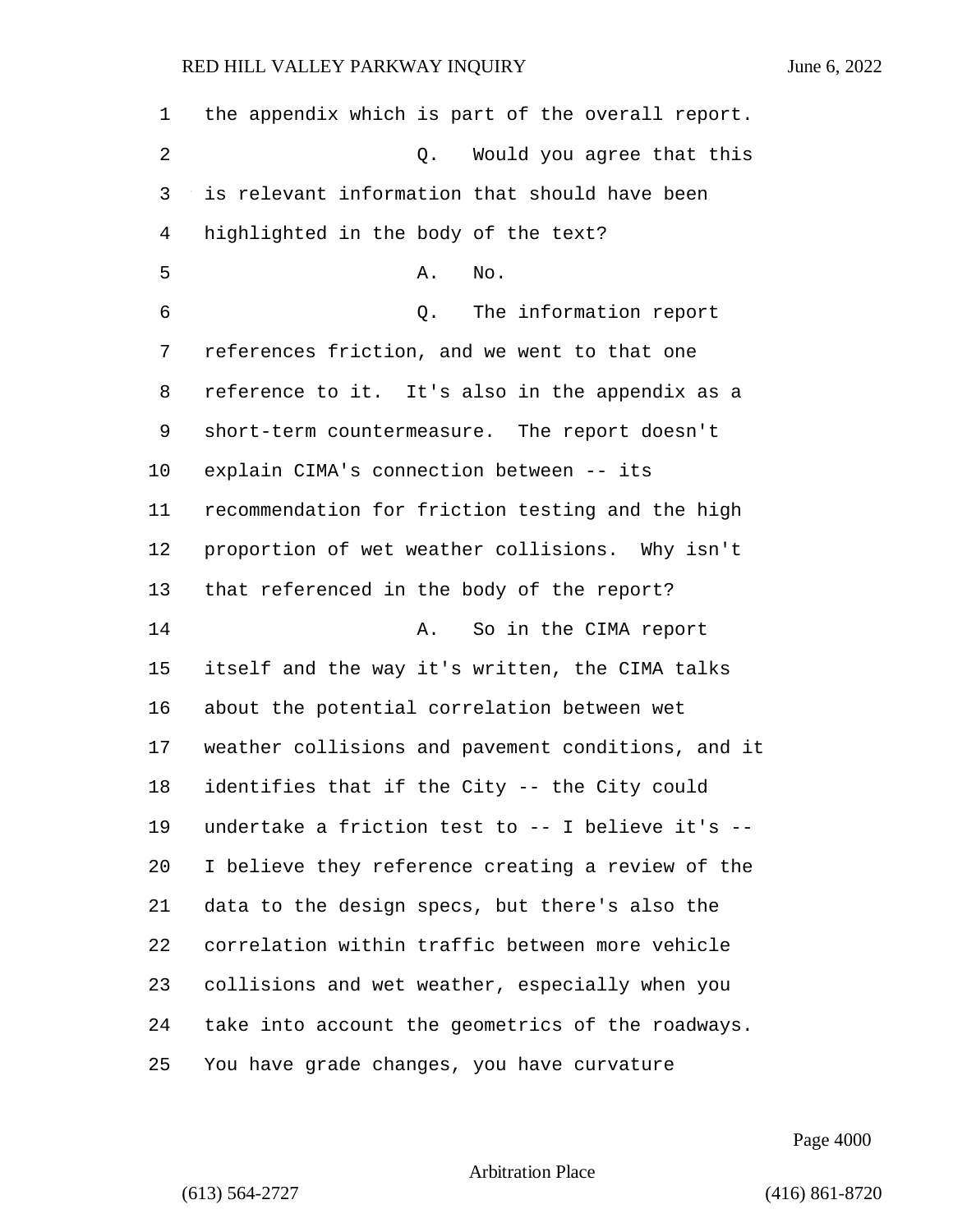changes. 2 So it's not identified as a high priority type of task that would be expected to be received from a consultant. We obviously have discussions with consultants. We'll talk to consultants throughout the reports, development of the reports or the studies and have those types of conversations. 9 And to put that sort of into perspective, you know -- a couple of years ago municipalities were required to undertake railway safety audits, and so within those reports the consultants clearly identified items that had to be completed. 15 So, again, in our industry we look at the wording that's associated within those reports. 18 So going back to the railway stake. It stated that municipalities or the municipality must complete X work by X date. So it's very clear; it's very upfront. Then they provide the additional information that says 23 municipality can also look at these items; it's not a requirement; you could do it if you want to supplement the location, but it's not an actual

Page 4001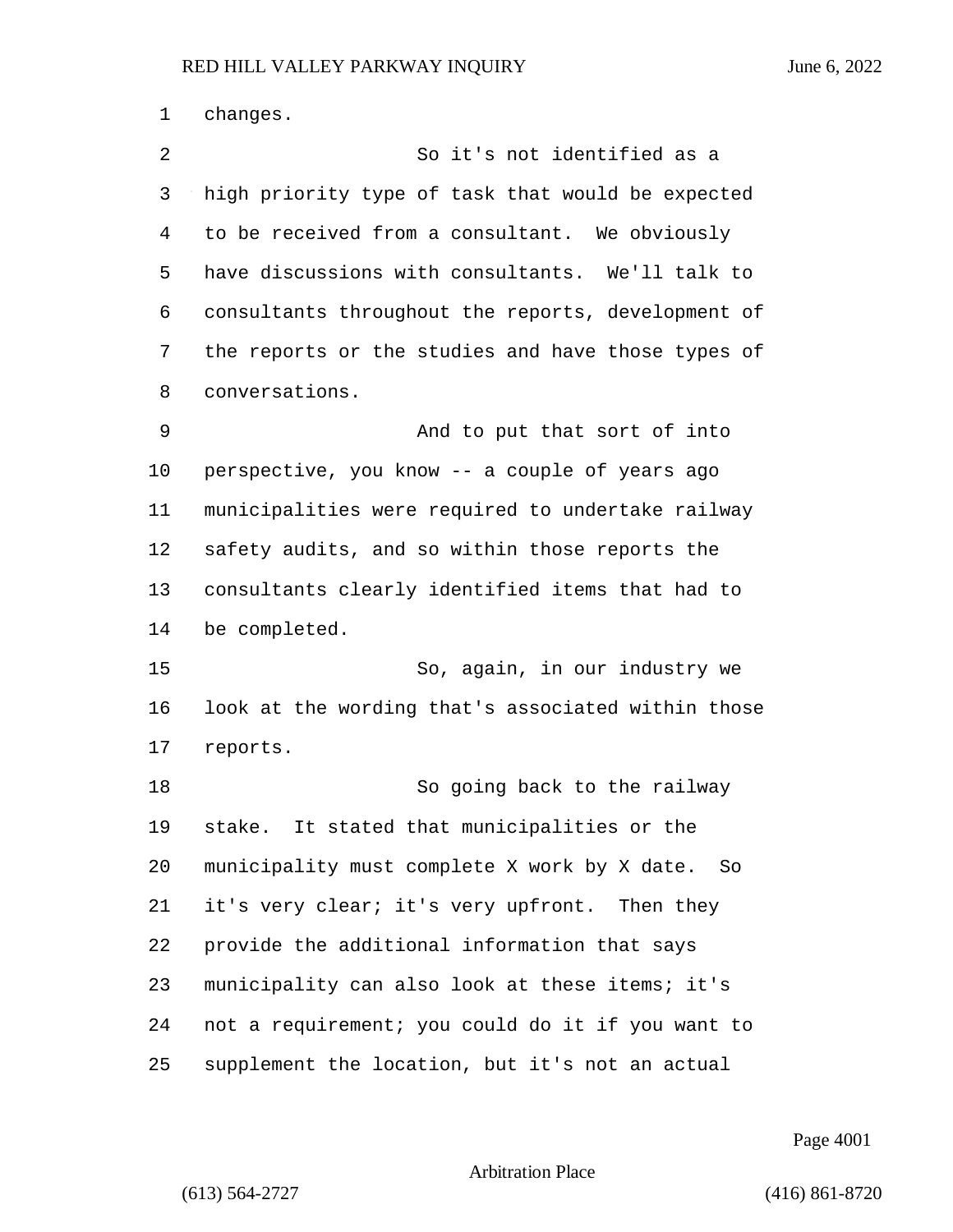requirement. 2 When you go back and use that as a comparison here, again, it's a lot -- a number of the items are identified as could or to -- as a follow-up, if your pre-countermeasures -- if you find that they are not addressing the situation, then upgrade to these new installations or these additional countermeasures. 10 Q. Okay. So you'll agree with me that a person who has not -- doesn't have experience in traffic safety may not easily connect the reference to friction testing with the collisions that are set out in the body of the appendix. Do you agree me with me that, that that might not be an obvious connection? 17 A. I'm not sure. I'm sorry, Ms. Lawrence, I don't understand the question. 19 Q. I can try again. Would you agree with me that it's not an obvious connection to someone who is a lay person that the connection being between friction testing and the reference, the high proportion of particular kinds of collisions that are in the appendix to this report?

Page 4002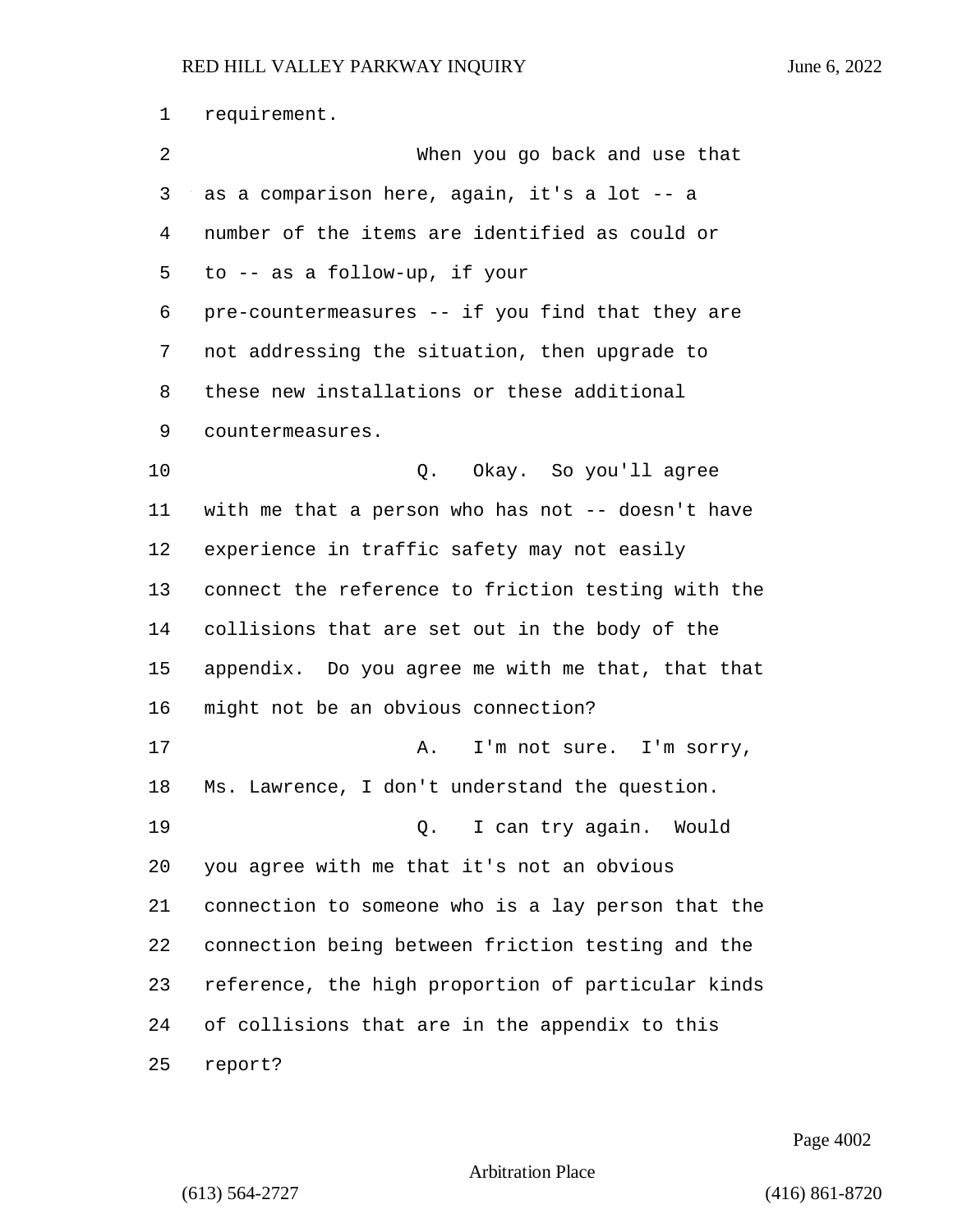1 A. I'm not sure I can agree with that. There is -- I mean, throughout -- a lot of people will reference paving condition and wet conditions before they assume anything else, has always been my experience. 6 Q. Okay. I'm going move on. 7 Registrar, can you go back to 8 the OD6, paragraph 70 -- pardon me, page 70, paragraph 176. 10 There's a calendar and an appointment for a meeting with Mr. Lupton, Mr. White, Mr. Moore and yourself on October 28, and it says "cancelled." And then it says in the body of the invitation "revised - location meeting." Did you attend a meeting with Mr. White, Mr. Moore and Mr. Lupton? 17 A. At that time I don't 18 recall. 19 Q. Can you close that callout, please, and if you can call out 177. 21 So on that same day as the meeting was scheduled, October 28, Mr. Lupton e-mailed you and Mr. White and said he had a conversation with Gary. Does that refresh your memory about whether you attended any meeting with

Page 4003

Arbitration Place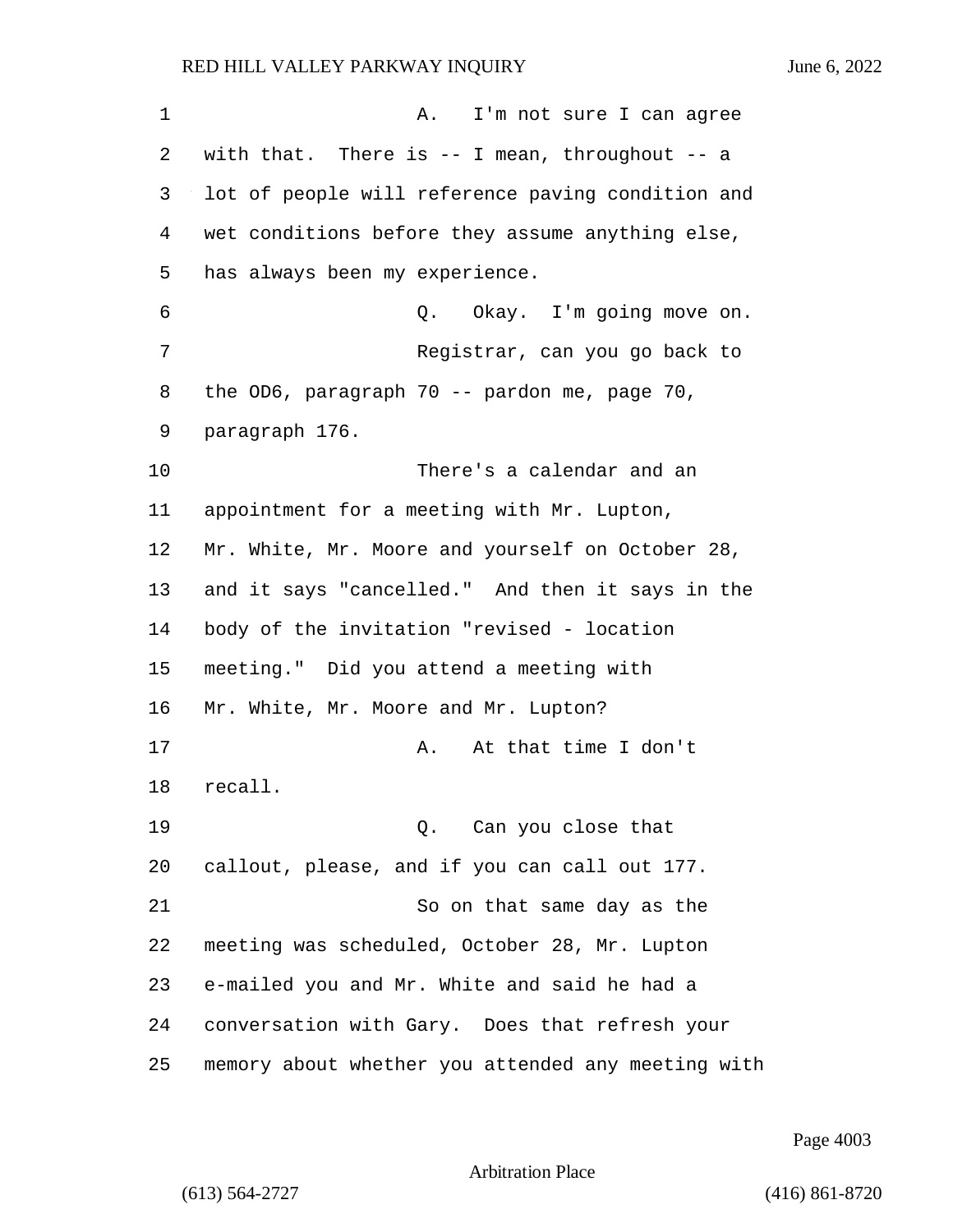1 Mr. Moore in respect of the 2013 report? 2 A. No, no. 3 Q. Apart from this e-mail 4 where Mr. Lupton speaks -- includes some 5 information about Gary, which I'll get to, did 6 Mr. Lupton otherwise convey to you Mr. Moore's 7 concerns about the 2013 report? 8 A. Beyond this e-mail not 9 that I recall. 10 **Q.** So you still weren't sure 11 about exactly what Mr. Moore's concerns were 12 starting from that e-mail with Mr. Fields? 13 A. Yeah, I -- honestly, I 14 don't recall. Sorry. 15 Q. It's all right. So 16 you'll see in this e-mail Mr. Lupton says, "I 17 reviewed with Gary." Do you recall what he 18 reviewed with Gary, the CIMA report or the staff 19 report? 20 A. No, I don't know. 21 Q. And he -- Lupton says: 22 THe's good, but suggests we 23 manage the final version of 24 the report to reflect what we 25 are saying."

Page 4004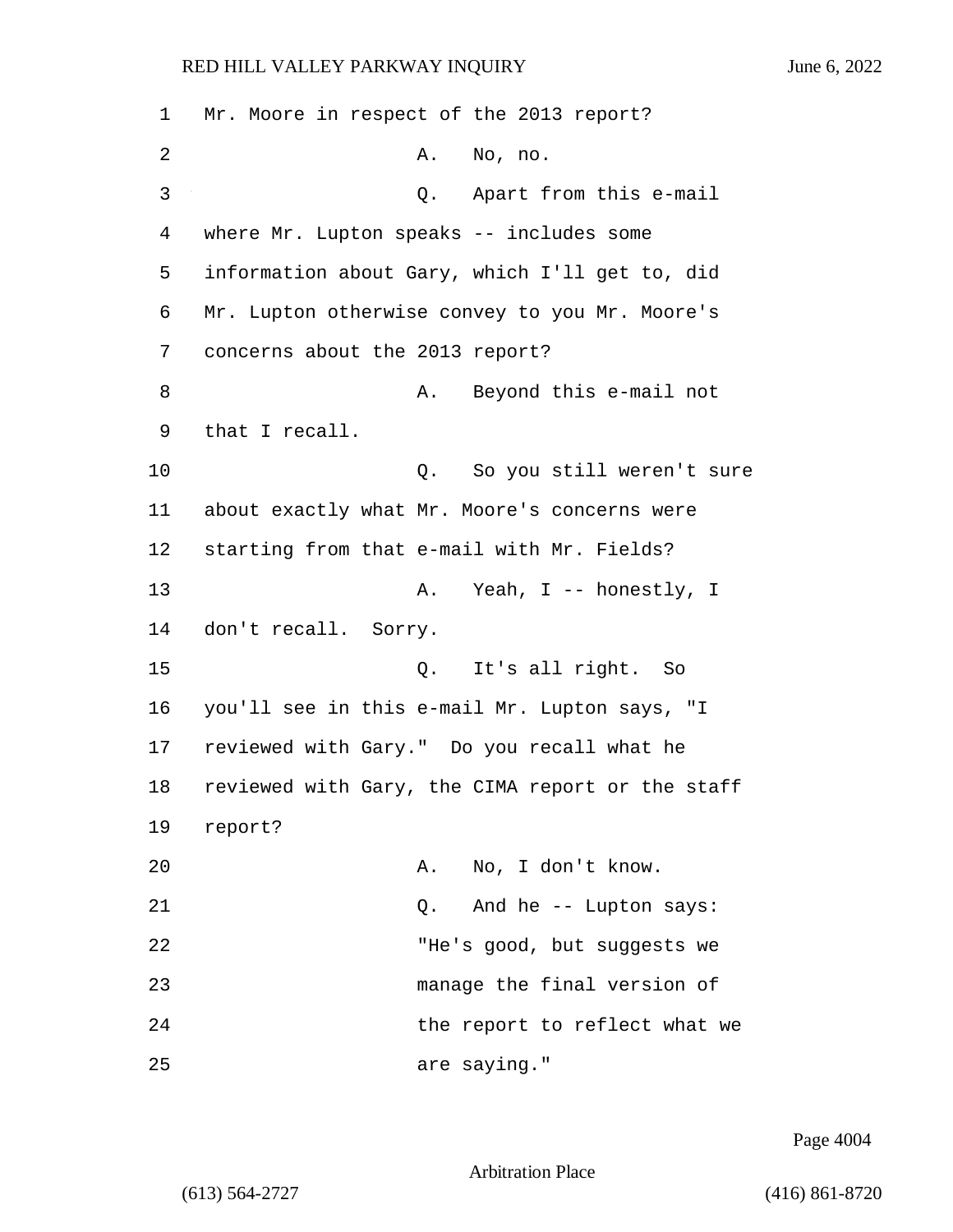| 1  | And then he goes on to talk                        |
|----|----------------------------------------------------|
| 2  | about an FOI, and he says:                         |
| 3  | "I'm not asking to change                          |
| 4  | opinions, but to soften and                        |
| 5  | stage the report similar to                        |
| 6  | what we have done with our                         |
| 7  | info report. Do this first                         |
| 8  | and measure results. Please                        |
| 9  | sit down with CIMA make this                       |
| 10 | happen."                                           |
| 11 | Did you understand from this                       |
| 12 | e-mail from Mr. Lupton that you were to go back to |
| 13 | CIMA and ask them to make changes to the final     |
| 14 | report that they had submitted to you?             |
| 15 | Just based on how I'm<br>Α.                        |
| 16 | reading it, that is how I read it.                 |
| 17 | Can you close out the --<br>Q.                     |
| 18 | this callout, please. And you'll see it -- you     |
| 19 | don't have to call out, Registrar.                 |
| 20 | The next paragraph you ask                         |
| 21 | Mr. Cooper to set up a meeting with CIMA.          |
| 22 | And then if you can go,                            |
| 23 | Mr. Registrar, to paragraph 182 which is I believe |
| 24 | on the next page, next image.                      |
| 25 | And Mr. Applebee comes back                        |

Page 4005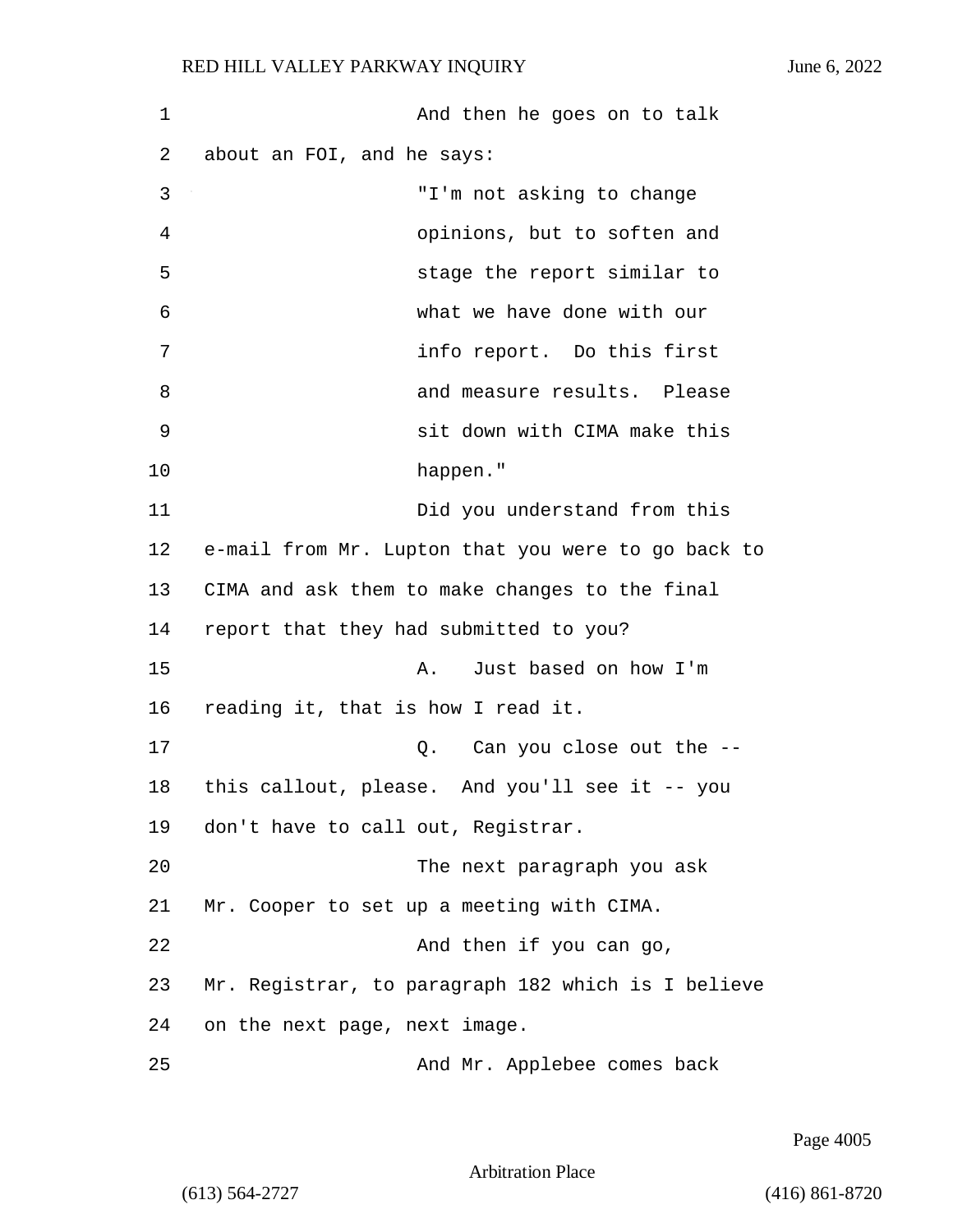1 with additions to the final report that sets out 2 or includes ranges of time periods. Do you see 3 that in paragraph 182? We can call it out. That 4 was as a result of your communications with CIMA, 5 wasn't it? 6 A. Agreed. 7 Q. You can close that, and 8 if you can bring up page 79, 201, please. 9 Did you attend the 10 November 18, 2013 PWC meeting? 11 A. I can't remember 12 specifically. I suspect I was there. 13 Q. Okay. Do you recall that 14 councillors accepted the report that we've just 15 been looking at, but also wanted lighting to be 16 put on the -- the lighting aspects to be put on 17 the outstanding business list? 18 A. Yes. 19 Q. And so fair to say, they 20 were pleased with the work that had been done, but 21 they didn't want to lose sight of the lighting 22 issue? 23 A. Correct. 24 Q. If you could go to the 25 next image, Registrar. Actually can you pull up

Page 4006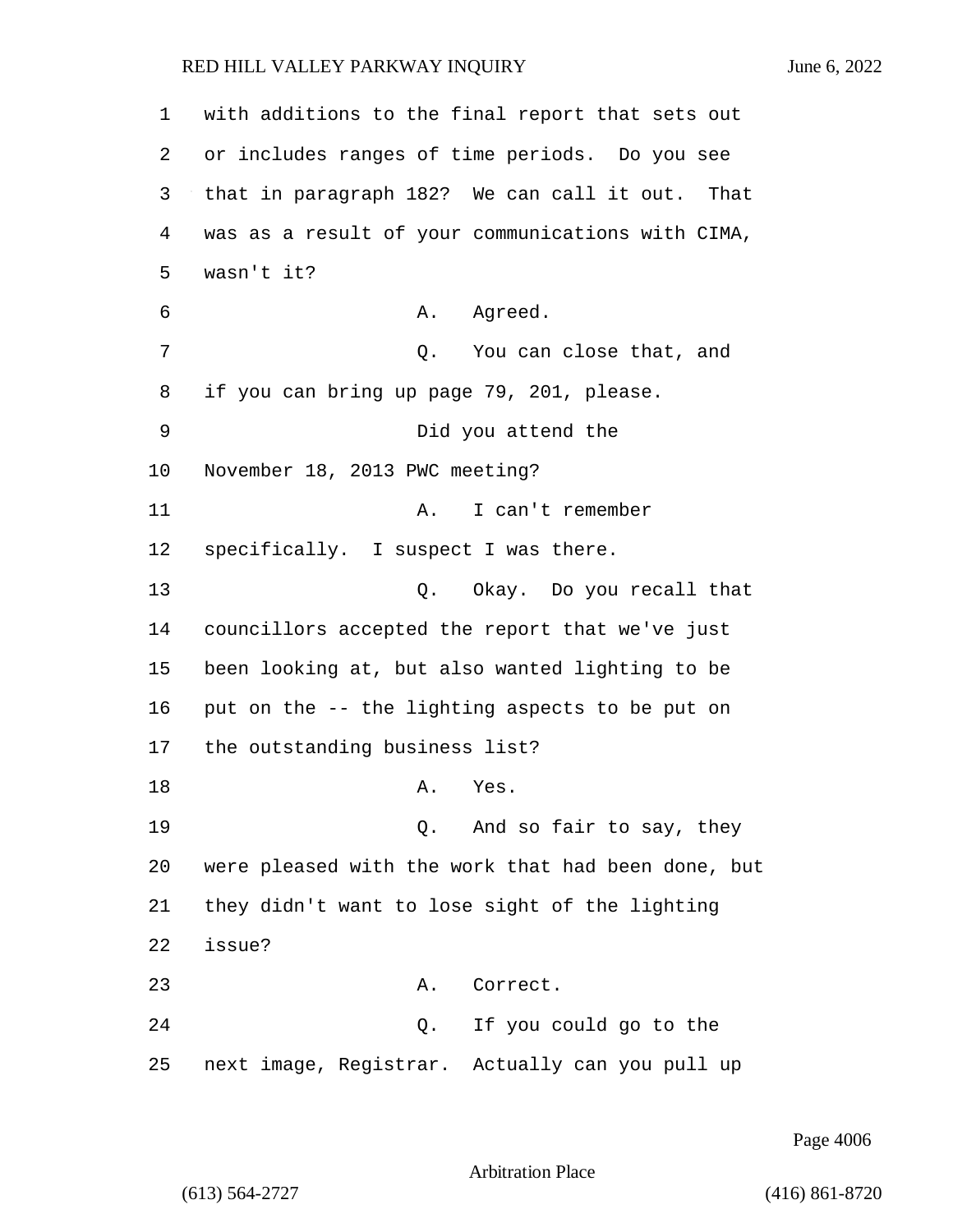the last image and this image at the same time. Thank you. 3 So you see down at 203 -- in fact it may be easier to go to the document itself just for ease of review. 6 Registrar, can you go to HAM4339. And if you can go down to the image 2. And if you can call out Mr. Moore's e-mail at the top. 10 You're not copied on this e-mail; if you can take a look. Did anyone convey the substance of this e-mail, in particular Mr. Moore's concerns to you? 14 A. I don't recall specifically. 16 Q. What about generally? That he was displeased -- that's my characterization -- displeased with the lighting aspects living (ph) on the OLB -- OBL, pardon me. 20 A. Yes, I would think that Mr. White and I probably would have talked at some point, and he would have made me aware. 23 MS. LAWRENCE: Okay. Registrar, can you close this down and go to page 77 of OD6, paragraph 196.

Page 4007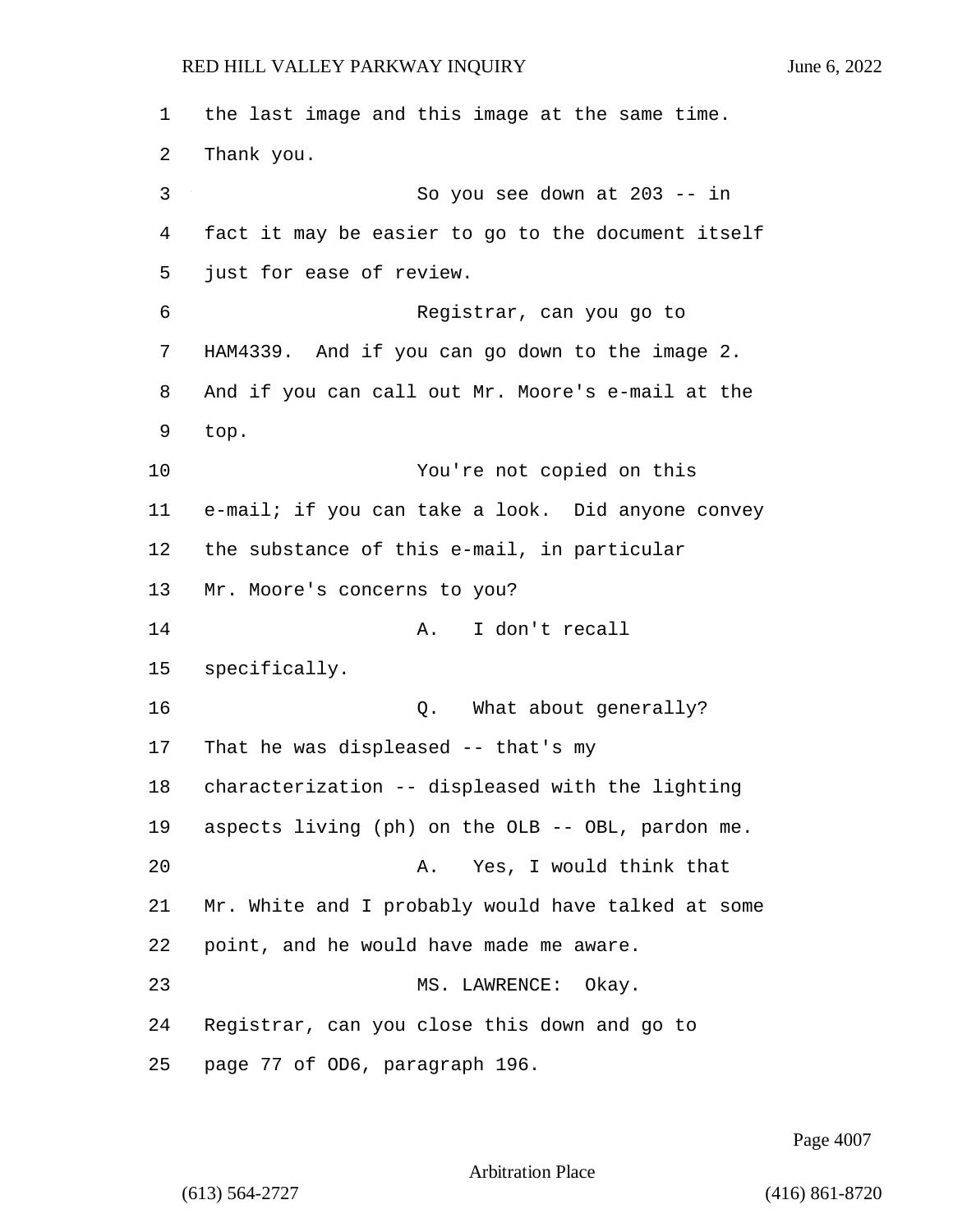1 Were you aware that in November 2013 Golder conducted -- Golder retained Tradewind to conduct friction testing on the parkway? 5 A. No. 6 Q. Registrar, can you go to page 86, paragraph 225 of OD6. Actually can you close that and go down to -- no, that's fine. You can leave that up. Oh, back. There we go. Thank you. 11 Do you recall learning that Mr. Moore had talked to the councillor and that Mr. Lupton confirmed that the deal with Chad was to implement the items and monitor for at least a year and then see if anything further needs to be done? Did anyone convey that to you? 17 A. Again, I don't recall. 18 Q. Okay. Can you close that. And can you call out the next paragraph, 225 (sic). Thank you. 21 And this is an e-mail you are copied on. That's a follow-up from this back and forth about the lighting issue and the outstanding business list. And Mr. White forwarded this e-mail to you, and notes:

Page 4008

Arbitration Place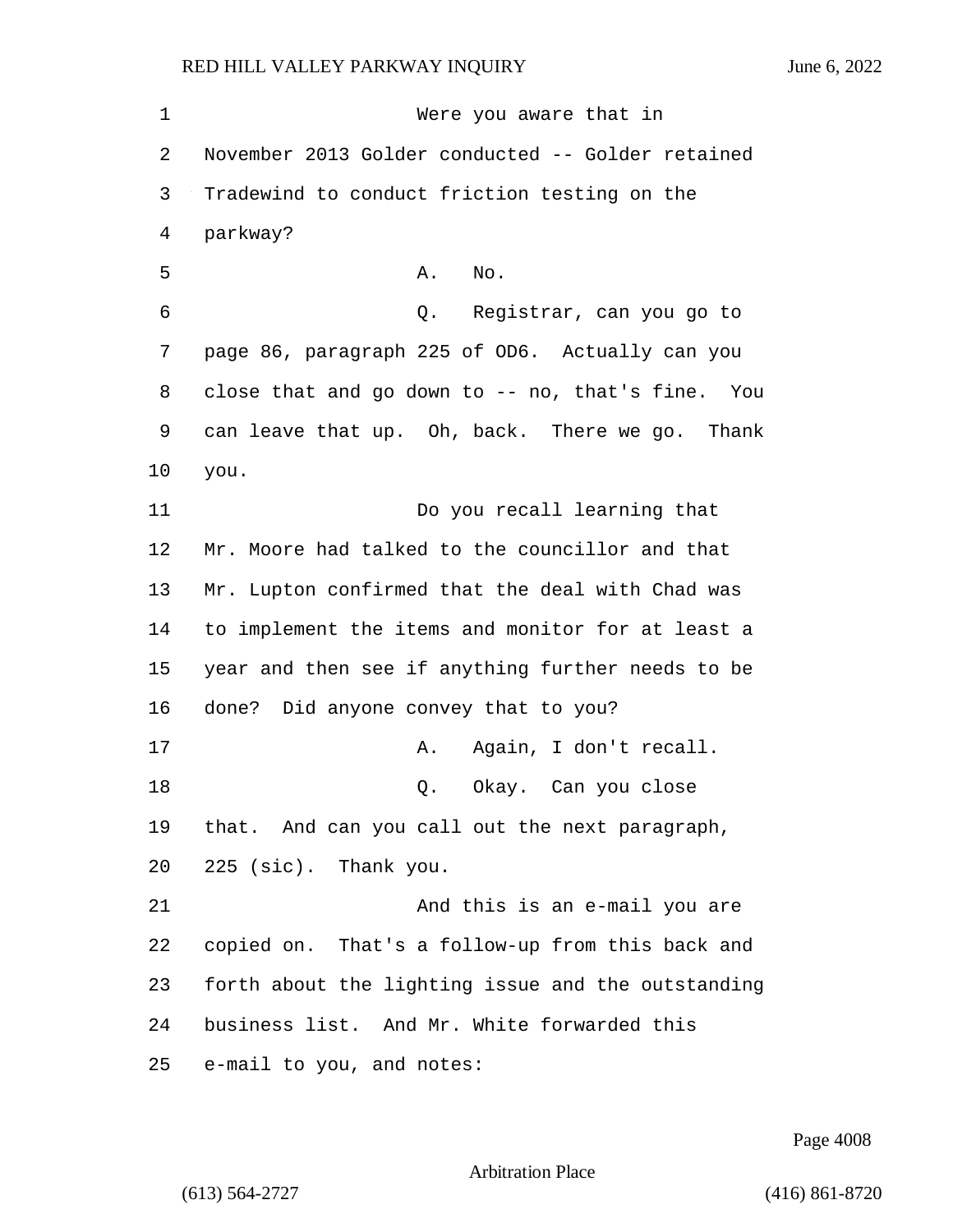| 1  | "What are we doing with the                      |
|----|--------------------------------------------------|
| 2  | Roads request to sign slippery                   |
| 3  | when wet signs everywhere?<br>I                  |
| 4  | forgot about that one.<br>We                     |
| 5  | need the asphalt skid test to                    |
| 6  | determine to see what they                       |
| 7  | determine also!" (As read)                       |
| 8  | So from this I'm going to                        |
| 9  | suggest to you that this is in January, that you |
| 10 | had not done the collision history review that   |
| 11 | Mr. White had previously requested.              |
| 12 | Again, I don't recall.<br>Α.<br>I.               |
| 13 | can't really speak to it.                        |
| 14 | Okay. You agree with me,<br>Q.                   |
| 15 | this implies that you hadn't had a conversation  |
| 16 | with Mr. White about the roads request for       |
| 17 | slippery when wet signs by this point?           |
| 18 | I would say, I disagree<br>Α.                    |
| 19 | based on the previous communications where I     |
| 20 | believe Mr. White references the collisions and  |
| 21 | based on our practices and how quickly we        |
| 22 | responded to those types of requests.<br>I'm     |
| 23 | assuming of course that the work had been done,  |
| 24 | that we had completed a high level review.       |
| 25 | Okay. Mr. White also<br>Q.                       |

Page 4009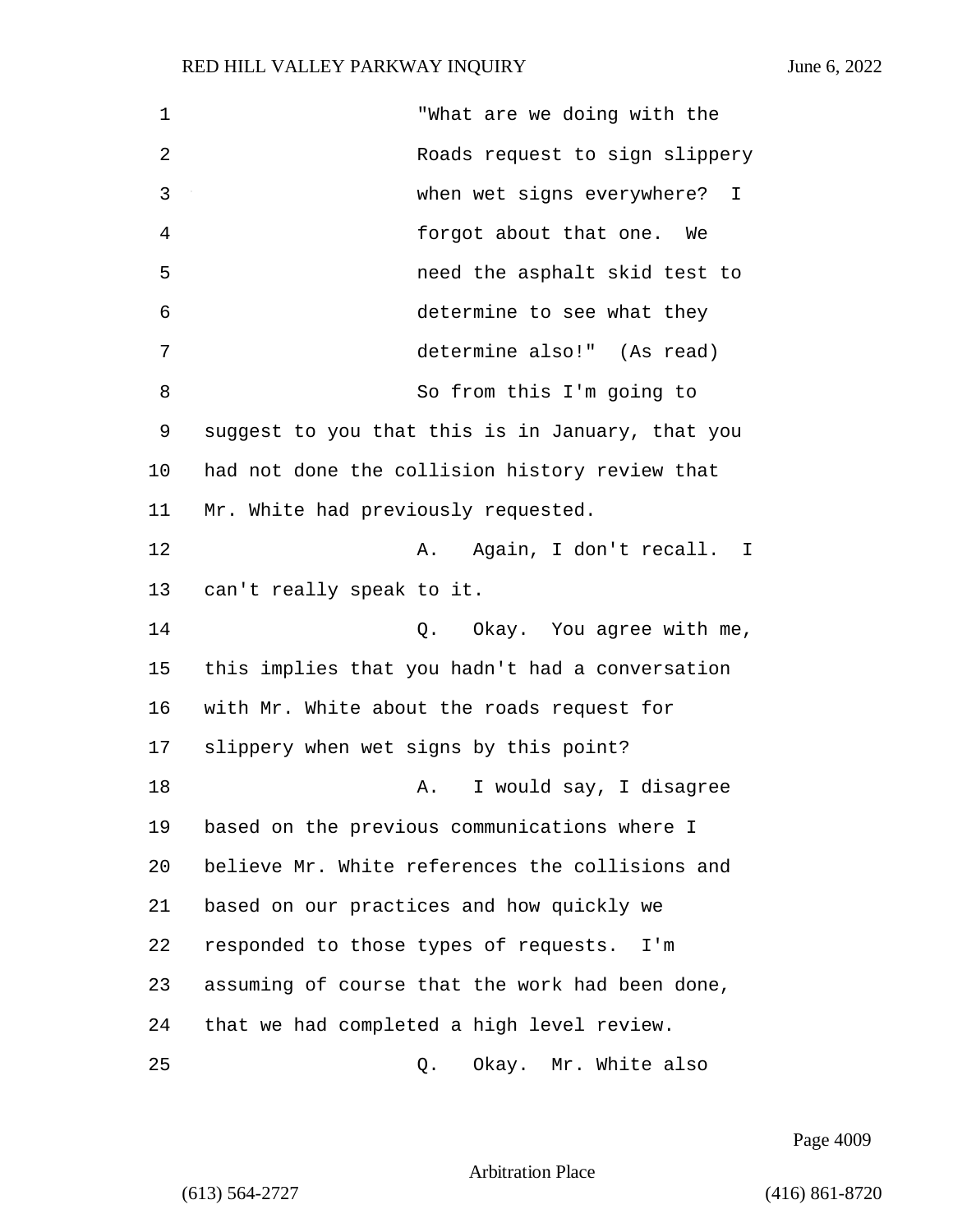| 1  | says, we need the asphalt skid tests to see what   |
|----|----------------------------------------------------|
| 2  | they determine also. Why did you agree you need    |
| 3  | (ph) friction testing results to see what they     |
| 4  | determined?                                        |
| 5  | A. Well -- and I take that                         |
| 6  | as he's referencing the 2013 report?               |
| 7  | $Hm - hmm$ .<br>Q.                                 |
| 8  | That he's $--$ we need the<br>Α.                   |
| 9  | asphalt skid tests to see what they determine. So  |
| 10 | I don't know if he's -- based on what CIMA had     |
| 11 | written, those results were to be compared to the  |
| 12 | design spec. So I take that statement as, you      |
| 13 | know, engineering completing that work and being   |
| 14 | able to do the comparison to the design spec to    |
| 15 | see where it stands.                               |
| 16 | Okay. What use would<br>Q.                         |
| 17 | traffic engineering put to friction test results?  |
| 18 | Maybe I'll put that differently. How would         |
| 19 | traffic engineering use friction testing results?  |
| 20 | Again, so one -- there's<br>Α.                     |
| 21 | a couple of things to that. One, we would have to  |
| 22 | have someone summarize the information. We would   |
| 23 | need a professional that is trained in that area   |
| 24 | to summarize that information is -- as myself,     |
| 25 | anyways, I don't have that training or background, |

Page 4010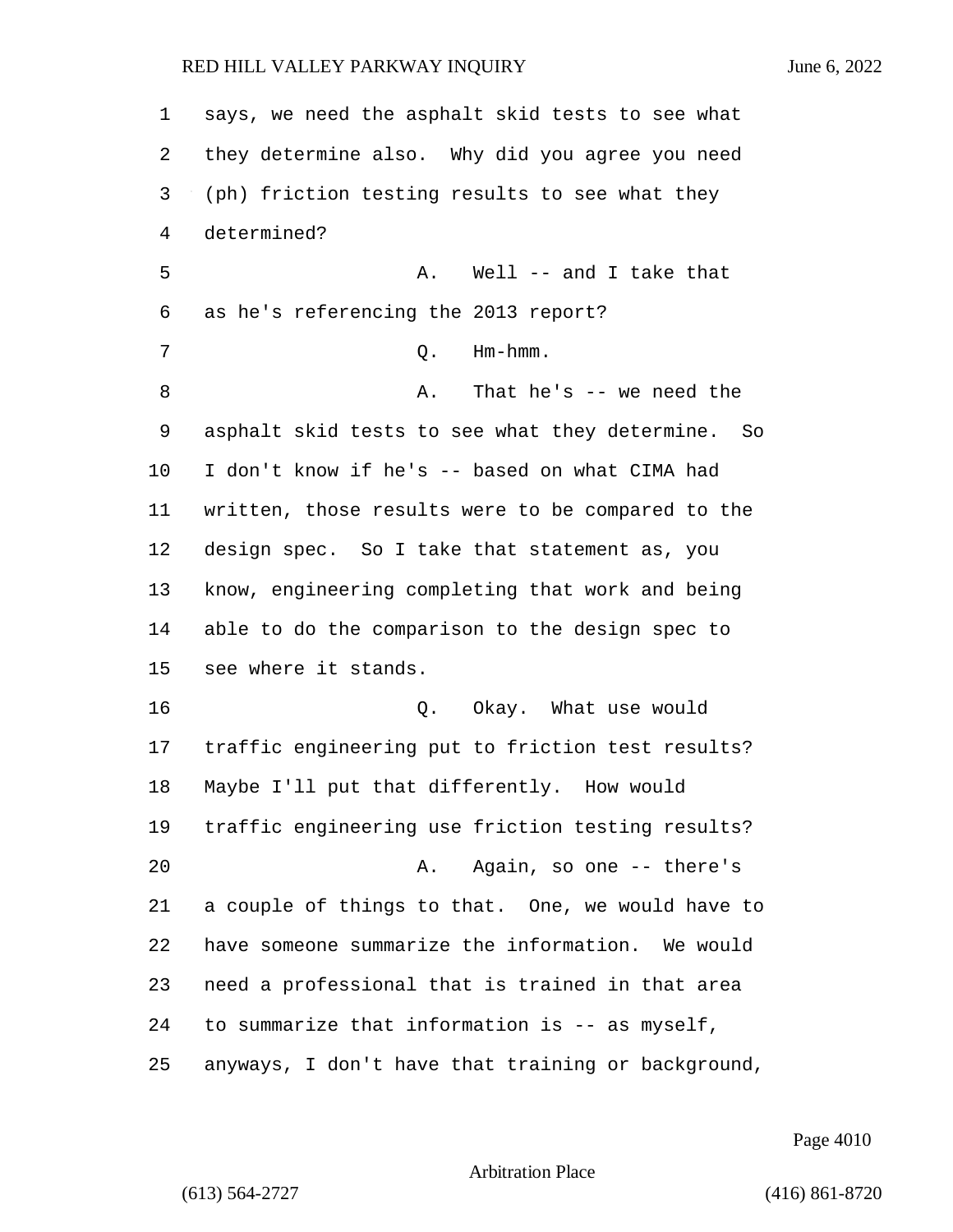so I would have no understanding of what the actual results mean. 3 Secondly, based on those results and whatever came back, you would be able to determine, one, is there an issue obviously with skid resistance, or are the issues aligned more with driver behaviour. And so that is going to help you direct going forward in terms of what type of actions you could take. 10 Q. Thank you. Who was ultimately responsible to ensure that the friction testing that was recommended in the CIMA report actually happened in your opinion? 14 A. It was engineering services. 16 Q. Was traffic engineering responsible for obtaining those results and reporting them back to council given that the initial report came from traffic engineering? 20 A. Well, my position was at the time, and you kind of -- I think you see that in the wording of the reports, including the 2015, report, that I know we're not trained in that area, and so I'm not really comfortable in providing that information. It's my position that

Page 4011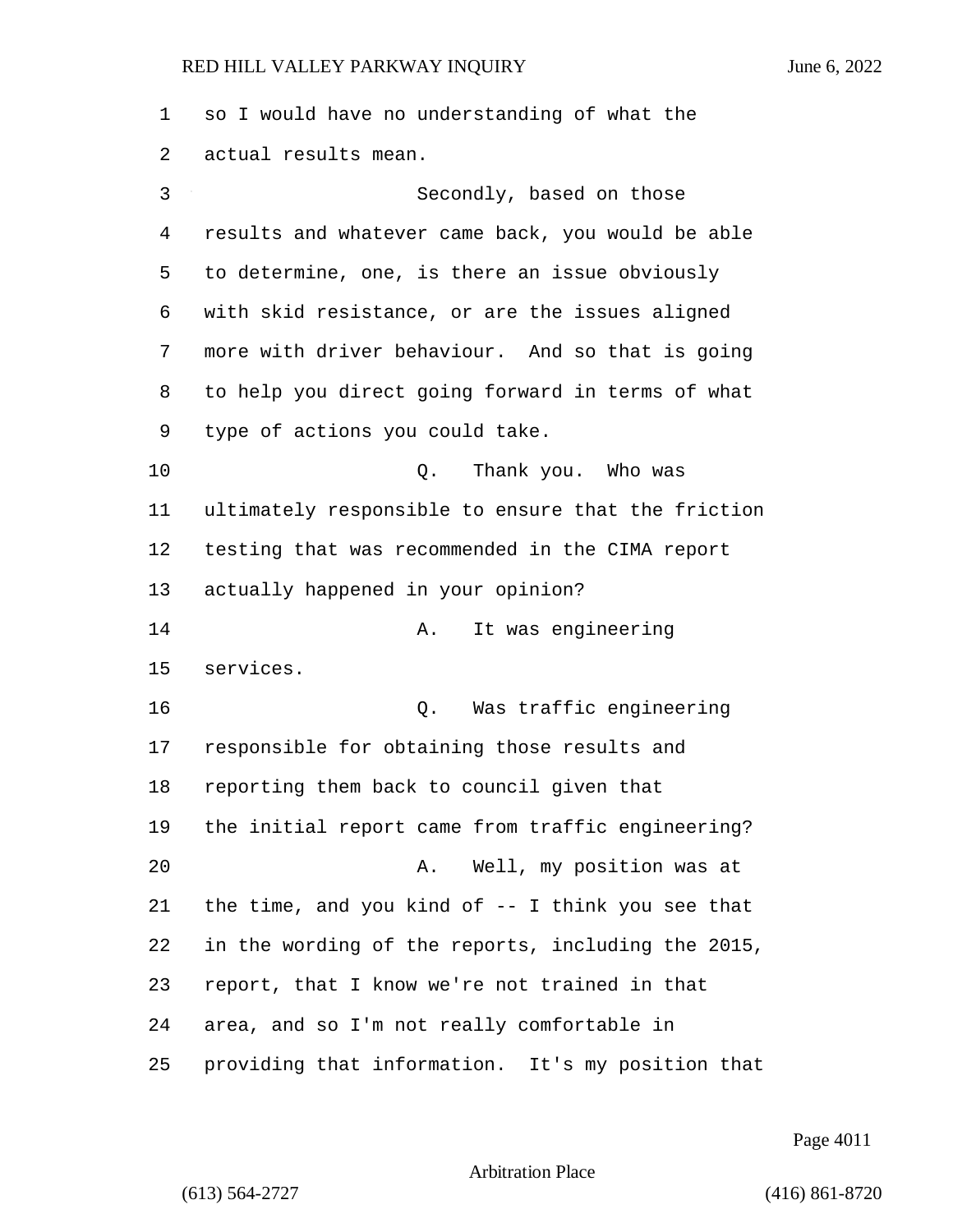| 1  | engineering should be providing that material.<br>It        |
|----|-------------------------------------------------------------|
| 2  | was often rolled into traffic works obviously               |
| 3  | because we were all under public works, but to me           |
| 4  | it was always my position that engineering should           |
| 5  | be undertaking that work and reporting.                     |
| 6  | My question was reporting<br>Q.                             |
| 7  | back to council about that. Is that your opinion,           |
| 8  | that it's engineering services responsible to               |
| 9  | report back?                                                |
| 10 | That would be my position<br>Α.                             |
| 11 | to it.                                                      |
| 12 | Q. Okay. Would you expect                                   |
| 13 | that engineering services would have advised                |
| 14 | traffic engineering when the test -- of the                 |
| 15 | results when the tests were complete?                       |
| 16 | Yes.<br>Α.                                                  |
| 17 | And would assist in<br>Q.                                   |
| 18 | interpreting those results so that traffic safety           |
| 19 | could then, I think as we said, take appropriate            |
| 20 | steps?                                                      |
| 21 | Α.<br>Correct. Ms. Lawrence,                                |
| 22 | will we be taking a break soon?                             |
| 23 | MS. LAWRENCE: Yes.<br>I was                                 |
| 24 | just considering whether I should end here.<br>$\mathbf{I}$ |
| 25 | recognize we've gone about 10 minutes after our             |

Page 4012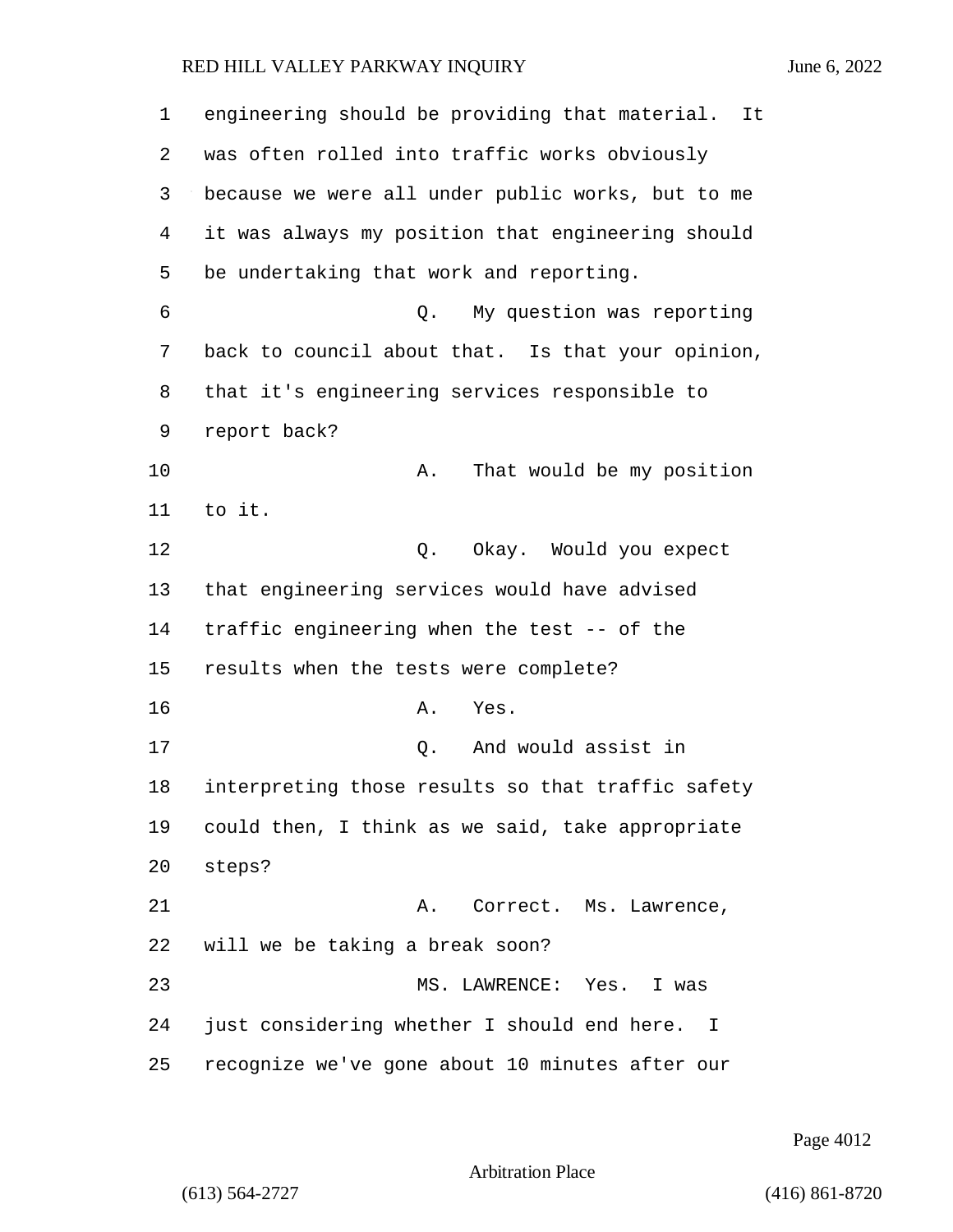usual break, and I'm happy to pause it at this point. 3 And thank you, Commissioner and Mr. Ferguson, for your indulgence on going a little later than we normally end -- normally break. It's now 11:40. 7 MS. CONTRACTOR: If I may, Mr. Commissioner, I wonder -- if Mr. Ferguson is going to be given the report that Ms. Lawrence referenced, that he also be given the appendices to that report, and if he needs time to review that report and take a break, perhaps we can add a little bit more time in case he requires it to review the report and take a break. **JUSTICE WILTON-SIEGEL:** Well, let's take a 15-minute break. I'm sure he'll be given the appendices. If he requires any more time, he can communicate with you. Ms. Contractor, you can advise Ms. Lawrence, and we'll extend our break. 21 MS. CONTRACTOR: Understood. Will do. Thank you. 23 MS. LAWRENCE: Ms. Contractor, we've sent it to you by e-mail. **JUSTICE WILTON-SIEGEL:** Okay.

Page 4013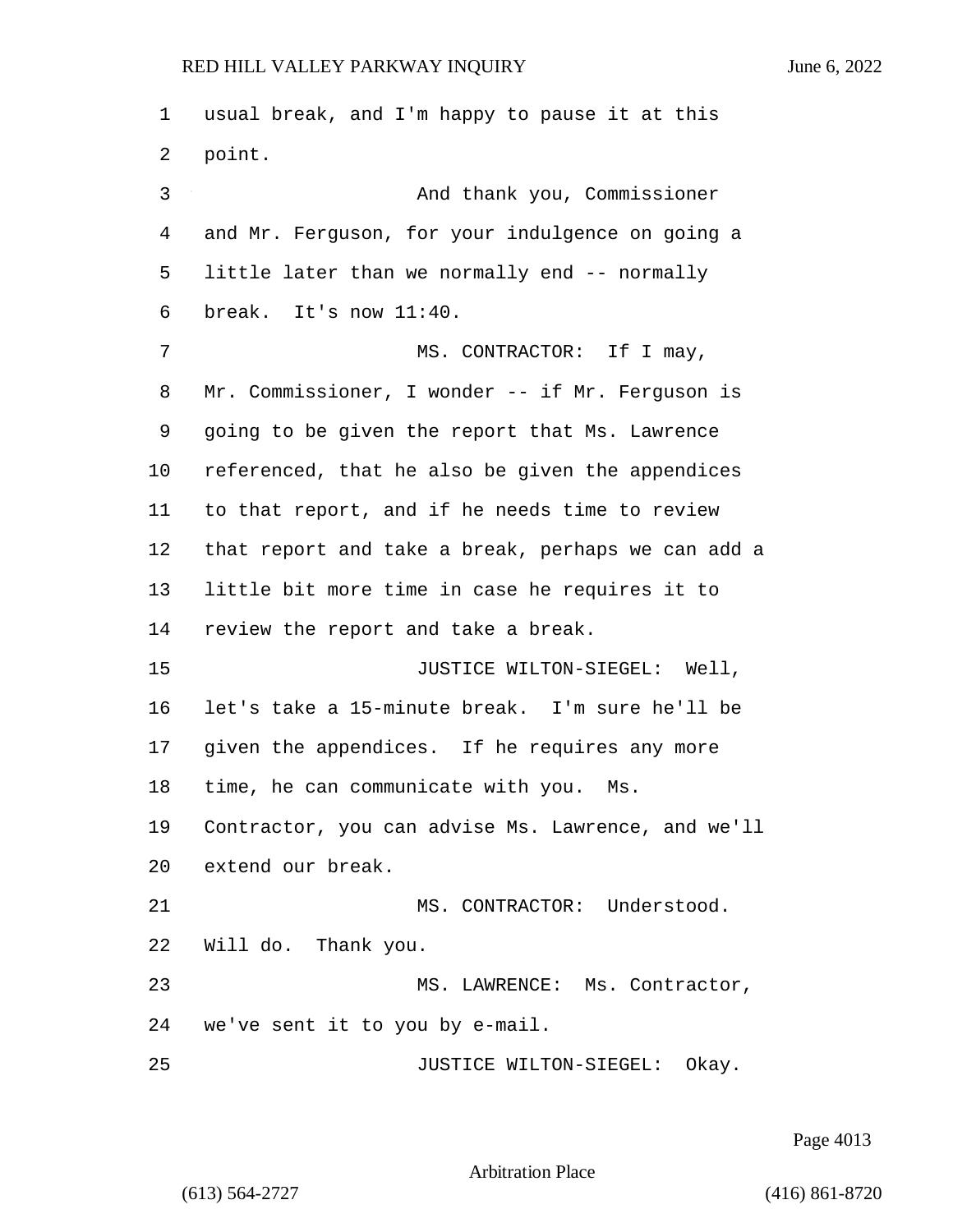1 So we'll stand adjourned until 5 to 12:00. --- Recess taken at  $11:41$  a.m. --- Upon resuming at 11:58 a.m. 5 MS. LAWRENCE: Thank you. 6 BY MS. LAWRENCE: 7 Q. Mr. Ferguson, did you have any additional answer that you wanted to give about the question I asked you about the draft 10-page staff report that you prepared and the reference to collisions in it? I understand you've had a chance now to see that report and review it in detail over the break. 14 MS. CONTRACTOR: Ms. Lawrence, I wonder if you could repeat your question for Mr. Ferguson. 17 MS. LAWRENCE: I can. And apologies, I'm going to have go back and find it. In fact, in order to keep going I will do that over lunch and then I will have the -- I will come back to that just so that I have the exact question. I want to check the real time transcript to make sure that I'm assessing it correctly, and apologies, I can't locate it at the moment, so I'll hold off and I'll return to that.

Page 4014

Arbitration Place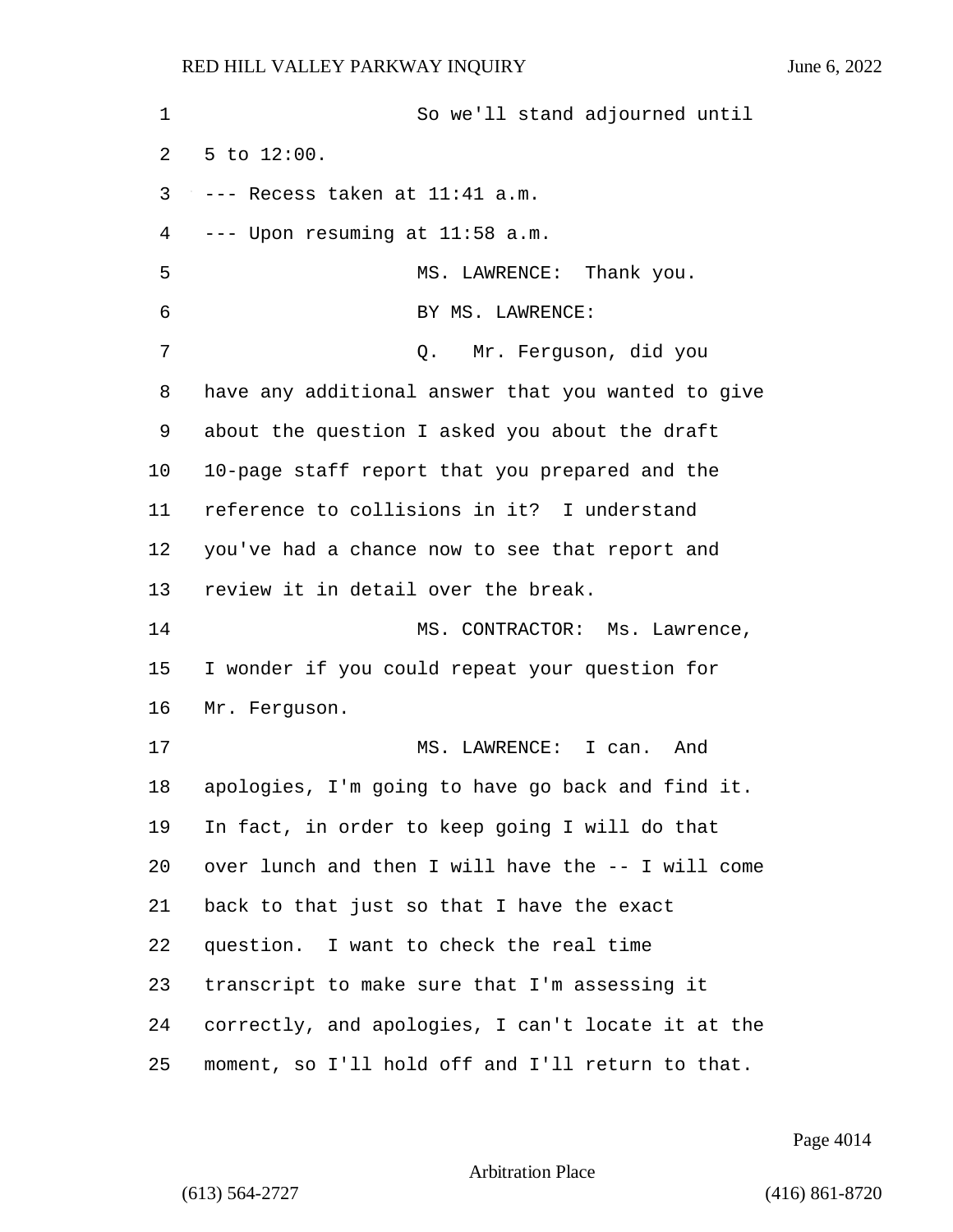| 1  | BY MS. LAWRENCE:                                    |
|----|-----------------------------------------------------|
| 2  | Is that all right,<br>Q.                            |
| 3  | Mr. Ferguson?                                       |
| 4  | Α.<br>Yes.                                          |
| 5  | Thank you.<br>Q.                                    |
| 6  | Mr. Ferguson, in the 2013 CIMA                      |
| 7  | report there was also a recommendation for the      |
| 8  | application of a high friction pavement surface to  |
| 9  | be applied in particular on ramp 6. Do you recall   |
| 10 | that recommendation?                                |
| 11 | Yes.<br>А.                                          |
| 12 | Q. Do you know if that                              |
| 13 | recommendation was implemented?                     |
| 14 | No. There was a<br>Α.                               |
| 15 | follow-up report, I believe, that recommends that   |
| 16 | the pavement be replaced at a $-$ - during a future |
| 17 | repaving project.                                   |
| 18 | Thank you. So put<br>Q.                             |
| 19 | differently, the recommendation was not             |
| 20 | implemented immediately after the 2015 report was   |
| 21 | received?                                           |
| 22 | Correct.<br>Α.                                      |
| 23 | Q. And it was reassessed as                         |
| 24 | part of the broader resurfacing project at a later  |
| 25 | date?                                               |

Page 4015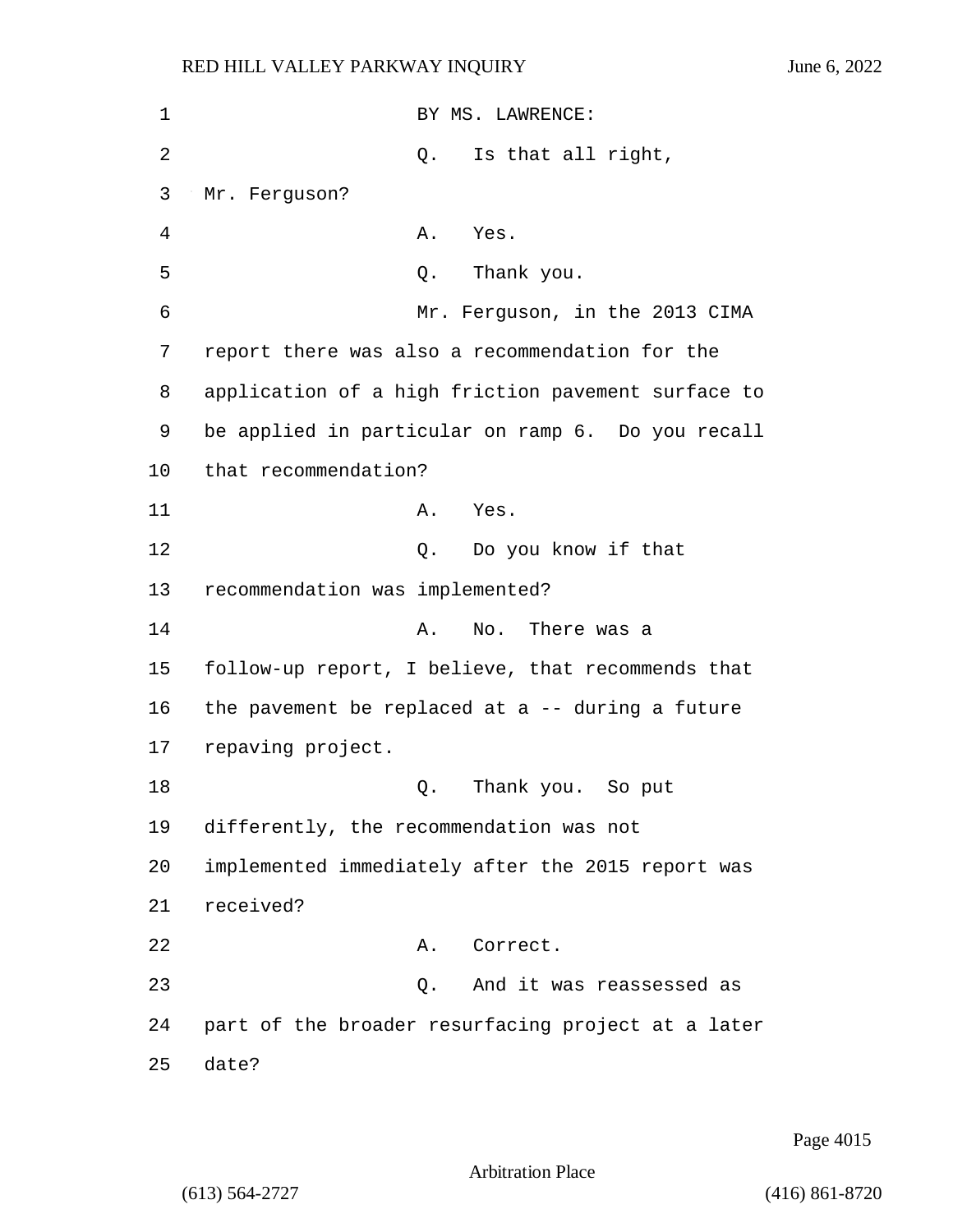| $\mathbf 1$ | That was the<br>Α.                                |
|-------------|---------------------------------------------------|
| 2           | recommendation approved by council.               |
| 3           | That was the<br>Q.                                |
| 4           | recommendation from staff?                        |
| 5           | Yes, approved by council.<br>Α.                   |
| 6           | Was traffic engineering<br>Q.                     |
| 7           | responsible for ensuring that that recommendation |
| 8           | was completed?                                    |
| 9           | Yeah. It would've been<br>Α.                      |
| 10          | identified in terms of information provided to    |
| 11          | engineering services for the completion of works. |
| 12          | Apologies, I think I was<br>Q.                    |
| 13          | vague in my question when I said "that            |
| 14          | recommendation." Was traffic engineering          |
| 15          | responsible for ensuring that the recommendation  |
| 16          | that the high friction application be placed on   |
| 17          | pavement, was that within the scope of traffic    |
| 18          | engineering to ensure that that was complete?     |
| 19          | As part of the repaving?<br>A.                    |
| 20          | Q. Just generally. Is it                          |
| 21          | traffic engineering who was responsible for that? |
| 22          | Yes. They undertake to<br>Α.                      |
| 23          | work and do all the pavement materials and takes  |
| 24          | (ph), whatever is used. That falls under          |
| 25          | engineering, yes.                                 |

Page 4016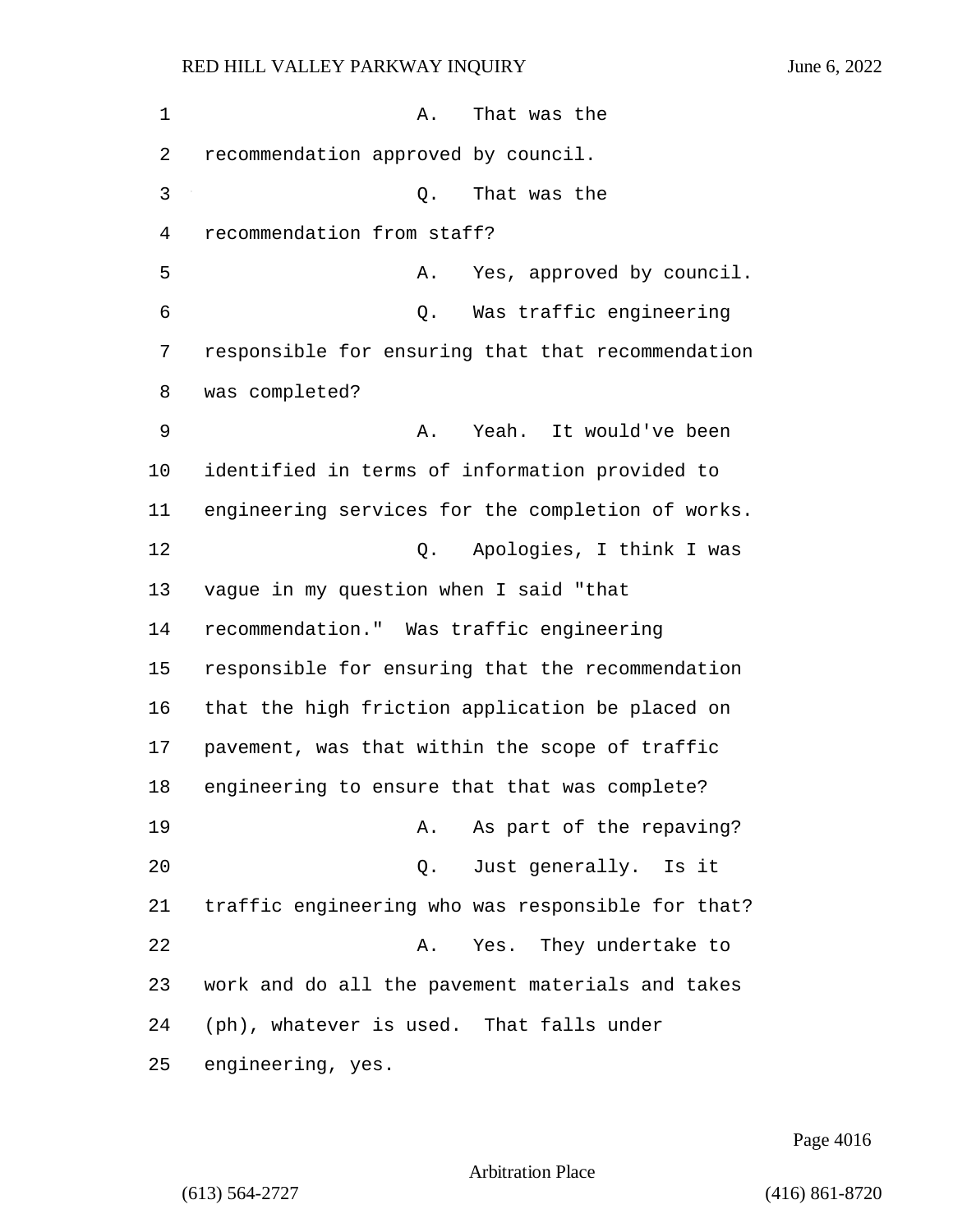1 and 0. Falls under engineering services or traffic engineering? 3 A. No, engineering services. Sorry. 5 Q. Okay. That's all right. I think it was my question, but thank you for the clarity. 8 Why is that the kind of project which falls under engineering services? 10 A. So their privy (ph) is obviously construction projects, and so when they have construction projects they -- they're the experts in that area and so they do that type of work. Traffic engineering doesn't typically do construction of that type. 16 Q. Thank you. Registrar, can you to OD page 106, paragraph 284, please. Thank you. Can you close that callout, please. Thanks. Can you call out 284 and 285 together, please. 21 So we're now in March of 2014 and Ms. Clark circulated a reminder about the lighting aspects that had been on the outstanding business list, and Mr. Lupton e-mailed Mr. White -- I don't believe you're copied --

Page 4017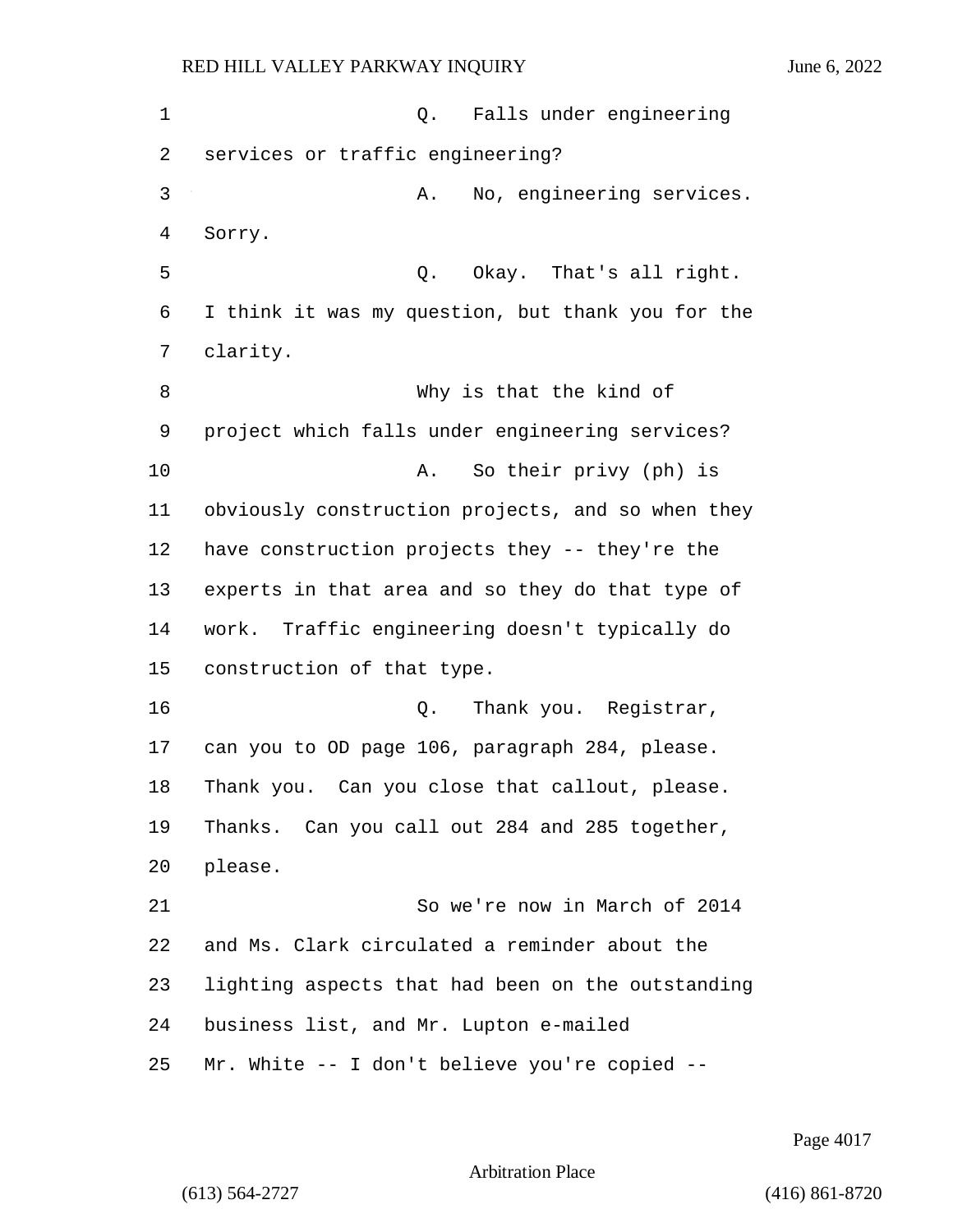asking if they had a plan in place when the weather improves. Is it fair to say that many of the improvements that CIMA recommended were more easy to implement in better weather, in spring or summer weather? 6 A. Correct, yes. 7 C. And did traffic engineering have a plan in place to address the CIMA recommendations? 10 A. Well, I know, I recall that we had submitted a number of work orders to have the work begin once the weather had improved, so I would say, yes, there was a plan in place. 14 Q. Okay. Registrar, can you go to page 117, please. And if you can call out 325 and 326. 17 So this is after some back and forth about some of the markings, the pavement markings. And you and Mr. Jacobson are having a discussion about having enough money to pay based on the existing contracts. And you say: 22 "Well, it will come from the 23 RLC fund, I think initially we 24 had 30,000 cats eyes, but we 25 can exceed that if need be."

Page 4018

Arbitration Place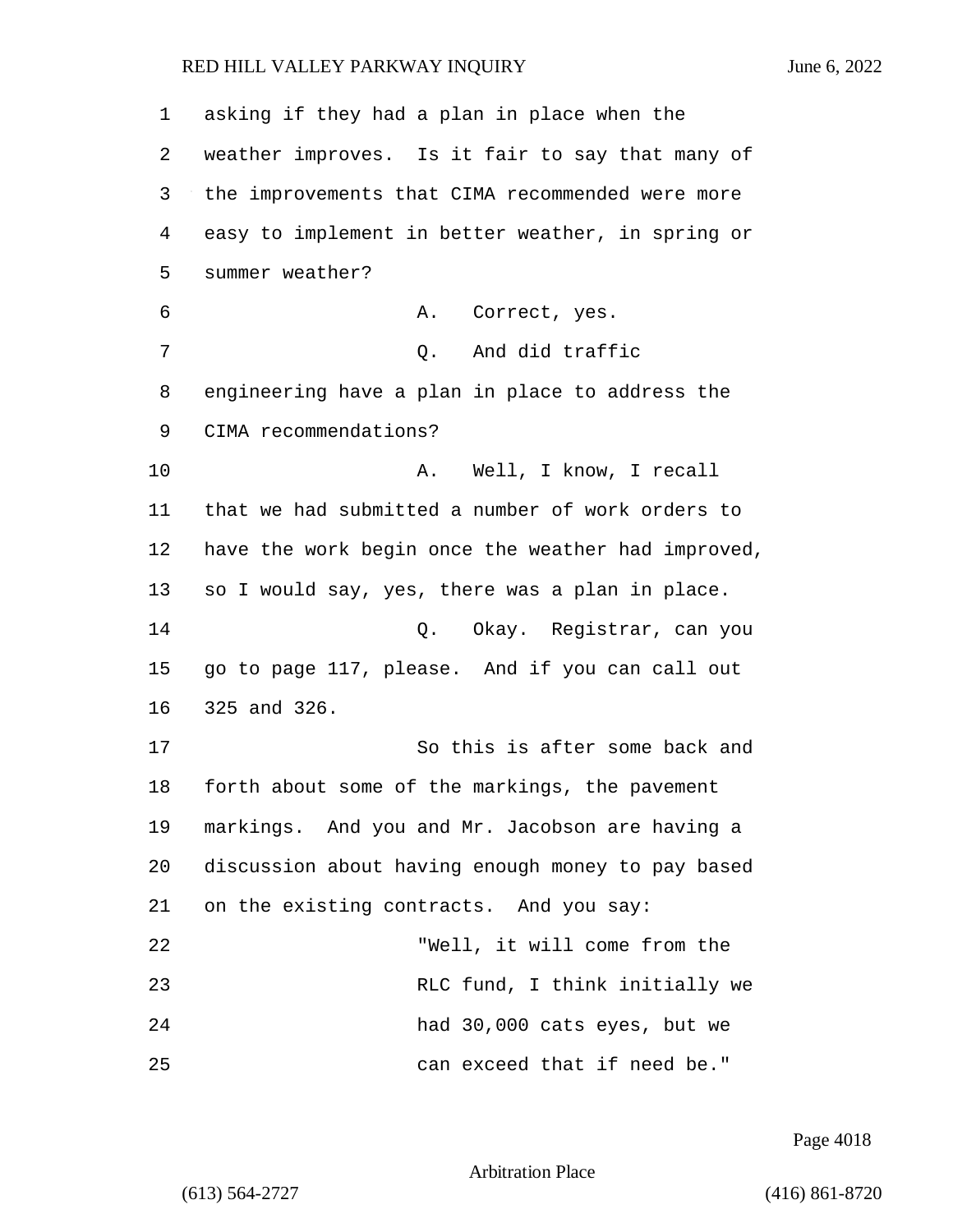| $\mathbf 1$ | What is the RLC fund?                              |
|-------------|----------------------------------------------------|
| 2           | Red light camera.<br>Α.                            |
| 3           | And what sort of projects<br>Q.                    |
| 4           | are funded out of that fund?                       |
| 5           | Safety initiatives.<br>Α.                          |
| 6           | And is that a standing<br>Q.                       |
| 7           | fund from which traffic engineering can take funds |
| 8           | without having to go through a capital budgeting   |
| 9           | process?                                           |
| 10          | Α.<br>Yes, you can, yes. At                        |
| 11          | that time you could.                               |
| 12          | Do you recall during this<br>Q.                    |
| 13          | period of time from January 2015 after the report  |
| 14          | was received by council about the 2013 CIMA report |
| 15          | and through the course of that year that there was |
| 16          | some pressure from your bosses to ensure that the  |
| 17          | CIMA recommendations were being undertaken?        |
| 18          | Yes.<br>Α.                                         |
| 19          | And in particular setting<br>$Q$ .                 |
| 20          | up the cats eyes, getting those in place?          |
| 21          | Yes.<br>Α.                                         |
| 22          | And ensuring that there<br>Q.                      |
| 23          | was the purchase orders or the work orders as      |
| 24          | you've suggested for some of the other signage; is |
| 25          | that right?                                        |

Page 4019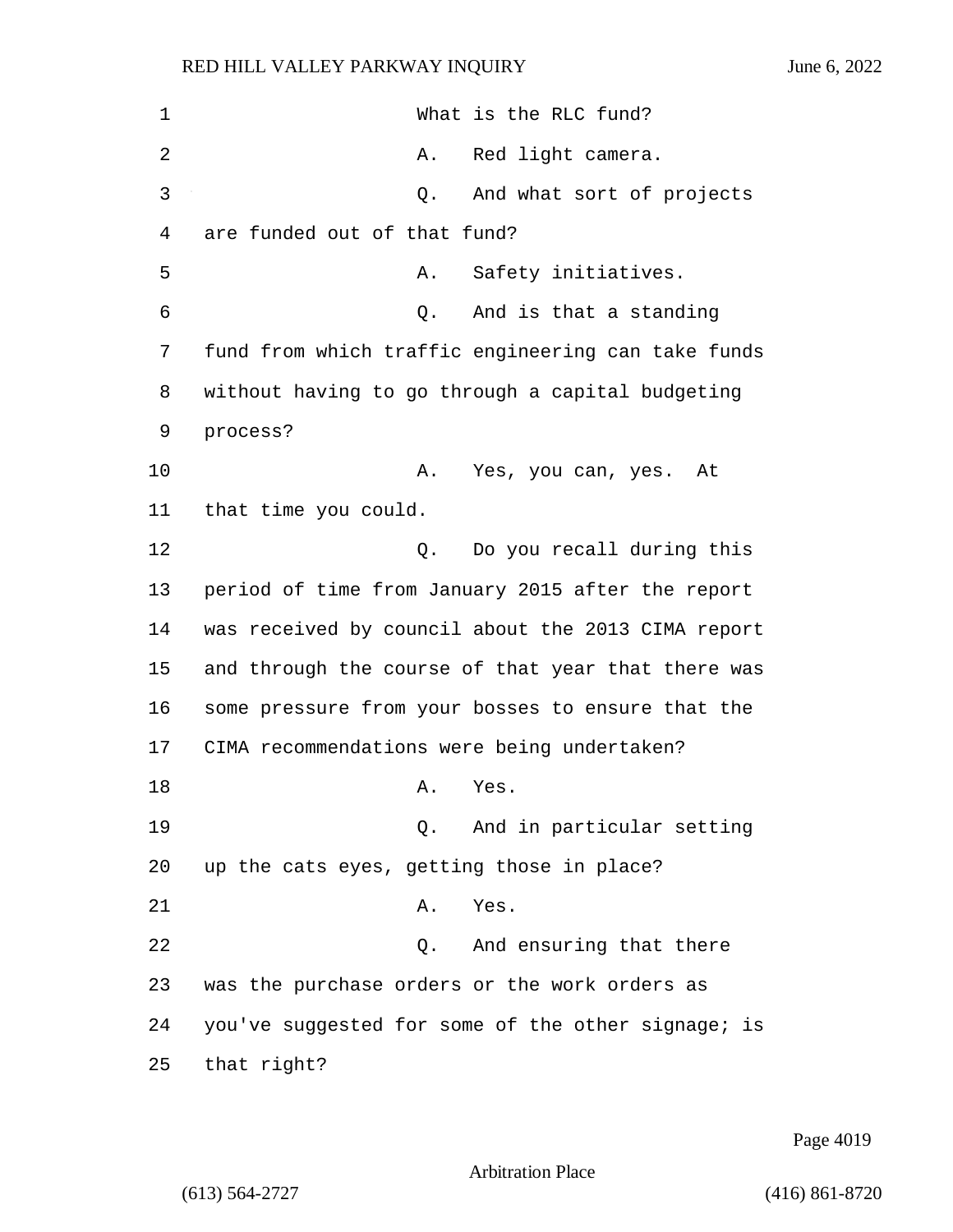| 1  | Correct, work orders.<br>A.                        |
|----|----------------------------------------------------|
| 2  | And here, I know I've<br>Q.                        |
| 3  | asked you this question before, but to your        |
| 4  | recollection did some of those work orders include |
| 5  | installing slippery when wet signs?                |
| 6  | I don't recall<br>Α.                               |
| 7  | specifically.                                      |
| 8  | Q. Okay. Is it that you                            |
| 9  | don't recall either way whether slippery when wet  |
| 10 | signs were actually installed?                     |
| 11 | Yeah, I don't recall if<br>Α.                      |
| 12 | the work orders, if there was one specific to      |
| 13 | slippery when wet.                                 |
| 14 | Okay. Registrar, can you<br>Q.                     |
| 15 | bring up same document page 125, please.           |
| 16 | And you'll recall we went                          |
| 17 | through earlier e-mails today where you told       |
| 18 | Mr. White that Councillor Collins wanted a         |
| 19 | complete study of the LINC and the remainder of    |
| 20 | the Red Hill. Do you remember those e-mails?       |
| 21 | I remem- -- yes.<br>Α.                             |
| 22 | And so here in October,<br>Q.                      |
| 23 | and, Registrar, can you call out 351, please.      |
| 24 | Linda Juchniewicz -- I'm not                       |
| 25 | sure I'm saying her name right -- she e-mailed --  |

Page 4020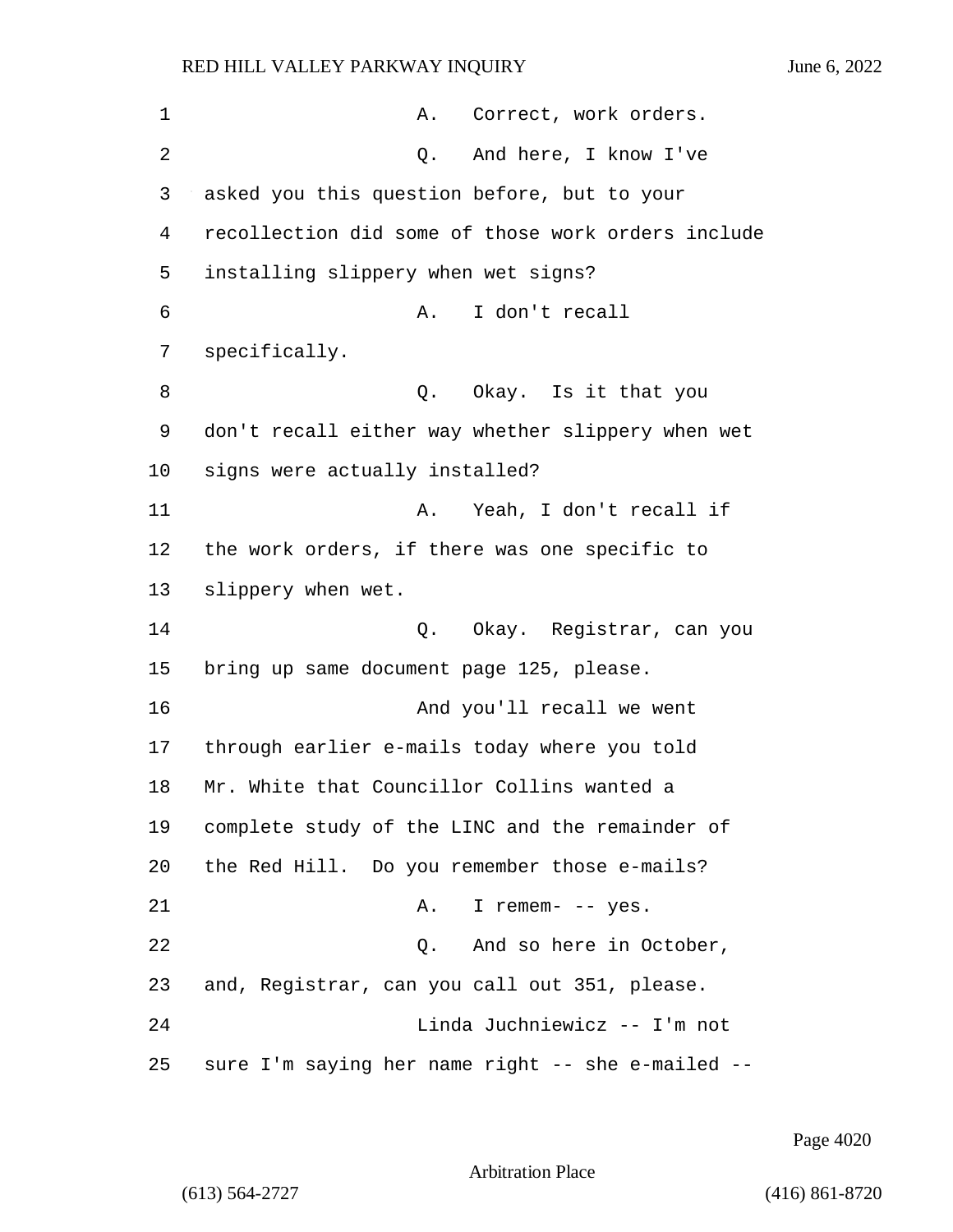| 1              | she's the collision analyst -- she e-mailed you    |
|----------------|----------------------------------------------------|
| 2              | and Mr. White about a fatal collision on the LINC. |
| 3              | Do you remember that fatal collision?              |
| $\overline{4}$ | I believe so, yes.<br>Α.                           |
| 5              | And Mr. White responded<br>Q.                      |
| 6              | to you and copied in Mr. Gallo:                    |
| 7              | "I have seen the preliminary                       |
| 8              | LINC collision data and we may                     |
| 9              | have a legitimate problem."                        |
| 10             | Do you recall sharing                              |
| 11             | Mr. White's concern about the preliminary LINC     |
| 12             | data that Linda had sent you?                      |
| 13             | At this time?<br>Α.                                |
| 14             | Yes.<br>Q.                                         |
| 15             | I don't recall<br>Α.                               |
| 16             | specifically.                                      |
| 17             | Okay. At the end he<br>Q.                          |
| 18             | says:                                              |
| 19             | "Anyway, let's get a technical                     |
| 20             | evaluation started and run to                      |
| 21             | a conclusion, in house                             |
| 22             | solution or roster assignment                      |
| 23             | solution is perhaps another                        |
| 24             | question." (As read)                               |
| 25             | Is it fair to say that this is                     |

Page 4021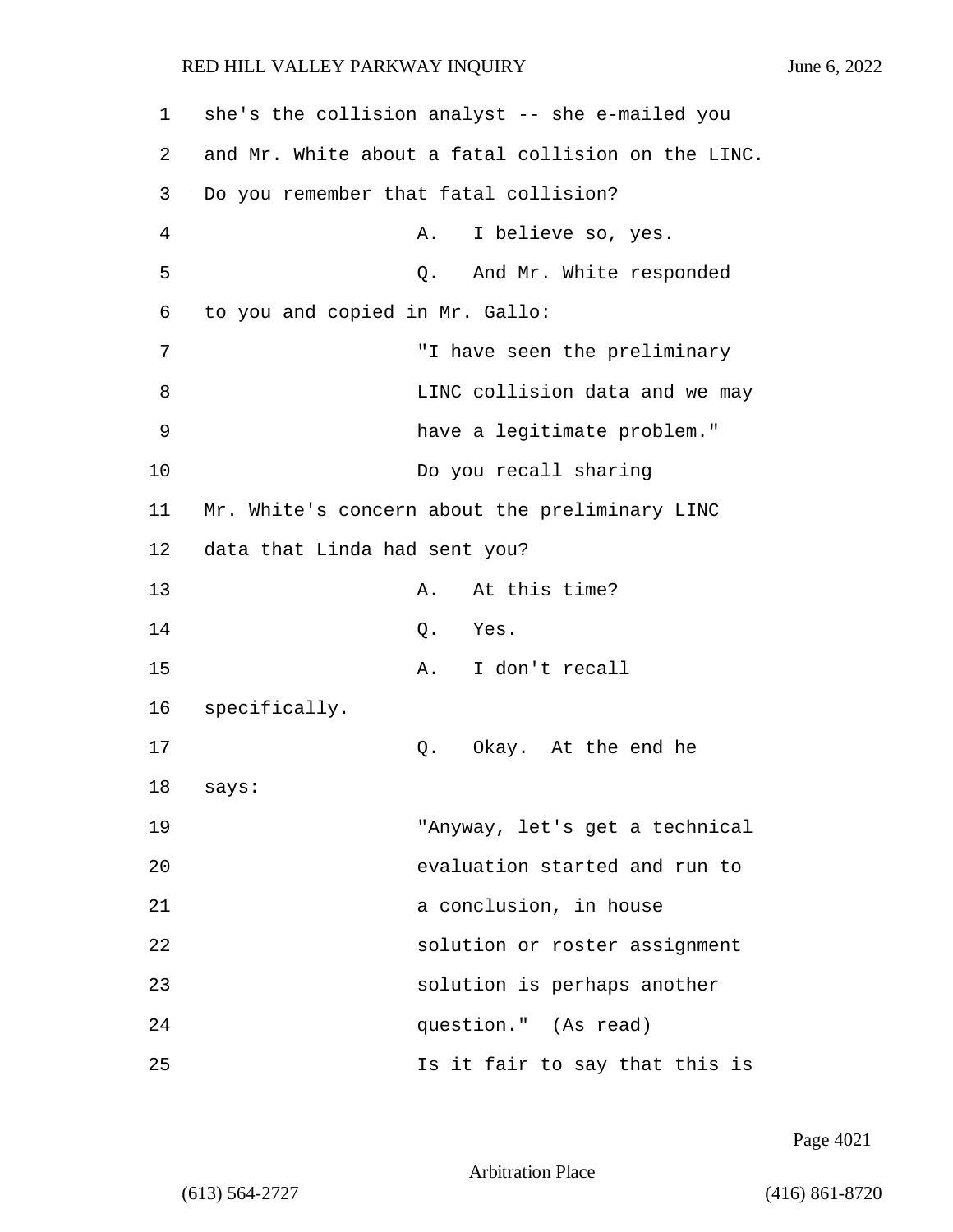| 1  | the beginning of the discussion that leads to CIMA |
|----|----------------------------------------------------|
| 2  | being retained for the LINC safety review?         |
| 3  | Yes, it is.<br>Α.                                  |
| 4  | And do you recall that<br>Q.                       |
| 5  | part of these discussions around the LINC related  |
| 6  | to whether to install median barriers?             |
| 7  | Α.<br>Yes.                                         |
| 8  | They did?<br>Q.                                    |
| 9  | A. Yes, they did.                                  |
| 10 | In May of $2015$ -- you can<br>Q.                  |
| 11 | take this down, Registrar.                         |
| 12 | In May of 2015 there was a                         |
| 13 | fatal crossover collision on the Red Hill          |
| 14 | involving two young women. Do you recall that      |
| 15 | collision?                                         |
| 16 | Yes.<br>Α.                                         |
| 17 | Q. And do you recall that it                       |
| 18 | prompted Councillor Connelly to request a safety   |
| 19 | study to be conducted on the Red Hill?             |
| 20 | Yes.<br>Α.                                         |
| 21 | At this point the LINC<br>Q.                       |
| 22 | safety review was already under way; is that       |
| 23 | right?                                             |
| 24 | That's correct.<br>Α.                              |
| 25 | And CIMA had been<br>Q.                            |

Page 4022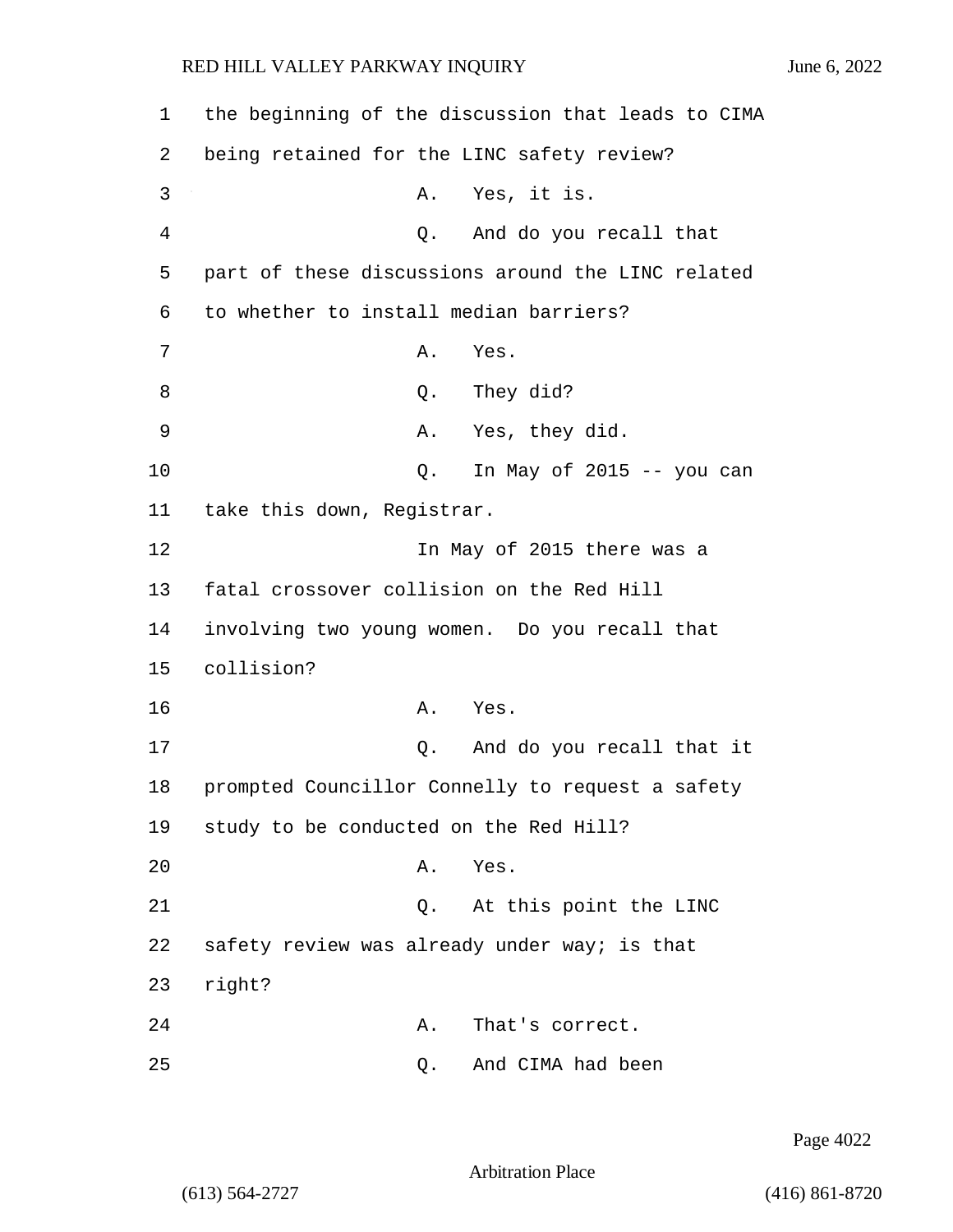RED HILL VALLEY PARKWAY INQUIRY June 6, 2022 1 retained to do that? 2 A. Yes. 3 Q. And to your perception, 4 were both these safety reviews intended, at least 5 in part, to assess the issue of median barriers? 6 A. Yes. 7 Q. Registrar, can you close 8 this and open up OD7, page 8, paragraph 19, 10 Councillor Connelly e-mailed 11 you requesting -- in respect of his request to get

12 a safety study done, and he says: 13 "I want to write a motion to 14 this effect but I need your 15 help." (As read) 16 Was it common for staff and 17 councillors to collaborate on the language of 18 motions? 19 A. Yes, it is. 20 Q. And why is that? What's 21 the benefit of that collaboration? 22 A. We're able to help 23 identify certain areas that they maybe want to 24 include as part of that motion or have some -- we 25 might have some background information that we can

Page 4023

Arbitration Place

9 please.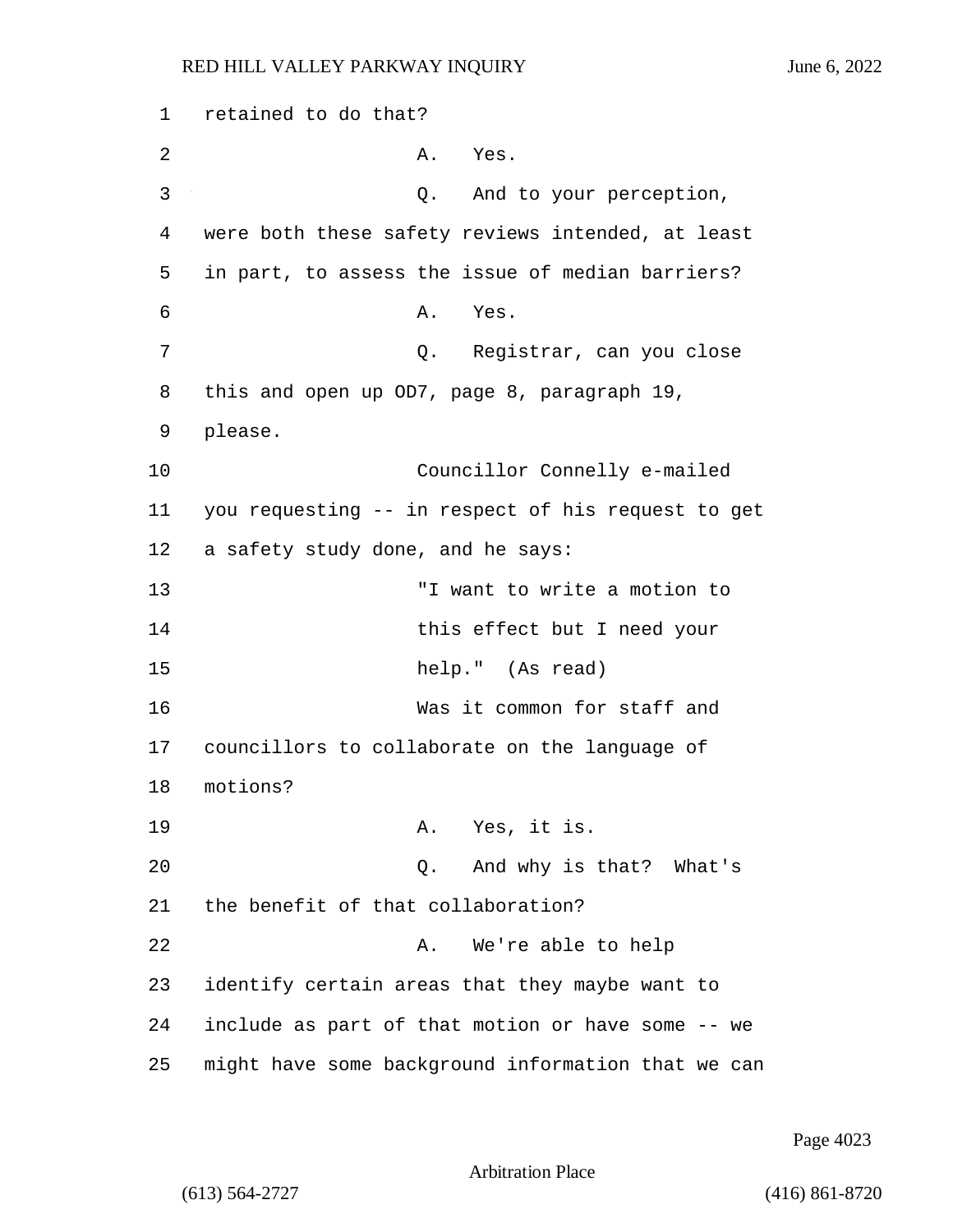1 provide to them to assist them in finalizing the 2 motion. 3 Q. Okay. In mid-May, so 4 let's say May 11th, the date you have this e-mail 5 with Councillor Connelly, did you know whether or 6 not any friction testing had been carried out on 7 the Red Hill? 8 A. Not that I recall, no. 9 Q. You don't recall knowing 10 or.... 11 A. Yeah, I don't recall or 12 am aware that any friction testing had been done 13 at that point. 14 Q. I'm sorry. I'm just -- 15 I'm not sure I understand your answer. Did you 16 know whether or not any friction testing had been 17 done? 18 A. No. I had not been 19 notified of any of friction testing being done. 20 Q. Okay. Were you aware of 21 any concerns about wet weather accidents on the 22 Red Hill as compared to the LINC, the Red Hill as 23 of May 2015 other than the documents that we've 24 already gone through? 25 A. Yes, we had done -- well,

Page 4024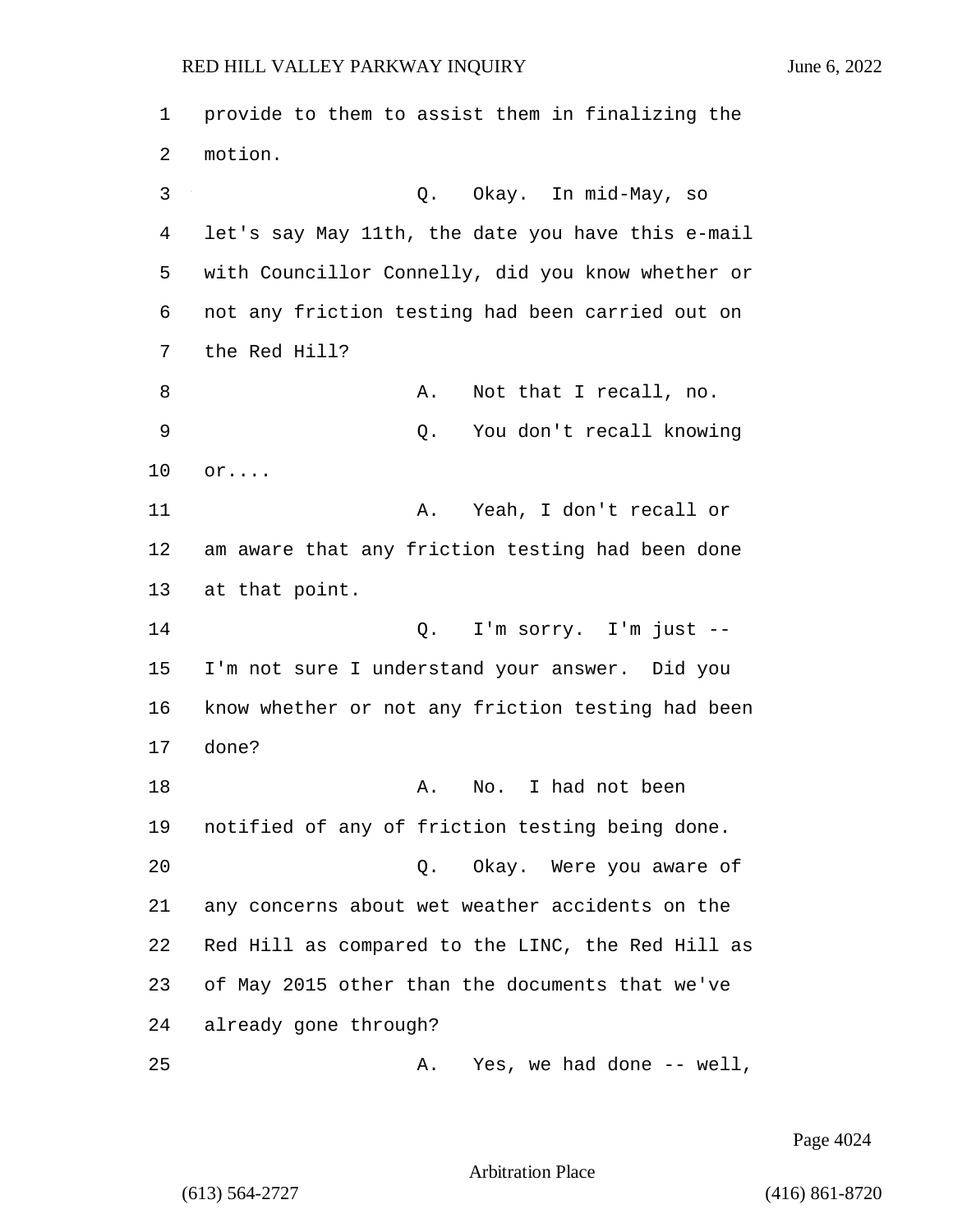I had done an analysis of the Red Hill specifically looking at collisions and looking for wet weather collisions, and I had identified that there appears to be a higher number of wet weather collisions, and I had recommended that we retain CIMA to essentially do a similar review on the Red Hill as to what they were doing on the LINC. 8 and 2. In your collision review of -- you said it was a collision of -- looking for collisions and looking for wet weather collisions. Was that a review of the entire facility? 13 A. Along the Red Hill, yes. 14 Q. Okay. Registrar, can you close that callout and go to page 6, paragraph 15. 16 So you just said that you had already done one. In paragraph 15 on May 6th -- so this is after the fatal collision but before you go to Public Works -- you e-mailed Mr. Cooper and Mr. Worron and said "a couple things came I need to be prepared for." 22 Can you follow up with Hamilton police? Can do you an update on the consultant review for the LINC -- so that's the CIMA LINC? Can you prepare a collision review

Page 4025

Arbitration Place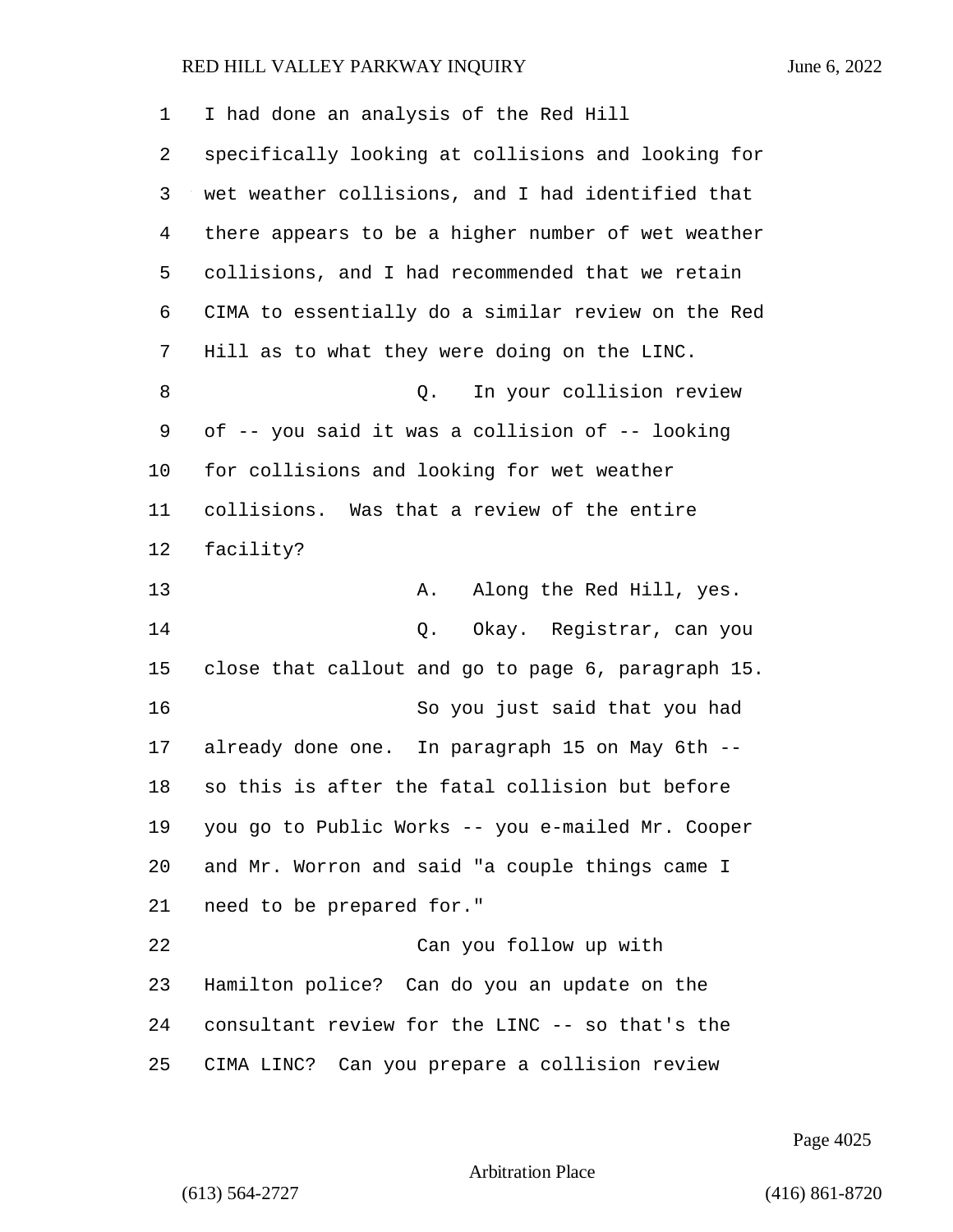| 1  | past 10 years focusing on crossover collisions,    |
|----|----------------------------------------------------|
| 2  | and a three-year review of the Red Hill from       |
| 3  | Greenhill to Dartnall, January to April, all       |
| 4  | collisions?                                        |
| 5  | So is this the reference to                        |
| 6  | the collision review that you were just            |
| 7  | referencing?                                       |
| 8  | Α.<br>No.                                          |
| 9  | You had done another<br>Q.                         |
| 10 | earlier one?                                       |
| 11 | Α.<br>Yes.                                         |
| 12 | Do you recall when you<br>Q.                       |
| 13 | had done that?                                     |
| 14 | I'm going to say at some<br>Α.                     |
| 15 | point in 2014. I'm sorry, I can't remember         |
| 16 | specific timelines. But essentially I had the      |
| 17 | collision analyst pull all of the collisions, and  |
| 18 | I randomly went through pulling collisions and     |
| 19 | through that process identified that I was pulling |
| 20 | up many more wet weather collisions than I would   |
| 21 | have expected. And so that's what generates -- or  |
| 22 | has me have that discussion with Mr. White and     |
| 23 | Mr. Mater about the need for a study.              |
| 24 | Q. And sorry, just so that                         |
| 25 | I'm clear, that's what generates you to have a     |

Page 4026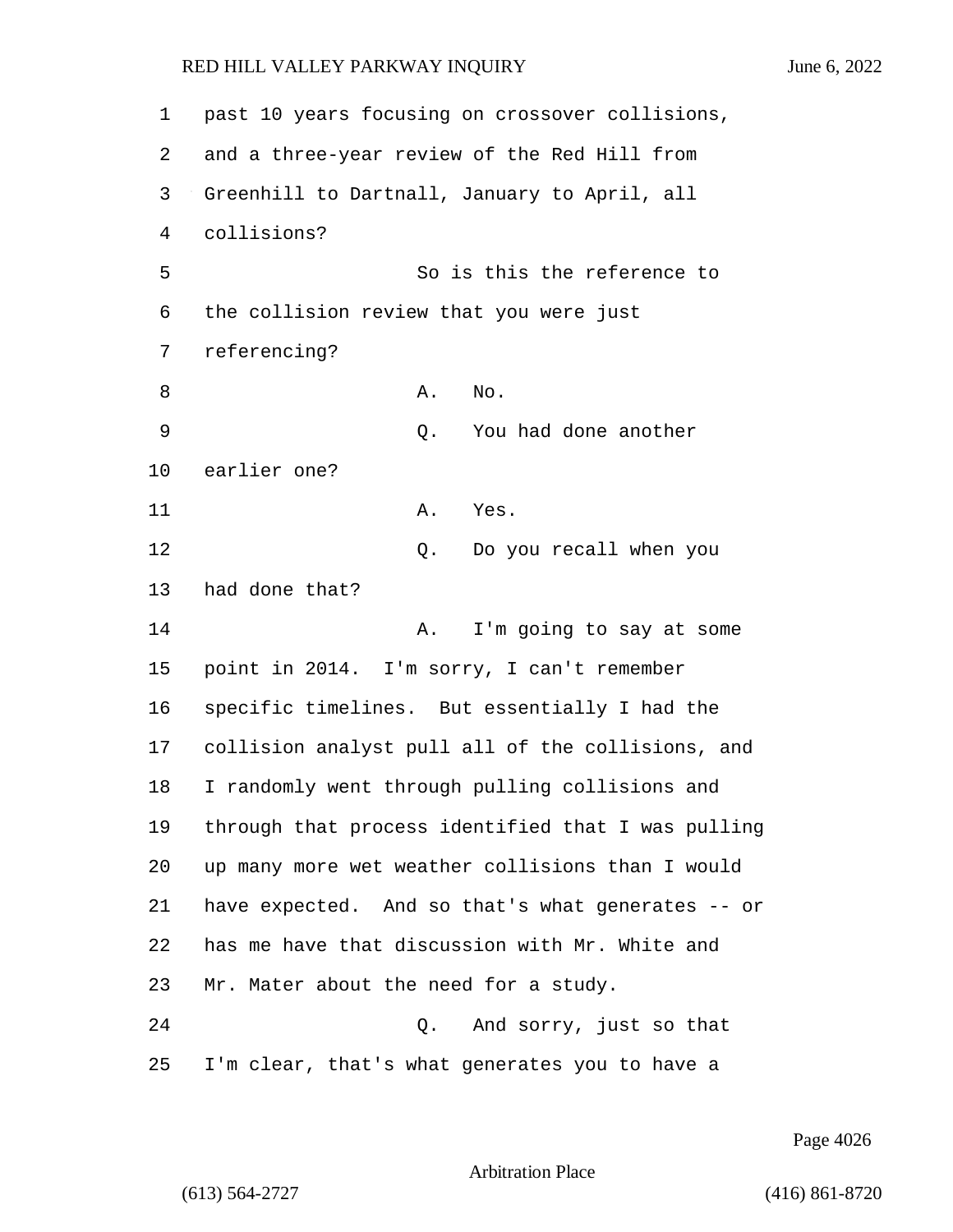discussion with Mr. White or Mr. Mater about the need for a study. When was that discussion? 3 A. I'm going to say it's in either late 2014 or early 2015, somewhere in there. 6 Q. Okay. So as we're in 2015, had you already determined that you were going to be retaining CIMA to complete a safety review of the entire Red Hill? 10 A. Yes. So I believe Mr. Mater had agreed to it and had notified I believe the general manager at the time that it was something we wanted to pursue. 14 Q. And does that get funded out of red light fund as well? 16 A. I believe it did. I'm not 100 percent sure, though. 18 C. Given that collision review you've referenced in 2014, did you consider it urgent to get a complete external safety review done? 22 A. I felt it was something that was required. Obviously we had started the LINC safety review; the City obviously done a study in 2013. Based on my review of the

Page 4027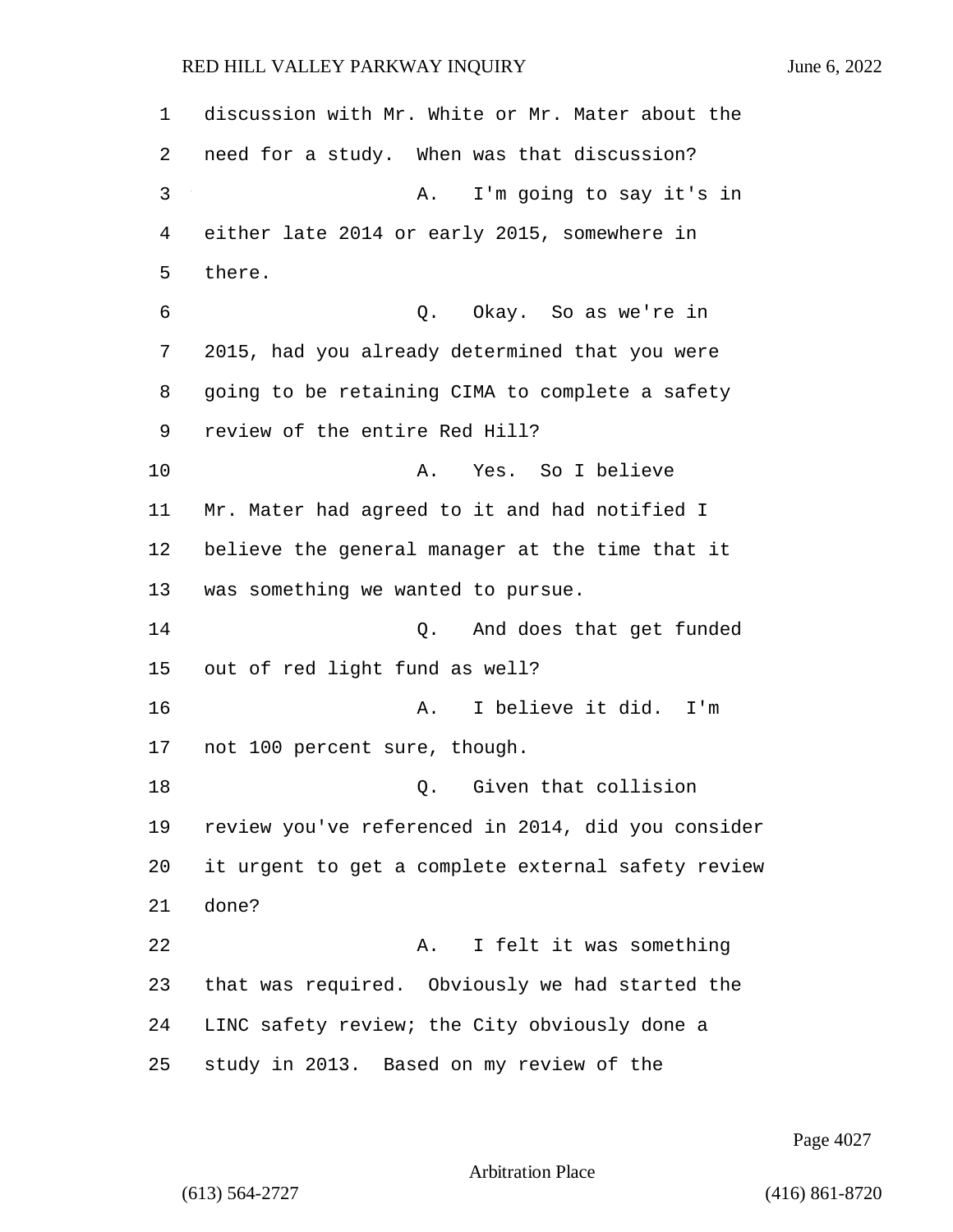collisions and identifying a higher proportion of wet weather than to be expected, it was something that I felt had to be done. 4 Q. Thank you. So you had a call with Brian Malone who had been involved in the LINC and -- the LINC safety review and also the 2013 safety review. 8 Registrar, can you pull up page 12, paragraph 35, please. 10 So this is an internal e-mail amongst CIMA staff summarizing a discussion -- Mr. Malone summarizing a discussion that he'd had with you, and he said "he's going to be directed" -- that is you were going to be directed -- by the PWC "to do a detailed analysis of safety on the" Red Hill. You wanted a quote. Recognize that you had done a -- that CIMA had done a smaller review of a smaller study area, and at the bottom it says: 20 "The review will be of the Red **Hill** and will include the 22 areas towards the escarpment 23 where lighting a absent, 24 especially a repeat of the 25 previous work, with a

Page 4028

Arbitration Place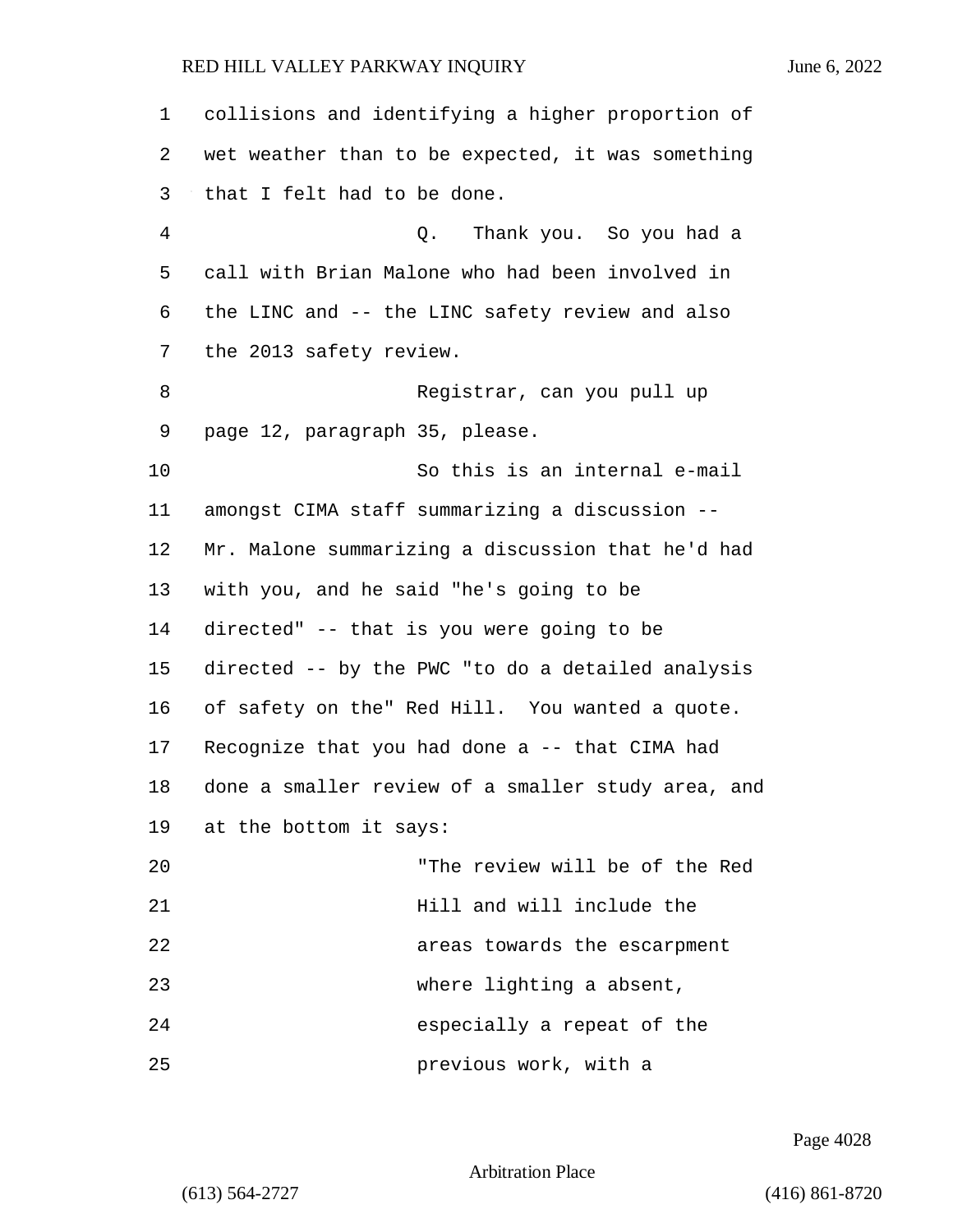| 1  | recognition that the answer                       |
|----|---------------------------------------------------|
| 2  | regarding lighting is not                         |
| 3  | simply a no as it was                             |
| 4  | previously." (As read)                            |
| 5  | And so just stopping there and                    |
| 6  | going back to the 2013 report, was it your        |
| 7  | understanding that the City had not asked CIMA to |
| 8  | do an assessment of lighting the main line in     |
| 9  | 2013?                                             |
| 10 | Correct.<br>Α.                                    |
| 11 | And do you agree with<br>Q.                       |
| 12 | Mr. Malone's characterization that you had        |
| 13 | indicated to him that the answer regarding        |
| 14 | lighting is not simply a 'no' this time around?   |
| 15 | Yes. So what I wanted<br>Α.                       |
| 16 | was a review. So despite what had come up         |
| 17 | previously, whatever the comments were, whatever  |
| 18 | studies had previously been done or environmental |
| 19 | wanted to be reviewed based on the technical      |
| 20 | warrants that are available to determine whether  |
| 21 | or not lighting is required on those roadways.    |
| 22 | And when you say "whether<br>Q.                   |
| 23 | lighting is required," you mean lighting of the   |
| 24 | main line of the Red Hill?                        |
| 25 | Correct.<br>Α.                                    |

Page 4029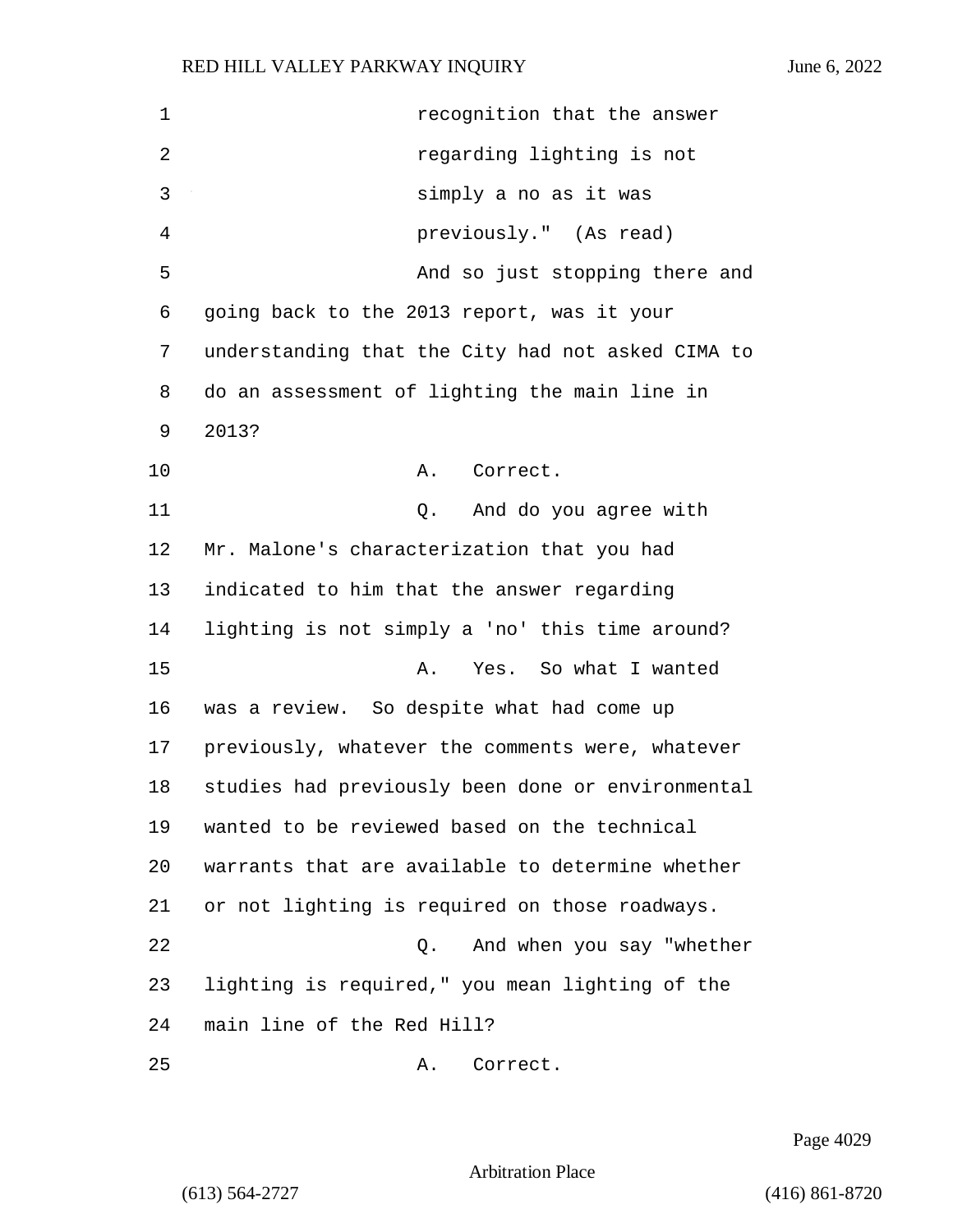1 and 1 Q. Not just the interchanges or the ramps? 3 A. No, the full facility. 4 Q. Did you recognize by making this request it was likely going to be -- come back as, you know, quite an expensive prospect to implement? 8 A. Yes, definitely. I mean, lighting is a costly endeavour. But again, I wanted to make sure everything was covered and that we had all the information available to us. 12 Q. And did you view lighting as an important component for the study review because of the nature of the collisions that were being seen on the Red Hill? 16 A. I wouldn't necessarily say yes, no. It's more I just wanted to know the information of whether the facility is warranted for lighting. 20 Q. And you didn't know that either way before making this request in 2015? 22 A. No. I mean, based on the previous information that was available, it was something that, you know, through the design process and environmental concerns, et cetera,

Page 4030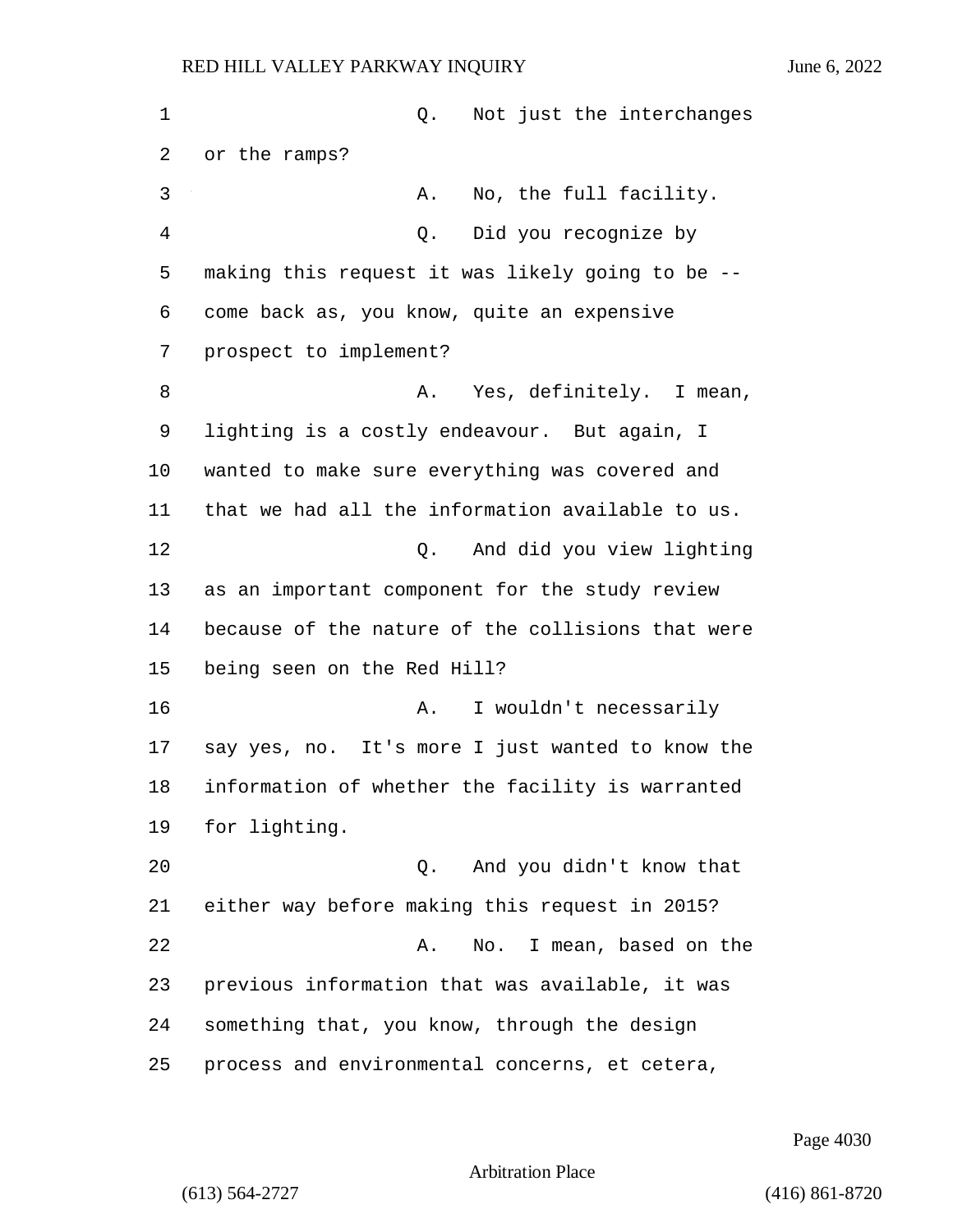| 1  | that it wasn't something that was recommended at   |
|----|----------------------------------------------------|
| 2  | that time, and so that was the information that    |
| 3  | was provided, but I still felt it was something    |
| 4  | that needed to be looked at and considered.        |
| 5  | Q. Okay. So you wanted to                          |
| 6  | assess whether it would be warranted even if there |
| 7  | was going to be some obstacles to actually         |
| 8  | implementing it?                                   |
| 9  | A. Exactly. I mean, even if                        |
| 10 | it is warranted, I know it's a long implementation |
| 11 | process, and there's certain steps that have to be |
| 12 | taken, but I wanted to know the -- we wanted to    |
| 13 | know the information of whether or not it          |
| 14 | warranted lights.                                  |
| 15 | Q. Okay.                                           |
| 16 | Registrar, can you close that                      |
| 17 | and go to page 10, paragraph 29.                   |
| 18 | So you already have a run-up                       |
| 19 | to a meeting before PWC, and then this is an       |
| 20 | agenda that goes in advance, and it is for the     |
| 21 | motion that staff be directed to investigate       |
| 22 | additional safety measures and to report back with |
| 23 | recommendations by December 7, 2015. Is that       |
| 24 | language that you worked on with Councillor        |
| 25 | Connelly?                                          |

Page 4031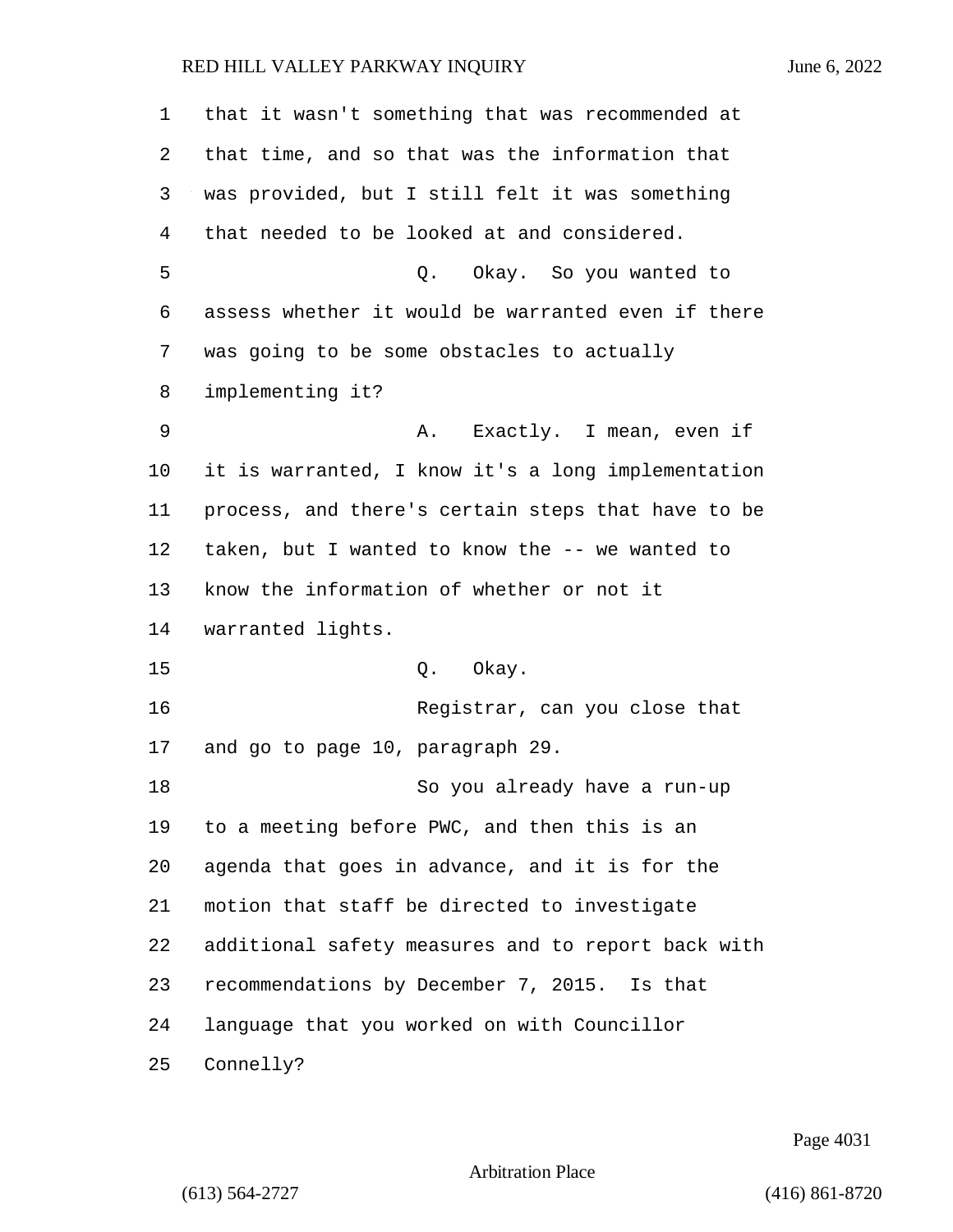1 A. Yes, I believe so. 2 Q. Thank you. You can close 3 that, and if you can go to page 14, paragraph 40, 4 please. 5 So you were already going to 6 PWC to provide an update on the 2013 7 recommendations and the status of their 8 implementation. Do you recall that? 9 A. Not specifically, no. 10 Q. Okay. Looking at this 11 now, is this looking more familiar? 12 A. No. sorry. 13 Q. Okay. Can you close 14 that, Registrar, and go to paragraph 49, please. 15 Thank you. Trying to think of the best way to 16 call this out. If you can just call out the 17 excerpted bit at the bottom. 18 So this is a Spectator 19 article, and it's about widening the highways, and 20 Mr. Moore says it would cost 80 to 100 million. 21 And you can close that. 22 Do you recall around May of 23 2015 discussion about potentially widening the 24 highways to allow for more traffic flow? Pardon 25 me, I said highways; I meant parkways.

Page 4032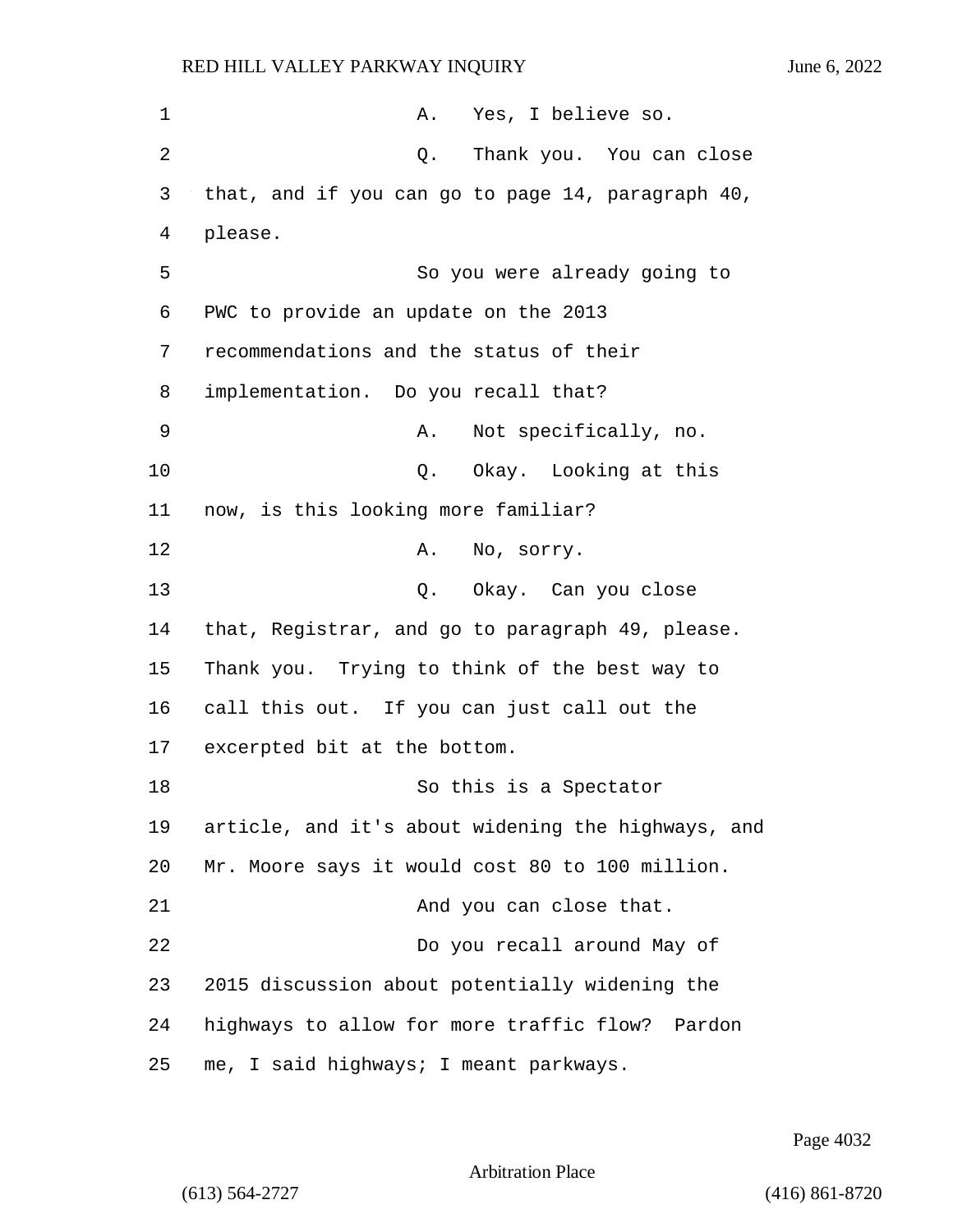| $\mathbf 1$ | Not really.<br>Α.                                 |
|-------------|---------------------------------------------------|
| 2           | Q. Okay.                                          |
| 3           | Can you, Registrar, go to                         |
| 4           | paragraph 51. And if you can call out             |
| 5           | paragraph 51, please.                             |
| 6           | And you update Mr. Malone and                     |
| 7           | Mr. Cooper that city manager has made a comment   |
| 8           | about the TMP, that's the transportation          |
| 9           | management plan; is that right?                   |
| 10          | Yes.<br>A.                                        |
| 11          | Q. "Will be reviewing the                         |
| 12          | idea of widening both roadways."                  |
| 13          | And Mr. Mater wanted to make                      |
| 14          | Mr. Malone aware in case that changed any of      |
| 15          | CIMA's recommendations in the 2015 project.<br>Do |
| 16          | you remember conveying this information to        |
| 17          | Mr. Malone?                                       |
| 18          | Not specifically, no,<br>A.                       |
| 19          | from what I'm reading.                            |
| 20          | Q. Okay. Would you agree                          |
| 21          | that widening the parkways would actually be a    |
| 22          | very substantial infrastructure project?          |
| 23          | Yes.<br>Α.                                        |
| 24          | And it could affect the<br>Q.                     |
| 25          | timing of recommendations that CIMA might make    |

Page 4033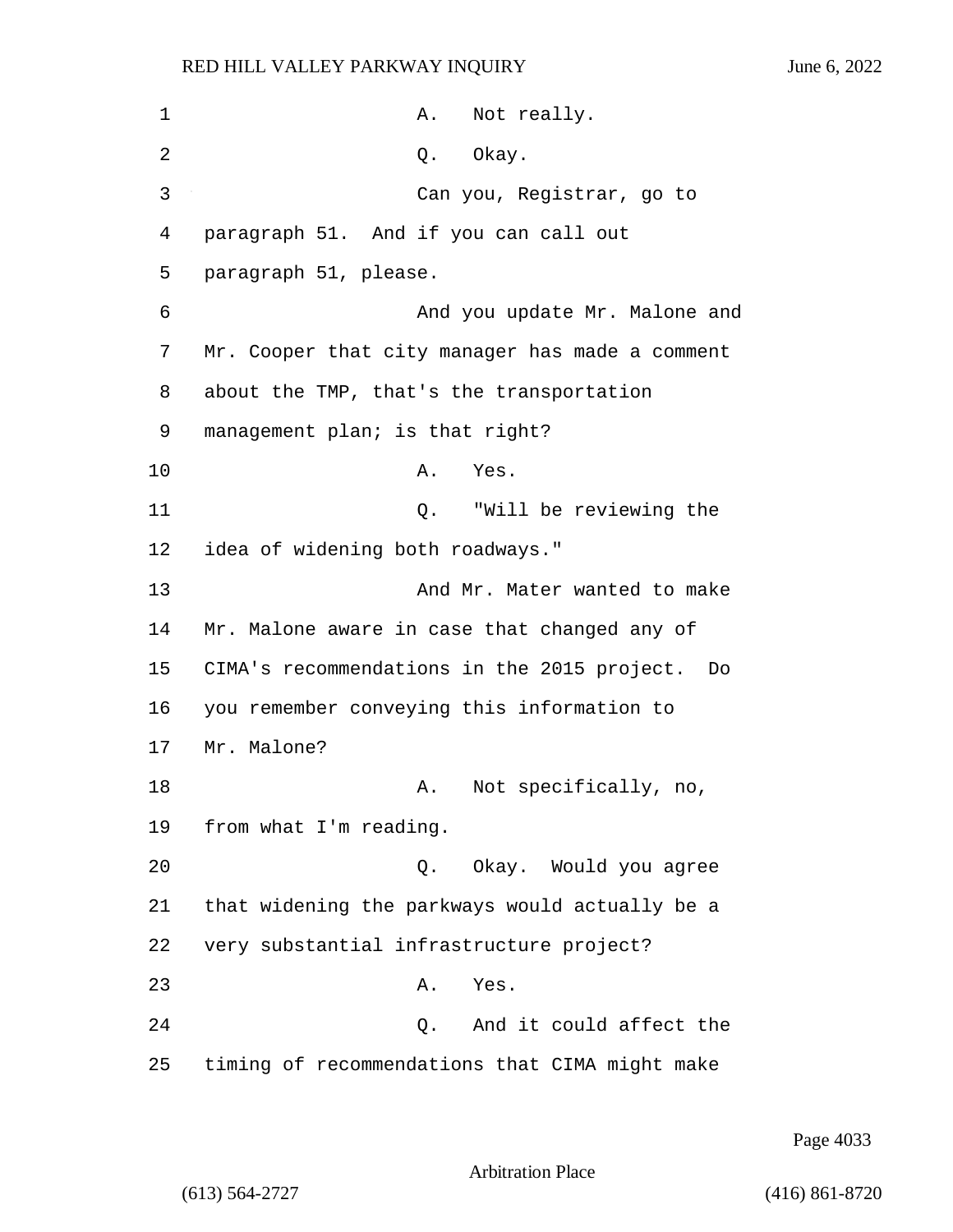1 around illumination, for example? 2 A. Correct. 3 Q. Or around putting in 4 median barriers? 5 A. That's correct. 6 Q. It could also affect 7 things like signage. If you are actually trying 8 to widen the parkway, you might not want to put up 9 a bunch of signs and then have to take them down; 10 is that fair? 11 A. I wouldn't agree with 12 that. 13 Q. No? 14 A. The signage process is --15 no, it's not as costly obviously. That's I guess 16 what I'm trying to say. 17 Q. Signage is usually low 18 hanging fruit in terms of being able to do a 19 countermeasure? 20 A. Correct. 21 Q. Registrar, you can close 22 that and can you open page 23, paragraph 63. 23 While that's coming up, 24 Mr. Ferguson, do you remember that during this 25 time while CIMA is doing its work on this project,

Page 4034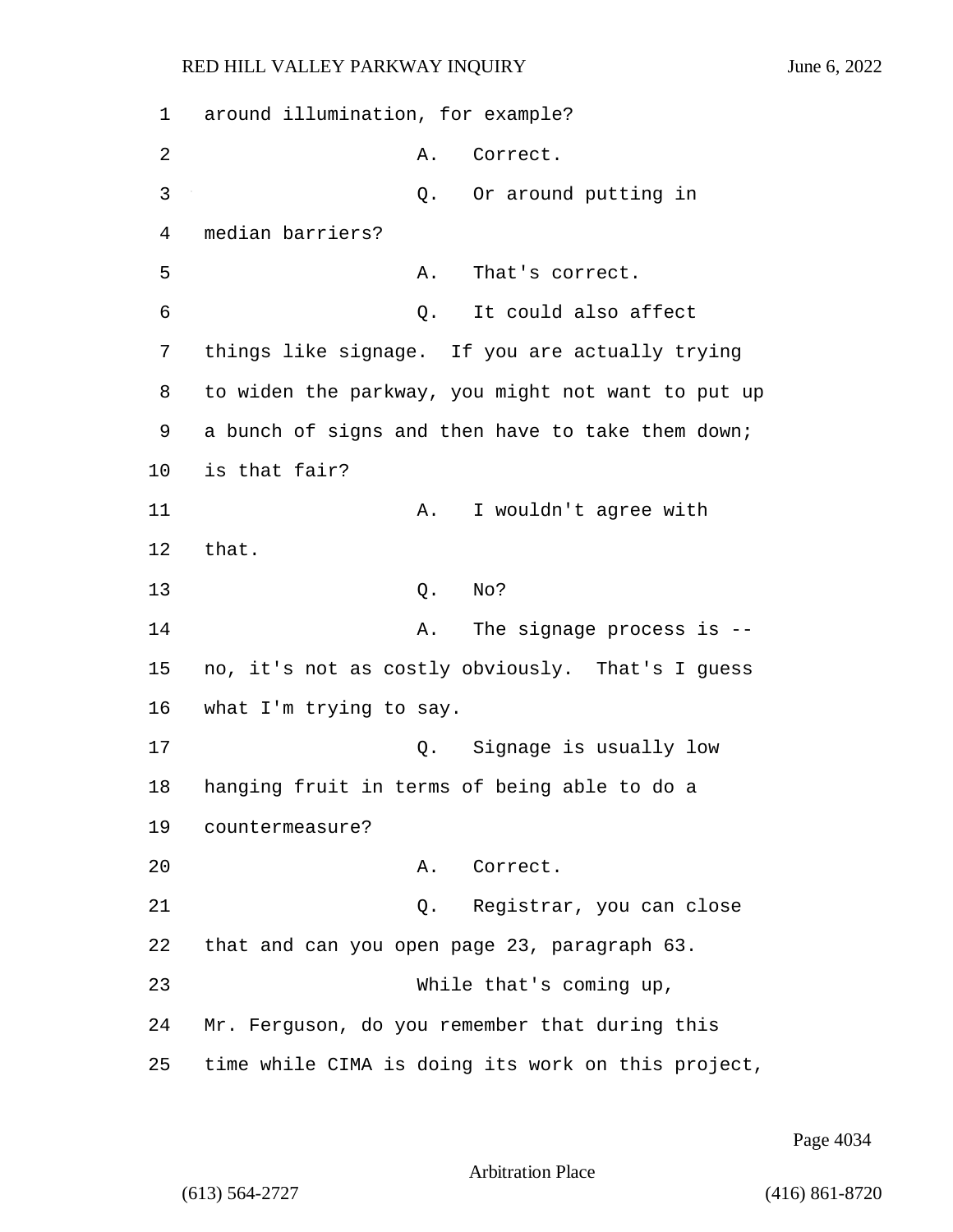1 that there was a number of collisions, and you 2 were reporting up every time there was a 3 collision? 4 A. I briefly -- yes, I 5 remember a bit, yes. 6 Q. And do you recall feeling 7 that there was mounting public pressure to do 8 something, and you were waiting on the CIMA report 9 during this time? 10 A. Yes. 11 Q. Okay. We're going to go 12 to the first version of the CIMA report received. 13 Registrar, can you first go to 14 page 40, paragraph 122. Thanks. 15 So unlike the 2013 report, 16 were you more actively involved in CIMA's work 17 leading up to the draft report? 18 A. Yes. 19 Q. And did that work include 20 providing collision data, speed data, that sort of 21 thing? 22 A. Not me specifically, but 23 our staff, traffic staff would provide that 24 information, yes. 25 Q. Okay. Were you involved

Page 4035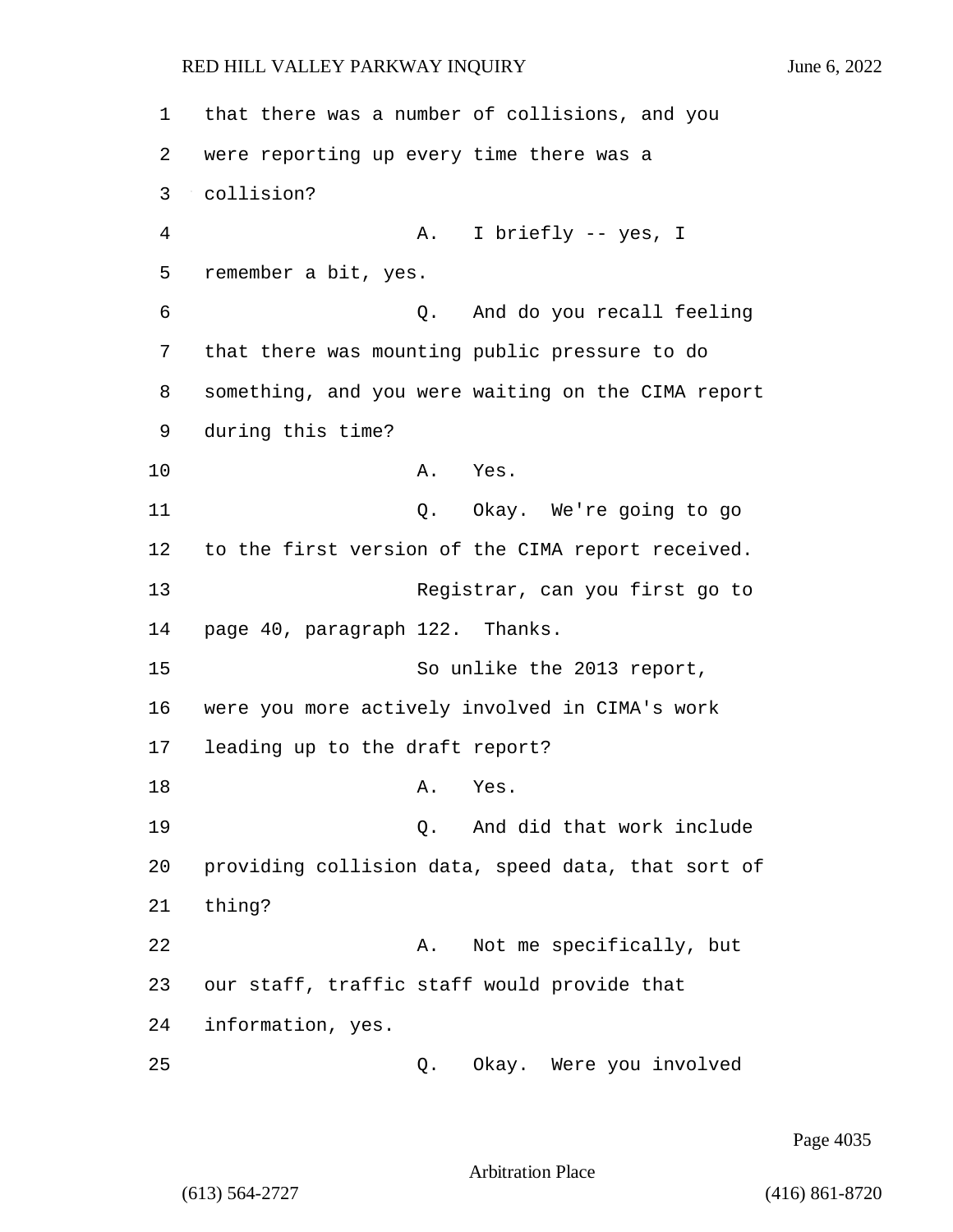in the day-to-day of the discussions back and forth between CIMA and the City about what they needed, where they were heading, potential recommendations, what they were thinking, all of those sorts of -- the preliminary things before this draft came out? 7 A. I wouldn't say on a day-to-day basis, no. 9 Q. Did you leave that to Mr. Worron -- pardon me, Mr. Cooper and Mr. Worron? 12 A. Correct. 13 Q. Okay. You can close that, Registrar. And could you pull up, Registrar, CIM10146.0001. You can scroll down, Registrar, to the table of contents, I think it's three. There we go. 18 Mr. Ferguson, do you remember reviewing this report when you received it? 20 A. Not specifically but that would have been the practice. 22 Q. We're going to go first to the summary of -- in fact, actually we're going to stop right here for a moment. You'll see that there's the review of collisions, then there's a

Arbitration Place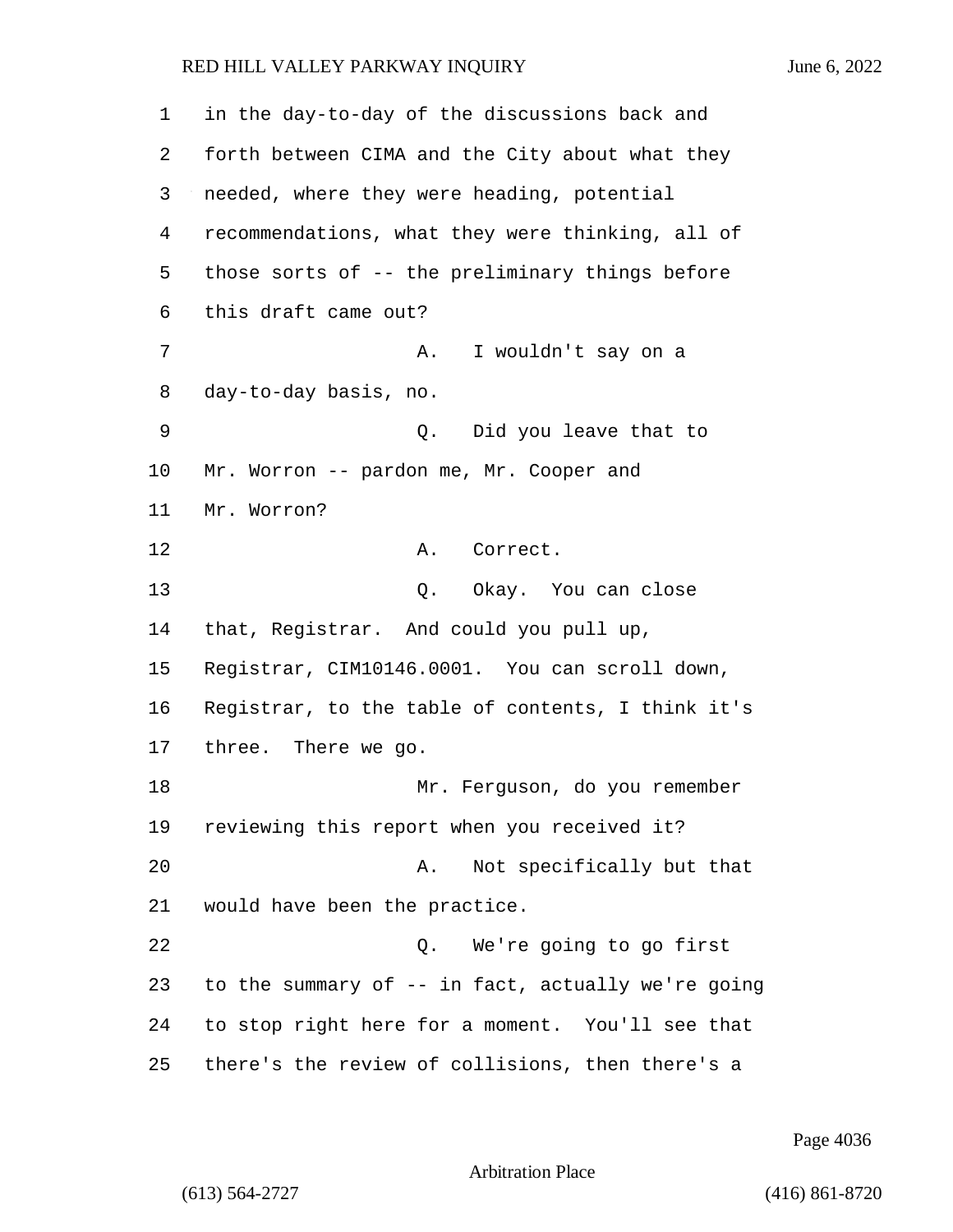field investigation, then there's illumination review on this page. And that was what you expected in terms of some of the work that CIMA was going to do to prepare the report and the potential countermeasures? 6 A. Correct. 7 C. Okay. Turning to the review of collisions. 9 If you can go to image 25, please. Actually we should start one more up. If you can go to the image 24. There we go. 12 So looking at the bottom half of this page, there's a summary of the collision review with overall findings and some critical locations. Did the information set out here, did that accord with the internal collision reviews that you and your staff had prepared? 18 A. Yes, it would have a aligned, yeah. 20 Q. Was there anything surprising from CIMA's collision review? 22 A. I would say, no. 23 Q. Registrar, can you now go to the next image, 25.

25 Had your team internally done

Page 4037

Arbitration Place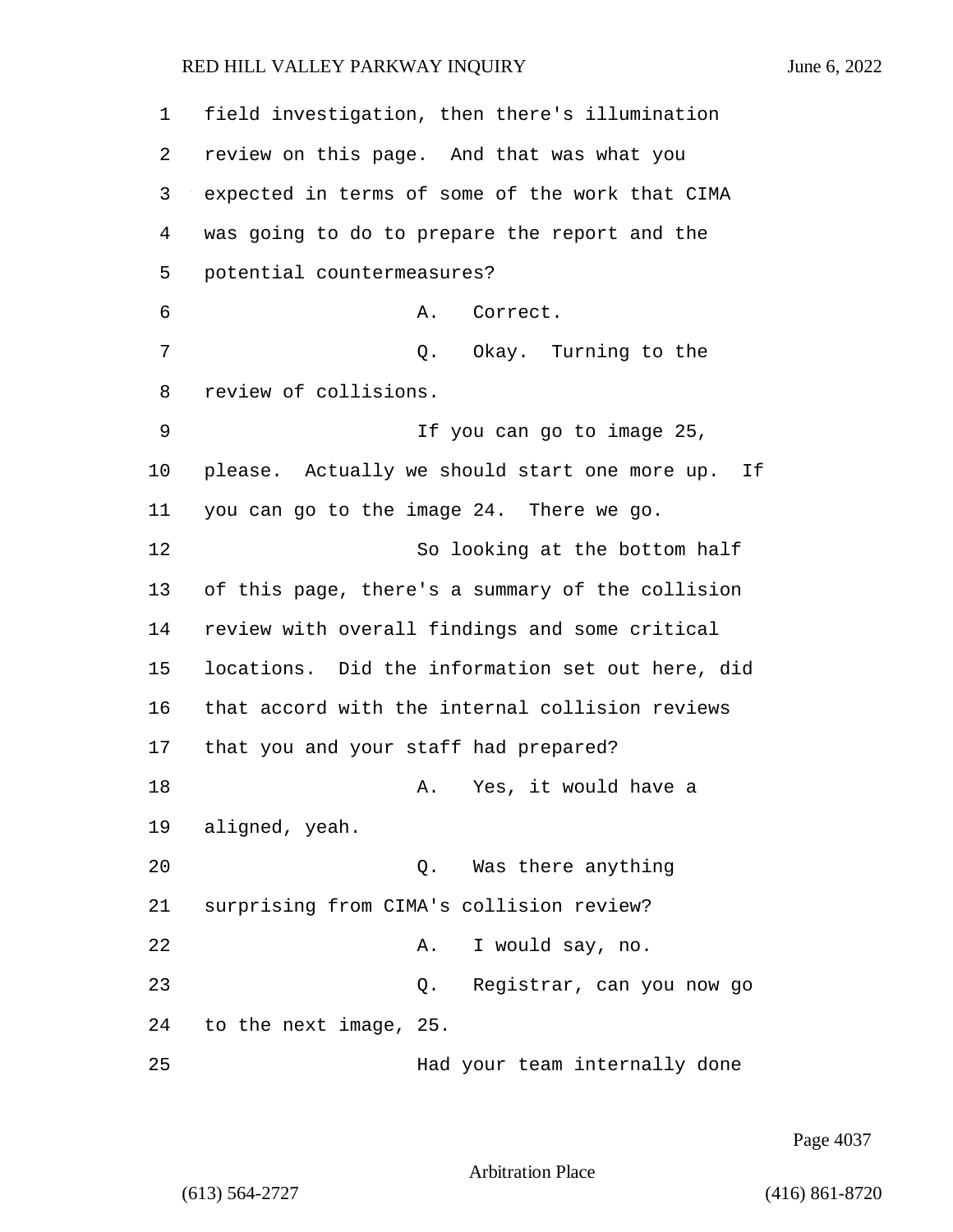a median-related collision review? 2 A. I don't recall specifically. I know I had looked at median-type collisions; I don't recall how detailed it was. 5 Q. Okay. This information, in particular the critical locations for median-related collisions, was that useful to you in trying to think through appropriate countermeasures? 10 A. Yes, it's a -- yeah, that was part of the scope for them to review in identifying any potential issues or locations, yeah. 14 O. Okay. And one possible use would be to focus on critical locations for median-related collisions and in fact maybe put in some specific countermeasures only in those areas? 18 A. Correct. 19 Q. What did you think about the overall collision summary and the median-related collision summary in 2015 given the countermeasures that the City had implemented after the 2013 report? 24 A. Again, it wasn't -- so there was a couple of aspects to that. One was

Page 4038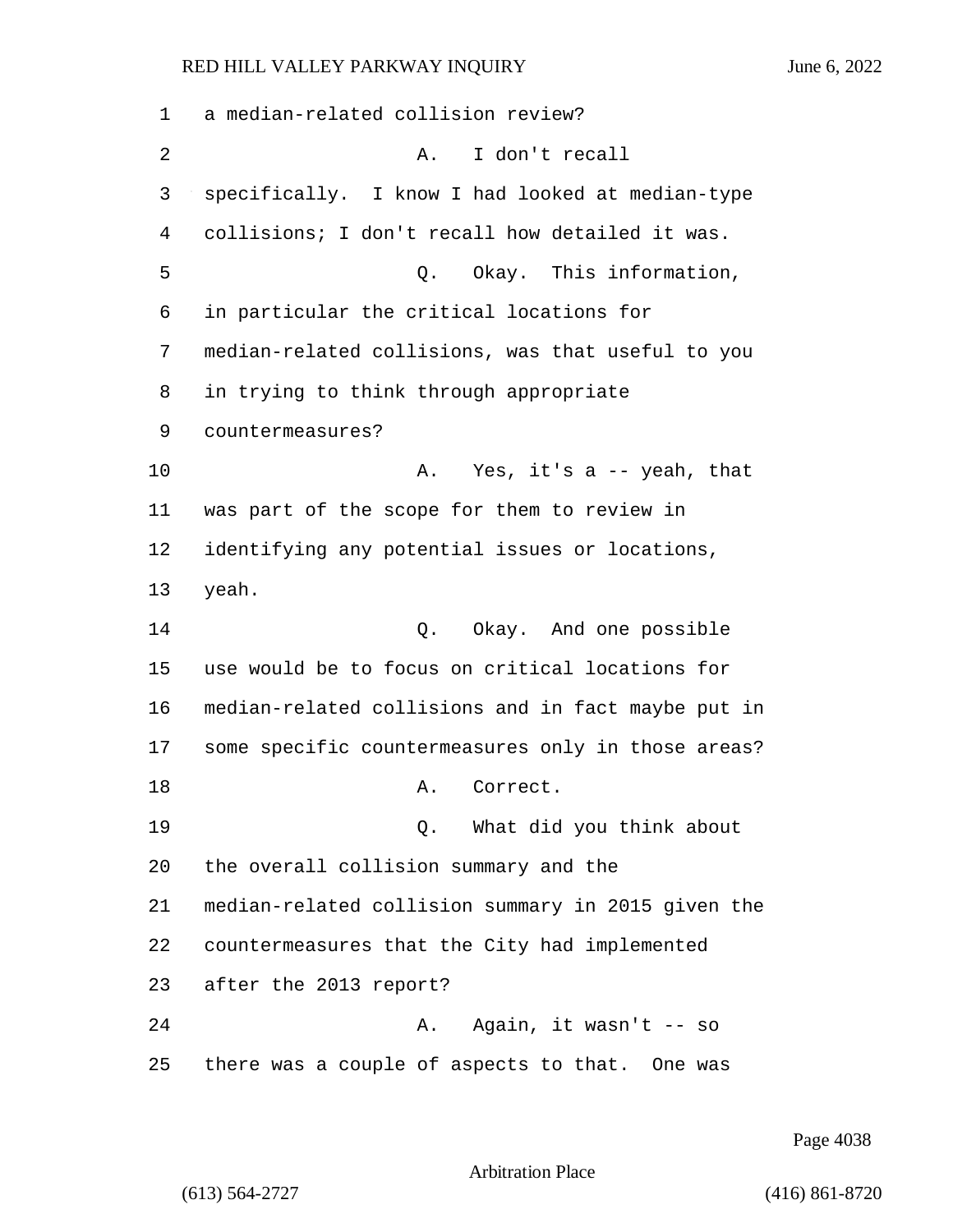| 1  | around this point in time, I'm starting to study,  |
|----|----------------------------------------------------|
| 2  | learn more about Vision Zero, road safety actions, |
| 3  | so I'm looking at things through a Vision Zero     |
| 4  | lens with respect to the median barriers. And of   |
| 5  | course the Vision Zero premise is to eliminate     |
| 6  | injury and fatality-type collisions. So there's a  |
| 7  | big focus on the median aspect.                    |
| 8  | We know they happen. We know                       |
| 9  | that when they do occur there's higher level of    |
| 10 | injuries that happen. So that's really what I'm    |
| 11 | kind of focusing on with respect to the medians.   |
| 12 | The collisions occurring -- again, it wasn't       |
| 13 | really that big of a surprise to me.               |
| 14 | Was it disappointing that<br>Q.                    |
| 15 | not much progress had been made despite the        |
| 16 | countermeasures implemented since 2013?            |
| 17 | Ah, I would say<br>Α.                              |
| 18 | frustrating. Remember the 2013 studies focused a   |
| 19 | lot on the median -- or the on and off ramps so    |
| 20 | not really comparative, but still to see           |
| 21 | collisions at higher levels is obviously           |
| 22 | disappointing when you're involved in traffic,     |
| 23 | especially when a lot of them are being correlated |
| 24 | to driver behaviour.                               |
| 25 | Okay. I have a follow-up<br>Q.                     |

Page 4039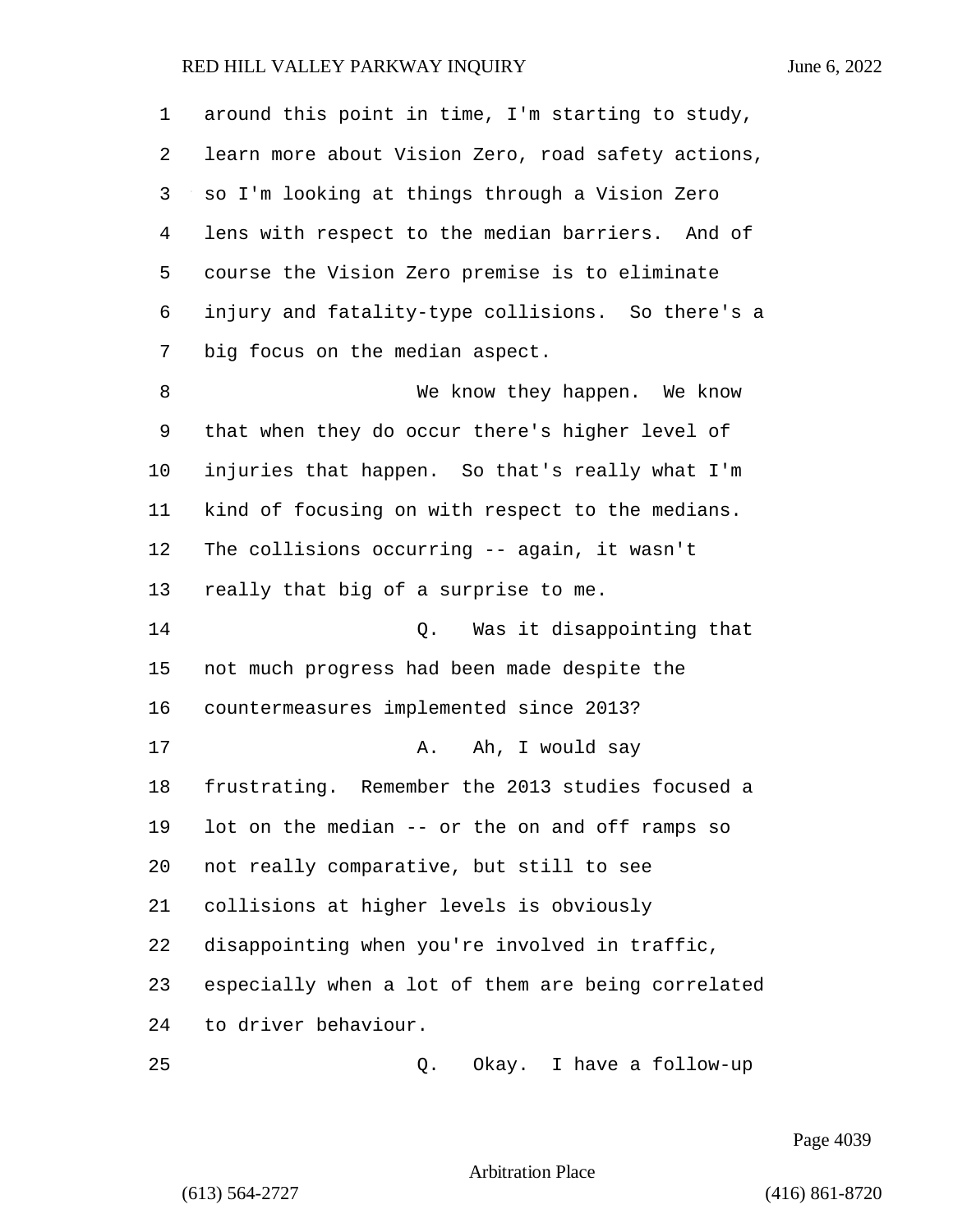question to something you said before. You said you were up looking at things through a Vision Zero lens with respect to median barriers. Vision Zero is no deaths, no fatalities, no injuries; is

 that right? 6 A. No serious injuries or fatalities. That's what the vision is. 8 and when it comes to median barriers, what is the concern about either the use of median barriers or the absence of median barrier when it comes to a Vision Zero strategy?

13 A. Well, from a non-use perspective it obviously permits for vehicles to be able to potentially cross the facility into obviously the oncoming lanes. The addition of barriers, there's no guarantee it's going to stop serious injuries or fatalities. It may stop the crossover from occurring. But there's still a potential for obviously collisions. There's a potential for increasing the number of collisions because in the current process a vehicle may leave the roadway and either, you know, end up in the shoulder or end up in the median without any physical contact. So in those cases they're

Page 4040

Arbitration Place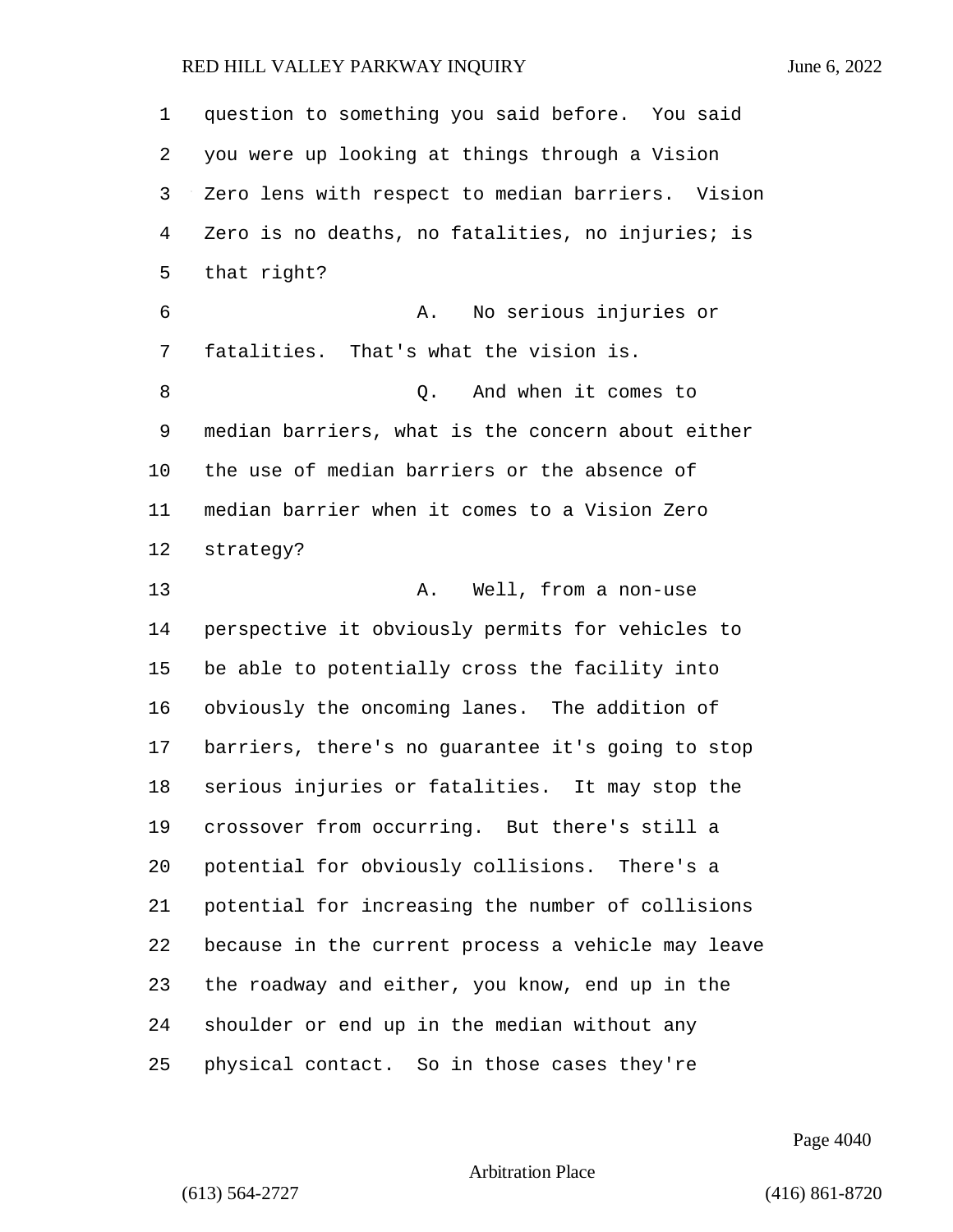| 1  | considered property-damage-only-type collisions.   |
|----|----------------------------------------------------|
| 2  | Whereas if you put obviously a physical barrier in |
| 3  | place, there's going to be a connection to it.     |
| 4  | There's also of course maintenance -- increasing   |
| 5  | maintenance costs associated with that.            |
| 6  | Okay. And also the<br>Q.                           |
| 7  | potential that the car goes into the median        |
| 8  | barrier and then bounces back into the same lane   |
| 9  | in which they were driving which can increase      |
| 10 | other risk to other people on the roadway; is that |
| 11 | right?                                             |
| 12 | This is a potential.<br>Α.                         |
| 13 | Obviously it depends on the type of barrier you're |
| 14 | using.                                             |
| 15 | Q. Okay. Is a steel barrier                        |
| 16 | less likely to do that?                            |
| 17 | No, a steel barrier would<br>Α.                    |
| 18 | be more likely to do that.                         |
| 19 | Q. Okay. And a high                                |
| 20 | tension --                                         |
| 21 | High tension cable<br>Α.                           |
| 22 | barrier will -- essentially the cable structure    |
| 23 | will absorb the pressure car and help to bring the |
| 24 | car to a slow speed or a stop.                     |
| 25 | Okay. That was my first<br>Q.                      |

Page 4041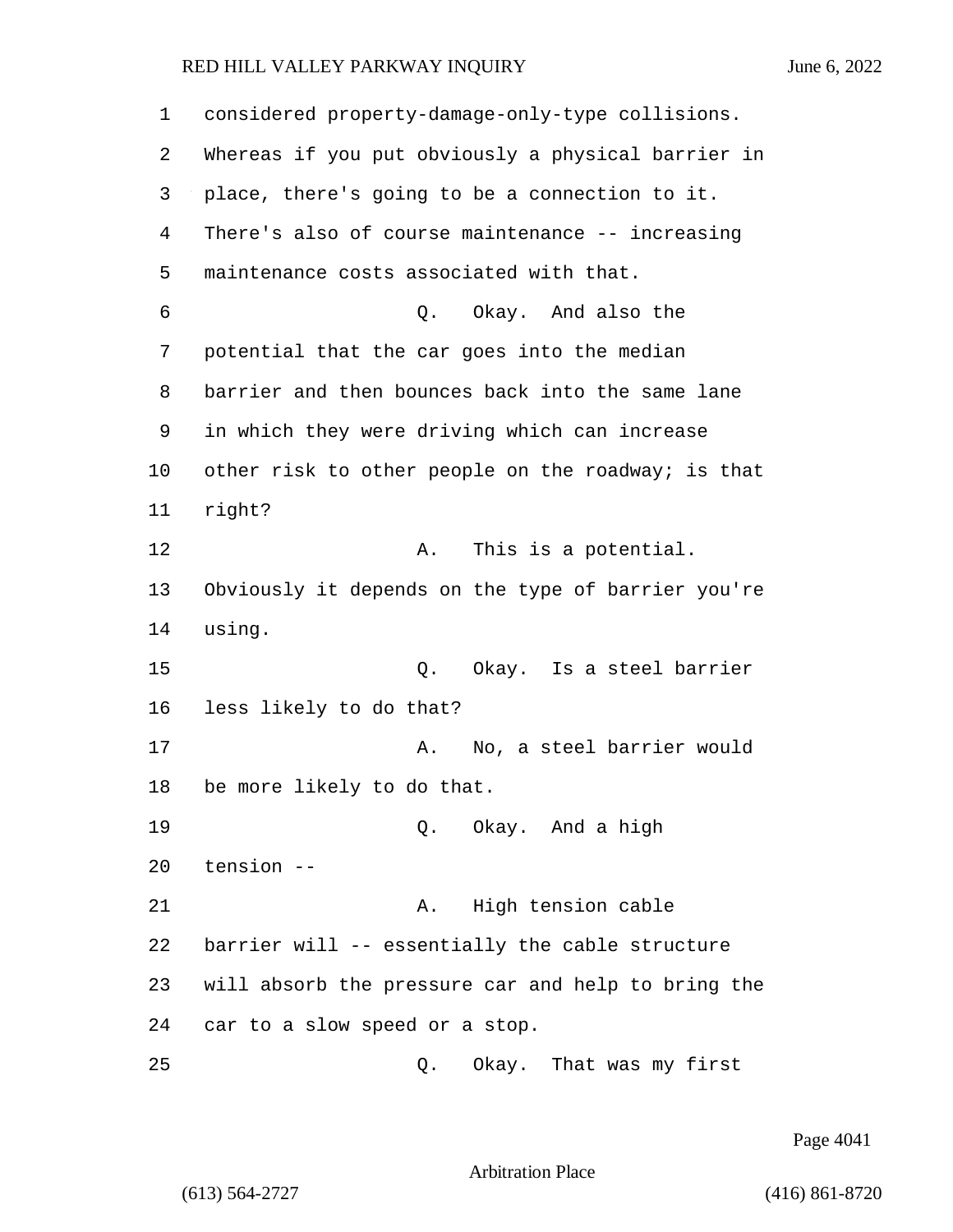| $\mathbf 1$ | follow-up question from your answer. The second    |
|-------------|----------------------------------------------------|
| 2           | is you said it's disappointing to see a lack -- a  |
| 3           | lack of reduction in collisions especially when a  |
| 4           | lot of them are being correlated to driver         |
| 5           | behaviour. What did you mean by that?              |
| 6           | Well, we know that<br>Α.                           |
| 7           | there's collisions occurring in wet weather        |
| 8           | conditions. We know that there's a speed concern   |
| 9           | associated with the Red Hill. A number of the      |
| 10          | collision reports identify this lost control or    |
| 11          | speed too fast scenario, which are all             |
| 12          | driver-behaviour-type issues. So it's clear        |
| 13          | there's a disregard for the posted speed limit,    |
| 14          | and when you add in those other weather            |
| 15          | environments along with the number of other        |
| 16          | features, it's -- it only increases the potential  |
| 17          | for collisions occurring.                          |
| 18          | Okay. We'll come to this<br>Q.                     |
| 19          | a little later, but one of the things in this      |
| 20          | report that comes out later is that CIMA used 2013 |
| 21          | speed data. Do you remember that?                  |
| 22          | Vaguely.<br>Α.                                     |
| 23          | Okay. We'll come back to<br>Q.                     |
| 24          | that.                                              |
| 25          | Recognizing it's frustrating                       |

Page 4042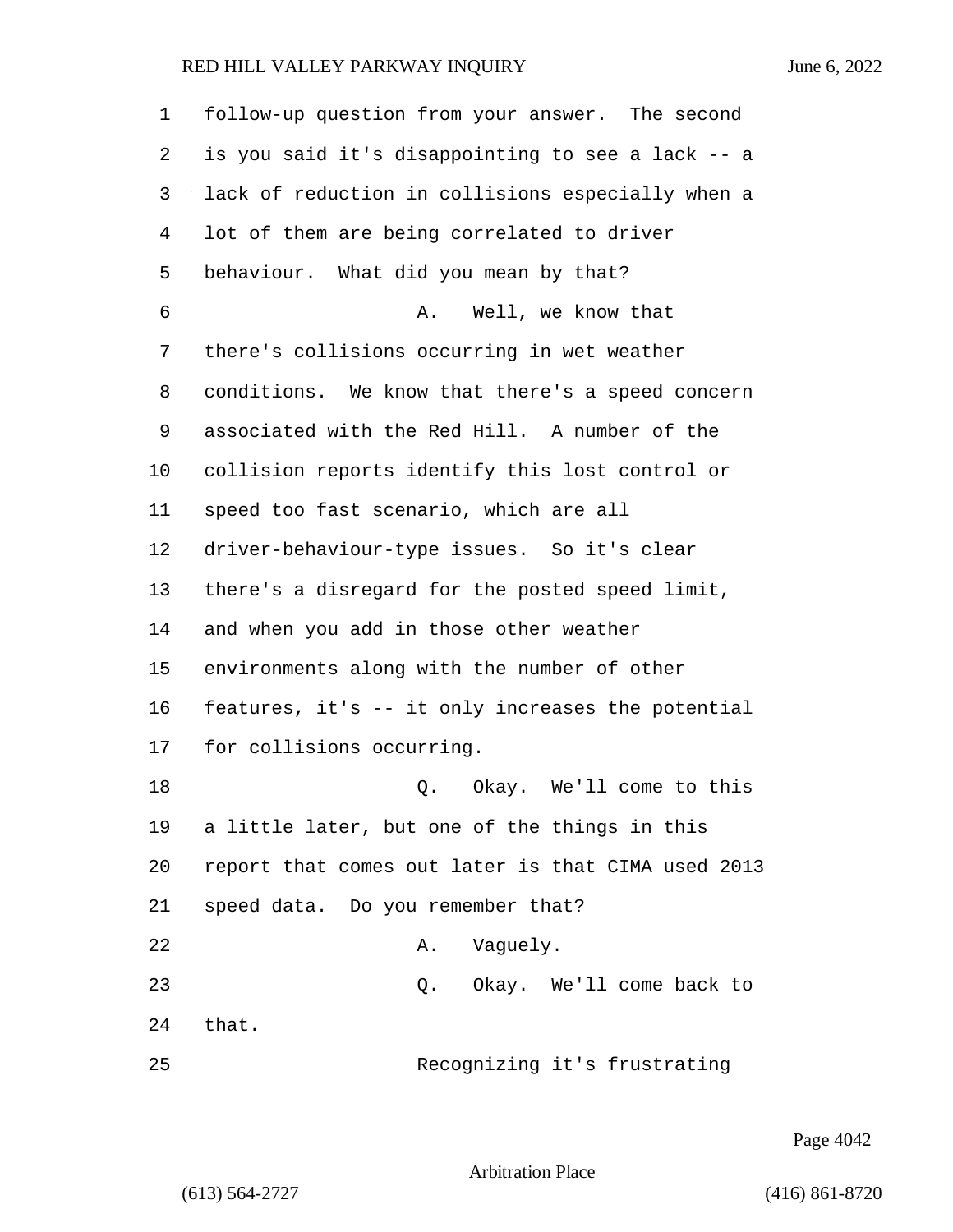| 1       | or disappointing when there isn't a reduction in   |
|---------|----------------------------------------------------|
| 2       | collisions after putting in countermeasures, and   |
| 3       | your reference is to these types of collisions in  |
| 4       | your mind being linked to driver behaviour, were   |
| 5       | you seeing or did you perceive there was more      |
| 6       | speeding on the Red Hill than on other roads?      |
| 7       | Well, I mean, you can't<br>Α.                      |
| 8       | really correlate that because we're talking about  |
| 9       | a completely different facility compared to any    |
| $10 \,$ | other City of Hamilton roadway. So, you know,      |
| 11      | you're talking about essentially a high speed      |
| 12      | facility here that you don't have anywhere else in |
| 13      | the City of Hamilton.                              |
| 14      | Exception, the LINC?<br>Q.                         |
| 15      | Yeah, but even there you<br>Α.                     |
| 16      | can't really use that as a true comparison because |
| 17      | the geometrics are obviously very different,       |
| 18      | right.                                             |
| 19      | Q. Yep. Okay. Can we go                            |
| 20      | to -- sorry, I just want to make sure I'm getting  |
| 21      | the right image number -- image 38, please. And    |
| 22      | if you could pull up the top of image -- if you    |
| 23      | could pull up image 39 as well, please.            |
| 24      | So full main line illumination                     |
| 25      | was warranted by CIMA. Do you remember having any  |

Page 4043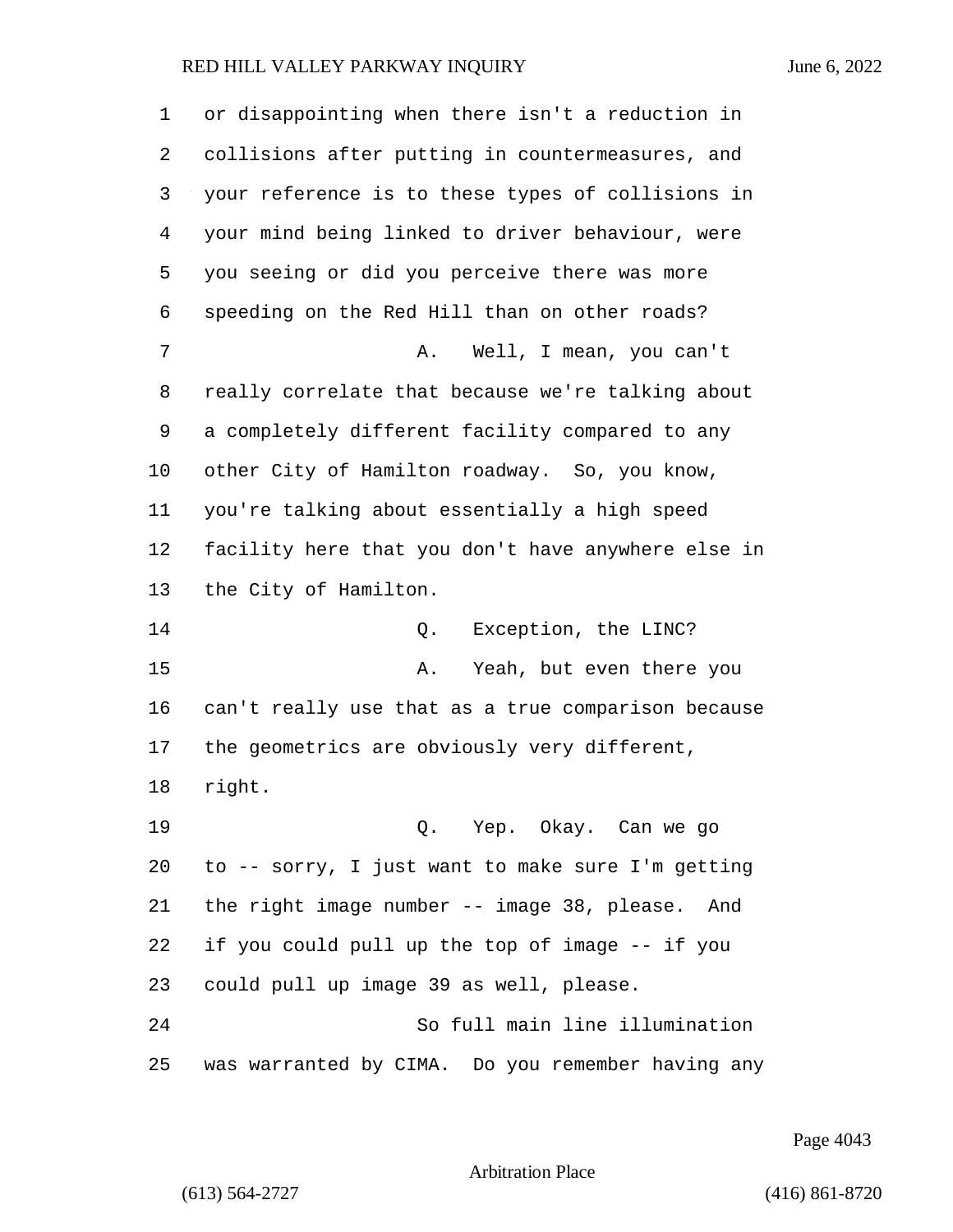1 conversations with anyone at CIMA about the 2 illumination -- its illumination review or its 3 illumination recommendations? 4 A. Not specifically, no. 5 Q. I think you can go to 6 image 34, please. I misspoke, it's page 34. It 7 would be image 42. Thank you. That's perfect, 8 Registrar. If you could call out 7.1.2. 9 So much like the 2013 report 10 there's a reference to pavement friction playing a 11 vital role. And then in the second paragraph it 12 says: 13 "Because of the high 14 proportion of wet surface 15 conditions and single motor 16 vehicle collisions, the City 17 could consider undertaking 18 **pavement** friction testing on 19 **19** the asphalt to get a baseline 20 friction coefficient for which 21 to compare." (As read) 22 And then it provides an 23 estimated cost, and it says: 24 "Based on the results the City 25 may be in a better position to

Page 4044

Arbitration Place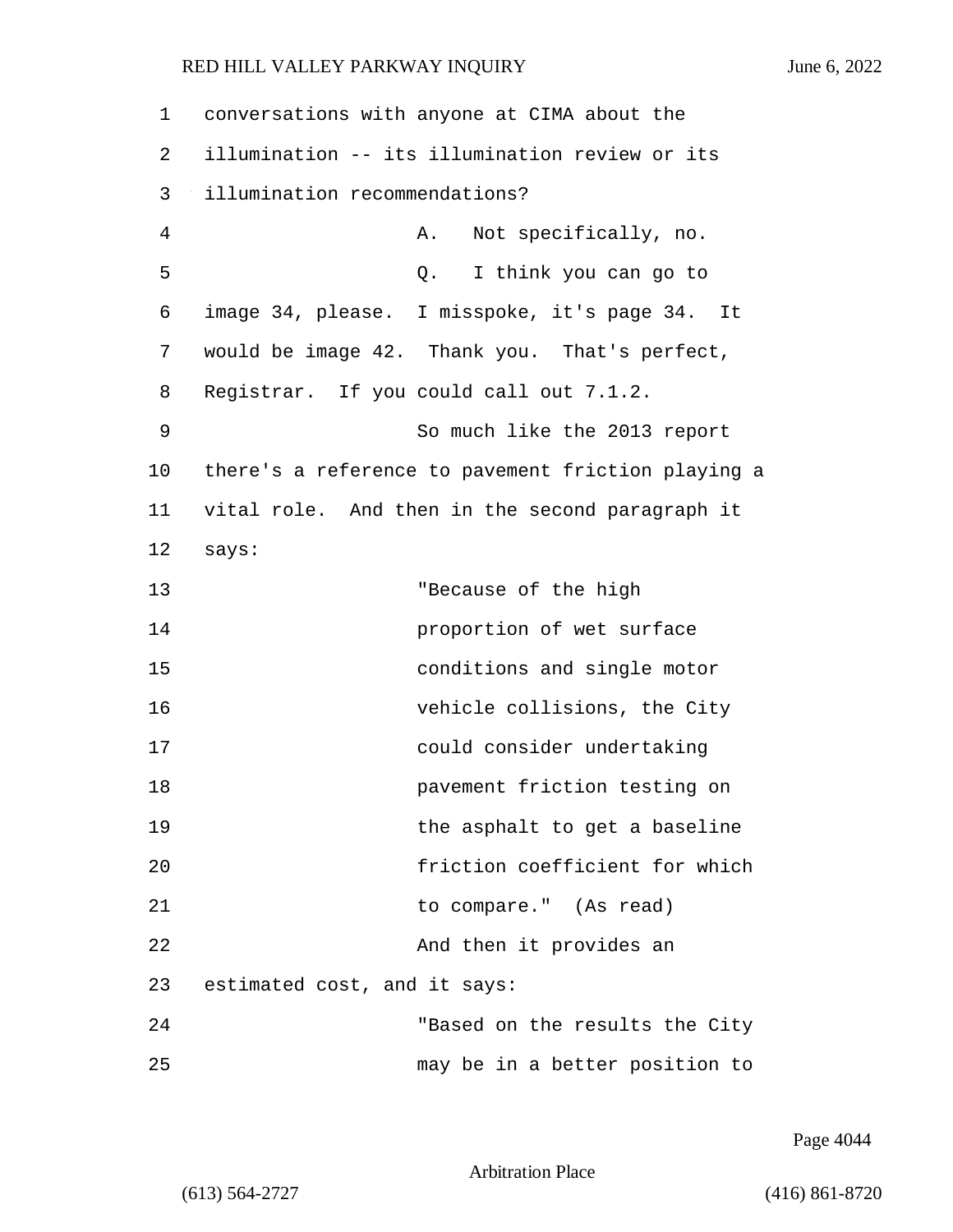| 1  | determine if further action is                    |
|----|---------------------------------------------------|
| 2  | required." (As read)                              |
| 3  | Did you understand that this                      |
| 4  | was a recommendation to do further investigation  |
| 5  | in respect of friction?                           |
| 6  | Correct.<br>Α.                                    |
| 7  | And did you understand<br>Q.                      |
| 8  | that this investigative tool would then allow the |
| 9  | City to be in a better position to determine if   |
| 10 | further action was required?                      |
| 11 | Yes.<br>Α.                                        |
| 12 | Would it be traffic<br>Q.                         |
| 13 | engineering that would be involved in the         |
| 14 | assessment of whether further action would be     |
| 15 | required?                                         |
| 16 | No, that would fall into<br>Α.                    |
| 17 | engineering.                                      |
| 18 | Given the references in<br>Q.                     |
| 19 | this paragraph to the second paragraph:           |
| 20 | "Tests should be performed                        |
| 21 | near locations with the                           |
| 22 | highest frequency of wet                          |
| 23 | surface collisions especially                     |
| 24 | curves." (As read)                                |
| 25 | And the reference to:                             |

Page 4045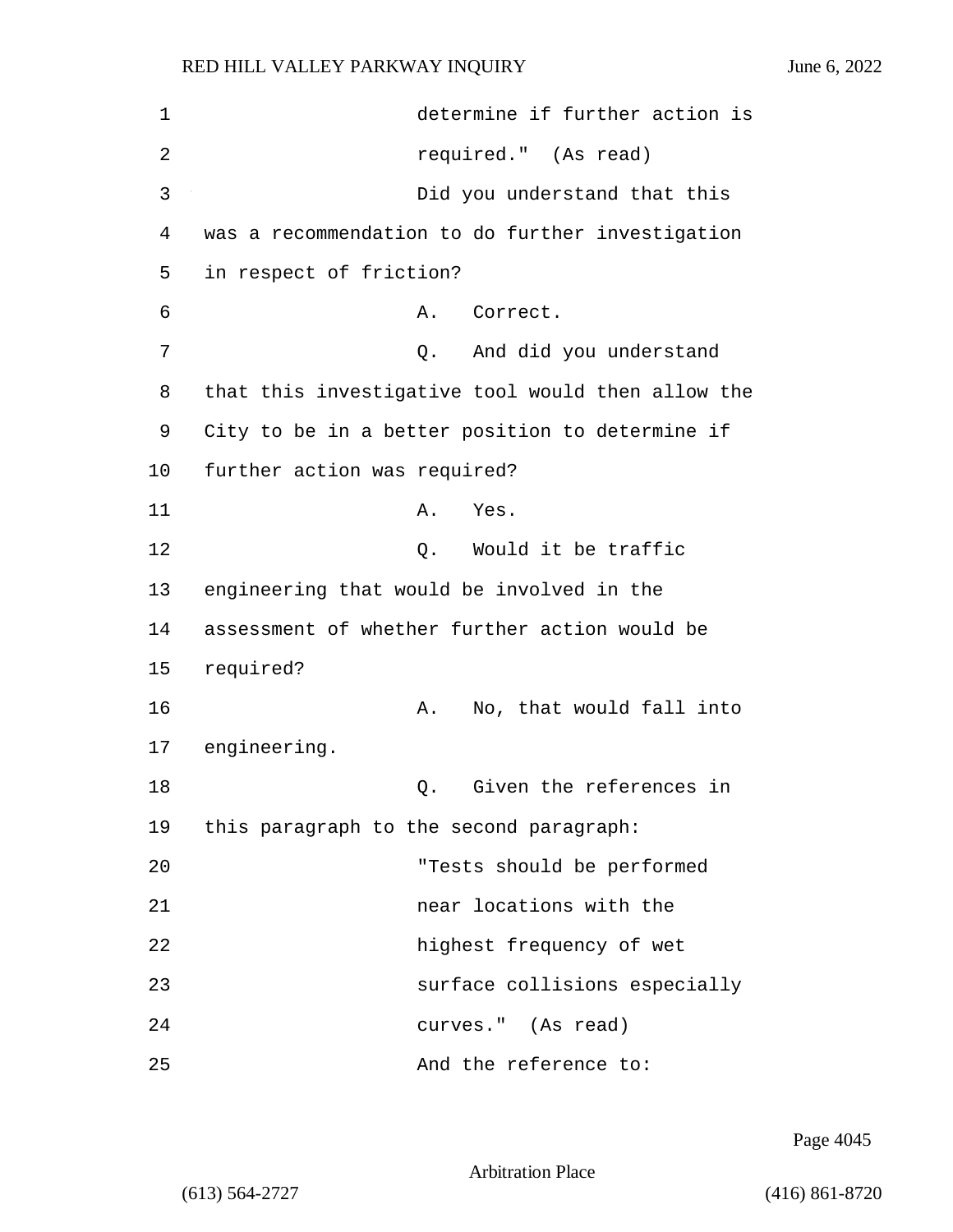| 1              | "Because of the high                               |
|----------------|----------------------------------------------------|
| $\overline{2}$ | proportion of wet surface                          |
| 3              | condition and single motor                         |
| 4              | vehicle collisions." (As                           |
| 5              | read)                                              |
| 6              | So those two parts of this                         |
| 7              | paragraph. Did you take that into account when     |
| 8              | you were considering how much of the issues on the |
| 9              | Red Hill were related to driver behaviour?         |
| 10             | Sorry, can you repeat<br>Α.                        |
| 11             | that?                                              |
| 12             | Sure. I can rephrase it.<br>Q.                     |
| 13             | I think it might be easier. Given these two        |
| 14             | comments and this recommendation for further       |
| 15             | investigative testing, did you turn your mind to   |
| 16             | that when you were considering whether speeding    |
| 17             | alone might account for the significantly high     |
| 18             | proportion of wet weather collisions on the Red    |
| 19             | Hill?                                              |
| 20             | No, and the reason around<br>Α.                    |
| 21             | that is, you know, a motor vehicle collision is a  |
| 22             | series of small events that occur through the      |
| 23             | process. It looks at, you know, what was           |
| 24             | obviously the weather conditions, road conditions, |
| 25             | driver action, driver behaviour, and then you --   |

Page 4046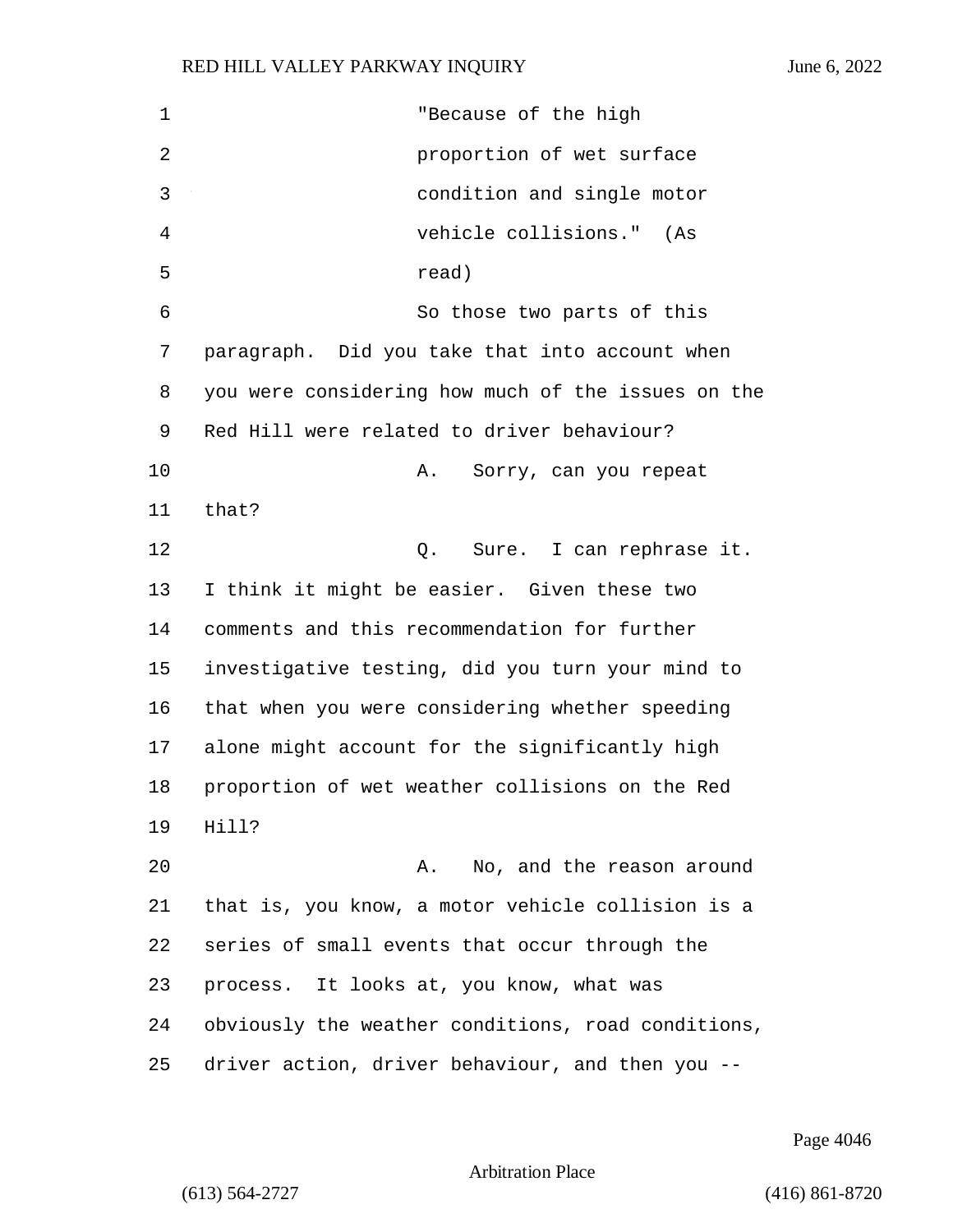| $\mathbf 1$ | obviously how does a person react in being         |
|-------------|----------------------------------------------------|
| 2           | involved in the collision. You know, you even get  |
| 3           | into the fine details of, you know, vehicle        |
| 4           | condition. What are the conditions of the tires.   |
| 5           | What are the conditions of the brakes. Right?      |
| 6           | Obviously through police reporting and             |
| 7           | investigation, so there's a whole number of things |
| 8           | that are involved when it comes to a motor vehicle |
| 9           | collision.                                         |
| 10          | The primary area or the                            |
| 11          | primary area that's identified that causes a       |
| 12          | collision is driver behaviour. I mean, that's      |
| 13          | throughout North America you'll find that, you     |
| 14          | know, driver behaviour, especially in poor weather |
| 15          | conditions is identified as a primary issue for    |
| 16          | those collisions.                                  |
| 17          | Q.<br>Thank you.                                   |
| 18          | MS. LAWRENCE: Commissioner, I                      |
| 19          | note the time is about 10 to 1:00. I'm moving to   |
| 20          | another topic now which I think might be a lengthy |
| 21          | topic. May I propose that we take our lunch a      |
| 22          | little early?                                      |
| 23          | JUSTICE WILTON-SIEGEL: I                           |
| 24          | think that would be fine. We'll take our usual     |
| 25          | hours and 15 minutes. So if it's just about 10     |

Page 4047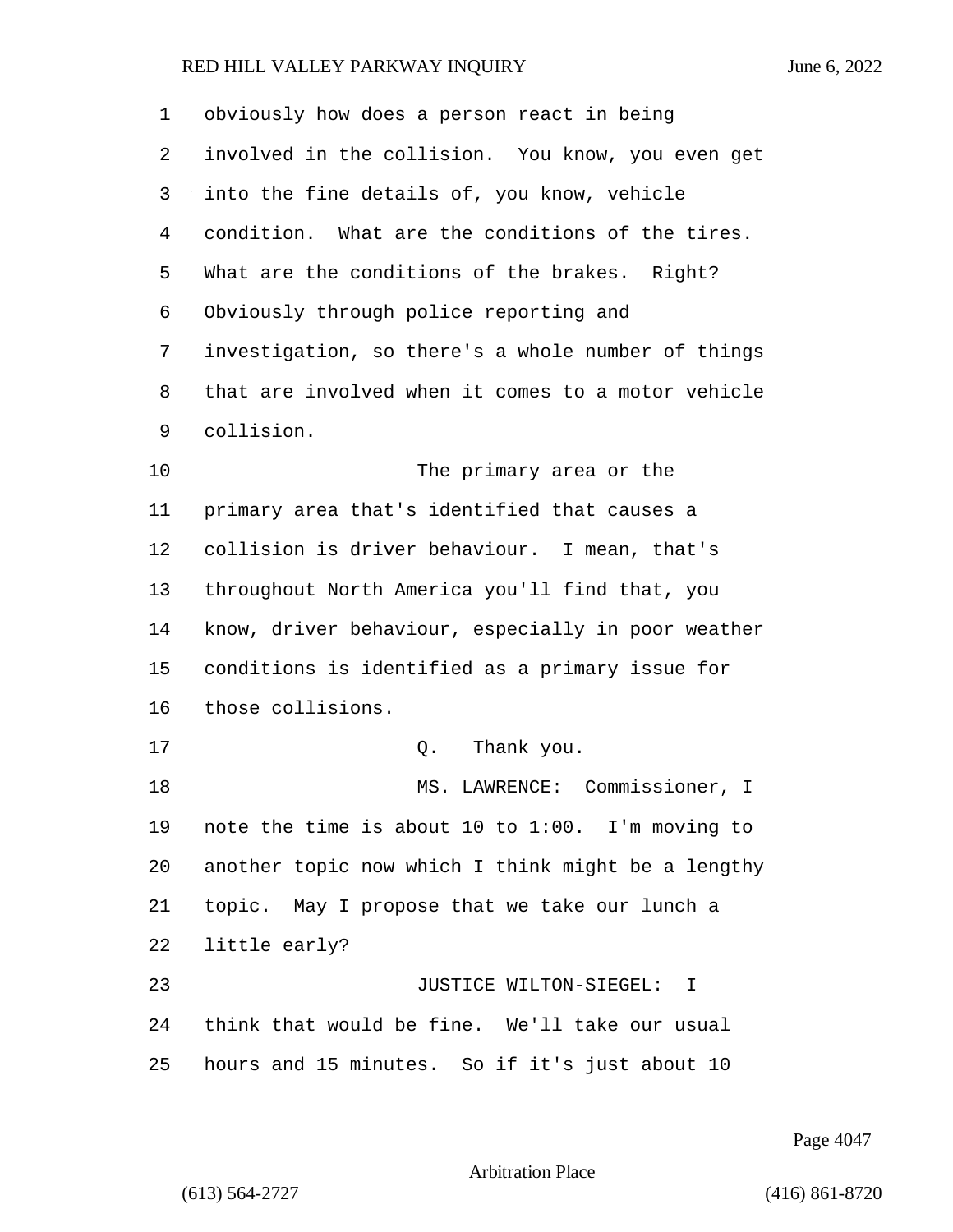| 1  | to, we'll return at 5 past 2:00. We'll stand       |
|----|----------------------------------------------------|
| 2  | adjourned until that time.                         |
| 3  | --- Recess taken at 12:49 p.m.                     |
| 4  | --- Upon resuming at 2:05 p.m.                     |
| 5  | BY MS. LAWRENCE:                                   |
| 6  | Q. Mr. Ferguson, picking up                        |
| 7  | on a topic that we were dealing with before the    |
| 8  | lunch break.                                       |
| 9  | Registrar, can you bring up                        |
| 10 | HAM454.                                            |
| 11 | So this is the 10-page draft                       |
| 12 | of the November 2013 staff report. It's your       |
| 13 | draft. And this morning I asked you in respect     |
| 14 | of -- sorry, I'm just trying to get to the right   |
| 15 | paragraph.                                         |
| 16 | Image 6, pardon me.                                |
| 17 | Registrar, if you can go to image 6.               |
| 18 | I asked you in respect of the                      |
| 19 | paragraph in addressing number 3 above. I          |
| 20 | suggested to you that the reference to friction    |
| 21 | testing in this paragraph was the -- made          |
| 22 | reference to friction testing in this document,    |
| 23 | and you said you would have to look, and I believe |
| 24 | you've had a chance to review. Was I right in      |
| 25 | my -- in the assertion that I gave that this is    |

Page 4048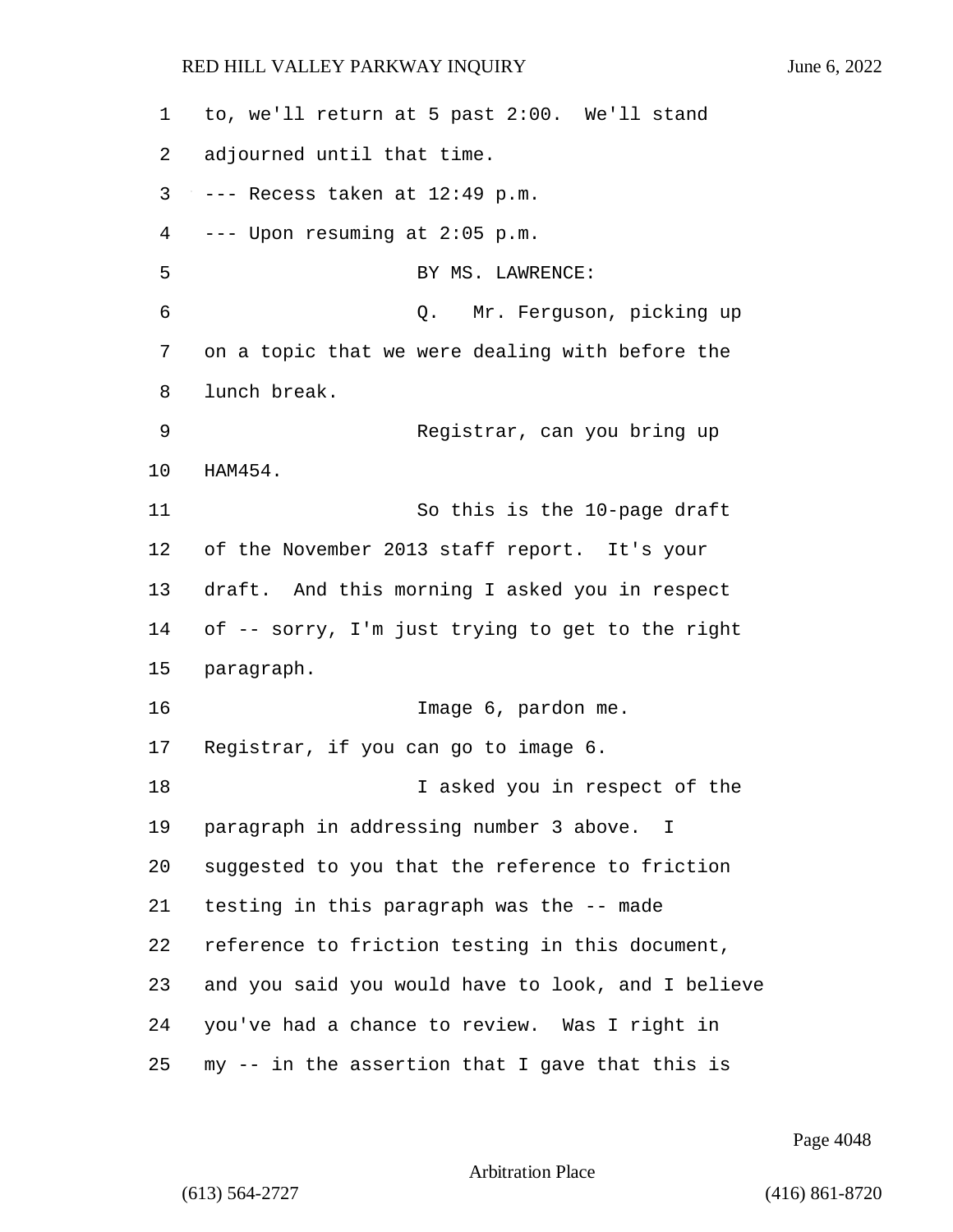1 the only reference? 2 A. Yes. 3 Q. Thank you. Registrar, 4 you can close that document. 5 And if you could go into OD7 6 at page 44, paragraph 131. Thank you. 7 So this is the bottom of 8 image 1, and it's a meeting in September of 2015 9 with Mr. White and you, Mr. Worron, Mr. Cooper and 10 Mr. Malone and others at CIMA. Do you remember 11 this meeting? 12 A. Not specifically, no. 13 Q. There's a summary of the 14 notes of this meeting, but it may be easier to 15 actually look at the document itself. 16 Registrar, can you go to 17 CIM9288. I hope this more helpful to refresh your 18 memory. 19 So this is a meeting that 20 occurred at 1375 Upper Ottawa. And you'll see 21 that it says CIMA went through "the findings and 22 recommendations from both reports," and just 23 stopping there. Was it your experience with CIMA 24 that they did these progress meetings? 25 A. Yes.

Page 4049

Arbitration Place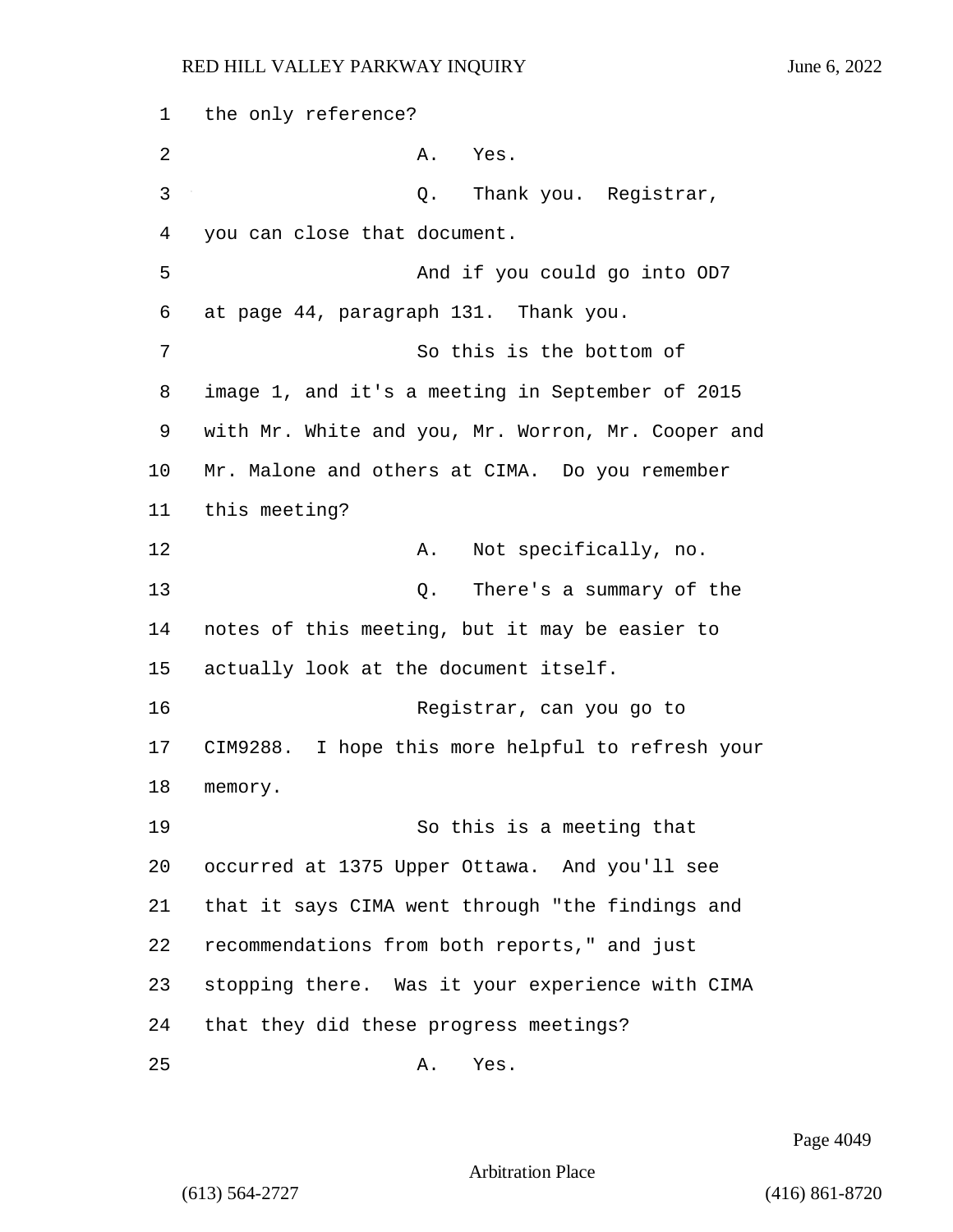| 1  | And the second bullet,<br>Q.                       |
|----|----------------------------------------------------|
| 2  | Registrar, if you could pull that out for me. So   |
| 3  | it says here the:                                  |
| 4  | "City questioned in both                           |
| 5  | reports relating to the                            |
| 6  | variable message boards                            |
| 7  | consistent with the overall                        |
| 8  | traffic management program."                       |
| 9  | (As read)                                          |
| 10 | What is the variable message                       |
| 11 | boards and how does it relate to the traffic       |
| 12 | management program?                                |
| 13 | So at that time we were<br>Α.                      |
| 14 | working on developing an overall traffic           |
| 15 | management program that would allow us obviously   |
| 16 | to monitor operations on roadways, and the         |
| 17 | variable message boards are the large digital      |
| 18 | boards that you see on highways that provide       |
| 19 | messaging back to the motorists. So we were        |
| 20 | looking at a way to be able to tie those together  |
| 21 | and bring those into the City of Hamilton.         |
| 22 | Okay. And what sort of<br>Q.                       |
| 23 | messages were you hoping that CIMA might consider? |
| 24 | It's not so much them<br>Α.                        |
| 25 | providing the messages. It's more just the         |

Page 4050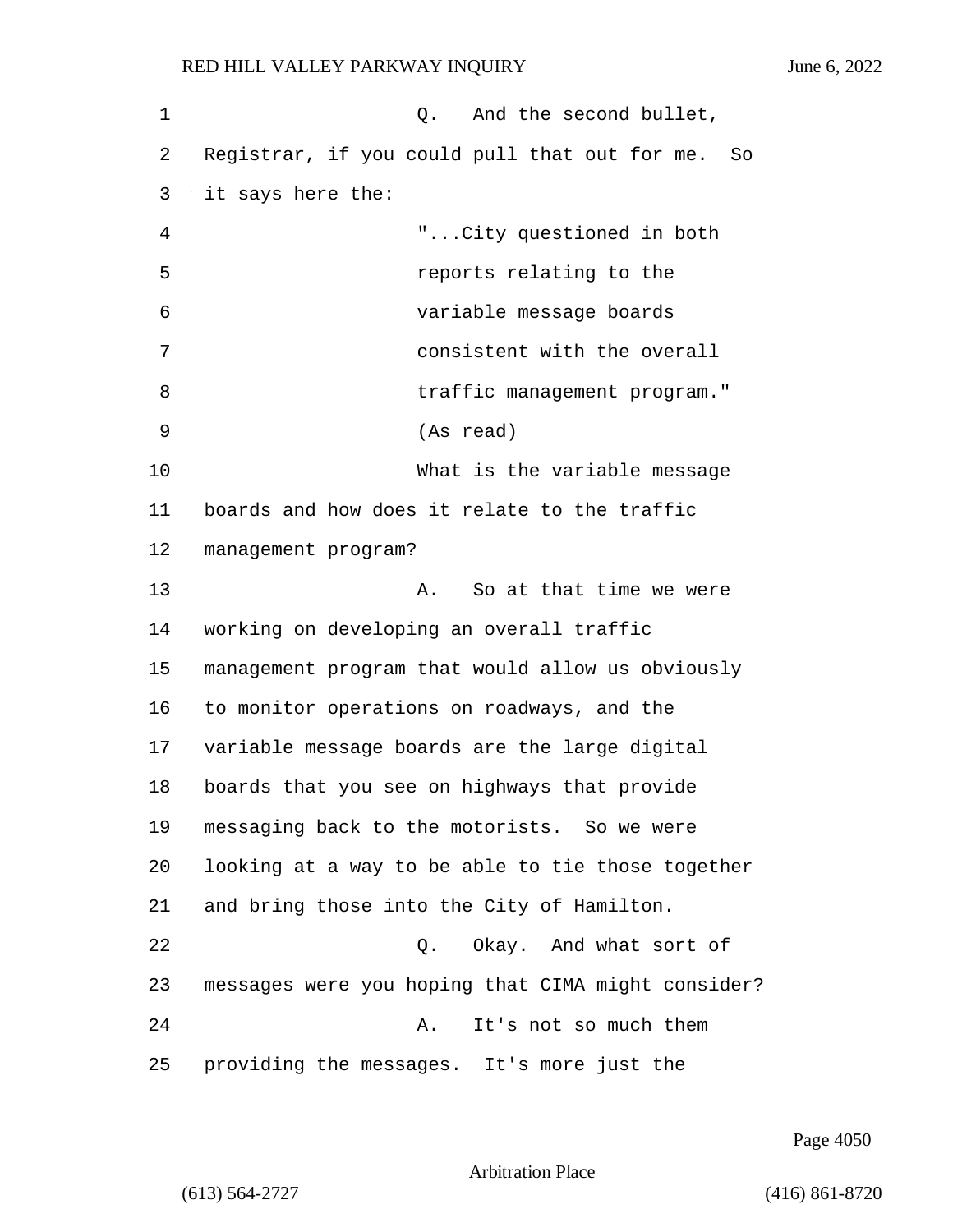correlation between the radar -- the variable message boards and our traffic management program. Our plan was that we could use these message boards to provide road safety messaging to the motorists. 6 Q. Okay. So that was not going to be a new countermeasure or a difference; it was just some context? 9 A. Yeah, so one of the issues was within the report it identified radar message -- or radar message boards, so those are the signs that provide -- the board will provide you with what speed you're travelling at. But what we've found with those boards is where you had large volumes, it was very difficult to provide consistent messaging because it's constantly changing to other vehicles and picking up other things. So we were looking at these variable message boards instead. 20 Q. Okay. Registrar, you can close that. 22 The very last bullet: "CIMA is to provide a revised final report by October 6 --" it says 2010, but we're in 2015, so I think that's just a typo.

Page 4051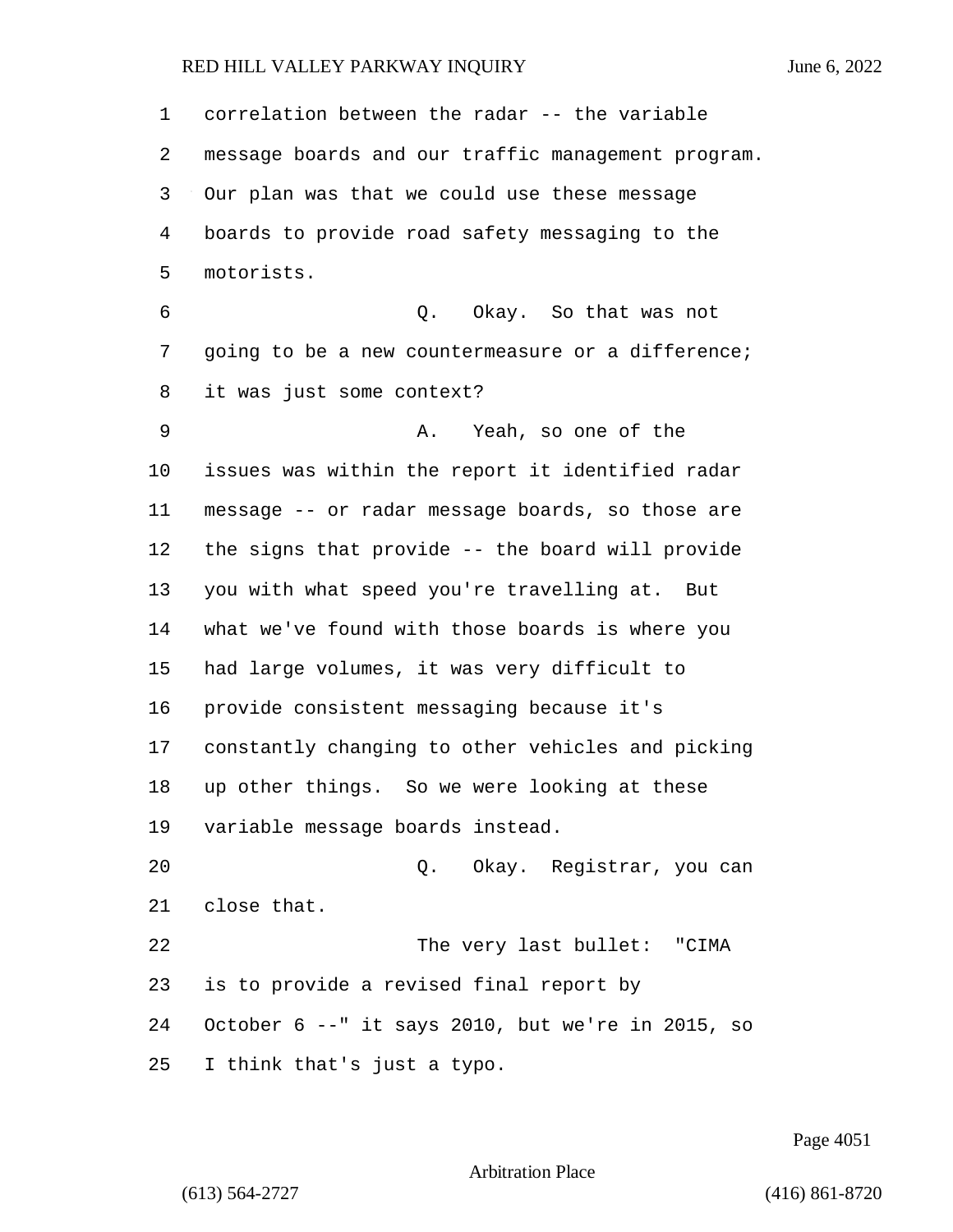| 1  | When was the staff report                          |
|----|----------------------------------------------------|
| 2  | going to have to be finalized to be able to be     |
| 3  | included in December 7th, 2015 update to PWC?      |
| 4  | I don't remember<br>Α.                             |
| 5  | specifically, but it would have been somewhere     |
| 6  | between mid-to-late October, early November.       |
| 7  | So your anticipation was<br>Q.                     |
| 8  | that you would have a revised final report from    |
| 9  | CIMA before having to finalize the staff report?   |
| 10 | Correct.<br>Α.                                     |
| 11 | Thank you. Registrar,<br>Q.                        |
| 12 | you can close that and go back into OD7, page 42,  |
| 13 | please.                                            |
| 14 | So in paragraph 129,                               |
| 15 | September 19th, you e-mailed Mr. White copying     |
| 16 | Mr. Cooper, Worron and Ms. Aquila attaching a      |
| 17 | draft staff report. Do you recall if you were the  |
| 18 | primary and initial drafter of the staff report or |
| 19 | if it was one of your other staff?                 |
| 20 | No. It would have been<br>Α.                       |
| 21 | Mr. Cooper or Mr. Worron that would have -- one of |
| 22 | the two would have drafted the report.             |
| 23 | Or Mr. Decleir?<br>Q.                              |
| 24 | No.<br>Α.                                          |
| 25 | Okay. So you'll see just<br>Q.                     |

Page 4052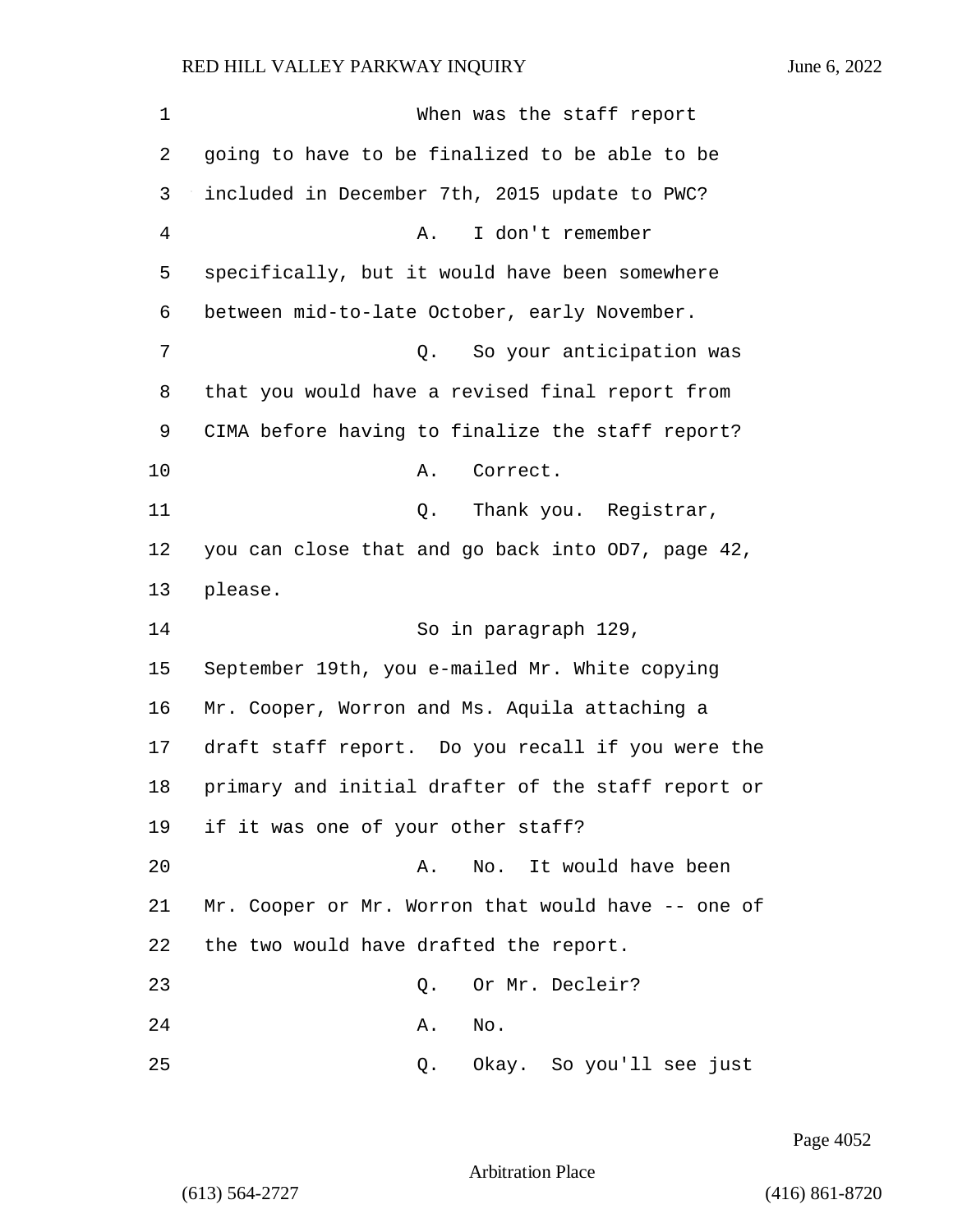1 the covering e-mail here. I think I've answered 2 my own question. The first line says: 3 "Attached is a report that 4 Stephen had completed and 5 you've reviewed and made some 6 changes." (As read) 7 And in that second numbered 8 bullet there, Registrar, could you bring that up, 9 "I have identified." 10 "I've identified 11 recommendations that specific 12 departments would be 13 responsible for action, but 14 I've not yet circulated it to 15 them as I wanted you to review 16 **first in case you felt this** 17 would cause some issue." (As 18 read) 19 Do you want to close that 20 down, Registrar, and then if you can call out the 21 excerpt at paragraph 130, please. 22 So this is in that same -- in 23 the document that -- where we were just looking at 24 the e-mail that attached it. You'll see it has 25 engineering services is doing the first four,

Page 4053

Arbitration Place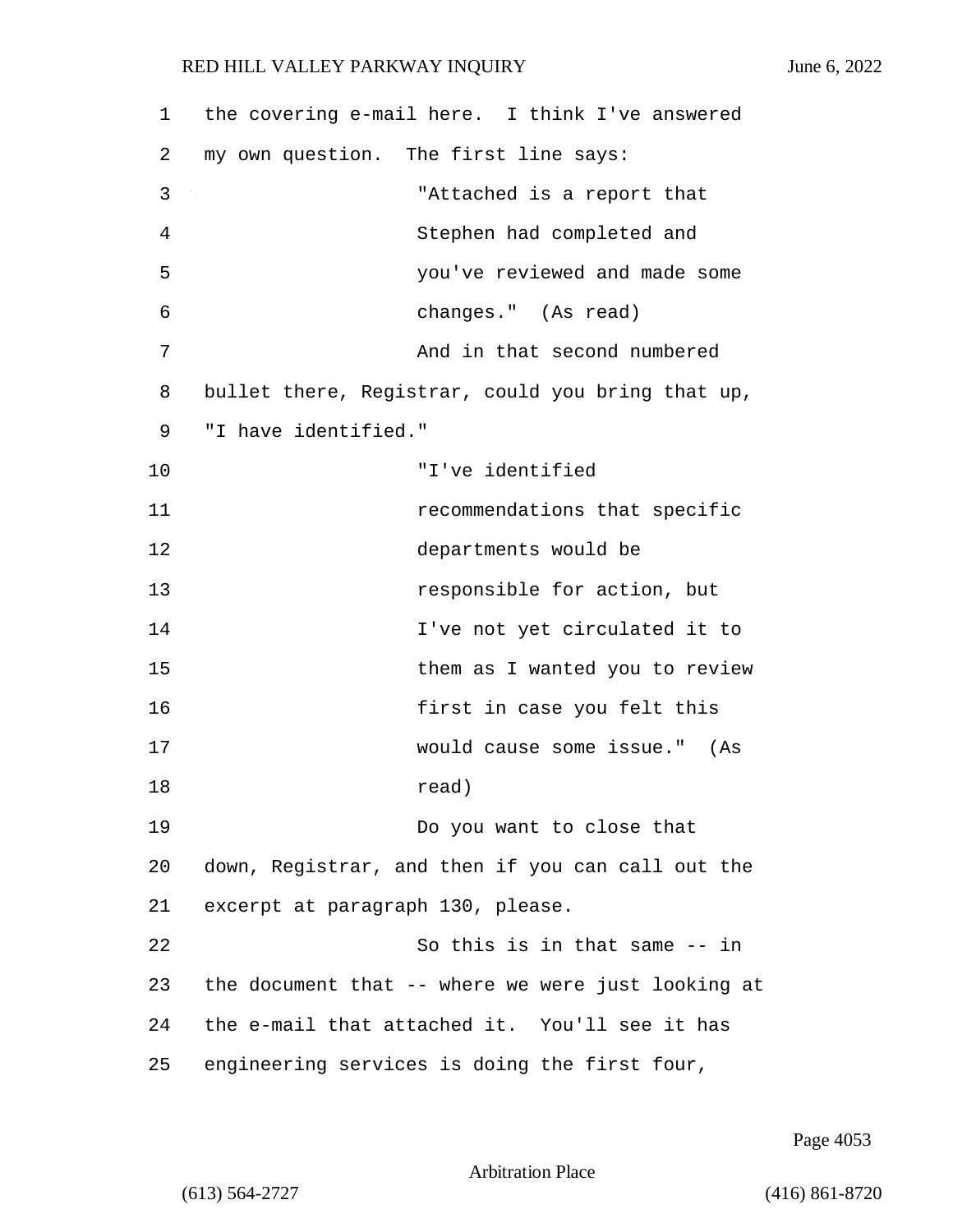| $\mathbf{1}$ | forestry is doing the next two, roads is doing the |
|--------------|----------------------------------------------------|
| 2            | next one, Hamilton Police Service is doing the     |
| 3            | next one, and then there's a reference to speed    |
| 4            | limit, and then traffic operations and             |
| 5            | engineering, which you are now called, was doing   |
| 6            | the other identified countermeasures.              |
| 7            | Why was it that you thought                        |
| 8            | identifying the specific departments would be      |
| 9            | beneficial?                                        |
| 10           | As we I think mentioned<br>Α.                      |
| 11           | before, things would get dropped I found into      |
| 12           | within traffic route to undertake these reviews,   |
| 13           | and, you know, often we would get questions about  |
| 14           | items that we really didn't have any jurisdiction  |
| 15           | on, so I wanted to make it clear who was           |
| 16           | responsible for what item so that if council or    |
| 17           | anybody had a question, they knew exactly who to   |
| 18           | go to.                                             |
| 19           | Q. Okay. And you were                              |
| 20           | saying things would get dropped. Did you have any  |
| 21           | concern about things getting dropped by forestry   |
| 22           | or roads in the past?                              |
| 23           | No. And when I say<br>Α.                           |
| 24           | dropped, sorry, maybe that's the wrong term, we    |
| 25           | would be asked to, you know, facilitate these      |

Page 4054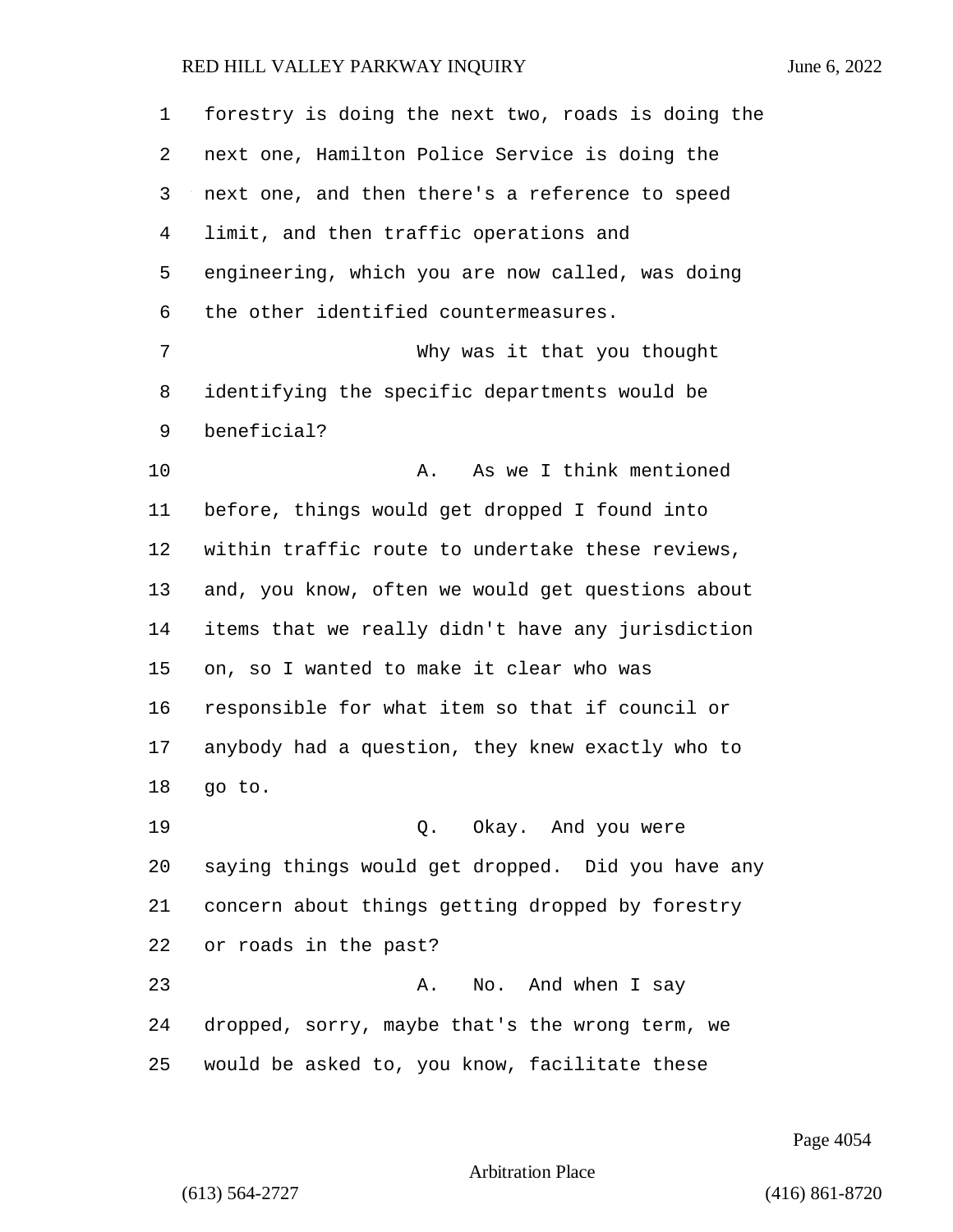| 1  | types of reports for essentially all public works. |
|----|----------------------------------------------------|
| 2  | So, you know, we're writing this report, but       |
| 3  | there's sections that obviously we don't have      |
| 4  | jurisdiction on, so it's a case where I'm trying   |
| 5  | to clearly identify who is responsible for what.   |
| 6  | Q. Okay. And is that                               |
| 7  | because in the past engineering services had not   |
| 8  | completed the 2013 CIMA recommendations?           |
| 9  | No, it's not anything to<br>Α.                     |
| 10 | do with that. It's just a case where, you know,    |
| 11 | this goes to council or committee as is, it gets   |
| 12 | approved, and again, you know who's responsible    |
| 13 | for what.                                          |
| 14 | Okay. Registrar, you can<br>Q.                     |
| 15 | close that down. And if you could call up          |
| 16 | HAM43023, please.                                  |
| 17 | So this is the document that                       |
| 18 | we've been -- that we were just looking at the     |
| 19 | recommendations for. So this is a recommendation   |
| 20 | report?                                            |
| 21 | A. Yes.                                            |
| 22 | Q. Why was this a                                  |
| 23 | recommendation report rather than information      |
| 24 | report?                                            |
| 25 | Sorry, why is it a<br>Α.                           |

Page 4055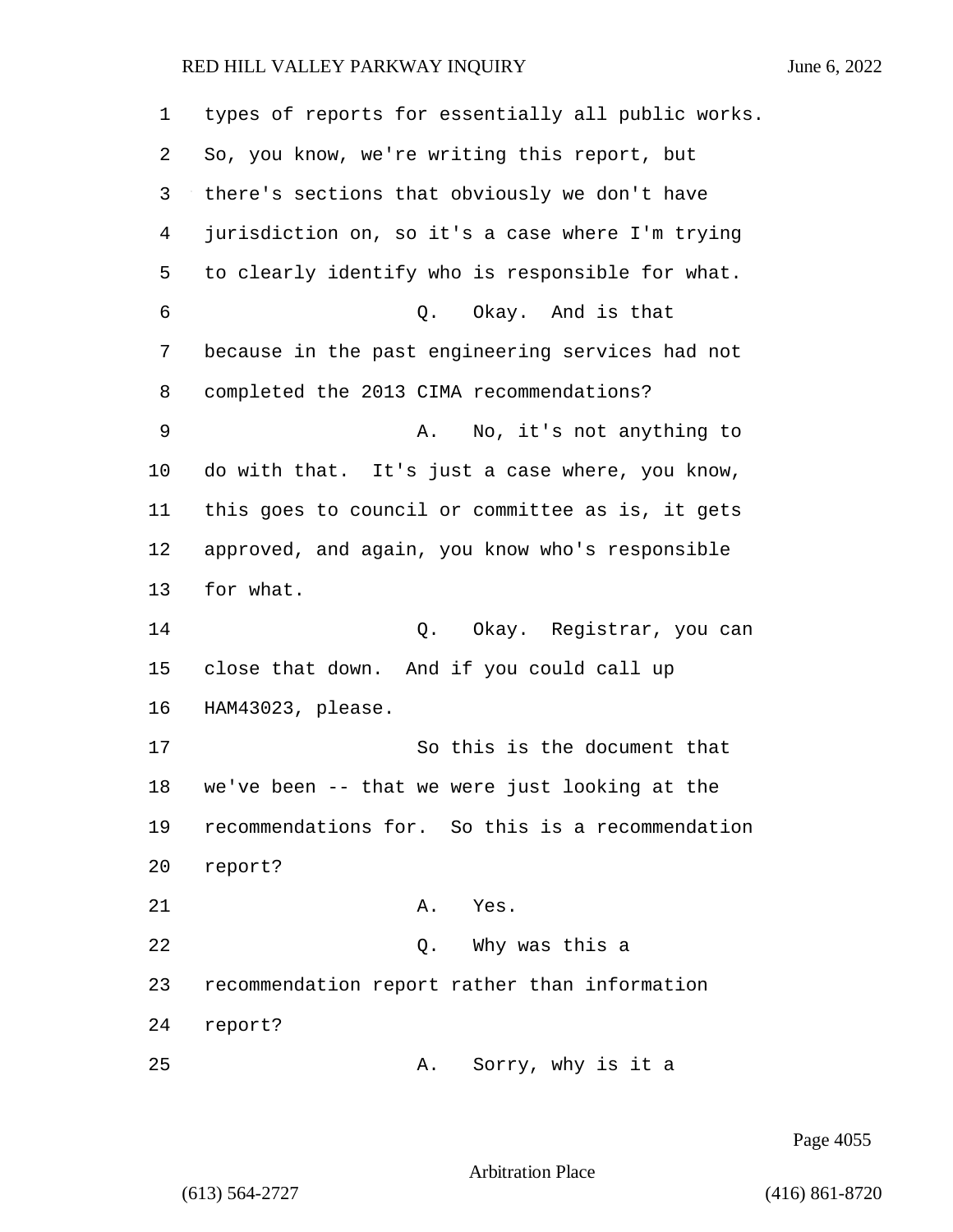1 recommendation rather than a.... 2 Q. Information report. 3 A. I can't really answer the 4 question. I suspect it's the direction we were 5 given to prepare a recommendation report. 6 Q. Okay. So this is a 7 report that's dealing both with the LINC -- the 8 CIMA LINC safety review and the Red Hill safety 9 review? 10 A. Correct. 11 Q. Both those being 12 completed in 2015? 13 A. Correct. 14 Q. And so in that way they 15 are similar to the staff report prepared in 16 followup to the 2013 CIMA report? 17 A. Correct. 18 Q. Okay. And does that 19 assist you with understanding why this is a 20 recommendation report versus the other one was a 21 recommendation report? 22 A. No. The only thing I 23 would say is the 2013 started off as a 24 recommendation report. 25 Q. Okay. And it wasn't your

Page 4056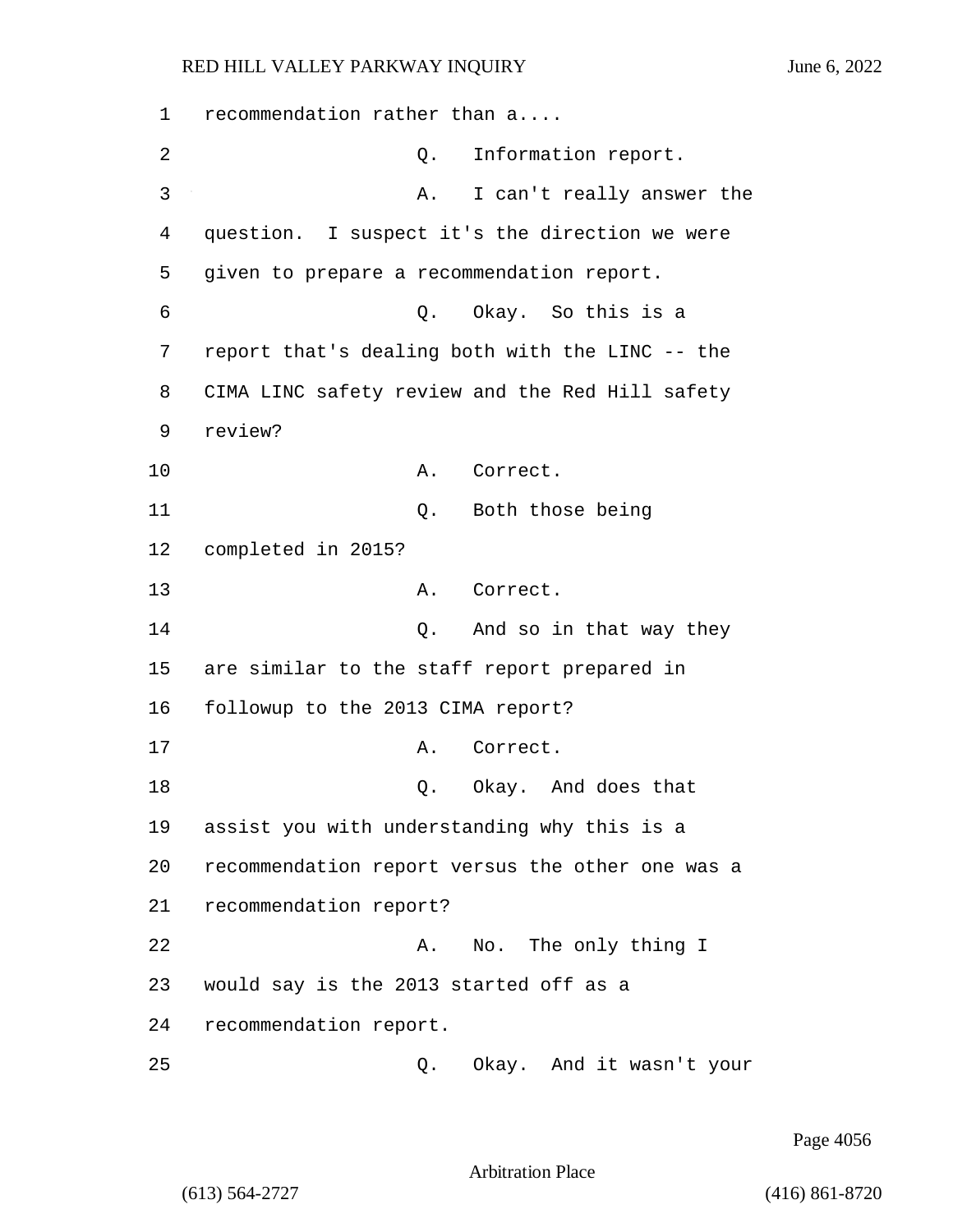| 1  | decision to change it to an information report, I  |
|----|----------------------------------------------------|
| 2  | think you've given evidence; is that right?        |
| 3  | Correct.<br>Α.                                     |
| 4  | Q. Registrar, could you go                         |
| 5  | down to image 3, please. Sorry, I've skipped over  |
| 6  | that summary of the LINC and the LINC report. And  |
| 7  | could you call out, Registrar, the two paragraphs  |
| 8  | under Red Hill Valley Parkway.                     |
| 9  | You'll see here there's a                          |
| 10 | reference to the number of collisions, the type of |
| 11 | collisions and the specific circumstances or       |
| 12 | conditions that were in effect during the          |
| 13 | collisions, i.e., median-related barrier           |
| 14 | collisions or delay collisions. That's in the      |
| 15 | first paragraph. There's also a reference to       |
| 16 | approximately 500 vehicles per day have been       |
| 17 | recorded travelling in excess of 430 (sic)         |
| 18 | kilometres per hour. That was taken right from     |
| 19 | the CIMA report; is that right?                    |
| 20 | I believe so, yes.<br>Α.                           |
| 21 | Do you recall where CIMA<br>Q.                     |
| 22 | got the speed data to include that statement?      |
| 23 | I don't recall<br>Α.                               |
| 24 | specifically.                                      |
| 25 | Okay. We'll come back to<br>Q.                     |

Page 4057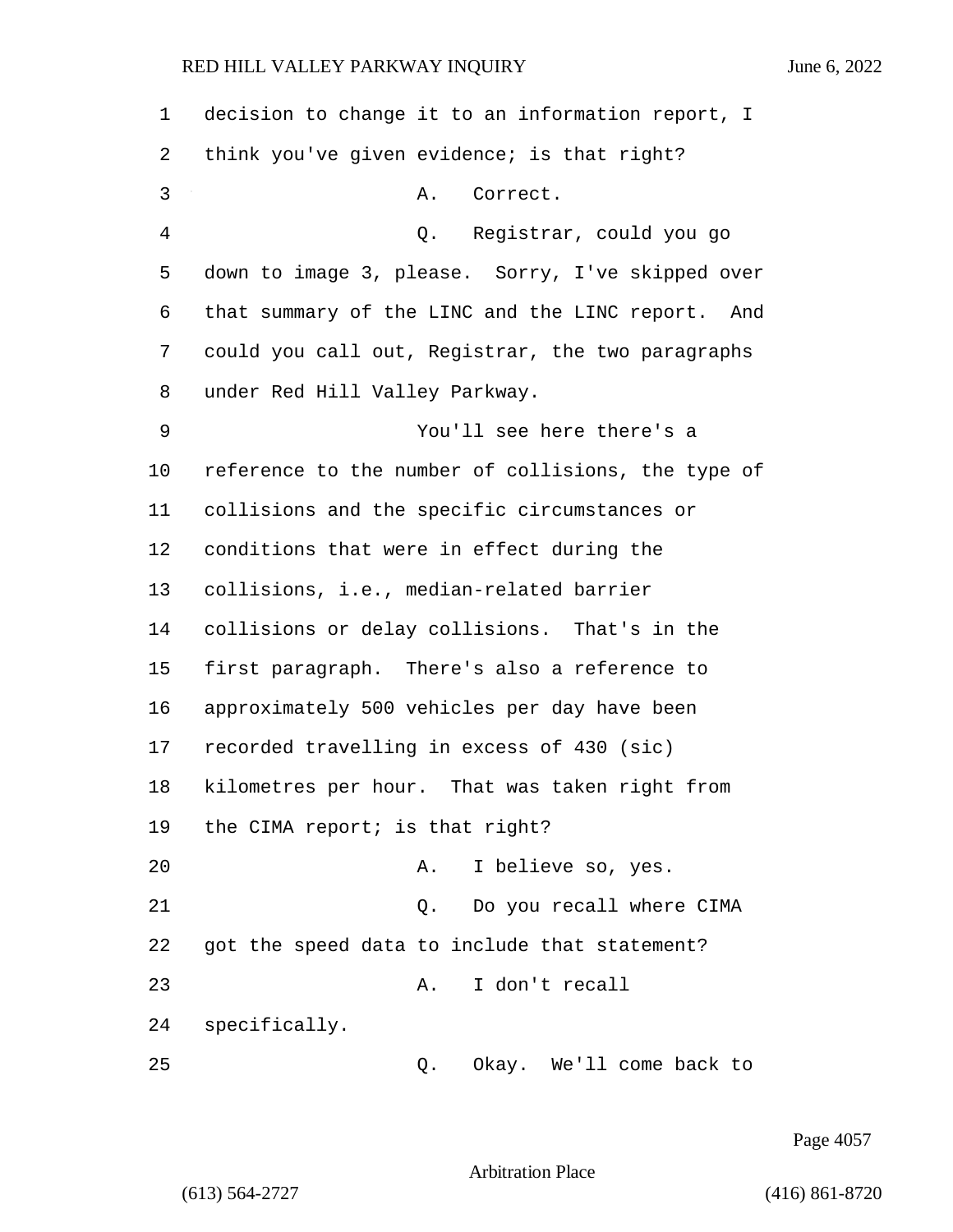| 1  | that. In the second paragraph there's a reference  |
|----|----------------------------------------------------|
| 2  | to illumination, and that it was:                  |
| 3  | "considered to increase                            |
| 4  | safety by providing drivers                        |
| 5  | with improved night time                           |
| 6  | visibility." (As read)                             |
| 7  | And then there's a reference                       |
| 8  | to:                                                |
| 9  | "37 percent of collisions                          |
| 10 | being -- occurred during                           |
| 11 | non-daylight conditions;                           |
| 12 | therefore, a review of                             |
| 13 | illumination was part of the                       |
| 14 | scope of the study." (As                           |
| 15 | read)                                              |
| 16 | And so would you agree with me                     |
| 17 | that these two paragraphs provide significantly    |
| 18 | more detail about CIMA's collision assessment than |
| 19 | the 2013 report did?                               |
| 20 | A. Yes, it does.                                   |
| 21 | Why did you think it<br>Q.                         |
| 22 | was -- would be useful to council -- or pardon me, |
| 23 | to the PWC to have this information?               |
| 24 | Well, this is -- overall<br>Α.                     |
| 25 | the two reports are a more detailed and            |

Page 4058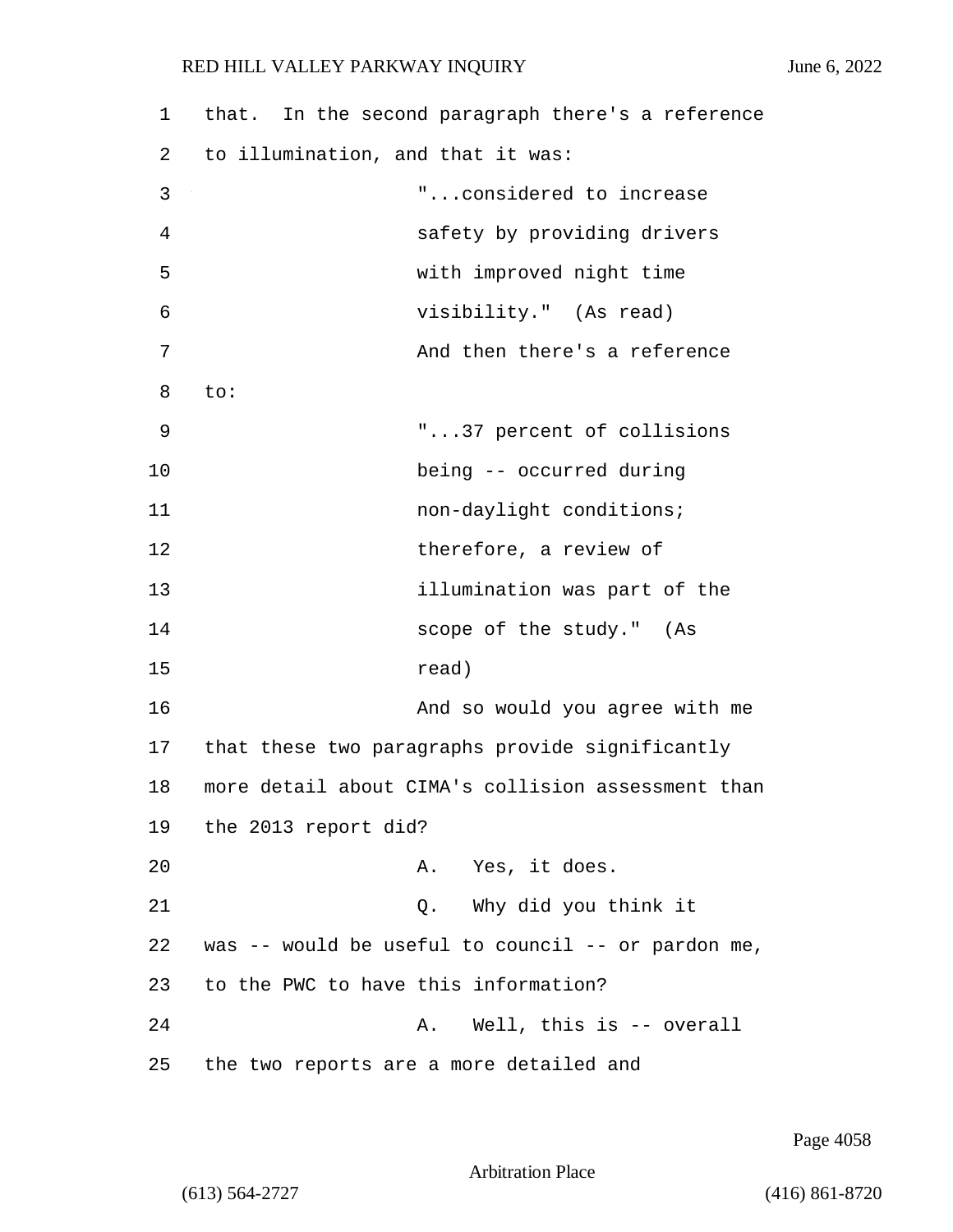1 comprehensive review of the parkways, and so it's 2 important to have this type of information. 3 Q. Okay. Registrar, can you 4 close that out and go to the next image, please. 5 And so here you have set out 6 countermeasures. And am I correct that those are 7 the countermeasures that are just lifted from the 8 summary of countermeasures in the CIMA 2015 9 report. 10 A. Yes. I believe that's 11 correct, yes. 12 O. And you've identified 13 which section or which department would be 14 responsible for each countermeasure? 15 A. Yes. 16 Q. And you've included all 17 of them, including countermeasures that were 18 determined to be long-term countermeasures; is 19 that right? 20 A. Correct, everything is 21 in....yes. 22 Q. You can close that down 23 and go back to OD7, page 42, paragraph 129. 24 So you're saying this to 25 Mr. Martin (ph) and others. Why did you want

Page 4059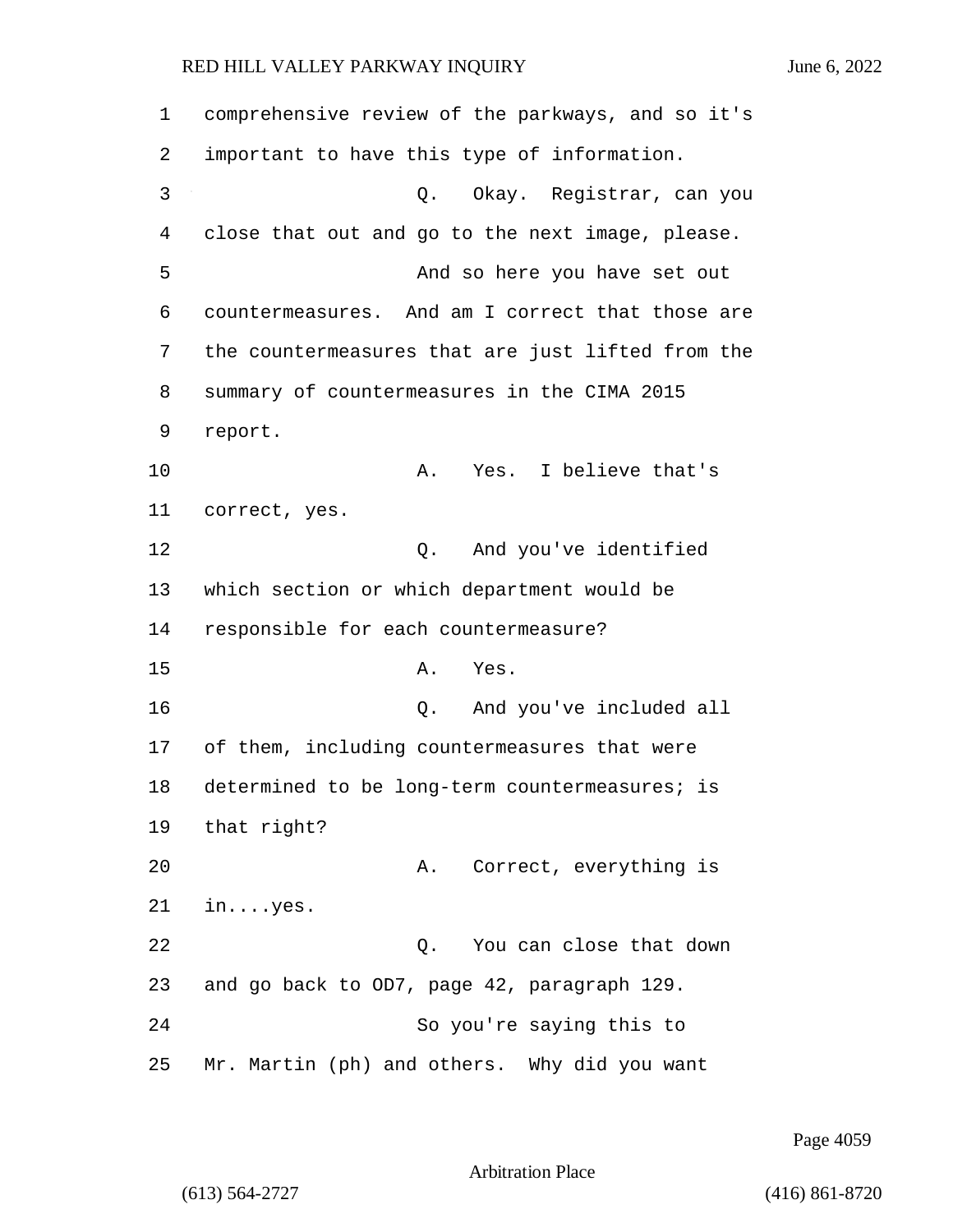| 1  | Mr. Martin to review the way that you had        |
|----|--------------------------------------------------|
| 2  | separated out the responsibilities. When you say |
| 3  | "in case you felt this would cause some issue,"  |
| 4  | what issue were you concerned about?             |
| 5  | The issue with respect to<br>Α.                  |
| 6  | identifying other groups within our report, that |
| 7  | they were responsible for those things.          |
| 8  | But that wouldn't be an<br>0.                    |
| 9  | issue if you contacted them and you got buy-in   |
| 10 | from them, right?                                |
| 11 | Sorry, say that again.<br>Α.                     |
| 12 | It wouldn't be an issue<br>Q.                    |
| 13 | if you contacted those other departments and got |
| 14 | buy-in to proceed in this way.                   |
| 15 | Correct, and I don't<br>Α.                       |
| 16 | believe we had contacted them with respect to a  |
| 17 | copy of the report at this time, I don't think.  |
| 18 | Is it common that final<br>Q.                    |
| 19 | reports are separated by division like this?     |
| 20 | The way I've<br>Α.                               |
| 21 | recommended -- put the recommendations together? |
| 22 | Yeah.<br>Q.                                      |
| 23 | Α.<br>Not necessarily, no.                       |
| 24 | So this was something<br>Q.                      |
| 25 | specifically you were doing about these projects |

Page 4060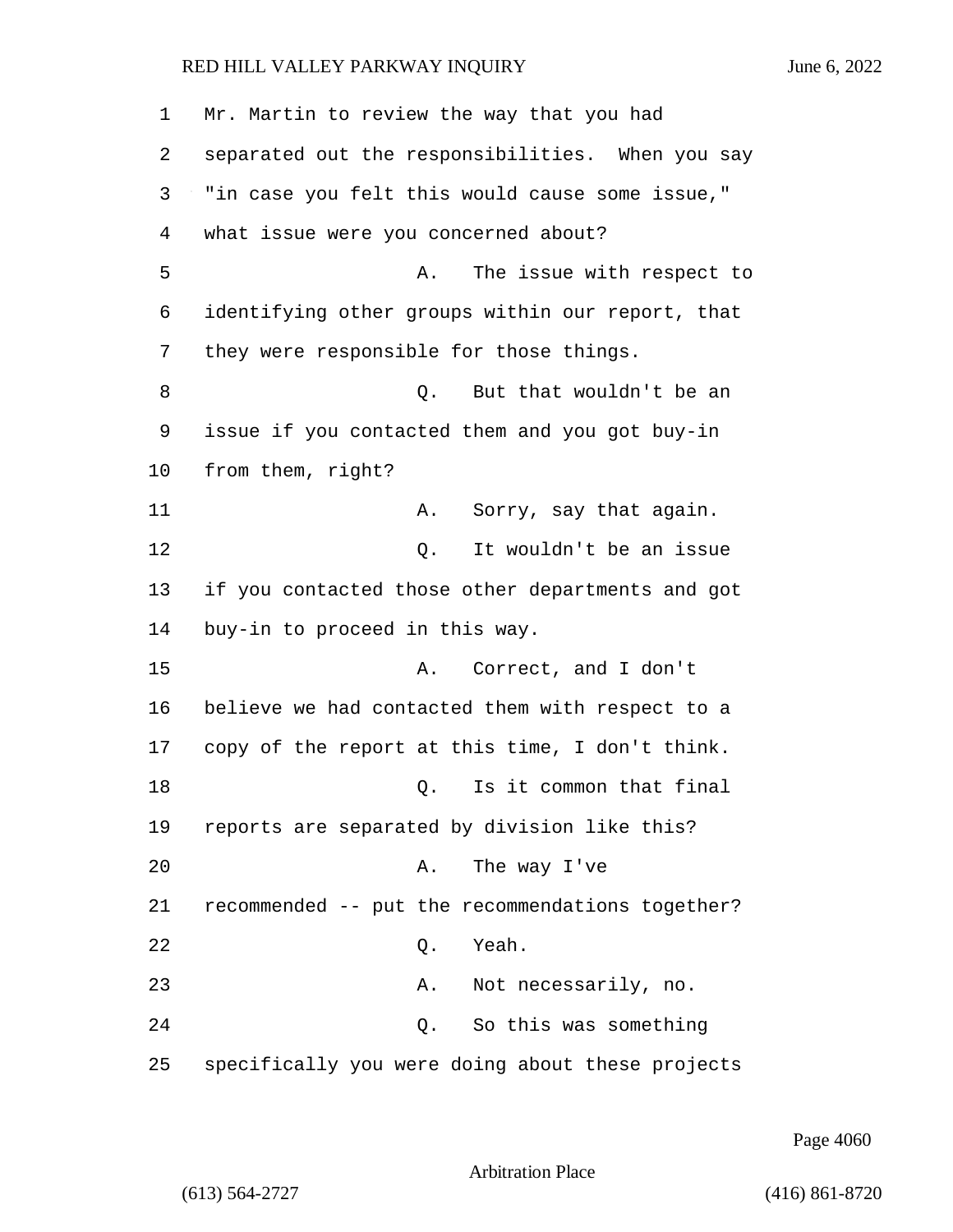1 to ensure that the responsibility was 2 appropriately allocated? 3 A. Yes. 4 Q. Registrar, can you pull 5 up the next image. Apologies, the next image, 6 page 44. Thank you. 7 And so did Mr. White sign off 8 on your proposed plan to separate out by division? 9 A. I don't remember 10 specifically. I would say, I assume, yes. 11 Q. Okay. You sent Mr. Moore 12 a -- pardon me. You sent Mr. Moore an e-mail 13 where you have these all separated out, and so you 14 wouldn't have done that without Mr. White signing 15 off. Is that fair to say? 16 A. Correct. 17 Q. Also sent one to Betty 18 Matthews-Malone. She didn't any comments. Do you 19 recall? No substantive comments -- 20 A. No -- 21 Q. -- do you recall that? 22 A. No, I don't recall that. 23 Q. Okay. 24 Registrar, can you go to 25 page 45, paragraph 134, please.

Page 4061

Arbitration Place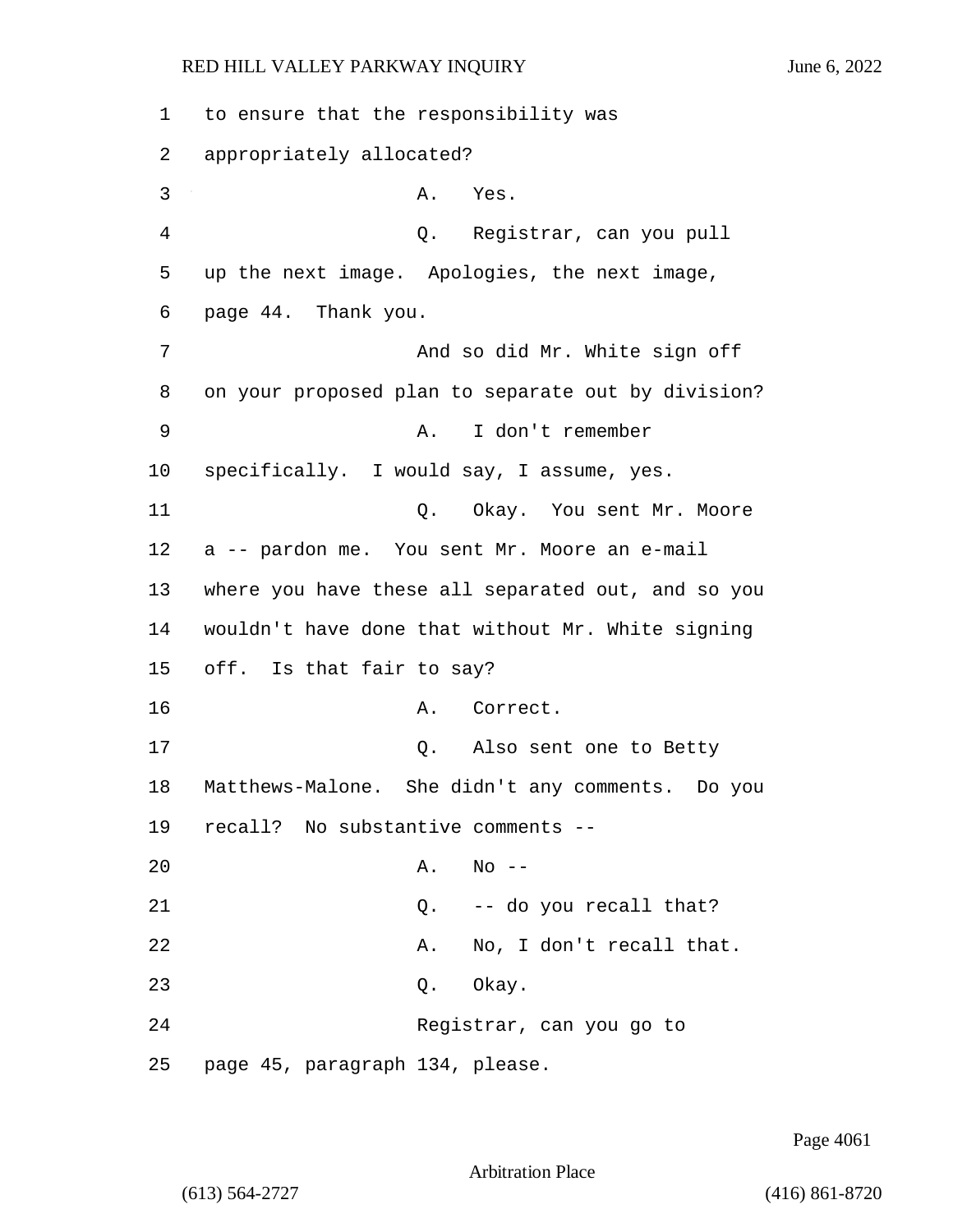1 So in the e-mail which we just 2 sort of jumped over you asked Mr. Moore if he was 3 okay with those recommendations that related to 4 engineering services, and this was his response. 5 Do you recall receiving this response from 6 Mr. Moore? 7 A. Vaquely. 8 and D. And he says under number 9 one: 10 "You can take engineering 11 services off every line. We 12 don't do investigations. We 13 do programming, design and 14 tender and construction 15 supervision." 16 Maybe just for you it might be 17 easier if we have this up with the 18 recommendations. 19 Registrar, can you call out at 20 the same time paragraph 129. Sorry, it's 21 paragraph 130. Just to be able -- because he's 22 using numbering as well, so I just want to ensure 23 I'm using numbering. And, Registrar, you only 24 need to pull out the first half of this, which is 25 from A to E, just so it's easy for all of us to

Page 4062

```
Arbitration Place
```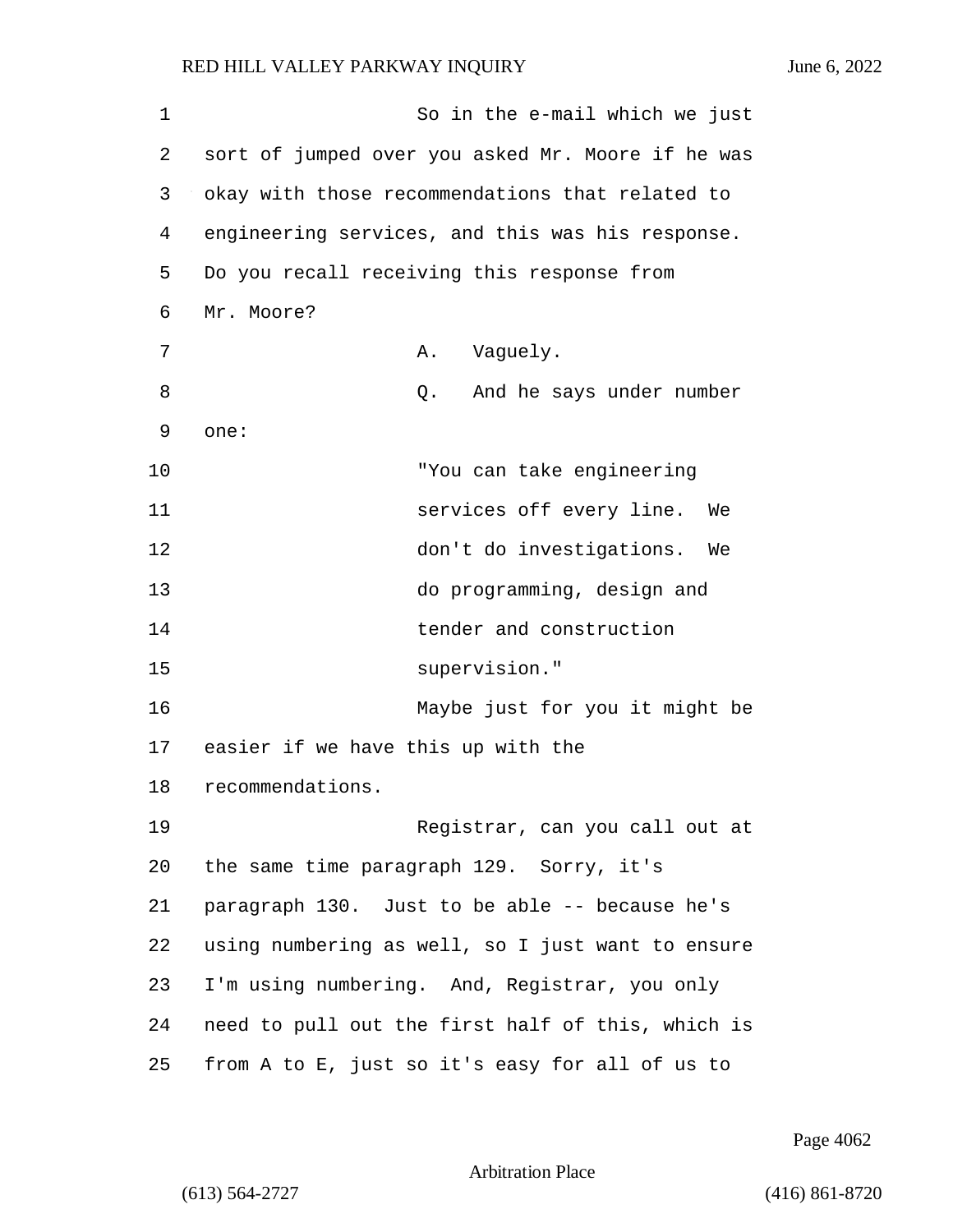1 read. Perfect. There we go. 2 Mr. Ferguson, can you read 3 both of these? 4 A. Yes. 5 Q. Great. So he says: 6 "You can take engineering 7 services of every line and we 8 don't do investigations. We 9 do programming, design and 10 tender and construction 11 supervision." (As read) 12 Looking at the recommendations 13 that you had drafted and sent to Mr. Moore, do you 14 agree that they were inappropriate for engineering 15 services given the scope of engineering services 16 work? 17 A. No. 18 Q. Why not? 19 A. Those are all forms of 20 engineering services works that they would have to 21 be involved with. 22 Q. To your knowledge, does 23 engineering services find funding and engage in 24 funding analysis? 25 A. Yeah. At that time they,

Page 4063

Arbitration Place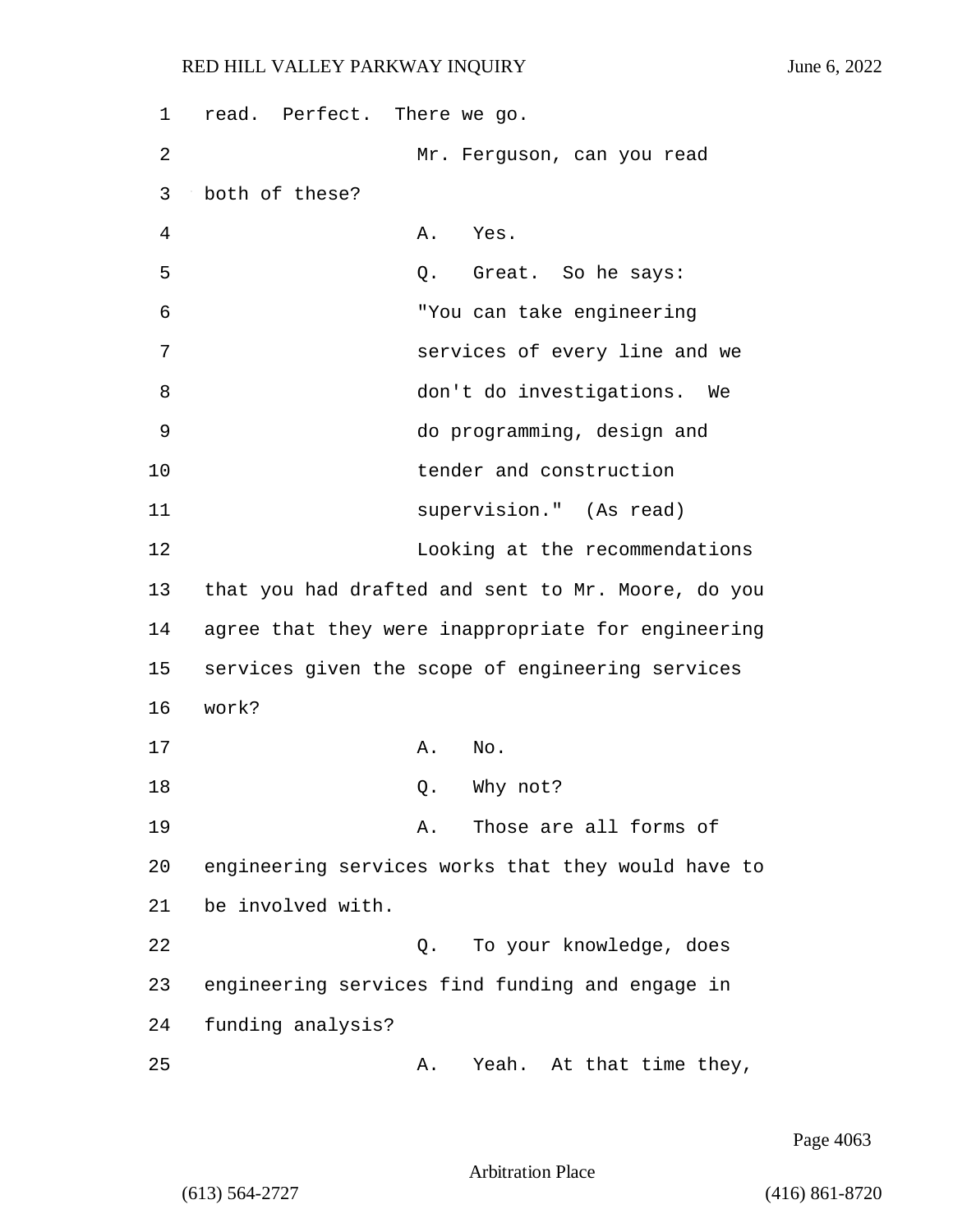for lack of a better word, they held the budgets. They created the budget fundings, allocated funds towards various projects. That was kind of the process. 5 Q. Thank you. And in terms of investigating the high tension steel cable median barrier installation and shield rock cuts, would you view that as part of programming design or construction? 10 A. Yes. It all would be part of that because, I mean, it's not as simple obviously as just going out and installing. There has to be a review completed from an engineering perspective of what would actually be required to actually install those items. **16 D.** And would that review also include some input from traffic engineering about the safety perspectives of doing those tasks? 20 A. Yeah. I mean, we would have -- obviously we've done this report, and it's sort of identified within the report, so we would have provided that information. 24 Q. In his second point in the e-mail that's on the left-hand side he says:

Page 4064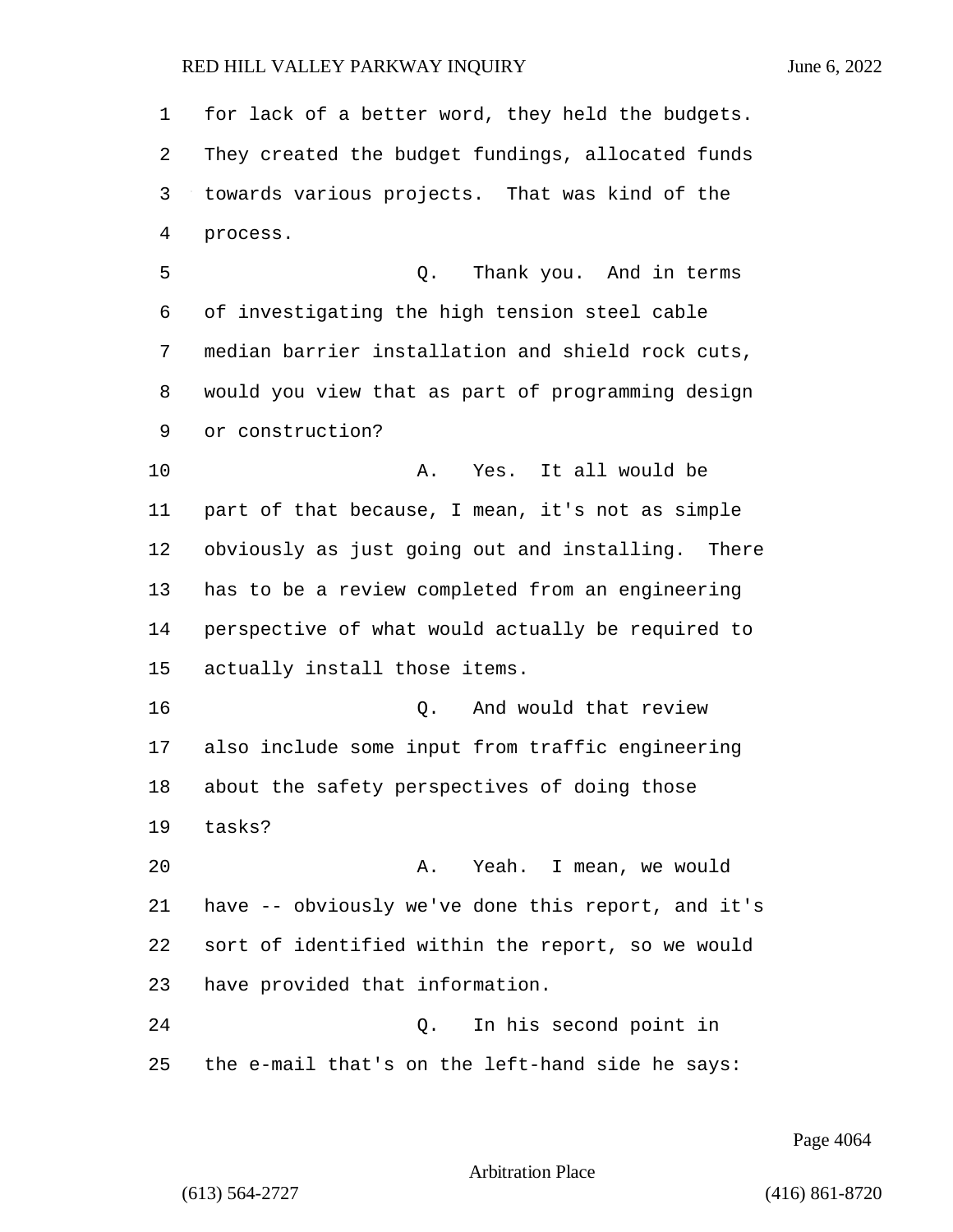| 1              | "What is friction going to                        |
|----------------|---------------------------------------------------|
| $\overline{2}$ | tell you if you don't have                        |
| 3              | anything to compare it to?                        |
| 4              | There's no provincial database                    |
| 5              | or guideline. The MTO will                        |
| 6              | never discuss this with you                       |
| 7              | because it opens up an entire                     |
| 8              | line liability every road."                       |
| 9              | (As read)                                         |
| 10             | Was it your understanding as                      |
| 11             | of September 2015 that Mr. Moore had had friction |
| 12             | testing done on the Red Hill?                     |
| 13             | No.<br>Α.                                         |
| 14             | Was it your understanding<br>Q.                   |
| 15             | that he had not done friction testing?            |
| 16             | We had received no update<br>Α.                   |
| 17             | from the 2013 report that I was aware of that had |
| 18             | suggested there had been work completed.          |
| 19             | Q. Okay. So your assumption                       |
| 20             | at this point was that Mr. Moore had not done any |
| 21             | friction testing in response to the 2013 report?  |
| 22             | Correct.<br>Α.                                    |
| 23             | And was it also your<br>Q.                        |
| 24             | understanding that he had not done -- engineering |
| 25             | services had not done friction testing for any    |

Page 4065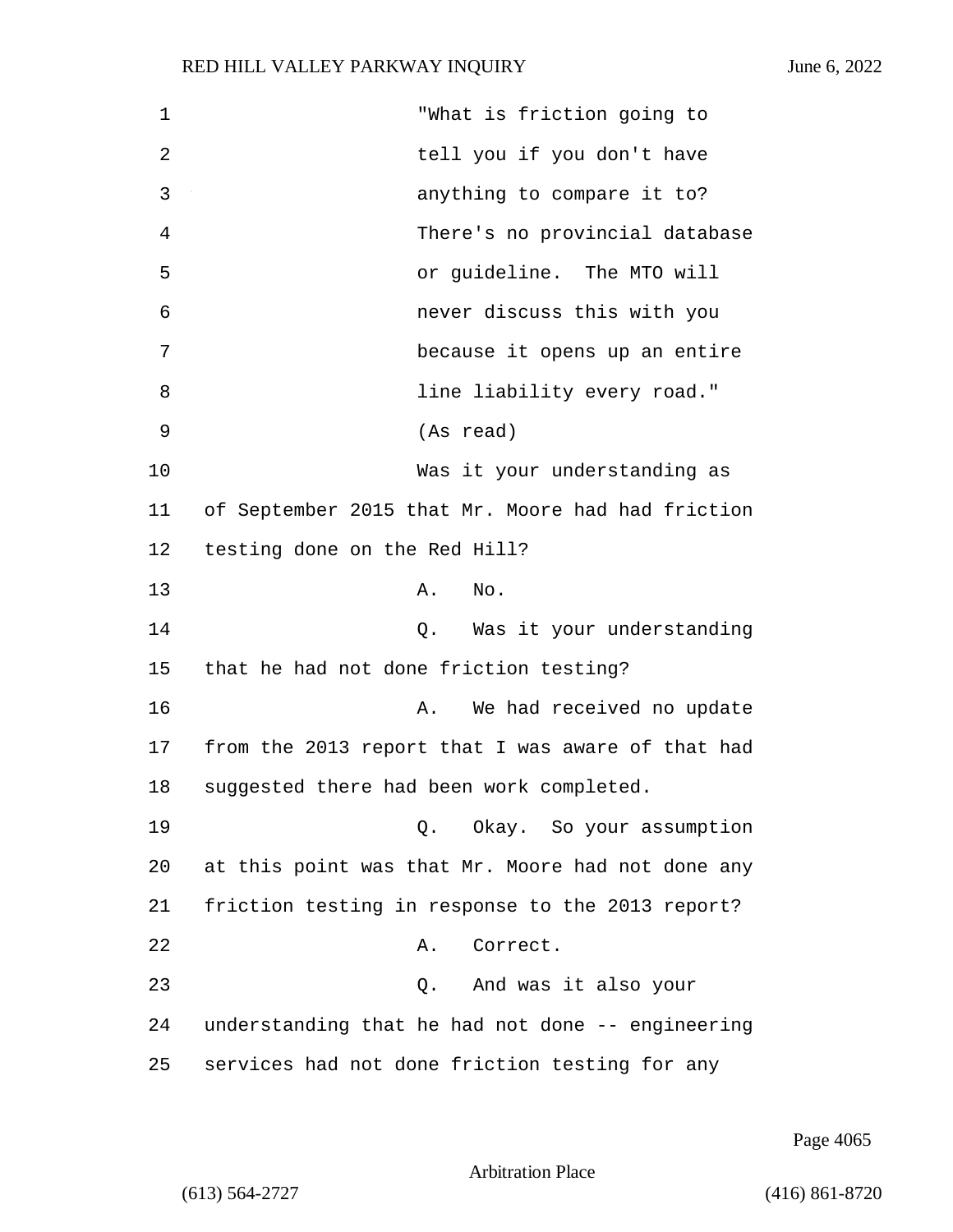| 1  | other reason?                                      |
|----|----------------------------------------------------|
| 2  | Correct, yes.<br>А.                                |
| 3  | Did you reach out to<br>Q.                         |
| 4  | Mr. Moore in respect of that statement to confirm  |
| 5  | whether engineering services had conducted         |
| 6  | friction testing at any point?                     |
| 7  | No. I believe I ended up<br>Α.                     |
| 8  | forwarding this off to management.                 |
| 9  | In terms of funding the<br>Q.                      |
| 10 | recommendation, and it's (c), is that:             |
| 11 | "Engineering services be                           |
| 12 | directed to complete pavement                      |
| 13 | friction testing on the RHVP                       |
| 14 | in its entirety at an                              |
| 15 | estimated cost of 40,000 to be                     |
| 16 | engineering operating budget."                     |
| 17 | (As read)                                          |
| 18 | Just so I'm clear in terms of                      |
| 19 | timing, had the 2016 engineering operating budget  |
| 20 | been set by September of 2015?                     |
| 21 | Staff would have<br>Α.                             |
| 22 | submitted their requests with respect to what      |
| 23 | their operations budget is going look like by this |
| 24 | point, but it wouldn't have been finalized or      |
| 25 | approved.                                          |

Page 4066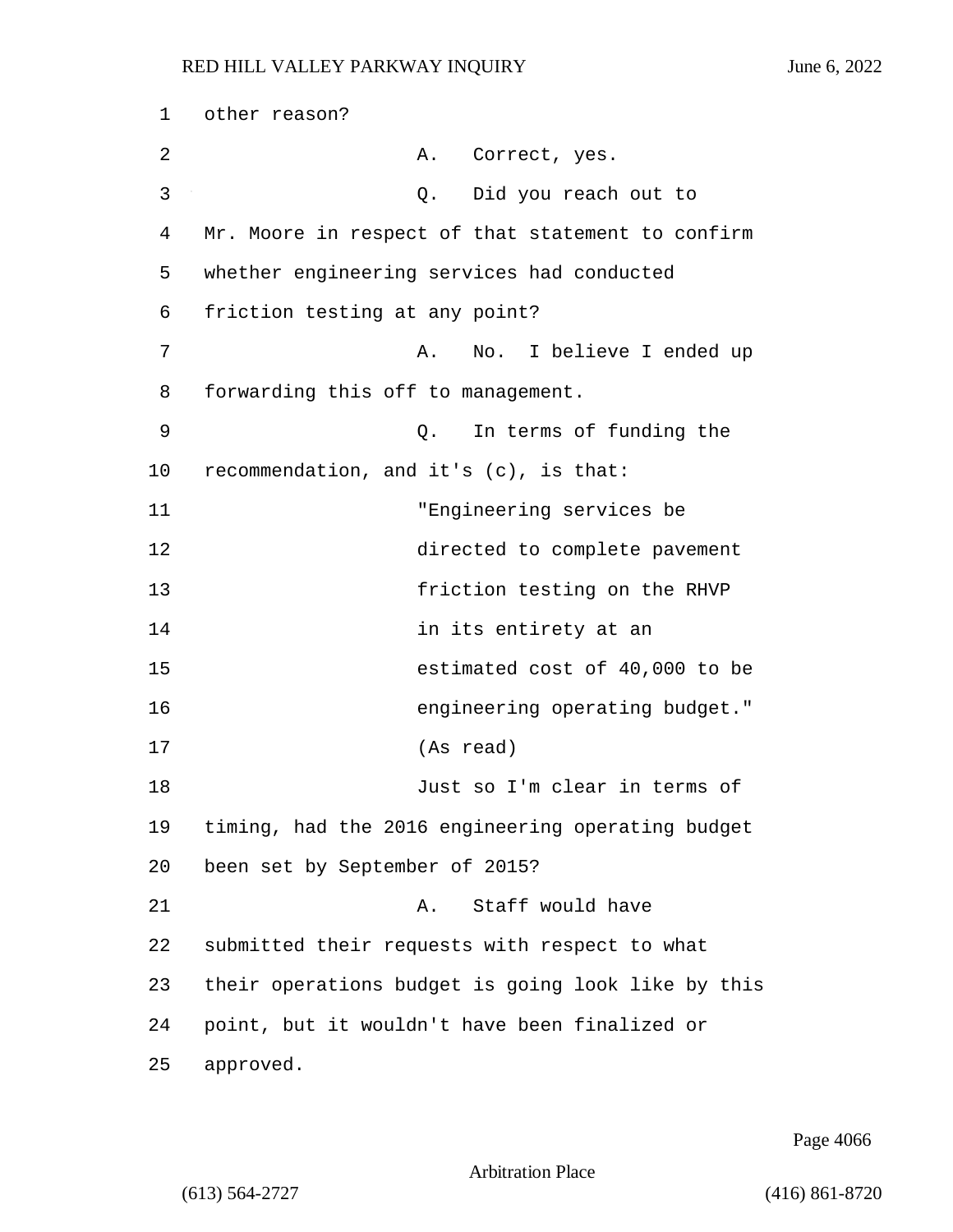1 O. Okay. And would 2 Mr. Moore as the director of engineering be in 3 charge of finding funds and arranging for funds? 4 A. Yes. 5 Q. If this recommendation 6 was accepted in this form? 7 A. Yes. 8 and would it also be 8 9 engineering services who would arrange for the 10 testing? 11 A. That's correct. 12 Q. Registrar, would you mind 13 closing out the callout on the left-hand side and 14 calling out paragraph 4. It's just a little cut 15 off at the bottom, just so we can all see it 16 better. Thank you. 17 Mr. Moore also said: 18 TWE have said over and over, 19 illumination of the Red Hill 20 or LINC is never going to 21 happen so stop asking. The 22 approval was based on no 23 illumination for environmental 24 **reasons**. It is unaffordable, 25 unsustainable and unnecessary.

Page 4067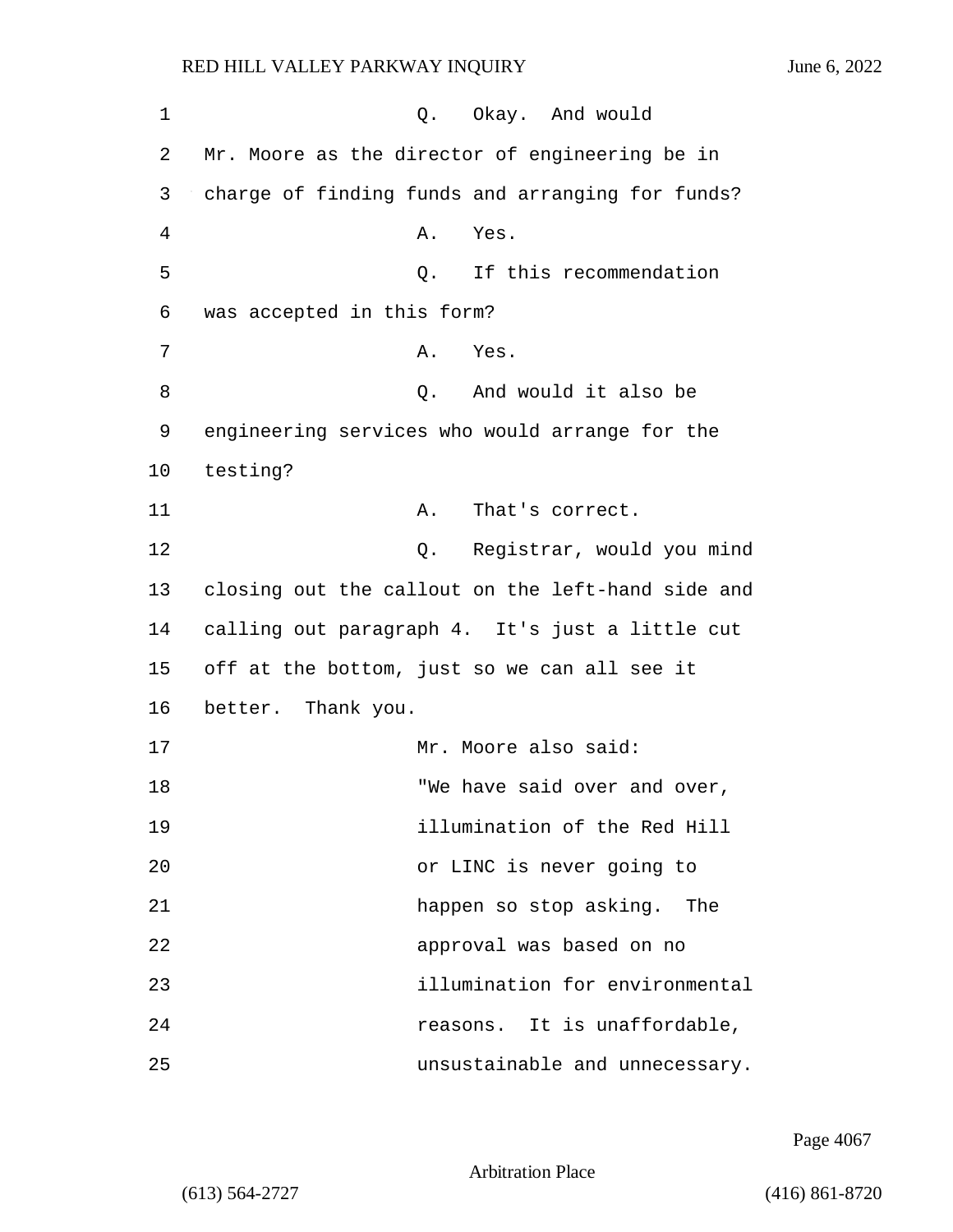1 It would be a 8 to 12 million 2 project plus protection, 3 barriers, guide rail, and then 4 the maintenance costs." (As 5 read) 6 Who did you understand he 7 meant when he said "we have said over and over"? 8 Who is the "we"? 9 A. I would -- engineering 10 services. 11 Q. Who was supposed to stop 12 asking if it was clear to you? 13 A. I read it as council, 14 essentially. 15 Q. Did you view Mr. Moore's 16 comments as consistent with the direction from PWC 17 regarding the CIMA study and what CIMA was to 18 consider? 19 A. I would say, no. I mean, 20 he's providing his opinions on things. That 21 doesn't really align with what the scope of the 22 study was. 23 Q. In your view, given 24 direction from council, were staff required to 25 provide a report that responded to questions of

Page 4068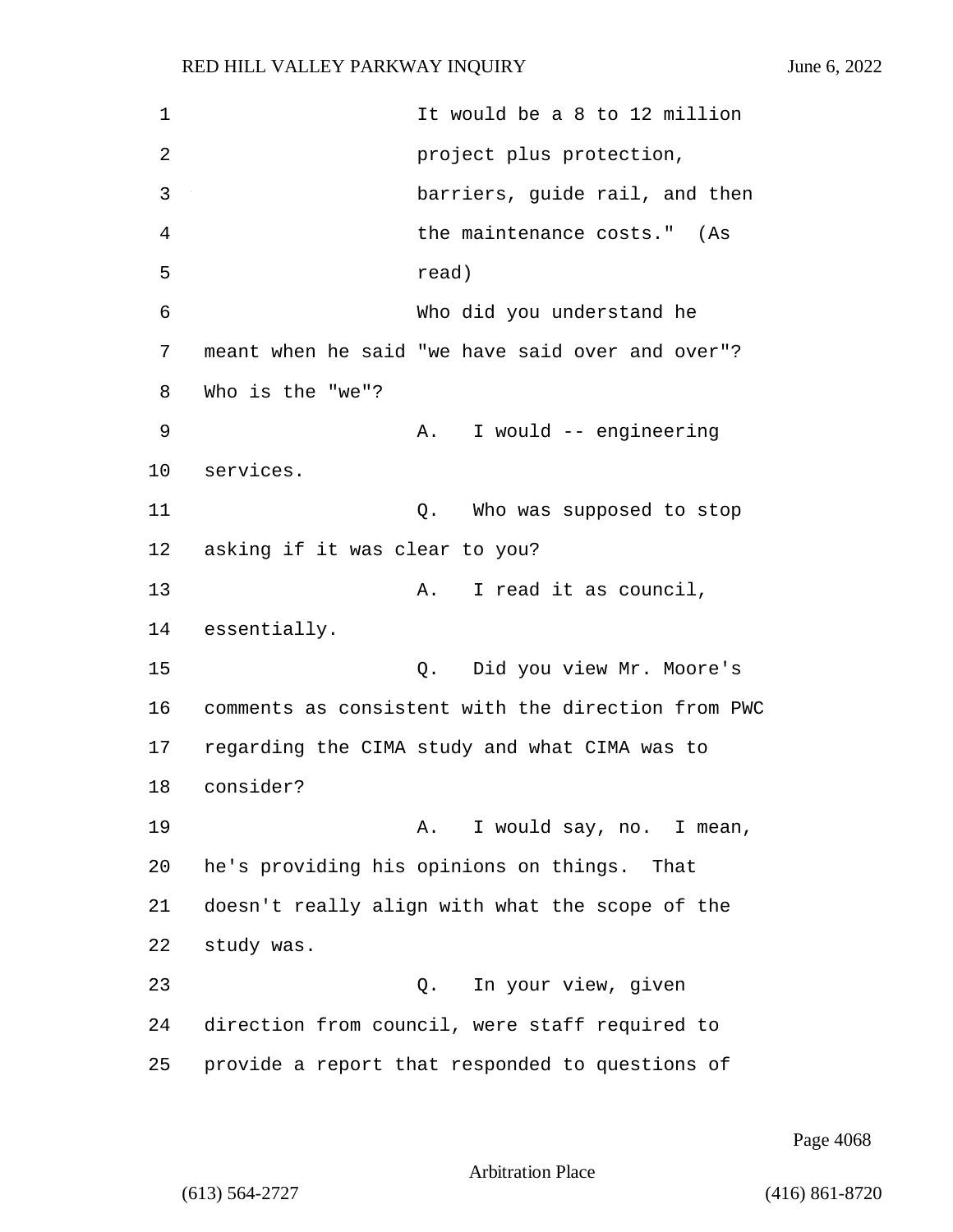1 full illumination on the Red Hill? 2 A. That was one of the 3 things we identified, yes. 4 Q. And that was a 5 requirement by staff given the council's 6 direction? 7 A. Yes. 8 Q. At this point did you 9 have any deeper knowledge than you did in 2013 10 about environmental constraints that might affect 11 the ability to illuminate the Red Hill? 12 A. No. 13 Q. Thank you. 14 You can close those callouts, 15 and, Registrar, if you can call out the very first 16 paragraph that says "Dave, sorry, I wasn't aware" 17 in paragraph 134. Thanks. 18 So Mr. Moore says: 19 "I need to see it, and it 20 needs to be discussed at DMT 21 or at least with John, Gerry 22 and myself before it goes. In 23 any event, here's my 24 comments." (As read) 25 What is DMT?

Page 4069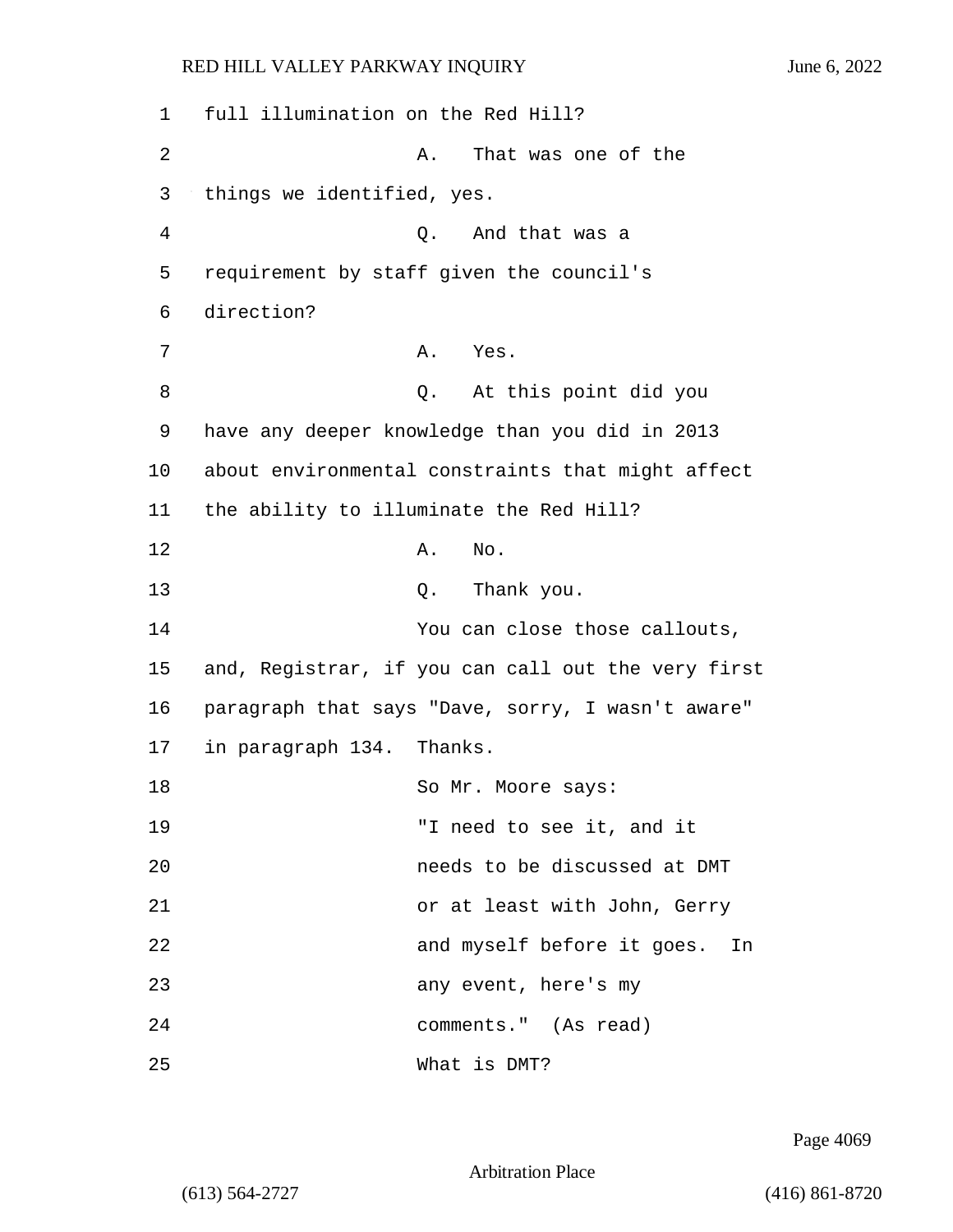| 1  | Α.                                             | That's the department                            |
|----|------------------------------------------------|--------------------------------------------------|
| 2  | management team, I believe.                    |                                                  |
| 3  | Q.                                             | Is that director level                           |
| 4  | discussions?                                   |                                                  |
| 5  | Α.                                             | I believe so, yes.                               |
| 6  | Q.                                             | You didn't attend those?                         |
| 7  | Α.                                             | No.                                              |
| 8  | Q.                                             | Do you know how often                            |
| 9  | those occurred?                                |                                                  |
| 10 | Α.                                             | I don't, no.                                     |
| 11 | Q.                                             | Registrar, you can close                         |
| 12 | that callout and go to page 45, paragraph 136, |                                                  |
| 13 | please. Could you bring up the prior image as  |                                                  |
| 14 | well. Thank you.                               |                                                  |
| 15 |                                                | So just for continuity you                       |
| 16 | flipped as you -- I think you gave evidence    |                                                  |
| 17 |                                                | today -- flipped Mr. Moore's e-mail to Mr. Mater |
| 18 | and Ms. DiDomenico. Who is Ms. DiDomenico?     |                                                  |
| 19 | Pardon me, you copied her.                     |                                                  |
| 20 | Α.                                             | Who is she? So                                   |
| 21 | Ms. DiDomenico, I can't remember her specific  |                                                  |
| 22 | title, manager. So she was brought in and was  |                                                  |
| 23 | doing this financial planning and policy       |                                                  |
| 24 | development.                                   |                                                  |
| 25 | Q.                                             | Did understand her to be                         |

Page 4070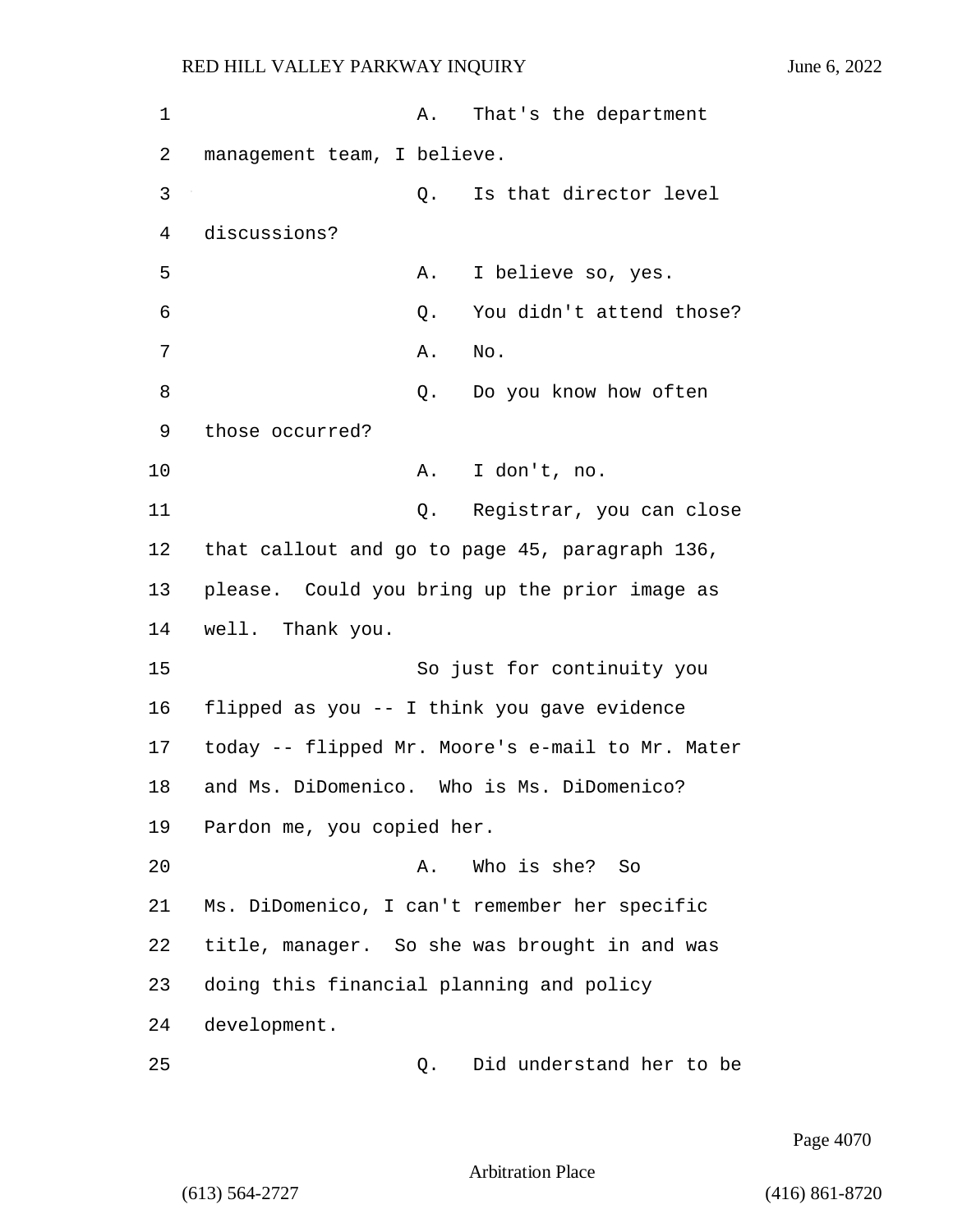1 related to the Red Hill project in any way? 2 A. Not at that time, no. 3 Q. Did you later come to 4 learn that she had some connection to the Red Hill 5 project? 6 A. I don't recall 7 specifically. 8 a Q. Okay. So you'll see at 9 the top of the -- the image 2, paragraph 136, you 10 have an e-mail from Mr. Mater who is copied 11 initially by Mr. Moore saying: 12 "Fergy, we should sit down to 13 review these please. Char --" 14 that's his assistant "-- 15 please find some time for Dave 16 Martin --" so Mr. White "-- 17 Geoff --" Mr. Lupton "-- and I 18 to review." (As read) 19 Do you recall if this meeting 20 with Mr. Mater, Mr. White, Mr. Lupton and yourself 21 took place? 22 A. I don't recall. 23 Q. You don't recall whether 24 it happened or not? 25 A. Yeah, I don't have any

Page 4071

Arbitration Place

(613) 564-2727 (416) 861-8720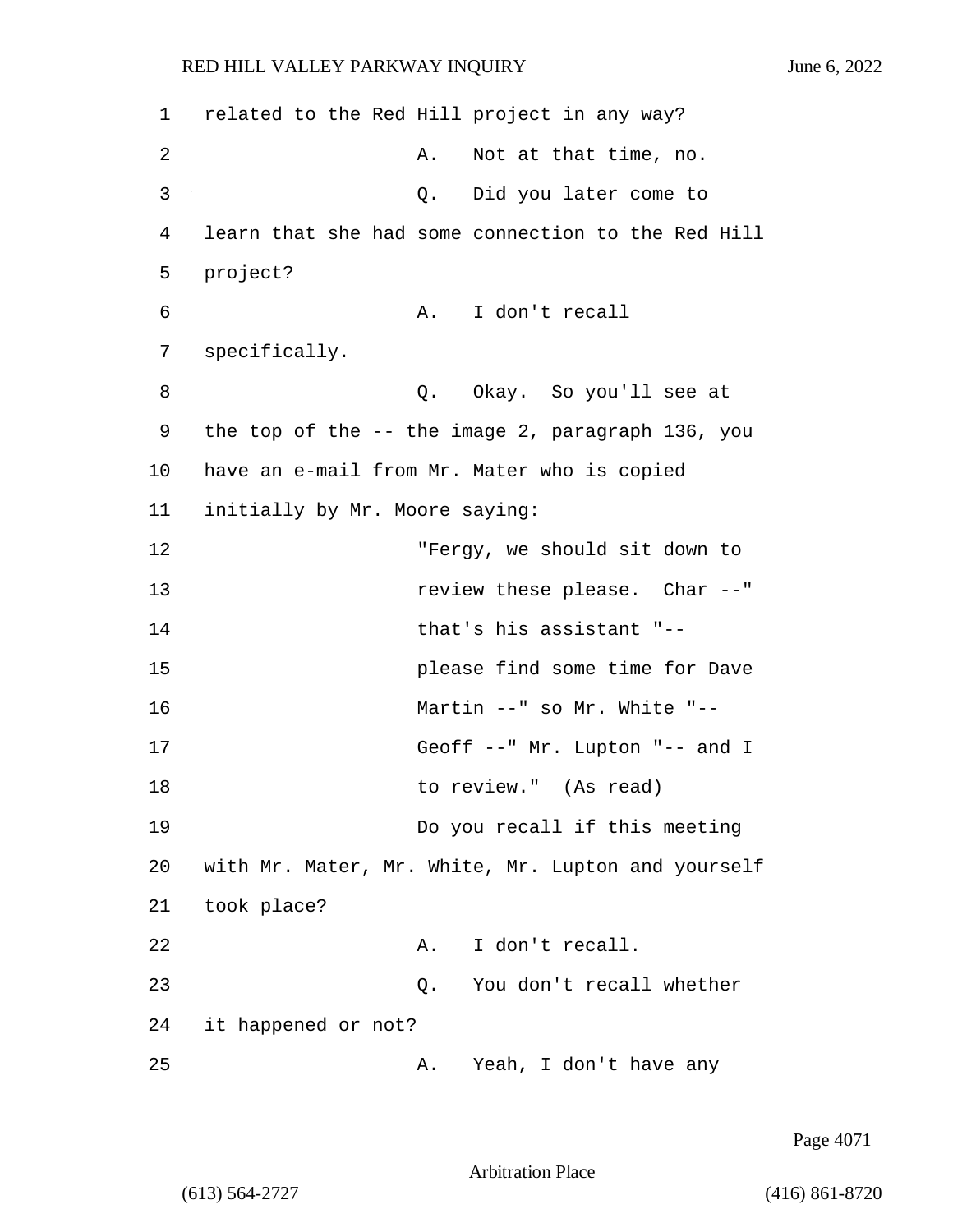recollection of it. 2 Q. Okay. Do you remember anything about the instructions from Mr. Mater, Mr. Martin -- Mr. White and Mr. Lupton -- about how to deal with Mr. Moore? 6 A. No, I don't. 7 Q. This seems pretty significant in terms of not being able to -- in terms of how you've tried to draft these recommendations. But what was the plan to try to deal with this apparent conflict between engineering services and traffic engineering about the drafting of this staff report? 14 A. And I'm sorry, I just don't recall. I don't remember it at all, to be honest with you. 17 Q. Okay. 18 A. Sorry. 19 Q. Registrar, can you go to callout 138 which is on image 2 there. 21 Just in terms of time on October 7, CIMA sent the final reports for the LINC and the Red Hill review projects similar to that timeline that they had given you at that

25 meeting. Did you review these when they came in?

Page 4072

Arbitration Place

(613) 564-2727 (416) 861-8720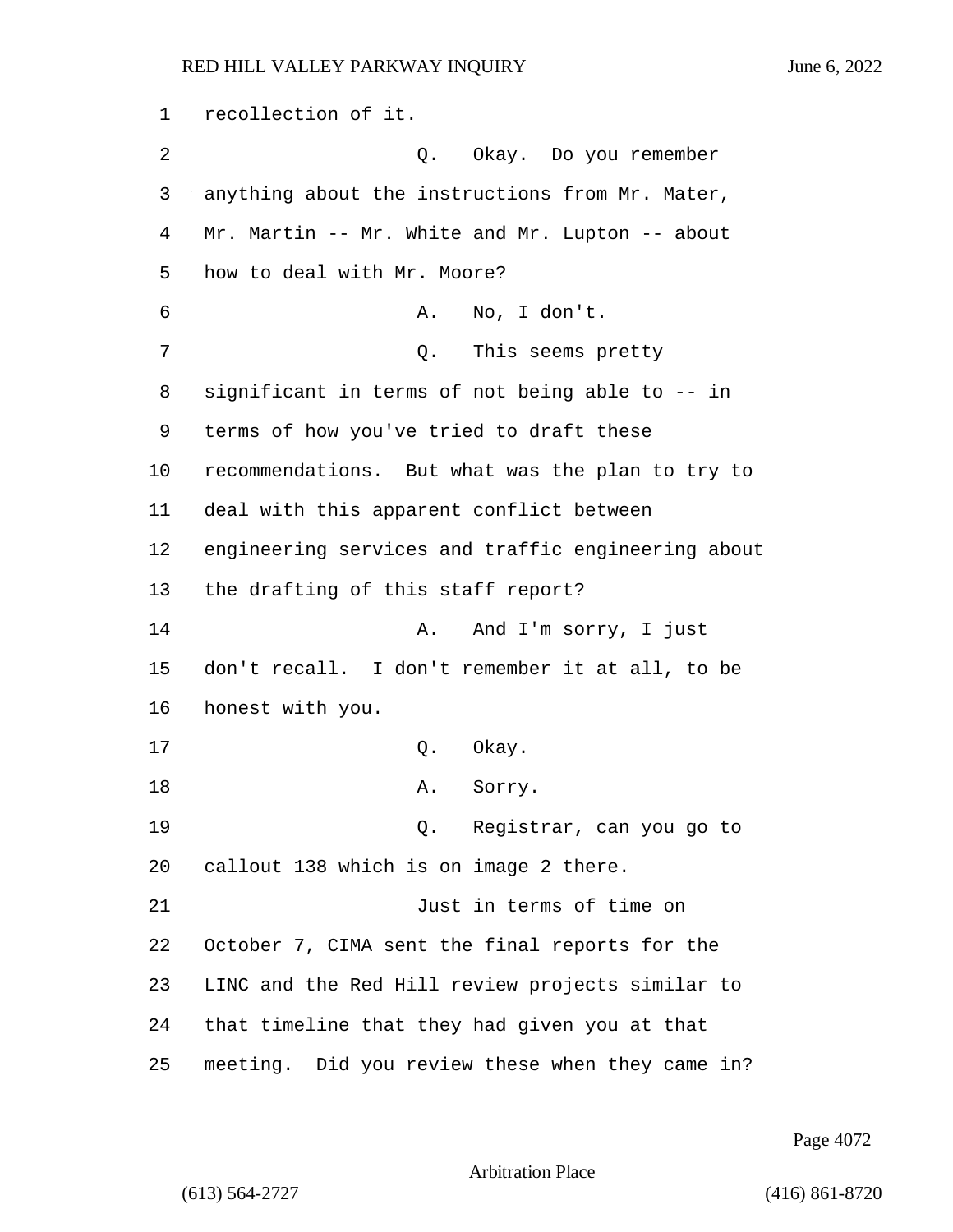1 A. I don't remember 2 specifically, but I'm sure I did. 3 Q. Okay. 4 Registrar, you can close that. 5 And can you pull up HAM672, please. 6 So this is that report you've 7 now seen at least one draft, maybe more, of this. 8 Registrar, can you go to 9 image 26, please, and to the paragraphs and the 10 crosses up at the top underneath "Potential 11 Contributing Factors For Collisions." 12 Did you agree that a high 13 proportion of wet surface conditions suggested 14 that one or more of the following conditions might 15 be present, and then it has inadequate skid 16 resistance, hazardous manoeuvres and excessive 17 speed. 18 A. Yes. 19 Q. Are those generally the 20 three things that might be contributing factors to 21 a high proportion of wet surface conditions? 22 A. From a high level 23 perspective, yes. 24 Q. And it's important to 25 consider all three possible factors as

Page 4073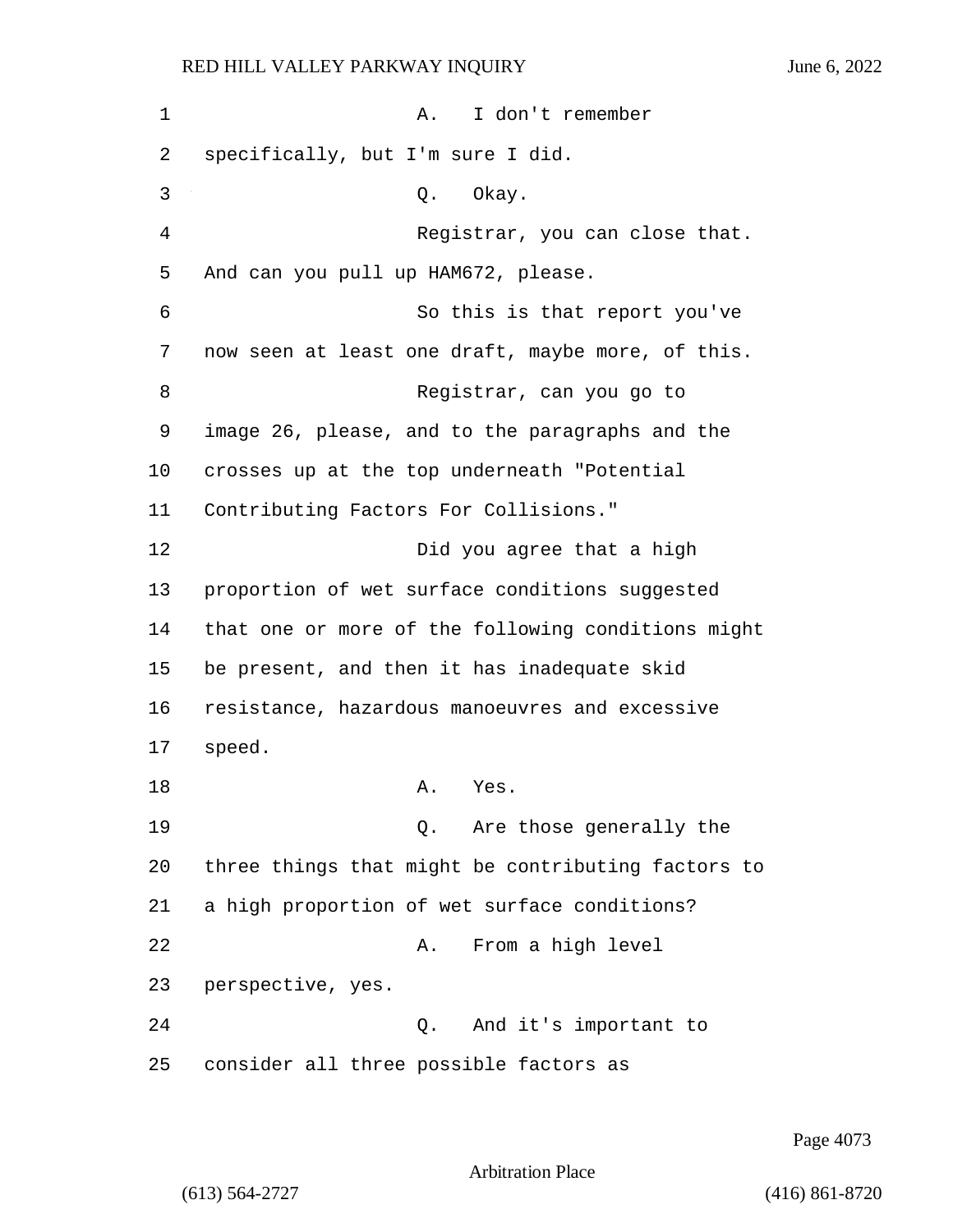contributing; is that fair? 2 A. That is fair. 3 Q. And try to either -- try to reduce their impact to reduce collisions. That also fair? 6 A. Agreed. 7 Q. Registrar, can you go to image 57, please. 9 So this is the summary table. You've now seen a number of these tables. This is the one in the October 7th version, and you'll see -- is it big enough? 13 A. Yeah. No, you're good. 14 Q. You'll see that it's been divided into short-term options which include things like trimming vegetation, installing slippery when wet signs, conducting pavement friction and doing speed feedback signs. Those are all, for example, under the short-term options; is that right? 21 A. Correct. 22 Q. And then under -- doesn't say it like this, but under the long-term options -- it does say long-term -- there's install continuous illumination and install high

Page 4074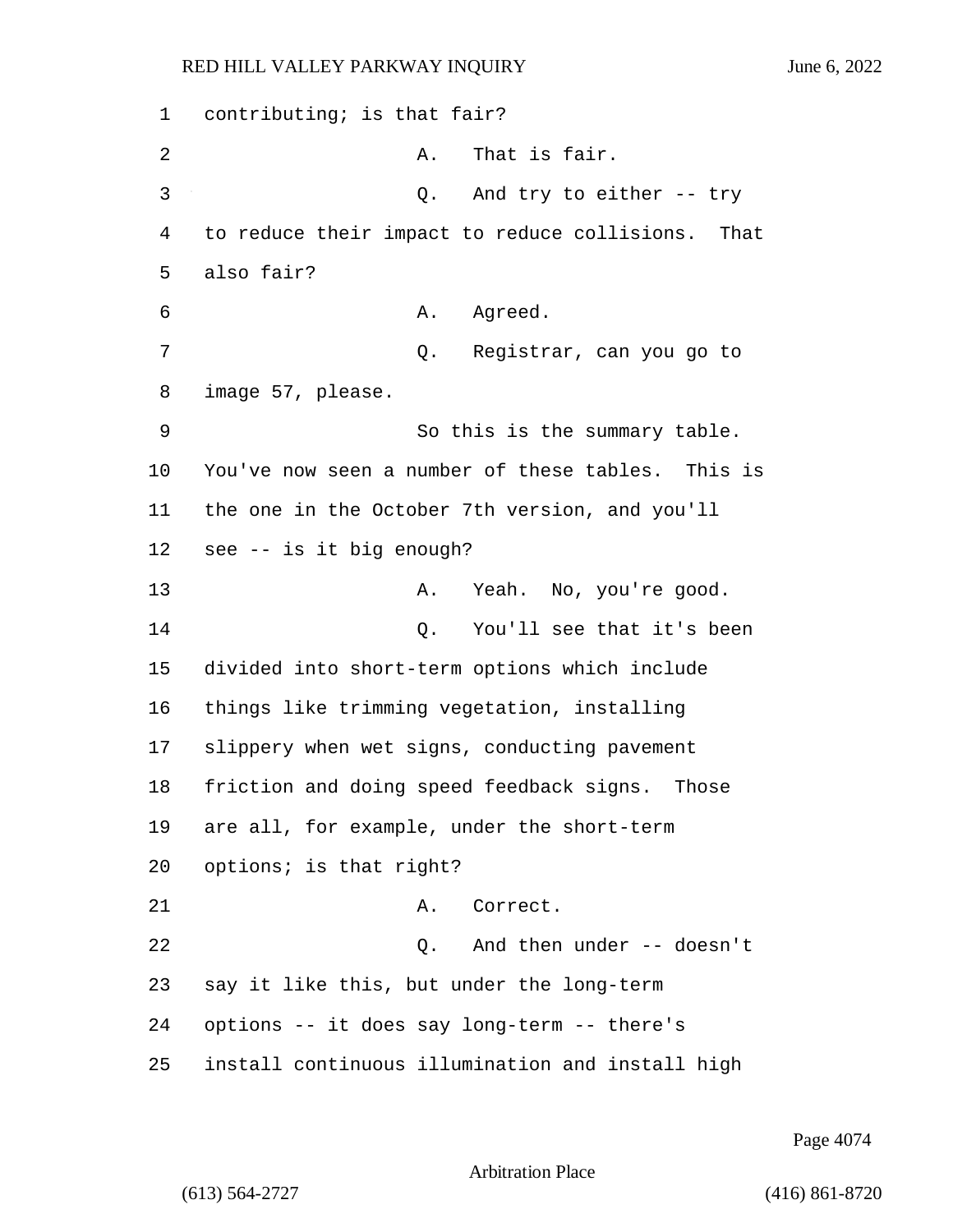| 1  | tension cable guide rail, and there's construction |
|----|----------------------------------------------------|
| 2  | costs. There's anticipated costs for those two as  |
| 3  | well. You see that?                                |
| 4  | A. Correct.                                        |
| 5  | Q. Registrar, can you pull                         |
| 6  | out the section in between "short-term total" and  |
| 7  | "grand total." So here CIMA has provided some      |
| 8  | notes, "install continuous illumination," and then |
| 9  | the note is:                                       |
| 10 | "Require sound evaluation of                       |
| 11 | context for a surrounding                          |
| 12 | network and environment and                        |
| 13 | environmental assessment will                      |
| 14 | be required." (As read)                            |
| 15 | Had you conveyed the nuances                       |
| 16 | of CIMA's recommendation to Mr. Moore when you met |
| 17 | with him?                                          |
| 18 | I don't remember<br>Α.                             |
| 19 | specifically. I'm sure we would have touched base  |
| 20 | on it.                                             |
| 21 | Q. Apologies. I actually                           |
| 22 | meant in that e-mail exchange that you had.        |
| 23 | Oh, sorry. No, I don't<br>Α.                       |
| 24 | recall if we included a copy of the report.        |
| 25 | You did not. Just in<br>Q.                         |

Page 4075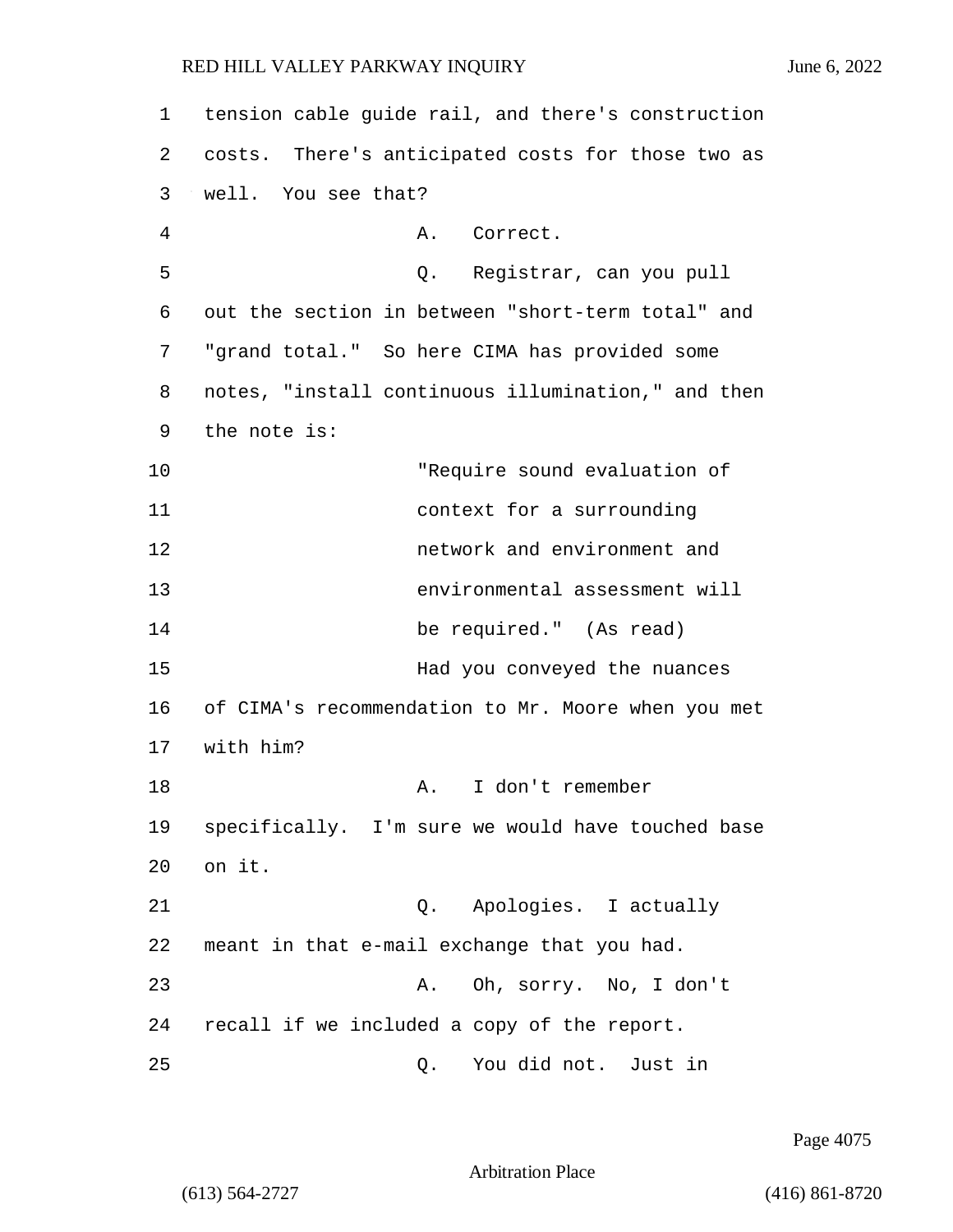1 terms of time, you didn't have a copy of this 2 draft of the report? 3 A. Sorry. 4 Q. No, it's fine. I didn't 5 mean to confuse you. 6 The tension guide rail, is 7 that a type of median barrier? 8 A. Yes. 9 Q. And when it says: 10 "Consider effective 11 median-related collisions 12 on -- countermeasures to 13 **13** reduce speed and wet surface 14 collision." (As read) 15 What does that mean in terms 16 of what the City's next steps would be in 17 assessing this is a long-term option? 18 **A.** Essentially what it is 19 saying is implement the other measures prior to 20 considering -- to see if they have an impact on 21 the median collisions that are occurring. 22 Q. Okay. You can close this 23 out, Registrar, thank you. Can you go to the OD7, 24 page 46, paragraph 139. And if you can just call 25 out the paragraph 138 -- pardon me, 139 on

Page 4076

Arbitration Place

(613) 564-2727 (416) 861-8720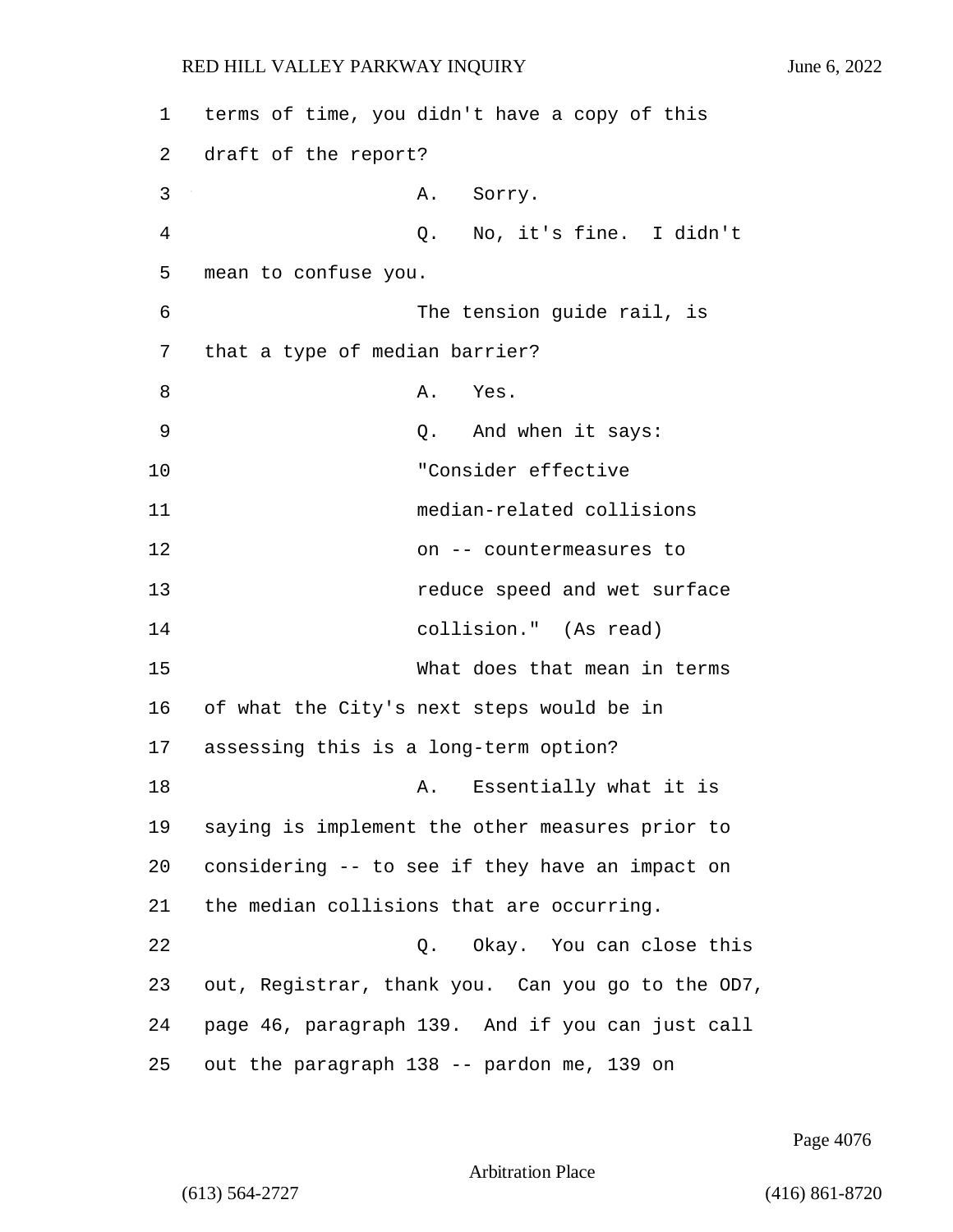1 image 1. 2 So you have the back and forth with Mr. Moore in late September, and then Mr. Mater said, let's have a discussion. You can't remember that meeting. 6 On October 20 Mr. Malone and other CIMA reps met with Mr. Moore, you and Mr. White to discuss the 2015 CIMA report and the 2015 LINC report. Do you remember that meeting? 10 A. No, I don't. 11 Q. Registrar, can you bring up CIM9287, please. 13 So this says that it is a meeting that is at 1375 Upper Ottawa. Does that assist with refreshing your memory? 16 A. No, sorry. 17 Q. That's okay. So at the -- before the dotted line there's references to the LINC report and then after is references to the Red Hill. 21 1 If you could pull out, Registrar, the sixth bullet in the points discussed, discussion followed. And this in respect of the LINC report. Mr. Moore believes benefits do not offset costs and says:

Page 4077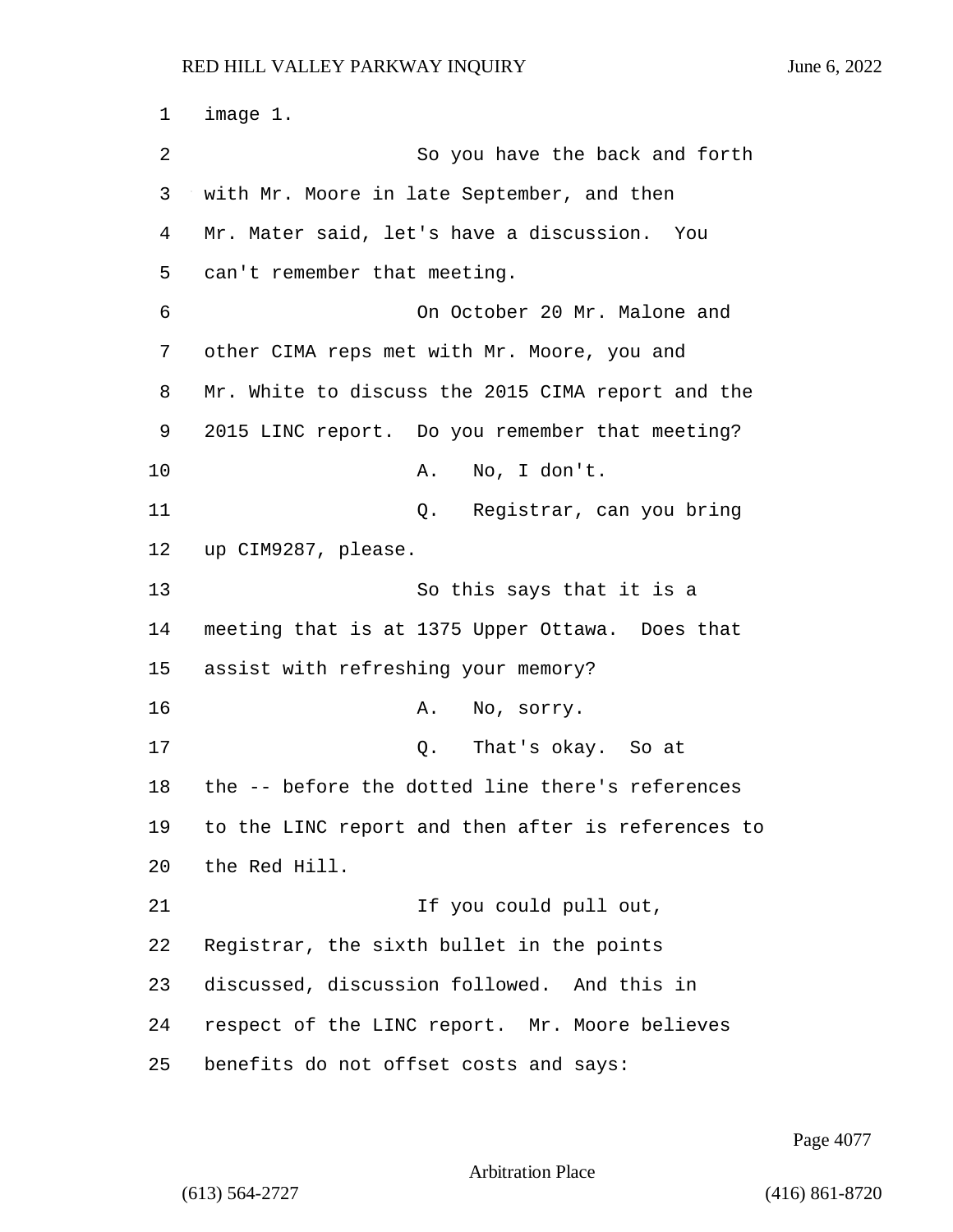1 "The current situation 2 *reflects* the risks the City is 3 willing to assume." (As read) 4 This is in respect of median 5 barrier. Do you remember Mr. Moore providing 6 comments on the costs and benefits of the median 7 barrier. 8 A. I do remember -- I mean 9 not specific to this, but I do remember he did 10 raise issues with the costing that CIMA had 11 identified in the report and felt that the 12 costings associated were low. 13 Q. What did you understand, 14 if anything, about his comment that the current 15 situation reflects the risk the City is willing to 16 assume? 17 A. To be honest, again, I 18 don't remember the meeting, reading it. Again, 19 that's his opinion. 20 Q. Okay. 21 Registrar, can you close that 22 callout, please. Can you call out the last four 23 bullet points, please. 24 So this is on the Red Hill, 25 and Mr. Malone summarized it, referenced at the

Page 4078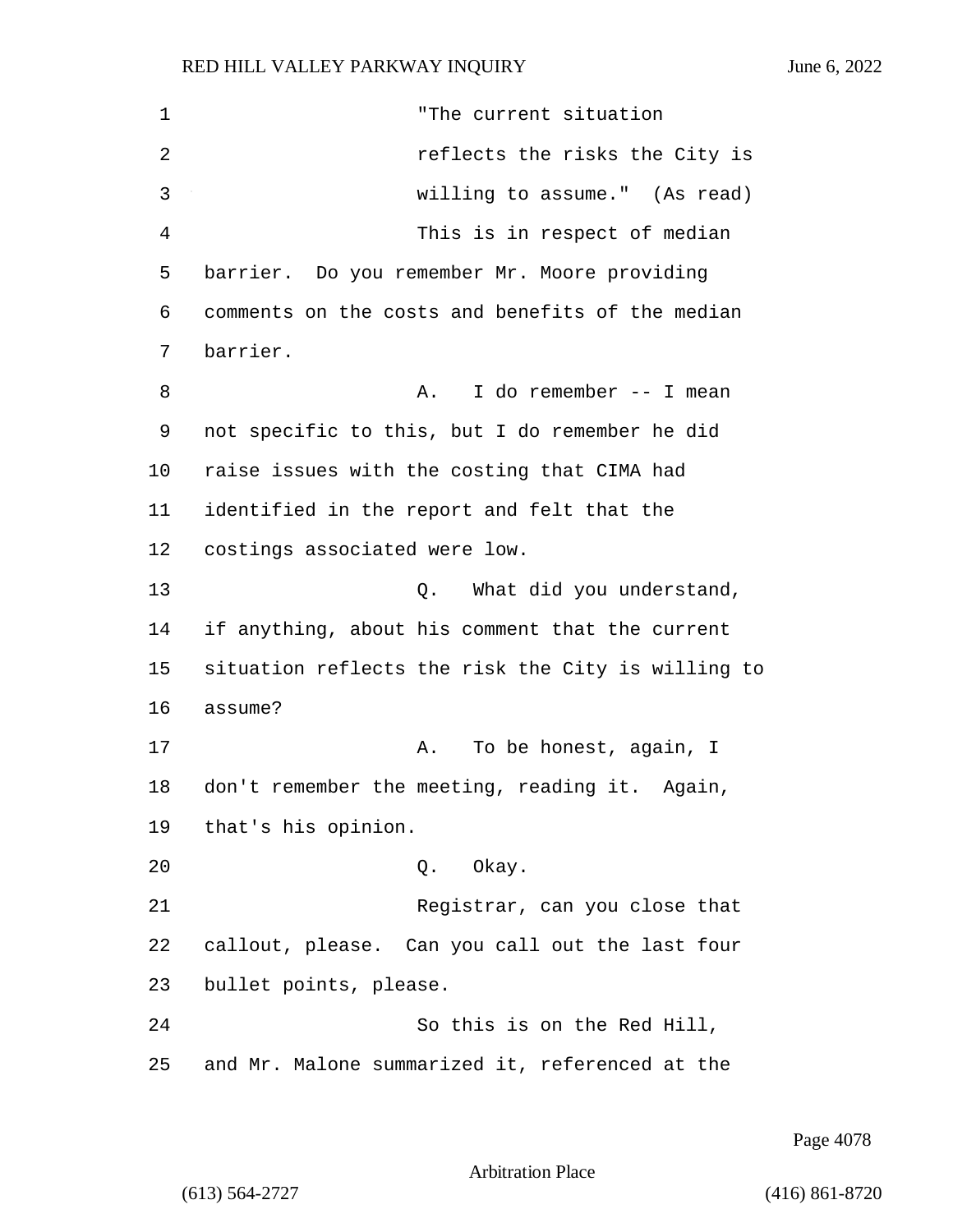1 end. 2 "Mr. Moore stated that 3 friction testing was conducted 4 recently following standards 5 and resulted satisfactory." 6 (As read) 7 Do you remember Mr. Moore 8 making this comment at this meeting? 9 A. I don't, unfortunately. 10 Q. I think your evidence has 11 been that Mr. Moore had not provided you with an 12 update about friction testing. Was this the first 13 update that you received from him about the status 14 of friction testing on the Red Hill? 15 A. It would have been based 16 on what is there. 17 Q. And so you had not heard 18 before that testing had been completed and the 19 results were satisfactory? 20 A. Correct. 21 Q. At this meeting did you 22 or your colleagues ask Mr. Moore to commit to 23 doing friction testing again in response to the 24 2015 CIMA report? 25 A. Well, I don't -- again, I

Page 4079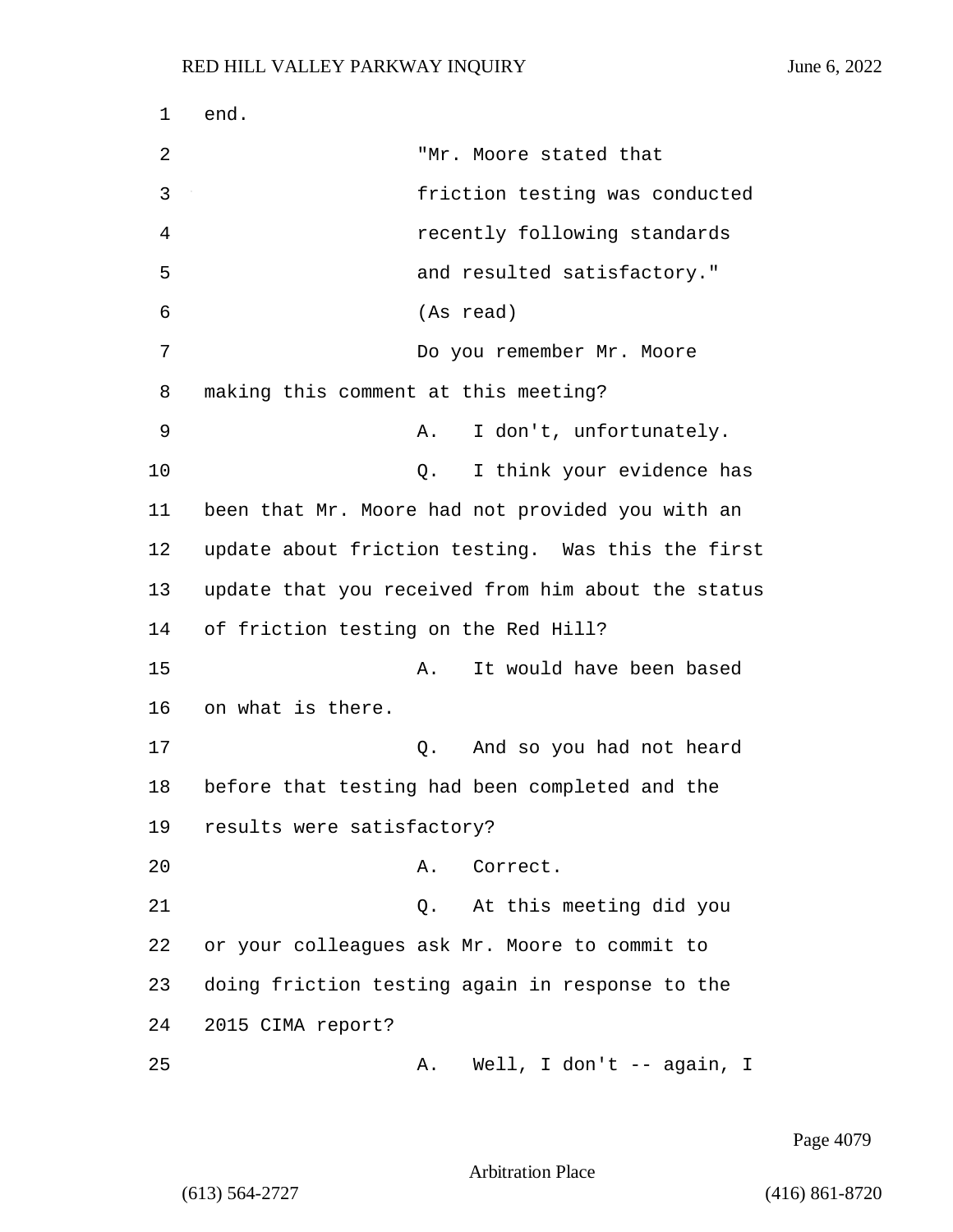| $\mathbf 1$ | don't remember this meeting, so I can't really    |
|-------------|---------------------------------------------------|
| 2           | speak to what we said or what was said, but we've |
| 3           | identified it in the 2015 report for friction     |
| 4           | testing along the whole facility.                 |
| 5           | Q. Okay. Recognizing what                         |
| 6           | your evidence has been about your recollection at |
| 7           | this meeting, did Mr. Moore agree to conduct      |
| 8           | another friction test?                            |
| 9           | Well, again, it's in the<br>Α.                    |
| 10          | 2015 report. I can't, again, speak specifically   |
| 11          | to this meeting or anything that was discussed    |
| 12          | because I just don't remember it.                 |
| 13          | Okay.<br>Q.                                       |
| 14          | In the future obviously<br>Α.                     |
| 15          | he does.                                          |
| 16          | Can you close this,<br>Q.                         |
| 17          | Registrar, and go to the next image, and call out |
| 18          | the second bullet, please.                        |
| 19          | So Mr. Moore is recorded as                       |
| 20          | preferring to use the term "potential solutions," |
| 21          | instead of "recommendations," and that "the City  |
| 22          | will consider all required contacts to make       |
| 23          | decisions." (As read)                             |
| 24          | Did you see a difference                          |
| 25          | between these two phrases in substance?           |

Page 4080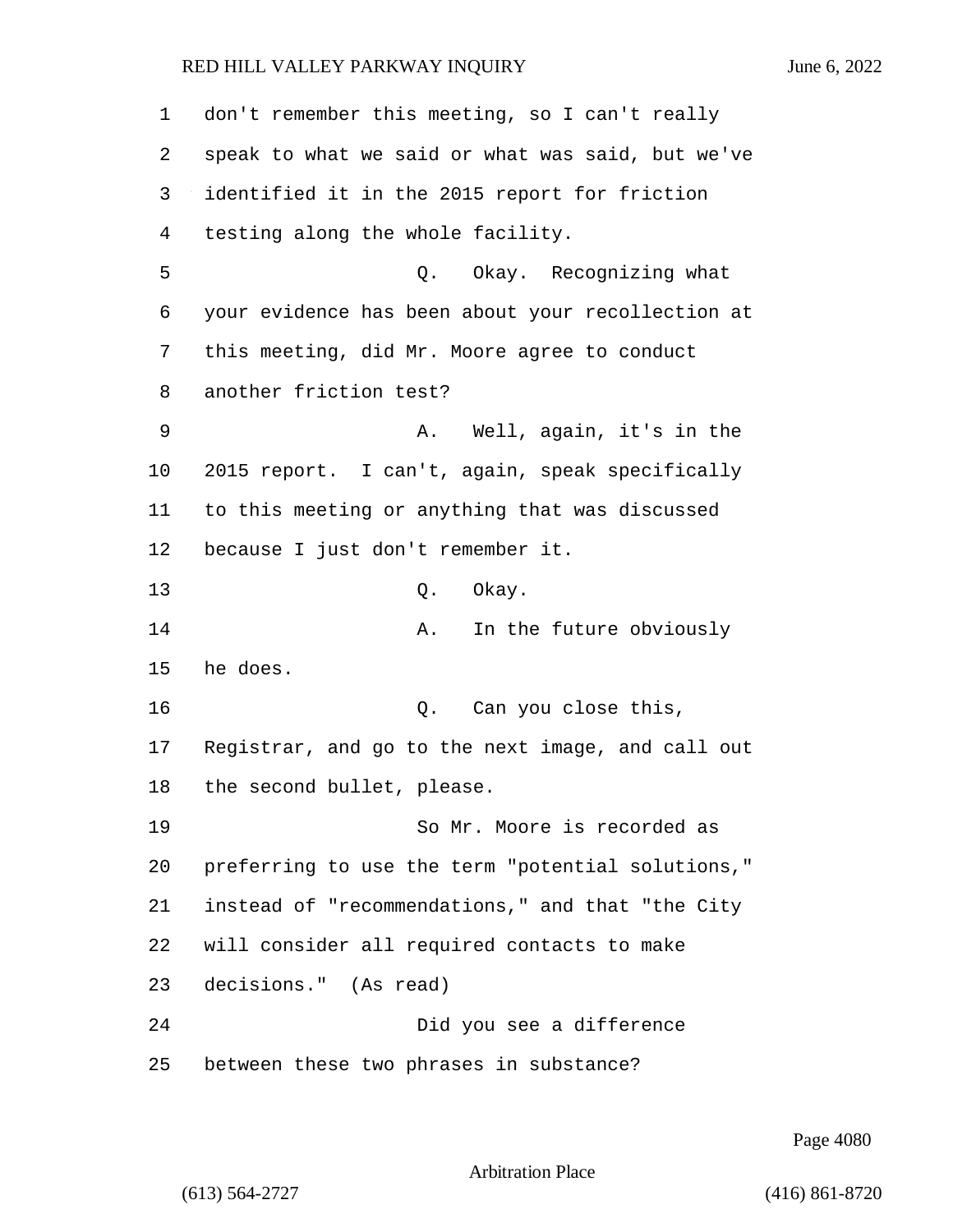1 A. Not specifically, no, because, I mean, we write reports and provide recommendations, and we're going to be -- identify what work we're going to be doing. So to me the answer would be no, I don't -- it's a play on words. 7 C. Okay. Would you agree that recommendations has a stronger meaning than potential solutions? 10 A. I would agree. 11 Q. Do you think it is appropriate to ask a consultant to change its terminology in its consultation -- in its reports? **A.** Well, through the process of dealing with consultant, you always have discussions and interactions, and staff will provide suggestions or options or things that want to be modified within the report. It's always up to the consultant to determine whether or not they're willing to accept those changes, so that's kind of how it operates. 22 Q. Okay. So in your view it's okay to ask and it's up to the consultant to accept or reject that ask?

25 A. Right.

Page 4081

Arbitration Place

(613) 564-2727 (416) 861-8720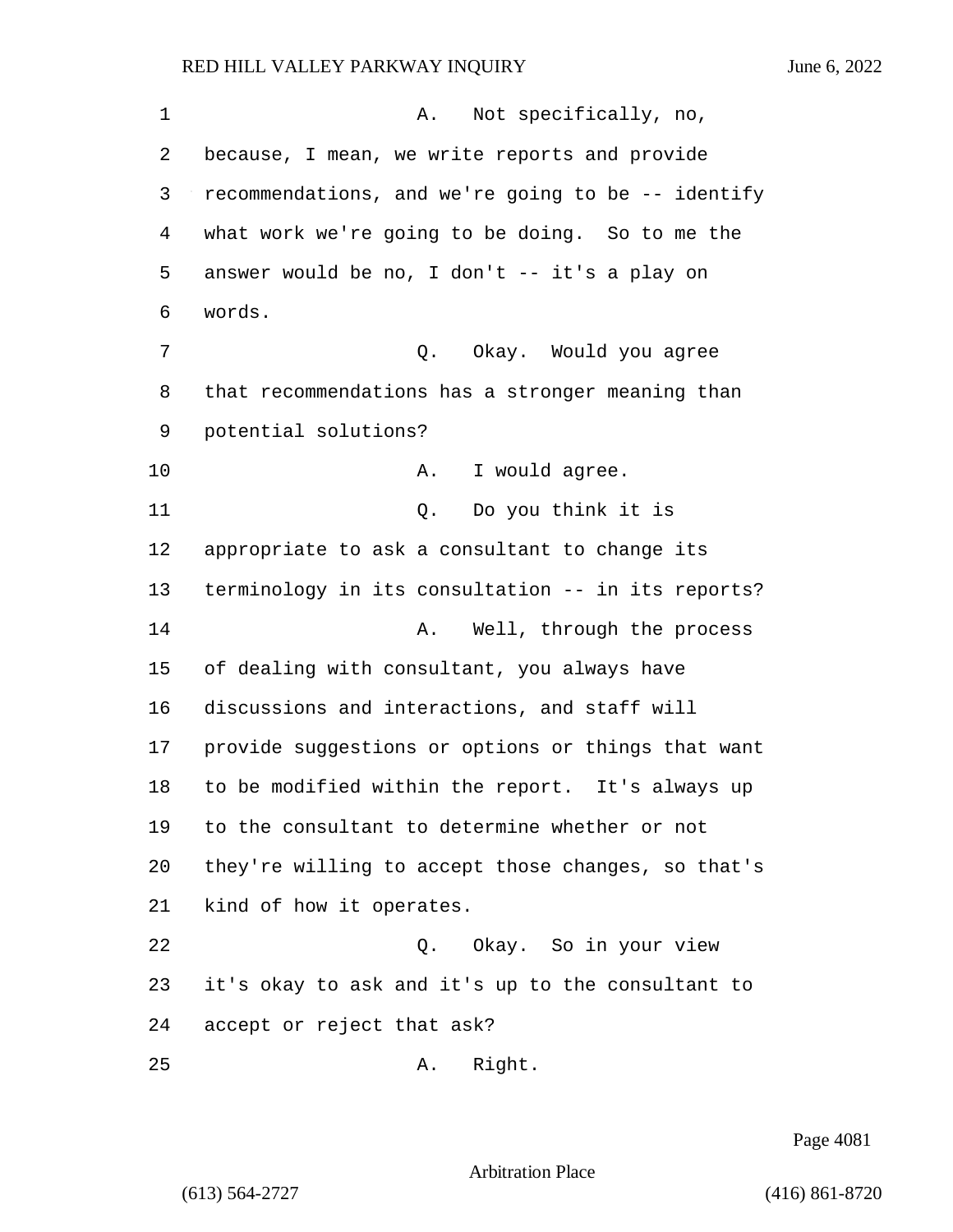| 1  | Q. Registrar, you can close                       |
|----|---------------------------------------------------|
| 2  | this out, and if you can pull up page 47 of OD7,  |
| 3  | paragraph 140. Actually can you also call up 141, |
| 4  | 140 and 141 together.                             |
| 5  | So after that meeting CIMA                        |
| 6  | provided a final draft for internal circulation,  |
| 7  | and Mr. White forwarded that to Mr. Mater,        |
| 8  | Mr. Lupton and Mr. Moore. Do you know whether     |
| 9  | Mr. Moore had had a copy of the CIMA report and   |
| 10 | the CIMA LINC report before this meeting, before  |
| 11 | the meeting with CIMA?                            |
| 12 | I don't recall<br>A.                              |
| 13 | specifically.                                     |
| 14 | Okay. And Mr. Moore did<br>Q.                     |
| 15 | provide comments on both reports, didn't he?      |
| 16 | Yes, he did.<br>Α.                                |
| 17 | Registrar, can you bring<br>Q.                    |
| 18 | up HAM690, and I believe it's the native version. |
| 19 | It will be a PDF version, but I think it's been   |
| 20 | identified as a native version. Thank you. Can    |
| 21 | you make that -- sorry, I'm just trying to figure |
| 22 | out the best way to look at this. Can you close   |
| 23 | out the comments on the right-hand side and make  |
| 24 | it, yeah, maybe just a little bit bigger. Okay.   |
| 25 | Let's see if this works.                          |

Page 4082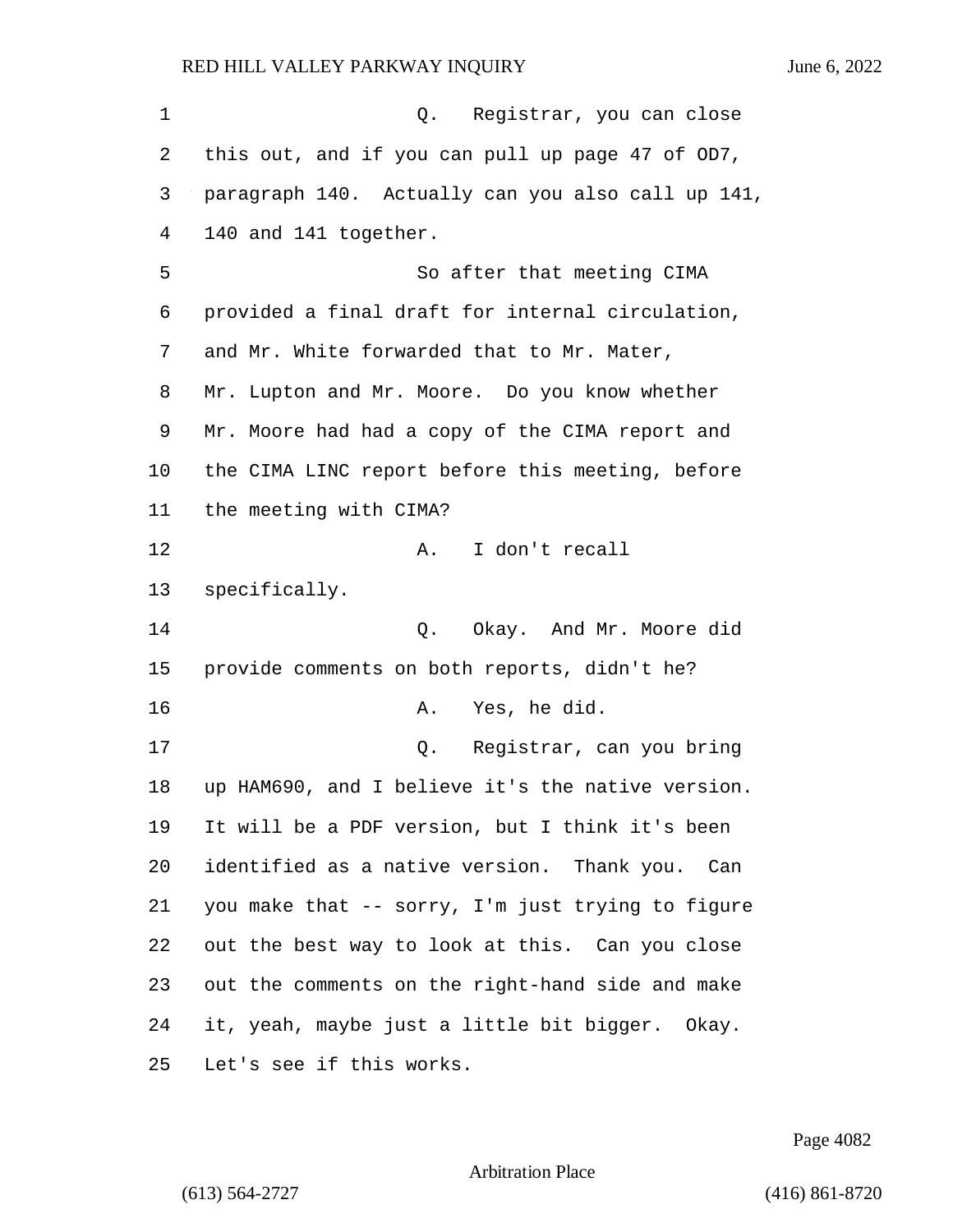1 Mr. Ferguson, do you recall 2 that the document that Mr. Moore sent to you had 3 both strikethroughs and sticky notes as 4 Mr. Moore's comments? 5 A. Yes. 6 0. Okay. 7 Registrar, can you go first to 8 image 8. I feel like that's a bit small for me to 9 read, and I know you can't do a callout here. Can 10 you increase the font size? Thank you. 11 Mr. Ferguson, can you read 12 that? 13 A. Yes. 14 Q. Okay. Mr. Registrar, 15 could you hover on the text that has the red 16 strikeout? 17 Mr. Ferguson, was it your 18 understanding that the red strikeout was 19 Mr. Moore's revision to this document? 20 A. Yes. 21 Q. Okay. I suspect if we 22 hover in -- perfectly in the right way Mr. Moore's 23 name will come up, but it's not happening, so -- 24 but it was -- you hadn't taken -- hadn't deleted 25 anything. This was Mr. Moore's add -- proposed

Page 4083

```
Arbitration Place
```
(613) 564-2727 (416) 861-8720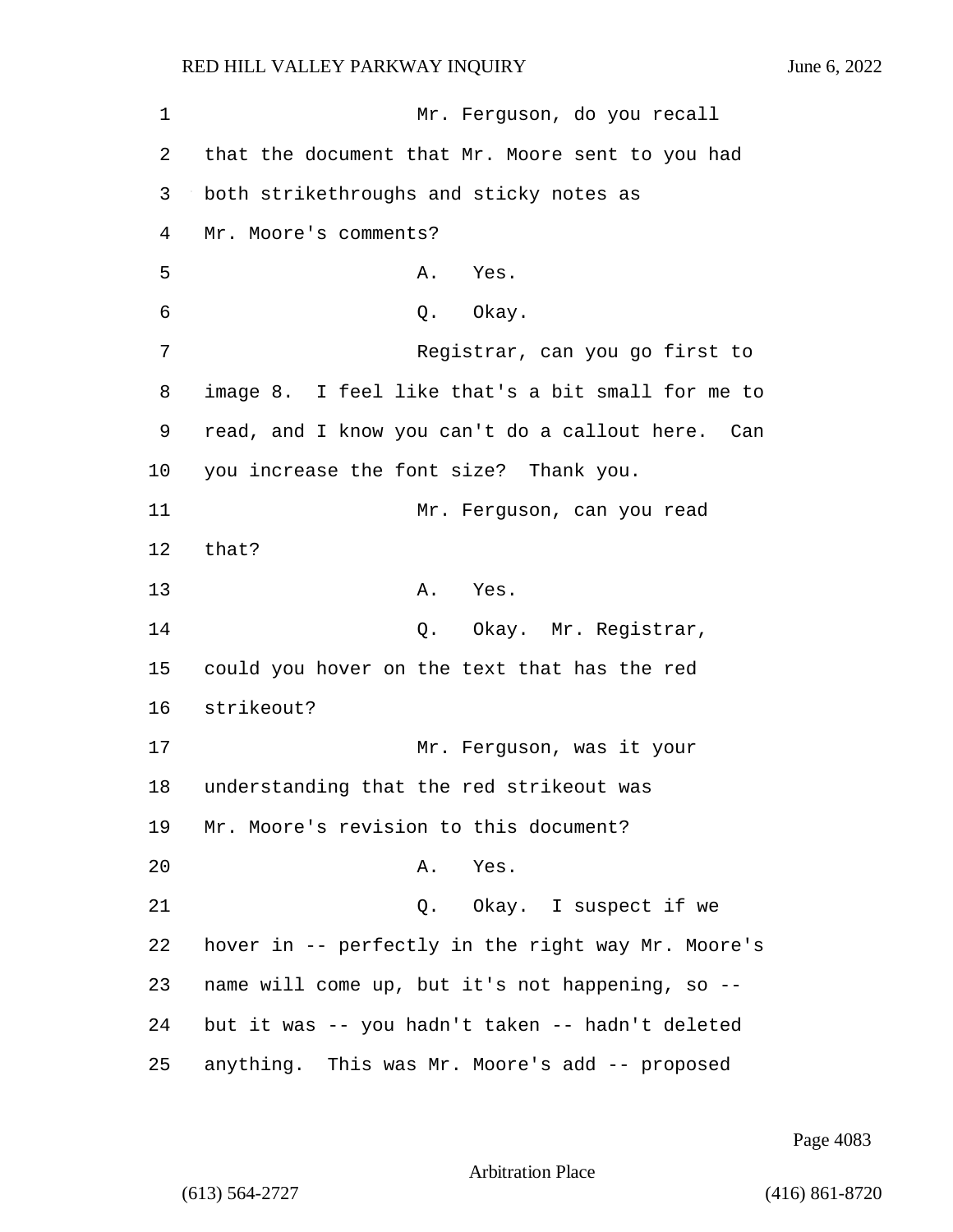1 deletion? 2 A. That's correct. 3 Q. And did he explain orally 4 why he thought that these three paragraphs or 5 parts of paragraphs should be taken out? 6 A. I don't believe so, no. 7 Q. He didn't leave you with 8 any impression that the facts in here were 9 incorrect? 10 A. No, not that I'm aware 11 of. 12 Q. Registrar, can you go to 13 image 34, please. 14 Okay. So at the top here 15 there's another strikethrough. That was also 16 Mr. Moore's strikethrough? 17 A. Yes. 18 C. CIMA had recommended that 19 given the existing proportion of wet pavement 20 collisions, 50 percent, oversized slippery when 21 wet signs should be used in the study area and 22 that's struck out, and then at the right-hand 23 side -- 24 Registrar, can you click on 25 that. Can you click on the gray box, please.

Page 4084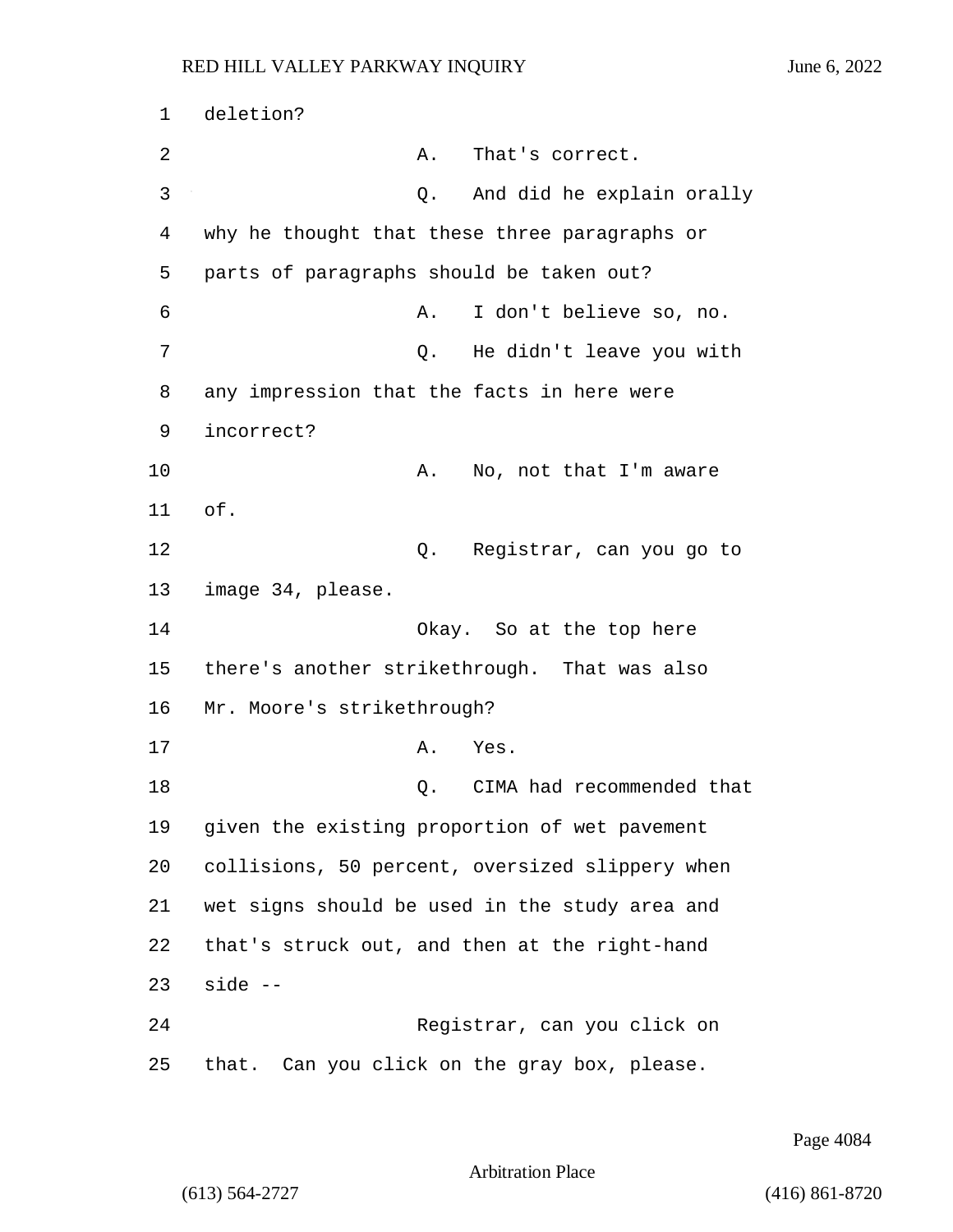| 1  | That's not going to be super helpful. Is there a  |
|----|---------------------------------------------------|
| 2  | way to expand it so we can see it all in one box. |
| 3  | There we go. That's perfect. Thank you. And       |
| 4  | Mr. Moore's comment is:                           |
| 5  | "Absolutely not. The sign                         |
| 6  | should say, drive according to                    |
| 7  | road conditions." (As read)                       |
| 8  | Just stopping there. Is there                     |
| 9  | a sign that says drive according to road          |
| 10 | conditions, like a standard sign?                 |
| 11 | Not in the OTM, no.<br>Α.                         |
| 12 | Q. "Because honestly the                          |
| 13 | road is not slipperier when wet any more than any |
| 14 | other road." (As read)                            |
| 15 | In your view is that statement                    |
| 16 | consistent with the collision history analysis    |
| 17 | CIMA performed in 2013 and 2015?                  |
| 18 | Not based on their<br>Α.                          |
| 19 | reporting.                                        |
| 20 | Q. In fact, CIMA had                              |
| 21 | suggested that it did have a higher proportion    |
| 22 | than -- of wet weather collisions than provincial |
| 23 | averages (indiscernible) on City of Hamilton      |
| 24 | roads, right?                                     |
| 25 | Yes, it did.<br>Α.                                |

Page 4085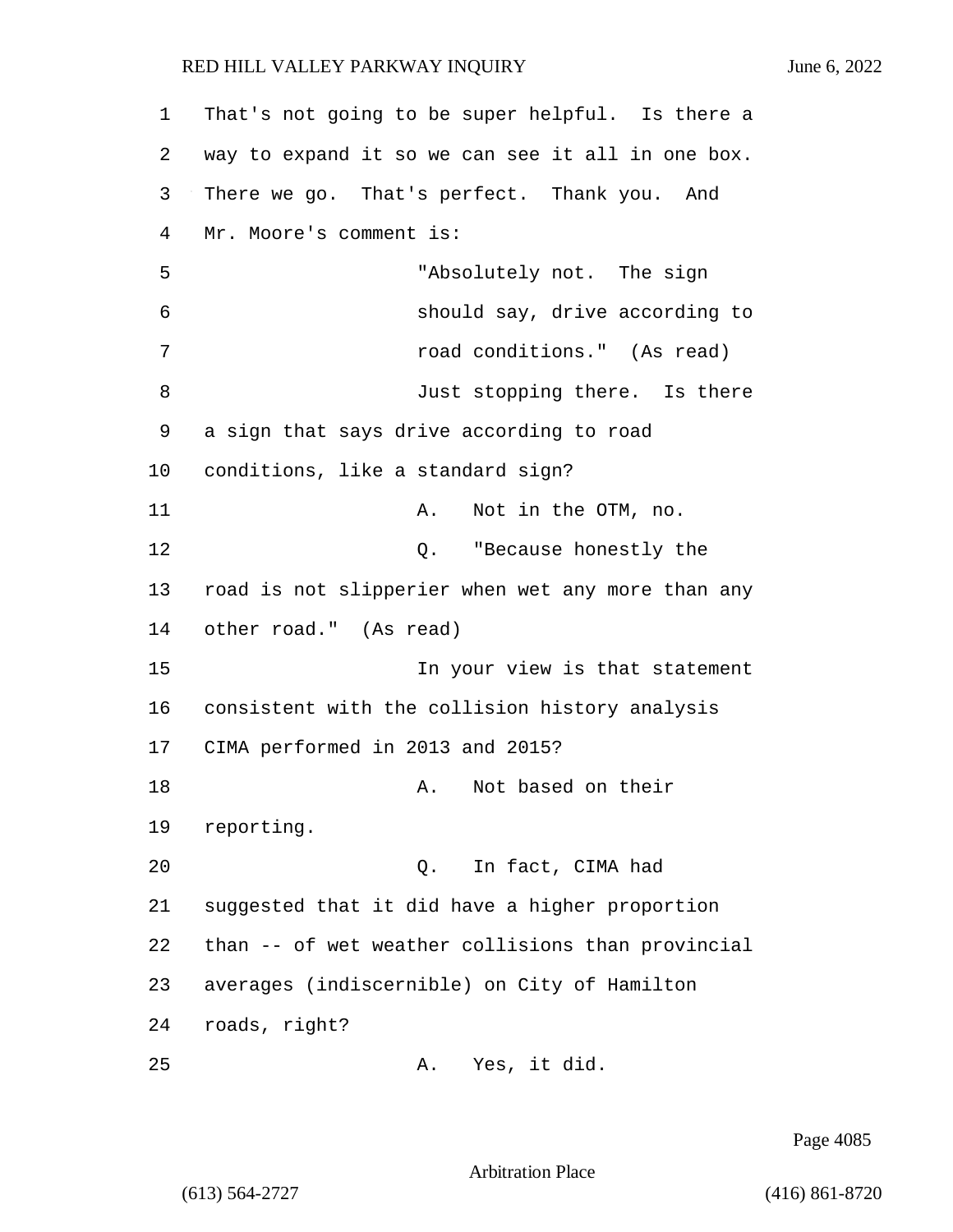| 1  | He also says:<br>Q.                                |
|----|----------------------------------------------------|
| 2  | "The geometrics and the                            |
| 3  | increased speed profile make                       |
| 4  | it seem like it is slippery                        |
| 5  | when wet. I can't increase                         |
| 6  | the skid resistance." (As                          |
| 7  | read)                                              |
| 8  | To your knowledge, are there                       |
| 9  | methods by which the skid resistance of a roadway  |
| 10 | can be increased?                                  |
| 11 | I can't speak to that.<br>Α.                       |
| 12 | I'm not asking as a --<br>Q.                       |
| 13 | your analysis of pavement, but as a road safety -- |
| 14 | a person with significant road safety experience.  |
| 15 | Are you aware of how one might increase friction   |
| 16 | on pavement?                                       |
| 17 | Again, I can't speak to<br>Α.                      |
| 18 | that. I've -- throughout my career I've never      |
| 19 | been involved in a situation like this dealing     |
| 20 | with skid resistance, so it's never been something |
| 21 | that I've studied or investigated.                 |
| 22 | Okay.<br>Q.                                        |
| 23 | Registrar, can you go to                           |
| 24 | image 42, please. This one is a bit trickier in    |
| 25 | terms of identifying the sticky notes. Registrar,  |

Page 4086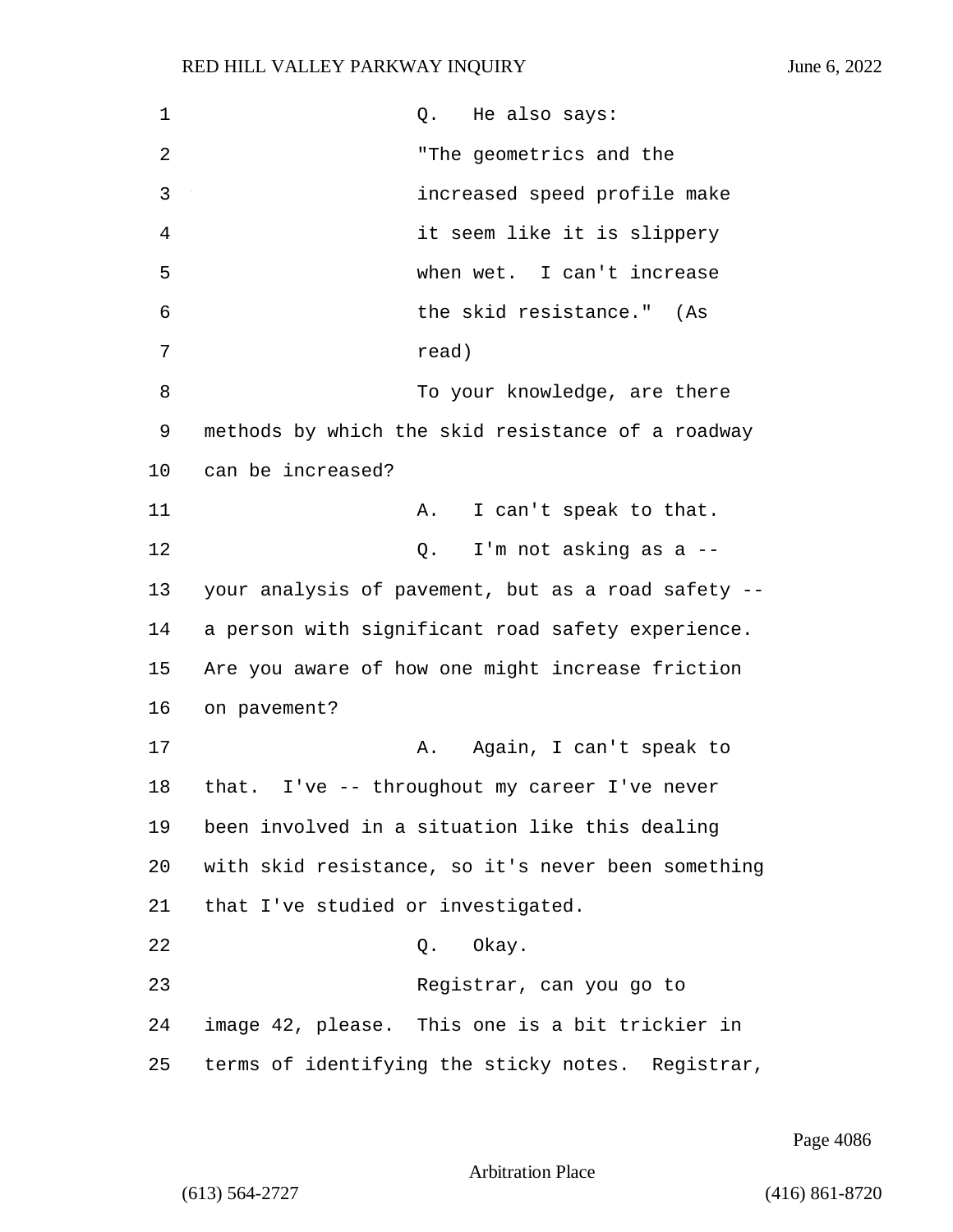| 1  | can you click on that first sticky note in the     |
|----|----------------------------------------------------|
| 2  | secondso it says:                                  |
| 3  | "The purpose of slippery when                      |
| 4  | wet signs is to advise drivers                     |
| 5  | that the surface of the                            |
| 6  | roadway has significantly                          |
| 7  | reduced wet weather skid                           |
| 8  | resistance so competent                            |
| 9  | drivers are aware that the                         |
| 10 | friction of the road surface                       |
| 11 | is reduced in wet weather."                        |
| 12 | (As read)                                          |
| 13 | And I think that that sticky                       |
| 14 | note says "so does every other road in Ontario."   |
| 15 | (As read)                                          |
| 16 | Did you have any comment on                        |
| 17 | Mr. Moore's comment there?                         |
| 18 | I read much of this as<br>A.                       |
| 19 | Gary just providing his opinion.                   |
| 20 | Okay. Did you understand<br>Q.                     |
| 21 | his opinion to be that the Red Hill did not have   |
| 22 | significantly reduced wet weather skid resistance? |
| 23 | No, that's not how I was<br>Α.                     |
| 24 | reading it.                                        |
| 25 | Okay. How were you<br>Q.                           |

Page 4087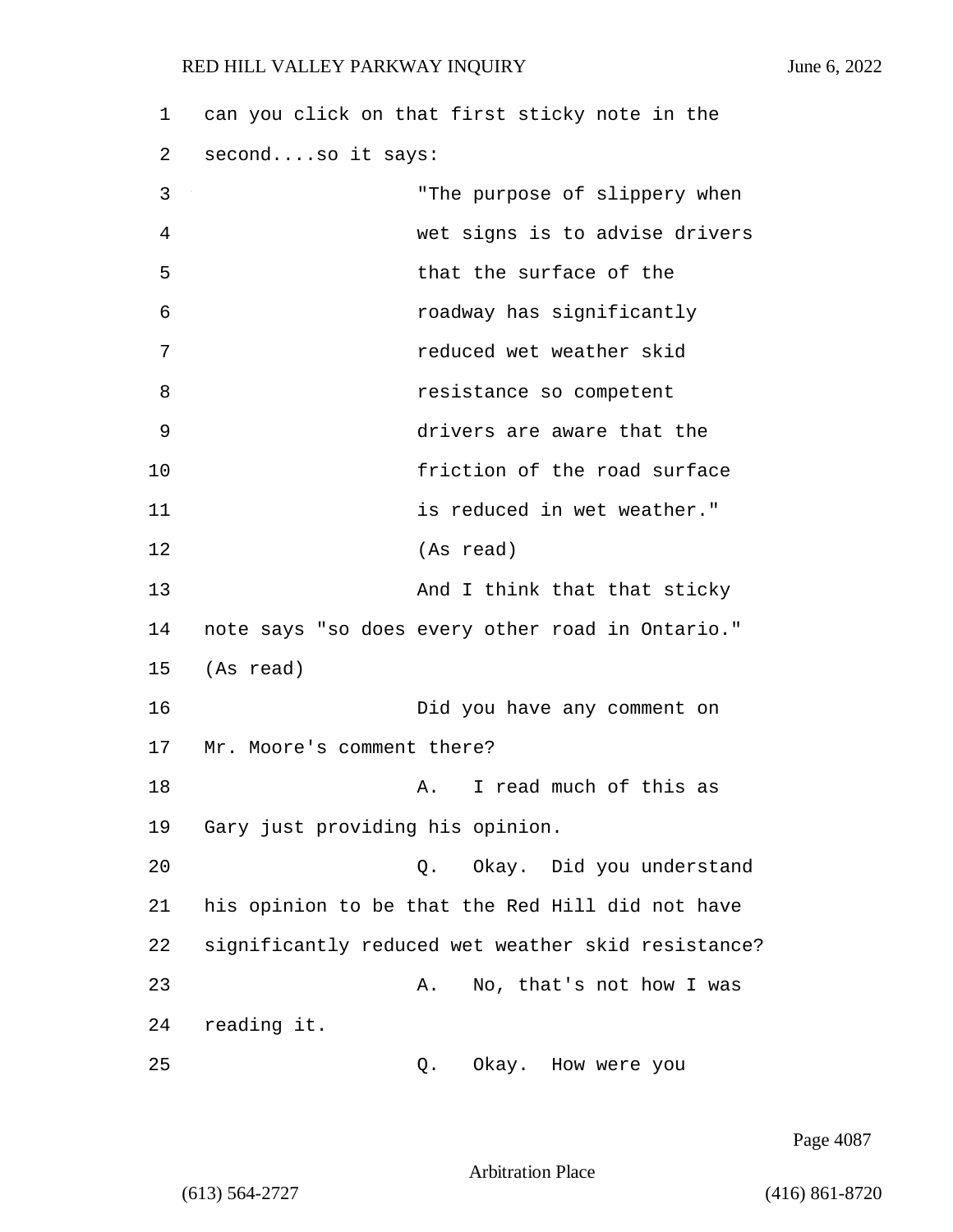| 1  | reading it?                                        |
|----|----------------------------------------------------|
| 2  | Again, I just -- to be<br>Α.                       |
| 3  | honest with you, I didn't put a lot of weight into |
| 4  | Gary's -- these types of comments. You know, we    |
| 5  | had a consultant prepare this report and provide   |
| 6  | recommendations within that report. They're seen   |
| 7  | as a reputable consulting firm, so I'm going to    |
| 8  | follow what CIMA is saying rather than Mr. Moore's |
| 9  | opinions on things.                                |
| 10 | Okay. But you would<br>Q.                          |
| 11 | agree that you did need to understand his opinions |
| 12 | to be able to try to get this project completed    |
| 13 | and before the PWC by December 7th as they         |
| 14 | requested, right?                                  |
| 15 | Where it was relevant to<br>Α.                     |
| 16 | him, yes.                                          |
| 17 | Registrar, can you click<br>Q.                     |
| 18 | on the third of the stickies that is over top of   |
| 19 | the word "criteria."                               |
| 20 | And so this is another comment                     |
| 21 | from Mr. Moore. It says "we know reason excess     |
| 22 | speed." (As read). And it's in response to CIMA's  |
| 23 | comment:                                           |
| 24 | "Where no identifiable reason                      |
| 25 | for more than one third of                         |

Page 4088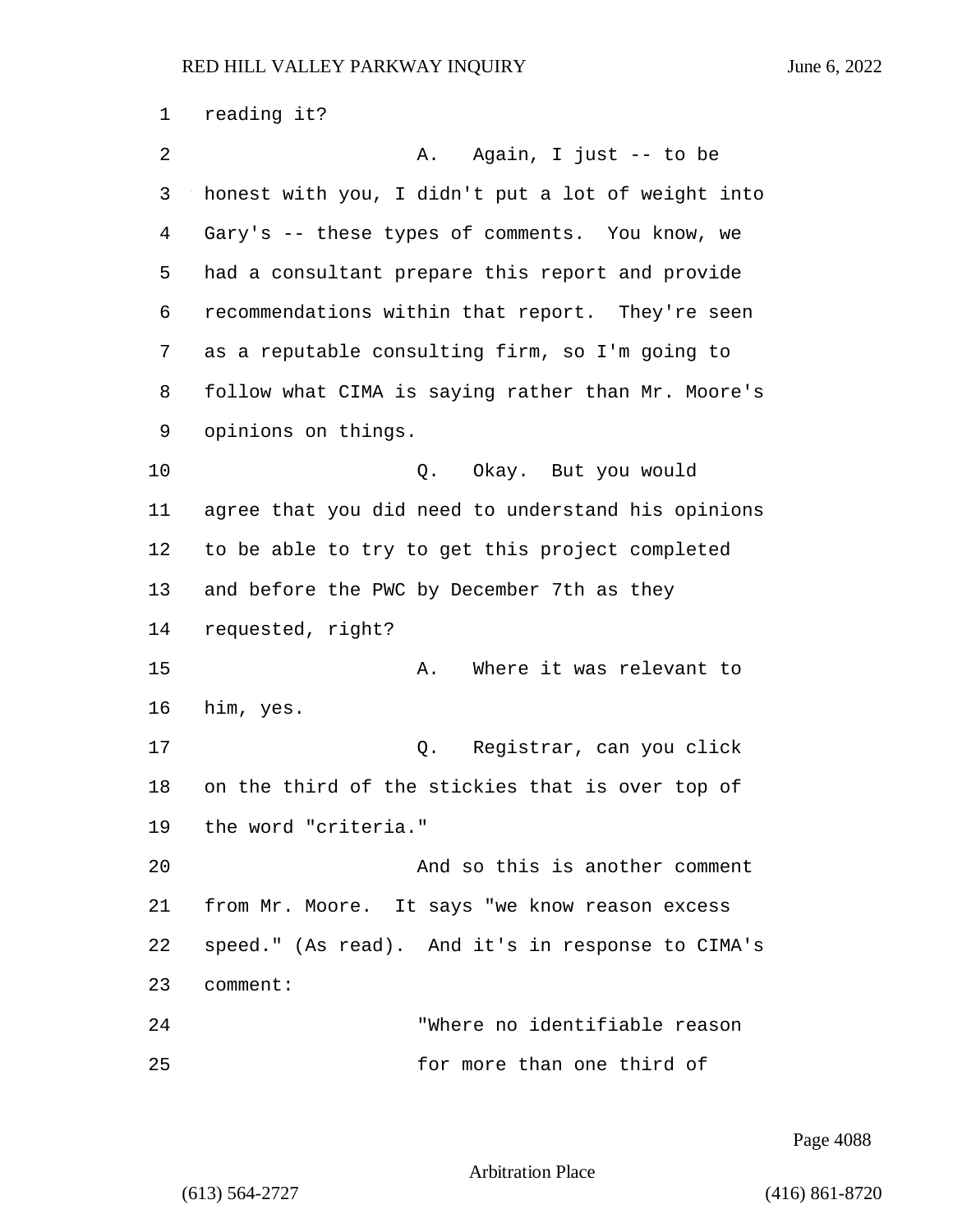| 1  | collision on any given road                        |
|----|----------------------------------------------------|
| 2  | are occurring on wet                               |
| 3  | pavement." (As read)                               |
| 4  | Did you agree with Mr. Moore                       |
| 5  | that the reason for the collisions was excessive   |
| 6  | speed?                                             |
| 7  | Overall the report<br>Α.                           |
| 8  | identifies that the higher speed values and that   |
| 9  | they are a contributing factor to the collisions   |
| 10 | that are occurring. They do identify that there    |
| 11 | are other collisions that occur that don't have    |
| 12 | any information that suggests speed or             |
| 13 | driver-behaviour-type actions.                     |
| 14 | Registrar, can you go to<br>Q.                     |
| 15 | image 38, please.                                  |
| 16 | Mr. Moore makes one comment                        |
| 17 | here:                                              |
| 18 | "There is no sense at looking                      |
| 19 | at the warrant for something                       |
| 20 | that can't and won't be                            |
| 21 | considered."                                       |
| 22 | But the Public Works committee                     |
| 23 | did want to consider illumination of the Red Hill, |
| 24 | right?                                             |
| 25 | Correct.<br>Α.                                     |

Page 4089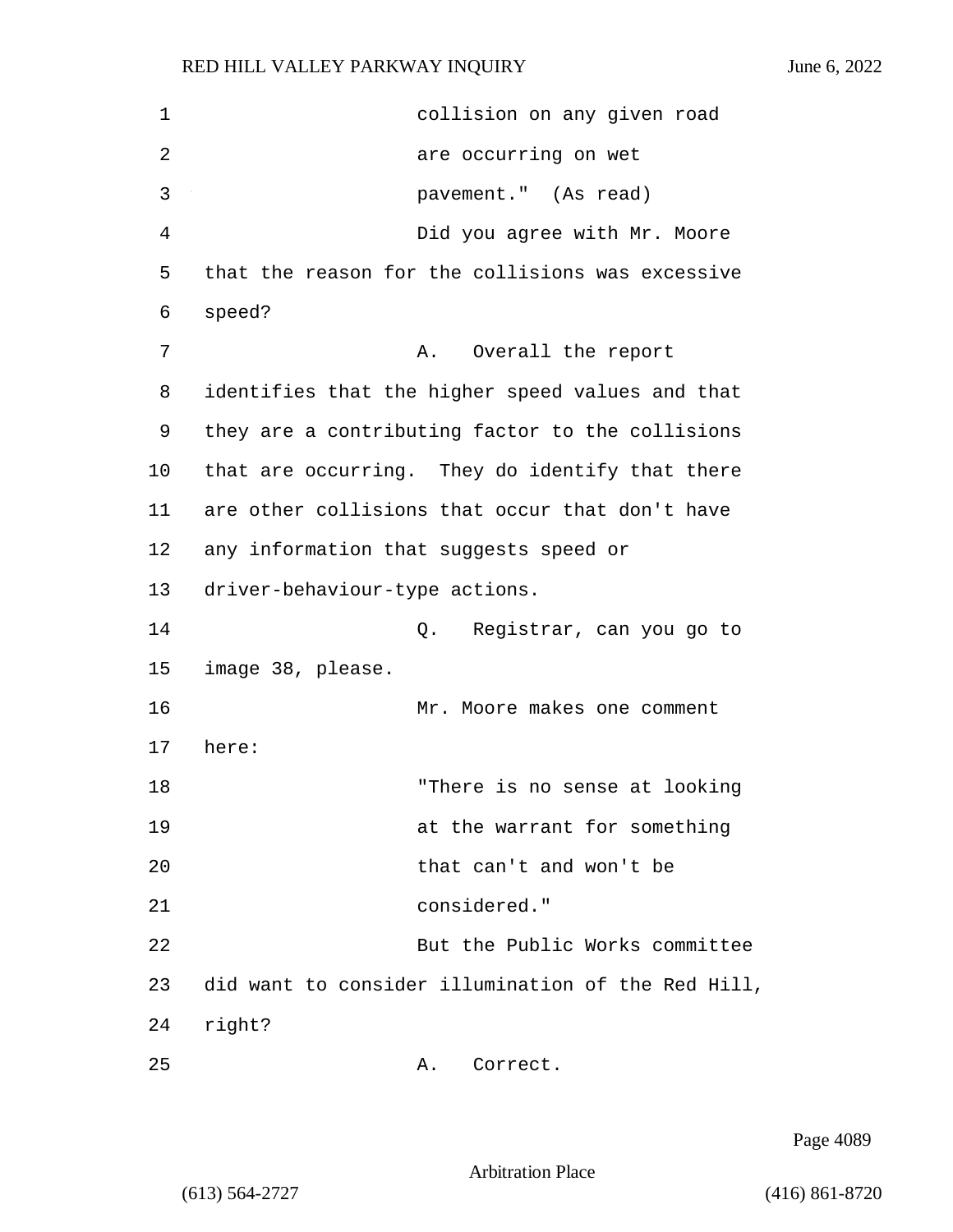| 1  | You said earlier you<br>Q.                         |
|----|----------------------------------------------------|
| 2  | didn't take these comments -- you took these       |
| 3  | comments as Mr. Moore's opinions. How did you      |
| 4  | view this particular comment?                      |
| 5  | Again, I mean, that's his<br>Α.                    |
| 6  | professional opinion based on the information that |
| 7  | had been provided to date. You know, appreciated   |
| 8  | and respected his position, but again, it still    |
| 9  | felt that it was a requirement of council and an   |
| 10 | expectation of council that we did review it.      |
| 11 | Whatever comes out of it, comes out of it, but at  |
| 12 | least we had reviewed it and provide that          |
| 13 | information.                                       |
| 14 | Q. Okay.                                           |
| 15 | Registrar, can you go to                           |
| 16 | image 54, please.                                  |
| 17 | Under "Recommendation to                           |
| 18 | Conduct Pavement Friction Testing" Mr. Moore       |
| 19 | said -- and this is not on a sticky note; it's the |
| 20 | red language there. At least is that -- am I       |
| 21 | correct that that's Mr. Moore inclusion?           |
| 22 | I believe so, yes.<br>Α.                           |
| 23 | Says "I don't have any<br>Q.                       |
| 24 | frame of reference to pass or fail this against."  |
| 25 | But the week before at the                         |

Page 4090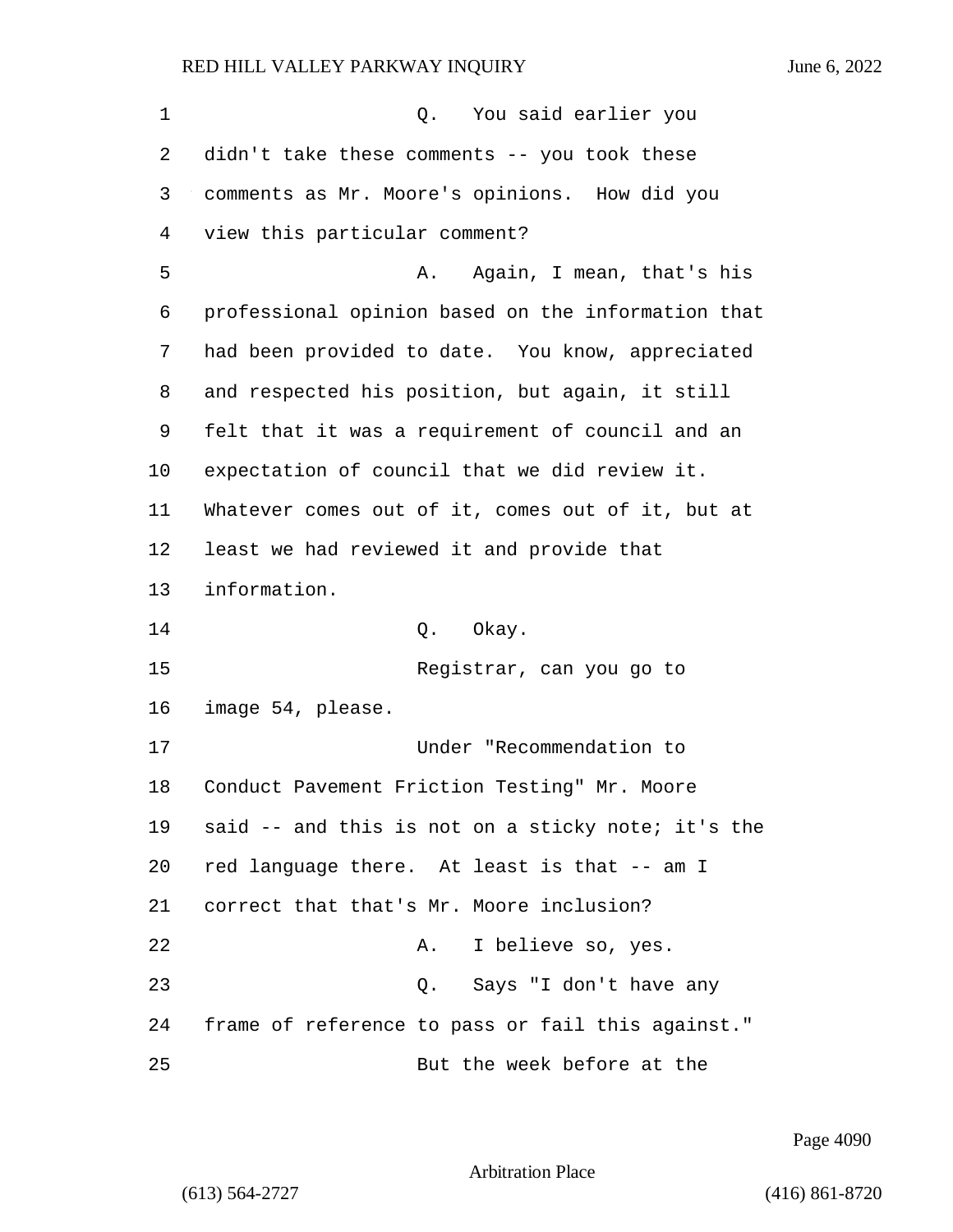| $\mathbf 1$ | meeting Mr. Moore -- we went to the minutes of     |
|-------------|----------------------------------------------------|
| 2           | that meeting -- had said friction testing done and |
| 3           | results satisfactory. How did you square that      |
| 4           | comment, that friction testing had been done and   |
| 5           | results satisfactory, with this comment, I don't   |
| 6           | have any frame of reference to pass or fail this   |
| 7           | against?                                           |
| 8           | Yeah, unfortunately I<br>Α.                        |
| 9           | don't because I don't remember that previous       |
| 10          | meeting where the comment made, unfortunately.     |
| 11          | Just stopping there just<br>Q.                     |
| 12          | so that I have -- just so that we're very clear on |
| 13          | your evidence, that those October minutes do say   |
| 14          | he said that. Do you recall in October,            |
| 15          | October 20th, receiving information from Mr. Moore |
| 16          | that friction test results had been completed?     |
| 17          | Again I don't recall,<br>Α.                        |
| 18          | only based on I've read.                           |
| 19          | Q. Okay.                                           |
| 20          | I don't specifically<br>Α.                         |
| 21          | remember the meeting or that discussion.           |
| 22          | Q. Okay. Well, taking                              |
| 23          | yourself back to late October 2015, presumably you |
| 24          | would remember -- have remembered that; it was     |
| 25          | only the week before. Did you take any steps to    |

Page 4091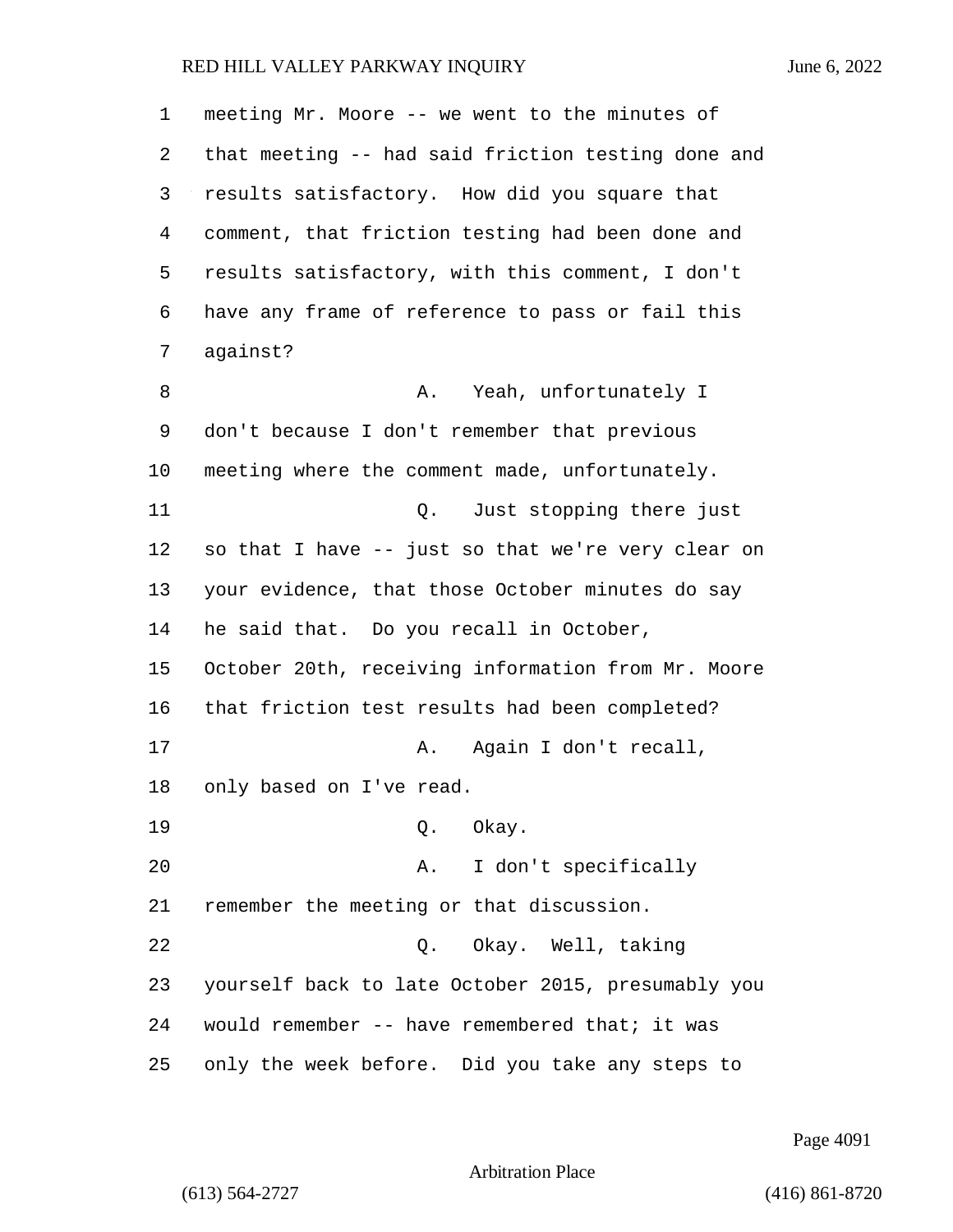try to square the -- take any further steps to try to understand what Mr. Moore meant by this statement at the time? 4 A. No. With this report and with these comments I believe I forwarded them off to management. I felt that based on the comments being made it was an issue that had to have management involved to deal with. 9 Q. Okay. 10 Page 41, please. Image 41. Apologies. 12 So here we've gone to this a few times in various drafts. Am I right in my understanding that Mr. Moore wanted to -- just by the way the strikes are, that he wanted to delete the entire reference to the section on perform friction testing? That was your understanding? 18 A. Yes. 19 Q. Registrar, can you open up the comment box a little more. 21 Do you have any other -- any knowledge about whether other agencies in Ontario did friction testing? 24 A. No. 25 Q. And do you have any

Page 4092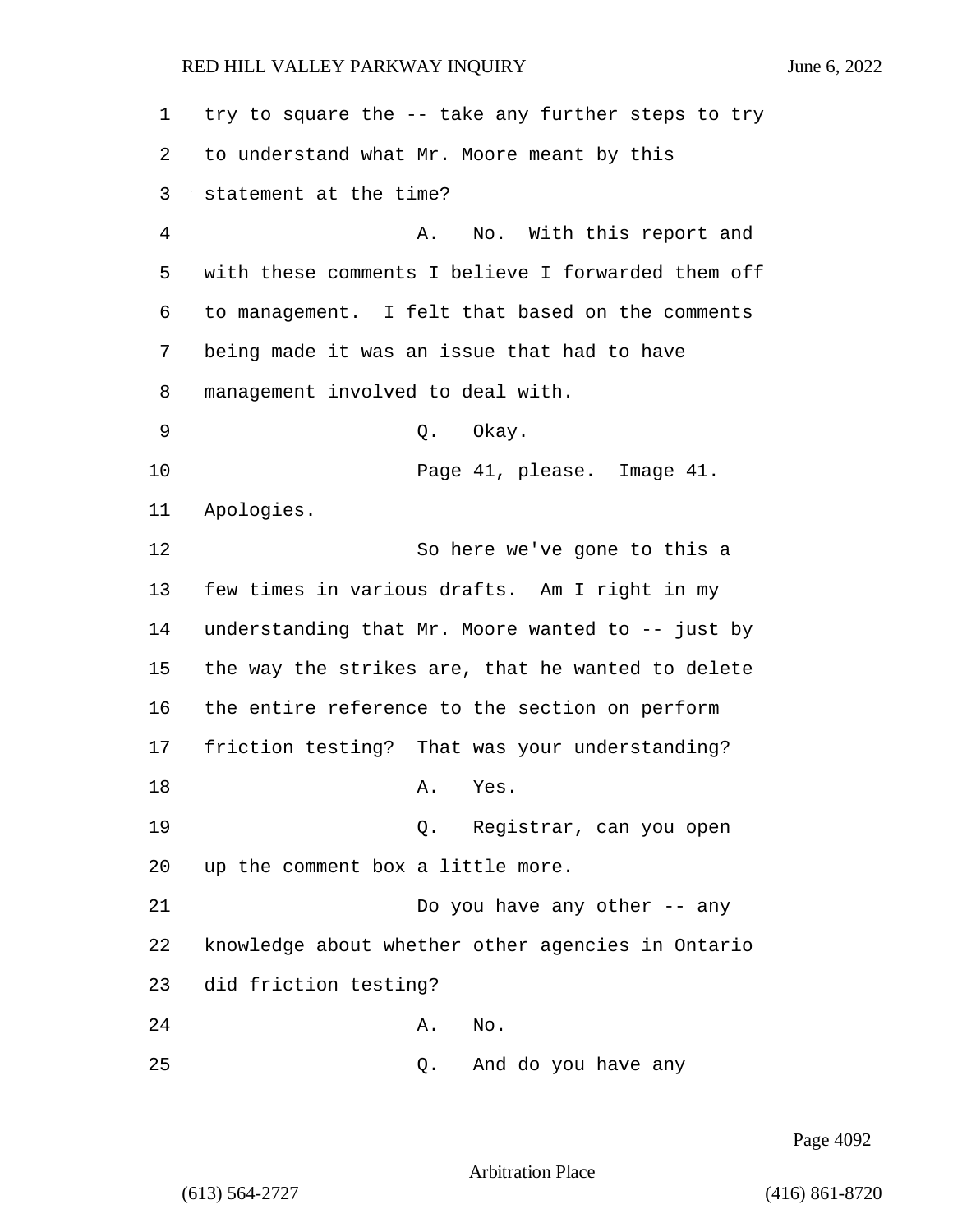1 knowledge about the MTO's friction management 2 program, if any? 3 A. No, I do not. 4 Q. And Mr. Moore says: 5 "It means absolutely nothing 6 except proving potential 7 exposure to legal actions and 8 confusion." 9 Do you have any views about 10 that statement as relates to legal actions? 11 A. I didn't agree with the 12 statement, if that's what you're asking me. 13 Q. Did you have any concerns 14 that any of the potential countermeasures in this 15 report would expose the City to potential legal 16 actions? 17 A. No. 18 C. Is that the kind of 19 consideration or kind of factor that you would 20 have considered in assessing the CIMA report? 21 A. That it would open us up 22 to legal action? 23 Q. Yeah. 24 A. No. Because -- I mean, 25 within traffic we identify concerns, safety

Page 4093

Arbitration Place

(613) 564-2727 (416) 861-8720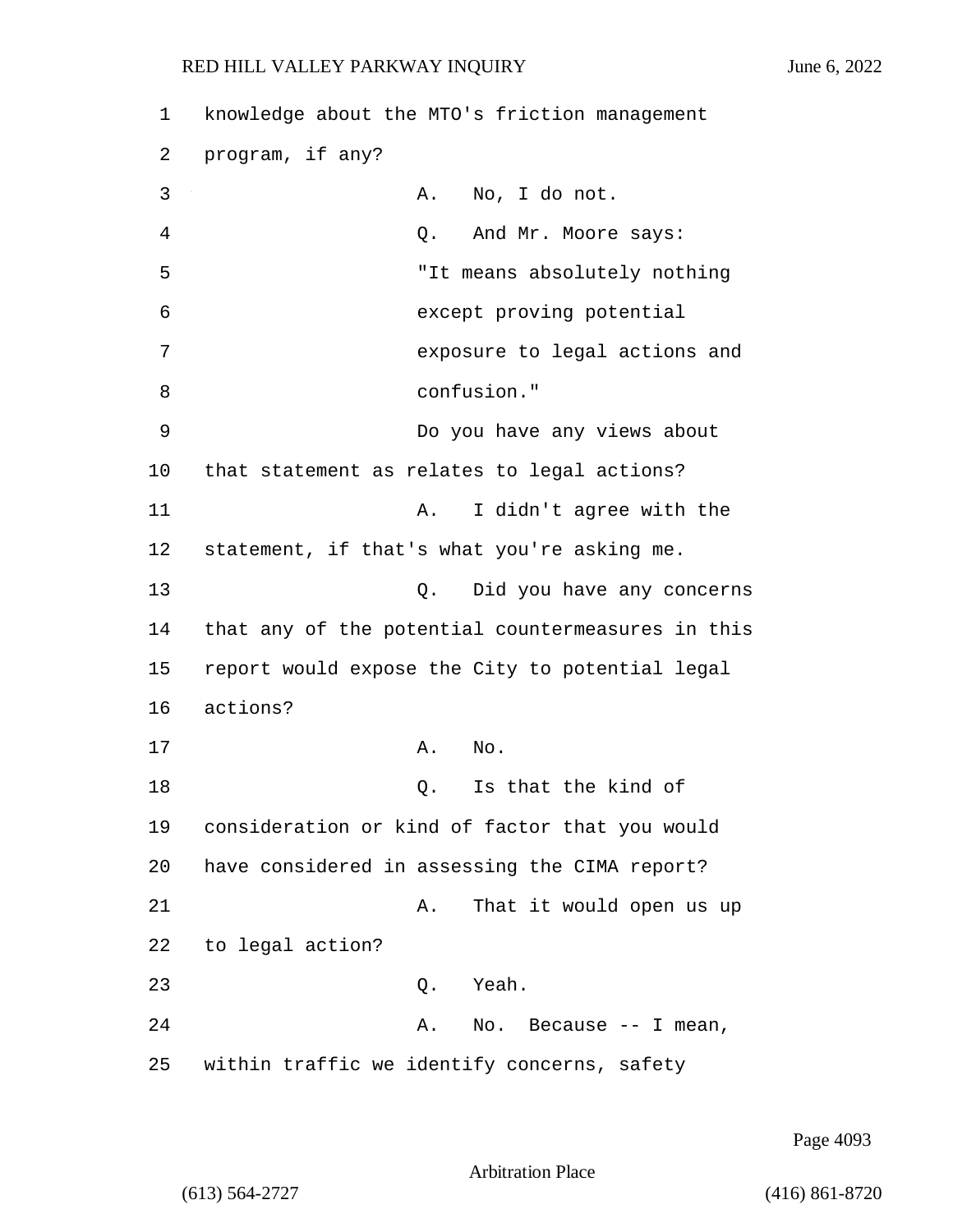| 1  | issues, and, you know, when we identify them we    |
|----|----------------------------------------------------|
| 2  | move forward to implement the countermeasures that |
| 3  | are identified. So, you know, I don't think of it  |
| 4  | as -- or is it going to create legal action or     |
| 5  | anything like that. I don't look at it that way.   |
| 6  | Q. Okay. And sometimes in                          |
| 7  | your job you're improving something that's already |
| 8  | safe. Is that fair to say, sort of generally?      |
| 9  | Improving something<br>Α.                          |
| 10 | that's already safe?                               |
| 11 | Q. Yeah. You're just --                            |
| 12 | you're making it more safe?                        |
| 13 | Yes, you can, yes.<br>Α.                           |
| 14 | But other times you're<br>Q.                       |
| 15 | actually dealing with deficiencies in safe access. |
| 16 | Is that also fair to say?                          |
| 17 | Correct. You know,<br>Α.                           |
| 18 | you're brought -- you know, a concern is brought   |
| 19 | forward. You do a study, you identify potential    |
| 20 | issues and identify ways to address those issues,  |
| 21 | and you implement those. That is our job within    |
| 22 | traffic.                                           |
| 23 | And you implement them<br>Q.                       |
| 24 | even if implementing them might reveal that there  |
| 25 | was a safety deficiency?                           |

Page 4094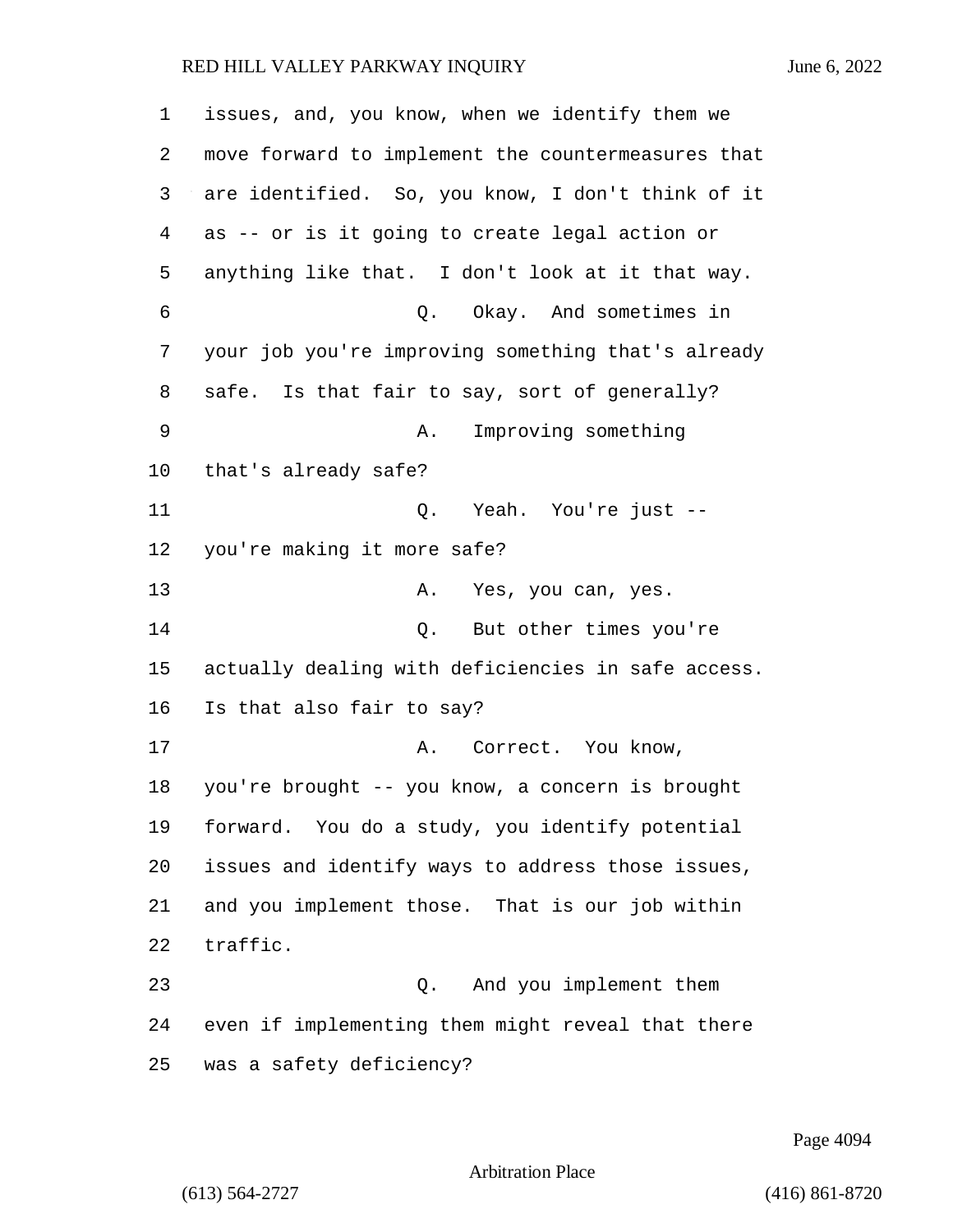| $\mathbf 1$ | Α.<br>Whatever that may be.                          |
|-------------|------------------------------------------------------|
| 2           | Yes, we move forward to try to improve safety.       |
| 3           | Q. Did you take Mr. Moore's                          |
| 4           | comments, any of his comments in this e-mail         |
| 5           | report, back to CIMA to try to get more              |
| 6           | information to respond to Moore?                     |
| 7           | I don't believe so.<br>As I<br>Α.                    |
| 8           | said, I believe I sent that on -- this on to         |
| 9           | management group to make them aware for them to      |
| 10          | deal with it.                                        |
| 11          | Q. Okay.                                             |
| 12          | Registrar, you can close this                        |
| 13          | out. And if you can open up, OD page 55,             |
| 14          | paragraph 165. Sorry, you don't have to call it      |
| 15          | out, Registrar.                                      |
| 16          | But this is the $-$ just                             |
| 17          | confirmation you forwarded Mr. Moore's e-mail and    |
| 18          | his proposed revisions on the CIMA report to         |
| 19          | Mr. White and Mr. Lupton and Mr. Mater. Is that      |
| 20          | the -- you're referring to sending it to them.<br>Is |
| 21          | that                                                 |
| 22          | Correct.<br>Α.                                       |
| 23          | Q. Okay. And then if you                             |
| 24          | look to the second image at paragraph 170, you'll    |
| 25          | see Mr. Mater responds. He's talking about the       |

Page 4095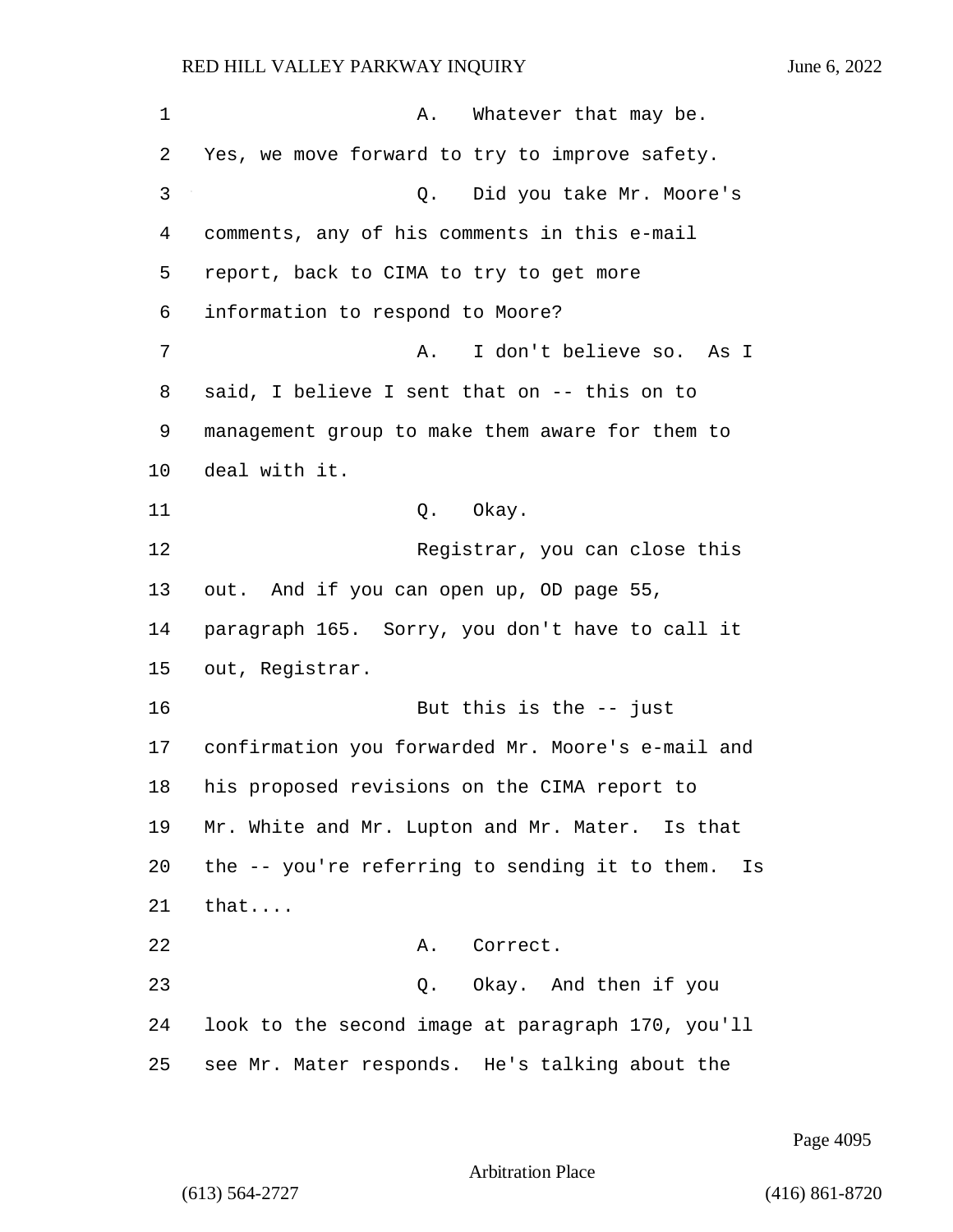1 timing. He also says: 2 "I know you gents are working 3 on a draft cover report for 4 Gary and LTL review the 5 Gerry." (As read) 6 Can you call that out. Thank 7 you. 8 Did you understand that 9 Mr. Moore, Mr. Mater and Mr. Davis would be 10 meeting to discuss this issue? 11 A. No. 12 O. What did you 13 understand -- when you said you sent it to 14 management, what did you understand management was 15 going to do with Mr. Moore's comments, if 16 anything? 17 A. Well, my hope would have 18 been that they would have reviewed and had a 19 discussion at a senior level with the appropriate 20 people to come to some type of resolution with 21 respect to his comments. 22 Q. Okay. Do you -- never 23 mind. I'm going to take that back. 24 MS. LAWRENCE: If you can --25 I'm just looking at the time. It's 3:15, and I'm

Page 4096

Arbitration Place

(613) 564-2727 (416) 861-8720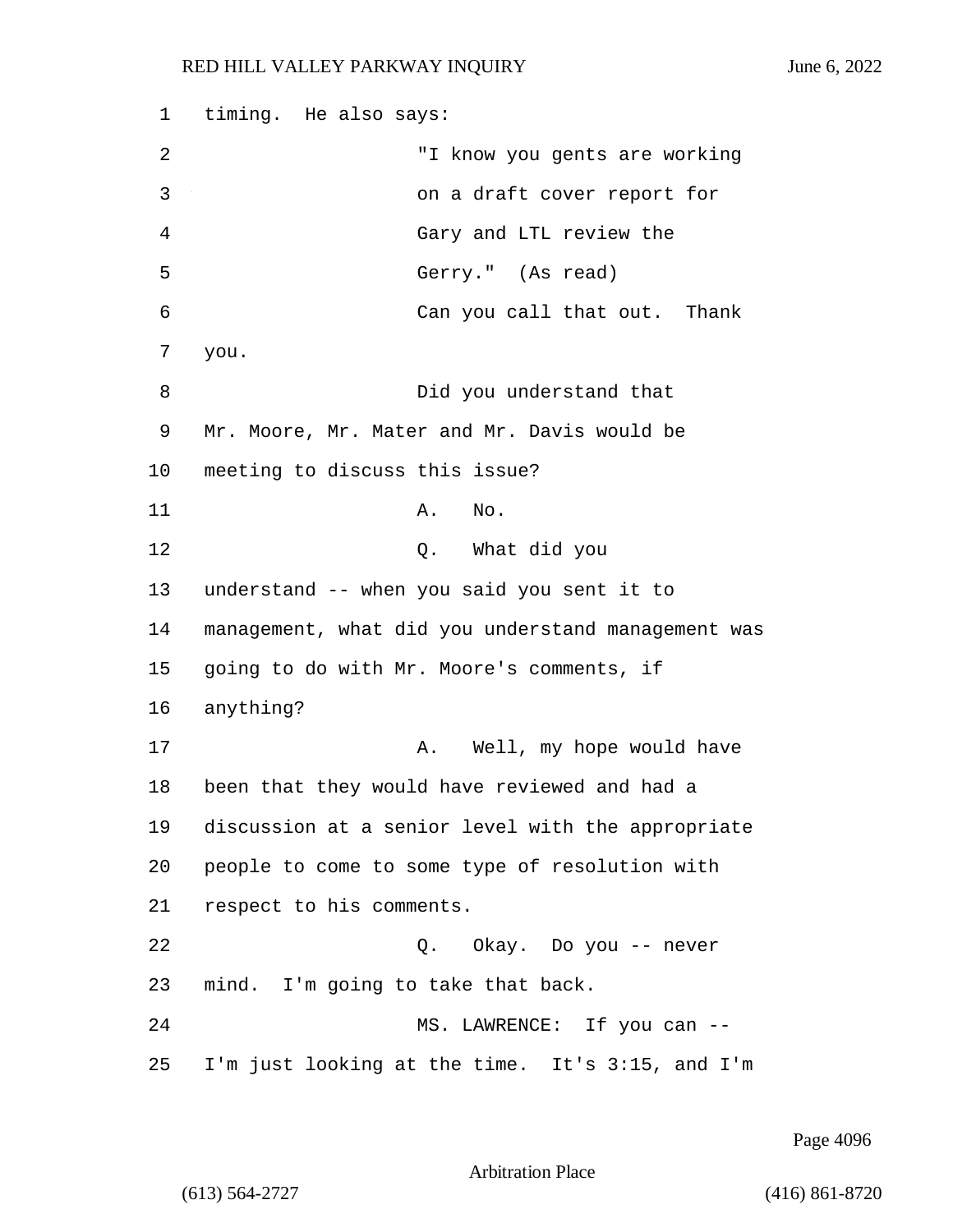1 about to, move on to another topic. 2 So I don't, again, go 10 3 minutes after our regular break, Commissioner, 4 would this be a good time to take our regular 5 break? 6 JUSTICE WILTON-SIEGEL: I 7 think it would be a good time. Let's adjourn 8 until 3:30. 9 --- Recess taken at 3:29 p.m. 10 --- Upon resuming at 3:29 p.m. 11 BY MS. LAWRENCE: 12 O. Thank you. Registrar, 13 can you pull up OD7 page 58 and 59, please. And, 14 apologies, just before we go forward, I would like 15 to mark the native version of HAM690 with those 16 comments as the next exhibit, which is Exhibit 64. 17 EXHIBIT NO. 64: Red Hill 18 Valley Parkway Detailed Safety Analysis, Final 19 Draft, October 2015, HAM690 20 THE REGISTRAR: Noted, 21 Counsel. Thank you. 22 MS. LAWRENCE: Thank you. 23 BY MS. LAWRENCE: 24 Q. Registrar, can you go 25 back one image so that you have 57 and 58 up.

Page 4097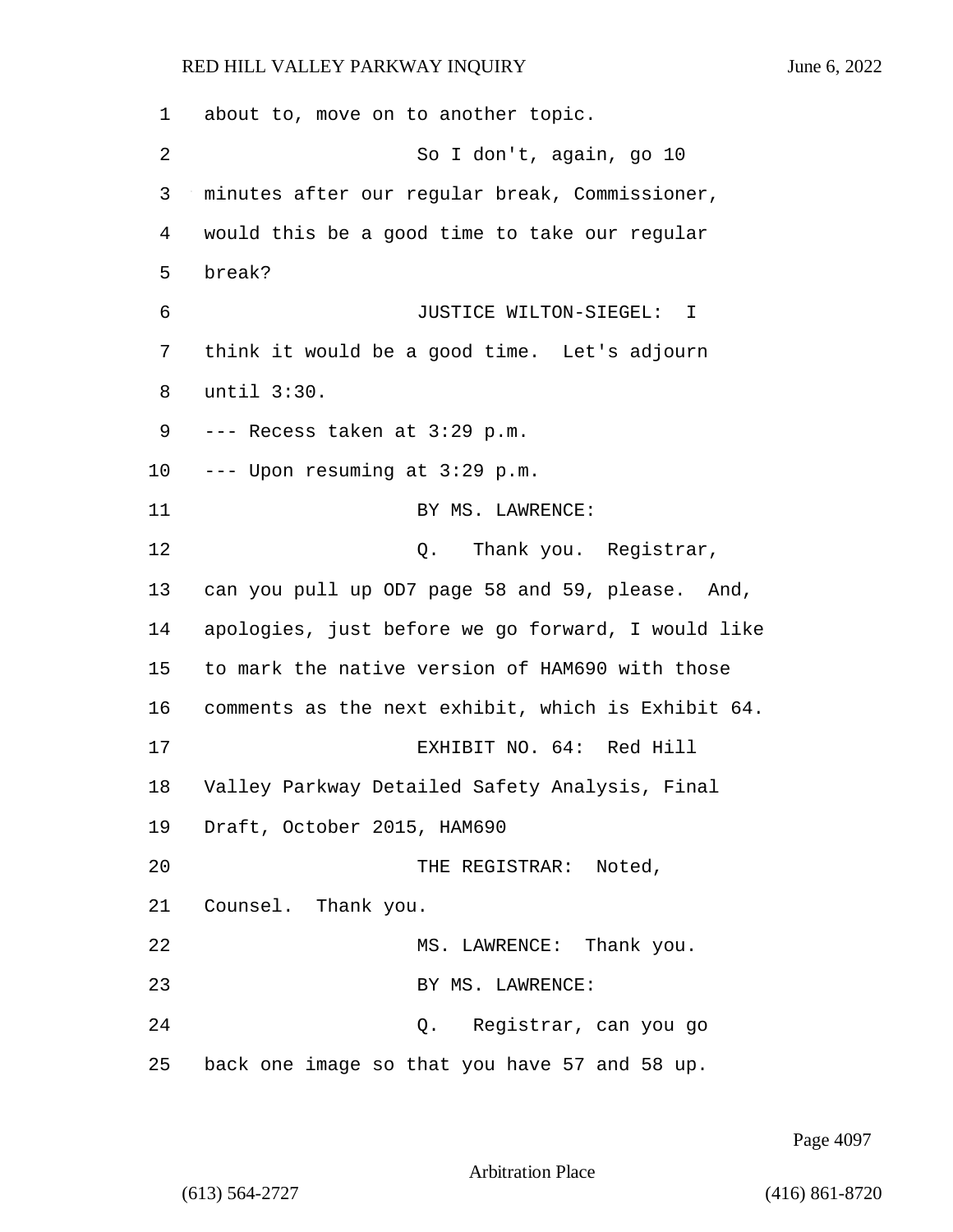| 1              | Thank you. And my apologies, just so that I can   |
|----------------|---------------------------------------------------|
| 2              | orient Mr. Ferguson, can you back one more image  |
| 3              | to 56 and 57. Thank you.                          |
| $\overline{4}$ | Just on the bottom at                             |
| 5              | paragraph 171, Mr. Ferguson, you'll see on        |
| 6              | October 30th Mr. White forwarded the e-mail that  |
| 7              | we were just looking at, Mr. Mater's e-mail about |
| 8              | the meeting with Gary Moore, Gerry Davis and      |
| 9              | Mr. Mater, that reference, to you and Mr. Lupton. |
| 10             | So I think I asked you before                     |
| 11             | the break, were you aware that Mr. Mater, Mr.     |
| 12             | Moore and Gerry Davis were going to meet? And it  |
| 13             | does appear that you were forwarded that e-mail.  |
| 14             | Do you have a recollection that you knew that     |
| 15             | there was going to be a meeting between those     |
| 16             | three individuals?                                |
| 17             | Just based on what I'm<br>А.                      |
| 18             | reading. I don't recollect (indiscernible), but   |
| 19             | based on what is in front of me.                  |
| 20             | Okay. And Mr. White<br>Q.                         |
| 21             | included some -- in the e-mail forwarding that    |
| 22             | e-mail, he said up at the top of page 57.         |
| 23             | And, Registrar, if you can                        |
| 24             | pull this out. He says:                           |
| 25             | "First, Dave, can you make                        |

Page 4098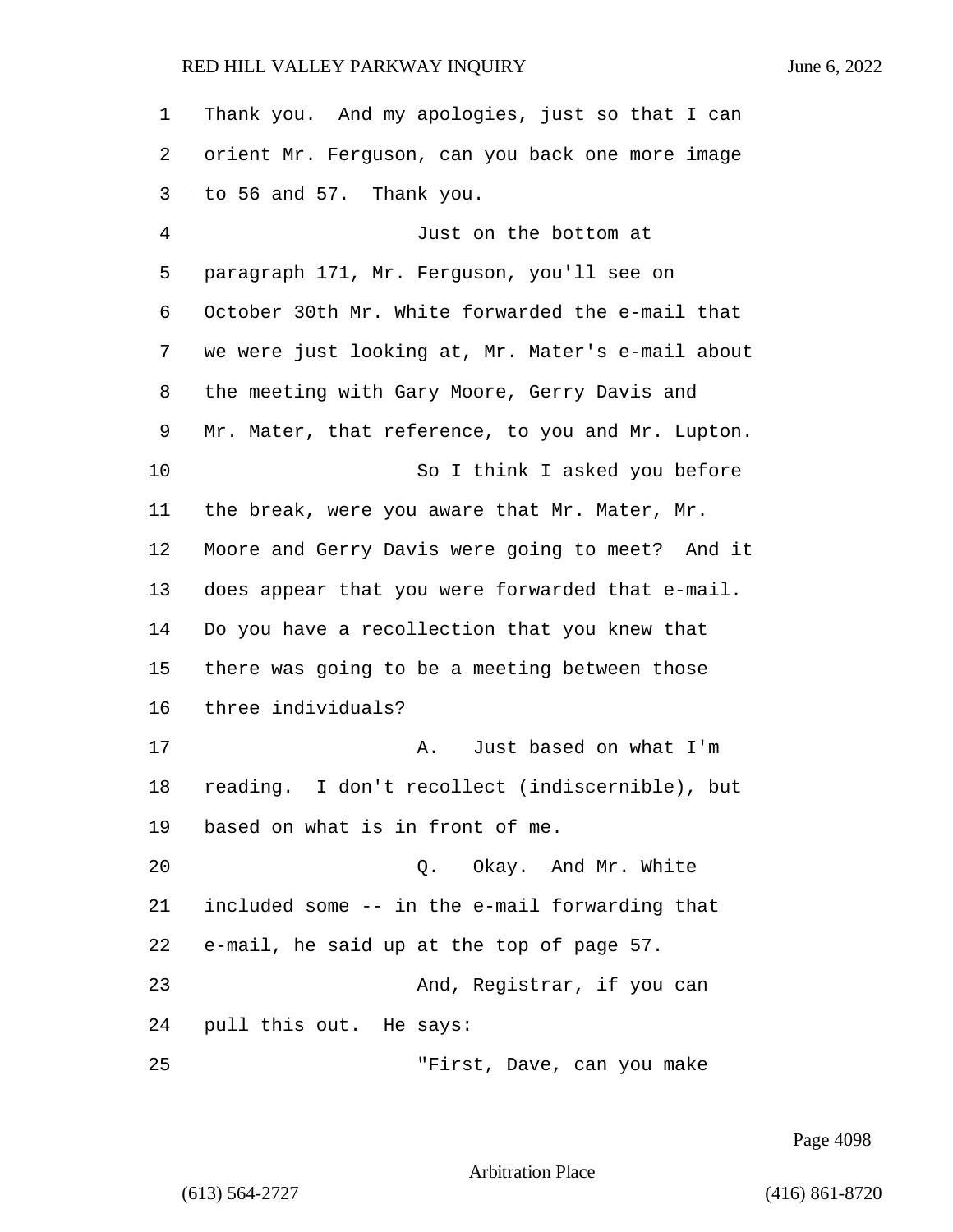| 1  | those minor changes in the rec                   |
|----|--------------------------------------------------|
| 2  | section to read the actions                      |
| 3  | are by the GM PW and then send                   |
| 4  | it to me again?"                                 |
| 5  | Am I correct that that is a                      |
| 6  | direction to you to change the division specific |
| 7  | recommendations to be completed by the general   |
| 8  | manager of Public Works?                         |
| 9  | Α.<br>Correct.                                   |
| 10 | Q. Were you involved in any                      |
| 11 | discussions that led to that being the drafting  |
| 12 | that was going to be done?                       |
| 13 | No, I was not.<br>Α.                             |
| 14 | And you'll see that in<br>Q.                     |
| 15 | the paragraph Mr. White says:                    |
| 16 | "After that I'm not sure what                    |
| 17 | to say. It recs the guiderail                    |
| 18 | and lighting review and                          |
| 19 | asphalt testing. All the                         |
| 20 | things Gary argues against.                      |
| 21 | Despite that I believe them to                   |
| 22 | be prudent and required that                     |
| 23 | we do this ethically and                         |
| 24 | technically responsibly."<br>(As                 |
| 25 | read)                                            |

Page 4099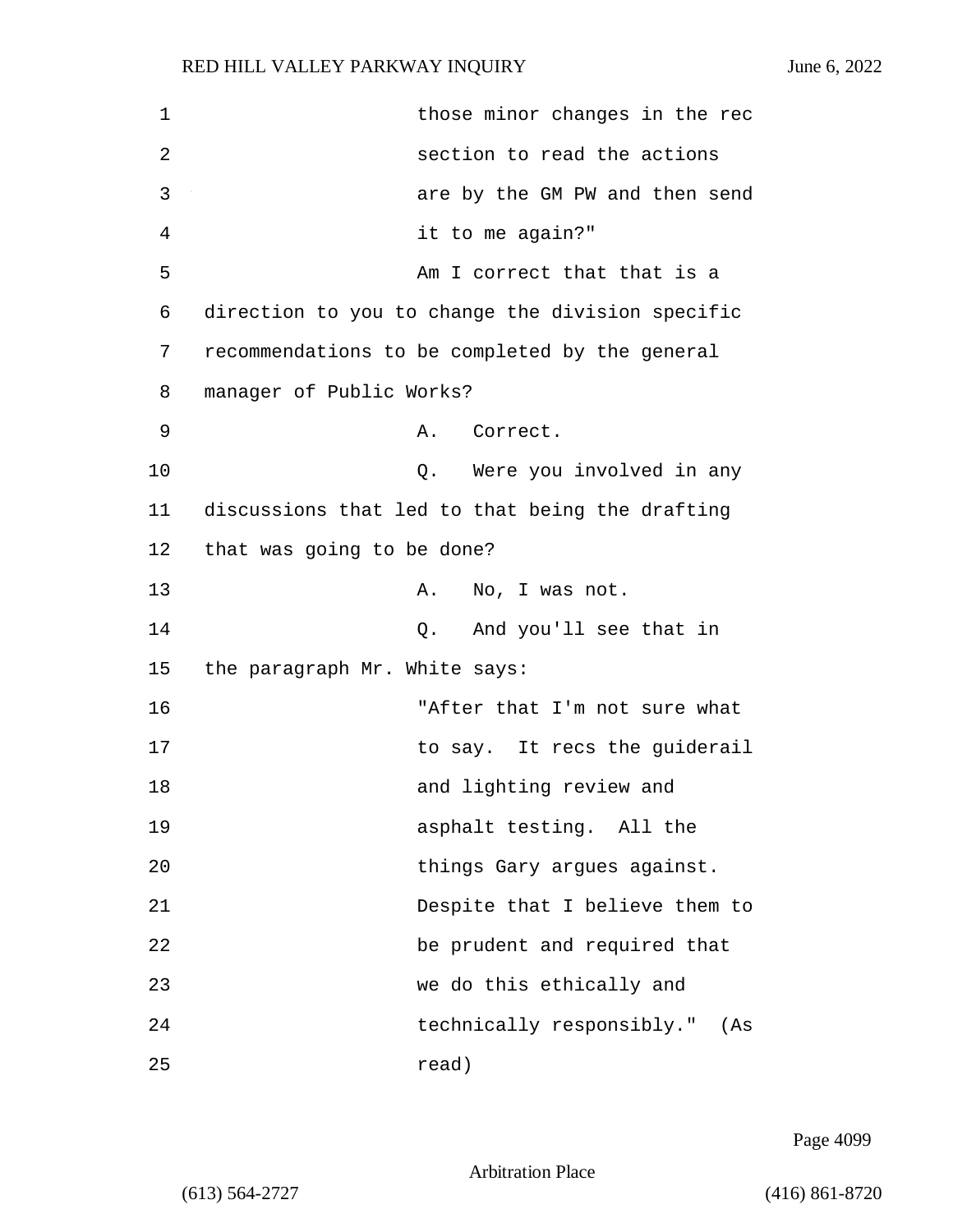1 Did you agree with Mr. White's 2 statements that I just quoted? 3 A. Yes. 4 Q. Did you agree that the 5 countermeasures set out in CIMA's report were 6 justified given CIMA's analysis? 7 A. Yes. 8 and did you agree that 9 those countermeasures were appropriate to improve 10 safety? 11 A. Yes. 12 Q. Did you agree that those 13 countermeasures were necessary to improve safety? 14 A. Yes. 15 Q. Mr. White -- and the 16 third paragraph says: 17 "Frankly, I think Chris Murray 18 should be in on the 19 discussions." 20 Chris Murray, the City 21 manager; is that right? 22 A. Yes. 23 Q. And were you aware that 24 Mr. Murray was involved in the construction of the 25 Red Hill?

Page 4100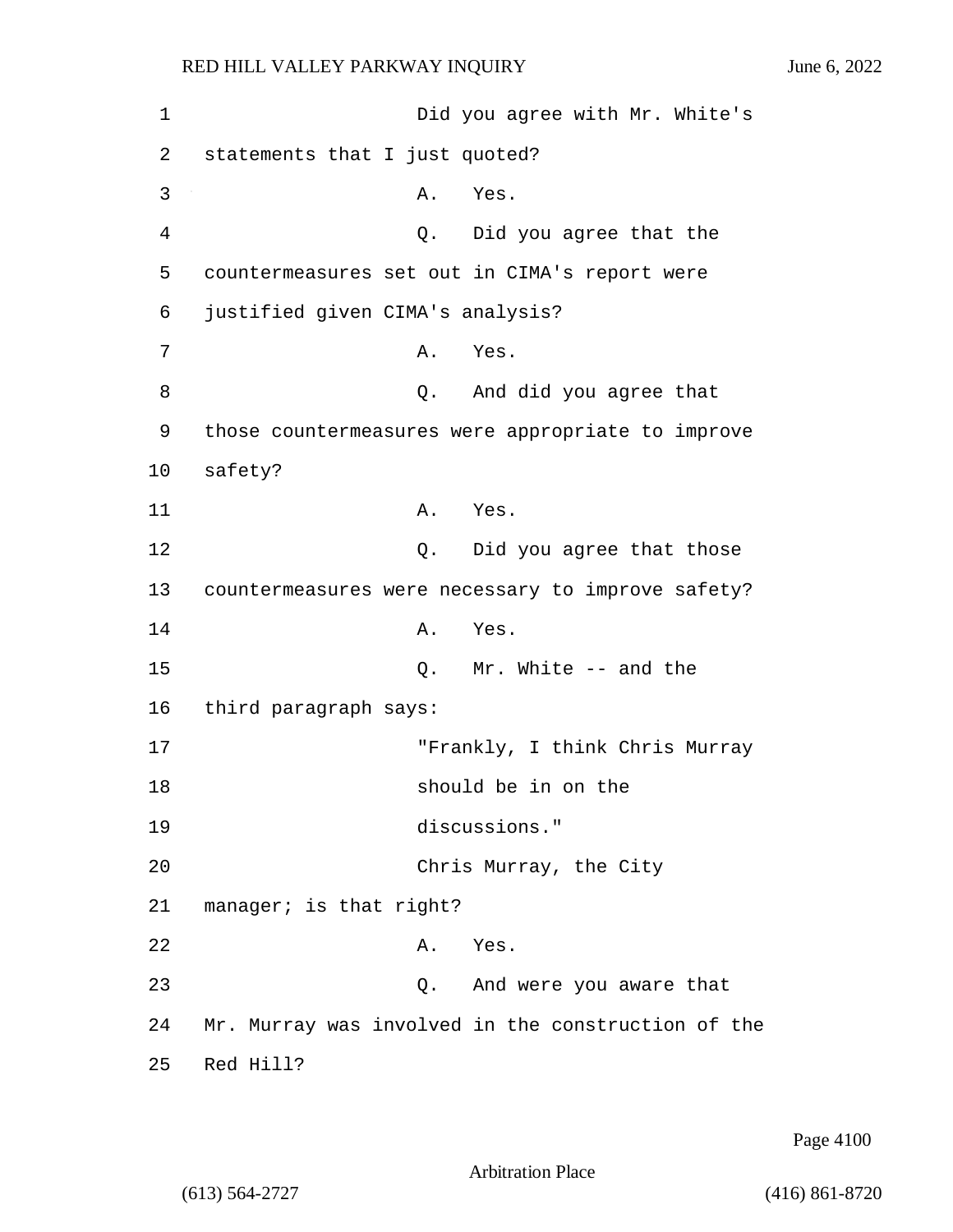1 A. Yes. 2 Q. To your knowledge did 3 Mr. Murray ever get looped in on these 4 discussions? 5 A. Not that I'm aware of. 6 0. Okay. 7 Registrar, you can close that 8 callout. Thank you. 9 You'll see paragraph 172 on 10 November 2nd you modified the report to make it a 11 little more general. Do you see that? Sorry, 12 it's not very -- I haven't called it out. 13 A. That's okay. 14 Q. Paragraph 172 -- 15 A. Yeah. Yeah, I see it. 16 Q. And so here you've done a 17 revised Red Hill/LINC report. Just before we get 18 into this report, do you recall having any other 19 meetings with Mr. Moore between the October 20th 20 meeting with CIMA and the preparation of this 21 revised version of the Red Hill/LINC report? 22 A. There was a meeting. I 23 don't remember the specific time period. It's 24 within this area from receiving his comments to 25 finalizing the report that was held at the civic

Page 4101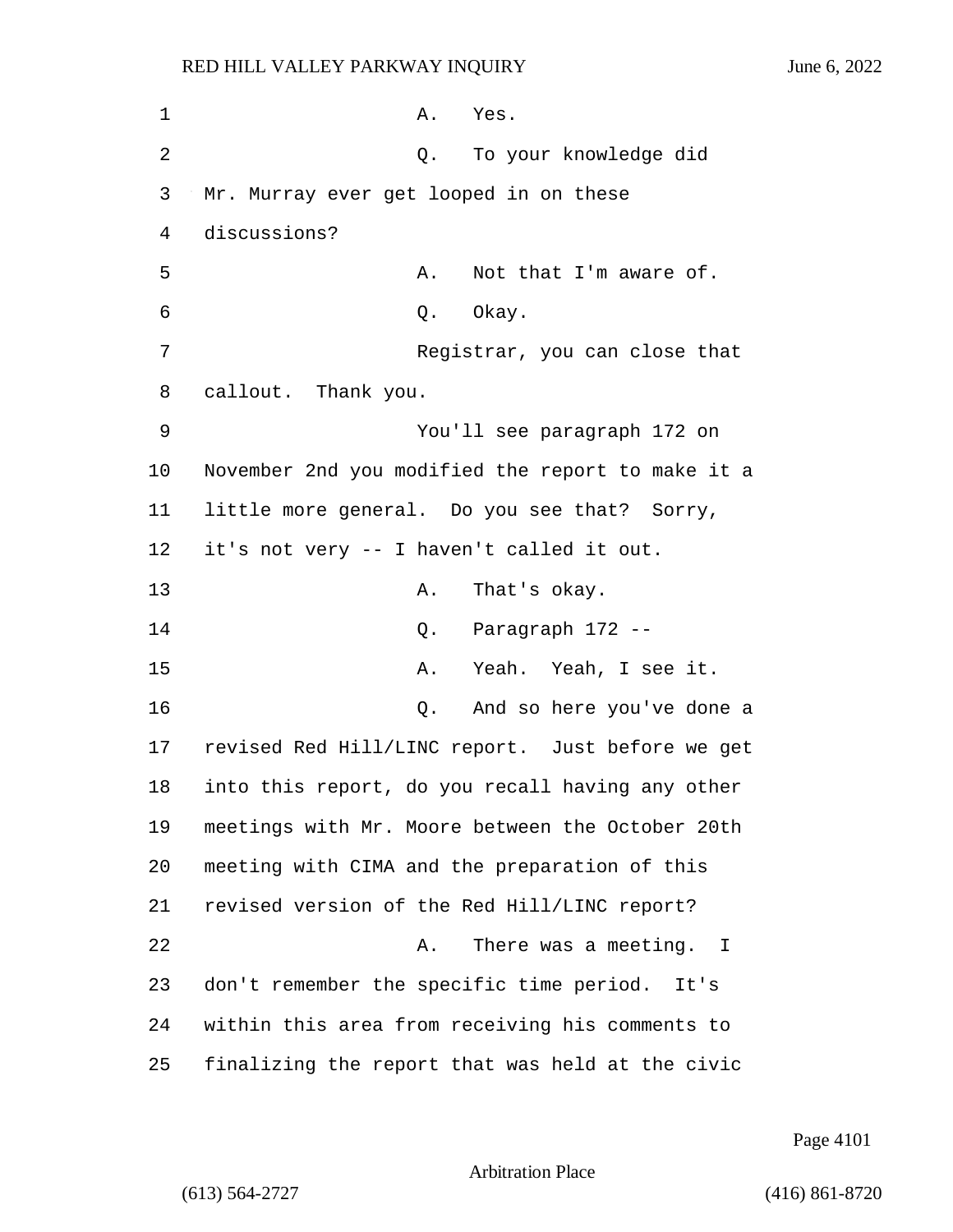1 centre with Mr. Moore, Mr. Malone, I believe 2 Mr. Lupton was there, Mr. Mater and Mr. White. 3 Q. So this meeting occurred 4 in the brief window after Mr. Moore provided you 5 with his comments on October 28 and when you 6 finalized the report? 7 A. That's correct. 8 and Mr. Malone attended 9 for a second time along with the City staff that 10 you listed? 11 A. Correct. There might 12 have been another representative from CIMA, but I 13 can't remember specifically. 14 C. And Mr. Malone was 15 definitely there? 16 A. Yes. 17 Q. What was the purpose of 18 this second meeting with Mr. Malone and other 19 senior staff from the City? 20 A. It was primarily to 21 listen to Mr. Moore's comments with respect to the 22 report. 23 Q. Did he reiterate the 24 comments that he made in the sticky notes that 25 we've gone through?

Page 4102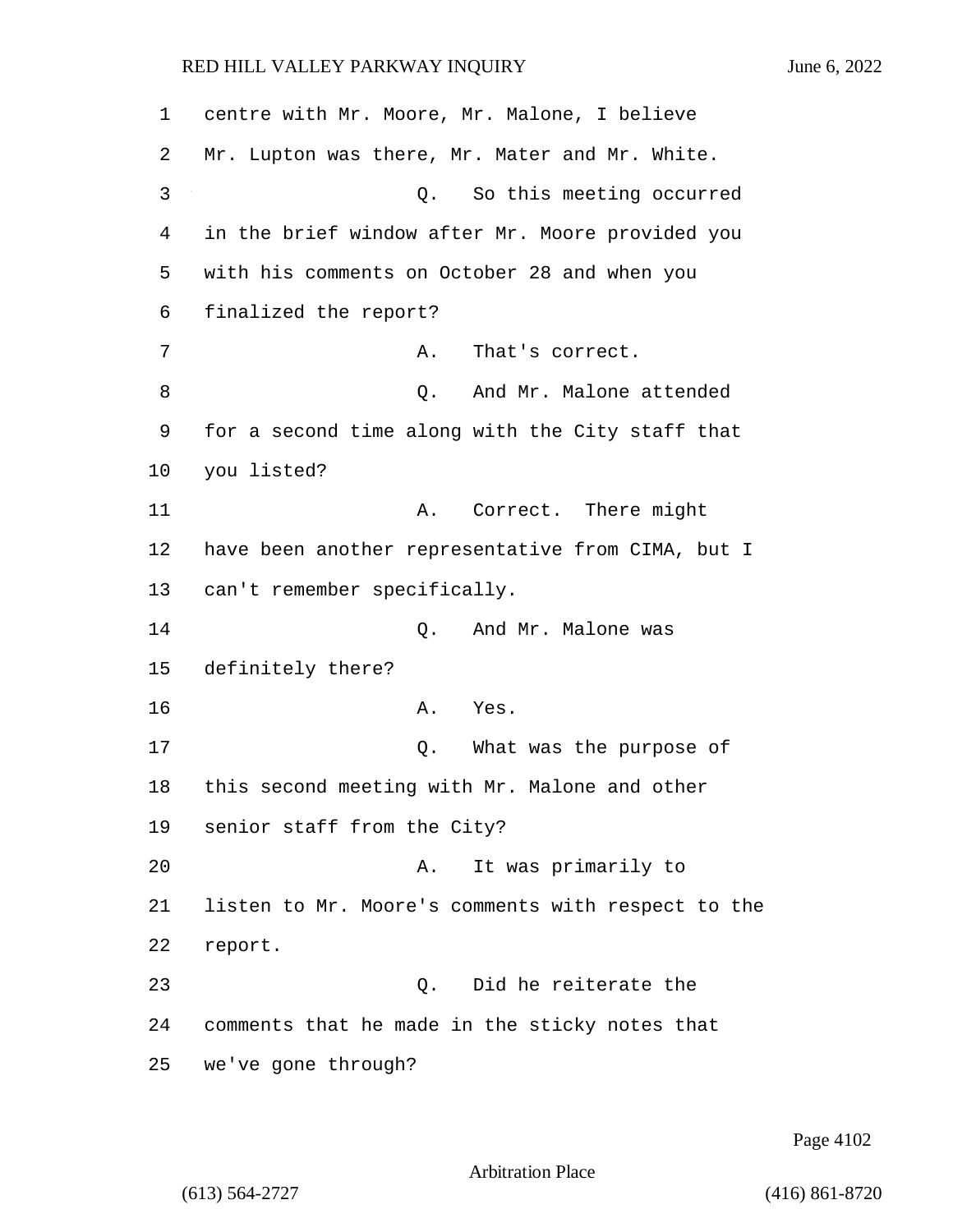1 A. I don't remember the whole conversation specifically. In a roundabout way I would say, yes, it was, maybe not every single one, more specific to items relating to Mr. Moore. 6 Q. But it was to listen to Mr. Moore. What did you understand the outcome of that meeting was going to be? 9 A. There were some suggested changes to the layout of the report, moving things around within the report. CIMA was going to take the comments back and review whether or not they supported those changes. 14 Q. Okay. Can you be more specific about the formatting changes that were discussed? 17 A. Yeah. So, for example, in the previous draft of the report I believe the barrier information was near the top in terms of recommended items, and then in the final version of the report it's one of the last items that's identified. 23 Q. What do you recall about any discussion around friction testing? 25 A. I don't recall any

Page 4103

Arbitration Place

(613) 564-2727 (416) 861-8720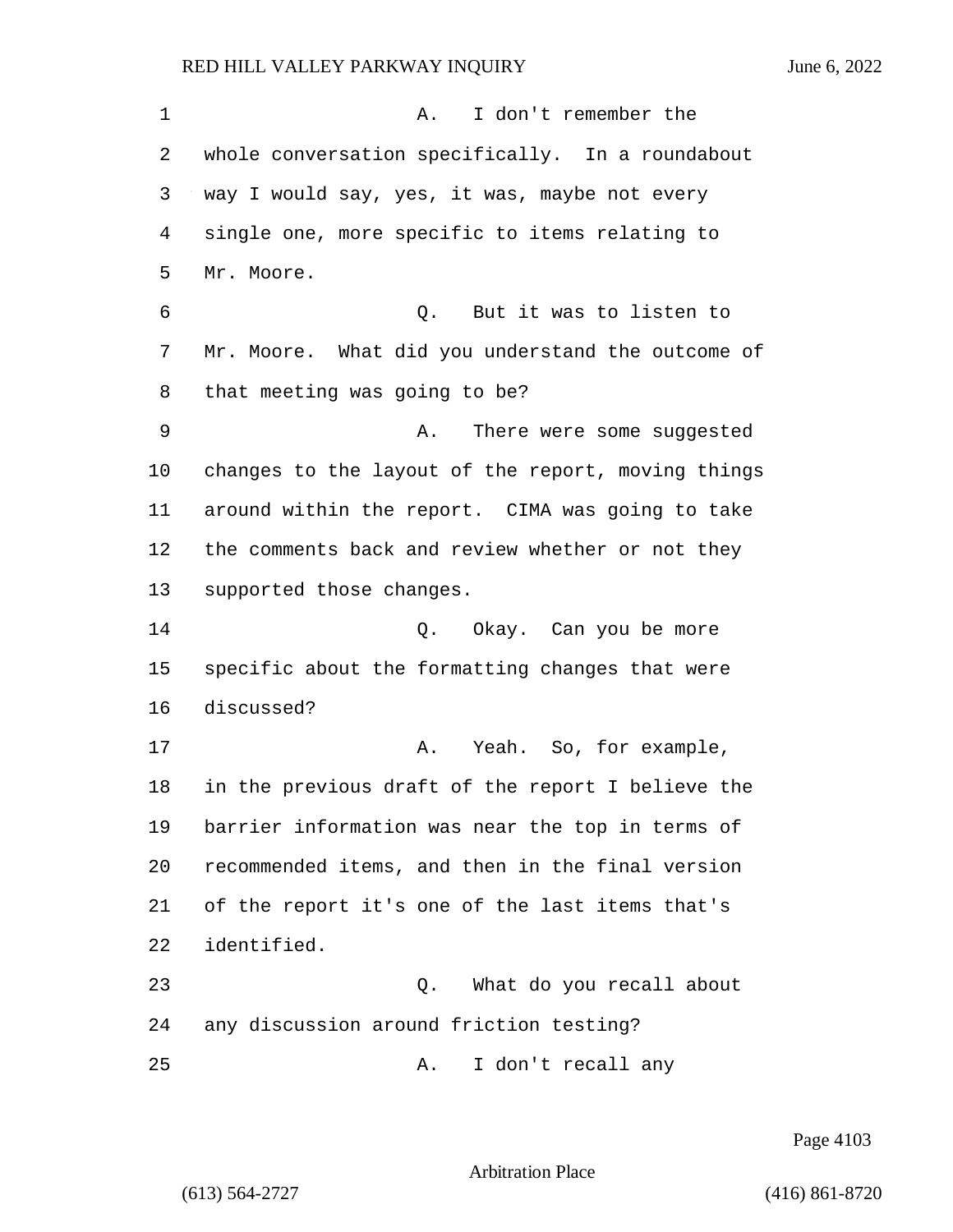1 discussion around friction testing. 2 Q. And is that to say that 3 you're confident there was no discussion about 4 friction testing, or you just can't remember 5 either way? 6 A. I just can't remember. 7 Q. Do you recall whether 8 there was any discussion about the timing of 9 friction testing, that is, being short term, 10 medium term or long term at that meeting? 11 A. No, I don't recall. 12 O. You just don't recall 13 either way? 14 A. Yeah, I don't recall 15 either way. 16 Q. Coming out of this 17 meeting, did you believe that Mr. Moore was going 18 to sign onto the recommendations set out in this 19 CIMA report? 20 A. Yes. 21 Q. Is there anything else 22 that you can remember about that meeting? 23 A. Well, as I said, the only 24 thing I remember was Mr. Malone saying that he 25 would essentially take the comments under

Page 4104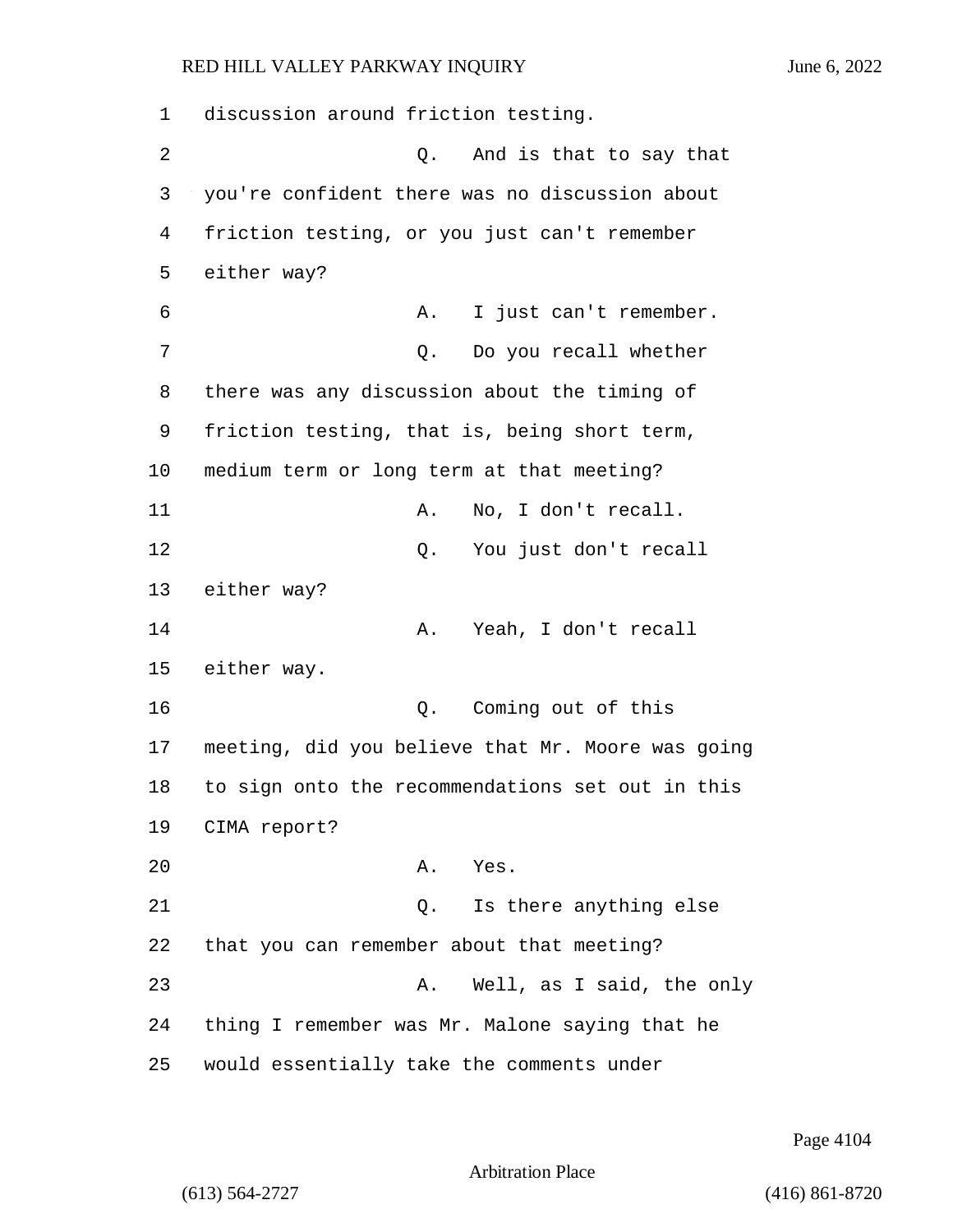advisement, and he would review and determine whether they were comfortable with making any changes that had come up. 4 Q. Okay. In terms of chronology did that happen before you revised the report and sent it to Mr. Mater, Mr. Lupton and Mr. White on November 2nd. It says, "further to our discussion today." I'm not sure if that -- what discussion that was; if it was the one Mr. Moore, for example? 11 A. No, I don't believe it's referencing that meeting we're talking about. 13 Q. Okay. Registrar -- **A.** I met with Mr. White on a regular basis, almost daily, so we were always having discussions. 17 0. Okay. 18 Registrar, can you bring up HAM24539. 20 So this is the revised draft that you put together, the one that you sent on November 2nd, and it has four recommendations. The second one being that: 24 "The general manager of Public 25 Works be directed to implement

Page 4105

Arbitration Place

(613) 564-2727 (416) 861-8720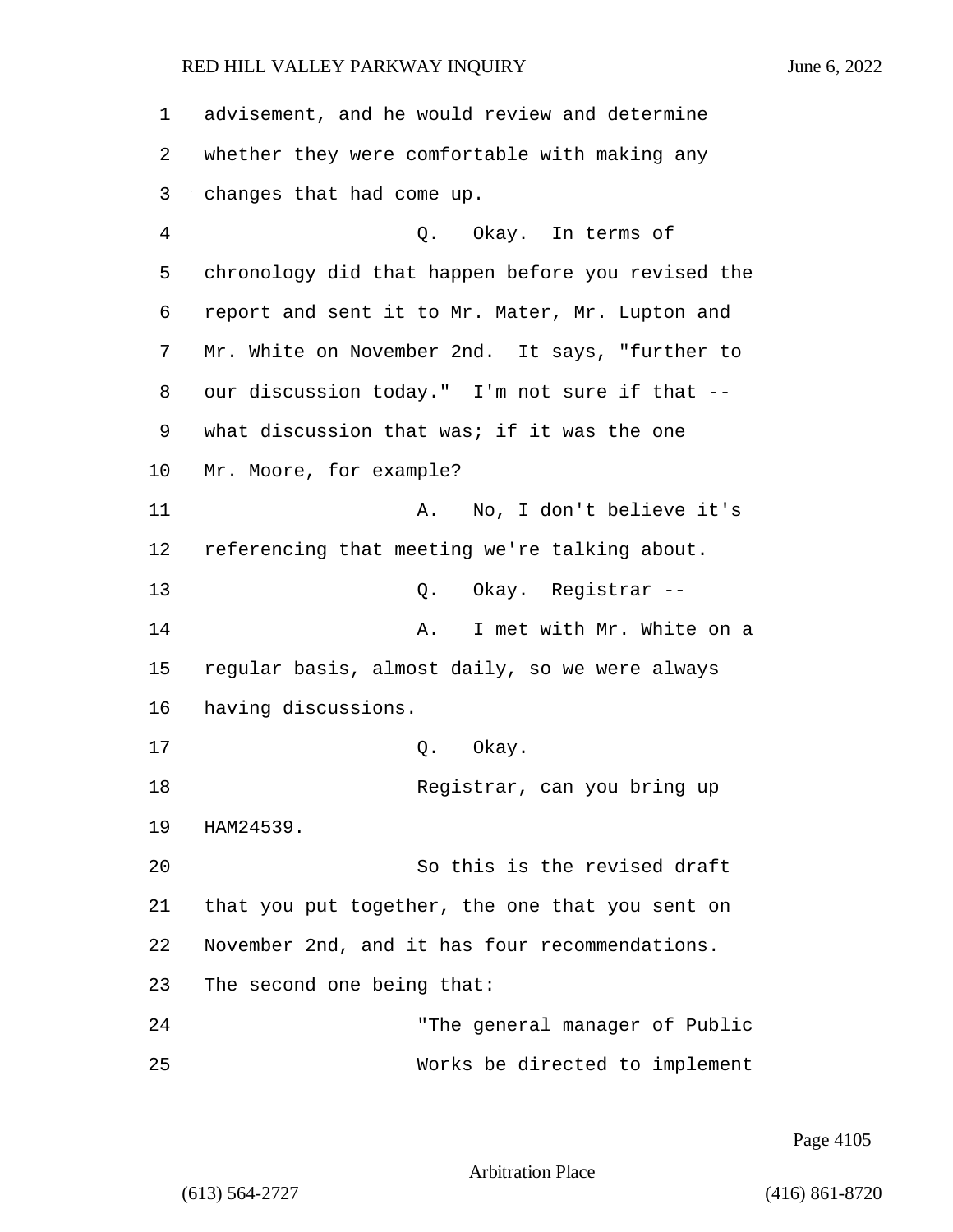| $\mathbf 1$ | the collision countermeasures                      |
|-------------|----------------------------------------------------|
| 2           | outlined in the report, that                       |
| 3           | Hamilton Police Service be                         |
| 4           | directed to undertake regular                      |
| 5           | speed and aggressive driving                       |
| 6           | enforcement, and that the                          |
| 7           | speed limit be reduced for a                       |
| 8           | section of -- on Mud Street                        |
| 9           | between Winterberry Drive and                      |
| 10          | the Red Hill main line." (As                       |
| 11          | read)                                              |
| 12          | A. Just for clarification                          |
| 13          | that's on Mud Street, correct?                     |
| 14          | On Mud Street --<br>Q.                             |
| 15          | A. Okay.                                           |
| 16          | $Q.$ -- going up to the main                       |
| 17          | line. Is that your recollection?                   |
| 18          | Yes, that's correct.<br>Α.                         |
| 19          | And was that to reduce<br>Q.                       |
| 20          | the speed of vehicles accessing the Red Hill?      |
| 21          | That was actually<br>Α.                            |
| 22          | primarily for vehicles exiting the Red Hill or the |
| 23          | LINC.                                              |
| 24          | Registrar, can you bring<br>Q.                     |
| 25          | up pages 1 and -- images 1 and 2, please. Thank    |

Page 4106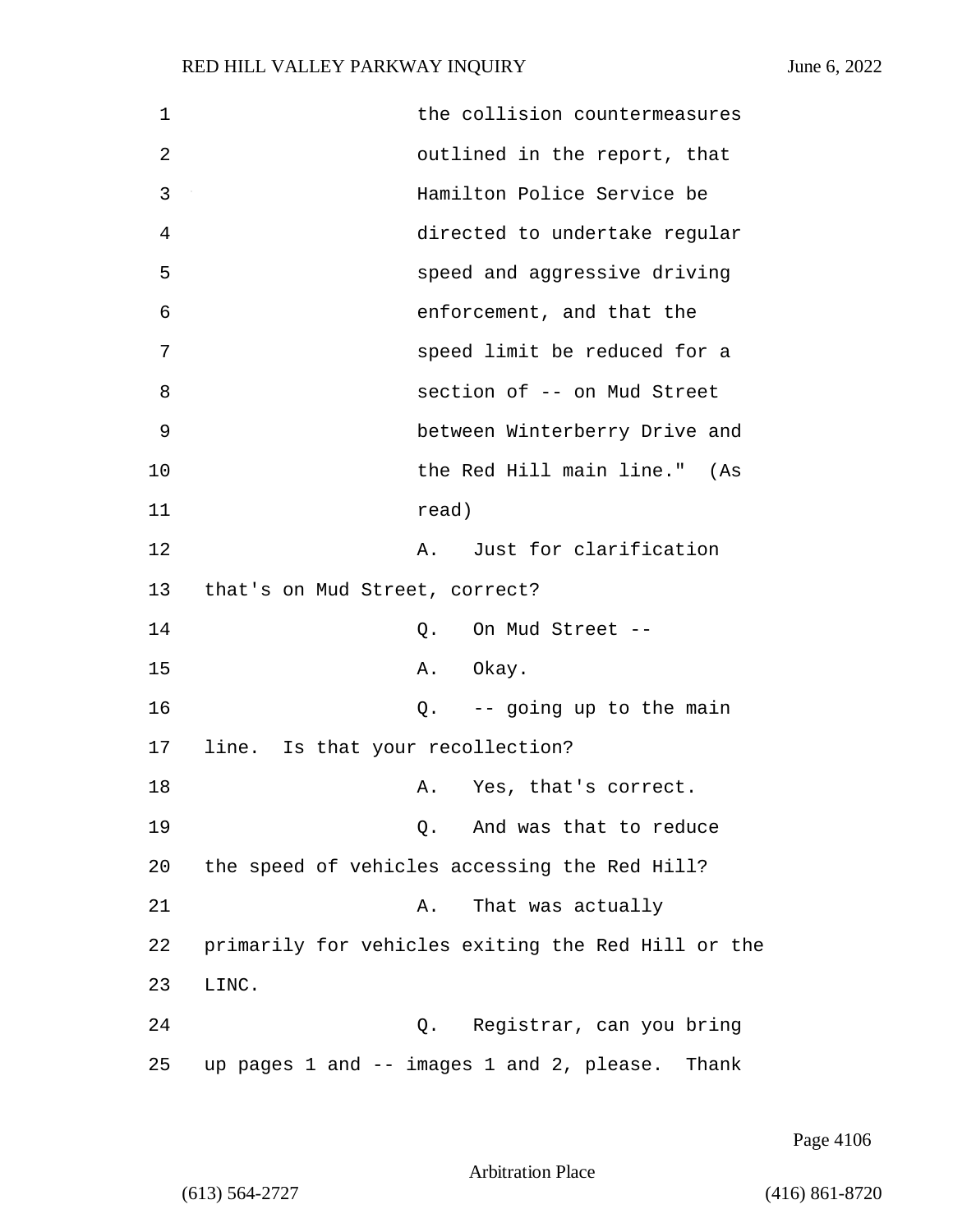you. 2 So you set out the Red Hill and LINC first, and it no longer has in the countermeasures table the department responsible, but now it has the time period implementation. So I'm going to skip past the LINC countermeasures, except to note that there is an install a median barrier system for the LINC as well recommended in the long-term. 10 And then, Registrar, if you can go to the next image, please. 12 So this is where the Red Hill starts. And then if you could, Registrar, bring up this image and image 4, please. 15 And so here you have it as well. The LINC included the time period implementation, and you have a number of short-term matters. 19 Registrar, can you pull out the table, call out the table, please. You have listed "conduct pavement friction testing" as a medium in that time period implementation. You see that? 24 A. Yes. 25 Q. CIMA had noted this as a

Page 4107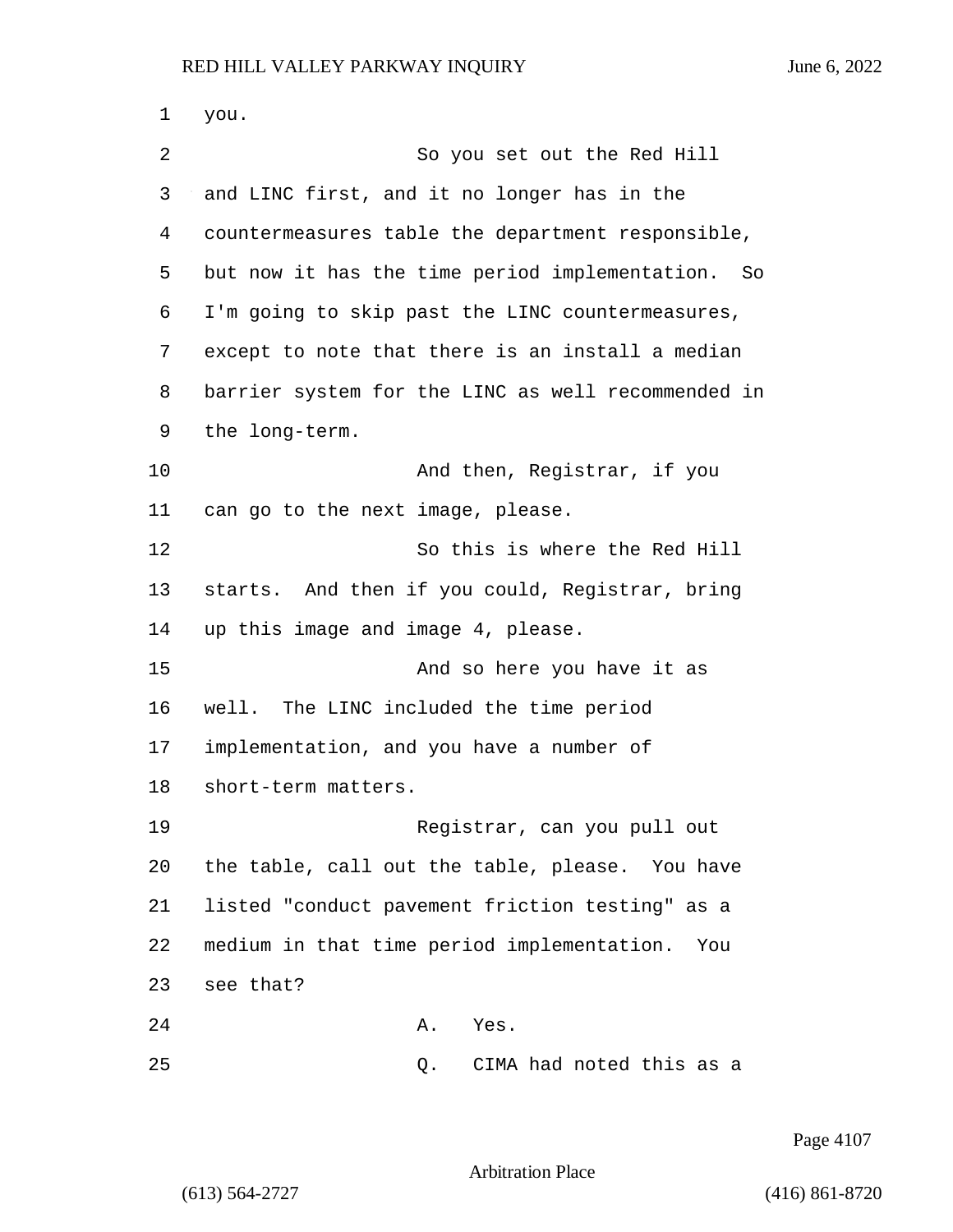| 1  | short-term recommendation. Why is it listed as     |
|----|----------------------------------------------------|
| 2  | medium-term recommendation here?                   |
| 3  | So one of the things we<br>Α.                      |
| 4  | wanted to do here is we wanted to lay out the      |
| 5  | format in similar nature to the previous report.   |
| 6  | We identified short term as quick wins. If you     |
| 7  | may remember in the original report, CIMA          |
| 8  | identifies short term as zero to five years, but   |
| 9  | we wanted to identify areas where we could move    |
| 10 | more quickly on, so we identified short term, I    |
| 11 | believe, as zero to two and then medium term as    |
| 12 | two to five. So it's still aligned with what       |
| 13 | CIMA's position on short term was. But we wanted   |
| 14 | to identify these other measures that we could get |
| 15 | implemented to be able to start evaluating the     |
| 16 | roadway.                                           |
| 17 | Q. Okay. And why was it                            |
| 18 | that pavement friction testing would be completed  |
| 19 | in two to five years instead of zero to two years? |
| 20 | Again, it gave us the<br>Α.                        |
| 21 | opportunity to evaluate if any of those additional |
| 22 | changes that we're proposing would make a          |
| 23 | difference on what's occurring on the roadway.     |
| 24 | Whose decision was it to<br>Q.                     |
| 25 | identify pavement friction testing as a medium     |

Page 4108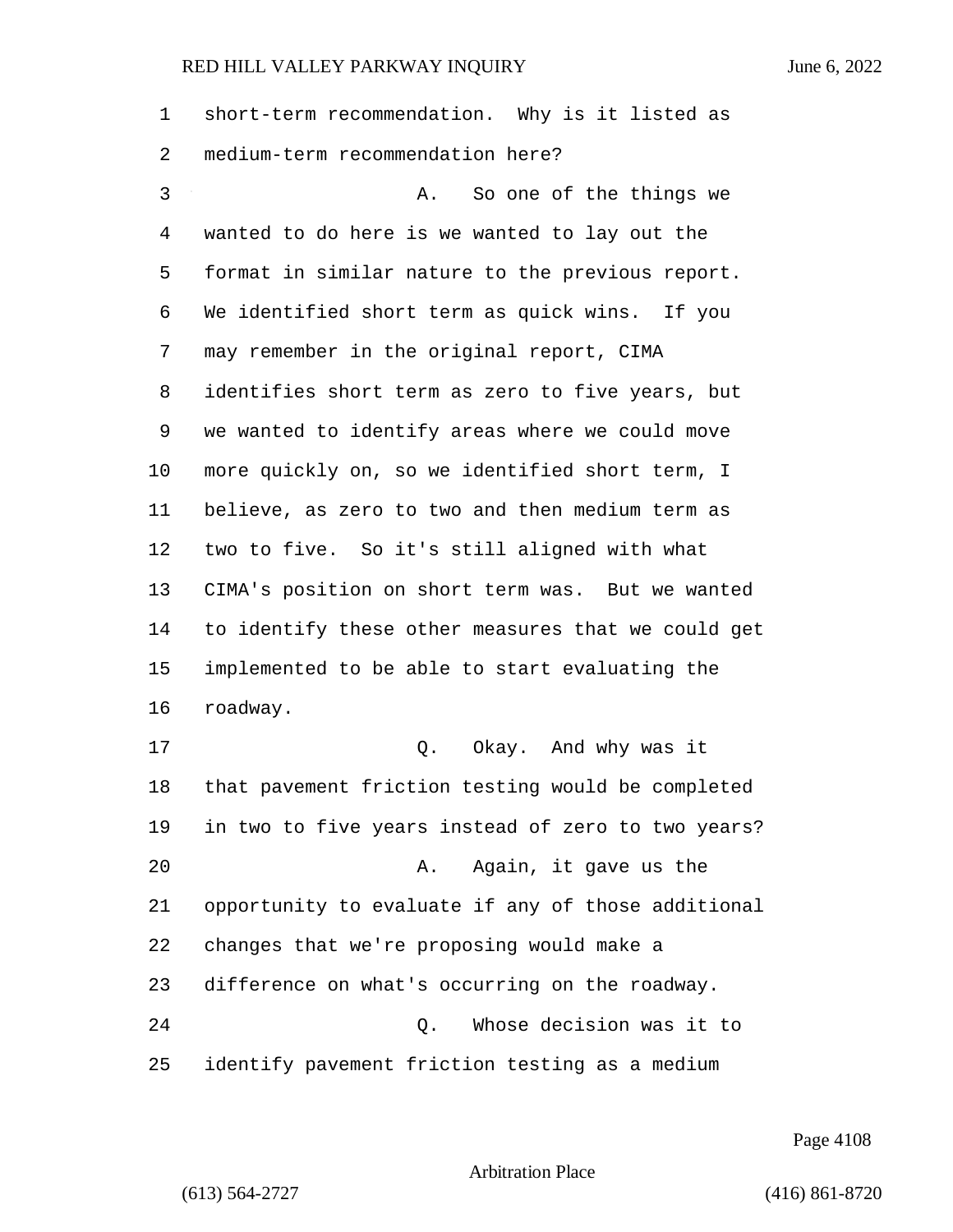1 term? 2 A. I don't recall specifically. 4 Q. Just giving you a chance to try to think back in your mind. Can you have -- do you have any sense of who gave you the instructions? 8 A. No, I don't. I mean, it would have been a management direction and discussion with management, but I don't know specifically who it was. 12 O. When you say "management," who are you referring to? 14 A. Either Mr. White or Mr. Lupton or Mr. Mater. 16 Q. Okay. And did you understand that any direction that you got from your bosses was actually coming from Mr. Moore? 19 A. Potentially. I would say, yes. Obviously I wasn't involved in any of those discussions at the higher levels, so I would say I made an assumption that that's probably where it might be coming from. 24 Q. Okay. So just so I understand your evidence, you didn't take the

Page 4109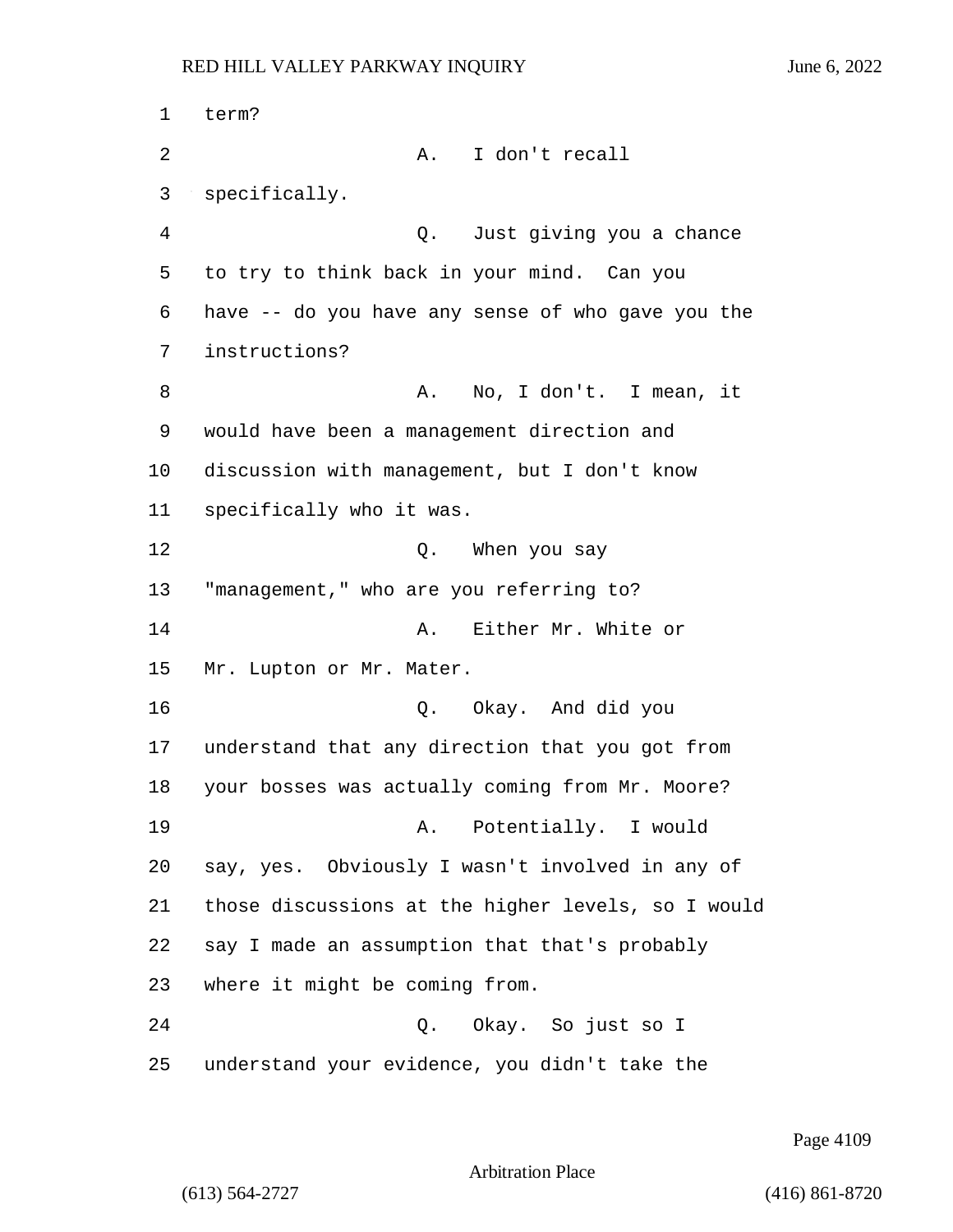initiative to make this change, someone told you to do it? 3 A. Yes, that would have been a direction. 5 Q. You said that you want easy wins, low hanging fruit. Did anyone tell you why pavement friction testing wasn't low hanging fruit or wasn't an easy win? 9 A. No. 10 Q. In the discussions that you did have with Mr. Moore, the meetings that you've already testified to, do you recall having any discussion about the time frame for conducting pavement friction testing? 15 A. No. 16 Q. Registrar, you can take this down, and if you can bring up OD7 page 58 paragraph 176 and 177, please. I might have misspoke. 176 and 177 rather than 177 and 178. Thank you. 21 So this is a couple of days after you've circulated your draft, the one we were just looking at. Mr. White e-mails you and says "Did Gerry, John and Gary approve the last draft of the report?"

Page 4110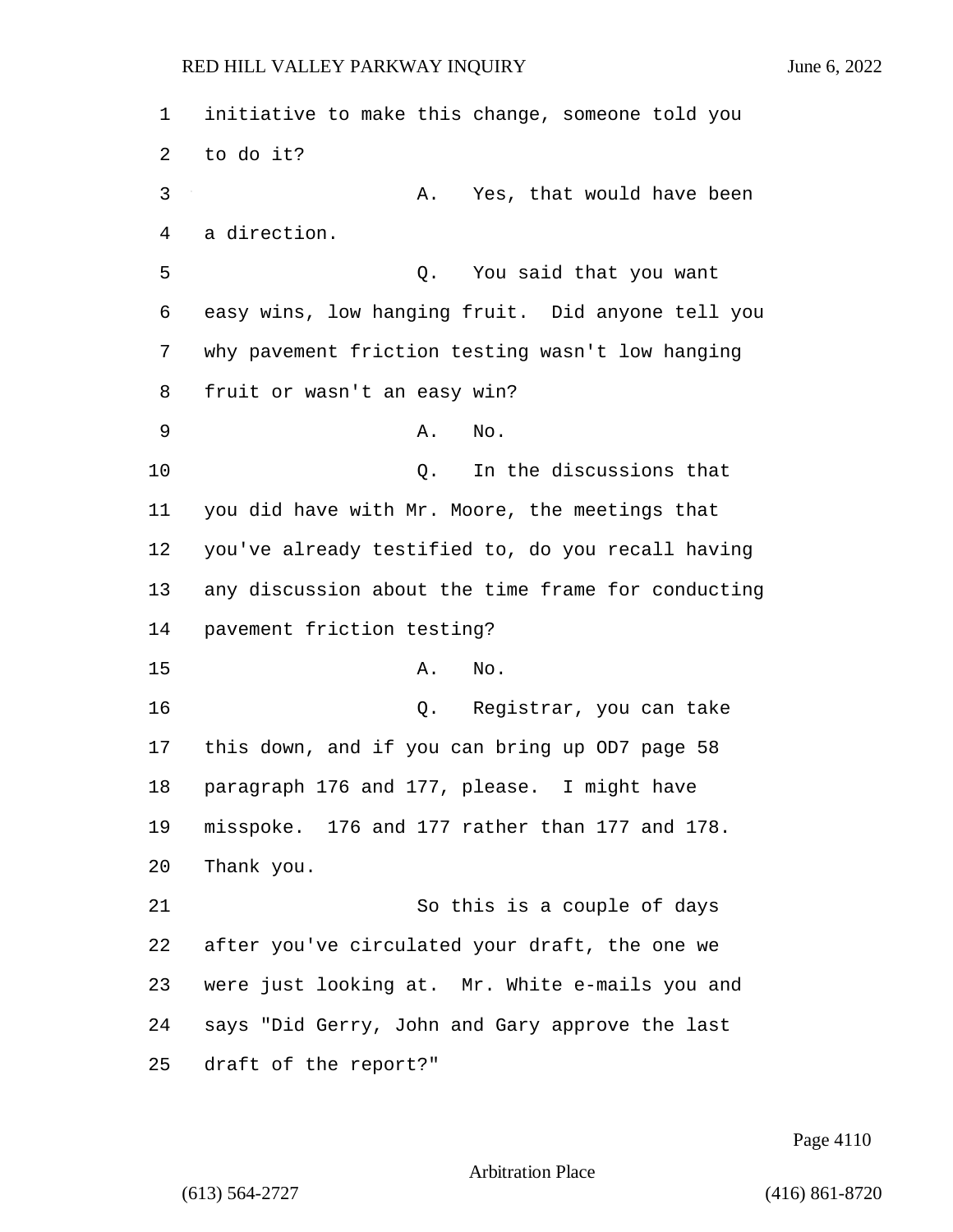1 And just looking back and 2 perhaps, Registrar, you can bring this up. If you 3 could bring up paragraph 172. 4 Do you recall sending the 5 draft of this to Mr. Moore. Just looking at 172, 6 you send it to Mr. Mater, Mr. Lupton and 7 Mr. White. Do you remember sending it by e-mail 8 or dropping off a copy for Mr. Moore? 9 A. No, I don't. 10 Q. Okay. Going back to 176 11 and 177, Mr. White says, did they approve, and you 12 said: 13 "Yes and no. Let's say I have 14 some work to do tonight and 15 tomorrow. I will send it to 16 you once I update it again." 17 What work did you have to do 18 tonight and tomorrow to get the draft in a shape 19 that you thought Gerry, John and Gary would 20 approve? 21 A. There would have been --22 I guess, again, I'm just going to have to assume 23 here because I don't recall specifically, but 24 there was obviously edits were requested to be 25 made to the report.

Page 4111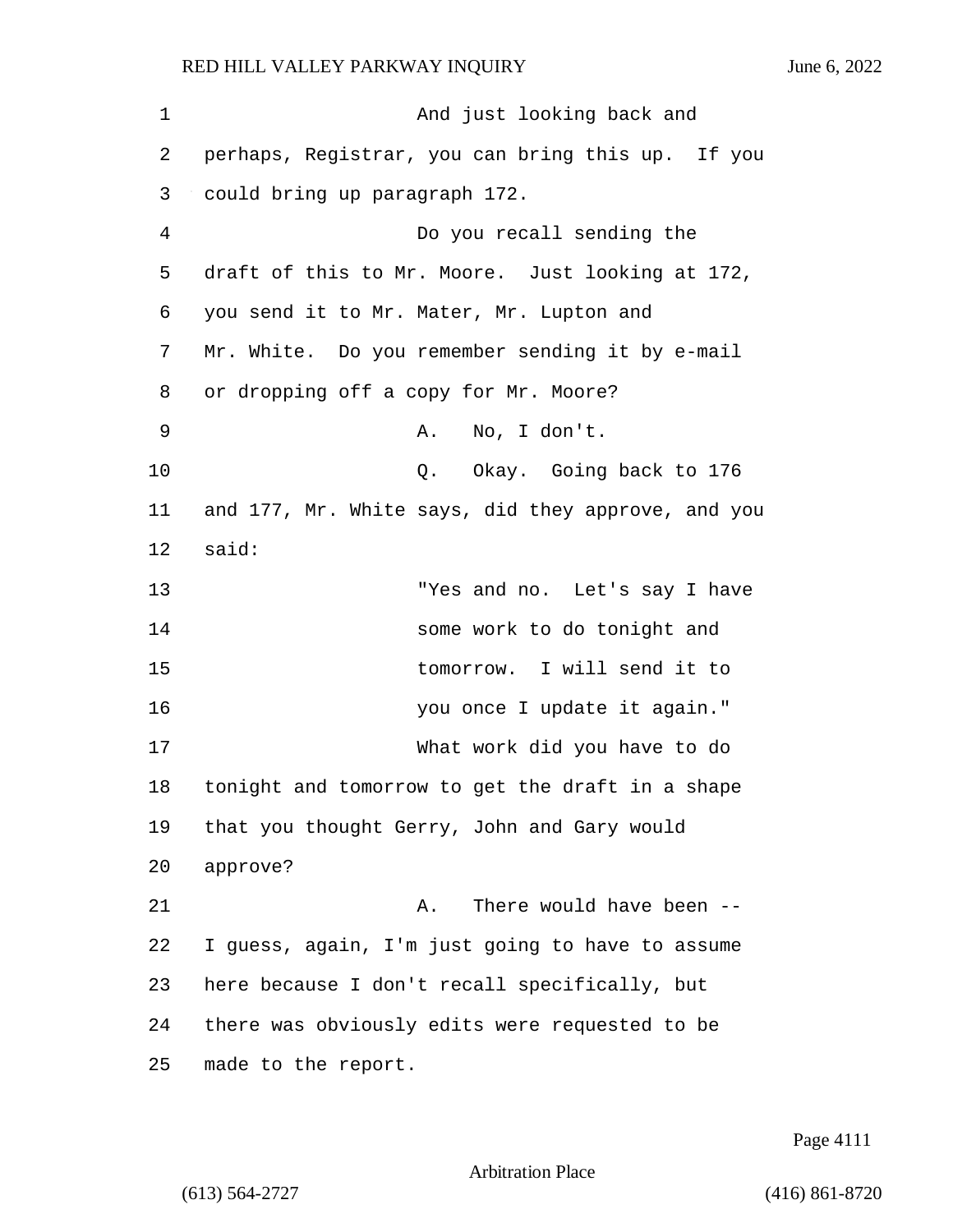1 Q. You don't remember the 2 nature of those edits? 3 A. No, I don't. 4 Q. And do you remember how 5 those edits were communicated to you? In a 6 meeting? 7 A. I don't specifically. I 8 have a vague remembrance that I believe I met with 9 John Mater. Mr. Mater and I had -- we were in the 10 same office, so we were in close proximity to each 11 other. And I believe I may have met Mr. Mater in 12 his office to go over what the changes were. 13 Q. Okay. 14 Registrar, can you go over to 15 the next page, please, and keep these to images up 16 so that 58 is on the left and 59 is on the right. 17 Thank you. 18 So Ms. Aquila -- I'm looking 19 in 178 -- she's an assistant, right? 20 A. Yes, she was Mr. White's 21 assistant. 22 Q. Okay. So she sent an 23 e-mail to, I believe, Mr. Lupton's assistant, 24 copying Mr. Lupton, copying Mr. White and copying 25 you, and she says:

Page 4112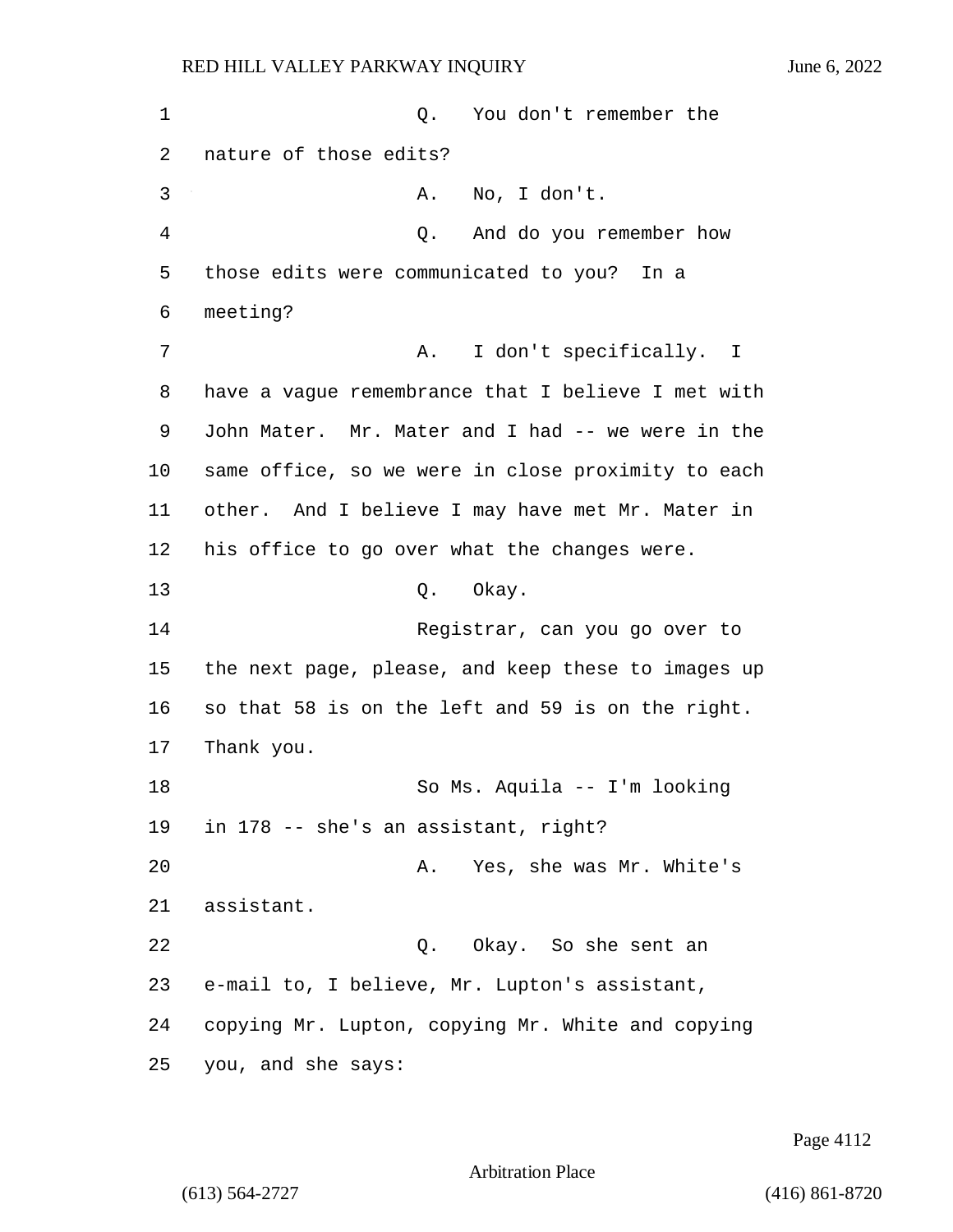| 1  | "Martin has reviewed the                          |
|----|---------------------------------------------------|
| 2  | report and is in agreement.                       |
| 3  | Please have Geoff review and                      |
| 4  | approve. Note section under                       |
| 5  | legal implications, Geoff to                      |
| 6  | comment after discussion with                     |
| 7  | legal." (As read)                                 |
| 8  | And just stopping there, is it                    |
| 9  | common for traffic engineering to get legal to    |
| 10 | look at recommendation reports?                   |
| 11 | It's not unusual.<br>A.                           |
| 12 | Q. Okay.                                          |
| 13 | Looking at 179. Registrar,                        |
| 14 | can you call out 179, please.                     |
| 15 | So here Mr. Lupton gives you                      |
| 16 | some direction, and he wants the title to look at |
| 17 | certain way, options for consideration and        |
| 18 | estimated costing. He wants to remove medium-term |
| 19 | options and combine into one table, to remove     |
| 20 | conduct speed enforcement, to add a 25 percent    |
| 21 | contingency and to make a table medium and long   |
| 22 | term together.                                    |
| 23 | So just going into what he was                    |
| 24 | looking at and the changes that you made coming   |
| 25 | out of this.                                      |

Page 4113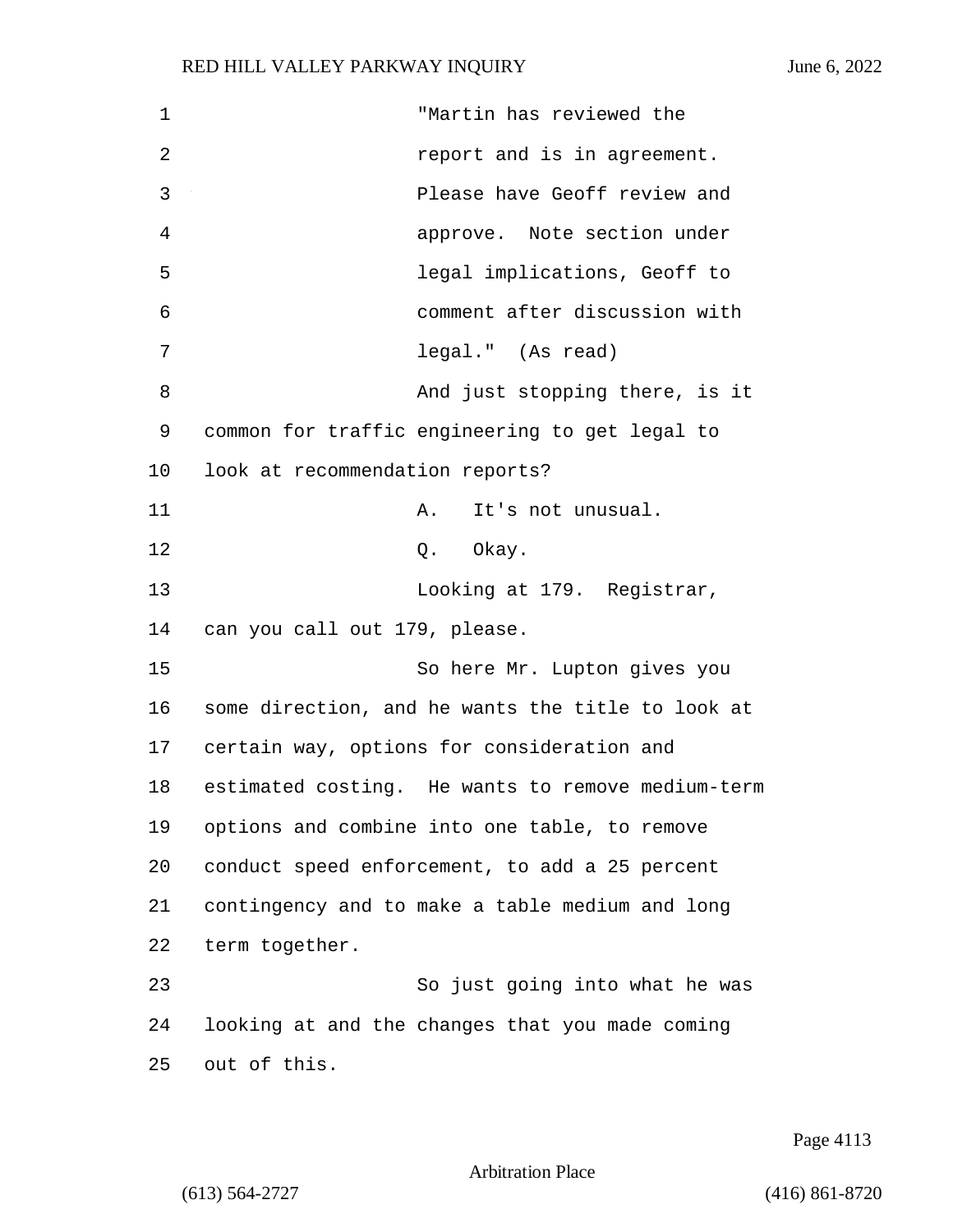| 1  | Can you close that, Registrar.                    |
|----|---------------------------------------------------|
| 2  | And I'm going bring up a                          |
| 3  | version that you later sent to Mr. Malone because |
| 4  | I think it's probably the clearest way to look at |
| 5  | it.                                               |
| 6  | Can you bring up CIM9879. Oh,                     |
| 7  | CIM9879.0001. And can you put up image 1 and 2,   |
| 8  | please. Thank you.                                |
| 9  | So looking at the                                 |
| 10 | recommendations. Looking at the first two         |
| 11 | recommendations, they have been altered since the |
| 12 | last draft that we looked at. And you see (a)     |
| 13 | says:                                             |
| 14 | "General manager of Public                        |
| 15 | Works be directed to implement                    |
| 16 | the short-term safety options                     |
| 17 | for consideration identified                      |
| 18 | in appendix A and that these                      |
| 19 | will be funded from the red                       |
| 20 | light camera reserve and that                     |
| 21 | staff needs report back."<br>(As                  |
| 22 | read)                                             |
| 23 | And $(b)$ :                                       |
| 24 | "The design with request to                       |
| 25 | the medium and long-term items                    |

Page 4114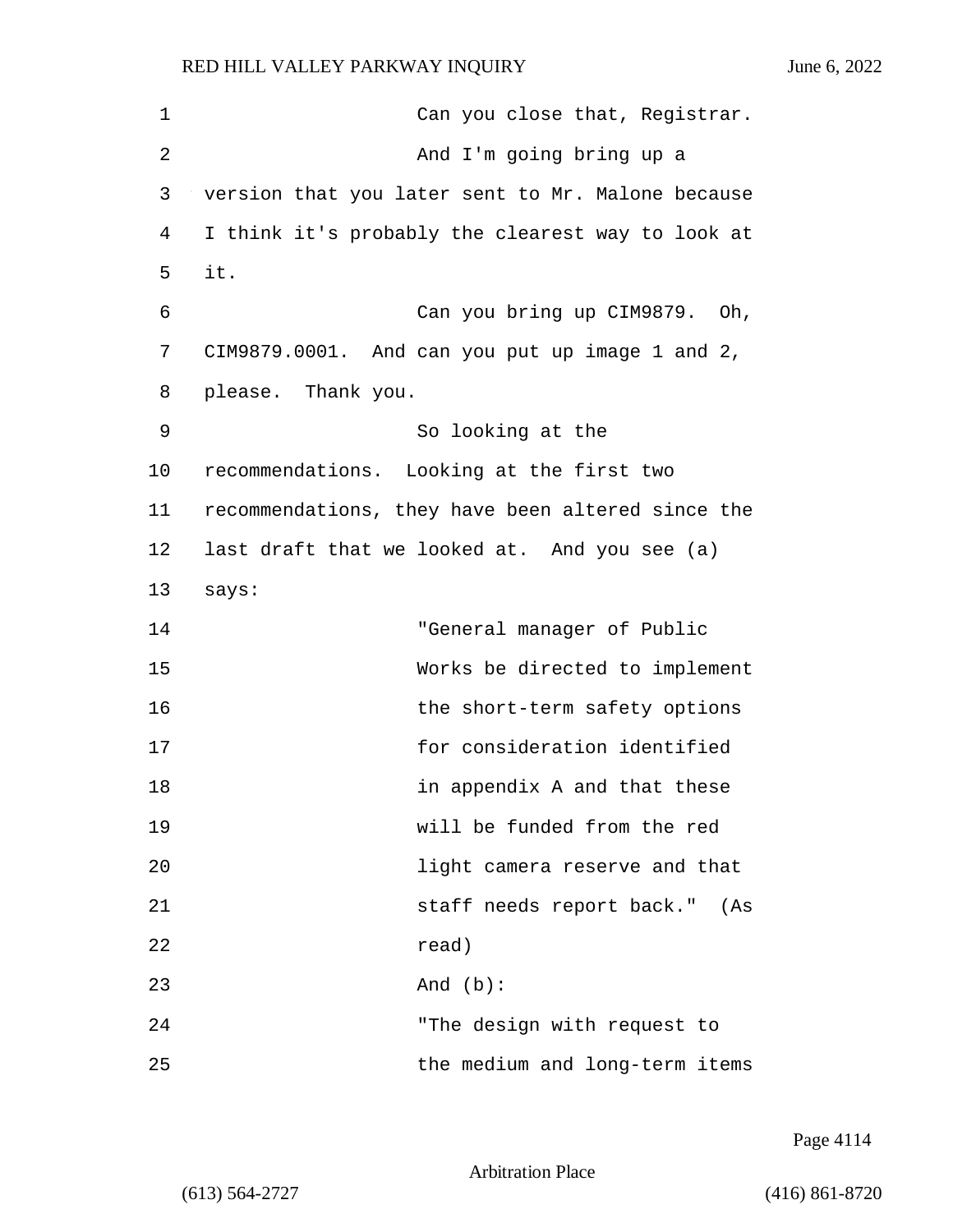| 1  | in appendix B be deferred                          |
|----|----------------------------------------------------|
| 2  | pending the outcome of the                         |
| 3  | transportation master plan                         |
| 4  | update."                                           |
| 5  | And just stopping there, is                        |
| 6  | that reference to that update, is that the         |
| 7  | reference the potential widening of the parkways?  |
| 8  | Yes. My understanding<br>Α.                        |
| 9  | was the City was undertaking a transportation      |
| 10 | master plan review, and they wanted to consider    |
| 11 | that, looking at that as a potential.              |
| 12 | Okay.<br>Q.                                        |
| 13 | Registrar, can you keep                            |
| 14 | image 1 up and bring up image CIM9875.0002.        |
| 15 | Great.                                             |
| 16 | So this is a appendix B that                       |
| 17 | is referenced in recommendation B, and here        |
| 18 | there's now two different tables medium-term       |
| 19 | options two to five years and long-term options    |
| 20 | six-plus years. And just looking at those,         |
| 21 | there's shield rock cuts in the medium term.<br>Is |
| 22 | that a medium-term option because it's related to  |
| 23 | a repaving project?                                |
| 24 | This shield rock cuts?<br>Α.                       |
| 25 | Yeah.<br>Q.                                        |

Page 4115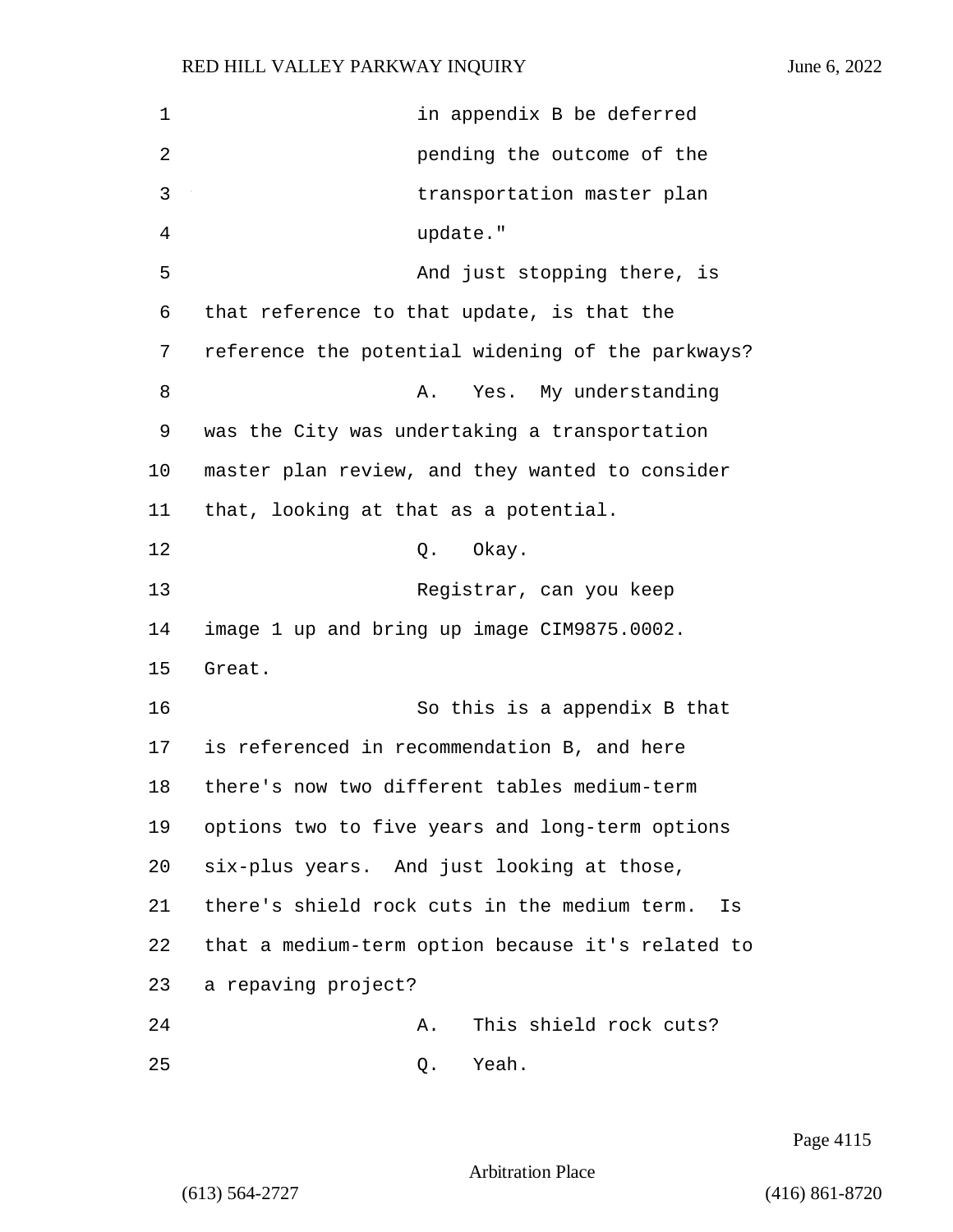1 A. No. It's not -- it's not 2 defined as specifically something like that, no. 3 That would -- 4 Q. No. 5 A. -- be the easiest time to 6 do it, but.... 7 Q. But is there a connection 8 between wanting to wait for the next repaving and 9 doing the shield rock cuts? 10 A. No, not specifically, no. 11 Q. Okay. 12 A. It's just in terms of 13 ease, it would be. 14 Q. Okay. And then looking 15 at the long term which is six-plus years, there is 16 provide shoulder rumble strips, medium barrier 17 system on LINC, medium barrier system on Red Hill, 18 install end-to-end illumination. So those are all 19 the long-term options. 20 So when I read that two things 21 together, none of these options on the medium term 22 or the long term are going to happen until the 23 outcome of the transportation master plan update. 24 Is that right? 25 A. I would read it in the

Page 4116

Arbitration Place

(613) 564-2727 (416) 861-8720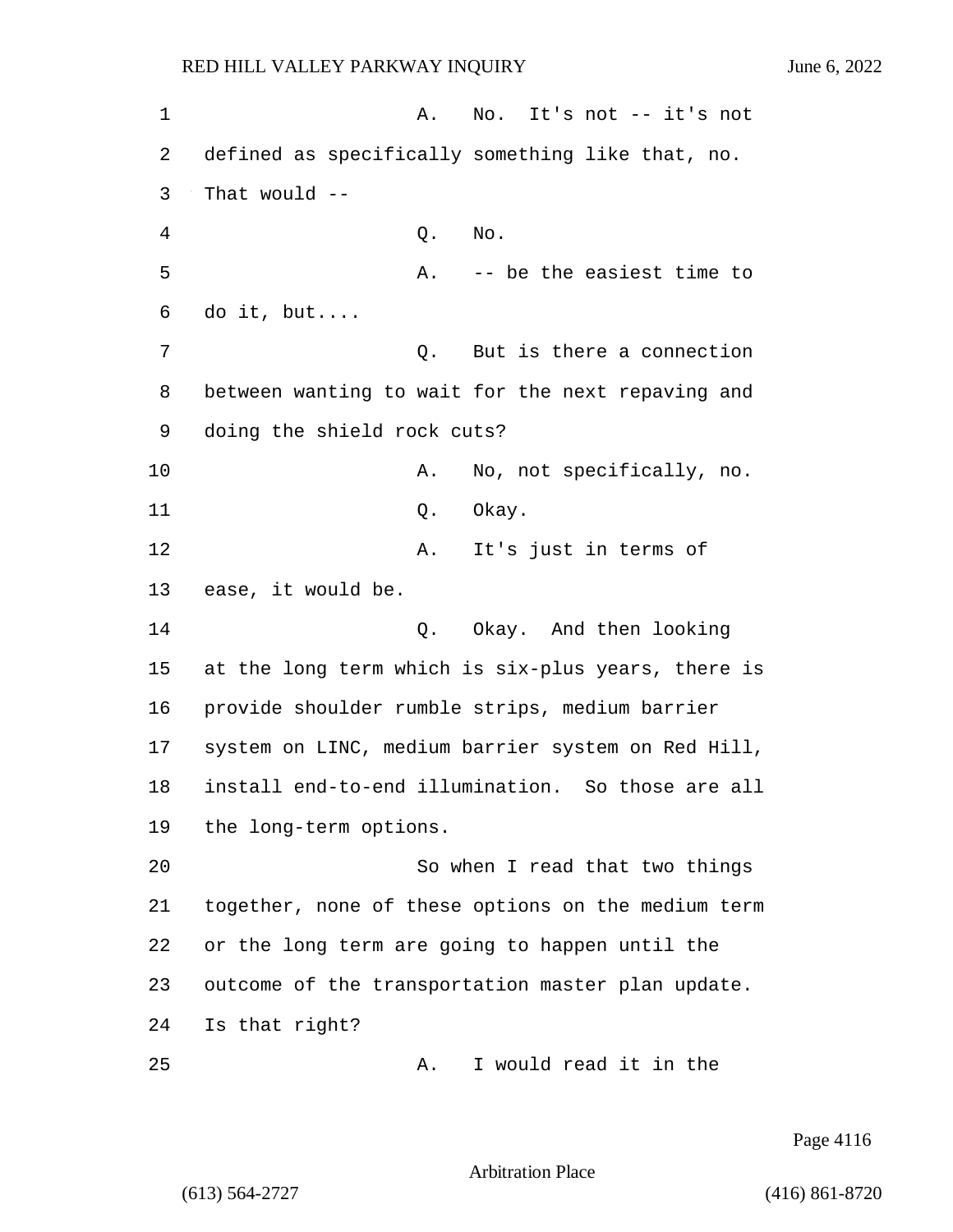same way, yes. 2 O. When was the transportation master plan update expected? 4 A. I can't remember specifically. 6 Q. Okay. 7 A. It might have already -- it might have been under way at that point. I can't remember. 10 Q. Okay. What is the relationship between having an update on the transportation master plan and completing pavement friction. Is there some reason to hold that pending the outcome of the transportation master 15 plan? **A.** Yeah, I don't see one. I don't see a correlation. 18 C. Okay. So the effect of identifying friction -- pavement friction testing as a medium-term option is that it was going to be pre-conditional on some other thing happening? 22 A. Based on how it's written, yes. 24 Q. Okay. The title of this appendix B, and I can say appendix A as well, is

Page 4117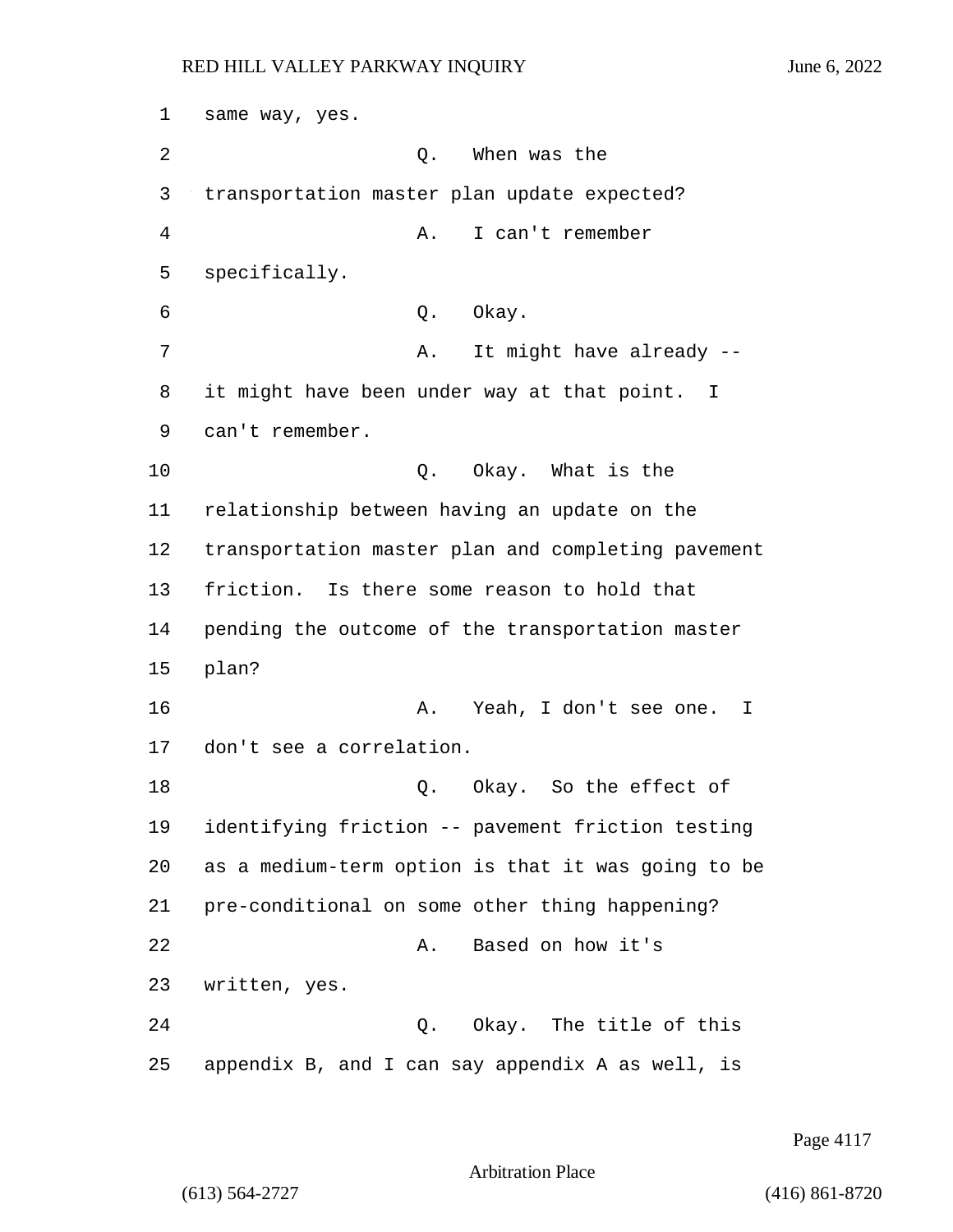1 "Options For Consideration." Why is that used 2 rather than recommendations? 3 A. Again, that goes back to 4 the previous comments with respect to changing the 5 wording of recommendation versus options. That's 6 why that change is made. 7 C. That is at Gary Moore's 8 behest? 9 A. Correct. 10 Q. Was it your understanding 11 that staff city staff were going go back to CIMA 12 to get them change their language from 13 recommendations to options to consider as well? 14 A. I believe so. I believe 15 we had discussions about that. Changing the 16 wording from recommendations to options, I believe 17 that was a discussion that was had. 18 Q. Okay. Do you remember 19 with whom you had that discussion? 20 A. With whom? Like within 21 our internal team? 22 Q. Or external team. You 23 just said discussions were had. I'm trying to 24 clarify who was involved in those discussions? 25 A. Yeah. From the CIMA side

Page 4118

Arbitration Place

(613) 564-2727 (416) 861-8720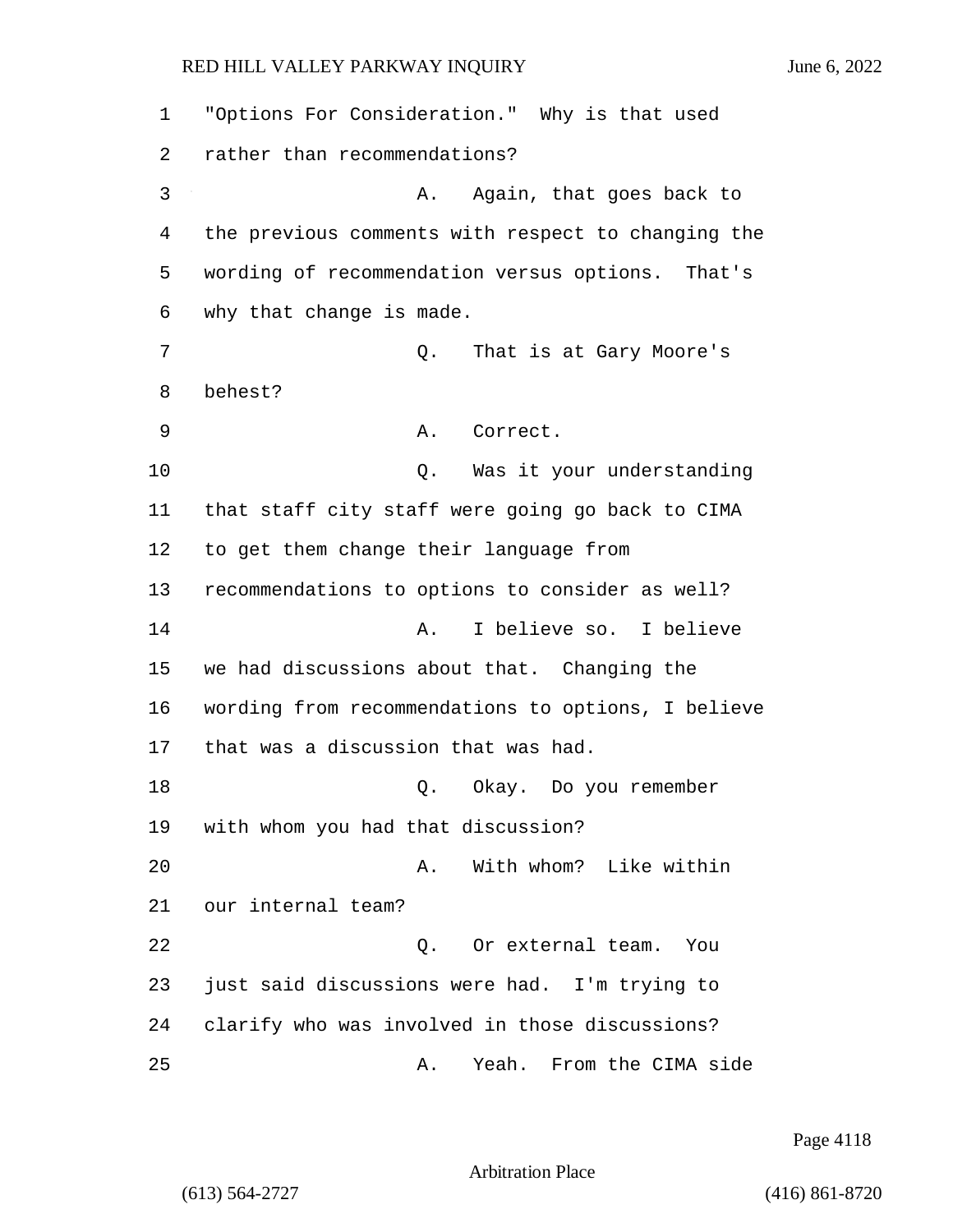1 it was usually -- on a regular basis I would talk 2 to Mr. Malone or Pedram. Internally it was always 3 within our senior management team, our manager, 4 directors. 5 Q. And so with CIMA did you 6 think that that happened at that meeting at the 7 civic centre? 8 A. Could that have been 9 the -- sorry, could that have been part of the 10 conversation? 11 Q. Yes. Thank you. 12 A. It could have been. 13 Again, like I said, I don't recall specifically, 14 but it is possible. 15 Q. Okay. 16 Registrar, you can close this 17 out, and if you could go to OD7 page 60, 18 paragraph 183, please. 19 So the document that we were 20 just looking at was the version that you sent to 21 Mr. Malone here on November 12th. And you say in 22 this second paragraph of your e-mail: 23 "With respect to the reports 24 we are asking that the wording 25 that states recommendations be

Page 4119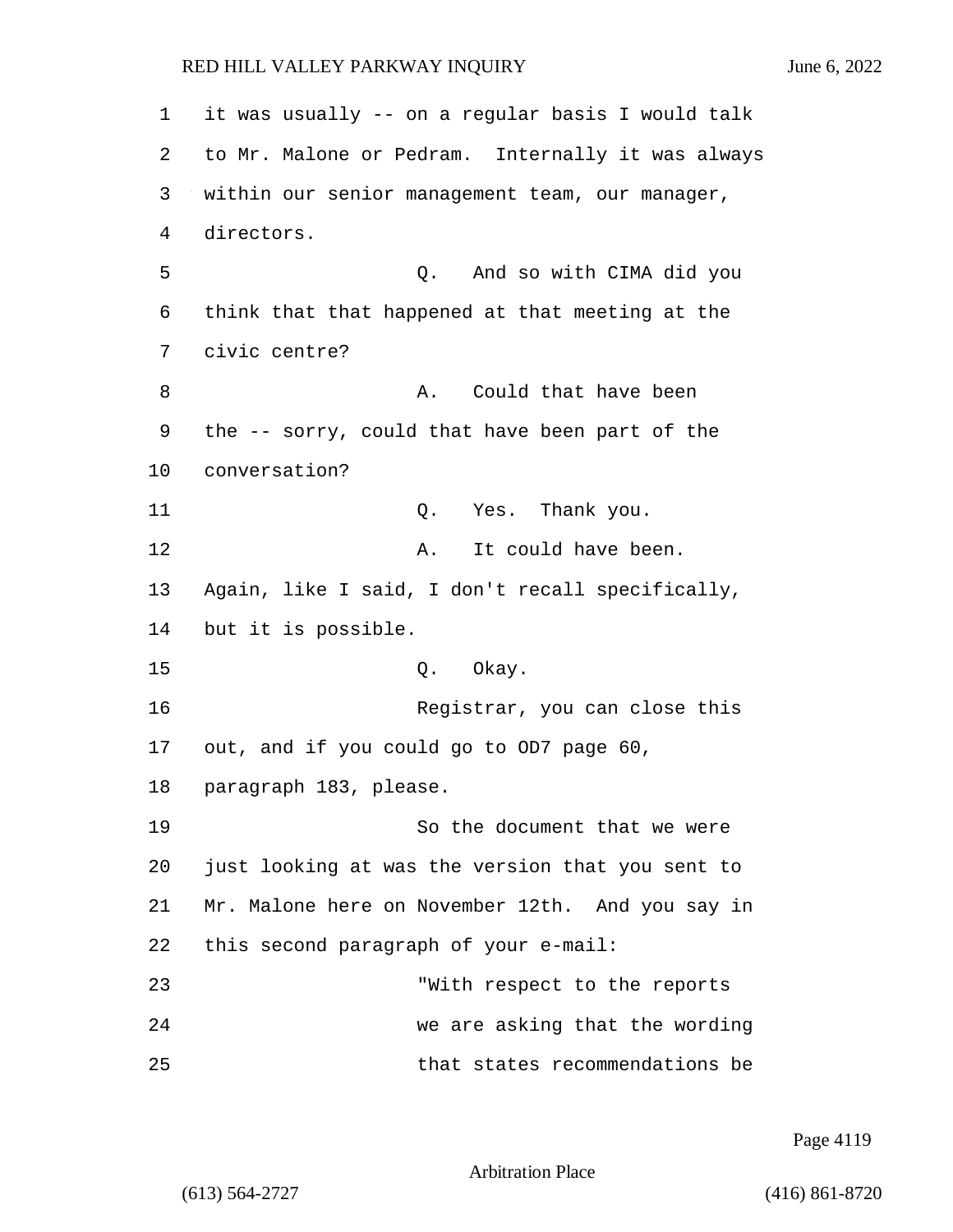1 changed to options for 2 consideration." 3 You see that? 4 A. Hm-hmm. Yep. 5 Q. And you also include an 6 attachment that you've identified short-term 7 options and long-term options. "Could the report 8 have a similar layout?" (As read) 9 And if we could go into that 10 reference. It's CIM9879. 11 And you include an attachment 12 that is the attachment of the CIMA report itself. 13 Sorry, I see you nodding, but just for the court 14 reporter. Yes. 15 A. Sorry, are you asking me, 16 Ms. Lawrence? 17 and 1 Q. You were nodding, and I 18 just wasn't sure if you had agreed that the 19 attachment was the LINC safety report on 20 November 11th; the one we were just looking at? 21 A. The staff report? 22 Q. The staff report. 23 A. Correct. 24 Q. Okay. CIMA e-mailed you 25 a revised -- revised versions of the 2015 CIMA

Page 4120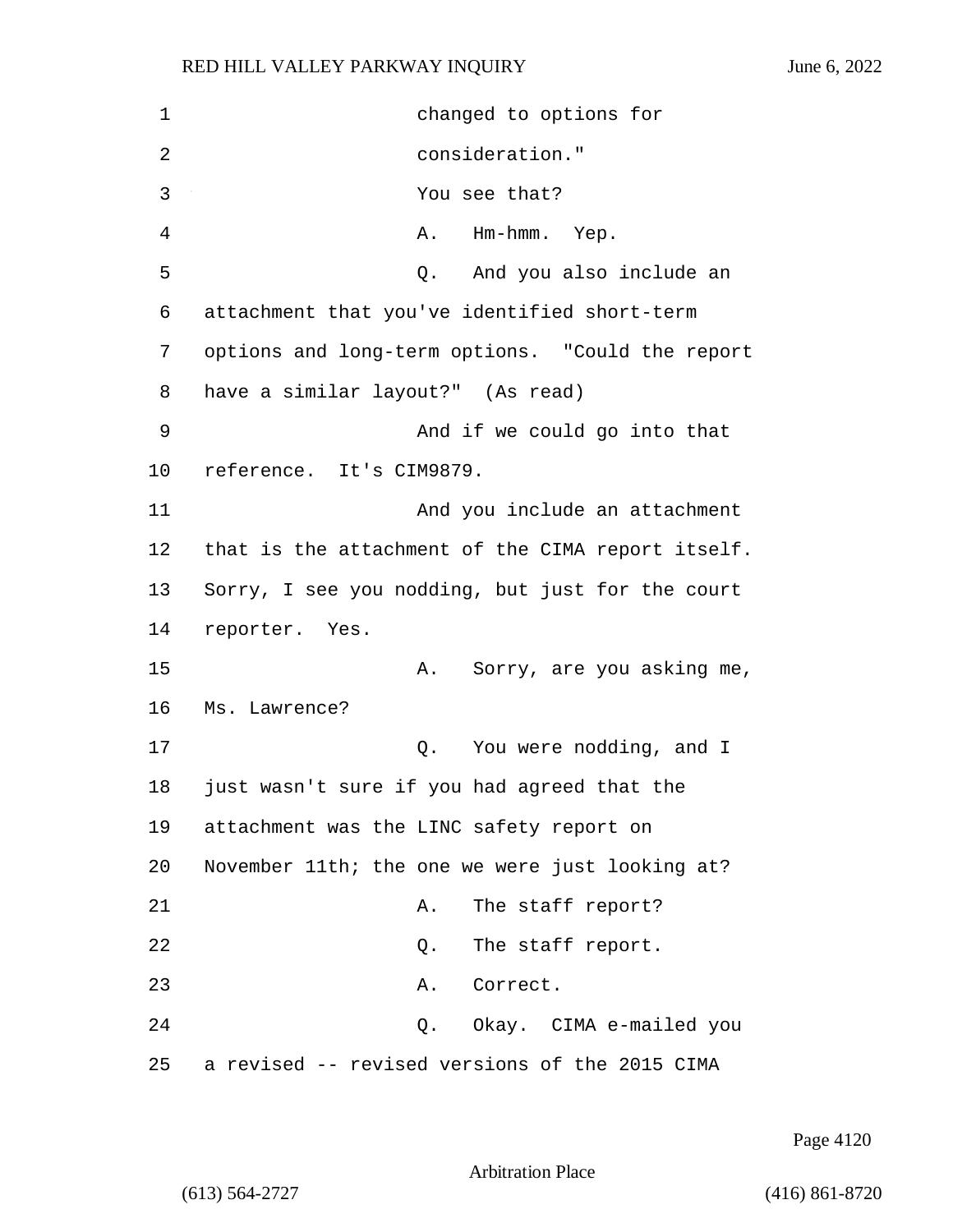1 report and the 2015 CIMA LINC report on 2 November 20th. 3 And I'm going to call up the 4 CIMA report which is HAM702. 5 THE REGISTRAR: Do you mind 6 just repeating that for me. 7 MS. LAWRENCE: HAM702. And if 8 you could go to page 50, Registrar, which I 9 believe is image 58. Let's try 57. 10 BY MS. LAWRENCE: 11 Q. So here you'll see that 12 "conduct pavement friction testing" is still 13 listed as a short-term measure even though you had 14 asked CIMA to maintain the same format. Were you 15 expecting that CIMA was going to change the time 16 that it A-listed from short-term to medium-term 17 for friction testing? 18 A. Was it my expectation 19 that they did? 20 Q. Yes. 21 A. No. 22 Q. So you had no -- go 23 ahead? 24 A. Sorry. Their short term 25 still aligns with our medium term, right, the end

Page 4121

Arbitration Place

(613) 564-2727 (416) 861-8720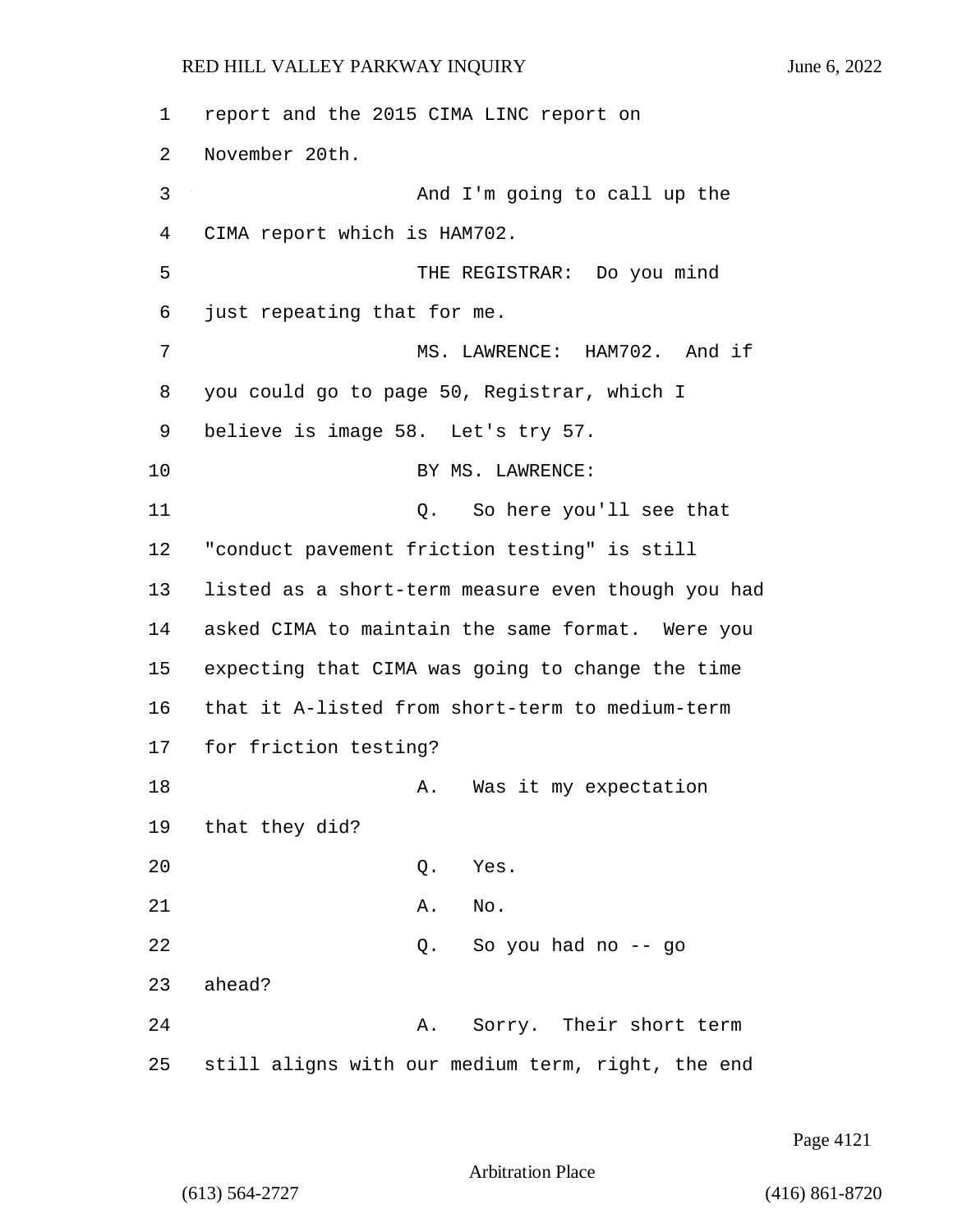date, the five years. 2 Q. Would you be surprised to learn that CIMA had thought that that's what you wanted and declined to do it? 5 A. Sorry, say that again. 6 Q. Would you be surprised to learn that CIMA thought that's what you wanted, for you to change, conduct pavement friction testing to medium term from short term, and they declined to do it? 11 A. Would I be surprised? No, I wouldn't be surprised. 13 Q. Do you recall having any discussions with Mr. Malone or anyone else at CIMA about that particular timeline for that particular countermeasure? 17 A. Not specifically, no. 18 Q. Registrar, you can close this one down and open OD7, page 71, paragraph 222, but you don't need to call it up. 21 So on December 1, Mr. Lupton e-mailed you and copied Mr. White and Lauri Leduc. Ms. Leduc is the legislative coordinator. Is it fair to say her role is to receive reports from staff and then deal with committee members?

Page 4122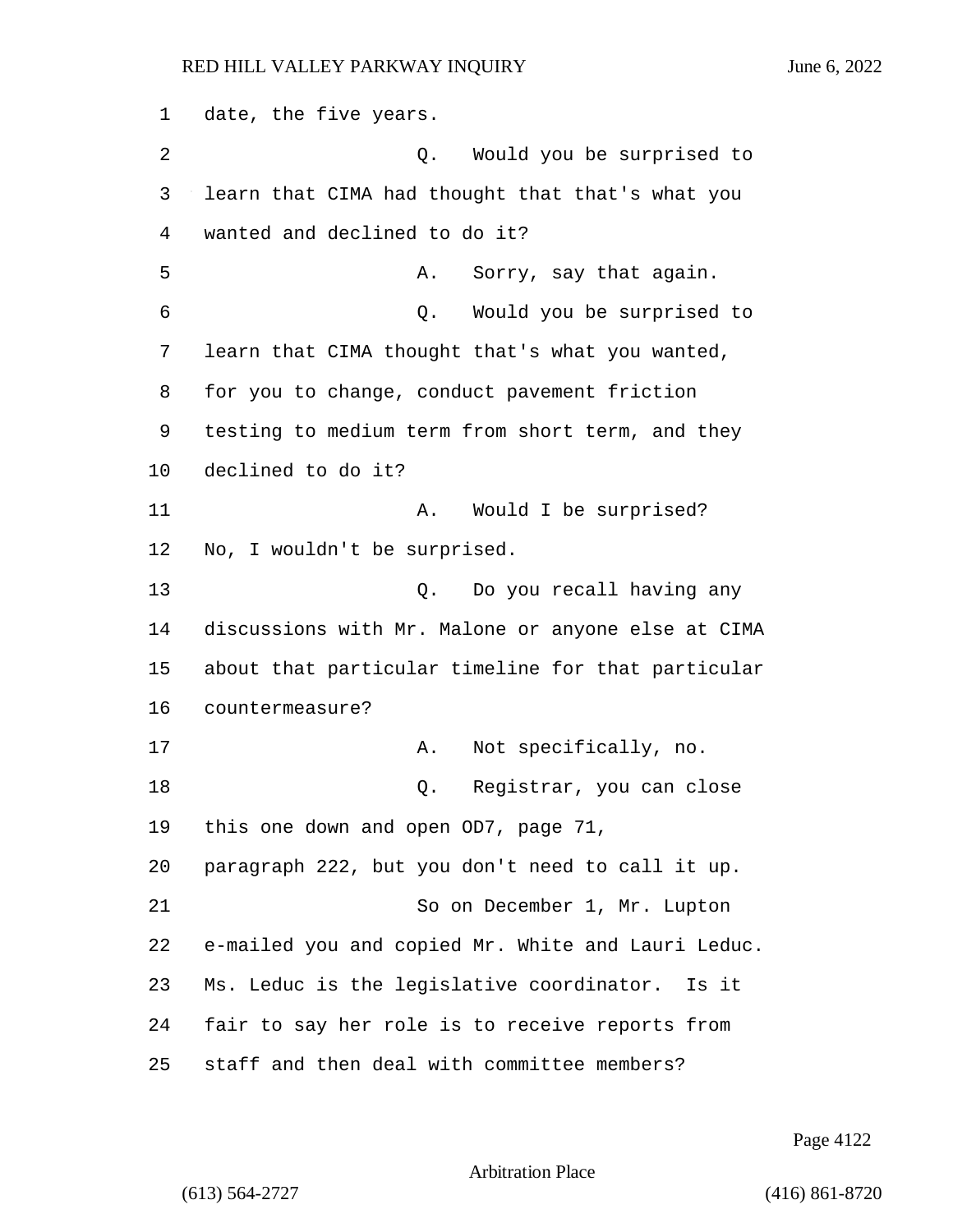| 1  | A. Yes.                                            |
|----|----------------------------------------------------|
| 2  | Q. Mr. Lupton says:                                |
| 3  | "Can you please connect with                       |
| 4  | Lauri to coordinate                                |
| 5  | distribution of the two                            |
| 6  | consultant reports for Public                      |
| 7  | Works committee members after                      |
| 8  | the staff report has been                          |
| 9  | released by clerks."                               |
| 10 | At this point on December 1st                      |
| 11 | had there been discussions about whether staff     |
| 12 | were going to append the two consultant reports to |
| 13 | the staff report?                                  |
| 14 | I believe so. I don't<br>Α.                        |
| 15 | remember specifically. I know there was some       |
| 16 | discussions. Do we include the reports, don't we   |
| 17 | include the reports, and I believe the final       |
| 18 | outcome was to include the reports.                |
| 19 | Q. Okay. We're going to go                         |
| 20 | through a little bit of back and forth on that,    |
| 21 | but I'm just asking at this early point, and maybe |
| 22 | I'll ask a more specific question.                 |
| 23 | Mr. Lupton says can you:                           |
| 24 | "coordinate the                                    |
| 25 | distribution of the two                            |

Page 4123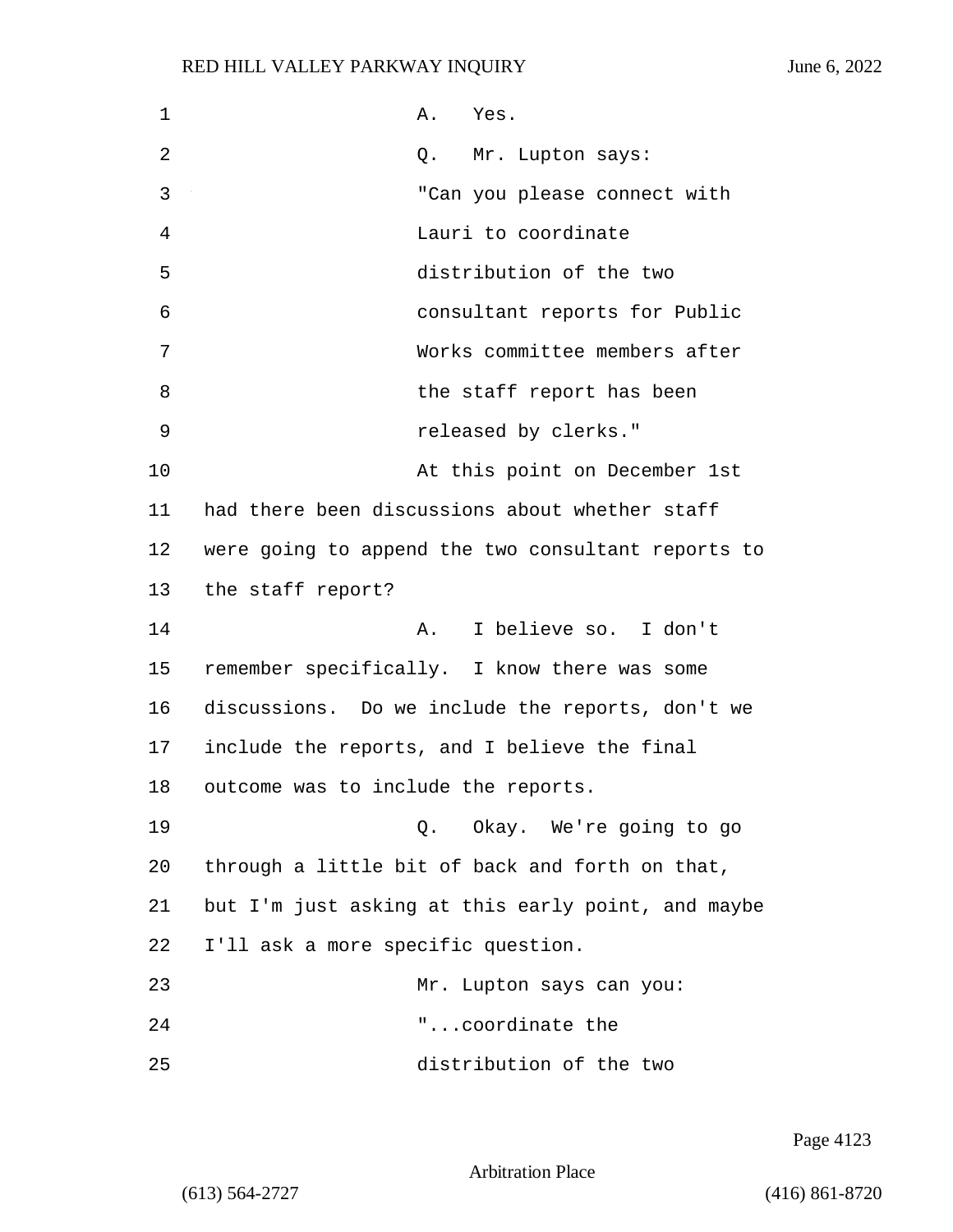1 consultant reports to Public 2 Works committee members after 3 the staff report has been 4 released." (As read) 5 And does that mean that City 6 staff was going to provide copies of the 7 consultant reports to Public Works committee 8 members but not actually append them as public 9 documents to the staff report? 10 A. Yes, I believe that that 11 was the intent. Because they were such large 12 documents, they wanted to provide them separately. 13 O. And would the effect of 14 that be that the public couldn't easily access 15 these documents? 16 A. I can't really answer 17 that question. I don't.... 18 Q. Okay. You weren't 19 turning your mind to whether they would be made 20 public in the same way that the staff report would 21 be made public? 22 A. I was under the 23 assumption they would be public. 24 Q. Okay. And you'll see 25 you, on the same day, write -- in fact our timing

Page 4124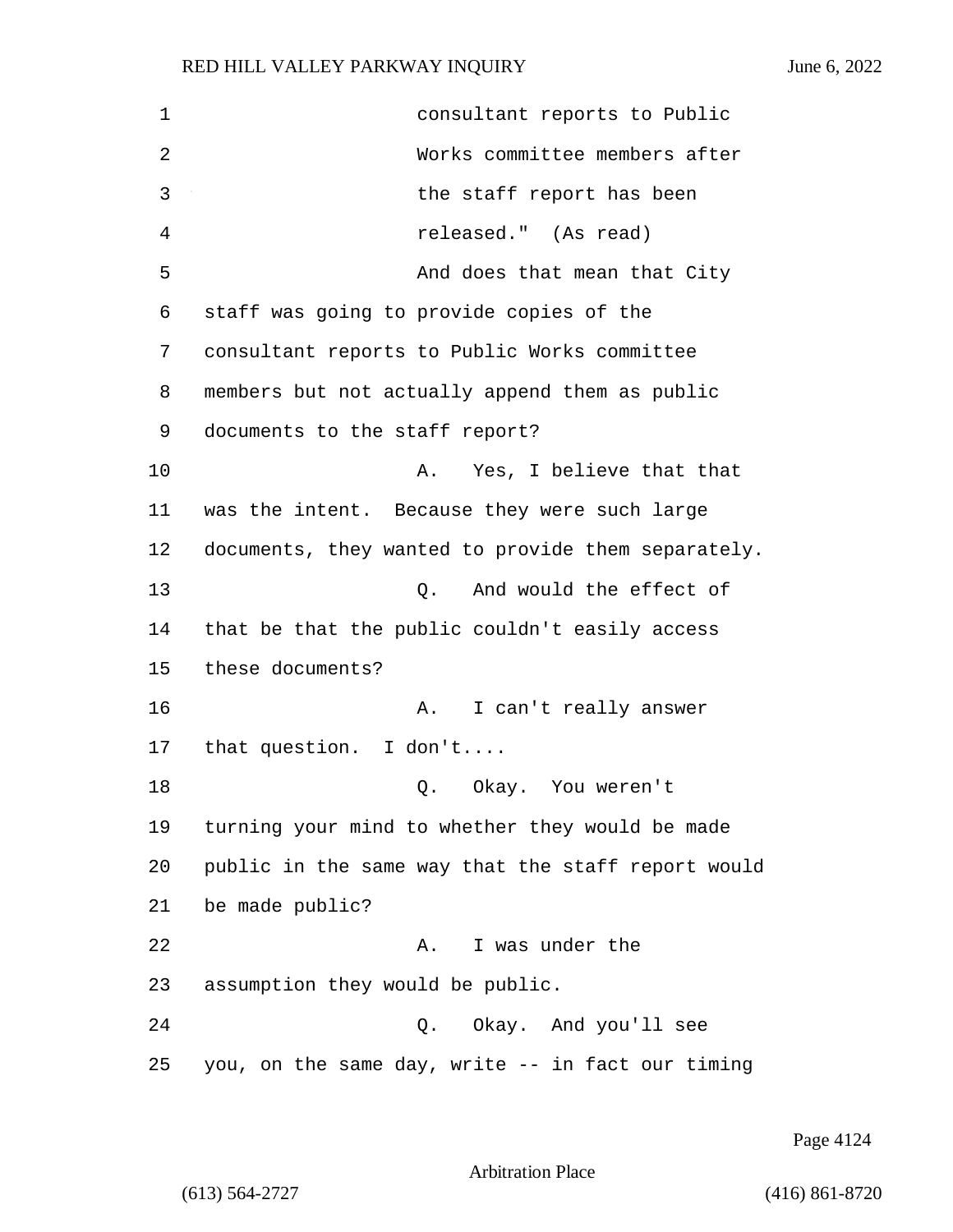| $\mathbf 1$ |                                           | in our OD might be off; you may have said this   |
|-------------|-------------------------------------------|--------------------------------------------------|
| 2           |                                           | before at 6:32. You e-mailed Ms. Leduc and said: |
| 3           |                                           | "Once the December 7th reports                   |
| 4           |                                           | have been sent to committee                      |
| 5           |                                           | members, can you please                          |
| 6           |                                           | circulate the attached to                        |
| 7           |                                           | councillors." (As read)                          |
| 8           |                                           | And you appended the two                         |
| 9           | consultant reports. Can you see that?     |                                                  |
| 10          |                                           | A. Yes.                                          |
| 11          |                                           | Q. Registrar, can you go on                      |
| 12          | to the next image, please.                |                                                  |
| 13          |                                           | And then that night Mr. Mater                    |
| 14          | e-mailed you and Ms. Leduc and said:      |                                                  |
| 15          |                                           | "Dave, I had another thought                     |
| 16          |                                           | on this today, sorry I didn't                    |
| 17          |                                           | get back to you yet. Lauri,                      |
| 18          |                                           | can we please hold until I                       |
| 19          |                                           | reconnect with Dave." (As                        |
| 20          |                                           | read)                                            |
| 21          |                                           | Do you recall having                             |
| 22          |                                           | discussions with Mr. Mater about the circulation |
| 23          | of the consultant reports to Public Works |                                                  |
| 24          | committee members?                        |                                                  |
| 25          | Α.                                        | Not specifically, no.                            |

Page 4125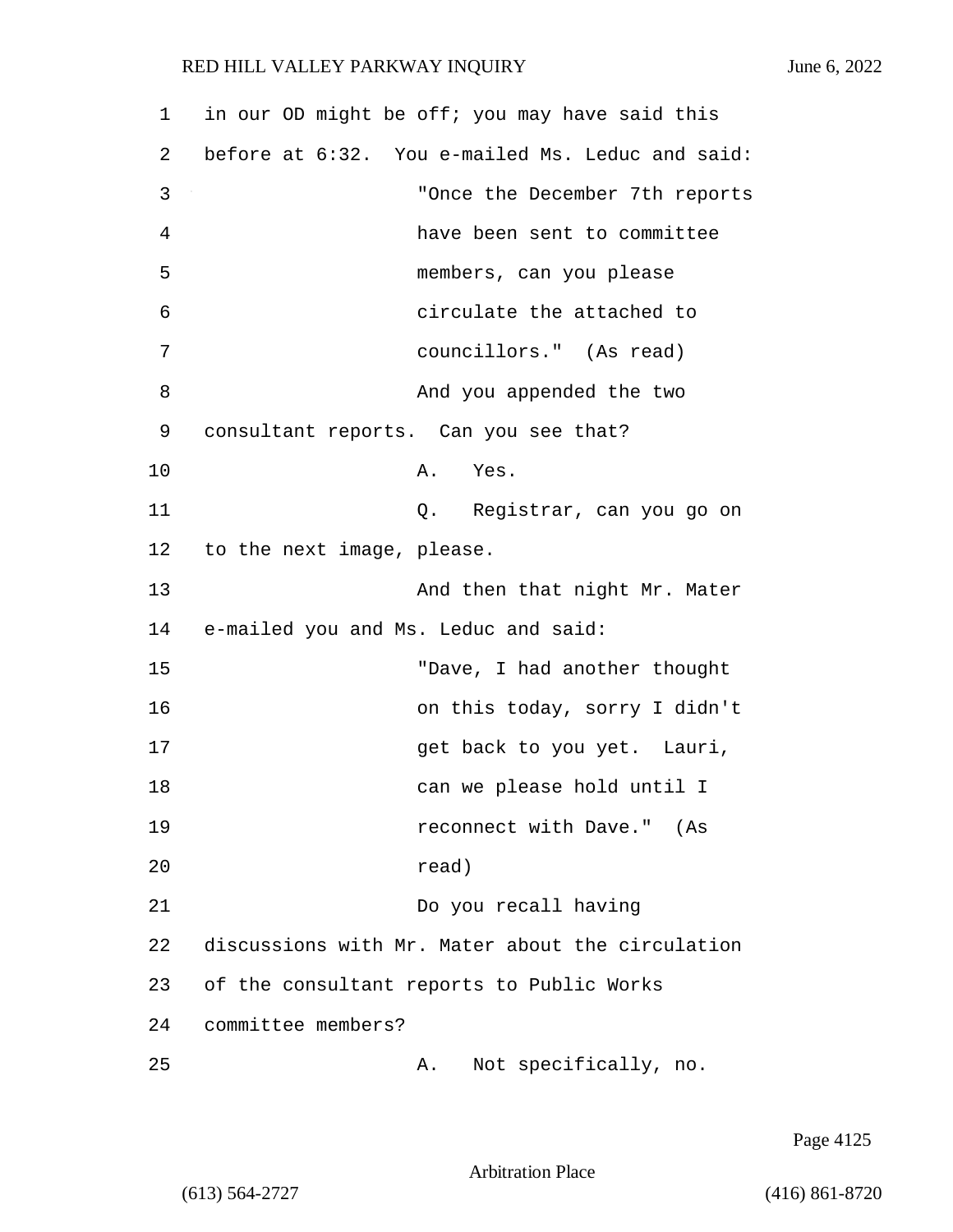| 1  | Q. Okay. If you go down to                        |
|----|---------------------------------------------------|
| 2  | paragraph 226, couple days later on December 3rd, |
| 3  | you wrote to Ms. Leduc and Mr. Mater copying      |
| 4  | others and said:                                  |
| 5  | "In talking with John we                          |
| 6  | decided to hold off on issuing                    |
| 7  | to committee. Instead we will                     |
| 8  | offer the consultant reports                      |
| 9  | to councillors that are                           |
| 10 | interested at the meeting on                      |
| 11 | Monday." (As read)                                |
| 12 | And am I right, then, at this                     |
| 13 | point your intention was to make hard copies of   |
| 14 | the reports and circulate them to those who asked |
| 15 | for them?                                         |
| 16 | Based on how I read that,<br>Α.                   |
| 17 | yes.                                              |
| 18 | And do you recall why<br>Q.                       |
| 19 | that was the path that you and Mr. Mater landed   |
| 20 | on?                                               |
| 21 | No, I don't.<br>Α.                                |
| 22 | Registrar, can you keep<br>Q.                     |
| 23 | this one up but bring up the next image.          |
| 24 | And you'll see at                                 |
| 25 | paragraph 227 Ms. Leduc says:                     |

Page 4126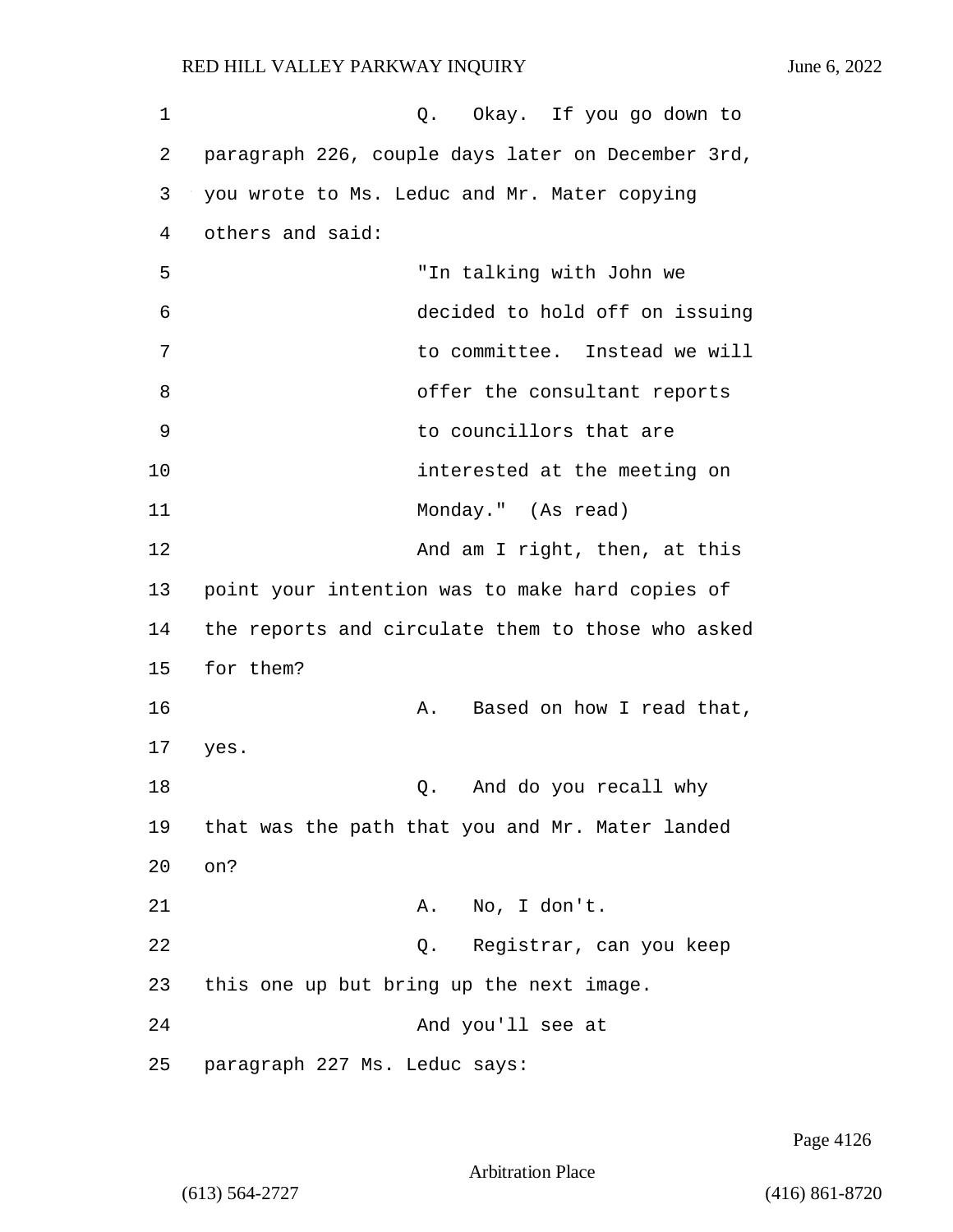| $\mathbf 1$ | "It's noted on page 2 of the                      |
|-------------|---------------------------------------------------|
| 2           | report that the copy will be                      |
| 3           | available, so I feel it's best                    |
| 4           | to send it to the councillors                     |
| 5           | in advance." (As read)                            |
| 6           | And mentions:                                     |
| 7           | "I really think them seeing it                    |
| 8           | now instead of at the meeting                     |
| 9           | won't 'get their backs up,' so                    |
| 10          | to speak.                                         |
| 11          | "I'm going to offer them a                        |
| 12          | hard copy if they wish." (As                      |
| 13          | read)                                             |
| 14          | And Mr. White forwards that                       |
| 15          | e-mail to you and says:                           |
| 16          | "Ferg: She is right! John is                      |
| 17          | cautious, but I would rather                      |
| 18          | they have access now. Between                     |
| 19          | me and you as it's done now.                      |
| 20          | Thanks."                                          |
| 21          | Does that assist you with your                    |
| 22          | recollection of the discussions that you had with |
| 23          | Mr. Mater about this issue?                       |
| 24          | No.<br>Α.                                         |
| 25          | Ms. Leduc in fact does<br>Q.                      |

Page 4127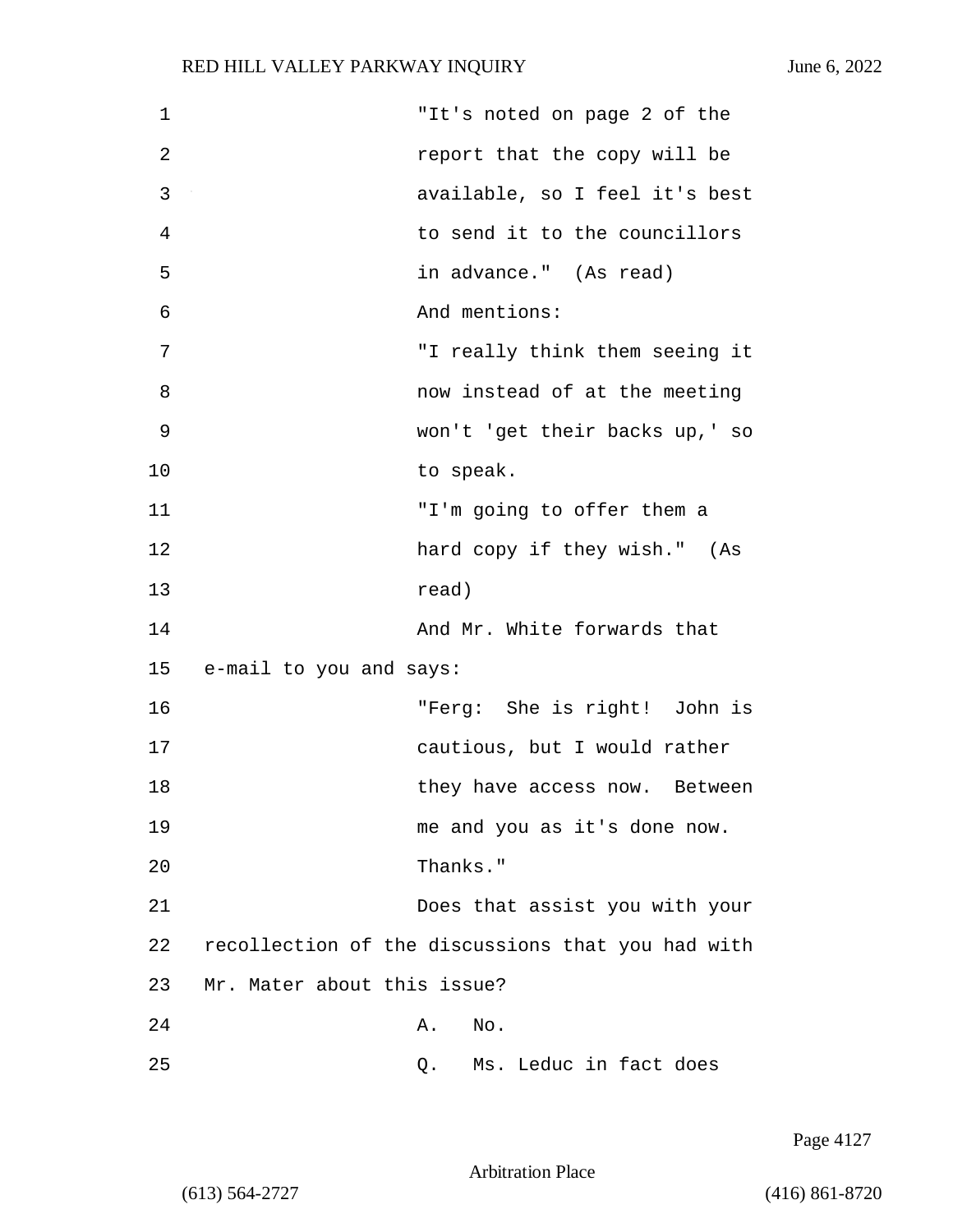send copies of the -- both reports to -- the OD says members of City council; I suspect it's probably Public Works committee members. And you were okay with that? 5 A. Yes, I had no issue with that. 7 Q. Okay. And you say: "As you know, I agree." 9 Maybe taking it out of this, because you don't have a memory of this, what would have been your practice at that point in 2015 about providing Public Works committee members with copies of consultant reports in advance of Public Works committee meetings? Do you have any concern about doing that? 16 A. About providing it in advance of the meeting? 18 Q. Yeah. 19 A. No, I didn't have any concern. As I mentioned before, that was the process that was identified within the division in engaging the councillors. And I mean, specifically when it came to these two reports, I felt the more information sharing was better. 25 Q. Okay. Turning now to the

Page 4128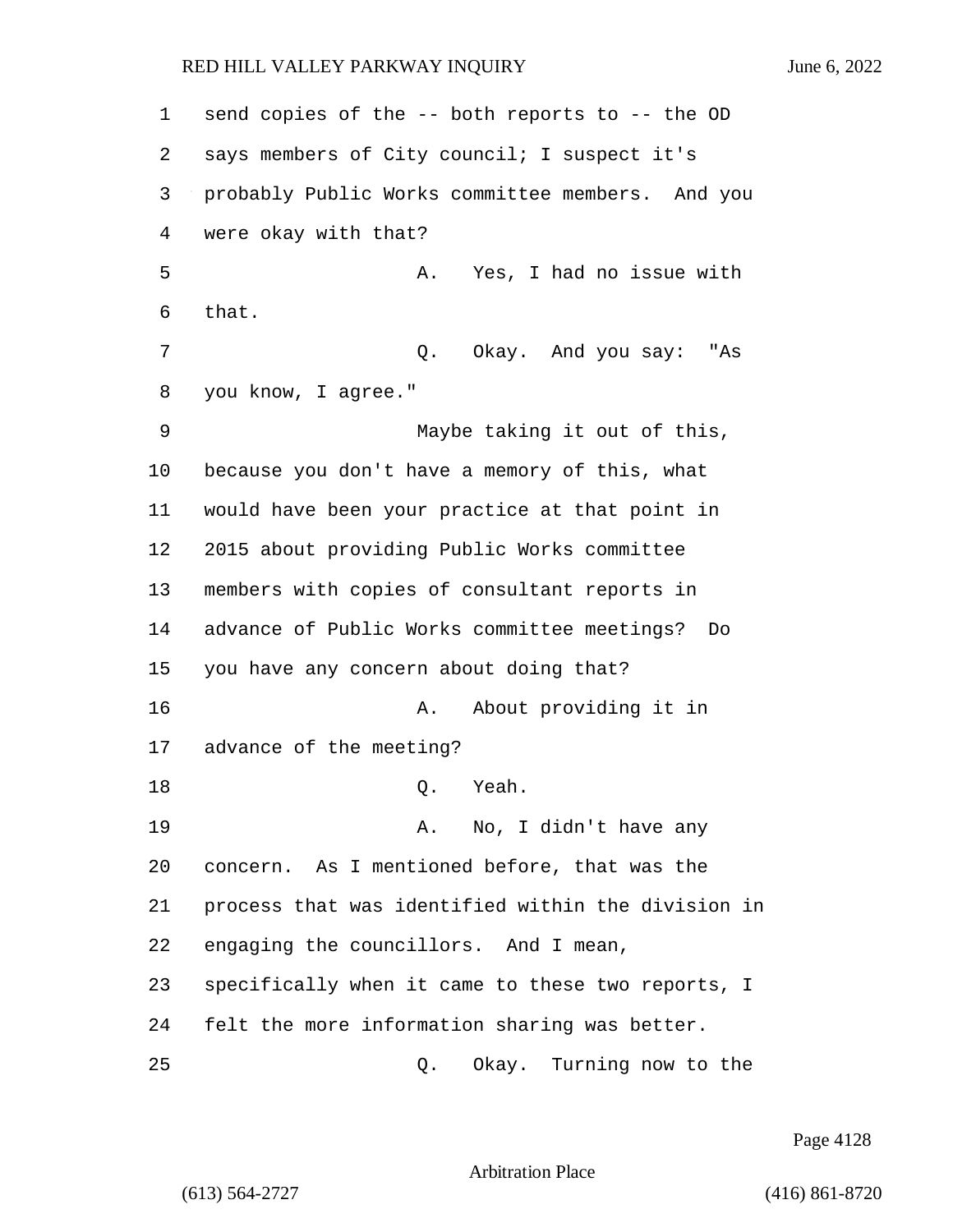meeting itself. 2 Registrar, can you turn to paragraph 233 on page 74, please. Oh, thank you. You actually don't need to call that out. You can close that call our. 6 So you presented and attended at the Public Works committee meeting presenting these two reports. Do you remember that? 9 A. Yes. 10 Q. During the discussion about these reports, Councillor Merulla asked you to reply to public comments questioning the quality of the asphalt used in the construction of the Red Hill. Did you have any heads up in advance of this meeting that Mr. Merulla would be asking that question? 17 A. No, I did not. 18 Q. Mr. Merulla also asked Mr. Moore who was also present to elaborate on the quality of the asphalt. And Mr. Moore replied that the City had used SMA, which is stone mastic asphalt, in the construction of the Red Hill which is the MTO's top mix for "high speed freeway-type roadways." 25 Do you remember Mr. Moore

Page 4129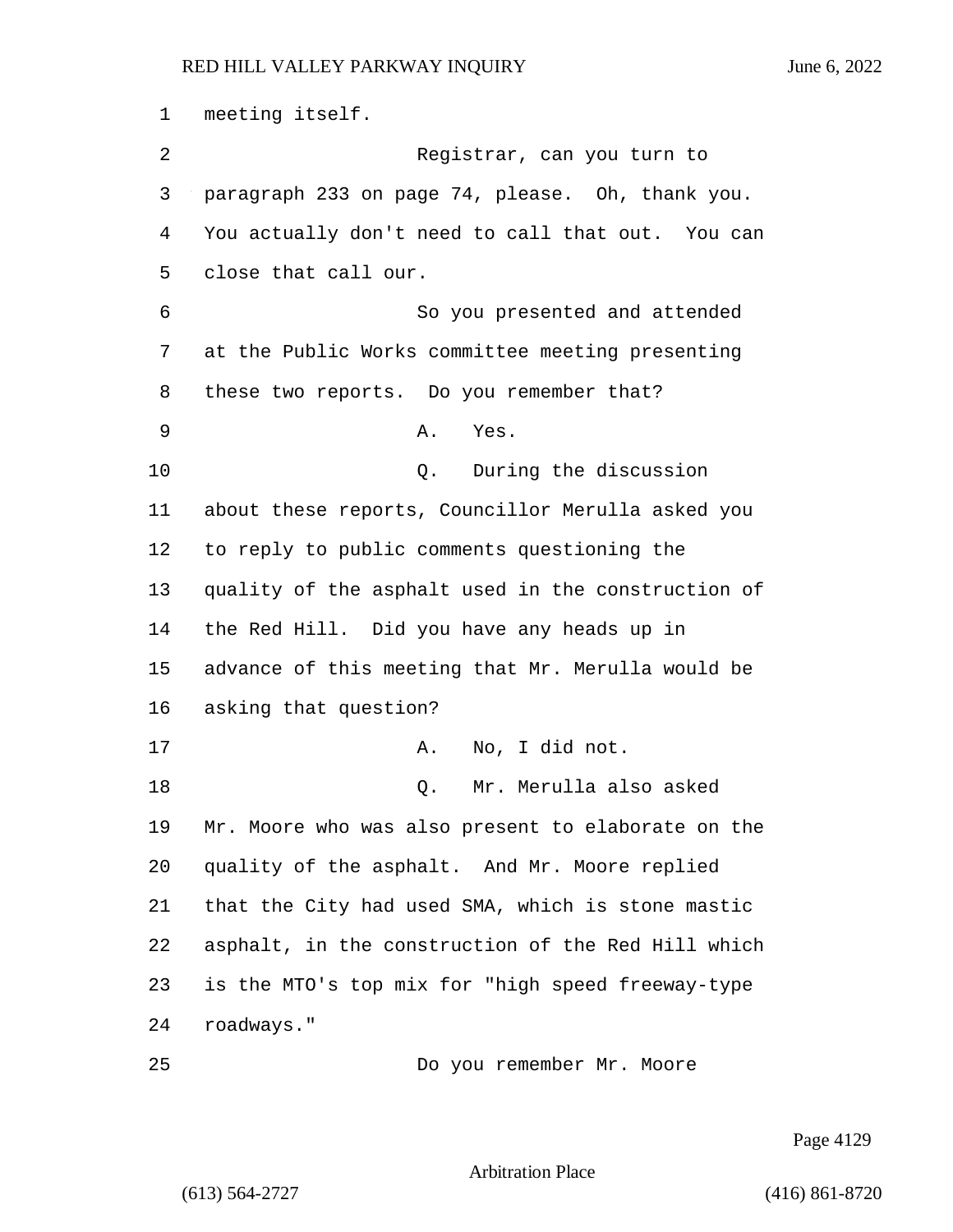| 1  | making those statements to Councillor Merulla.     |
|----|----------------------------------------------------|
| 2  | Yes, I do.<br>Α.                                   |
| 3  | Would you have any reason<br>Q.                    |
| 4  | to quibble with the accuracy of those statements?  |
| 5  | No.<br>Α.                                          |
| 6  | Mr. Moore also informed<br>Q.                      |
| 7  | the Public Works committee that MTO had performed  |
| 8  | the initial friction test and had received results |
| 9  | at or above what the MTO typically expected from   |
| 10 | high grade friction mixes. Was this the first      |
| 11 | time -- do you remember that?                      |
| 12 | Yes.<br>Α.                                         |
| 13 | Was this the first time<br>Q.                      |
| 14 | that Mr. Moore had told you that the MTO had       |
| 15 | performed initial friction testing?                |
| 16 | Yeah. Specifically in<br>Α.                        |
| 17 | that meeting I remember the statements, and to me  |
| 18 | that was the first time I had heard that.          |
| 19 | When you heard that, what<br>0.                    |
| 20 | did you understand by initial friction testing?    |
| 21 | I remember being<br>Α.                             |
| 22 | surprised because, again, we've, you know, done    |
| 23 | these two studies, 2013, 2015. We identified       |
| 24 | friction testing in these studies. Mr. Moore was   |
| 25 | aware of what we were doing and what the           |

Page 4130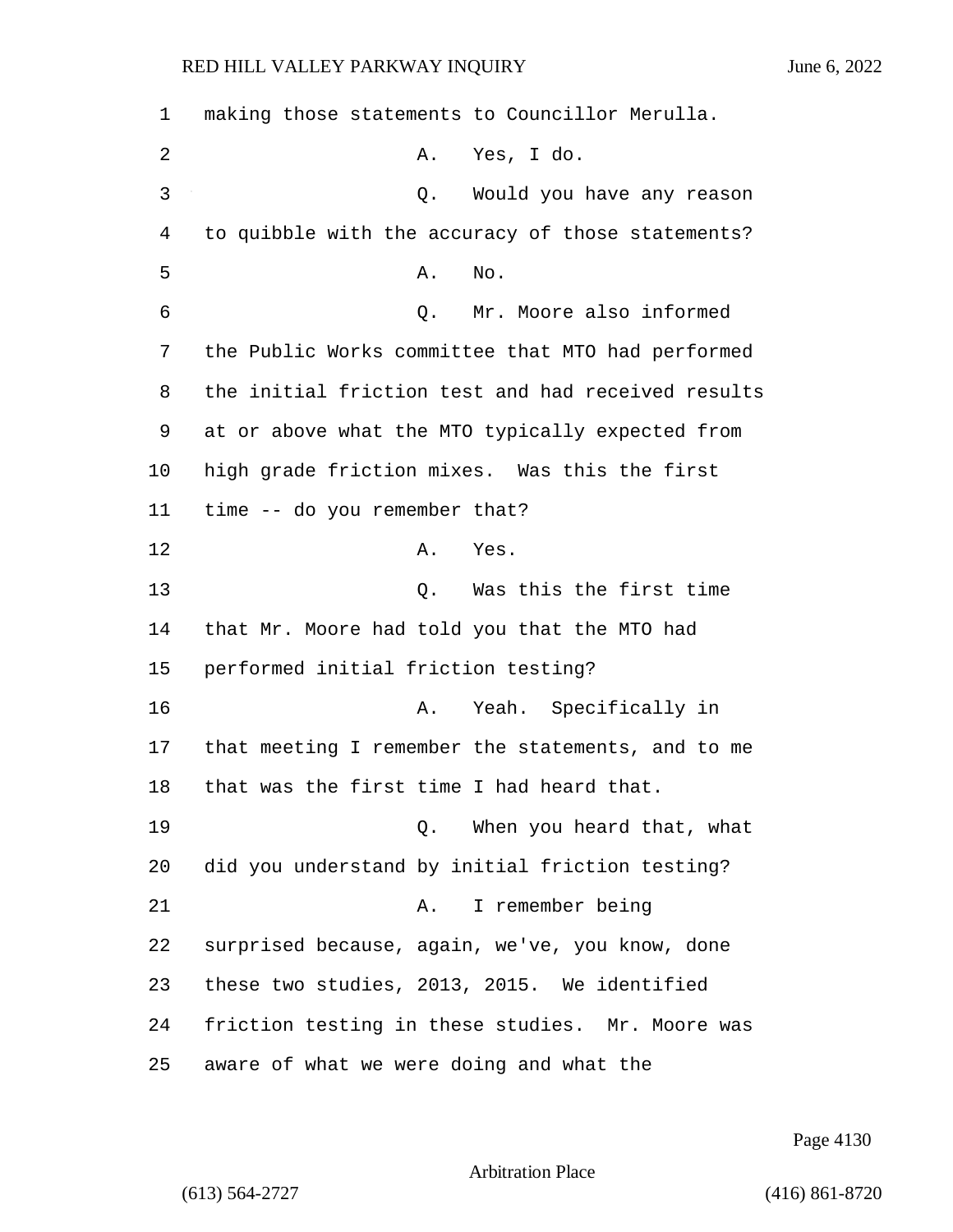1 recommendations were, and my understanding was 2 that had never been brought forward to provide us 3 with -- myself or the consultant with information 4 around that. 5 Q. Did you, in fact, recall 6 that Mr. Moore had made comments about MTO holding 7 friction testing results close to its vest? 8 A. I'm sorry, say that 9 again. 10 Q. Did you recall Mr. Moore 11 making comments that MTO held friction testing 12 close its vest? 13 A. Only from the statements 14 that are there, not overall, though. 15 Q. But not sitting in Public 16 Works -- 17 A. No. 18  $Q. -$ - committee meeting? 19 A. (Indiscernible). 20 Q. Okay. He also informed 21 Public Works committee that they had performed 22 subsequent testing five years after in 23 approximately 2012 or 2013. Was that something 24 you didn't know before Mr. Moore made that 25 comment?

Page 4131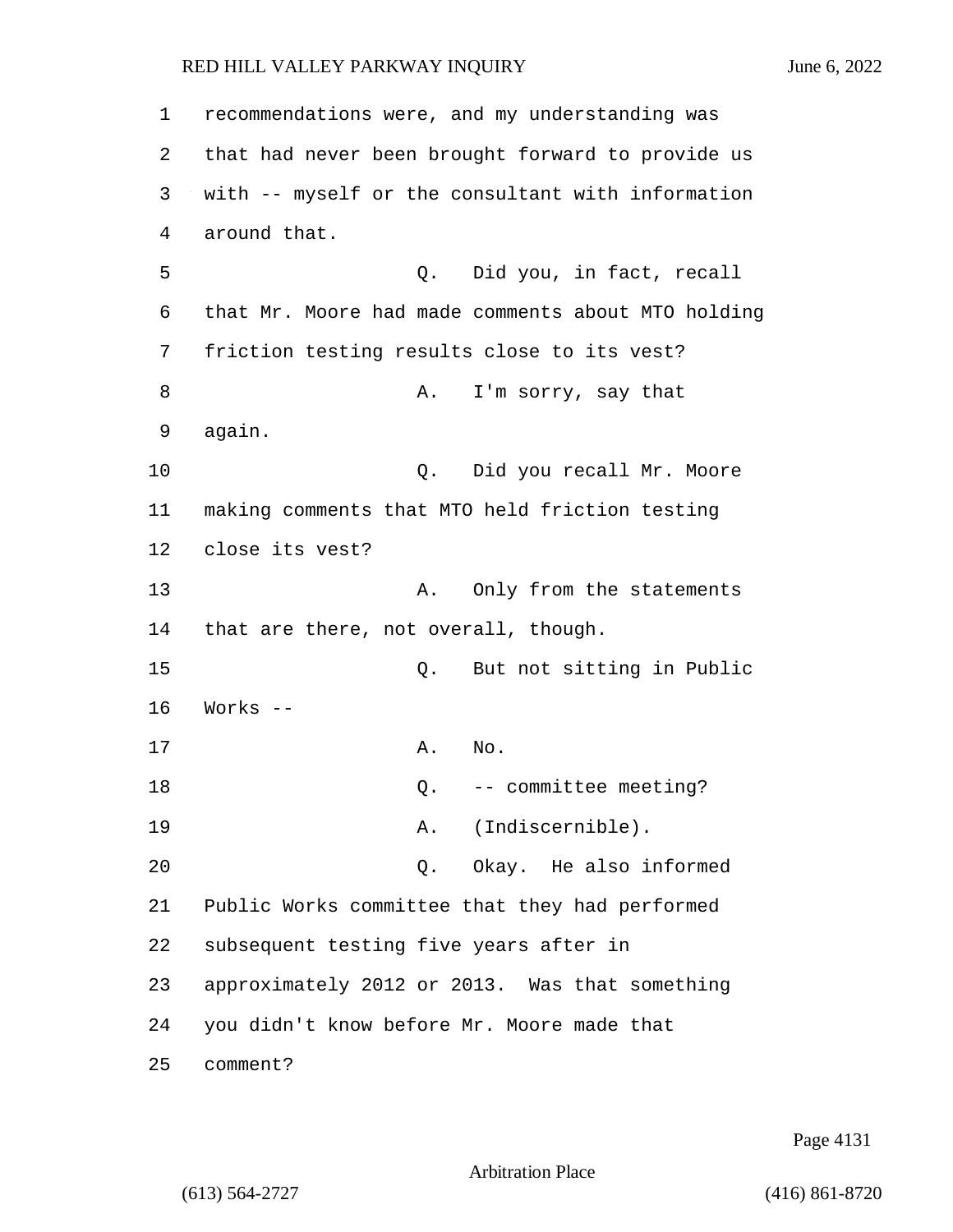| 1  |                                             | Α.    | Correct.                                          |
|----|---------------------------------------------|-------|---------------------------------------------------|
| 2  |                                             | Q.    | And was it surprising to                          |
| 3  | you?                                        |       |                                                   |
| 4  |                                             | Α.    | Yes.                                              |
| 5  |                                             | Q.    | And he said that test                             |
| 6  |                                             |       | finding of the road was holding up exceptionally  |
| 7  |                                             |       | well. "We have no concerns about the surface      |
| 8  | mix."                                       |       |                                                   |
| 9  |                                             |       | Did any one from your staff                       |
| 10 |                                             |       | follow up on those statements that Mr. Moore made |
| 11 | with him after this meeting?                |       |                                                   |
| 12 |                                             | Α.    | Yes, we did. Mr. White                            |
| 13 | had asked me to follow up with Mr. Moore to |       |                                                   |
| 14 | request a copy of the reports.              |       |                                                   |
| 15 |                                             | Q.    | How did you contact                               |
| 16 | Mr. Moore to do that follow-up?             |       |                                                   |
| 17 |                                             | Α.    | I can't remember                                  |
| 18 |                                             |       | specifically. I think I had commented that I      |
| 19 |                                             |       | believed it was an e-mail, but it could have been |
| 20 |                                             |       | a phone call. Honestly, I just don't remember     |
| 21 | specifically how I contacted him.           |       |                                                   |
| 22 |                                             | $Q$ . | Okay. And what was                                |
| 23 |                                             |       | Mr. Moore's response to your request for the      |
| 24 | results?                                    |       |                                                   |
| 25 |                                             | Α.    | We never received a                               |

Page 4132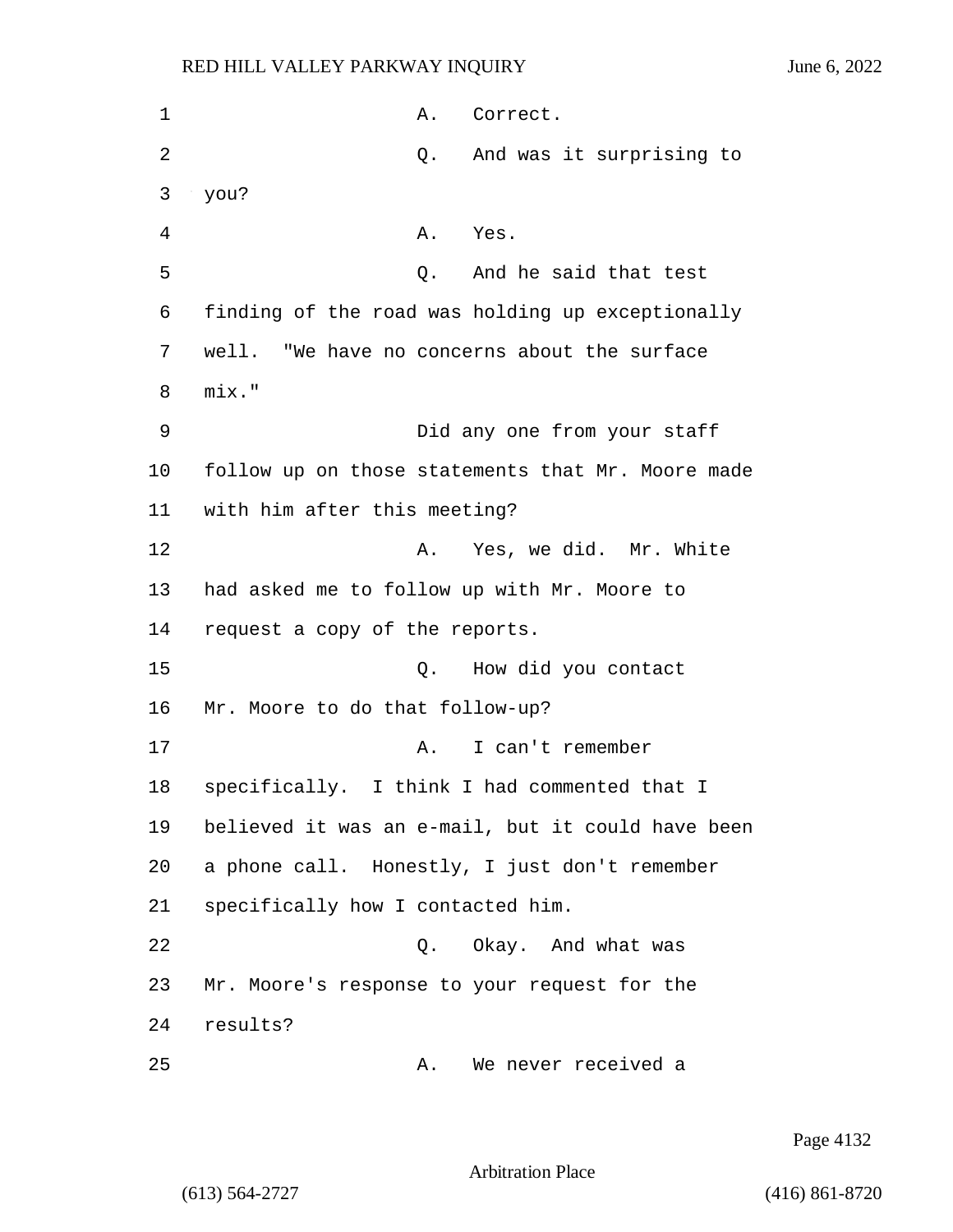response. 2 Q. Okay. I mean, if it was a phone call or an e-mail, was there any -- maybe I'll take it this way. If it was a phone call and you spoke to him, do you recall what his response was? 7 A. If it was a phone call, no, no. I don't remember specifically talking to him. I just know we asked the question. 10 Q. Okay. So you said you were surprised given that there had been these two consultant projects. What might CIMA have done with the friction testing results from the MTO and the one that Mr. Moore said had been performed subsequently if you had had them and been able to provide them to CIMA? 17 A. Similar to, you know, any type of consultant review, we would have asked them to evaluate and provide a comment or recommendation around whatever was provided within the reports. 22 Q. Okay. 23 Can you go to the Public Works committee report which is at chapter -- OD7, page 75, paragraph 238, please.

Page 4133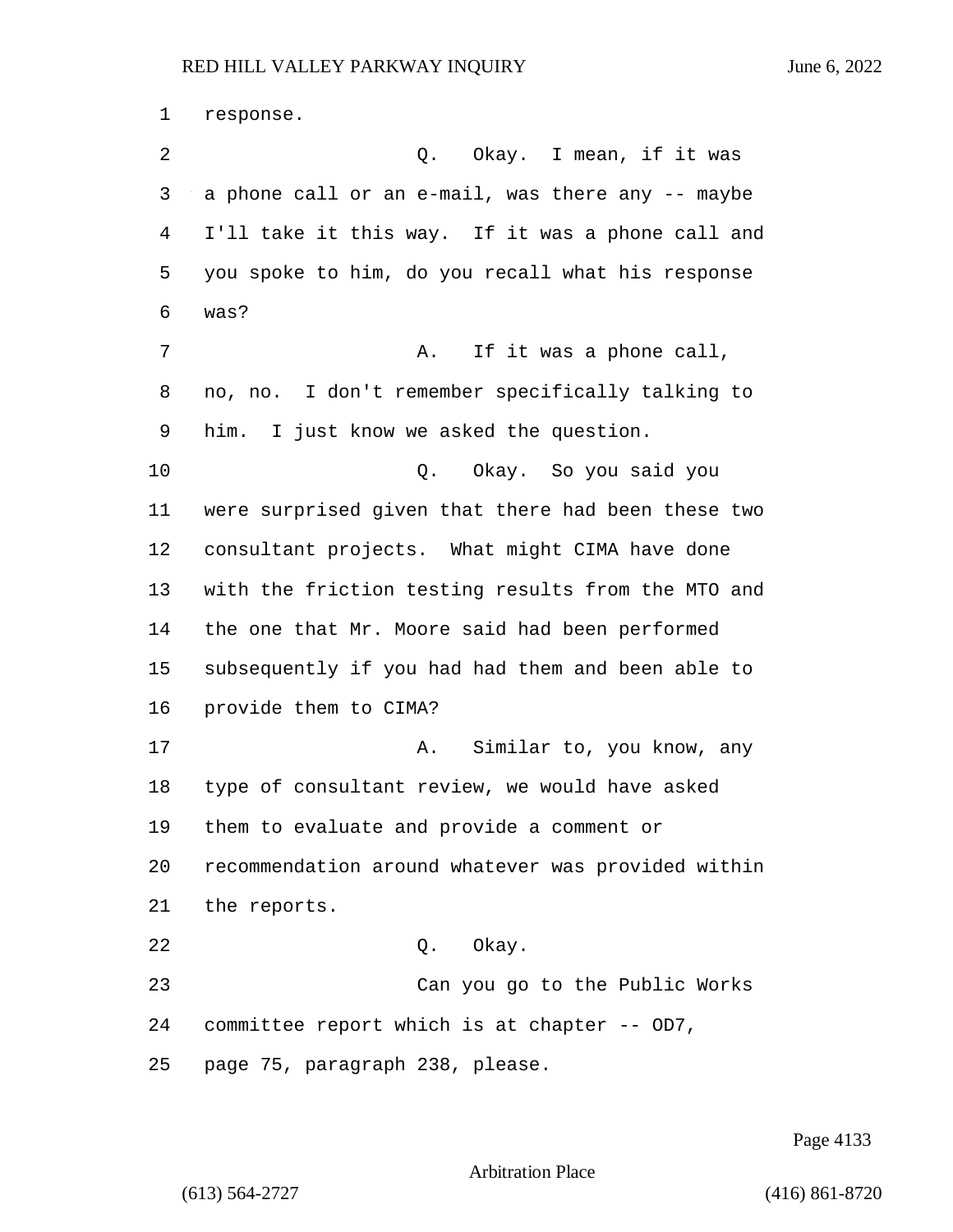1 So this was the outcome of the 2 receipt of the report that we've been looking at; 3 is that right? Previously accepted the 4 recommendations. 5 A. Yes, I believe so. 6 Q. Registrar, can you go two 7 pages over to page 77. Actually can you start on 8 page 76 and over to page 77. 9 At paragraph 240 Councillor 10 Lloyd Ferguson. And stopping there, that's no 11 relation to you. 12 A. Correct, no relation. 13 Q. Councillor Ferguson 14 e-mailed you and said: 15 "Can you tell me how you 16 measured 500 vehicles a day 17 travelling at the Red Hill at 18 speeds greater than 140 19 kilometres an hour." (As 20 read) 21 And do you recall that this 22 set off a bit of a back and forth with Councillor 23 Ferguson about speeds on the Red Hill? 24 A. Yes, I do.

25 Q. And I asked you this

Page 4134

Arbitration Place

(613) 564-2727 (416) 861-8720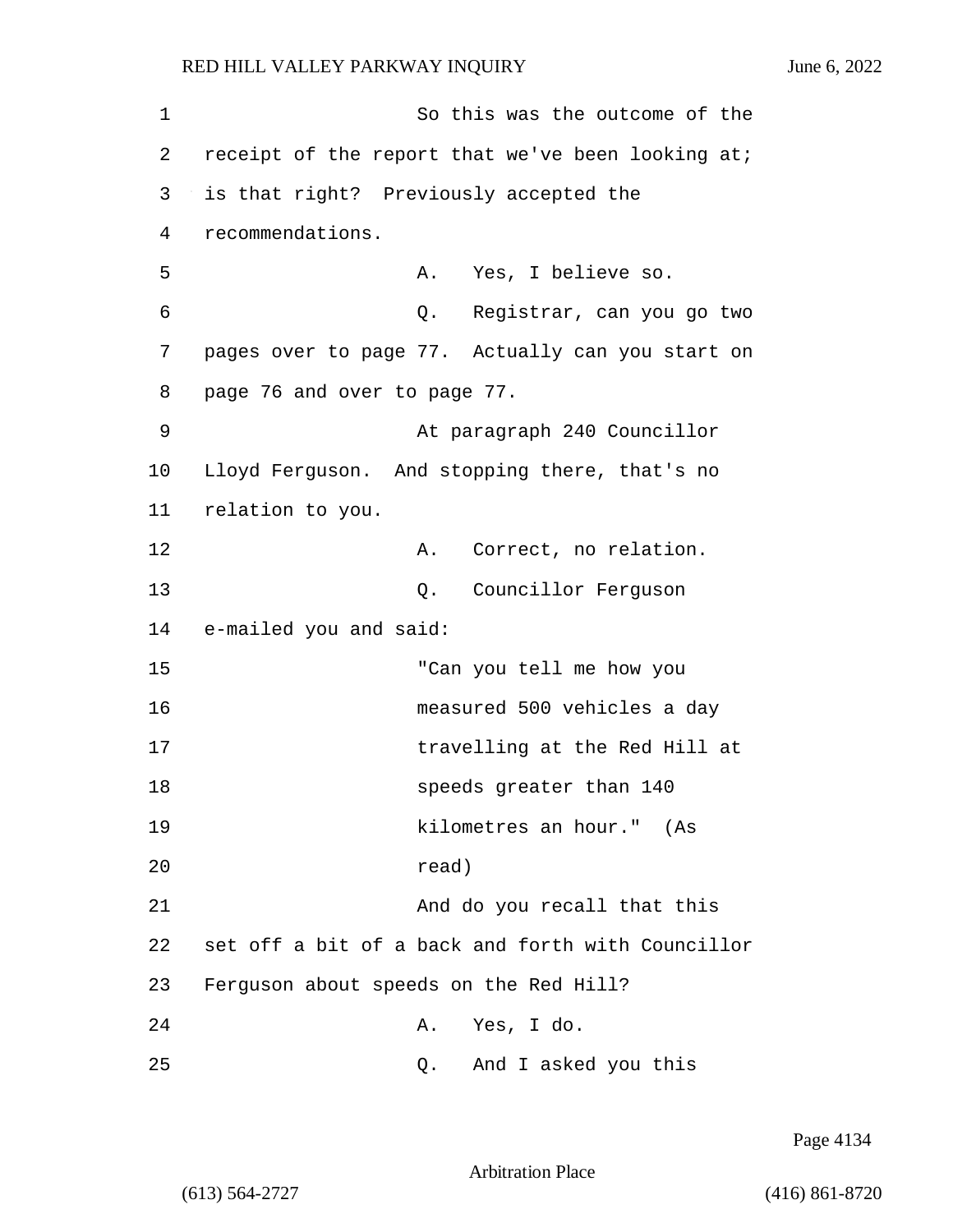| 1  | earlier today. Do you recall where the speed data    |
|----|------------------------------------------------------|
| 2  | in the 2015 report originated from?                  |
| 3  | I don't remember<br>Α.                               |
| 4  | specifically. It was practiced that we provided      |
| 5  | data that we had. Any speed data or volume data      |
| 6  | that we had, we would provide to the consultant.     |
| 7  | Why don't we go to<br>Q.                             |
| 8  | page 104 paragraph 330, please.                      |
| 9  | Do you recall that                                   |
| 10 | Mr. Ferguson just couldn't believe there would       |
| 11 | that be many vehicles travelling at that speeds      |
| 12 | daily.                                               |
| 13 | Yes, I remember him<br>Α.                            |
| 14 | saying that.                                         |
| 15 | And you'll see in<br>Q.                              |
| 16 | paragraph 339 there's some back and forth with       |
| 17 | CIMA trying to figure out where this data came       |
| 18 | And at 329 Mr. Cooper forwarded a document,<br>from. |
|    | 19 said:                                             |
| 20 | "It seems Pyramid had                                |
| 21 | collected the data and the                           |
| 22 | City forwarded them to us."                          |
| 23 | Pardon me, I think I misspoke.                       |
| 24 | That's someone from CIMA saying that.                |
| 25 | Pyramid, is that a speed data                        |

Page 4135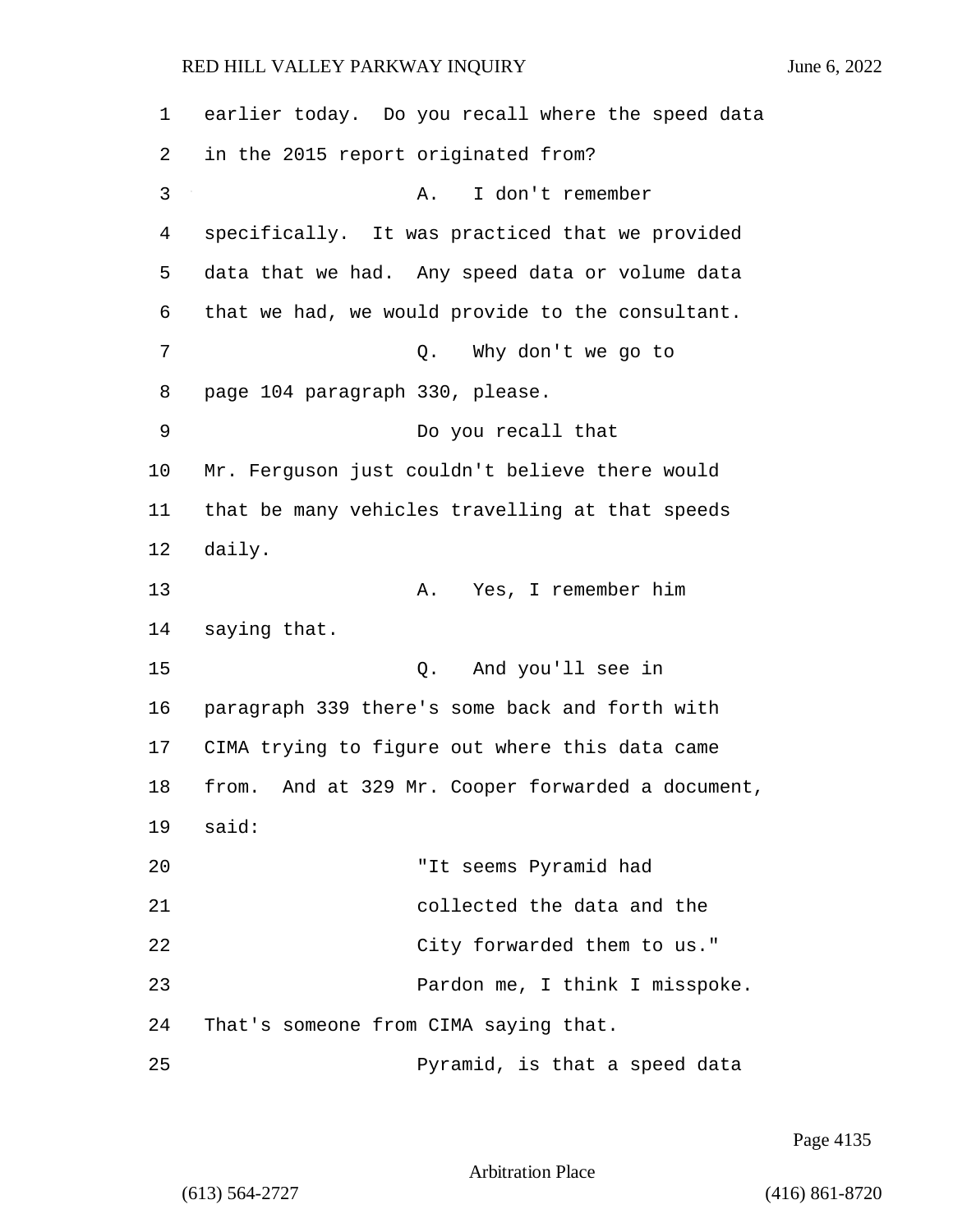1 collection provider or company? 2 A. Yes. They are a traffic 3 count company. 4 Q. They are a traffic count 5 and speed data? 6 A. Yes. They do various 7 types of traffic studies. 8 and  $Q.$  Okay. And just going 9 over to the next paragraph, 330, Mr. Malone 10 responded to you, and if you see the second 11 paragraph on page 105, he said: 12 "We did not have any reason to 13 dispute the Pyramid data, and, 14 frankly, we still don't." 15 Do you recall that the speed 16 data that CIMA used in its 2015 report was 17 actually speed data collected in 2013 for the 2013 18 report? 19 A. Vaguely, I remember it. 20 Q. And is it -- did you 21 agree with Mr. Malone's statement: 22 "We do not have any reason to 23 dispute the Pyramid data, and, 24 frankly, we still don't." 25 A. Yes, I do.

Page 4136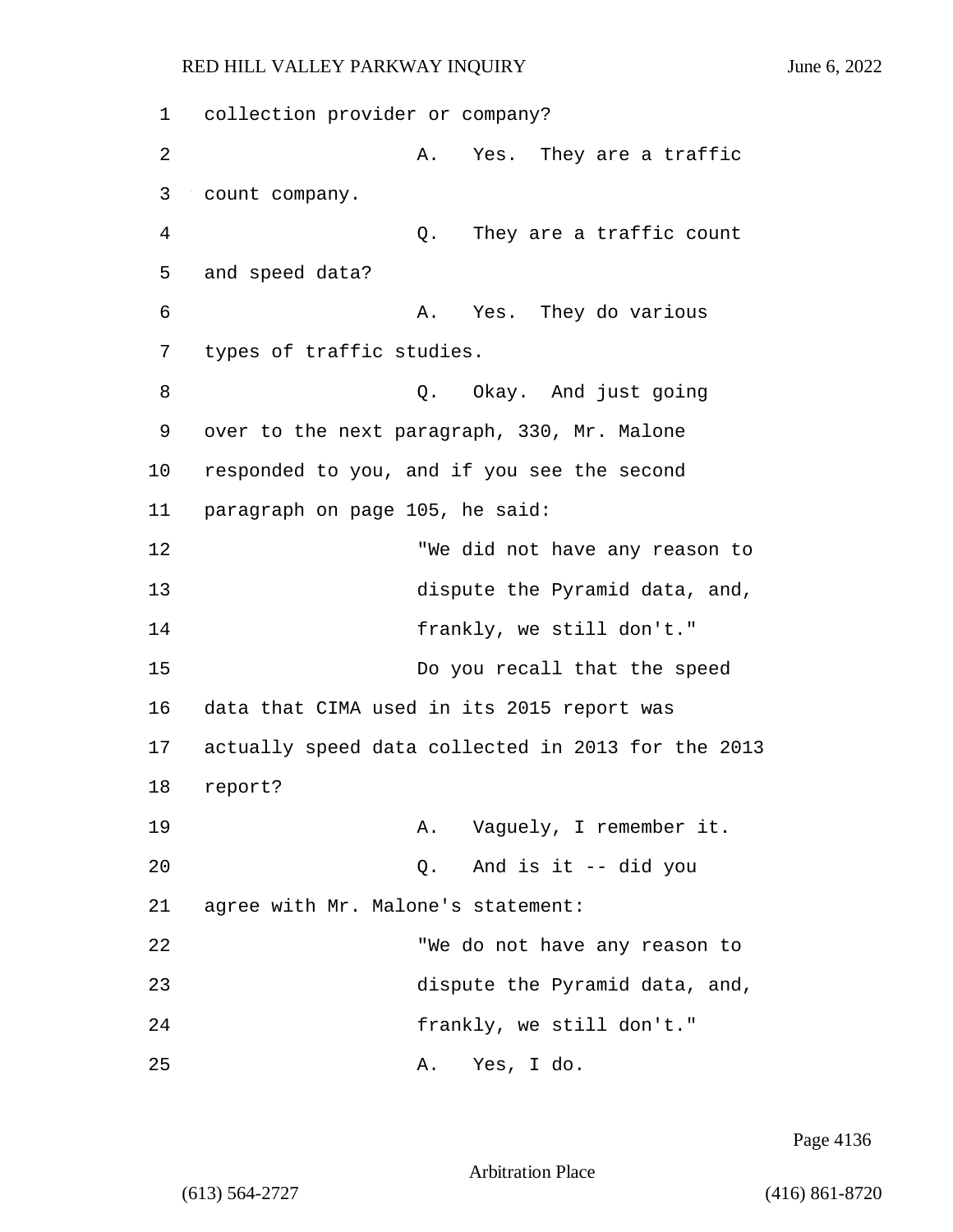| 1  | Am I correct that<br>Q.                           |
|----|---------------------------------------------------|
| 2  | Pyramid, when it's collecting speed data, sets    |
| 3  | down a device for a period of time and records    |
| 4  | every vehicle and the speed they are going?       |
| 5  | That's correct.<br>Α.                             |
| 6  | And in your view that's<br>Q.                     |
| 7  | an accurate way to assess speed -- average speed? |
| 8  | Yes, and that is also<br>Α.                       |
| 9  | essentially the standard that is used in Ontario, |
| 10 | and the majority of municipalities in Canada.     |
| 11 | You said that Pyramid<br>Q.                       |
| 12 | also does traffic counts. So in collecting the    |
| 13 | speed data they are also counting the number of   |
| 14 | vehicles?                                         |
| 15 | That's correct.<br>Α.                             |
| 16 | And can they distinguish<br>Q.                    |
| 17 | between types of vehicle by weight or length of   |
| 18 | vehicle or anything like that?                    |
| 19 | A. Yes, they can identify                         |
| 20 | classification of vehicles.                       |
| 21 | Okay. And did you have<br>Q.                      |
| 22 | an opportunity to use Pyramid as a speed data     |
| 23 | collector after this period of time in 2016 while |
| 24 | you were at the City?                             |
| 25 | Yes, I did.<br>Α.                                 |

Page 4137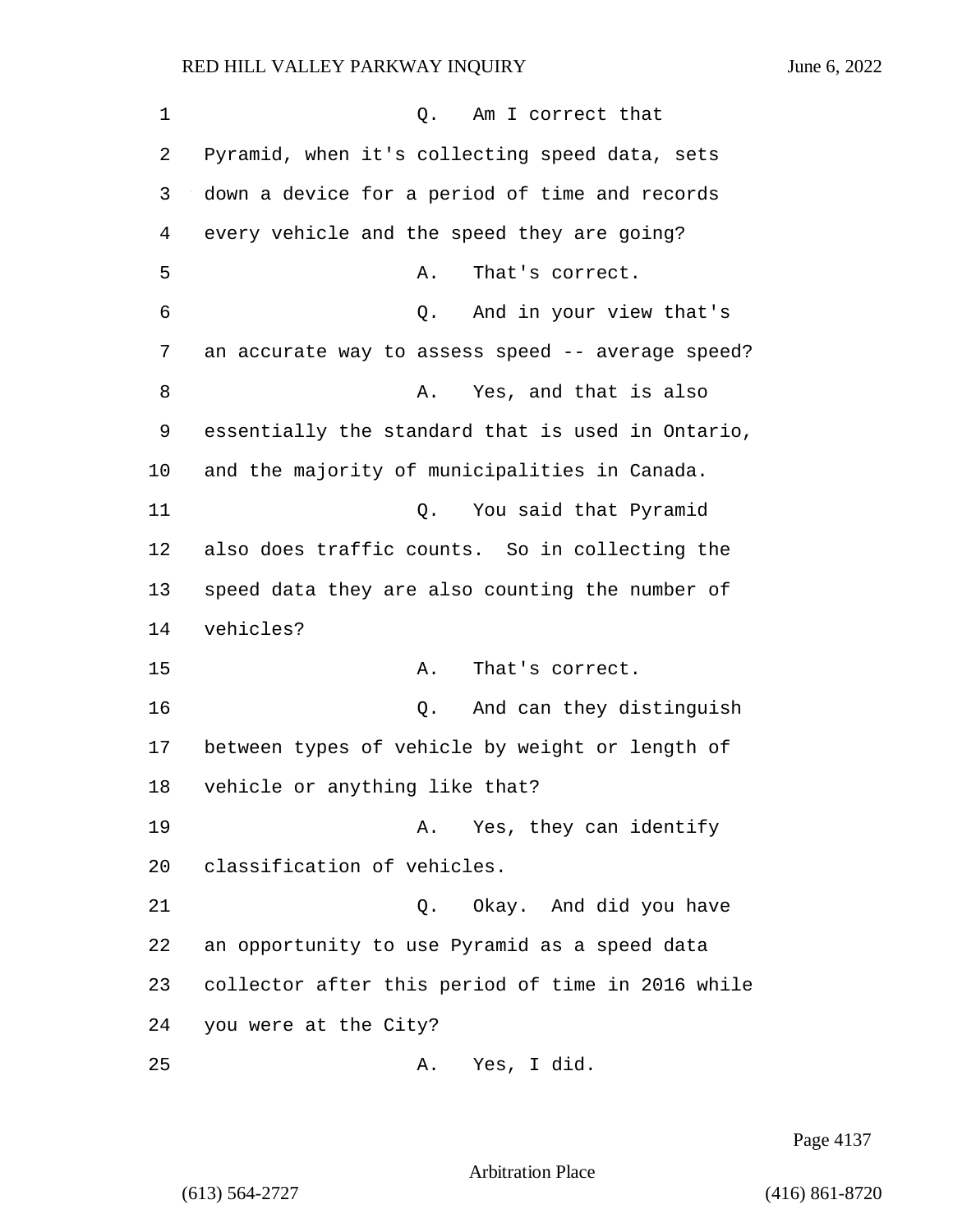1 and was it in respect of 2 the Red Hill? 3 A. I believe we did some 4 additional studies on the Red Hill as well as our 5 overall traffic count program. 6 Q. Over time was the speed 7 data that CIMA referred to in the 2015 report 8 consistent with speed data on the Red Hill that 9 was obtained later? 10 A. I can't remember 11 specifically. 12 and 0. Okay. I can come back to 13 that when we get there. 14 Registrar, can you go to 15 page 70 of this document, paragraph 218, please. 16 Were you involved in the 17 Hamilton Strategic Road Safety Plan? 18 A. Yes. 19 Q. And that plan, among 20 other things, contains statistics for collisions 21 in the City; is that right? 22 A. Yeah, just for -- maybe 23 misspeaking here. 24 Q. That I might be

25 misspeaking. Why don't I try again. The Hamilton

Page 4138

Arbitration Place

(613) 564-2727 (416) 861-8720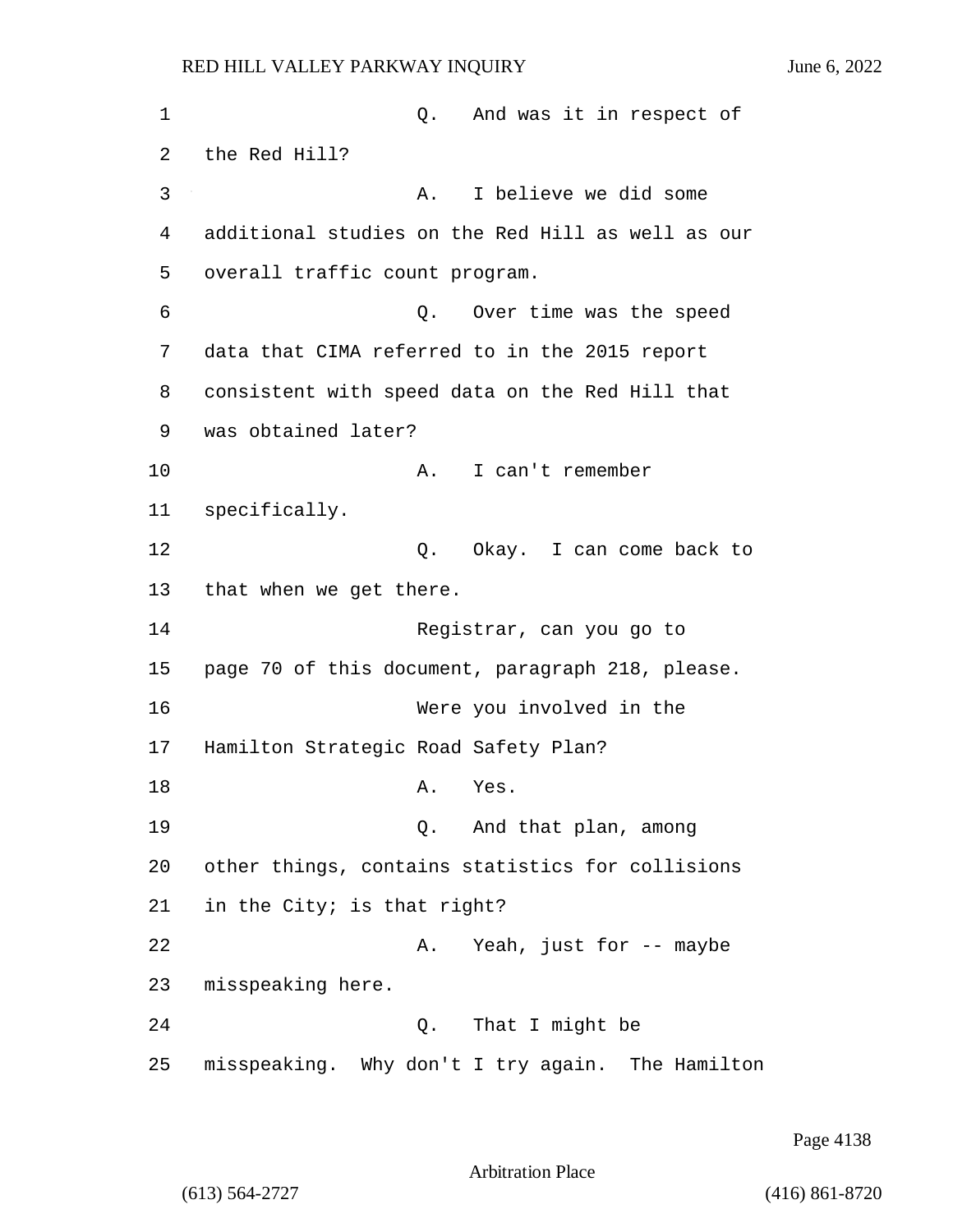## RED HILL VALLEY PARKWAY INQUIRY June 6, 2022

 Strategic Road Safety Plan is a plan dealing with traffic and road safety in Hamilton generally? 3 A. Yes, yes, yes. 4 Q. And it releases reports on a relatively frequent basis annually or biannually? 7 A. I think you may be referring to the police department work? 9 Q. What I was referring to was annual or biannual collision reports. 11 A. So if I can -- so we have the Hamilton Strategic Road Safety committee that was established in -- I believe we reestablished it in late 2014, maybe early 2015. If you are asking me to comment what's on the page or on the screen currently -- 17 C. I am not. No. I am speaking more generally. More generally that Hamilton Strategic Road Safety Plan and its committee, part of what they do is continue to assess collision rates in the City as a whole; is that fair? 23 A. I would not -- no, I would not agree with that statement. End part of the statement, sorry.

Page 4139

Arbitration Place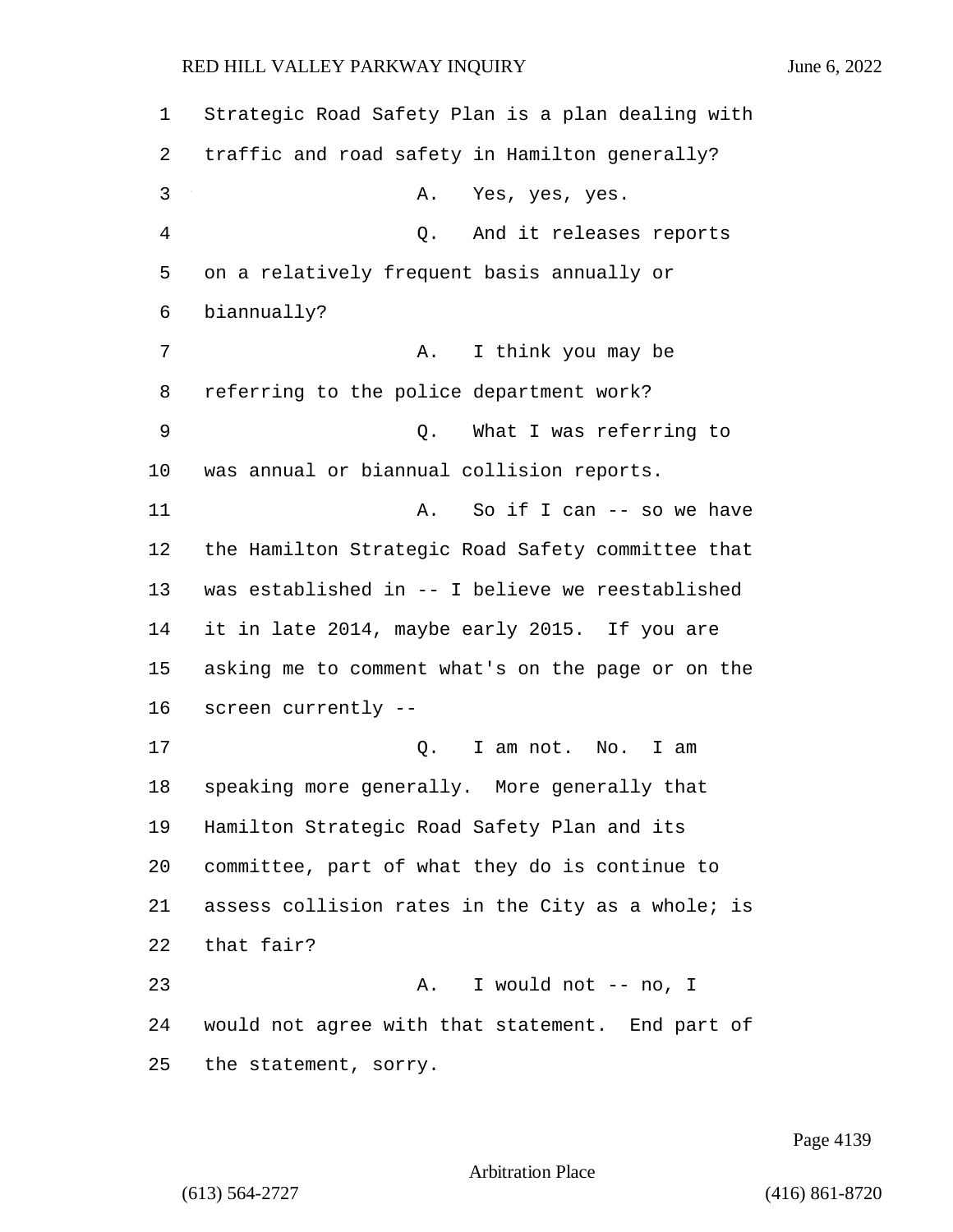## RED HILL VALLEY PARKWAY INQUIRY June 6, 2022

1 C. That's fine. I was trying to find something I could do in the two minutes before we wrap up for the day. But this is, I think, a longer back and forth. I will address one thing. 6 Registrar can you go to 220, please. Paragraph 220, on the next image. 8 Coming out of the Public Works committee where those recommendations we've been looking at were accepted, and where one of the recommendations was that the Hamilton police were going to continue their enforcement mechanisms, am I correct that the police service proposed increasing the number of patrol officers to assist with speed and other enforcement? 16 A. That's correct. 17 0. Okay. 18 MS. LAWRENCE: Great. And with that it is 4:30, Commissioner, and I'm about to move on to another topic, so I think this is good time to end for the day. 22 JUSTICE WILTON-SIEGEL: Okay. So we will stand adjourned then until tomorrow at 9:30. Is there any need for counsel to meet in a breakout room this evening, or we can do that

Page 4140

Arbitration Place

(613) 564-2727 (416) 861-8720